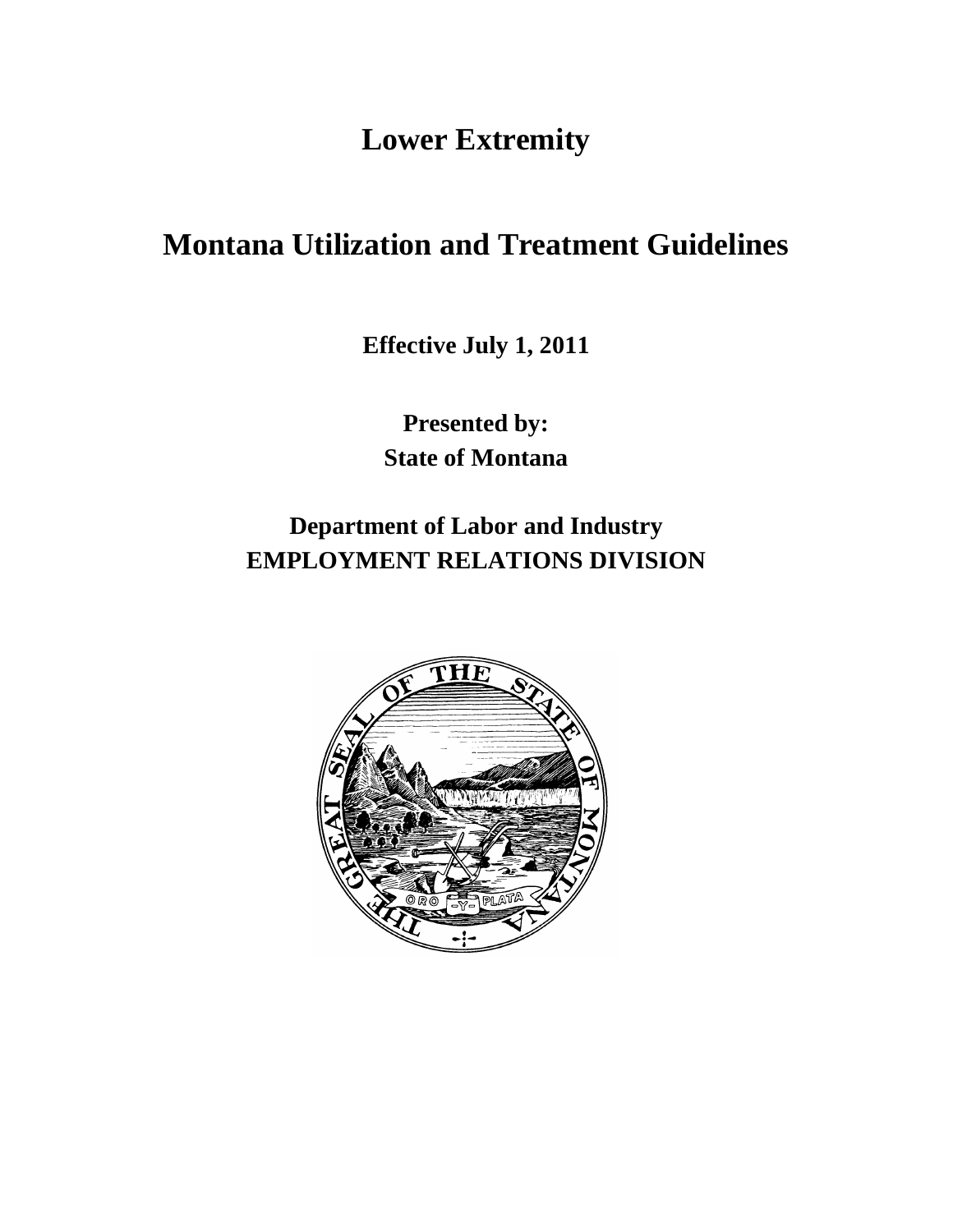# **A. Table of Contents**

| A. Table of Contents |  |
|----------------------|--|
|                      |  |
|                      |  |
|                      |  |
|                      |  |
|                      |  |
|                      |  |
|                      |  |
|                      |  |
|                      |  |
|                      |  |
|                      |  |
|                      |  |
|                      |  |
|                      |  |
|                      |  |
|                      |  |
|                      |  |
|                      |  |
|                      |  |
|                      |  |
|                      |  |
|                      |  |
|                      |  |
|                      |  |
|                      |  |
|                      |  |
|                      |  |
|                      |  |
|                      |  |
|                      |  |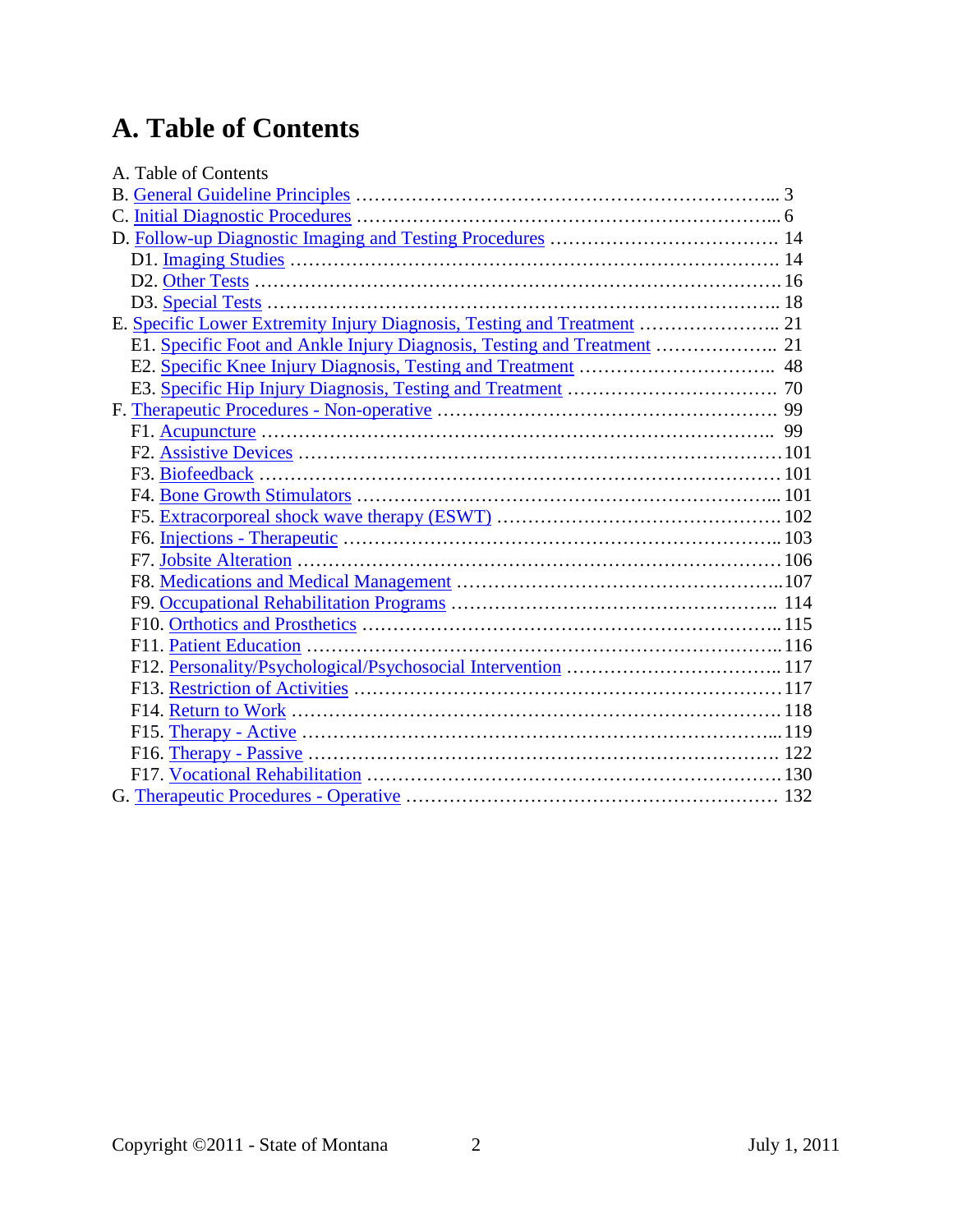# <span id="page-2-0"></span>**B. General Guideline Principles**

The principles summarized in this section are key to the intended implementation of these guidelines and critical to the reader's application of the guidelines in this document.

**1. APPLICATION OF GUIDELINES** The Department provides procedures to implement medical treatment guidelines and to foster communication to resolve disputes among the providers, payers, and patients through the Administrative Rules of Montana. In lieu of more costly litigation, parties may wish to request an independent medical review from the Department's Medical Director prior to submitting a Petition for a Workers' Compensation Mediation Conference.

**2. EDUCATION** of the patient and family, as well as the employer, insurer, policy makers and the community should be the primary emphasis in the treatment of pain and disability. An education-based paradigm should start with communication providing reassuring information to the patient. A more in-depth education within a treatment regime employing functional restorative and innovative programs of prevention and rehabilitation is optimal. A treatment plan should address issues of individual and/or group patient education as a means of facilitating selfmanagement of symptoms and prevention.

**3. TREATMENT PARAMETER DURATION** Time frames for specific interventions commence once treatments have been initiated, not on the date of injury. Obviously, duration will be impacted by patient compliance, as well as availability of services. Clinical judgment may substantiate the need to accelerate or decelerate the time frames discussed in this document.

**4. ACTIVE INTERVENTIONS** emphasizing patient responsibility, such as therapeutic exercise and/or functional treatment, are generally emphasized over passive modalities, especially as treatment progresses. Generally, passive interventions are viewed as a means to facilitate progress in an active rehabilitation program with concomitant attainment of objective functional gains.

**5. ACTIVE THERAPEUTIC EXERCISE PROGRAM** goals should incorporate patient strength, endurance, flexibility, coordination, and education. This includes functional application in vocational or community settings.

**6. FUNCTIONAL IMPROVEMENT GOALS** should be consistently addressed. Positive patient response results are defined primarily as functional gains that can be objectively measured. Objective functional gains include, but are not limited to, positional tolerances, rangeof-motion (ROM), strength, and endurance, activities of daily living (ADL), cognition, psychological behavior, and efficiency/velocity measures that can be quantified. Subjective reports of pain and function should be considered and given relative weight when the pain has anatomic and physiologic correlation. Anatomic correlation must be based on objective findings.

**7. RE-EVALUATE TREATMENT EVERY 3 TO 4 WEEKS** If a given treatment or modality is not producing positive results within 3 to 4 weeks, the treatment should be either modified or discontinued. Reconsideration of diagnosis should also occur in the event of poor response to a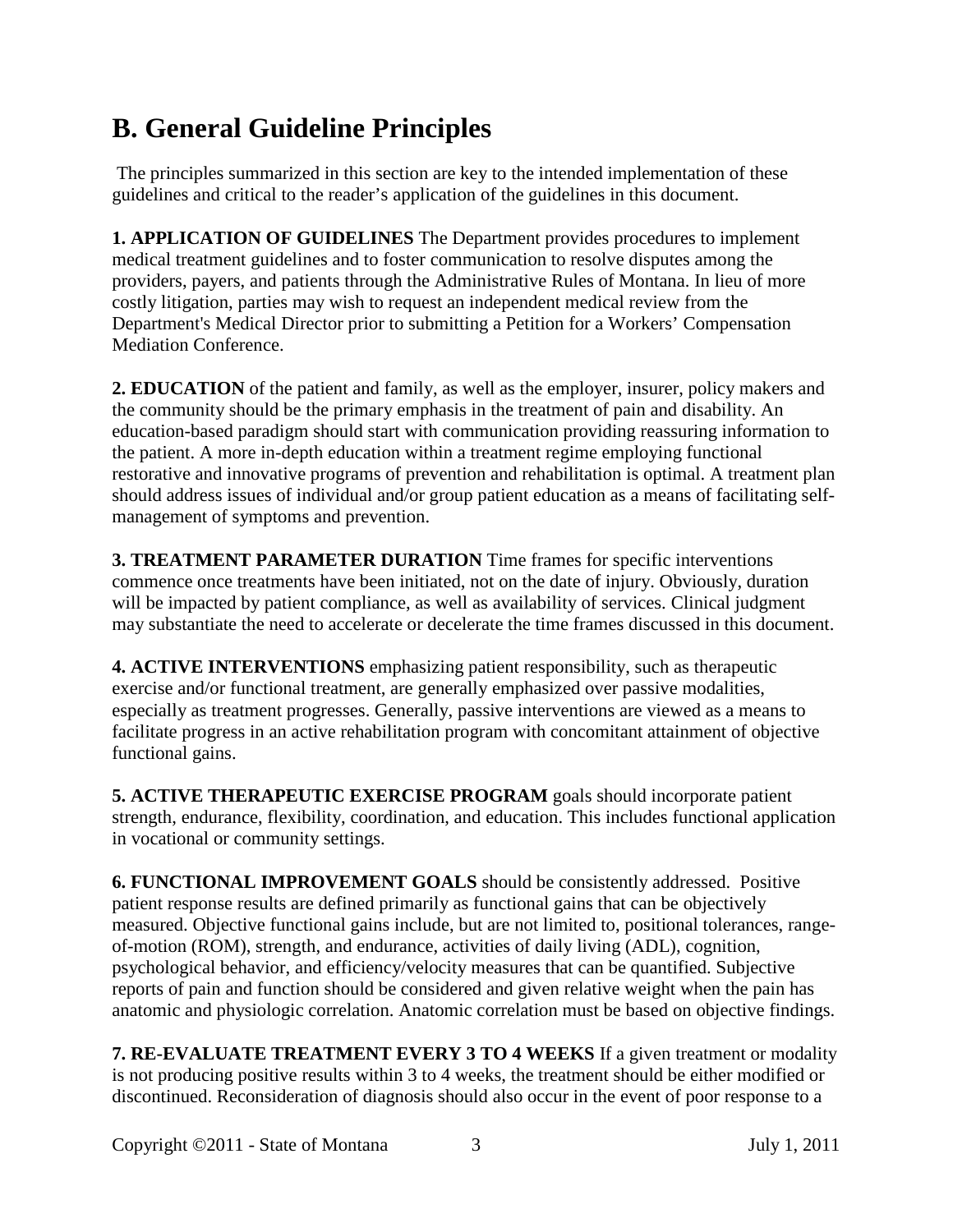seemingly rational intervention.

**8. SURGICAL INTERVENTIONS** should be contemplated within the context of expected functional outcome and not purely for the purpose of pain relief. The concept of "cure" with respect to surgical treatment by itself is generally a misnomer. All operative interventions must be based upon positive correlation of clinical findings, clinical course, and diagnostic tests. A comprehensive assimilation of these factors must lead to a specific diagnosis with positive identification of pathologic condition(s).

**9. SIX-MONTH TIME FRAME** The prognosis drops precipitously for returning an injured worker to work once he/she has been temporarily totally disabled for more than six months. The emphasis within these guidelines is to move patients along a continuum of care and return to work within a six-month time frame, whenever possible. It is important to note that time frames may not be pertinent to injuries that do not involve work-time loss or are not occupationally related.

**10. RETURN-TO-WORK** is therapeutic, assuming the work is not likely to aggravate the basic problem or increase long-term pain. The practitioner must provide specific physical limitations and the patient should be released to return to work with specific physical activity limitations clearly spelled out per the specific job requirement. Release to "sedentary" or "light duty" is not a specific physical limitation. The following physical limitations should be considered and modified as recommended: lifting, pushing, pulling, crouching, walking, using stairs, overhead work, bending at the waist, awkward and/or sustained postures, tolerance for sitting or standing, hot and cold environments, data entry and other repetitive motion tasks, sustained grip, tool usage and vibration factors. Even if there is residual chronic pain, return-to-work is not necessarily contraindicated.

The practitioner should understand all of the physical demands of the patient's job position before returning the patient to full duty and should request clarification of the patient's job duties. Clarification should be obtained from the employer or, if necessary, including, but not limited to, a health care professional with experience in ergonomics, an occupational health nurse, a physical therapist, an occupational therapist, a vocational rehabilitation specialist, or an industrial hygienist.

**11. DELAYED RECOVERY** Strongly consider a psychological evaluation, if not previously provided, as well as initiating interdisciplinary rehabilitation treatment and vocational goal setting, for those patients who are failing to make expected progress 6 to 12 weeks after an injury.

The Department recognizes that 3 to 10% of all industrially injured patients will not recover within the timelines outlined in this document despite optimal care. Such individuals may require treatments beyond the limits discussed within this document, but such treatment will require clear documentation by the authorized treating practitioner focusing on objective functional gains afforded by further treatment and impact upon prognosis.

### **12. GUIDELINES RECOMMENDATIONS AND INCLUSION OF MEDICAL**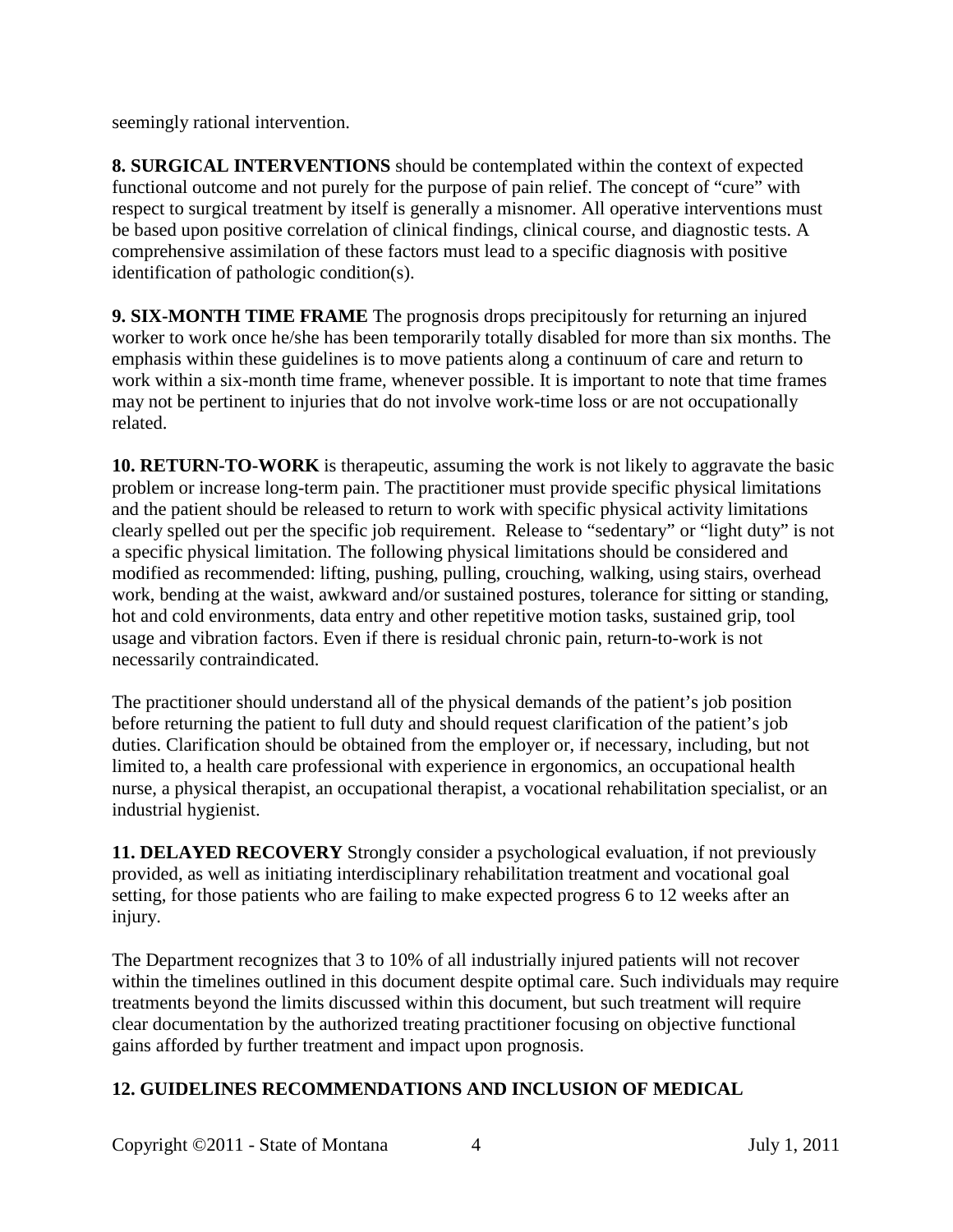**EVIDENCE** Guidelines are recommendations based on available evidence and/or consensus recommendations. When possible, guideline recommendations will note the level of evidence supporting the treatment recommendation. When interpreting medical evidence statements in the guideline, the following apply:

Consensus means the opinion of experienced professionals based on general medical principles. Consensus recommendations are designated in the guideline as "*generally well accepted," "generally accepted," "acceptable/accepted,"* or *"well-established."*

"*Some*" means the recommendation considered at least one adequate scientific study, which reported that a treatment was effective.

"*Good*" means the recommendation considered the availability of multiple adequate scientific studies or at least one relevant high-quality scientific study, which reported that a treatment was effective.

"*Strong*" means the recommendation considered the availability of multiple relevant and high quality scientific studies, which arrived at similar conclusions about the effectiveness of a treatment.

All recommendations in the guideline are considered to represent reasonable care in appropriately selected cases, regardless of the level of evidence or consensus statement attached to it. Those procedures considered inappropriate, unreasonable, or unnecessary are designated in the guideline as "not recommended."

**13. CARE BEYOND MAXIMUM MEDICAL IMPROVEMENT (MMI)** should be declared when a patient's condition has plateaued to the point where the authorized treating physician no longer believes further medical intervention is likely to result in improved function. However, some patients may require treatment after MMI has been declared in order to maintain their functional state. The recommendations in this guideline are for pre-MMI care and are not intended to limit post-MMI treatment.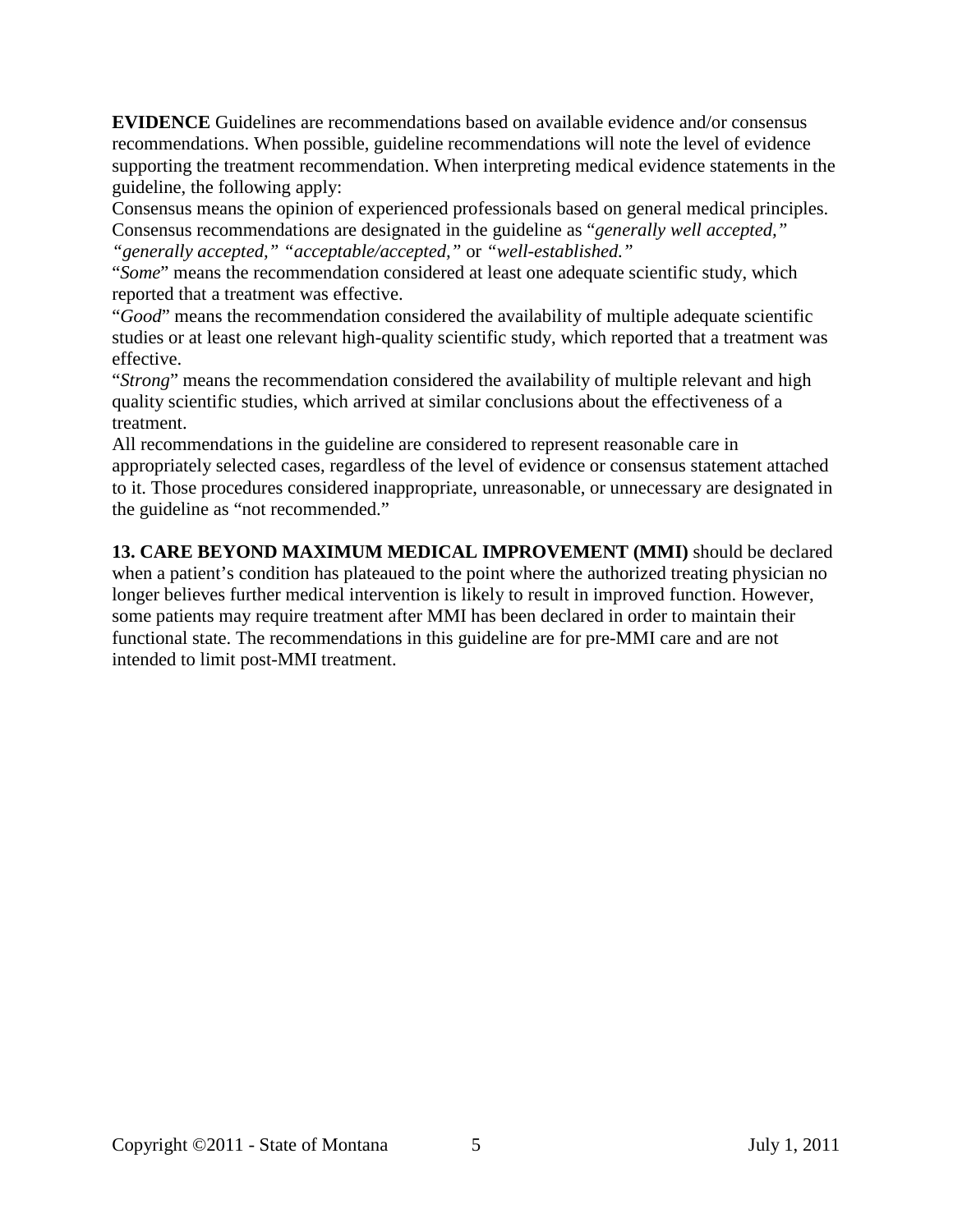## <span id="page-5-0"></span>**C. Initial Diagnostic Procedures**

The Department recommends the following diagnostic procedures be considered, at least initially, the responsibility of the workers' compensation carrier to ensure that an accurate diagnosis and treatment plan can be established. Standard procedures that should be utilized when initially diagnosing a work-related lower extremity complaint are listed below.

History taking and physical examination are generally accepted, well-established and widely used procedures that establish the foundation/basis for and dictates subsequent stages of diagnostic and therapeutic procedures. When findings of clinical evaluations and those of other diagnostic procedures are not complementing each other, the objective clinical findings should have preference. The medical records should reasonably document the following:

### **C.1.a History of Present Injury**

- 1. Mechanism of injury. This includes details of symptom onset and progression. It should include such details as: the activity at the time of the injury, patient description of the incident, and immediate and delayed symptoms. The history should elicit as much detail about these mechanisms as possible.
- 2. Relationship to work. This includes a statement of the probability that the illness or injury is work-related.
- 3. History of locking, clicking, popping, giving way, acute or chronic swelling, crepitation, pain while ascending or descending stairs (e.g. handrail used, 'foot by foot' instead of 'foot over foot') inability to weight bear due to pain, intolerance for standing or difficulty walking distances on varied surfaces, difficulty crouching or stooping, and wear patterns on footwear. Patients may also report instability or mechanical symptoms.
- 4. Any history of pain in back as well as joints distal and proximal to the site of injury. The use of a patient completed pain drawing, Visual Analog Scale (VAS), is highly recommended, especially during the first two weeks following injury to assure that all work related symptoms are addressed.
- 5. Ability to perform job duties and activities of daily living; and
- 6. Exacerbating and alleviating factors of the reported symptoms. The physician should explore and report on non-work related as well as, work related activities.
- 7. Prior occupational and non-occupational injuries to the same area including specific prior treatment and any prior bracing devices.
- 8. Discussion of any symptoms present in the uninjured extremity.
- 9. Lower extremity injuries are frequently not isolated, but are accompanied by other injuries. In the setting of a traumatic brain injury (TBI), long bone fracture management must consider the effect of TBI on bone metabolism and may require more aggressive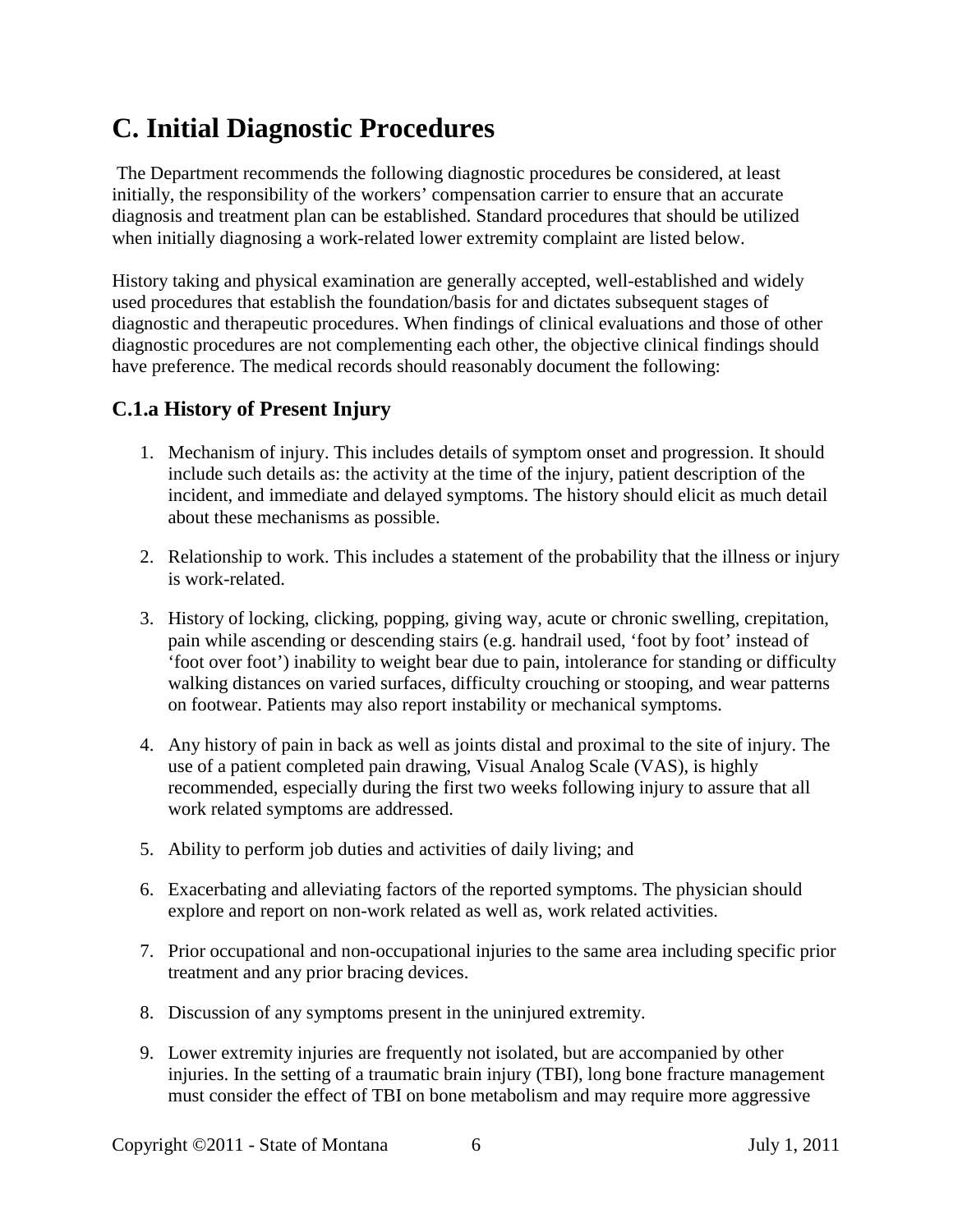treatment. Refer to the Traumatic Brain Injury Medical Treatment Guidelines, Section G. 3. f, Musculoskeletal Complications.

### **C.1.b Past History**

- 1. Past medical history includes neoplasm, gout, arthritis, previous musculoskeletal injuries, and diabetes;
- 2. Review of systems includes symptoms of rheumatologic, neurological, endocrine, neoplastic, and other systemic diseases;
- 3. History of smoking, alcohol use, and substance abuse;
- 4. History of corticosteroid use; and
- 5. Vocational and recreational pursuits.

## **C.1.c Physical Examination**

Examination of a joint should begin with examination of the uninjured limb and include assessment of the joint above and below the affected area of the injured limb. Physical examinations should include accepted tests as described in textbooks or other references and exam techniques applicable to the joint or region of the body being examined, including:

i. Visual inspection;

Swelling: may indicate joint effusion from trauma, infection or arthritis. Swelling or bruising over ligaments or bones can indicate possible fractures or ligament damage;

ii. Palpation: for joint line tenderness, effusion, and bone or ligament pain. Palpation may be used to assess tissue tone and contour; myofascial trigger points; and may be graded for intensity of pain. Palpation may be further divided into static and motion palpation. Static palpation consists of feeling bony landmarks and soft tissue structures and consistency. Motion palpation is commonly used to assess joint movement patterns and identify joint dysfunction;

iii. Assessment of activities of daily living including gait abnormalities, especially after ambulating a distance and difficulties ascending/descending stairs; Assessment of activities such as the inability to crouch or stoop, may give important indications of the patient's pathology and restrictions;

iv. Range-of-motion/quality-of-motion; should be assessed actively and passively;

v. Strength;

vi. Joint stability;

vii. Hip exam: In general multiple tests are needed to reliably establish a clinical diagnosis. Spinal pathology and groin problems should always be considered and ruled out as a cause of

Copyright ©2011 - State of Montana 7 July 1, 2011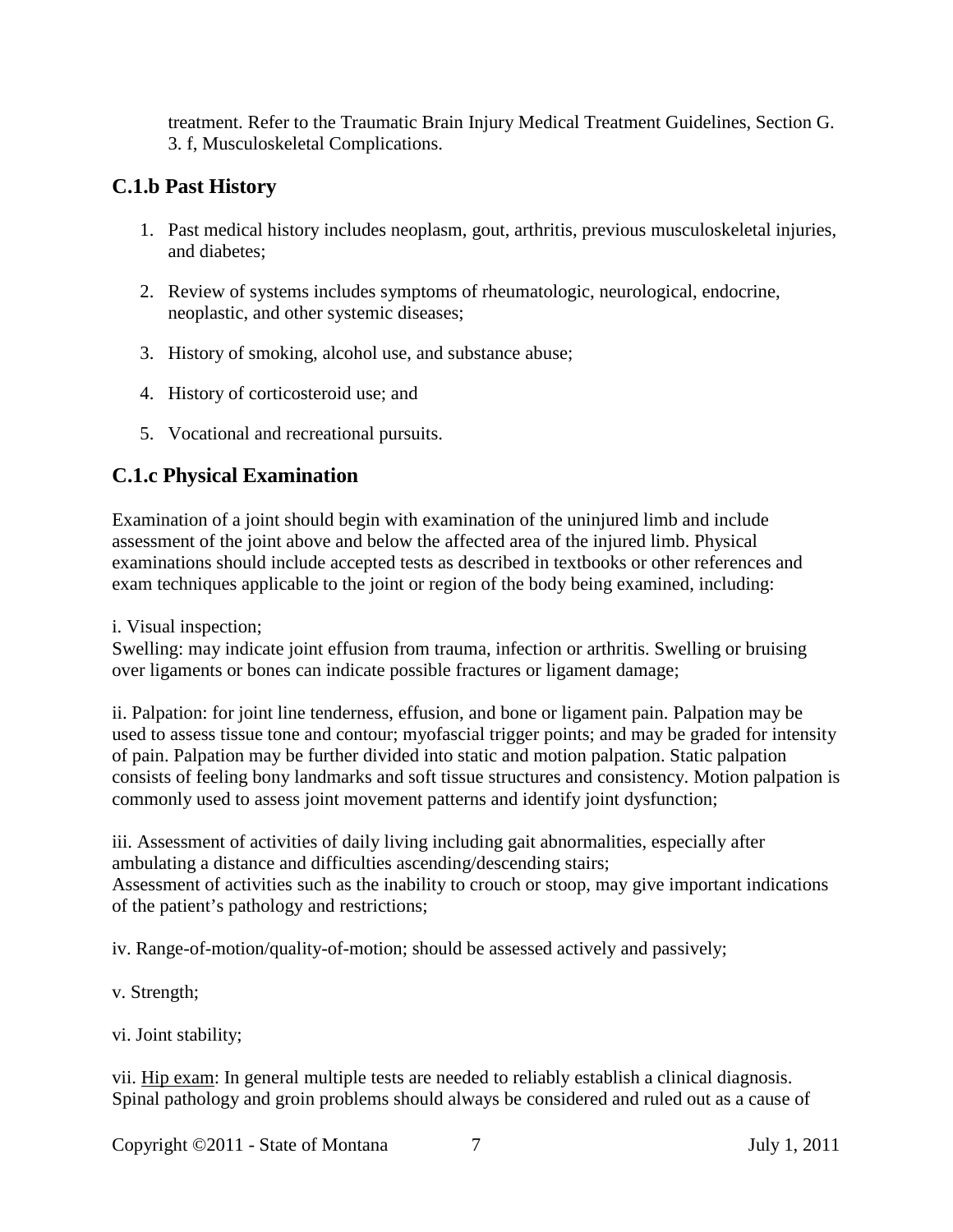pain for patients with hip symptomatology. The following is a list of commonly performed tests; A) Flexion-Abduction-External Rotation (FABER-aka Patrick's) test - is frequently used as a test for sacral pathology;

B) Log roll test - may be used to assess iliofemoral joint laxity;

C) Ober's is used to test the iliotibial band;

D) Greater trochanter bursitis is aggravated by external rotation and adduction and resisted hip abduction or external rotation;

E) Iliopectineal bursitis may be aggravated by stretching the tendon in hip extension;

F) Internal and external rotation is usually painful in osteoarthritis;

G) The maneuvers of flexion, adduction and internal rotation (FADIR) will generally reproduce pain in cases of labral tears and with piriformis strain/irritation.

viii. Knee exam: In general multiple tests are needed to reliably establish a clinical diagnosis. The expertise of the physician performing the exam influences the predictability of the exam findings. Providers should be aware that patients with osteoarthritis may have positive pain complaints with various maneuvers based on their osteoarthritis rather than ligamentous or meniscal damage. The following is a partial list of commonly performed tests.

A) Bilateral thigh circumference measurement: assesses for quadriceps wasting which may occur soon after a knee injury. The circumferences of both thighs should be documented approximately 15 cm above a reference point, either the joint line or patella.

B) Anterior Cruciate Ligament tests:

- Lachman's test;
- Anterior drawer test:
- Lateral pivot shift test.

C) Meniscus tests: Joint line tenderness and effusions are common with acute meniscal tears. Degenerative meniscal tears are fairly common in older patients with degenerative changes and may be asymptomatic.

- McMurray test;
- Apley compression test;
- Medial lateral grind test;
- Weight-bearing tests include Thessaly and Ege's test.

D) Posterior Cruciate Ligament tests:

- Posterior drawer test:
- Extension lag may also be measured passively by documenting the heel height difference with the patient prone.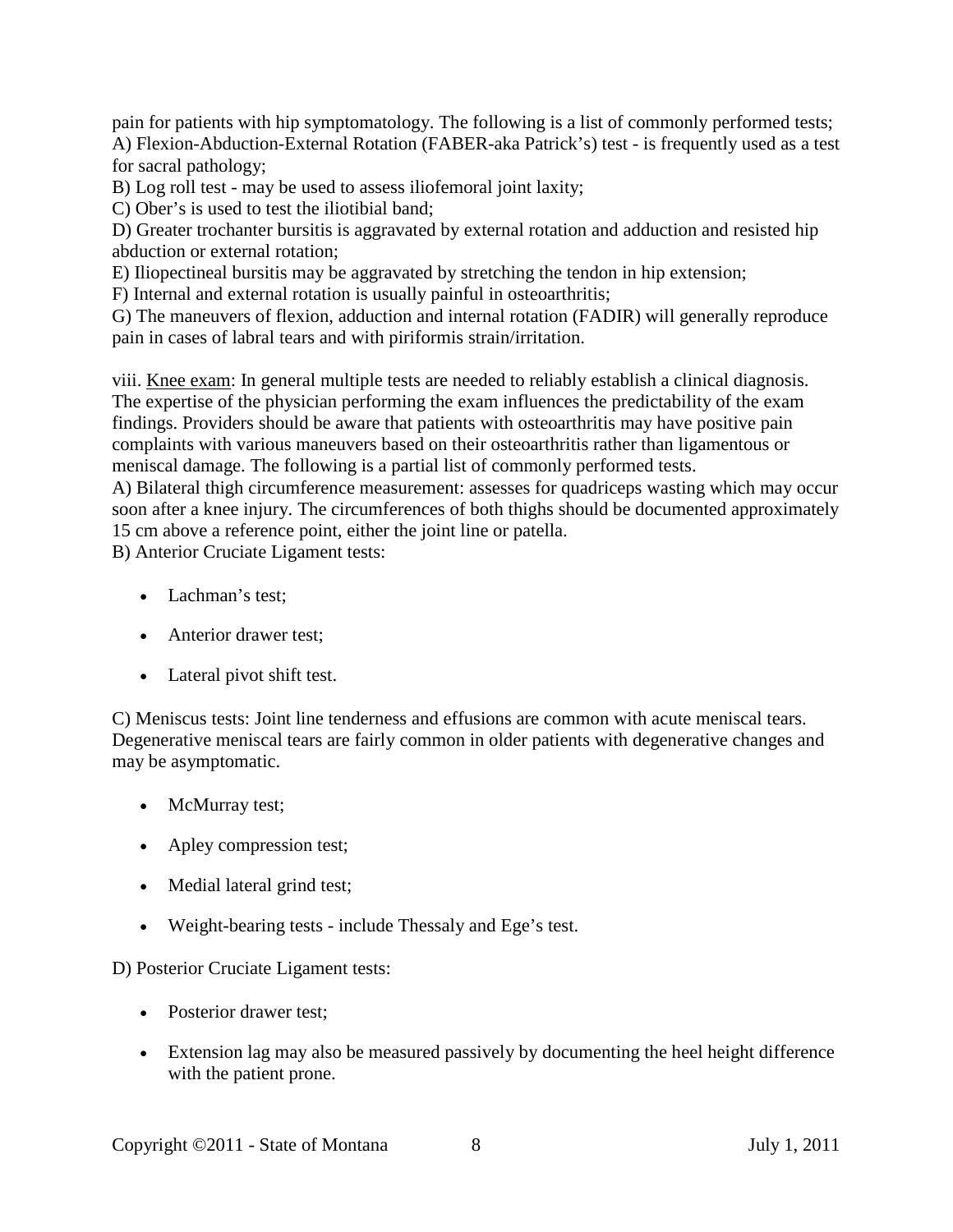E) Collateral Ligaments tests:

- Medial stress test  $A$  positive test in full extension may include both medial collateral ligament and cruciate ligament pathology;
- Lateral stress test.

F) Patellar Instability tests:

- Apprehension test;
- J sign;
- Q angle.

### ix. Foot and ankle exam:

In general multiple tests are needed to reliably establish a clinical diagnosis. The expertise of the physician performing the exam influences the predictability of the exam findings. Ankle assessments may include anterior drawer exam, talar tilt test, external rotation stress test, ankle ligament stress test and the tibia-fibula squeeze test. Achilles tendon may be assessed with the Thompson's test. Foot examinations may include, assessment of or for: subtalar, midtarsal, and metatarsal-phalangeal joints; tarsal tunnel; and posterior tibial tendon; Morton's neuroma; the piano key test and Lisfranc injury.

x. If applicable, full neurological exam including muscle atrophy and gait abnormality. xi. If applicable to injury, integrity of distal circulation, sensory, and motor function.

## **C.1.d Assessing Red Flags**

Potentially serious conditions for the lower extremity are listed in the table below. Early consultation by a joint specialist, rheumatologist, or other relevant specialist is recommended depending on the providing physician's training and experience in dealing with the particular disorder. The absence of red flags eliminates the proximate need for special studies, referrals, or hospital admission, and allows reassurance of the patient during the period early in treatment and when spontaneous recovery is expected.

|                 | <b>Table. Red Flags for Potentially Serious Lower Extremity Conditions*</b>                                                                                                                                                                                         |                                                                                                                |  |
|-----------------|---------------------------------------------------------------------------------------------------------------------------------------------------------------------------------------------------------------------------------------------------------------------|----------------------------------------------------------------------------------------------------------------|--|
| <b>Disorder</b> | <b>Medical History</b>                                                                                                                                                                                                                                              | <b>Physical Examination</b>                                                                                    |  |
| <b>Fracture</b> | History of significant trauma<br>History of deformities with or<br>without spontaneous reduction or<br>self-reduction<br>Abnormal mobility<br>Focal, severe non-radiating pain<br>combined with history of trauma<br>Inability to use the joint<br>Painful swelling | Deformity<br>Point tenderness<br>Swelling, hematoma, edema<br>Ecchymosis<br>Abnormal mobility<br>Bony crepitus |  |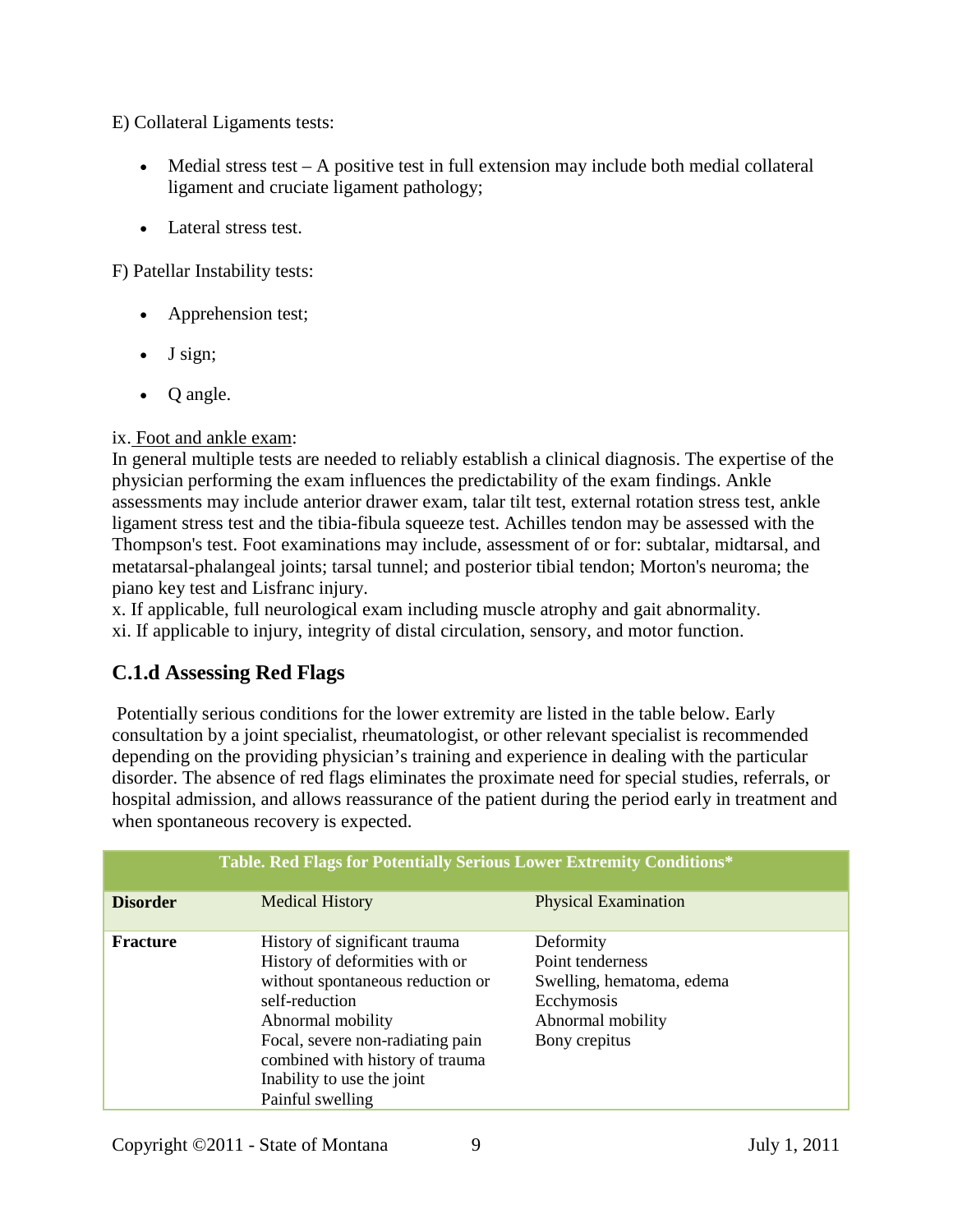| <b>Dislocation</b>                  | History of significant trauma<br>Deformities with or without<br>spontaneous or self-reduction<br>Inability to use the joint                                                                                                                                                                                                                                                                                                                                                                                                                                                                  | Deformity present<br>Tenderness and instability with history of<br>deformity with reduction<br>Hemarthrosis, edema                                                                                                                                                                                                                                                                                                                                                                                                                                                                                             |
|-------------------------------------|----------------------------------------------------------------------------------------------------------------------------------------------------------------------------------------------------------------------------------------------------------------------------------------------------------------------------------------------------------------------------------------------------------------------------------------------------------------------------------------------------------------------------------------------------------------------------------------------|----------------------------------------------------------------------------------------------------------------------------------------------------------------------------------------------------------------------------------------------------------------------------------------------------------------------------------------------------------------------------------------------------------------------------------------------------------------------------------------------------------------------------------------------------------------------------------------------------------------|
| <b>Infection</b>                    | Swelling, redness, localized warmth<br>History of systemic symptoms:<br>fever, chills/rigor, unexplained<br>weight loss<br>History of bacterial infection (e.g.,<br>urinary tract infection); IV drug<br>abuse<br>History of immunosuppression (e.g.,<br>transplant, chemotherapy, HIV,<br>corticosteroids)<br>History of recurring infections<br>treated with antibiotics (e.g.,<br>repeated urinary tract infections)<br>Foreign travel with potential<br>exposure to infectious agents<br>Diabetes mellitus<br>Portal of infection (e.g., laceration,<br>distant infection, insect bites) | Tenderness with motion<br>Systemic signs of infection (fever,<br>tachycardia, tachypnea, hypotension)<br>Local heat, swelling, erythema<br>Drainage of a sinus tract<br>Painful, red, swollen area(s)<br>Visible and/or palpable mass<br>Elevated white blood cell count (may be<br>decreased in elderly or<br>immunocompromised)<br>Shift in the WBC differential towards<br>immature cells ("left shift")<br>Abnormal urinalysis<br>Abnormal body part examination (e.g.,<br>pulmonary)<br>Tenderness over bony landmarks<br>Joint effusion, tenderness and difficulty<br>moving joint (if septic arthritis) |
| <b>Tumor</b> and<br>neoplasia       | Severe localized pain, often deep-<br>seated, unrelenting bony pain.<br>History of immunosuppression (e.g.,<br>transplant, chemotherapy, HIV)<br>History of cancer (at any point in<br>life)<br>Age > 50 years<br>Symptoms consistent with disease in<br>a specific organ system (e.g., cough,<br>change in bowel habit, epigastric<br>pain, early satiety)<br>Constitutional symptoms, such as<br>recent unexplained weight loss,<br>fatigue.<br>Pain that continues at night or at rest.                                                                                                   | Pallor, reduced blood pressure, diffuse<br>weakness<br>Tenderness over bony landmarks and<br>percussion tenderness (other than greater<br>trochanteric bursitis or groin strain)<br>New mass or tenderness<br>New findings at a distant site relative to the<br>original complaints, including abnormal<br>pulmonary examination (crackles, wheezes,<br>rhonchi, decreased breath sounds)                                                                                                                                                                                                                      |
| Joint<br><b>Inflammation</b>        | Inflammatory arthritis or<br>autoimmune disease                                                                                                                                                                                                                                                                                                                                                                                                                                                                                                                                              | Swelling, effusion, erythema, warmth, or<br>edema                                                                                                                                                                                                                                                                                                                                                                                                                                                                                                                                                              |
| <b>Metabolic</b><br><b>Disorder</b> | <b>Poor Nutrition</b><br>Changes in weight, appetite, energy<br>level, skin, or bowel or bladder                                                                                                                                                                                                                                                                                                                                                                                                                                                                                             |                                                                                                                                                                                                                                                                                                                                                                                                                                                                                                                                                                                                                |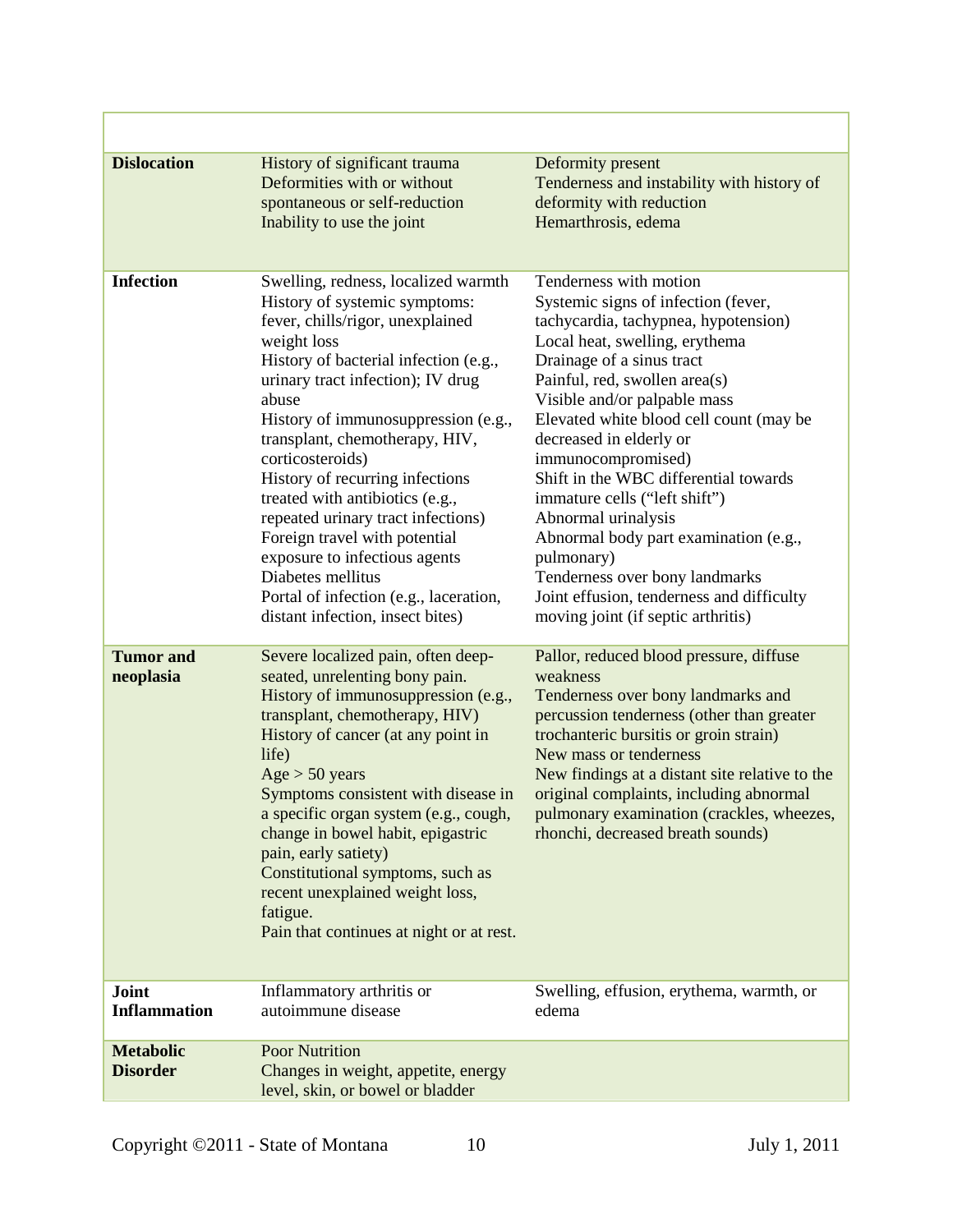|                                                                  | function<br>Hair loss                                                                                                                                                                                                                                                  |                                                                                                                                                                                                                                                                                                                                                                                                                                  |
|------------------------------------------------------------------|------------------------------------------------------------------------------------------------------------------------------------------------------------------------------------------------------------------------------------------------------------------------|----------------------------------------------------------------------------------------------------------------------------------------------------------------------------------------------------------------------------------------------------------------------------------------------------------------------------------------------------------------------------------------------------------------------------------|
| <b>Acute Gout</b>                                                | Sudden attack(s) of joint pain,<br>redness, and swelling, usually<br>monarticular, especially of the great<br>toes<br>Predisposing factors of being a man<br>or post-menopausal woman, renal<br>impairment, hyperuricemia, and use<br>of diuretics or cytotoxic drugs. | Swelling<br>Red, tender, warm first metatarsal joint.                                                                                                                                                                                                                                                                                                                                                                            |
| Rheumatologic<br><b>Disease</b>                                  | Diffuse arthralgias<br>Prior arthropathies, autoimmune<br>diseases<br>Skin changes, lesions, or ulcers<br>Fatigue, malaise<br>Subtle mental status changes                                                                                                             | Polyarticular joint effusions (usually with<br>warmth)<br>X-ray abnormalities consistent with erosive<br>pathology<br>Elevated sedimentation rate (ESR) or C-<br>reactive<br>protein (CRP)<br>Hematuria, proteinuria<br>Other specific abnormalities, as appropriate<br>(e.g.,<br>ANA, RF, anti-DNA, C3, anti-Ro, anti-La,<br>oral<br>ulcers, pulmonary abnormalities,<br>ophthalmological<br>involvement, dermal abnormalities) |
| <b>Rapidly</b><br><b>Progressive</b><br>Neurologic<br>Compromise | Severe pain or extremity pain<br>Progressive numbness or weakness<br>Complaints of new gait difficulty<br>Neurologic disease<br><b>Diabetes</b><br>Dislocation or fracture                                                                                             | Significant or progressive dermatomal<br>and/or myotomal (motor) involvement<br>Evidence of cauda equine syndrome,<br>including urinary retention or bowel<br>incontinence<br>Loss of vibratory or positional sense<br>Hyper-reflexia or other evidence of<br>myelopathy, absent DTR<br>Painless swelling (Charcot's joint)<br>Atrophy                                                                                           |
| <b>Vascular</b><br><b>Compromise</b>                             | History of peripheral vascular<br>disease or bypass grafts<br>History of diabetes mellitus<br><b>Dislocation or fracture</b>                                                                                                                                           | Decreased pulses<br>Decreased capillary filling<br>Cold, pale extremity                                                                                                                                                                                                                                                                                                                                                          |
| Compartment<br><b>Syndrome</b>                                   | History of fracture, crush wound, or<br>other major trauma.<br>Very painful muscular compartment<br>History of peripheral vascular<br>disease                                                                                                                          | Tense compartment<br>Exquisitely tender<br>Distal neurovascular compromise (e.g.,<br>absent or decreased pulses or pale/cold<br>extremity) if severe and/or prolonged                                                                                                                                                                                                                                                            |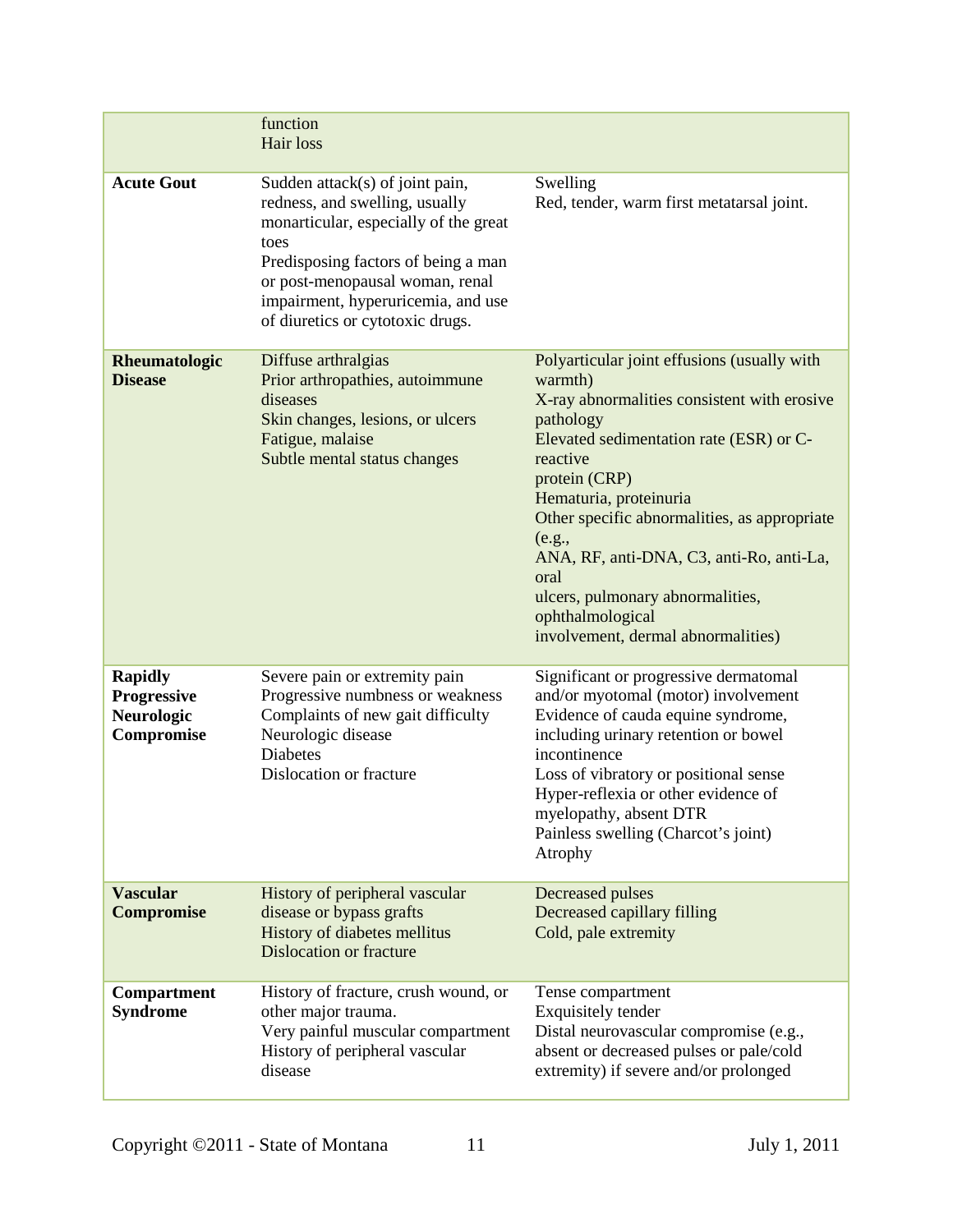| <b>Tendon ruptures</b><br>and evulsion | Pain & swelling<br>Administration of fluoroguinolones<br>or local injections<br>New or progressive flatfoot<br>deformity (posterior tibialis tendon<br>rupture) | Swelling and bruising<br>Impaired strength<br>Tenderness |
|----------------------------------------|-----------------------------------------------------------------------------------------------------------------------------------------------------------------|----------------------------------------------------------|
| <b>Testicular</b><br><b>Torsion</b>    | Acute onset testicular and groin pain                                                                                                                           | <b>Tenderness</b><br>Loss of blood flow on ultrasound    |
| <b>Ectopic</b><br><b>Pregnancy</b>     | Acute onset lower abdominal and<br>groin pain                                                                                                                   | Pregnancy test<br><b>Vaginal Ultrasound</b>              |

\*This list is not meant to be comprehensive, rather reviewing many common suggestive historical and examination findings.

## **C.2 Radiographic Imaging**

of the lower extremities is a generally accepted, well-established and widely used diagnostic procedure when specific indications based on history and/or physical examination are present. It should not be routinely performed. The mechanism of injury and specific indications for the radiograph should be listed on the request form to aid the radiologist and x-ray technician. For additional specific clinical indications, see Section E, "Specific Lower Extremity Injury Diagnosis, Testing and Treatment." Indications for initial imaging include any of the following:

- 1. The inability to flex knee to 90 degrees or to transfer weight for four steps at the time of the immediate injury and at the initial visit, regardless of limping;
- 2. Bony tenderness on any of the following areas: over the head of the fibula; isolated to the patella; of the lateral or medial malleolus from the tip to the distal 6 cm; at the base of the 5th metatarsal; or at the navicular;
- 3. History of significant trauma, especially blunt trauma or fall from a height;
- 4. Age over 55 years;
- 5. History or exam suggestive of intravenous drug abuse or osteomyelitis;
- 6. Pain with swelling and/or range of motion (ROM) limitation localizing to an area of prior fracture, internal fixation, or joint prosthesis; or
- 7. Unexplained or persistent lower extremity pain over two weeks.

Occult fractures, especially stress fractures, may not be visible on initial x-ray. A follow-up radiograph, MRI and/or bone scan may be required to make the diagnosis. Weight-bearing radiographs are used to assess osteoarthritis and alignment prior to some surgical procedures.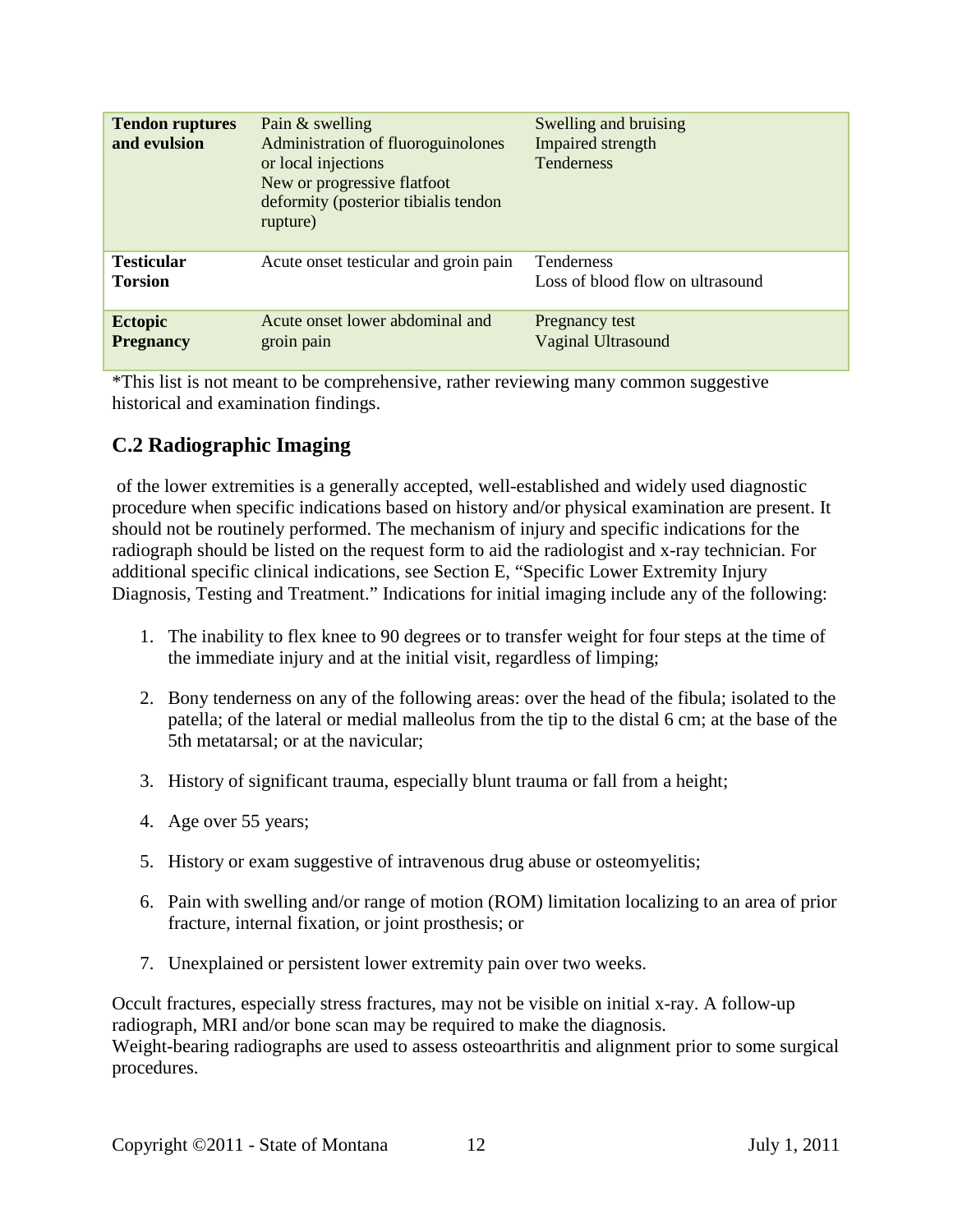## **C.3 Laboratory Testing**

Laboratory tests are generally accepted, well-established and widely used procedures. They are, however, rarely indicated at the time of initial evaluation, unless there is suspicion of systemic illness, infection, neoplasia, connective tissue disorder, or underlying arthritis or rheumatologic disorder based on history and/or physical examination. Laboratory tests can provide useful diagnostic information. The Department recommends that lab diagnostic procedures be initially considered the responsibility of the workers' compensation carrier to ensure that an accurate diagnosis and treatment plan can be established.

Tests include, but are not limited to:

- 1. Complete blood count (CBC) with differential can detect infection, blood dyscrasias, and medication side effects;
- 2. Erythrocyte sedimentation rate, rheumatoid factor, antinuclear antigen (ANA), human leukocyte antigen (HLA), and C-reactive protein (CRP) can be used to detect evidence of a rheumatologic, infection, or connective tissue disorder;
- 3. Serum calcium, phosphorous, uric acid, alkaline phosphatase, and acid phosphatase can detect metabolic bone disease;
- 4. Liver and kidney function may be performed for prolonged anti-inflammatory use or other medications requiring monitoring; and
- 5. Analysis of joint aspiration for bacteria, white cell count, red cell count, fat globules, crystalline birefringence and chemistry to evaluate joint effusion.
- 6. Urine cultures for select patients to diagnose epididymitis or epididymito-orchitis.

## **C.4.a Joint Aspiration**

**Joint Aspiration**: is a generally accepted, well-established and widely used procedure when specifically indicated and performed by individuals properly trained in these techniques. This is true at the initial evaluation when history and/or physical examination are of concern for a septic joint or bursitis and for some acute injuries. Particularly at the knee, aspiration of a large effusion can help to decrease pain and speed functional recovery. Persistent or unexplained effusions may be examined for evidence of infection, rheumatologic, or inflammatory processes. The presence of fat globules in the effusion strongly suggests occult fracture.

Risk factors for septic arthritis include joint surgery, knee arthritis, joint replacement, skin infection, diabetes, age greater than 80, immunocompromised states, and rheumatoid arthritis. More than 50% of patients with septic joints have a fever greater than 37.5 degrees centigrade and joint swelling. Synovial white counts of greater than 25,000 and polymorphonuclear cells of at least 90% increase the likelihood of a septic joint.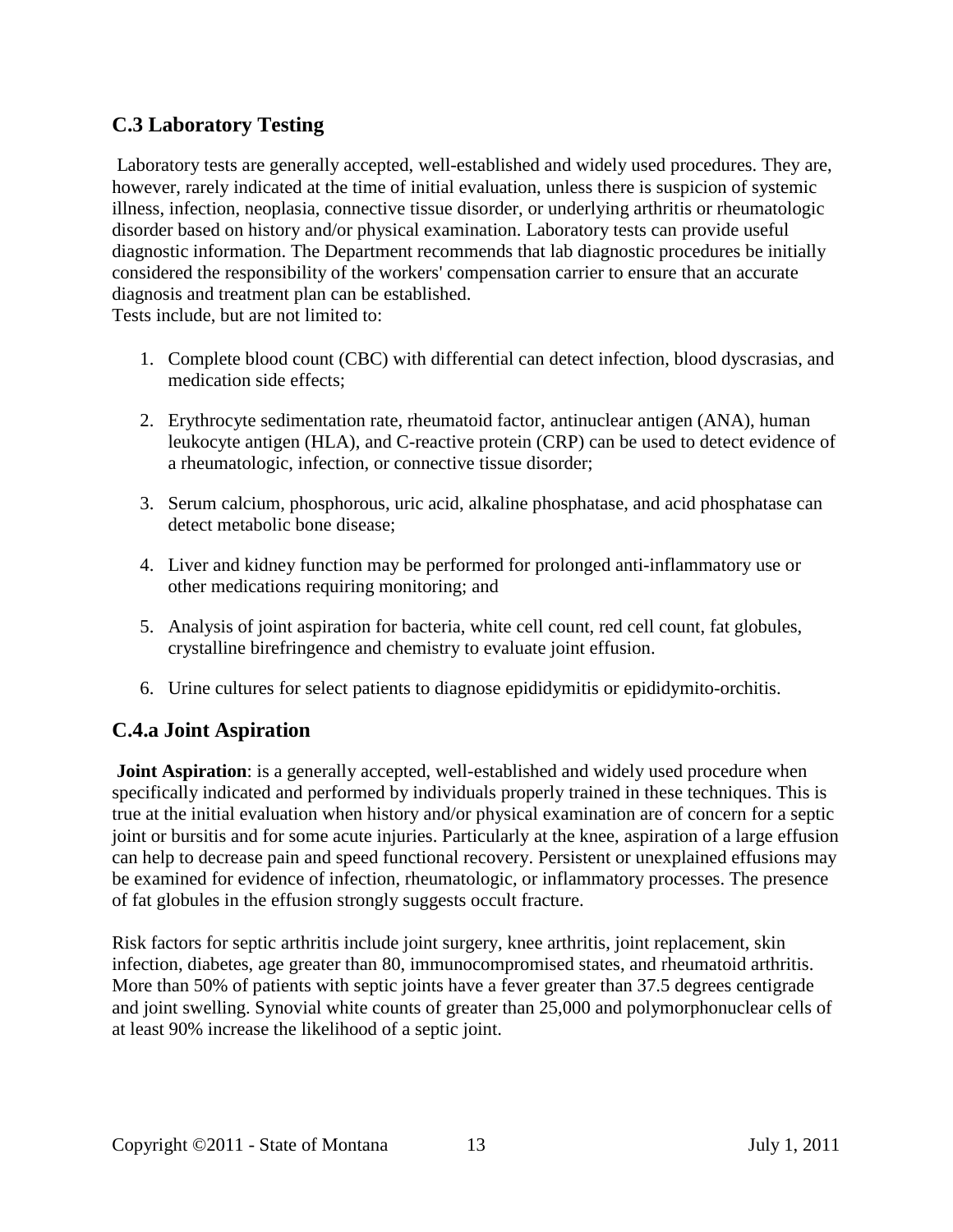## <span id="page-13-0"></span>**D. Follow-up Diagnostic Imaging and Testing Procedures**

One diagnostic imaging procedure may provide the same or distinctive information as obtained by other procedures. Therefore, prudent choice of procedure(s) for a single diagnostic procedure, a complementary procedure in combination with other procedures(s), or a proper sequential order in multiple procedures will ensure maximum diagnostic accuracy; minimize adverse effect to patients and cost effectiveness by avoiding duplication or redundancy.

All diagnostic imaging procedures have a significant percentage of specificity and sensitivity for various diagnoses. None is specifically characteristic of a certain diagnosis. Clinical information obtained by history taking and physical examination should be the basis for selection and interpretation of imaging procedure results.

When a diagnostic procedure, in conjunction with clinical information, provides sufficient information to establish an accurate diagnosis, the second diagnostic procedure will become a redundant procedure. At the same time, a subsequent diagnostic procedure can be a complementary diagnostic procedure if the first or preceding procedures, in conjunction with clinical information, cannot provide an accurate diagnosis. Usually, preference of a procedure over others depends upon availability, a patient's tolerance, and/or the treating practitioner's familiarity with the procedure.

### <span id="page-13-1"></span>**D.1 Imaging Studies**

When indicated, the following additional imaging studies can be utilized for further evaluation of the lower extremity, based upon the mechanism of injury, symptoms, and patient history. For specific clinical indications, see Section E, Specific Lower Extremity Injury Diagnosis, Testing, and Treatment. The studies below are listed in frequency of use, not importance.

## **D.1.a Magnetic Resonance Imaging (MRI)**

Magnetic Resonance Imaging (MRI) are generally accepted, well-established, and widely used diagnostic procedures. It provides a more definitive visualization of soft tissue structures, including ligaments, tendons, joint capsule, menisci and joint cartilage structures, than x-ray or Computed Axial Tomography in the evaluation of traumatic or degenerative injuries. The addition of intravenous or intra-articular contrast can enhance definition of selected pathologies.

The high field, closed MRI with 1.5 or higher tesla provides better resolution. A lower field scan may be indicated when a patient cannot fit into a high field scanner or is too claustrophobic despite sedation. Inadequate resolution on the first scan may require a second MRI using a different technique or with a reading by a musculoskeletal radiologist. All questions in this regard should be discussed with the MRI center and/or radiologist.

MRIs have high sensitivity and specificity for meniscal tears and ligamentous injuries although in some cases when physical exam findings and functional deficits indicate the need for surgery an MRI may not be necessary. MRI is less accurate for articular cartilage defects (sensitivity 76%) than for meniscal and ligamentous injury (sensitivity greater than 90%).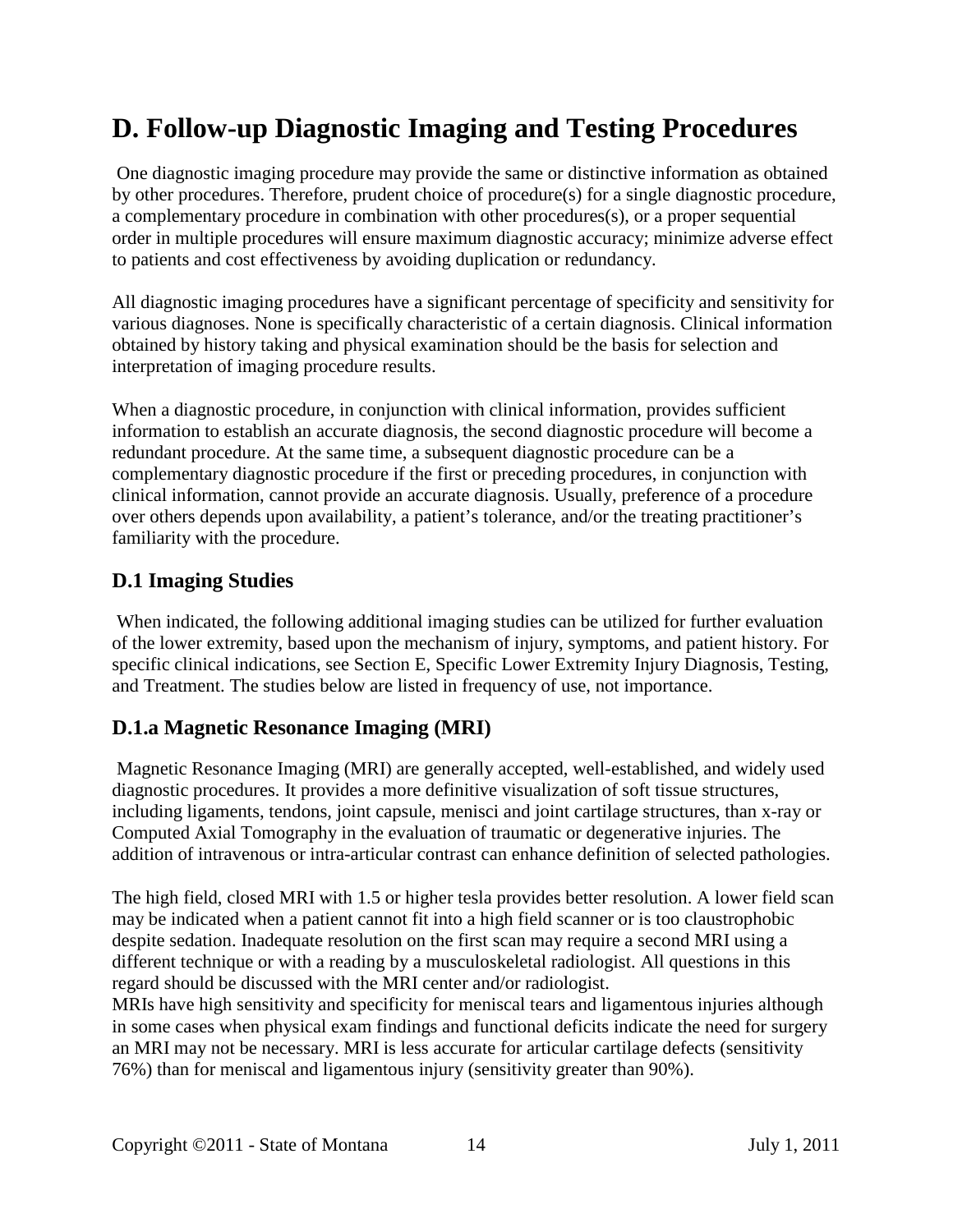MRIs have not been shown to be reliable for diagnosing symptomatic hip bursitis.

## **D.1.b MR Arthrography (MRA)**

This accepted investigation uses the paramagnetic properties of gadolinium to shorten T1 relaxation times and provide a more intense MRI signal. It should be used to diagnose hip labral tears. Pelvic MRIs are not sufficient for this purpose. Arthrograms are also useful to evaluate mechanical pathology in knees with prior injuries and/or surgery.

## **D.1.c Computed Axial Tomography (CT)**

Computed Axial Tomography (CT) is generally accepted and provides excellent visualization of bone. It is used to further evaluate bony masses and suspected fractures not clearly identified on radiographic window evaluation. Instrument scatter-reduction software provides better resolution when metallic artifact is of concern.

## **D.1.d Diagnostic Sonography**

Diagnostic Sonography is an accepted diagnostic procedure. The performance of sonography is operator-dependent, and is best when done by a specialist in musculoskeletal radiology. It may also be useful for post-operative pain after total knee arthroplasty (TKA), and for dynamic testing especially of the foot or ankle.

## **D.1.e Lineal Tomography**

Lineal Tomography is infrequently used, yet may be helpful in the evaluation of joint surfaces and bone healing.

## **D.1.f Bone Scan (Radioisotope Bone Scanning)**

Bone Scan (Radioisotope Bone Scanning) is generally accepted, well-established and widely used. 99MTechnecium diphosphonate uptake reflects osteoblastic activity and may be useful in metastatic/primary bone tumors, stress fractures, osteomyelitis, and inflammatory lesions, but cannot distinguish between these entities.

Bone scanning is more sensitive but less specific than MRI. It is useful for the investigation of trauma, infection, stress fracture, occult fracture, Charcot joint, Complex Regional Pain Syndrome and suspected neoplastic conditions of the lower extremity.

## **D.1.g Other Radionuclide Scanning**

Other Radionuclide Scanning Indium and gallium scans are generally accepted, wellestablished, and widely used procedures usually to help diagnose lesions seen on other diagnostic imaging studies. <sup>67</sup>Gallium citrate scans are used to localize tumor, infection, and abscesses.  $111$ Indium-labeled leukocyte scanning is utilized for localization of infection or inflammation.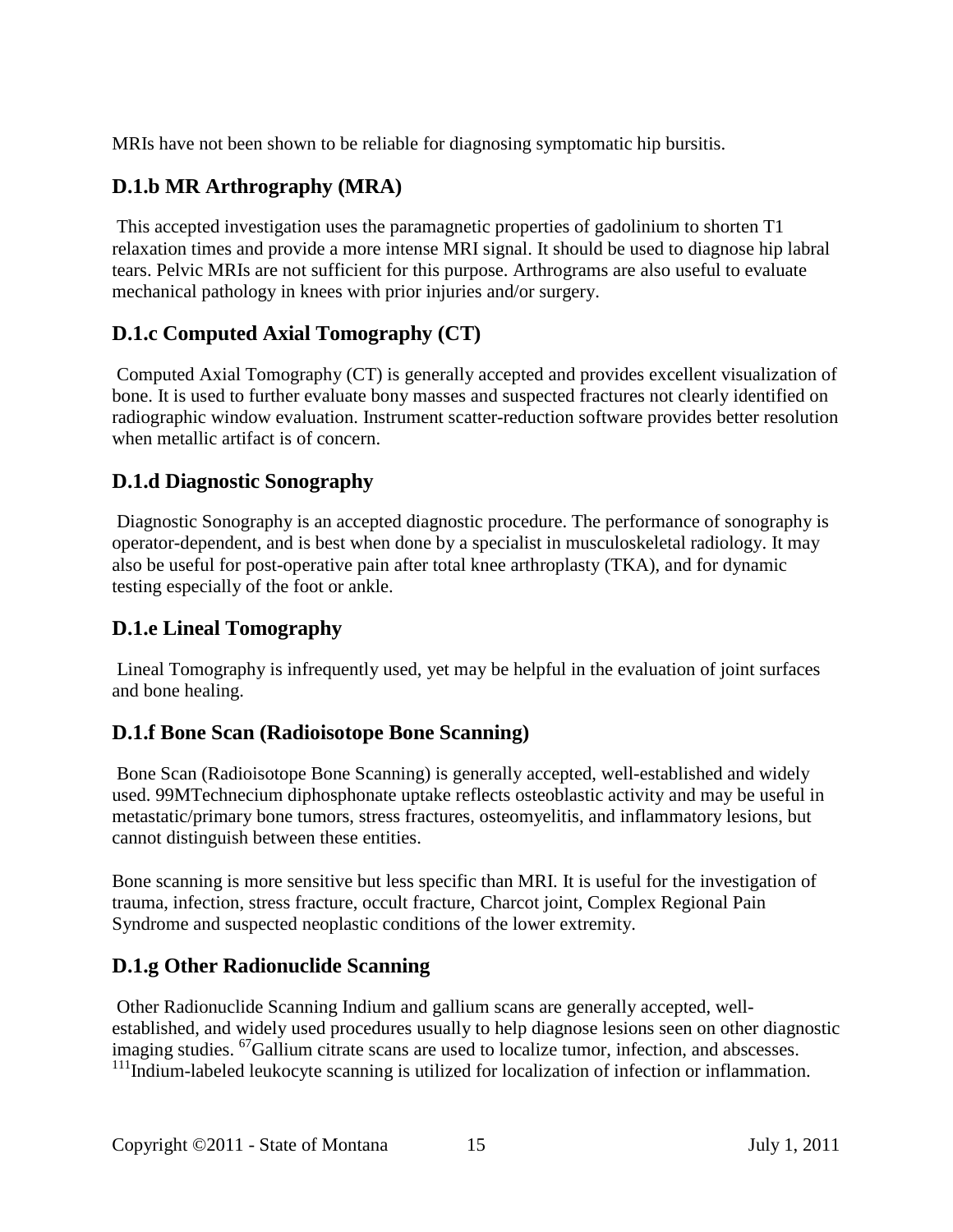### **D.1.h Arthrogram**

Arthrogram is an accepted diagnostic procedure. It may be useful in the evaluation of internal derangement of a joint, including when MRI or other tests are contraindicated or not available. Potential complications of this more invasive technique include pain, infection, and allergic reaction. Arthrography gains additional sensitivity when combined with CT in the evaluation of internal derangement, loose bodies, and articular cartilage surface lesions. Diagnostic arthroscopy should be considered before arthrogram when there are strong clinical indications.

## <span id="page-15-0"></span>**D.2 Other Tests**

The following diagnostic procedures listed in this subsection are listed in alphabetical order.

## **D.2.a Compartment Pressure Testing and Measurement Devices**

Compartment Pressure Testing and Measurement Devices such as pressure manometer, are useful in the evaluation of patients who present symptoms consistent with a compartment syndrome.

## **D.2.b Diagnostic Arthroscopy (DA)**

Diagnostic Arthroscopy (DA) allows direct visualization of the interior of a joint, enabling the diagnosis of conditions when other diagnostic tests have failed to reveal an accurate diagnosis; however, it should generally not be employed for exploration purposes only. In order to perform a diagnostic arthroscopy, the patient must have completed at least some conservative therapy without sufficient functional recovery per Section E, Specific Lower Extremity Injury Diagnosis, Testing, and Treatment, and meet criteria for arthroscopic repair.

DA may also be employed in the treatment of acute joint disorders. In some cases, the mechanism of injury and physical examination findings will strongly suggest the presence of a surgical lesion. In those cases, it is appropriate to proceed directly with the interventional arthroscopy.

## **D.2.c Doppler Ultrasonography/Plethysmography**

Doppler Ultrasonography/Plethysmography is useful in establishing the diagnosis of arterial and venous disease in the lower extremity and should usually be considered prior to the more invasive venogram or arteriogram study. Doppler is less sensitive in detecting deep vein thrombosis in the calf muscle area. If the test is initially negative and symptoms continue, an ultrasound should usually be repeated 7 days later to rule out popliteal thrombosis. It is also useful for the diagnosis of popliteal mass when MRI is not available or contraindicated.

## **D.2.d Electrodiagnostic Testing**

Electrodiagnostic tests include, but are not limited to Electromyography (EMG), Nerve Conduction Studies (NCS) and Somatosensory Evoked Potentials (SSEP). These are generally accepted, well-established and widely used diagnostic procedures. The SSEP study, although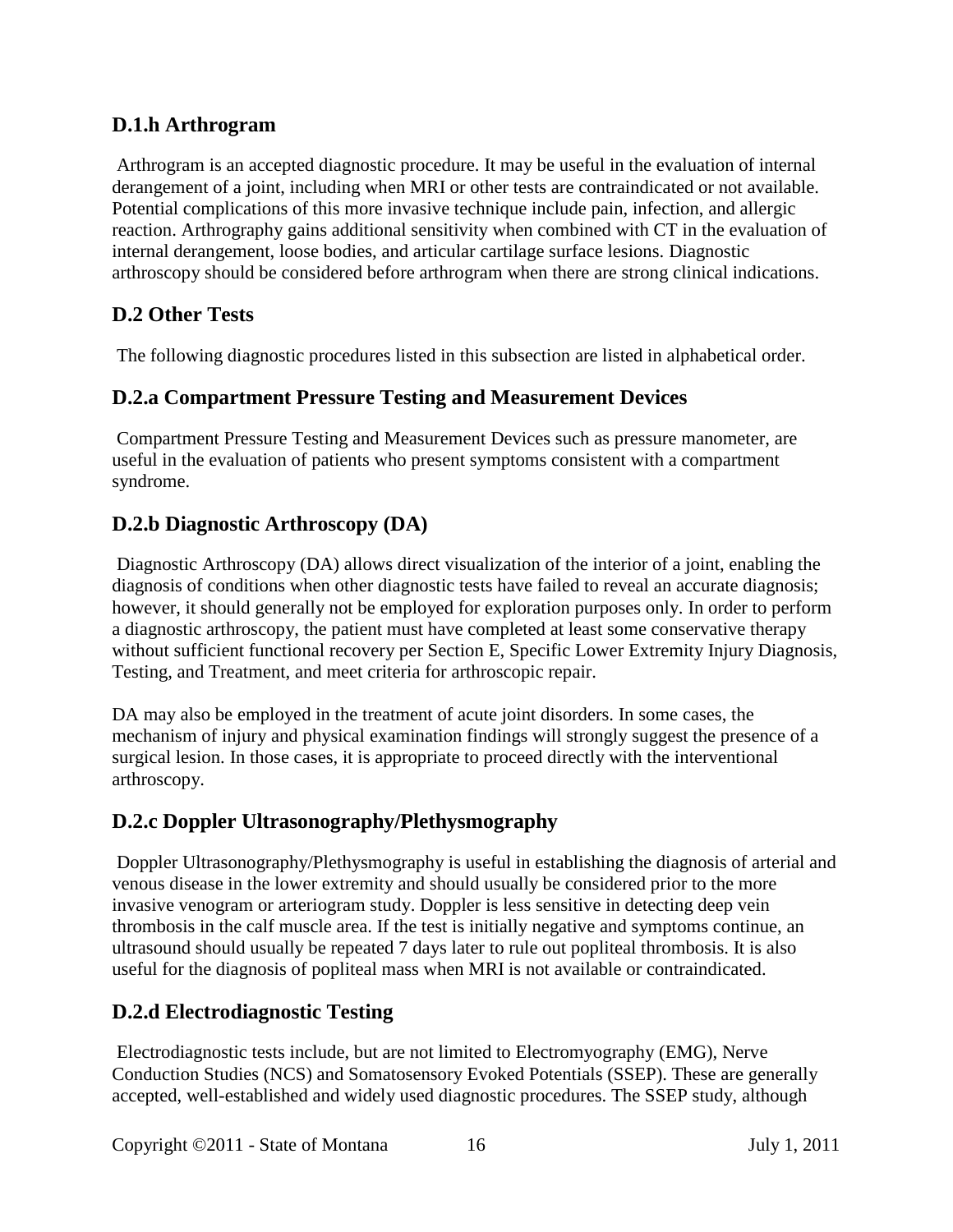generally accepted, has limited use. Electrodiagnostic studies may be useful in the evaluation of patients with suspected involvement of the neuromuscular system, including disorder of the anterior horn cell, radiculopathies, peripheral nerve entrapments, peripheral neuropathies, neuromuscular junction and primary muscle disease.

In general, these diagnostic procedures are complementary to imaging procedures such as CT, MRI, and/or myelography or diagnostic injection procedures. Electrodiagnostic studies may provide useful, correlative neuropathophysiological information that would be otherwise unobtainable from standard radiologic studies.

## **D.2.e Personality/Psychological/Psychosocial Evaluations**

Personality/Psychological/Psychosocial Evaluations are generally accepted and well-established diagnostic procedures with selective use in the acute lower extremity population, but have more widespread use in sub-acute and chronic lower extremity populations.

Diagnostic testing procedures may be useful for patients with symptoms of depression, delayed recovery, chronic pain, recurrent painful conditions, disability problems, and for pre-operative evaluation as well as a possible predictive value for post-operative response. Psychological testing should provide differentiation between pre-existing depression versus injury-caused depression, as well as post-traumatic stress disorder.

Formal psychological or psychosocial evaluation should be performed on patients not making expected progress within 6 to 12 weeks following injury and whose subjective symptoms do not correlate with objective signs and tests. In addition to the customary initial exam, the evaluation of the injured worker should specifically address the following areas:

- 1. Employment history;
- 2. Interpersonal relationships both social and work;
- 3. Leisure activities;
- 4. Current perception of the medical system;
- 5. Results of current treatment;
- 6. Perceived locus of control;
- 7. History of smoking, alcohol use, and substance abuse; and
- 8. Childhood history, including abuse and family history of disability.

This information should provide clinicians with a better understanding of the patient, thus allowing for more effective rehabilitation.

The evaluation will determine the need for further psychosocial interventions, and in those cases, a Diagnostic Statistical Manual (DSM) of Mental Disorders diagnosis should be determined and documented. An individual with a PhD, PsyD, or Psychiatric MD/DO credentials should perform initial evaluations, which are generally completed within one to two hours. When issues of

Copyright ©2011 - State of Montana 17 July 1, 2011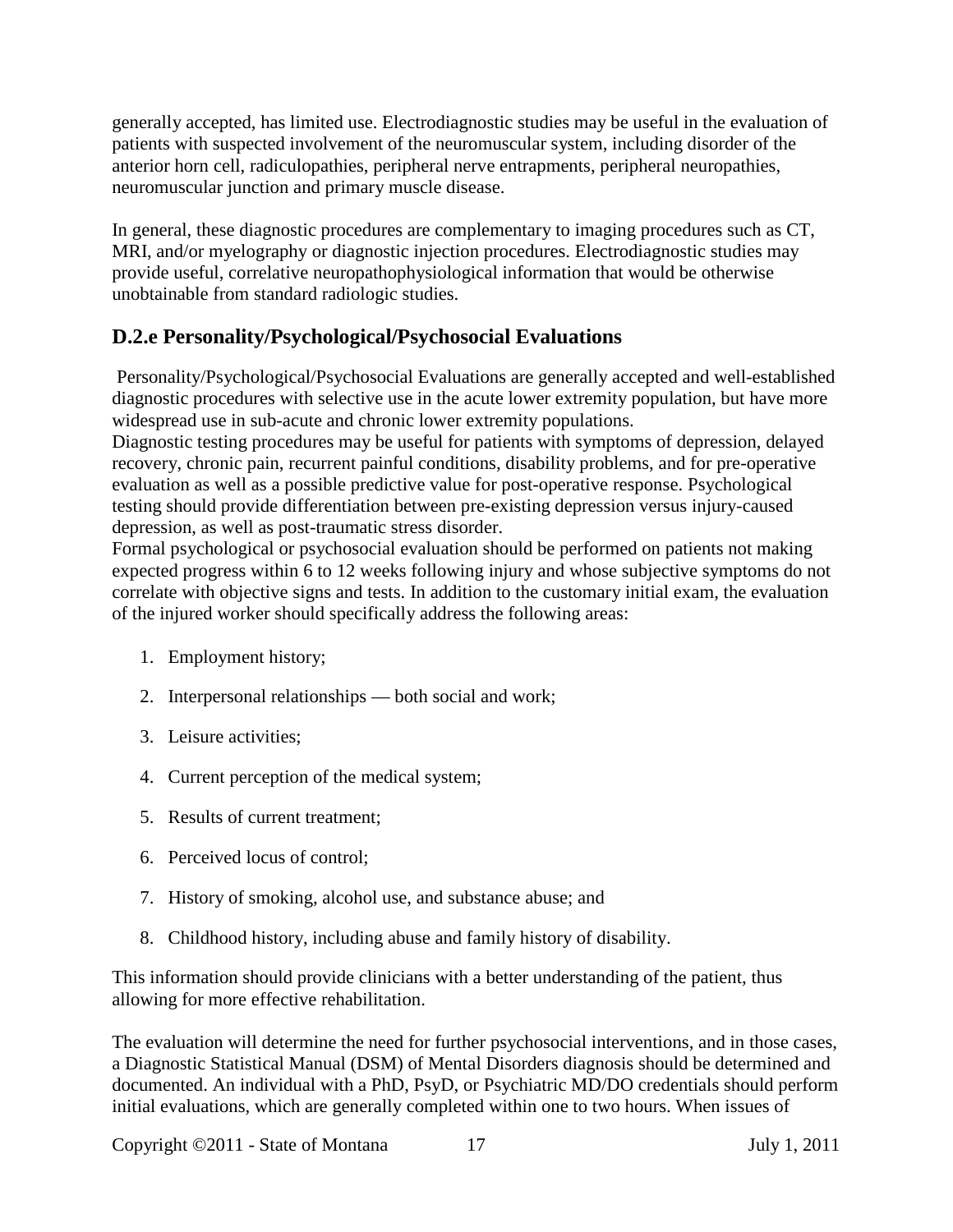chronic pain are identified, the evaluation should be more extensive and follow testing procedures as outlined in the Department's Chronic Pain Disorder Medical Treatment Guidelines.

• Frequency: One time visit for evaluation. If psychometric testing is indicated as a portion of the initial evaluation, time for such testing should not exceed an additional two hours of professional time.

## **D.2.f Venogram/Arteriogram**

Venogram/Arteriogram is useful for investigation of vascular injuries or disease, including deep venous thrombosis. Potential complications may include pain, allergic reaction, and deep vein thrombosis.

## <span id="page-17-0"></span>**D.3 Special Tests**

are generally well-accepted tests and are performed as part of a skilled assessment of the patient's capacity to return-to-work, his/her strength capacities, and physical work demand classifications and tolerances. The procedures in this subsection are listed in alphabetical order.

## **D.3.a Computer-Enhanced Evaluations**

Computer-Enhanced Evaluations may include isotonic, isometric, isokinetic and/or isoinertial measurement of movement, range of motion, balance, endurance or strength. Values obtained can include degrees of motion, torque forces, pressures or resistance. Indications include determining validity of effort, effectiveness of treatment and demonstrated motivation. These evaluations should not be used alone to determine return-to-work restrictions.

• Frequency: One time for evaluation. Can monitor improvements in strength every 3 to 4 weeks up to a total of 6 evaluations.

## **D.3.b Functional Capacity Evaluation (FCE)**

Functional Capacity Evaluation (FCE) is a comprehensive or modified evaluation of the various aspects of function as they relate to the worker's ability to return-to-work. Areas such as endurance, lifting (dynamic and static), postural tolerance, specific range of motion, coordination and strength, worker habits, employability, as well as psychosocial aspects of competitive employment may be evaluated. Components of this evaluation may include: (a) musculoskeletal screen; (b) cardiovascular profile/aerobic capacity; (c) coordination; (d) lift/carrying analysis; (e) job-specific activity tolerance; (f) maximum voluntary effort; (g) pain assessment/psychological screening; and (h) non-material and material handling activities.

When an FCE is being used to determine return to a specific jobsite, the provider is responsible for fully understanding the job duties. A jobsite evaluation is frequently necessary. FCEs cannot be used in isolation to determine work restrictions. The authorized treating physician must interpret the FCE in light of the individual patient's presentation and medical and personal perceptions. FCEs should not be used as the sole criteria to diagnose malingering. Full FCEs are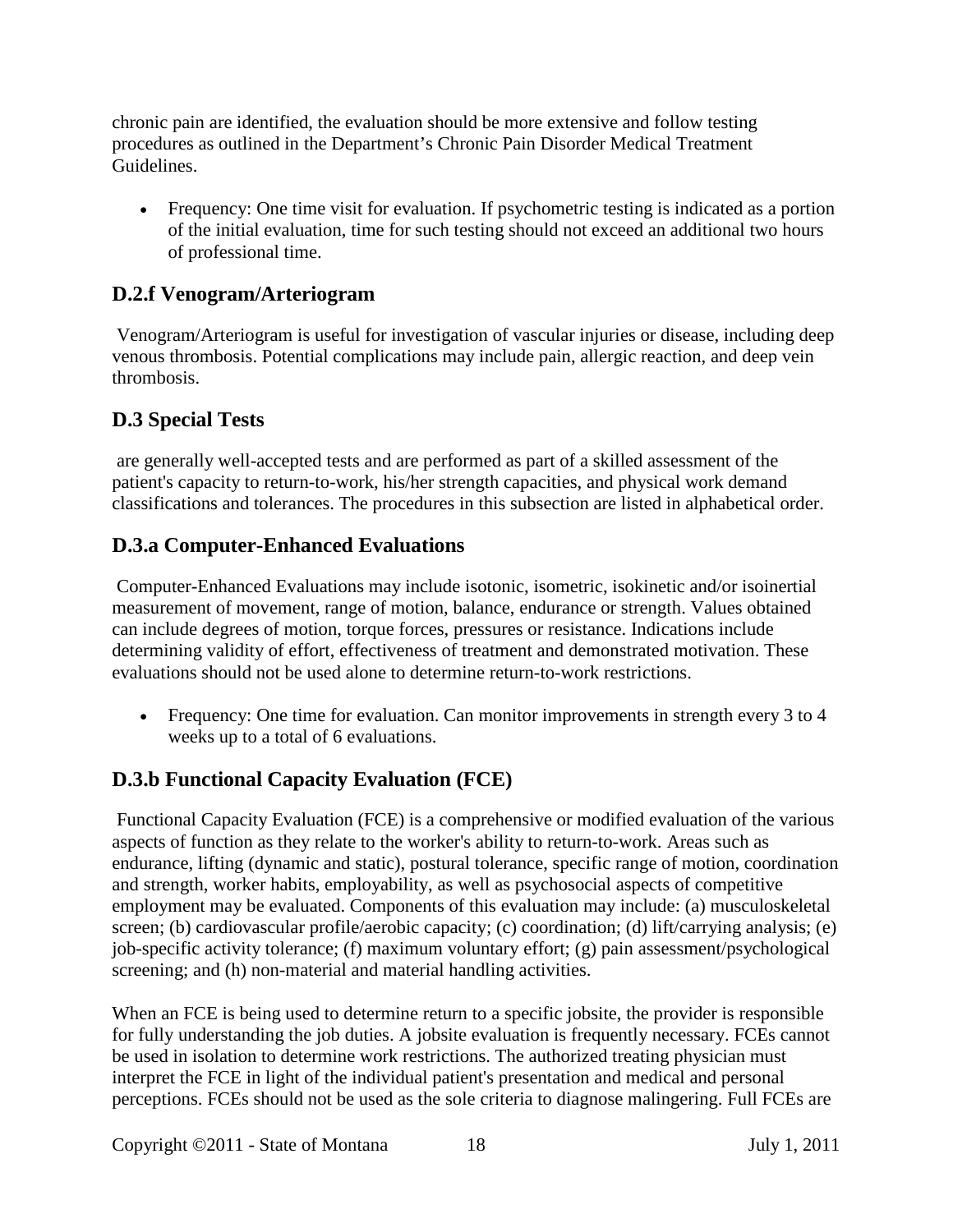rarely necessary. In many cases, a work tolerance screening will identify the ability to perform the necessary job tasks. FCEs are not necessary to assign permanent impairment ratings in the Montana workers' compensation system.

• Frequency: Can be used 1) initially to determine baseline status; and 2) for case closure when patient is unable to return to pre-injury position and further information is desired to determine permanent work restrictions. Prior authorization is required for FCEs performed during treatment.

## **D.3.c Jobsite Evaluation**

Jobsite Evaluation is a comprehensive analysis of the physical, mental and sensory components of a specific job. These components may include, but are not limited to: (a) postural tolerance (static and dynamic); (b) aerobic requirements; (c) range of motion; (d) torque/force; (e) lifting/carrying; (f) cognitive demands; (g) social interactions; (h) visual perceptual; (i) sensation; (j) coordination; (k) environmental requirements of a job; (l) repetitiveness; and (m) essential job functions including job licensing requirements. Job descriptions provided by the employer are helpful but should not be used as a substitute for direct observation.

A jobsite evaluation may include observation and instruction of how work is done, what material changes (desk, chair) should be made, and determination of readiness to return to work.

Requests for a jobsite evaluation should describe the expected goals for the evaluation. Goals may include, but are not limited to the following:

- 1. To determine if there are potential contributing factors to the person's condition and/or for the physician to assess causality;
- 2. To make recommendations for, and to assess the potential for ergonomic changes;
- 3. To provide a detailed description of the physical and cognitive job requirements;
- 4. To assist the patient in their return to work by educating them on how they may be able to do their job more safely in a bio-mechanically appropriate manner; and/or
- 5. To give detailed work/activity restrictions.
	- o Frequency: One time with additional visits as needed for follow-up visits per jobsite.

## **D.3.d Vocational Assessment**

Once an authorized practitioner has reasonably determined and objectively documented that a patient will not be able to return to her/her former employment and can reasonably prognosticate final restrictions, implementation of a timely vocational assessment can be performed. The vocational assessment should provide valuable guidance in the determination of future rehabilitation program goals. It should clarify rehabilitation goals, which optimize both patient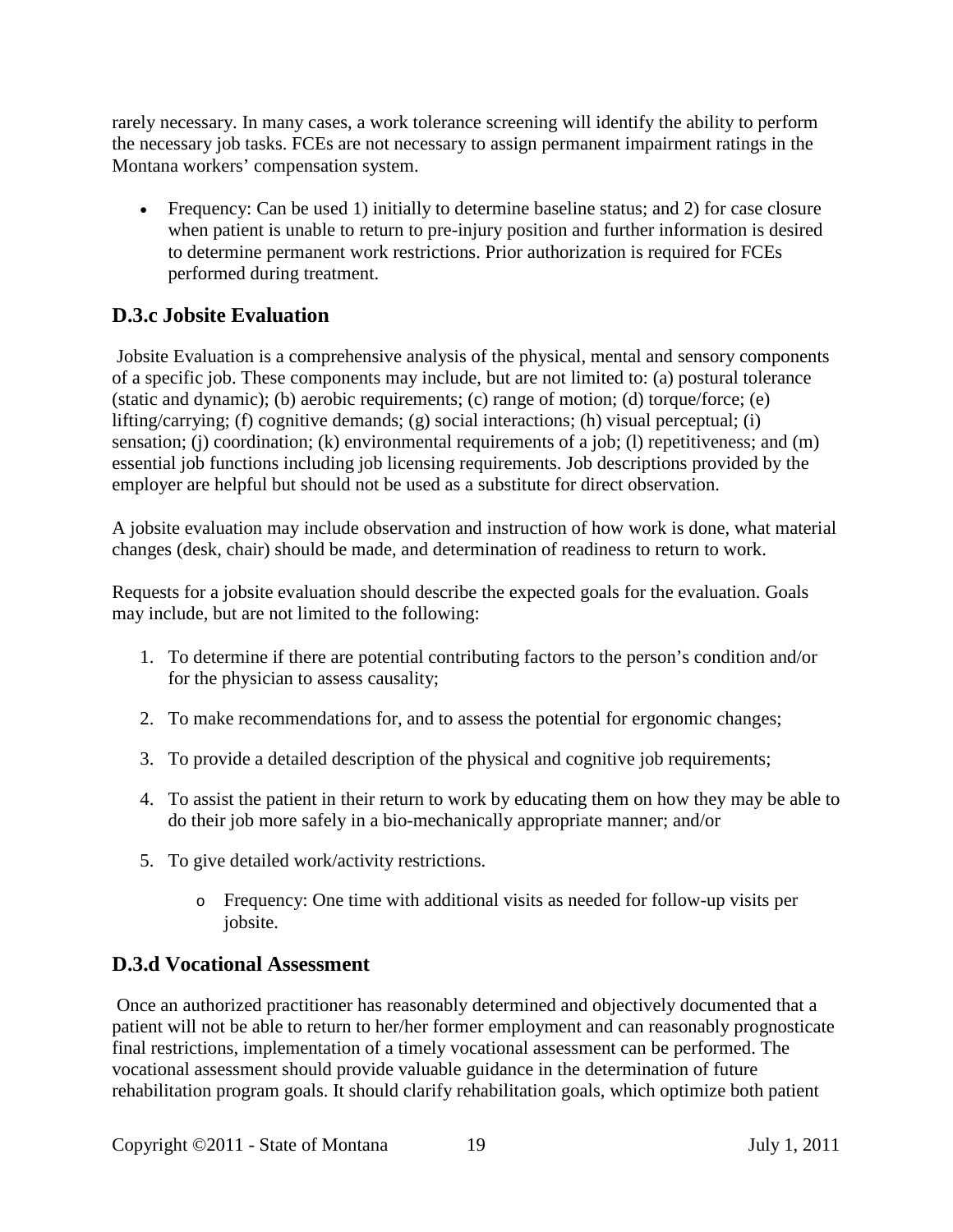motivation and utilization of rehabilitation resources. The effectiveness of vocational rehabilitation may be enhanced when performed in combination with work hardening or work conditioning. If prognosis for return to former occupation is determined to be poor, except in the most extenuating circumstances, vocational assessment should be implemented within 3 to 12 months post-injury. Declaration of Maximum Medical Improvement should not be delayed solely due to lack of attainment of a vocational assessment.

• Frequency: One time with additional visits as needed for follow-up.

## **D.3.e Work Tolerance Screening (Fitness for Duty)**

Work Tolerance Screening (Fitness for Duty) is a determination of an individual's tolerance for performing a specific job based on a job activity or task. It may include a test or procedure to specifically identify and quantify work-relevant cardiovascular, physical fitness and postural tolerance. It may also address ergonomic issues affecting the patient's return-to-work potential. May be used when a full FCE is not indicated.

• Frequency: One time for initial screen. May monitor improvements in strength every 3 to 4 weeks up to a total of 6 visits.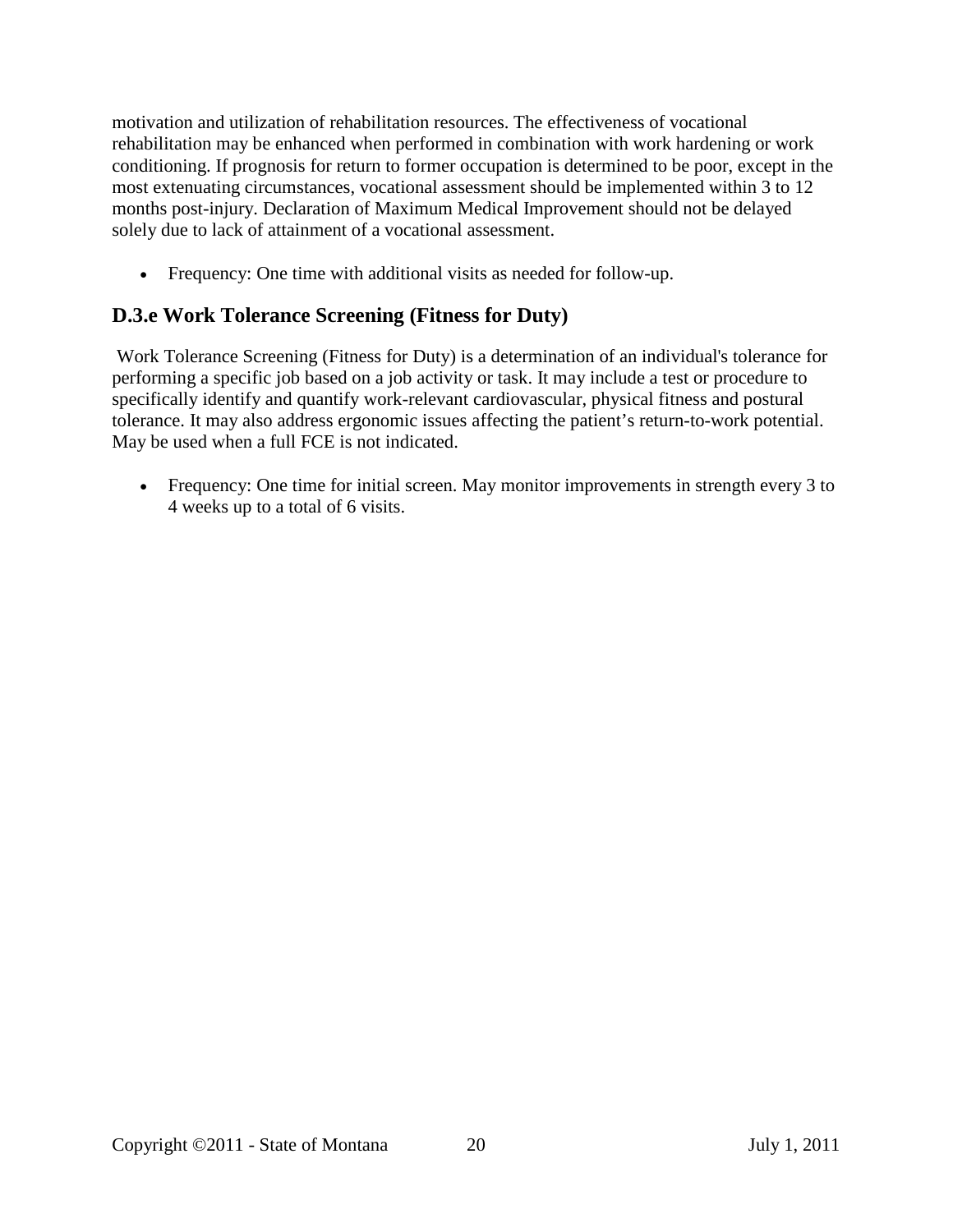## <span id="page-20-0"></span>**E. Specific Lower Extremity Injury Diagnosis, Testing and Treatment**

## <span id="page-20-1"></span>**E1. Specific Foot and Ankle Injury Diagnosis, Testing and Treatment**

## **E.1.a Achilles Tendonopathy/or Injury and Rupture**

**i. Description/Definition**: Rupture or tear of Achilles tendon or insertional or non-insertional tendonopathy.

**ii. Occupational Relationship**: Tears or ruptures are related to a fall, twisting, jumping, or sudden load on ankle with dorsiflexion. Tendonopathy may be exacerbated by continually walking on hard surfaces.

**iii. Specific Physical Exam Findings**: Swelling and pain at tendon, sometimes accompanied by crepitus and pain with passive motion. Rupture or partial tear may present with palpable deficit in tendon. If there is a full tear, Thompson test will usually be positive. A positive Thompson's test is lack of plantar flexion with compression of the calf when the patient is prone with the knee flexed.

**iv. Diagnostic Testing Procedures**: Radiography, ultrasound, MRI. Radiography may be performed to identify Haglund's deformity; however, many Haglund's deformities are asymptomatic. Ultrasound is recommended for diagnosis. MRI or ultrasound may be performed if surgery is being considered for tendonopathy or rupture.

### **v. Non-operative Treatment Procedures**:

A) Initial Treatment: Cast in non weight-bearing for tears. Protected weight-bearing for other injuries.

B) Medications such as analgesics and anti-inflammatories may be helpful.

Topical glyceryl trinitrate is recommended, as supported by some evidence, for treatment of pain in select patients with chronic Achilles tendinopathies after other conservative treatment alternatives have failed.

*Indications* – Moderate or severe chronic Achilles tendinosis. Treatment with other interventions such as NSAIDs, exercises, and potentially injection(s) should have been attempted previously. *Frequency/Duration* – A apply one-quarter of a 5mg/24-hour patch over the site of maximal tenderness (2 to 6 cm proximal to the Achilles tendon insertion, replace patch every 24 hours for up to 6 months.

Refer to medication discussions in Section F. 9, Medications and Medical Management. C) Patient education should include instruction in self-management techniques, ergonomics, body mechanics, home exercise, joint protection, and weight management.

D) Benefits may be achieved through therapeutic rehabilitation and rehabilitation interventions. Eccentric training alone or with specific bracing may be used for tendonopathy. Manual therapy may also be used. Therapy will usually include range-of-motion (ROM), active therapies, and a home exercise program. Active therapies include, proprioception training, restoring normal joint

Copyright ©2011 - State of Montana 21 July 1, 2011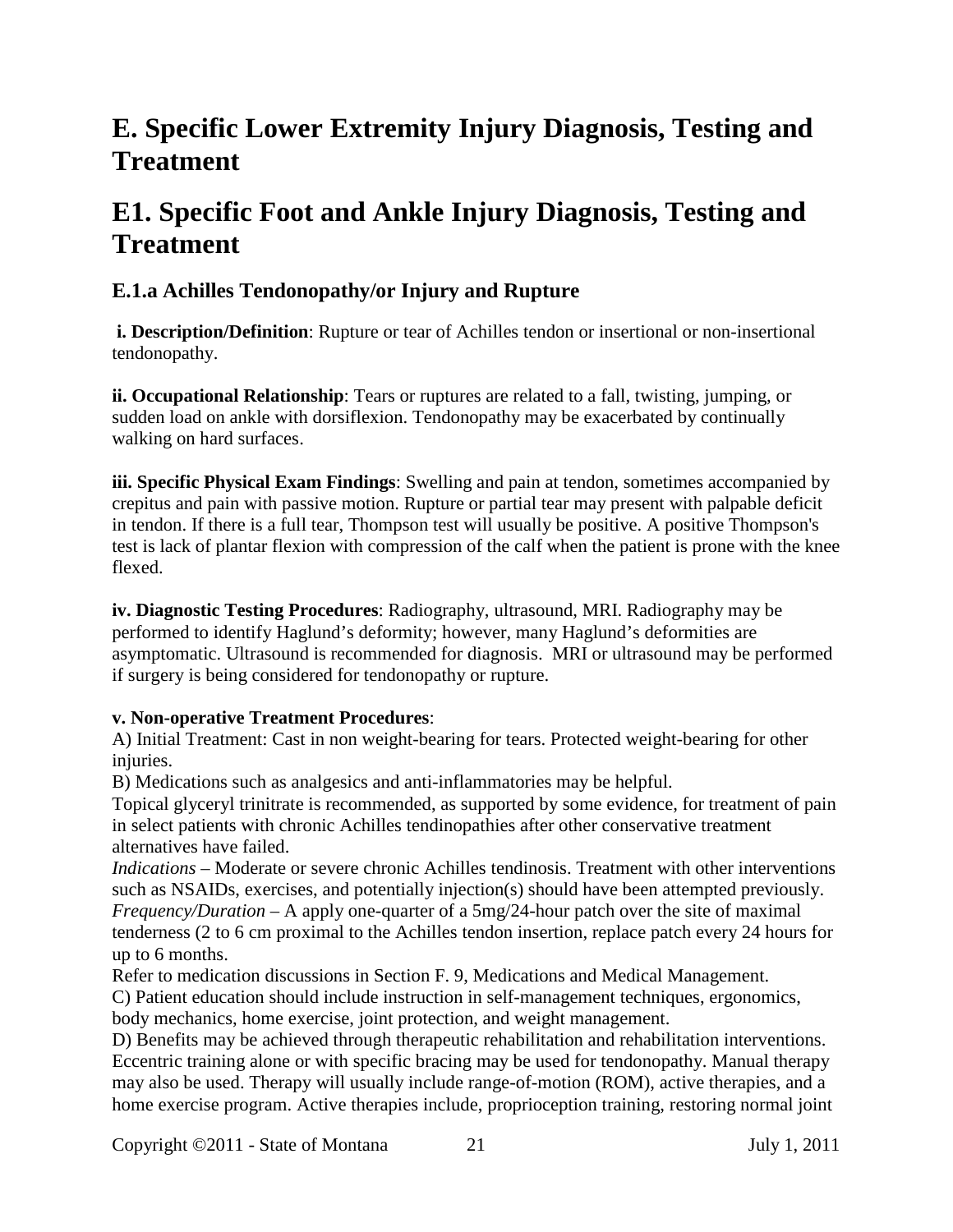mechanics, and clearing dysfunctions from adjacent structures. Passive as well as active therapies may be used for control of pain and swelling. Therapy should progress to strengthening and an independent home exercise program targeted to further improve ROM, strength, and normal joint mechanics influenced by distal and proximal structures. Refer to Section F., Therapeutic Procedures, Non-operative.

Passive modalities are most effective as adjunctive treatments to improve the results of active treatment. They may be used as found in Section F., Therapeutic Procedures, Non-operative. E) Injections

i) Steroid injections should generally be avoided in these patients since this is a risk for later rupture.

ii) Glycosaminoglycan polysulfate local injection has some recommendation as an alternative therapy for treatment of chronic Achilles tendinopathy.

*Indications* – Moderate or severe chronic Achilles tendinopathy. Treatment with other interventions such as NSAIDs and exercises should have been attempted previously and either failed or results were unsatisfactory.

*Frequency/Duration* – Up to 6 local injections into the paratendon area over a 2-week period; assess after 2 or 3 injections and if results are satisfactory, withhold and evaluate value of further injections while observing the clinical course.

iii) Heparin subcutaneous injection is not recommended, as supported by some evidence, for the treatment of acute, or subacute Achilles tendinopathy.

Iv) Actovegin injection is recommended, as supported by some evidence, for the treatment of acute or subacute Achilles tendinopathy. This treatment should be reserved as a third or fourth line intervention since there are other effective treatments for acute and subacute Achilles tendinopathy.

v) Polidocanol injection is recommended, as supported by some evidence, for the treatment of chronic Achilles tendinopathy.

*Indications* – Moderate or severe chronic Achilles tendinosis; treatment with other interventions such as NSAIDs, exercises, and corticosteroid injection attempted previously with unsatisfactory results.

*Frequency/Duration* – One or 2 injections into neovascular area identified by Doppler ultrasound.

vi) Apoprotinin injection is not recommended, as supported by some evidence, for treatment of chronic Achilles tendinopathy.

F) Return to work with appropriate restrictions should be considered early in the course of treatment. Refer to Section F., Return to Work.

G) Extracorporeal shockwave therapy (ESWT) has some recommendation as an adjunct to an eccentric exercise for chronic recalcitrant Achilles tendinopathy. Patients should have failed NSAIDs, eccentric exercise, therapy, and local injections.

H) Other therapies in Section F. Therapeutic Procedures, Non-operative may be employed in individual cases.

**vi. Surgical Indications/Considerations**: Total or partial rupture.

Smoking may affect soft tissue healing through tissue hypoxia. Patients should be strongly encouraged to stop smoking and be provided with appropriate counseling by the physician.

**vii. Operative Procedures**: Repair of tendons open or percutaneously with or without anchors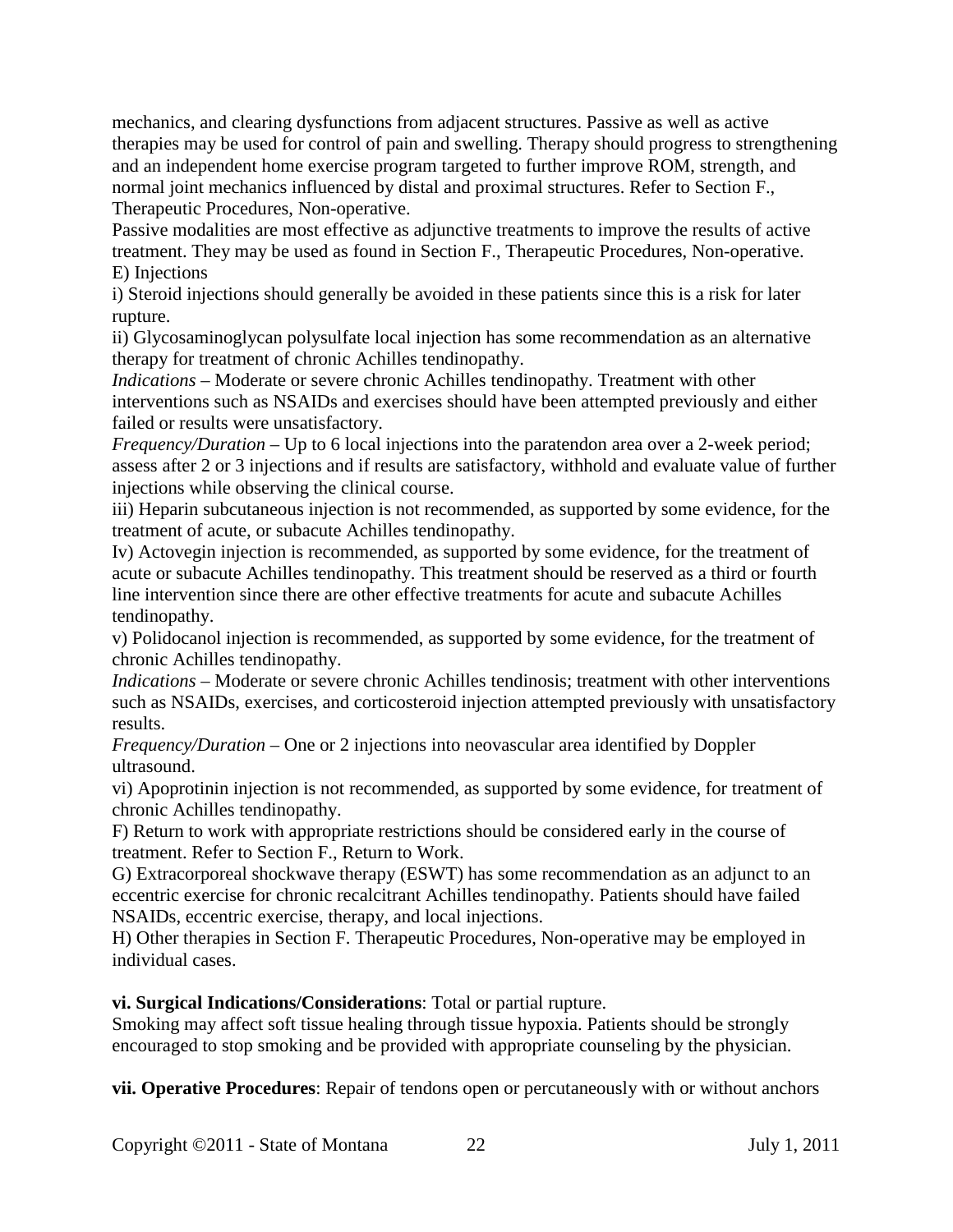may be required. Tendon grafts are used for chronic cases or primary surgery failures when tendon tissue is poor.

#### **viii. Post-operative Treatment**:

A) An individualized rehabilitation program based upon communication between the surgeon and the therapist using therapies as outlined in Section F, Therapeutic Procedures, Nonoperative.

B) Treatment may include the following: restricted weight-bearing, bracing, active therapy with or without passive therapy. Prophylaxis is recommended by some evidence for the prevention of deep venous thrombosis (refer to section F.)

C) Range of motion may begin at 3 weeks depending on wound healing. Therapy and some restrictions will usually continue for 6 to 8 weeks.

D) Return to work and restrictions after surgery may be made by an attending physician experienced in occupational medicine in consultation with the surgeon or by the surgeon.

## **E.1.b Aggravated Osteoarthritis**

**i. Description/Definition**: Internal joint pathology of ankle.

**ii. Occupational Relationship**: The provider must establish the occupational relationship by establishing a change in the patient's baseline condition and a relationship to work activities, for example frequent jumping, climbing, or squatting.

Other causative factors to consider: Prior significant injury to the ankle may predispose the joint to osteoarthritis. In order to entertain previous trauma as a cause, the patient should have a medically documented injury with radiographs or MRI showing the level of anatomic change. The prior injury should have been at least 2 years from the presentation for the new complaints and there should be a significant increase of pathology on the affected side in comparison to the original imaging or operative reports and/or the opposite un-injured extremity.

**iii. Specific Physical Exam Findings**: Pain within joint, swelling. Crepitus, locking of the joint, reduced range of motion, pain with stress tests, angular deformities.

**iv. Diagnostic Testing Procedures**: X-ray – mechanical axis views, CT, MRI, diagnostic injection.

#### **v. Non-operative Treatment Procedures**:

A) Initial Treatment: May include orthoses, custom shoes with rocker bottom shoe inserts, and braces. Cane may also be useful.

B) Medications such as analgesics and anti-inflammatories may be helpful. Refer to medication discussions in Section F., Medications and Medical Management.

C) Patient education should include instruction in self-management techniques, ergonomics, body mechanics, home exercise, joint protection, and weight management.

D) Benefits may be achieved through therapeutic rehabilitation and rehabilitation interventions. They should include range-of-motion (ROM), active therapies, and a home exercise program. Active therapies include, proprioception training, restoring normal joint mechanics, and clearing dysfunctions from adjacent structures. Passive as well as active therapies may be used for control of pain and swelling. Therapy should progress to strengthening and an independent home

Copyright ©2011 - State of Montana 23 July 1, 2011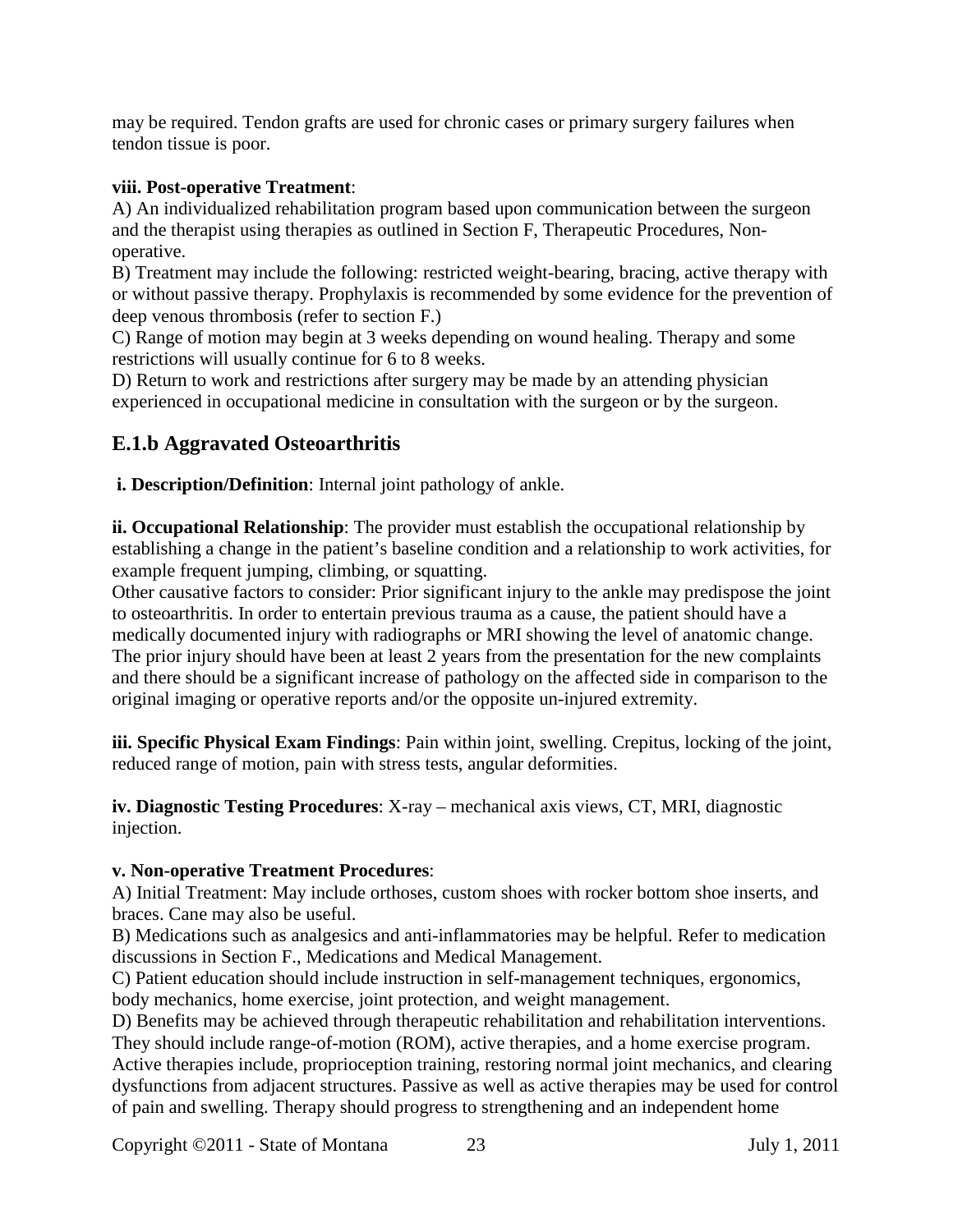exercise program targeted to further improve ROM, strength, and normal joint mechanics influenced by distal and proximal structures. Refer to Section F., Therapeutic Procedures, Nonoperative.

Passive modalities are most effective as adjunctive treatments to improve the results of active treatment. They may be used as found in Section F., Therapeutic Procedures, Non-operative. E) Steroid injections may decrease inflammation and allow the therapist to progress with functional exercise and range of motion. Steroid injections under significant pressure should be avoided as the needle may be penetrating the tendon and injection into the tendon can cause possible tendon breakdown, tendon degeneration, or rupture. Injections should be minimized for patients under 30 years of age.

- Time to Produce Effect: One injection.
- Maximum Duration: 3 injections in one year spaced at least 4 to 8 weeks apart.

Steroid injections should be used cautiously in diabetic patients. Diabetic patients should be reminded to check their blood glucose levels at least daily for 2 weeks after injections. F) Return to work with appropriate restrictions should be considered early in the course of treatment. Refer to Section F., Return to Work.

G) Other therapies in Section F. Therapeutic Procedures, Non-operative may be employed in individual cases.

### **vi. Surgical Indications/Considerations**:

A) The patient is a good surgical candidate and pain continues to interfere with ADLs after nonsurgical interventions including weight control, therapy with active patient participation, and medication.

B) Refer to Section G. for specific indications for osteotomy, ankle fusion or arthroplasty. C) Implants are less successful than similar procedures in the knee or hip. There are no quality studies comparing arthrodesis and ankle replacement. Patients with ankle fusions generally have good return to function and fewer complications than those with joint replacements. Salvage procedures for ankle replacement include revision with stemmed implant or allograft fusion. Given these factors, an ankle arthroplasty requires prior authorization and a second opinion by a surgeon specializing in lower extremity surgery.

D) Prior to surgical intervention, the patient and treating physician should identify functional operative goals and the likelihood of achieving improved ability to perform activities of daily living or work activities and the patient should agree to comply with the pre- and post-operative treatment plan including home exercise. The provider should be especially careful to make sure the patient understands the amount of post-operative therapy required and the length of partialand full-disability expected post-operatively.

E) In cases where surgery is contraindicated due to obesity, it may be appropriate to recommend a weight loss program if the patient is unsuccessful losing weight on their own. Coverage for weight loss would continue only for motivated patients who have demonstrated continual progress with weight loss.

F) Because smokers have a higher risk of non-union and post-operative costs, it is recommended that carriers cover a smoking cessation program peri-operatively. Physicians may monitor smoking cessation with laboratory tests such as cotinine levels for long-term cessation.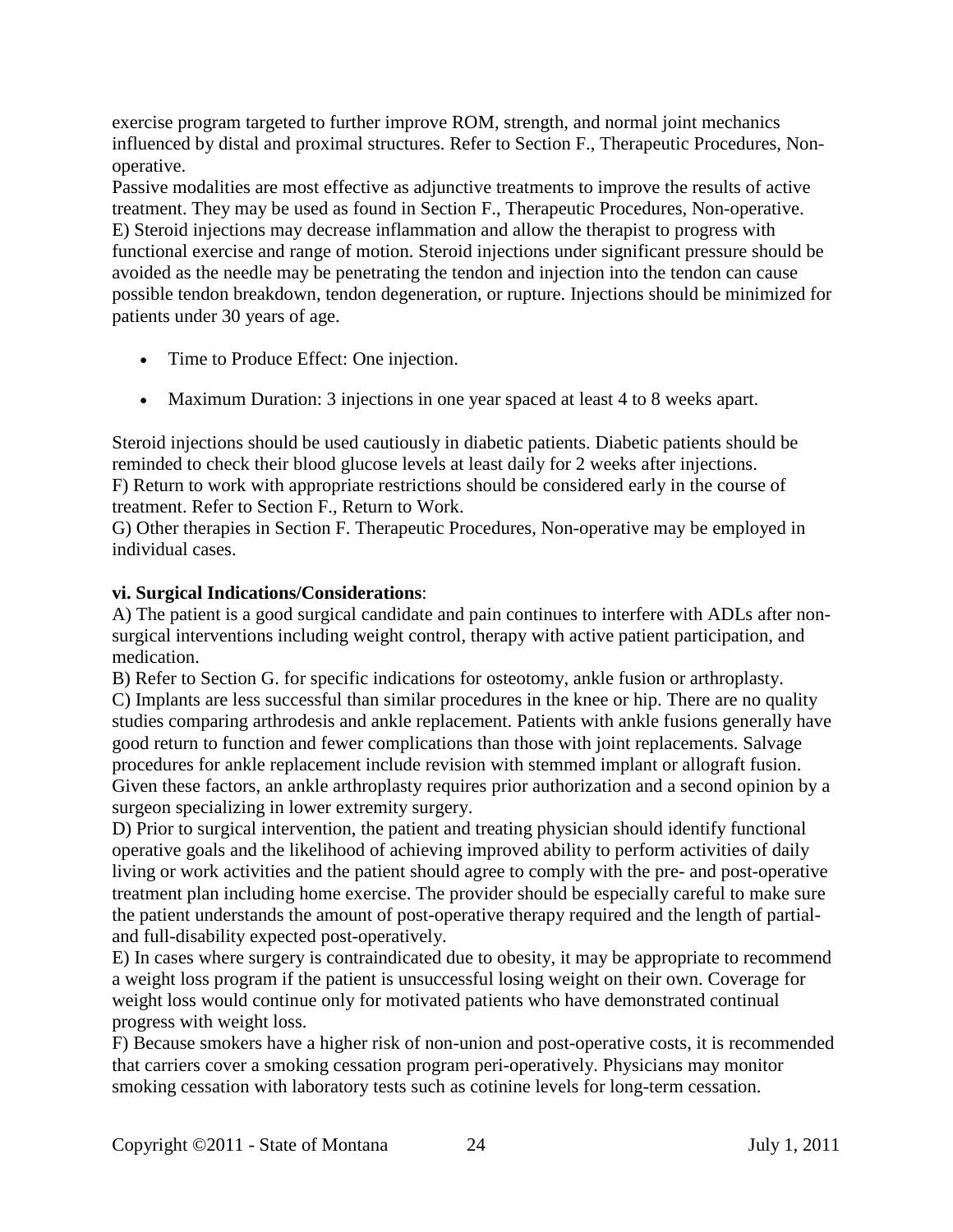**vii. Operative Procedures**: Arthroscopy, ankle arthroplasty or fusion. Supramalleolar osteotomies can be considered for patients with deformities or pre-existing hind foot varus or valgus deformities.

### **viii. Post-operative Treatment**:

A) An individualized rehabilitation program based upon communication between the surgeon and the therapist using therapies as outlined in Section F, Therapeutic Procedures, Nonoperative.

B) In all cases, communication between the physician and therapist is important to the timing of weight-bearing and exercise progressions.

C) Treatment may include the following: restricted weight-bearing, bracing, gait training and other active therapy with or without passive therapy.

D) Refer to Section G. for Ankle Fusion, Osteotomy, or Arthroplasty for further specific information.

E) Return to work and restrictions after surgery may be made by an attending physician experienced in occupational medicine in consultation with the surgeon or by the surgeon.

## **E.1.c Ankle or Subtalar Joint Dislocation**

**i. Description/Definition**: Dislocation of ankle or subtalar joint.

**ii. Occupational Relationship**: Usually occurs with falling or twisting.

**iii. Specific Physical Exam Findings**: Disruption of articular arrangements of ankle, subtalar joint may be tested using ligamentous laxity tests.

**iv. Diagnostic Testing Procedures**: Radiographs, CT scans. MRI may be used to assess for avascular necrosis of the talus which may occur secondary to a dislocation.

### **v. Non-operative Treatment Procedures**:

A) Initial Treatment: Closed reduction under anesthesia with pre- and post-reduction neurovascular assessment followed by casting and weight-bearing limitations.

B) Medications such as analgesics and anti-inflammatories may be helpful. Refer to medication discussions in Section F., Medications and Medical Management.

C) Patient education should include instruction in self-management techniques, ergonomics, body mechanics, home exercise, joint protection, and weight management.

D) Benefits may be achieved through therapeutic rehabilitation and rehabilitation interventions. They should include range of motion (ROM), active therapies, and a home exercise program. Active therapies include, proprioception training, restoring normal joint mechanics, and clearing dysfunctions from adjacent structures. Passive as well as active therapies may be used for control of pain and swelling. Therapy should progress to strengthening and an independent home exercise program targeted to further improve ROM, strength, and normal joint mechanics influenced by distal and proximal structures. Refer to Section F., Therapeutic Procedures, Nonoperative.

Passive modalities are most effective as adjunctive treatments to improve the results of active treatment. They may be used as found in Section F., Therapeutic Procedures, Non-operative. E) Return to work with appropriate restrictions should be considered early in the course of

Copyright ©2011 - State of Montana 25 July 1, 2011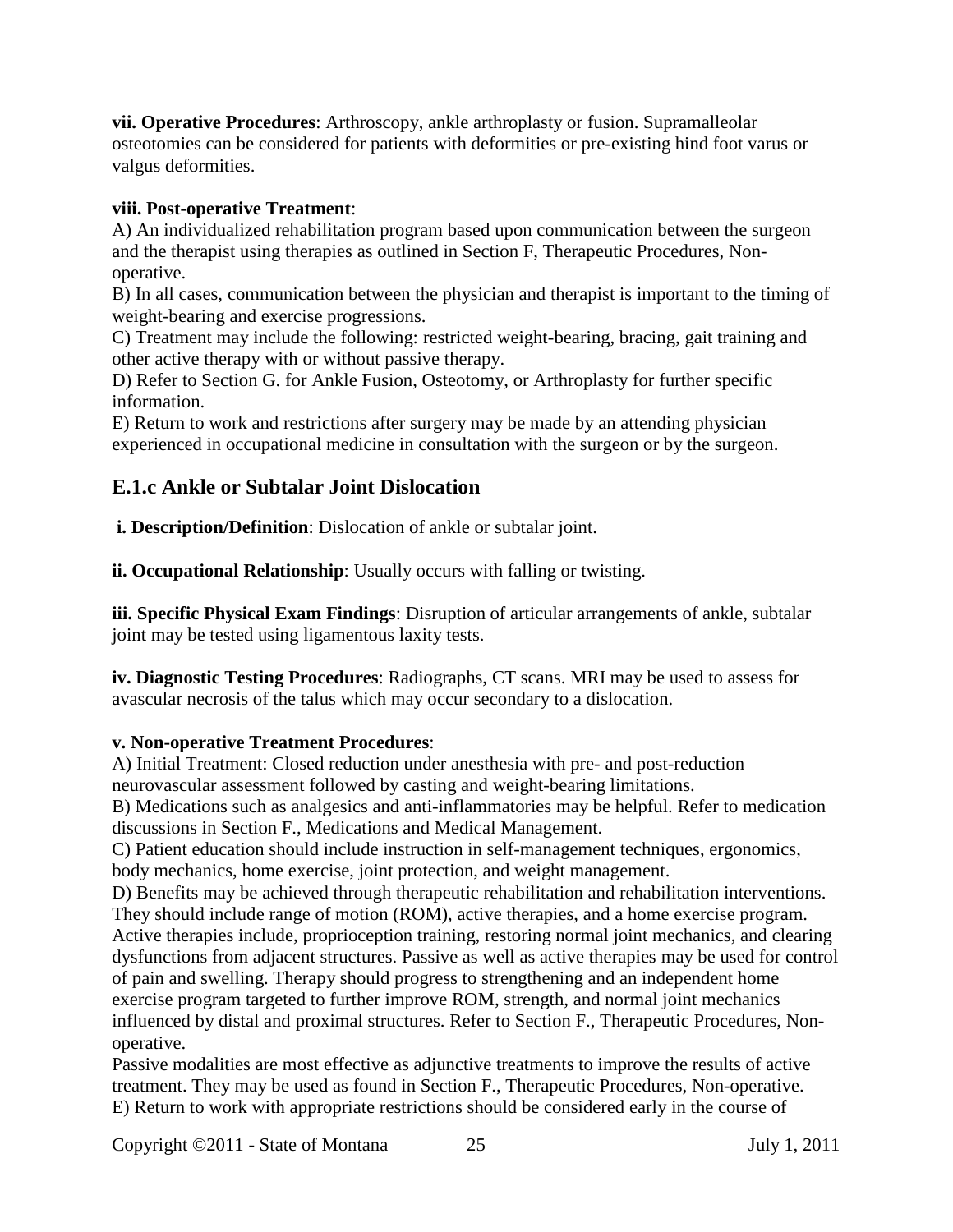treatment. Refer to Section F., Return to Work.

F) Other therapies in Section F. Therapeutic Procedures, Non-operative may be employed in individual cases.

**vi. Surgical Indications/Considerations**: Inability to reduce closed fracture, association with unstable fractures.

**vii. Operative Procedures**: Open or closed reduction of dislocation.

### **viii. Post-operative Treatment**:

A) An individualized rehabilitation program based upon communication between the surgeon and the therapist using therapies as outlined in Section F, Therapeutic Procedures, Nonoperative.

B) Treatment usually includes initial immobilization with restricted weight-bearing, followed by bracing and active therapy with or without passive therapy.

C) Return to work and restrictions after surgery may be made by an attending physician experienced in occupational medicine in consultation with the surgeon or by the surgeon.

## **E.1.d Ankle Sprain/Fracture**

**i. Description/Definition**: An injury to the ankle joint due to abnormal motion of the talus that causes a stress on the malleolus and the ligaments. Injured ligaments in order of disruption include the anterior talofibular ligament (ATFL), calcaneofibular ligament (CFL), posterior talofibular ligament (PTFL), deltoid ligaments, and syndesmotic ligaments. Instability can result from a fracture of a malleolus (malleolli), rupture of ligaments, or a combination. Circumstances surrounding the injury, including consideration of location and additional injuries are of importance. Additionally, the position of the foot at the time of injury is helpful in determining the extent and type of injury. Grading of soft tissue injuries includes:

A) Grade 1 Injury: those with overstretching or microscopic tears of the ligament, minimal swelling, normal stress testing, and the ability to bear weight.

B) Grade 2 Injury: have partial disruption of the ligament, significant swelling, indeterminate results on stress testing, and difficulty bearing weight.

C) Grade 3 Injury: have a ruptured ligament, swelling and ecchymosis, abnormal results on stress testing, and the inability to bear weight. May also include a chip avulsion fracture on x-ray.

**ii. Occupational Relationship**: sudden twisting, direct blunt trauma and falls. Inversion of the ankle with a plantar-flexed foot is the most common mechanism of injury.

**iii. Specific Physical Exam Findings**: varies with individual. With lower grade sprains the ankle may be normal appearing with minimal tenderness on examination. The ability/inability to bear weight, pain, swelling, or ecchymosis should be noted. If the patient is able to transfer weight from one foot onto the affected foot and has normal physical findings, then likelihood of fracture is reduced. Stress testing using the anterior drawer stress test, the talar tilt test and the external rotation stress test may be normal or abnormal depending on the involved ligament. Syndesmotic injury can occur with external rotation injuries and requires additional treatment. Specific physical exam tests include the squeeze test and external rotation at neutral.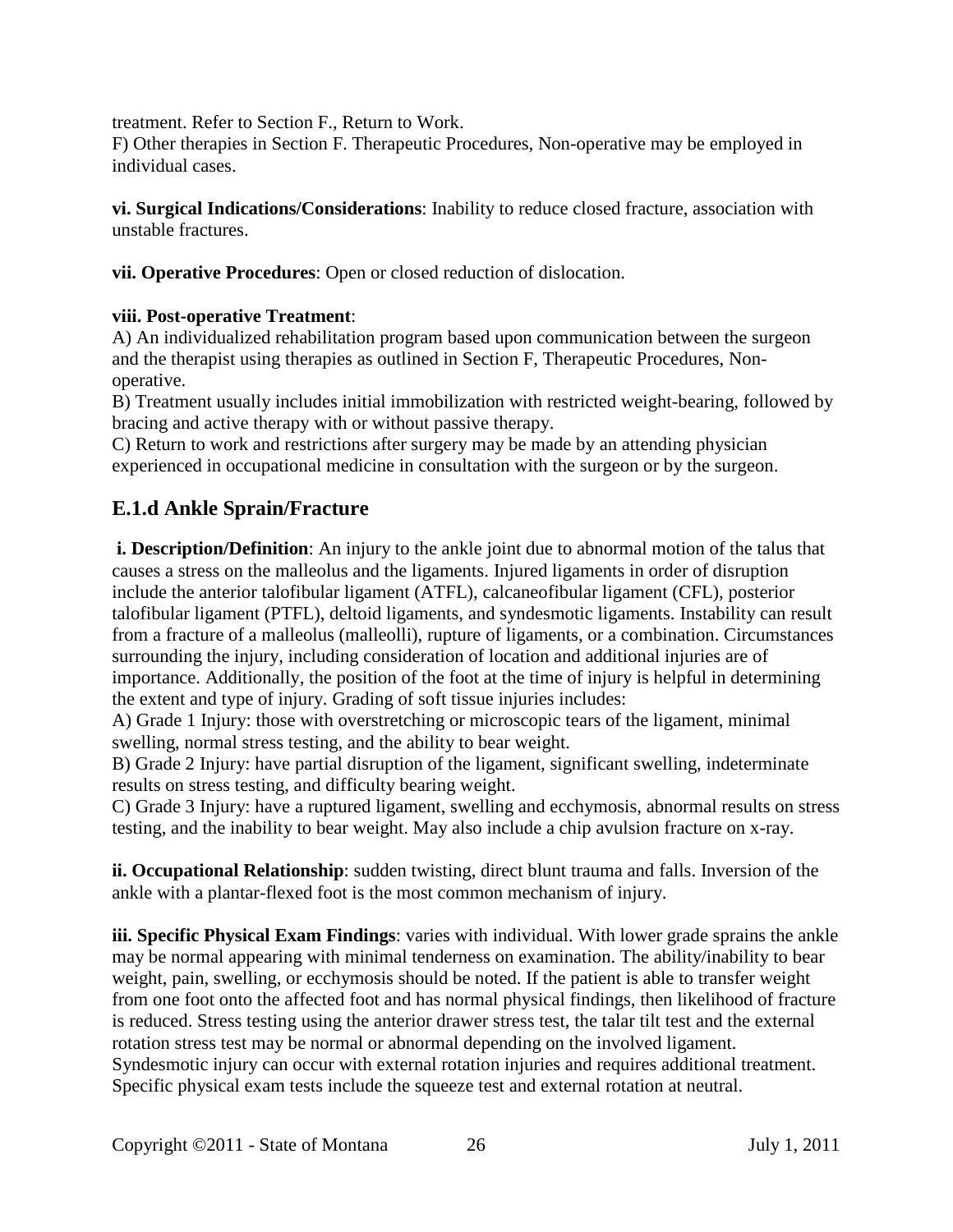**iv. Diagnostic Testing Procedures**: Radiographs. Refer to Initial Diagnostic Section which generally follows the Ottawa Ankle Rules. The Ottawa Ankle Rules are a decision aid for radiography. Commonly missed conditions include ankle syndesmosis or fractures. The instrument has a sensitivity of almost 100% and a modest specificity, and its use should reduce the number of unnecessary radiographs by 30 to 40%.

For an acute, unstable ankle or a repeat or chronic ankle injury, a MRI and/or diagnostic injection may be ordered. Arthroscopy can be used in unusual cases with persistent functional instability and giving way of the ankle, after conservative treatment, to directly visualize the ruptured ligament(s).

Ultrasound imaging is recommended for evaluation of soft-tissue injury associated with select displaced fractures or suspected malleolar stress fractures.

Bone scans are recommended for select patients with acute ankle sprain, with suspected stress fracture, infection, or tumor.

CT is recommended for investigation of distal lower extremity and ankle fractures, and for the assessment of select patients with subacute, or chronic ankle sprain.

*Indications* – Patients who have no limited improvement with non-operative therapy after 4 to 6 weeks, persistent pain with weight bearing, or chronic feeling of instability; ankle injuries that involve crepitus, catching or locking, as these symptoms may be associated with a displaced osteochondral fragment.

### **v. Non-operative Treatment Procedures**:

A) Initial treatment for patients able to bear weight: NSAIDs, RICE (rest, ice, compression and elevation), and early functional bracing is used. In addition, crutches may be beneficial for comfort. Early functional treatment including range of motion and strengthening exercises along with limited weight-bearing, are preferable to strict immobilization with rigid casting for improving outcome and reducing time to return to work.

B) Initial treatment for patients unable to bear weight: bracing plus NSAIDs and RICE are used. When patient becomes able to bear weight a walker boot is frequently employed. There is no clear evidence favoring ten days of casting over pneumatic bracing as initial treatment for patients who cannot bear weight three days post injury. There is good evidence that use of either device combined with functional therapy results in similar long-term recovery.

There is some evidence that functional rehabilitation has results superior to six weeks of immobilization.

Small avulsion fractures of the fibula with minimal or no displacement can be treated as an ankle sprain.

For patients with a clearly unstable joint, immobilize with a short leg plaster cast or splint for 2 to 6 weeks along with early weight-bearing.

C) Balance/coordination training is a well-established treatment which improves proprioception and may decrease incidence of recurrent sprains.

D) Medications such as analgesics and anti-inflammatories may be helpful.

The use of oral proteolytic enzyme preparations is moderately not recommended for the treatment of acute, subacute, or chronic ankle sprain.

Topical comfrey extract is moderately recommended for the treatment of ankle sprains.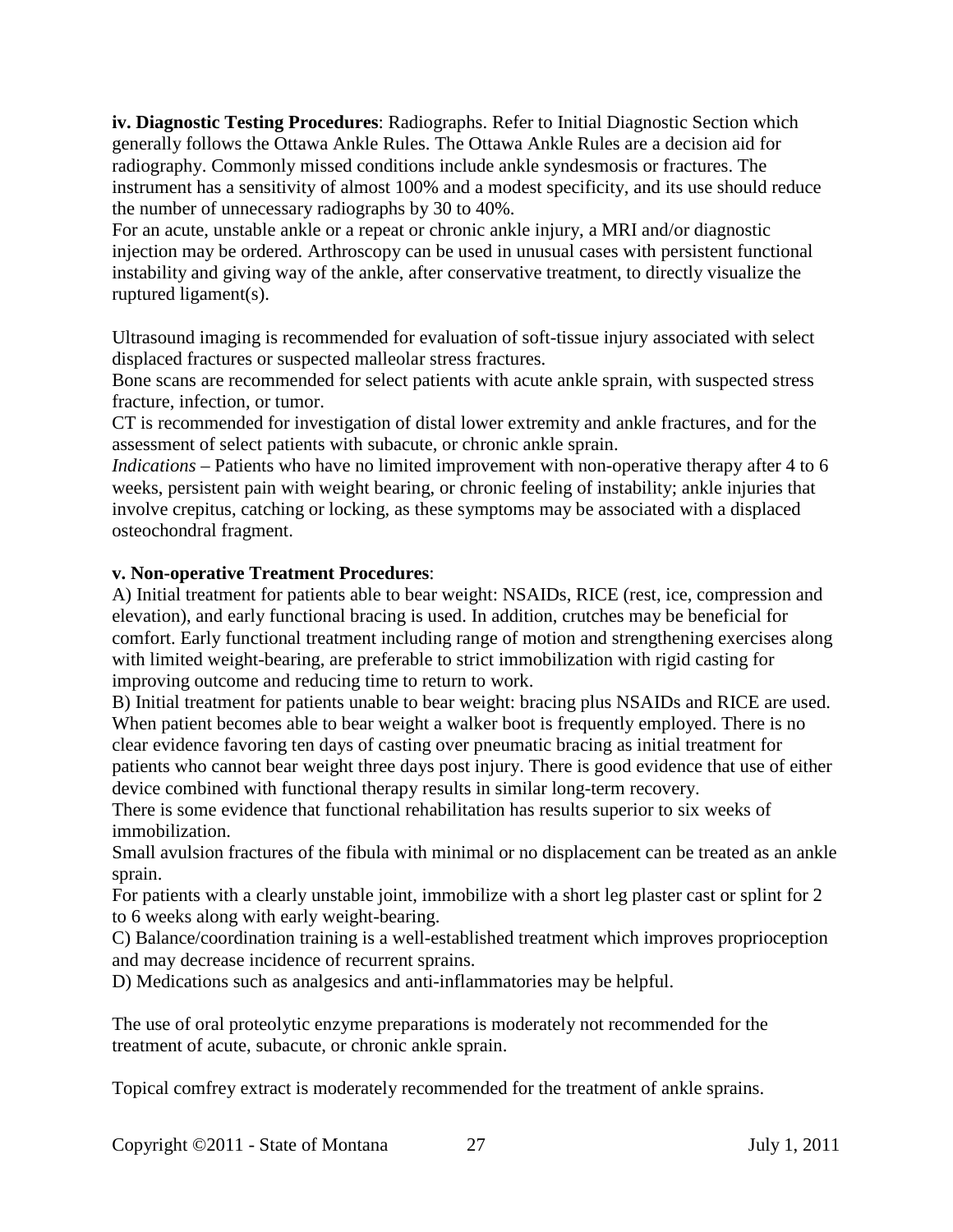*Indications* – Acute ankle sprain with pain and/or swelling.

*Frequency/Dose/Duration* – Topical application of 2grams, 4-times daily; generally suggested to be taken for short courses of 7 days.

The use of nasal spray calcitonin is not recommended, supported by some evidence, for prophylaxis of post-fracture osteopenia. For open fractures, it is recommended that tetanus immunization status to be updated as necessary.

Refer to medication discussions in Section F, Medications and Medical Management.

E) Patient education should include instruction in self-management techniques, ergonomics, body mechanics, home exercise, joint protection, and weight management.

F) Heel wedges or other orthotics may be used for rear foot varus or valgus deformities.

There is good evidence that semi-rigid orthoses or pneumatic braces prevent ankle sprains during high risk physical activities and they should be used as appropriate after acute sprains.

G) When fractures are involved refer to comments related to osteoporosis in Section F. 9 i. Therapeutic Procedures, Non-operative, Osteoporosis Management.

H) Smoking may affect fracture healing. Patients should be strongly encouraged to stop smoking and be provided with appropriate counseling by the physician.

I) Return-to-work with appropriate restrictions should be considered early in the course of treatment. Refer to Section F., Return to Work.

J) Other therapies in Section F. Therapeutic Procedures, Non-operative, including manual therapy may be employed in individual cases.

K) Hyperbaric oxygen therapy is not recommended.

### **vi. Surgical Indications/Considerations**:

A) Acute surgical indications include sprains with displaced fractures, syndesmotic disruption or ligament sprain associated with a fracture causing instability.

B) There is no conclusive evidence that surgery as opposed to functional treatment for an uncomplicated Grade I-III ankle sprain improves patient outcome.

C) Chronic indications are functional problems, such as recurrent instability, remaining after at least 2 months of appropriate therapy including active participation in a non-operative therapy program including balance training.

D) Prior to surgical intervention, the patient and treating physician should identify functional operative goals and the likelihood of achieving improved ability to perform activities of daily living or work activities and the patient should agree to comply with the pre- and post-operative treatment plan including home exercise. The provider should be especially careful to make sure the patient understands the amount of post-operative therapy required and the length of partialand full-disability expected post-operatively.

E) If injury is a sprain: Smoking may affect soft tissue healing through tissue hypoxia. Patients should be strongly encouraged to stop smoking and be provided with appropriate counseling by the physician.

F) If injury is a fracture: Because smokers have a higher risk of non-union and post-operative costs, it is recommended that carriers cover a smoking cessation program peri-operatively. Physicians may monitor smoking cessation with laboratory tests such as cotinine levels for longterm cessation.

G) Pre-operative antibiotic prophylaxis is recommended for closed or open ankle fracture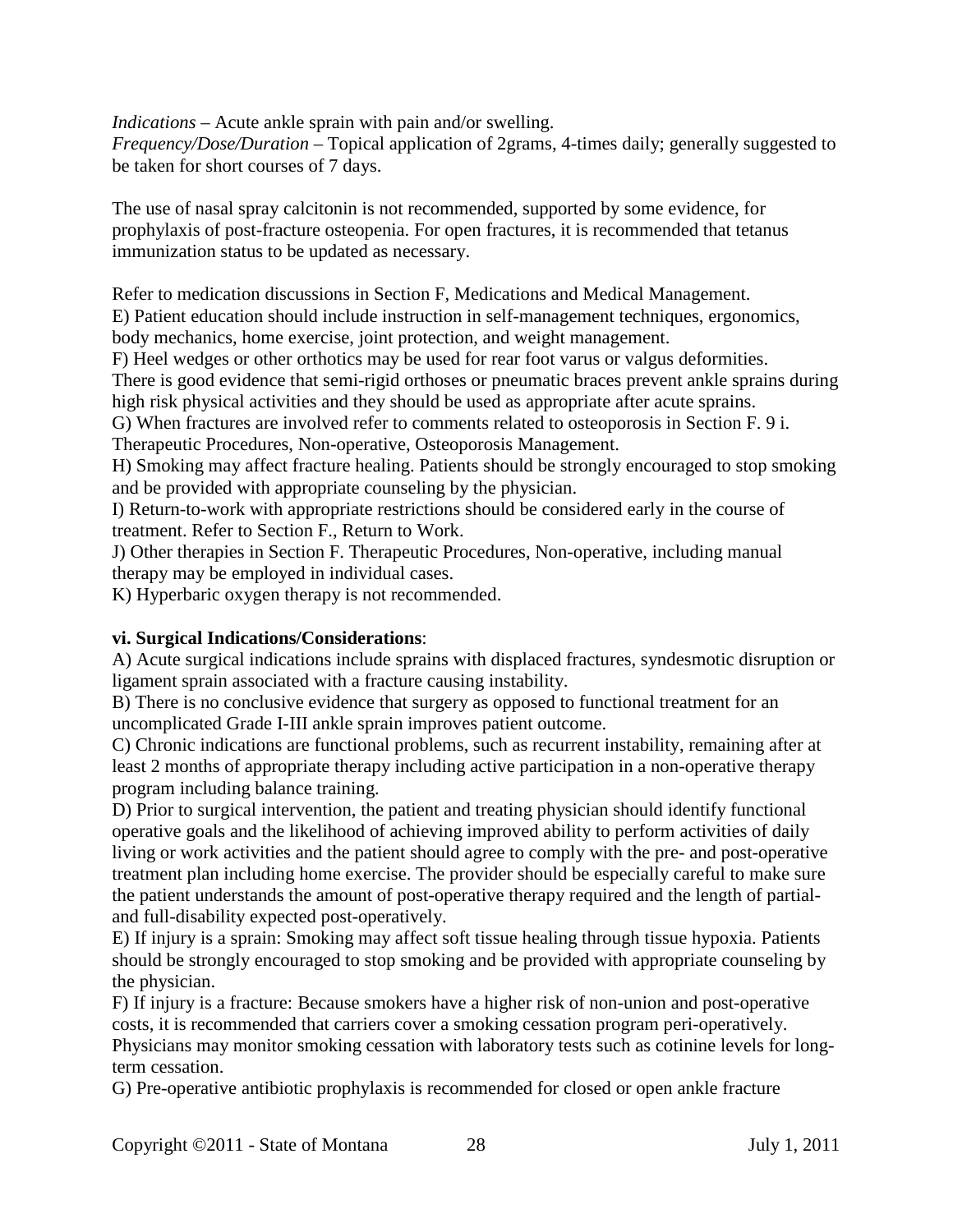surgery.

H) For open fractures, it is recommended that tetanus immunization status to be updated as necessary.

**vii. Operative Treatment**: Repair of fractures or other acute pathology as necessary. Primary ligament ankle reconstruction with possible tendon transplant.

### **viii. Post-operative Treatment**:

A) An individualized rehabilitation program based upon communication between the surgeon and the therapist using therapies as outlined in Section F, Therapeutic Procedures, Nonoperative. Treatment may include short-term post surgical casting. In all cases, communication between the physician and therapist is important to the timing of weight-bearing and exercise progressions. Use of pneumatic compression of foot and ankle to reduce swelling is recommended, supported by some evidence, for patients with significant post-operative edema. Interferential therapy for the treatment of post-operative swelling following ORIF for displaced malleolar fracture is moderately not recommended.

There is some evidence that more rapid recovery occurs with functional rehabilitation compared to six weeks of immobilization in a cast.

B) The surgical procedures and the patient's individual results dictate the amount of time a patient has non weight-bearing restrictions. Fractures usually require 6 to 8 weeks while tendon transfers may be 6 weeks. Other soft tissue repairs, such as the Brostrom lateral ankle stabilization, may be as short as 3 weeks.

C) Return to work and restrictions after surgery may be made by an attending physician experienced in occupational medicine in consultation with the surgeon or by the surgeon.

## **E.1.e Calcaneal Fracture**

**i. Description/Definition**: Osseous fragmentation/separation confirmed by diagnostic studies.

**ii. Occupational Relationship**: Usually occurs by fall or crush injury.

**iii. Specific Physical Exam Findings**: Pain with range of motion and palpation of calcaneus. Inability to bear weight, mal-positioning of heel, possible impingement of sural nerve.

**iv. Diagnostic Testing Procedures**: Radiographs and CT scan to assess for intra-articular involvement. Lumbar films and urinalysis are usually performed to rule out lumbar crush fractures when the mechanism of injury is a fall from a height.

MRI is recommended for suspected acute occult fracture of the talus and calcaneus, and for identification of complications in the non-acute fracture patient.

Bone scans are recommended for diagnosis of occult and stress fractures in select patients, those with high clinical suspicion, but with negative x-ray and CT scan.

### **v. Non-operative Treatment Procedures**:

A) Initial Treatment: Non weight-bearing 6 to 8 weeks, followed by weight-bearing cast at physician's discretion and active therapy with or without passive therapy.

B) Medications such as analgesics and anti-inflammatories may be helpful. Refer to medication discussions in Section F. 9, Medications and Medical Management.

Copyright ©2011 - State of Montana 29 July 1, 2011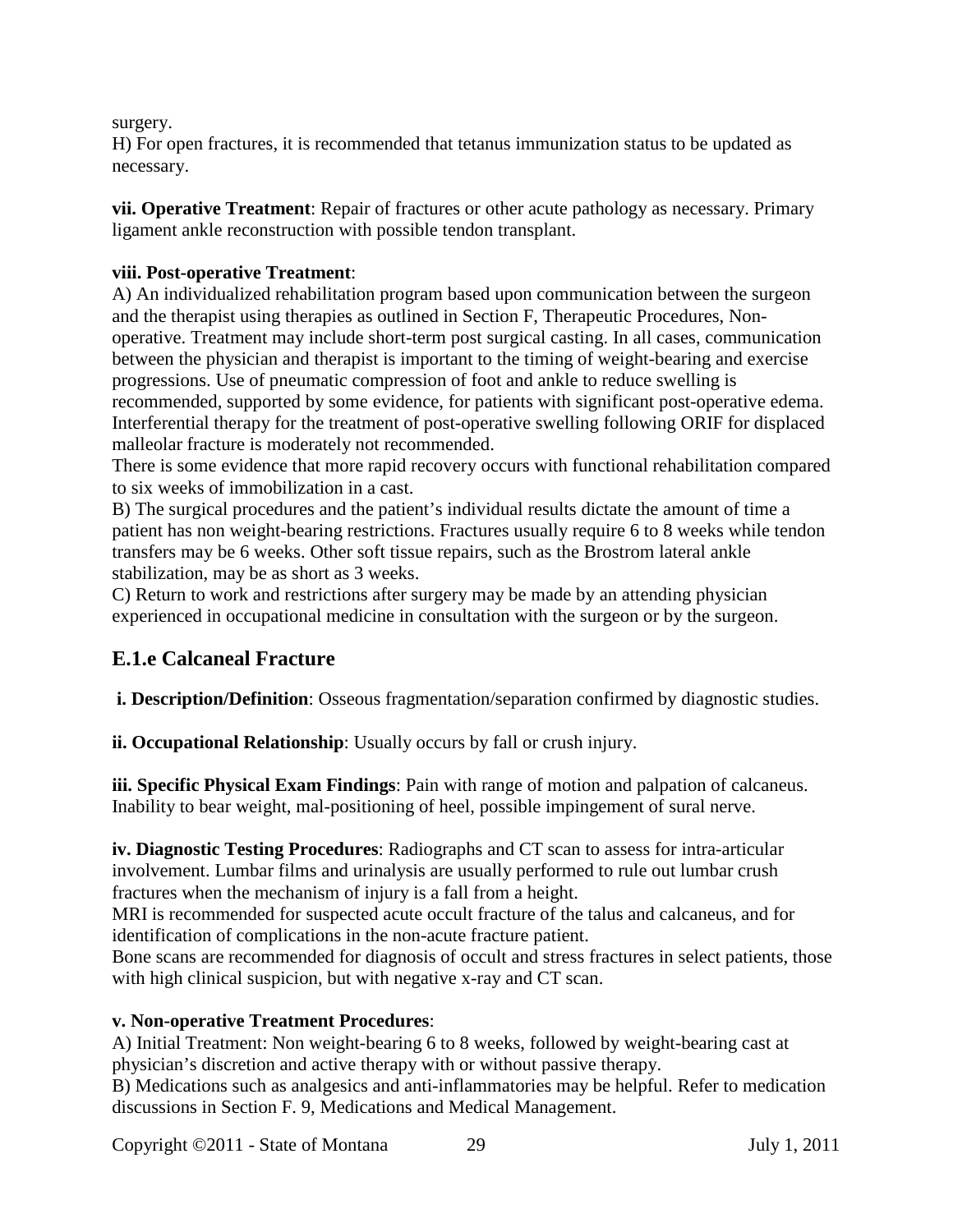C) Patient education should include instruction in self-management techniques, ergonomics, body mechanics, home exercise, joint protection, and weight management.

D) Refer to comments related to osteoporosis in Section F. 9. i. Therapeutic Procedures, Nonoperative, Osteoporosis Management.

E) Smoking may affect fracture healing. Patients should be strongly encouraged to stop smoking and be provided with appropriate counseling by the physician.

F) Return to work with appropriate restrictions should be considered early in the course of treatment. Refer to Section F. 16, Return to Work.

G) Use of pneumatic compression of foot to reduce swelling is recommended, supported by some evidence, for patients with significant edema after closed calcaneus fractures.

H) Other therapies in Section F. Therapeutic Procedures, Non-operative may be employed in individual cases.

**vi. Surgical Indications/Considerations**: Displacement of fragments, joint depression, intraarticular involvement, mal-position of heel. Sanders Types II and III are generally repaired surgically. However, the need for surgery will depend on the individual case. Relative contraindications: smoking, diabetes, or immunosuppressive disease.

Because smokers have a higher risk of non-union and post-operative costs, it is recommended that carriers cover a smoking cessation program peri-operatively. Physicians may monitor smoking cessation with laboratory tests such as cotinine levels for long-term cessation.

**vii. Operative Procedures**: Open reduction internal fixation. Subtalar fusion may be necessary in some cases when the calcaneus is extremely comminuted. External fixation has been used when the skin condition is poor.

Complications may include wound infections requiring skin graft.

### **viii. Post-operative Treatment**:

A) An individualized rehabilitation program based upon communication between the surgeon and the therapist using the therapies as outlined in Section F, Therapeutic Procedures, Nonoperative. In all cases, communication between the physician and therapist is important to the timing of weight-bearing and exercise progressions.

B) The patient is usually non weight-bearing for 6 to 8 weeks followed by weight-bearing for approximately 6 to 8 weeks at physician's discretion.

C) Treatment may include the following: restricted weight-bearing, bracing, active therapy with or without passive therapy.

D) Return to work and restrictions after surgery may be made by an attending physician experienced in occupational medicine in consultation with the surgeon or by the surgeon.

## **E.1.f Chondral and Osteochondral Defects**

**i. Description/Definition**: Cartilage or cartilage and bone defect of the talar surface. May be associated with ankle sprain or other injuries.

**ii. Occupational Relationship**: Usually caused by a traumatic ankle injury.

**iii. Specific Physical Exam Findings**: Ankle effusion, pain in joint and with walking.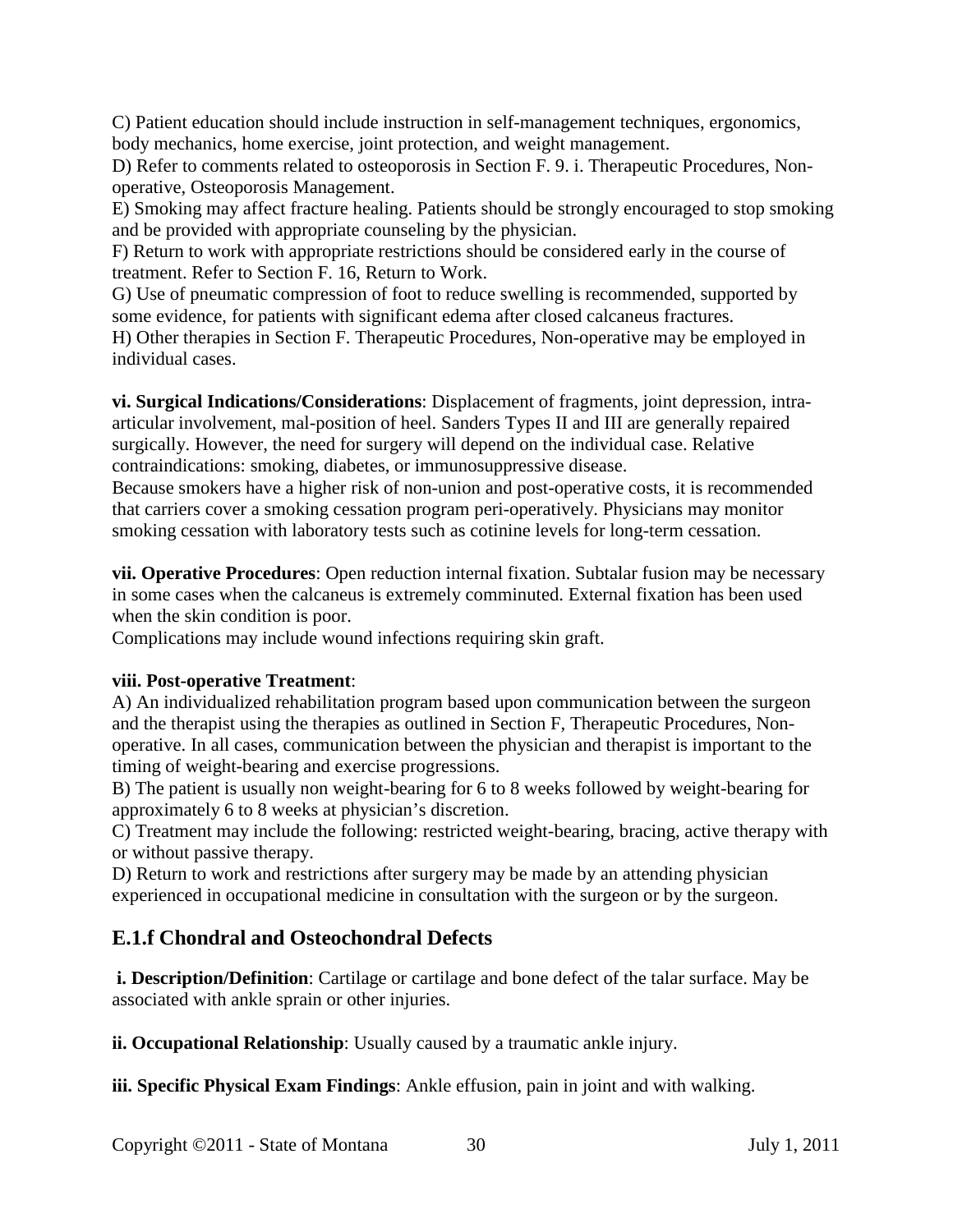**iv. Diagnostic Testing Procedures**: MRI may show bone bruising, osteochondral lesion, or possibly articular cartilage injury. Radiographs, contrast radiography, CT may also be used.

### **v. Non-operative Treatment Procedures**:

A) Initial Treatment: Acute injuries may require immobilization followed by active therapy with or without passive therapy.

B) Medications such as analgesics and anti-inflammatories may be helpful. Refer to medication discussions in Section F., Medications and Medical Management.

C) Patient education should include instruction in self-management techniques, ergonomics, body mechanics, home exercise, joint protection, and weight management.

D) Benefits may be achieved through therapeutic rehabilitation and rehabilitation interventions. They should include range-of-motion (ROM), active therapies, and a home exercise program. Active therapies include, proprioception training, restoring normal joint mechanics, and clearing dysfunctions from adjacent structures. Passive as well as active therapies may be used for control of pain and swelling. Therapy should progress to strengthening and an independent home exercise program targeted to further improve ROM, strength, and normal joint mechanics influenced by distal and proximal structures. Refer to Section F., Therapeutic Procedures, Nonoperative.

Passive modalities are most effective as adjunctive treatments to improve the results of active treatment. They may be used as found in Section F., Therapeutic Procedures, Non-operative. E) Return to work with appropriate restrictions should be considered early in the course of treatment. Refer to Section F., Return to Work.

F) Other therapies in Section F. Therapeutic Procedures, Non-operative may be employed in individual cases.

### **vi. Surgical Indications/Considerations**:

A) Functional deficits not responsive to conservative therapy. Identification of an osteochondral lesion by diagnostic testing procedures should be done to determine the size of the lesion and stability of the joint.

B) Microfracture is the initial treatment unless there are other anatomic variants such as a cyst under the bone.

C) Osteochondral Autograft Transfer System (OATS) may be effective in patients without other areas of osteoarthritis, a BMI of less than 35 and a failed microfracture. This procedure may be indicated when functional deficits interfere with activities of daily living and/or job duties 6 to 12 weeks after a failed microfracture with active patient participation in non-operative therapy. This procedure is only appropriate in a small subset of patients and requires prior authorization. D) Autologous cartilage cell implant is not FDA approved for the ankle and therefore not recommended.

E) Prior to surgical intervention, the patient and treating physician should identify functional operative goals and the likelihood of achieving improved ability to perform activities of daily living or work activities and the patient should agree to comply with the pre- and post-operative treatment plan including home exercise. The provider should be especially careful to make sure the patient understands the amount of post-operative therapy required and the length of partialand full-disability expected post-operatively.

F) Smoking may affect tissue healing through tissue hypoxia. Patients should be strongly encouraged to stop smoking and be provided with appropriate counseling by the physician.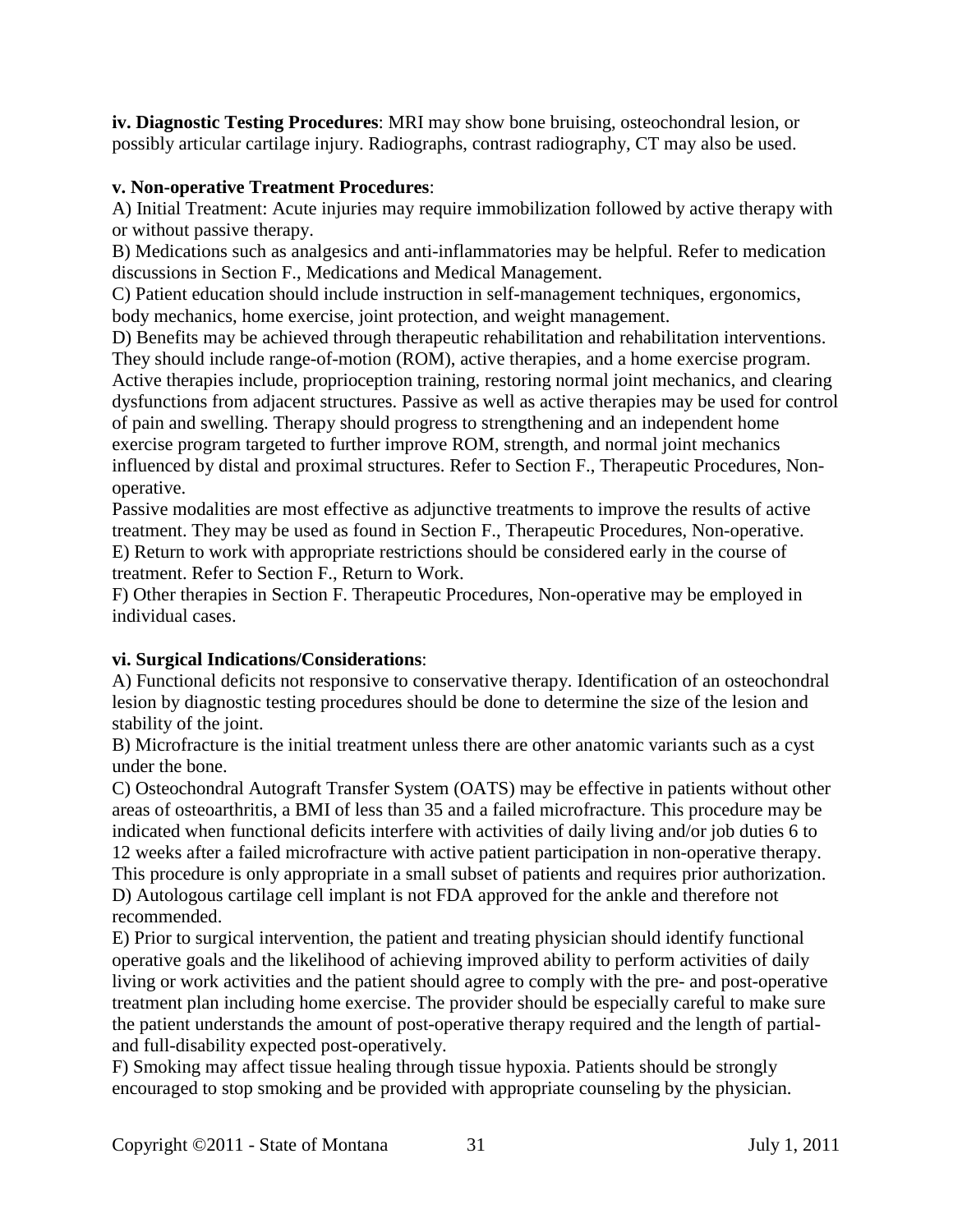**vii. Operative Procedures**: Arthroscopy with debridement or shaving of cartilage, microfracture, mosiacplasty, fixation of loose osteochondral fragments.

#### **viii. Post-operative Treatment**:

A) An individualized rehabilitation program based upon communication between the surgeon and the therapist and using therapies as outlined in Section F, Therapeutic Procedures, Nonoperative. In all cases, communication between the physician and therapist is important to the timing of weight-bearing and exercise progressions.

B) Treatment may include the following: restricted weight-bearing, bracing, active therapy with or without passive therapy.

C) Return to work and restrictions after surgery may be made by an attending physician experienced in occupational medicine in consultation with the surgeon or by the surgeon.

### **E.1.g Heel Spur Syndrome/Plantar Fasciitis**

**i. Description**: Pain along the inferior aspect of the heel at the calcaneal attachment of the plantar fascia and/or along the course of the plantar fascia.

**ii. Occupational Relationship**: Condition may be exacerbated by prolonged standing or walking on hard surfaces. Acute injury may be caused by trauma. This may include jumping from a height or hyperextension of the forefoot upon the rear foot.

**iii. Specific Physical Exam Findings**: Pain with palpation at the inferior attachment of the plantar fascia to the os calcis may be associated with calcaneal spur. Gastrocnemius tightness may be tested with the Silfverskiöld test. The foot is dorsiflexed with the knee extended and then with the knee flexed. The test for gastrocnemius tightness is considered positive if dorsiflexion is greater with the knee flexed than with the knee extended.

**iv. Diagnostic Testing Procedures**: Standard radiographs to rule out fracture, identify spur after conservative therapy. Bone scans and/or MRI may be used to rule out stress fractures in chronic cases. Ultrasound is recommended when clinical diagnosis is uncertain or after no improvement from a course of conservative treatment of 4-6 weeks.

### **v. Non-operative Treatment Procedures**:

A) Initial Treatment: This condition usually responds to conservative management consisting of eccentric exercise of the gastrocnemius, plantar fascial stretching, taping, soft-tissue mobilization, night splints, and orthotics. Therapy may include passive therapy, taping, and injection therapy.

B) Shock absorbing shoe inserts may prevent back and lower extremity problems in some work settings.

C) Medications such as analgesics and anti-inflammatories may be helpful. Wheat grass cream is moderately not recommended for treatment of acute, subacute, or chronic plantar fasciitis. Refer to medication discussions in Section F., Medications and Medical Management.

D) Patient education should include instruction in self-management techniques, ergonomics, body mechanics, home exercise, joint protection, and weight management. E) Injections:

Copyright ©2011 - State of Montana 32 July 1, 2011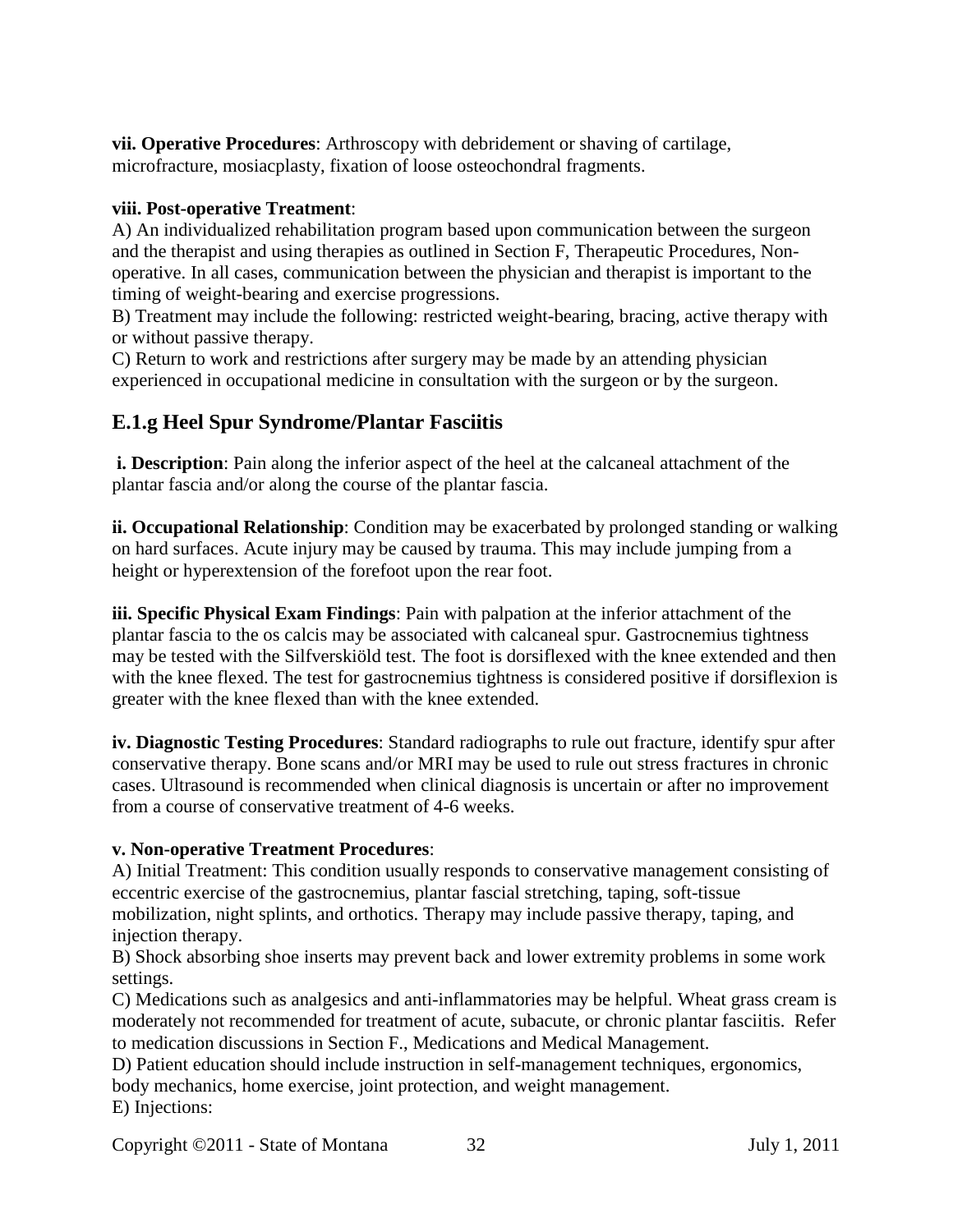i) Steroid injections may decrease inflammation and allow the therapist to progress with functional exercise and range of motion. Steroid injections under significant pressure should be avoided as the needle may be penetrating the tendon and injection into the tendon can cause possible tendon breakdown, tendon degeneration, or rupture. Injections should be minimized for patients under 30 years of age.

- Time to Produce Effect: One injection.
- Maximum Duration: 3 injections in one year spaced at least 4 to 8 weeks apart.

Steroid injections should be used cautiously in diabetic patients. Diabetic patients should be reminded to check their blood glucose levels at least daily for 2 weeks after injections. ii) Autologous blood injection is not recommended, as supported by some evidence, for treatment of acute, subacute, or chronic plantar fasciitis.

iii) Botulinum Toxin A injection is recommended, as supported by some evidence, as a treatment for select chronic plantar fasciitis Indications – Chronic plantar pain (>6 months) and failure of multiple courses of NSAIDs, stretching exercises and at least two steroid injections.

*Frequency/Duration* – One injection of 70 units in 2 divided doses; 40 units injected into tender region of the heel medial to the base of the plantar fascia insertion, 30 units in the most tender point of the arch

F) Return to work with appropriate restrictions should be considered early in the course of treatment. Refer to Section F., Return to Work.

G) After four months of failed therapy, Extracorporeal Shock Wave Therapy (ESWT) trial may be considered prior to surgery. Intracorporeal pneumatic shock therapy is moderately recommended for treatment of select patients with chronic plantar fasciitis. Refer to Section F, Therapeutic Procedures, Non-operative.

H) Magnets are strongly not recommended for the treatment of acute, subacute, or chronic plantar heel pain. There is some evidence that ultrasound is not recommended for treatment of acute, subacute, chronic, or post-operative plantar fasciitis.

I) Other therapies in Section F. Therapeutic Procedures, Non-operative may be employed in individual cases.

### **vi. Surgical Indications/Considerations**:

A) Surgery is employed only after failure of at least 4 to 6 months of active patient participation in non-operative treatment.

B) Indications for a gastrocnemius recession include a positive Silfverskiöld test. This procedure does not weaken the arch as may occur with a plantar fascial procedure, however, there is a paucity of literature on this procedure.

C) Prior to surgical intervention, the patient and treating physician should identify functional operative goals and the likelihood of achieving improved ability to perform activities of daily living or work activities and the patient should agree to comply with the pre- and post-operative treatment plan including home exercise. The provider should be especially careful to make sure the patient understands the amount of post-operative therapy required and the length of partialand full-disability expected post-operatively.

D) Smoking may affect soft tissue healing through tissue hypoxia. Patients should be strongly encouraged to stop smoking and be provided with appropriate counseling by the physician.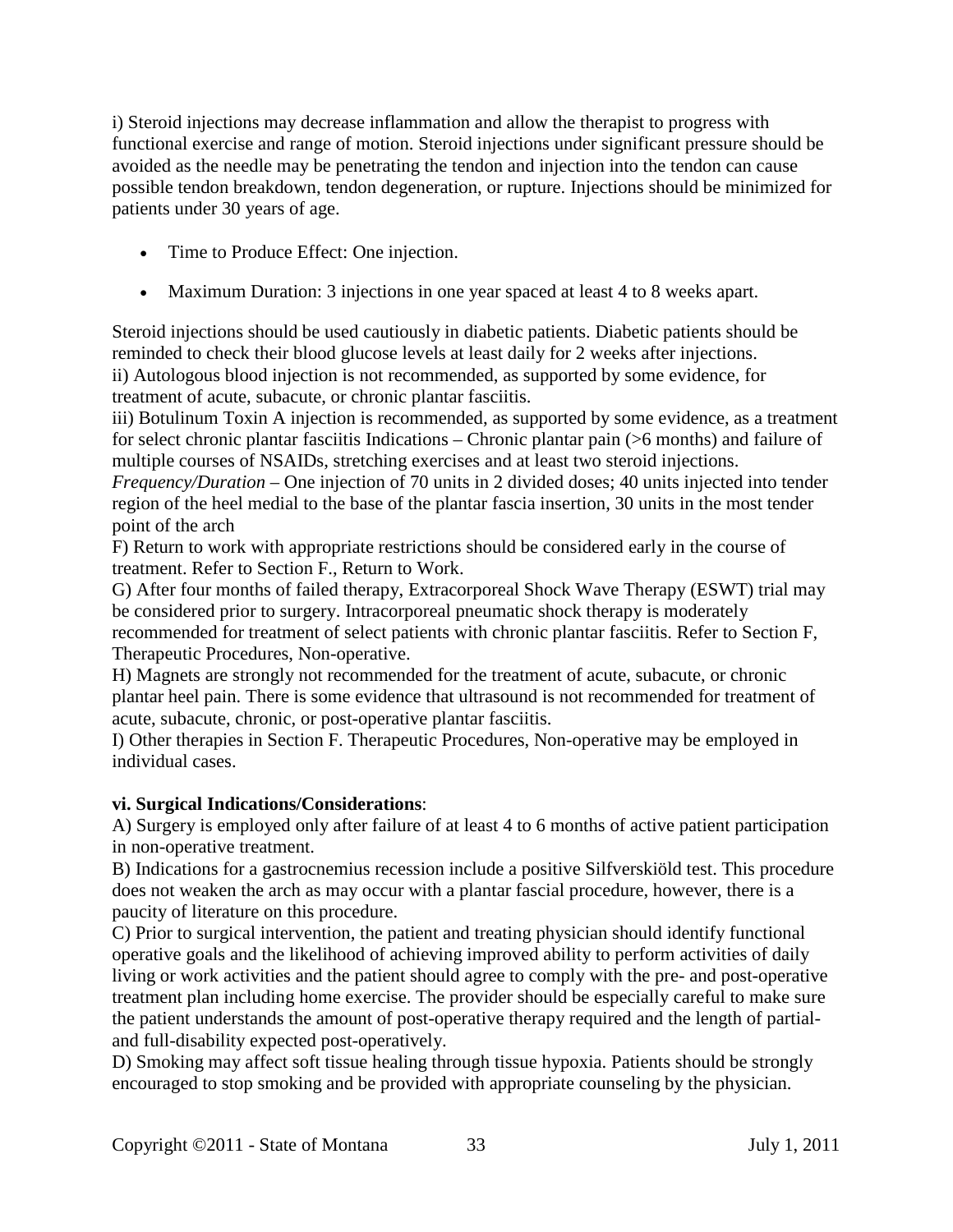**vii. Operative Treatment Procedures**: Plantar fascial release with or without calcaneal spur removal, endoscopic or open gastrocnemius recession.

### **viii. Post-operative Treatment**:

A) An individualized rehabilitation program based upon communication between the surgeon and the therapist using therapies as outlined in Section F, Therapeutic Procedures, Nonoperative.

B) Treatment may include the following: restricted weight-bearing, bracing, active therapy with or without passive therapy. Usually non weight-bearing for 7 to 10 days followed by weightbearing cast or shoe for four weeks; however, depending on the procedure some patients may be restricted from weight-bearing for 4 to 6 weeks.

C) Return to work and restrictions after surgery may be made by an attending physician experienced in occupational medicine in consultation with the surgeon or by the surgeon.

### **E.1.h Metatarsal-Phalangeal, Tarsal-Metatarsal and Interphalangeal Joint Arthropathy**

**i. Description/Definition**: Internal derangement of joint.

**ii. Occupational Relationship**: Jamming, contusion, crush injury, repetitive impact, or posttraumatic arthrosis.

**iii. Specific Physical Exam Findings**: Pain with palpation and ROM of joint, effusion. The piano key test may be used, where the examiner stabilizes the heel with one hand and presses down on the distal head of the metatarsals, assessing for pain proximally.

**iv. Diagnostic Testing Procedures**: Radiographs, diagnostic joint injection, CT, MRI.

### **v. Non-operative Treatment Procedures**:

A) Medications such as analgesics and anti-inflammatories may be helpful. Refer to medication discussions in Section F., Medications and Medical Management.

B) Patient education should include instruction in self-management techniques, ergonomics, body mechanics, home exercise, joint protection, and weight management.

C) Benefits may be achieved through therapeutic rehabilitation and rehabilitation interventions. They should include range-of-motion (ROM), active therapies, and a home exercise program. Active therapies include, proprioception training, restoring normal joint mechanics, and clearing dysfunctions from adjacent structures. Passive as well as active therapies may be used for control of pain and swelling. Orthotics and iontophoresis are usually included. A carbon fiber Morton extension may be useful. Therapy should progress to strengthening and an independent home exercise program targeted to further improve ROM, strength, and normal joint mechanics influenced by distal and proximal structures. Refer to Section F., Therapeutic Procedures, Nonoperative.

Passive modalities are most effective as adjunctive treatments to improve the results of active treatment. They may be used as found in Section F., Therapeutic Procedures, Non-operative. D) Steroid injections may decrease inflammation and allow the therapist to progress with functional exercise and range of motion. Steroid injections under significant pressure should be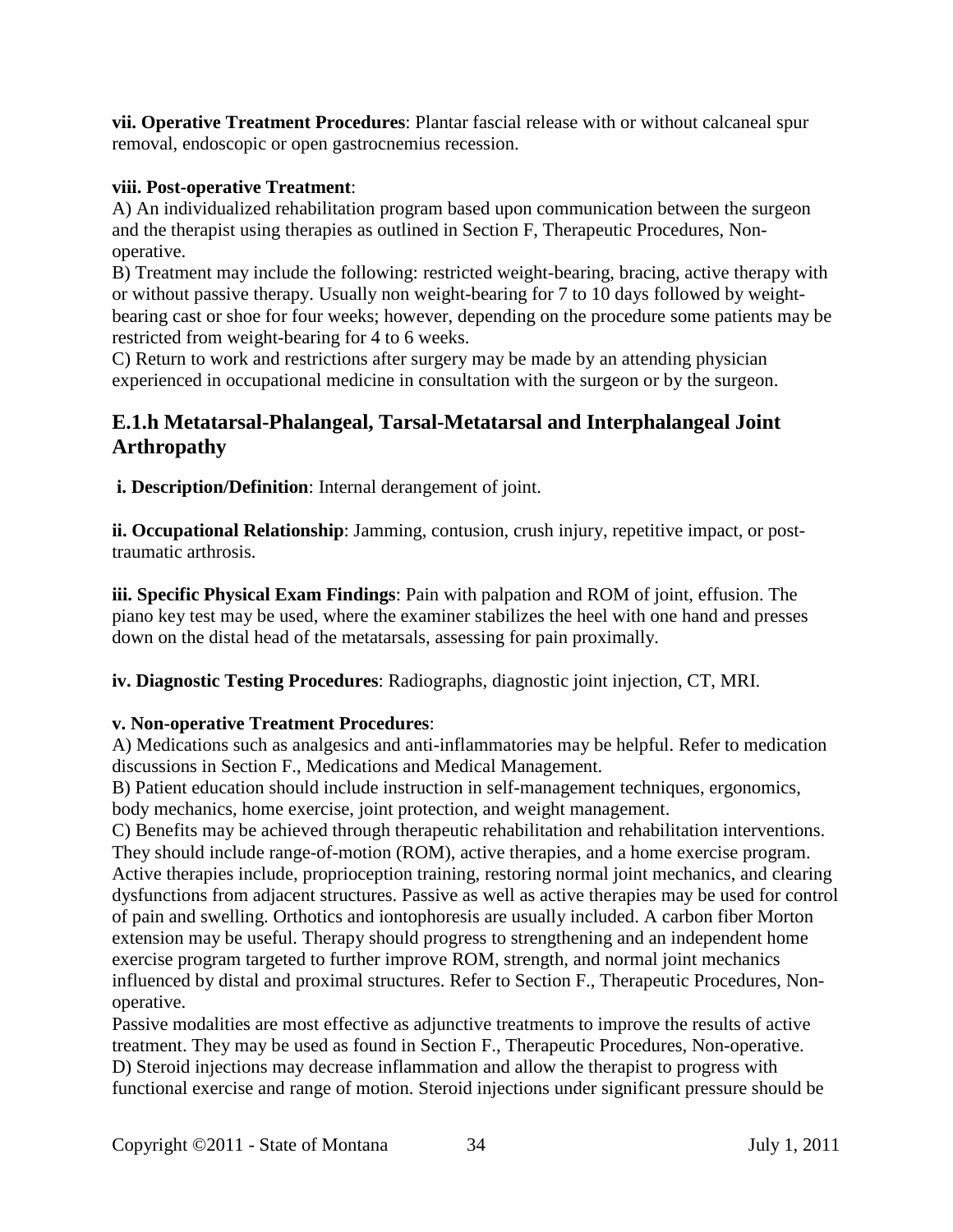avoided as the needle may be penetrating the tendon and injection into the tendon can cause possible tendon breakdown, tendon degeneration, or rupture. Injections should be minimized for patients under 30 years of age.

- Time to Produce Effect: One injection.
- Maximum Duration: 3 injections in one year spaced at least 4 to 8 weeks apart.

Steroid injections should be used cautiously in diabetic patients. Diabetic patients should be reminded to check their blood glucose levels at least daily for 2 weeks after injections. E) Return to work with appropriate restrictions should be considered early in the course of treatment. Refer to Section F., Return to Work.

F) Other therapies in Section F. Therapeutic Procedures, Non-operative may be employed in individual cases.

### **vi. Surgical Indications/Considerations**:

A) Pain, unresponsive to conservative care and interfering with activities of daily living. B) First metatarsal arthritis or avascular necrosis can interfere with function and gait. C) Prior to surgical intervention, the patient and treating physician should identify functional operative goals and the likelihood of achieving improved ability to perform activities of daily living or work activities and the patient should agree to comply with the pre- and post-operative treatment plan including home exercise. The provider should be especially careful to make sure the patient understands the amount of post-operative therapy required and the length of partialand full-disability expected post-operatively.

D) Smoking may affect soft tissue healing through tissue hypoxia. Patients should be strongly encouraged to stop smoking and be provided with appropriate counseling by the physician.

**vii. Operative Procedures**: if debridement of the arthritic joint and other conservative treatment is unsuccessful in correcting gait and walking tolerance, other procedures may be considered. Other procedures include: fusion of first metatarsal-phalangeal joint, chilectomy, osteotomies, Keller arthroplasty and soft tissue procedures.

Bunionectomy if conservative treatment fails and radiographs are positive for >14 degree intermetatarsal angle.

There is some evidence that the first metatarsal-phalangeal joint arthritis is better treated with arthrodesis than arthroplasty for pain and functional improvement. Therefore, total joint arthroplasties are not recommended for any metatarsal-phalangeal joints due to less successful outcomes than fusions. There may be an exception for first and second metatarsal-phalangeal joint arthroplasties when a patient is older than 60, has low activity levels, and cannot tolerate non weight-bearing for prolonged periods or is at high risk for non-union.

Metallic hemi-arthroplasties are still considered experimental as long-term outcomes remain unknown in comparison to arthrodesis, and there is a significant incidence of subsidence. Therefore, these are not recommended at this time.

### **viii. Post-operative Treatment**:

A) An individualized rehabilitation program based upon communication between the surgeon and the therapist using therapies as outlined in Section F, Therapeutic Procedures, Non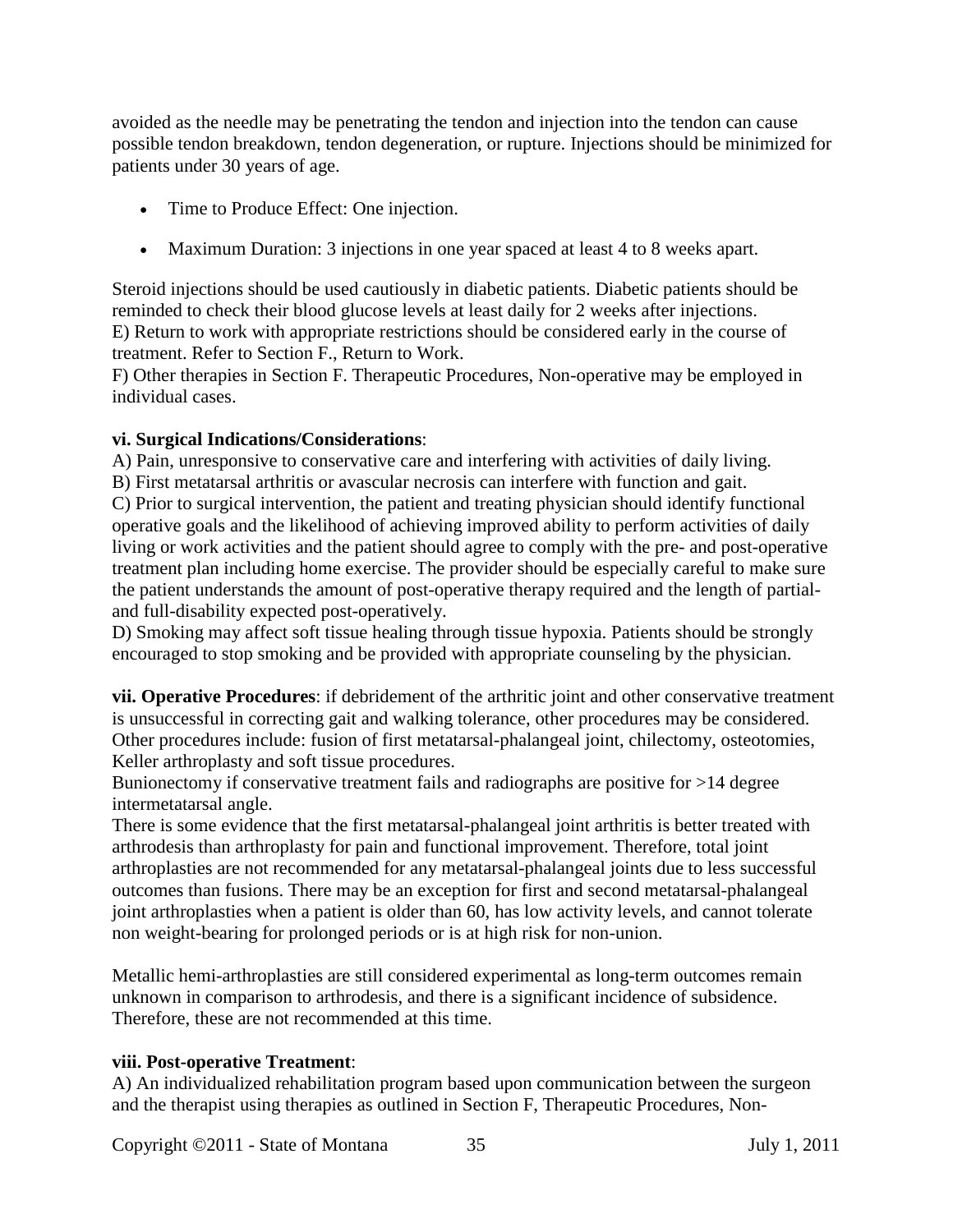operative. In all cases, communication between the physician and therapist is important to the timing of weight-bearing and exercise progressions.

B) For fusions and osteotomies, reduced weight-bearing and the use of special shoes will be necessary for at least 6 weeks post operative. For other procedures early range-of-motion, bracing, and/or orthotics. Treatment usually also includes other active therapy with or without passive therapy.

C) Return to work and restrictions after surgery may be made by an attending physician experienced in occupational medicine in consultation with the surgeon or by the surgeon.

## **E.1.i Midfoot Fracture/Dislocation and Phalanx Fractures**

**i. Description/Definition**: Fracture/ligamentous disruption of the tarsal-metatarsal joints, i.e., metatarsal-cuneiform and metatarsal-cuboid bones and phalanges.

**ii. Occupational Relationship**: Usually occurs from a fall, crush, axial load with a plantar flexed foot, or abductory force on the forefoot.

**iii. Specific Physical Exam Findings**: Pain and swelling at the Lisfranc joint, first and/or second metatarsal cuneiform articulation, palpable dorsal dislocation, pain on forced abduction. Dislocation may not always be apparent. Pronation and supination of the forefoot with the calcaneus fixed in the examiners opposite hand may elicit pain in a Lisfranc injury, distinguishing it from an ankle sprain, in which this maneuver is expected to be painless. The piano key test may be used, where the examiner stabilizes the heel with one hand and presses down on the distal head of the metatarsal, assessing for pain proximally. The dorsalis pedis artery crosses the second metatarsal and may be disrupted. Therefore, the dorsalis pedis pulse and capillary filling should be assessed.

**iv. Diagnostic Testing Procedures**: X-rays, CT scans, MRI, mid-foot stress x-rays and bone scan.

### **v. Non-operative Treatment Procedures**:

A) Initial Treatment: If minimal or no displacement then casting, non weight-bearing 6 to 8 weeks. Orthoses may be used later.

B) Medications such as analgesics and anti-inflammatories may be helpful. Refer to medication discussions in Section F., Medications and Medical Management.

C) Patient education should include instruction in self-management techniques, ergonomics, body mechanics, home exercise, joint protection, and weight management.

D) Refer to comments related to osteoporosis in Section F. Therapeutic Procedures, Nonoperative, Osteoporosis Management.

E) Smoking may affect fracture healing. Patients should be strongly encouraged to stop smoking and be provided with appropriate counseling by the physician.

F) Return to work with appropriate restrictions should be considered early in the course of treatment. Refer to Section F., Return to Work.

G) Other therapies in Section F. Therapeutic Procedures, Non-operative may be employed in individual cases.

**vi. Surgical Indications/Considerations**: Displacement of fragments or intra-articular fracture.

Copyright ©2011 - State of Montana 36 July 1, 2011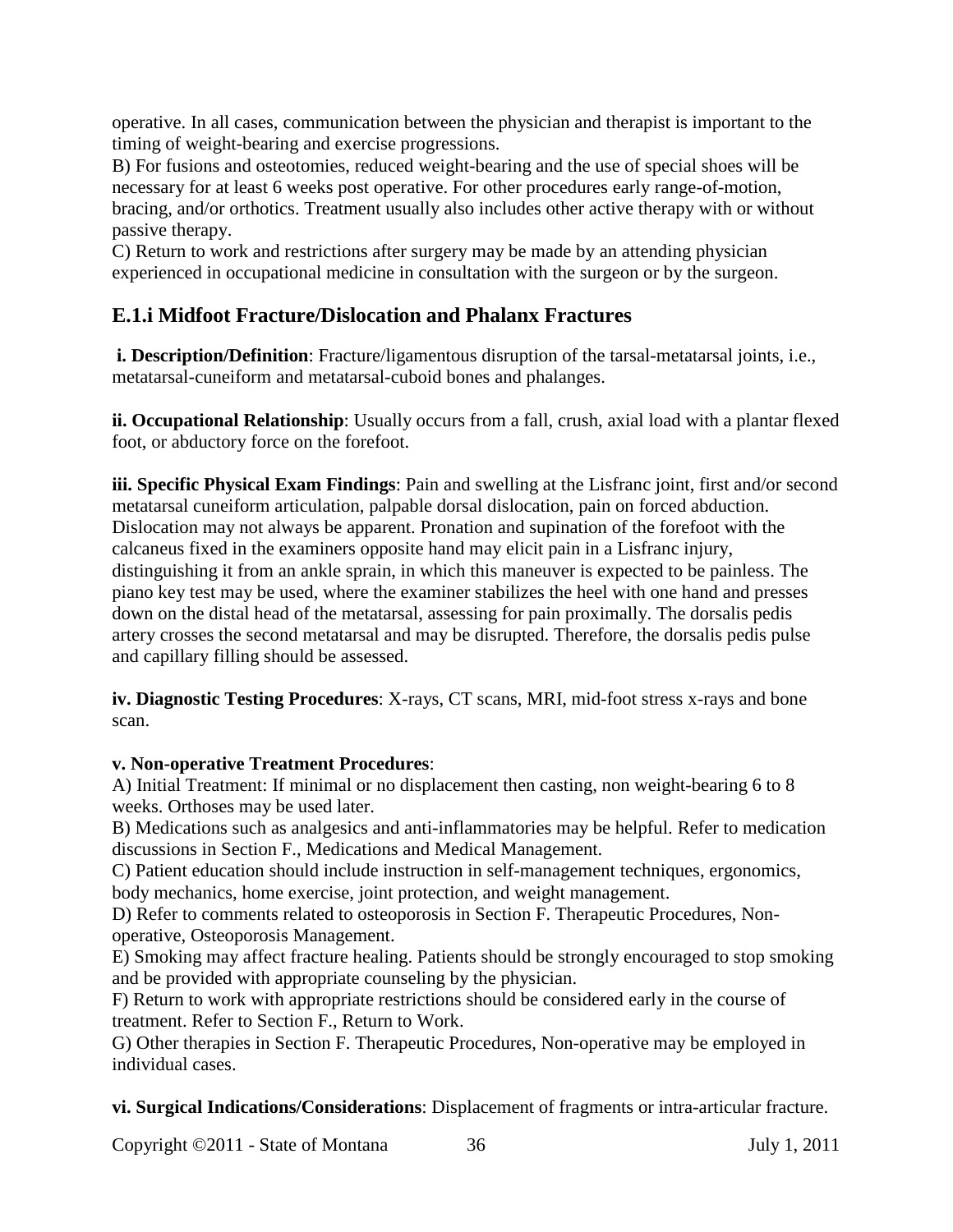Most Lisfranc fracture/dislocations are treated surgically.

Because smokers have a higher risk of non-union and post-operative costs, it is recommended that carriers cover a smoking cessation program peri-operatively. Physicians may monitor smoking cessation with laboratory tests such as cotinine levels for long-term cessation.

**vii. Operative Procedures**: Open reduction internal fixation with possible removal of hardware at approximately 3 to 6 months, pending healing status. Alternatively, arthrodesis of the medial 2 or 3 metatarsals.

#### **viii. Post-operative Treatment**:

A) An individualized rehabilitation program based upon communication between the surgeon and the therapist using treatments as outlined in Section F, Therapeutic Procedures, Nonoperative. In all cases, communication between the physician and therapist is important to the timing of weight-bearing and exercise progressions.

B) The patient is usually in cast or fracture walker for 6 to 8 weeks non weight-bearing. Orthoses may be indicated after healing.

C) Treatment may include the following: restricted weight-bearing, bracing, active therapy with or without passive therapy.

D) Return to work and restrictions after surgery may be made by an attending physician experienced in occupational medicine in consultation with the surgeon or by the surgeon.

# **E.1.j Morton's Neuroma**

**i. Description**: This condition is a perineural fibrosis of the intermetatarsal nerve creating pain and/or paresthesias in the forefoot region. Symptoms appear with weight-bearing activities. Usually occurs between the third and fourth metatarsals or between the second and third metatarsals.

**ii. Occupational Relationship**: Acute injuries may include excessive loading of the forefoot region caused from jumping or pushing down on the ball of the foot. Non-traumatic occurrences are determined at physician's discretion after review of environmental and biomechanical risk factors.

**iii. Specific Physical Exam Findings**: Paresthesias and/or pain with palpation of the intermetatarsal nerve. Mulder's sign, a palpable click from compression of the nerve, or Tinel's sign.

**iv. Diagnostic Testing Procedures**: Radiographs to rule out osseous involvement. Diagnostic and therapeutic injections. Diagnosis is usually based on clinical judgment; however, MRI and ultrasound imaging have also been employed in difficult cases.

### **v. Non-operative Treatment Procedures**:

A) Initial Treatment: Nonsteroidal anti-inflammatories and foot orthoses are primary treatments. B) Medications such as analgesics and anti-inflammatories are usually helpful. Refer to medication discussions in Section F., Medications and Medical Management.

C) Patient education should include instruction in self-management techniques, ergonomics, body mechanics, home exercise, joint protection, and weight management.

D) Steroid injections may decrease inflammation and allow the therapist to progress with

Copyright ©2011 - State of Montana 37 July 1, 2011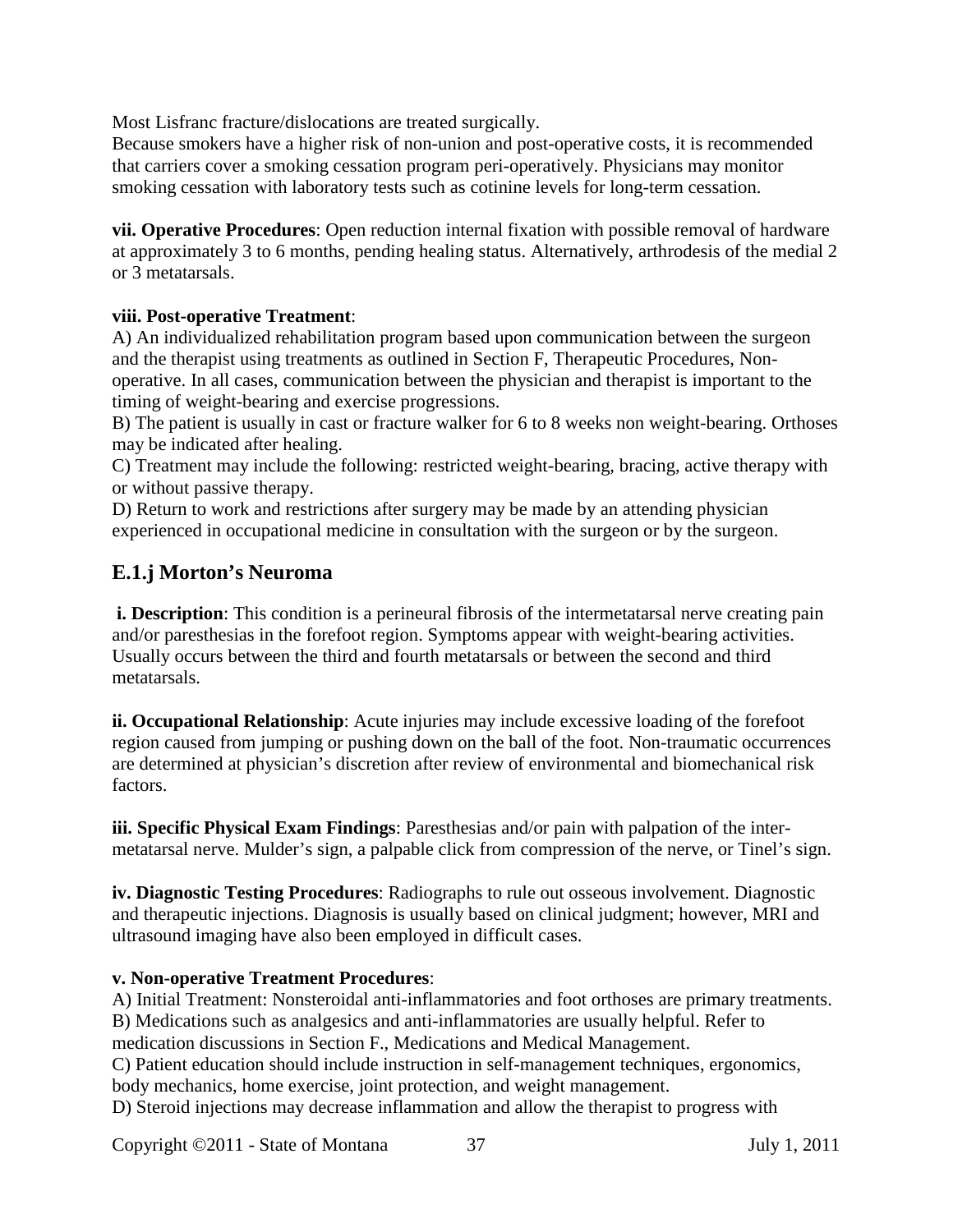functional exercise and range of motion. Steroid injections under significant pressure should be avoided as the needle may be penetrating the tendon and injection into the tendon can cause possible tendon breakdown, tendon degeneration, or rupture. Injections should be minimized for patients under 30 years of age.

- Time to Produce Effect: One injection.
- Maximum Duration: 3 injections in one year spaced at least 4 to 8 weeks apart.

Steroid injections should be used cautiously in diabetic patients. Diabetic patients should be reminded to check their blood glucose levels at least daily for 2 weeks after injections. E) Alcohol injections are thought to produce a chemical neurolysis. Alcohol injection with ultrasound guidance may be used to decrease symptoms.

- Optimum Duration: 4 treatments.
- Maximum Duration: 7 treatments.

F) Return to work with appropriate restrictions should be considered early in the course of treatment. Refer to Section F., Return to Work.

G) Other therapies in Section F. Therapeutic Procedures, Non-operative may be employed in individual cases.

#### **vi. Surgical Indications/Considerations**:

A) Functional deficits persisting after 2 to 3 months of active participation in therapy. B) Prior to surgical intervention, the patient and treating physician should identify functional operative goals and the likelihood of achieving improved ability to perform activities of daily living or work activities and the patient should agree to comply with the pre- and post-operative treatment plan including home exercise. The provider should be especially careful to make sure the patient understands the amount of post-operative therapy required and the length of partialand full-disability expected post-operatively.

C) Smoking may affect soft tissue healing through tissue hypoxia. Patients should be strongly encouraged to stop smoking and be provided with appropriate counseling by the physician.

**vii. Operative Procedures**: Excision of the neuroma; nerve transection or transposition.

### **viii. Post-operative Treatment**:

A) An individualized rehabilitation program based upon communication between the surgeon and the therapist using therapies as outlined in Section F, Therapeutic Procedures, Nonoperative.

B) Treatment may involve a period of non weight-bearing for up to two weeks, followed by gradual protected weight-bearing 4 to 6 weeks.

C) Return to work and restrictions after surgery may be made by an attending physician experienced in occupational medicine in consultation with the surgeon or by the surgeon.

# **E.1.k Pilon Fracture**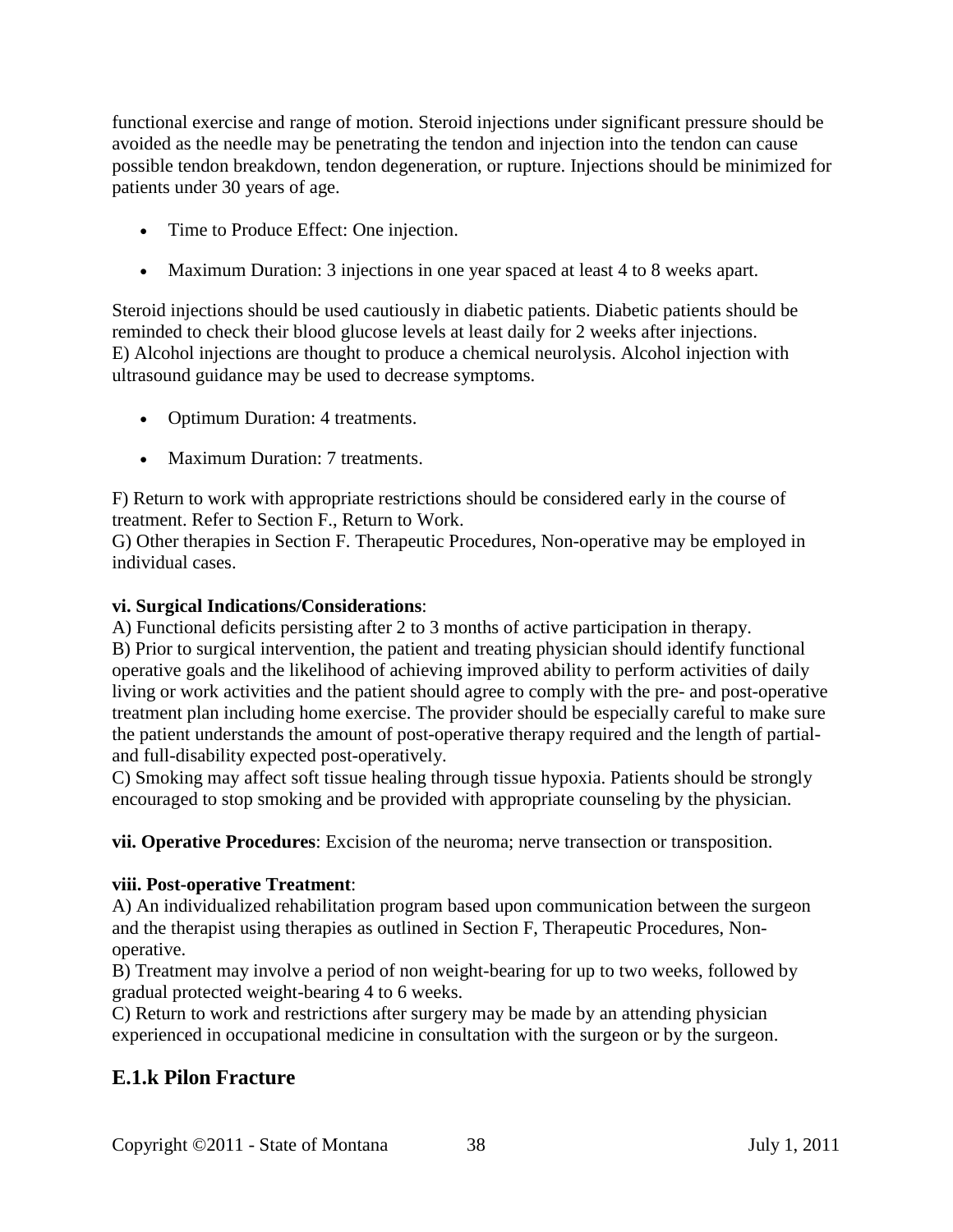**i. Description/Definition**: Crush/comminution fracture of distal metaphyseal tibia that has intraarticular extensions into the weight-bearing surface of the tibio-talar joint.

**ii. Occupational Relationship**: Usually from a fall.

**iii. Specific Physical Exam Findings**: Swelling, pain with weight-bearing, ecchymosis, and palpable tenderness.

**iv. Diagnostic Testing Procedures**: Radiographs, CT scans.

### **v. Non-operative Treatment Procedures**:

A) Initial Treatment: Prolonged non weight-bearing at physician's discretion.

B) Medications such as analgesics and anti-inflammatories may be helpful. Refer to medication discussions Section F., Medications and Medical Management.

C) Patient education should include instruction in self-management techniques, ergonomics, body mechanics, home exercise, joint protection, and weight management.

D) Refer to comments related to osteoporosis in Section F. Therapeutic Procedures, Nonoperative, Osteoporosis Management.

E) Smoking may affect fracture healing. Patients should be strongly encouraged to stop smoking and be provided with appropriate counseling by the physician.

F) Return to work with appropriate restrictions should be considered early in the course of treatment. Refer to Section F., Return to Work.

G) Other therapies in Section F. Therapeutic Procedures, Non-operative may be employed in individual cases.

**vi. Surgical Indications/Considerations**: Displacement of fracture, severe comminution necessitating primary fusion.

Because smokers have a higher risk of non-union and post-operative costs, it is recommended that insurers cover a smoking cessation program peri-operatively. Physicians may monitor smoking cessation with laboratory tests such as cotinine levels for long-term cessation.

**vii. Operative Procedures**: Open reduction internal fixation, fusion, external fixation. In some cases staged procedures may be necessary beginning with external fixation.

### **viii. Post-operative Treatment**:

A) An individualized rehabilitation program based upon communication between the surgeon and the therapist using treatment as outlined in Section F, Therapeutic Procedures, Nonoperative. In all cases, communication between the physician and therapist is important to the timing of weight-bearing and exercise progressions.

B) Treatment may include the following: restricted weight-bearing, bracing, active therapy with or without passive therapy.

C) Return to work and restrictions after surgery may be made by an attending physician experienced in occupational medicine in consultation with the surgeon or by the surgeon.

# **E.1.l Posterior Tibial Tendon Dysfunction**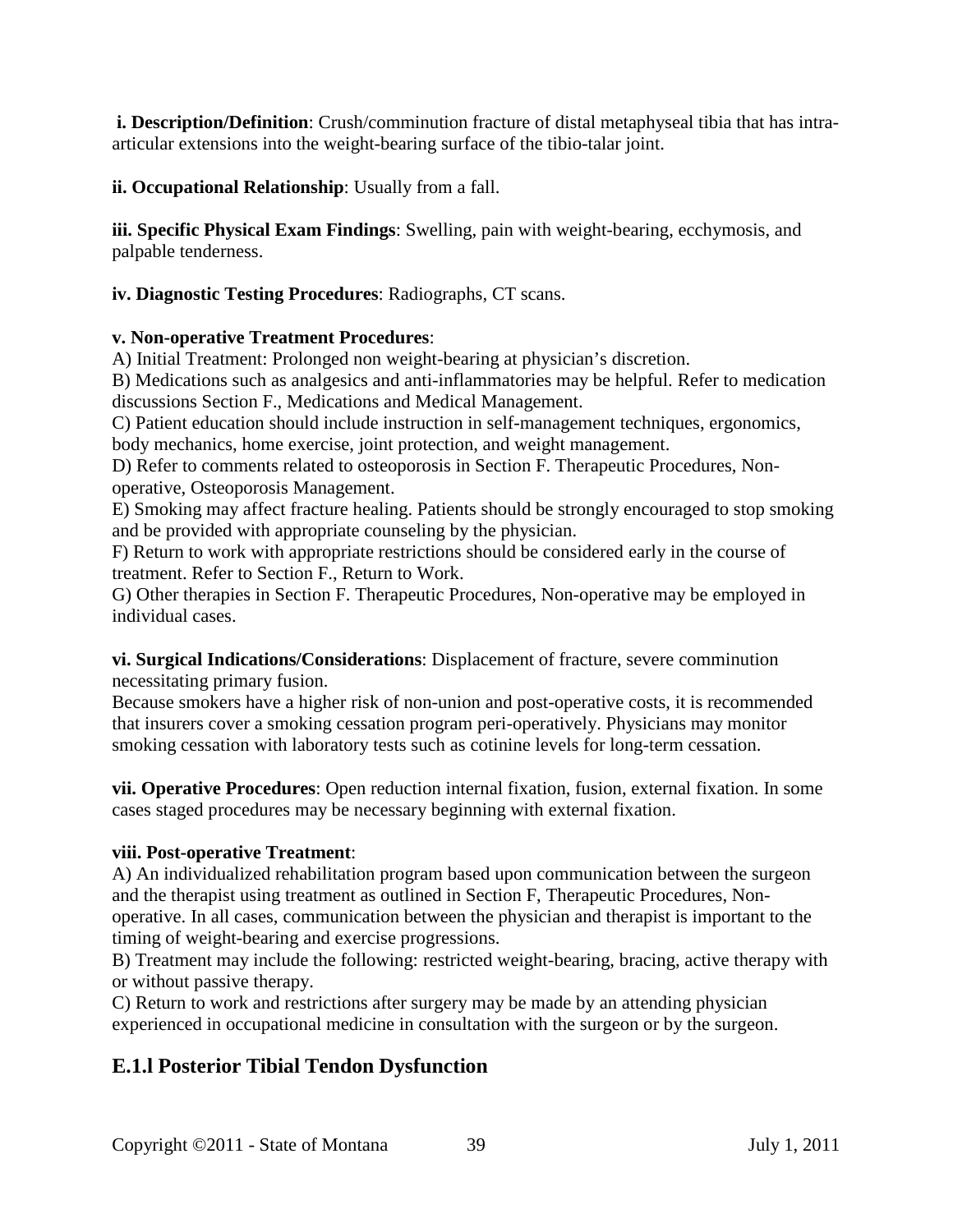**i. Description/Definition**: Pain in the posteromedial ankle with plantar flexion.

**ii. Occupational Relationship**: Repetitive or forced plantar flexion after an ankle sprain or athletic activity.

**iii. Specific Physical Exam Findings**: Painful posterior tibial tendon with active and passive non weight-bearing motion, reproduction of pain with forced plantar flexion and inversion of the ankle, difficulty performing single heel raise, pain with palpation from the posterior medial foot along the medial malleous to the navicular greater tuberosity. The patient should also be evaluated for a possible weak gluteus medius as a contributing factor.

**iv. Diagnostic Testing Procedures**: X-ray, MRI may be used to rule out other diagnoses.

### **v. Non-operative Treatment Procedures**:

A) Initial Treatment: Short ankle articulated orthosis and therapy including low-load strengthening exercises with progression to home program. Other active and passive therapy including iontophoresis, orthotics and possible strengthening for the gluteus medius. B) Medications such as analgesics and anti-inflammatories may be helpful. Refer to medication

discussions in Section F., Medications and Medical Management.

C) Patient education should include instruction in self-management techniques, ergonomics, body mechanics, home exercise, joint protection, and weight management.

D) Return to work with appropriate restrictions should be considered early in the course of treatment. Refer to Section F., Return to Work.

E) Other therapies in Section F. Therapeutic Procedures, Non-operative may be employed in individual cases.

# **vi. Surgical Indications/Considerations**:

A) Failure of non-operative treatment. Surgery is rarely necessary as success rate for nonoperative treatment is around 90%.

B) Prior to surgical intervention, the patient and treating physician should identify functional operative goals and the likelihood of achieving improved ability to perform activities of daily living or work activities and the patient should agree to comply with the pre- and post-operative treatment plan including home exercise. The provider should be especially careful to make sure the patient understands the amount of post-operative therapy required and the length of partialand full-disability expected post-operatively.

C) Smoking may affect soft tissue healing through tissue hypoxia. Patients should be strongly encouraged to stop smoking and be provided with appropriate counseling by the physician.

**vii. Operative Procedures**: Resection of anomolous muscle segments or tenolysis. In severe cases, tendon transfer, osteotomies and/or arthrodesis may be necessary.

# **viii. Post-operative Treatment**:

A) An individualized rehabilitation program based upon communication between the surgeon and the therapist and using therapies as outlined in Section F, Therapeutic Procedures, Nonoperative.

B) Treatment may include the following: restricted weight-bearing, bracing, active therapy with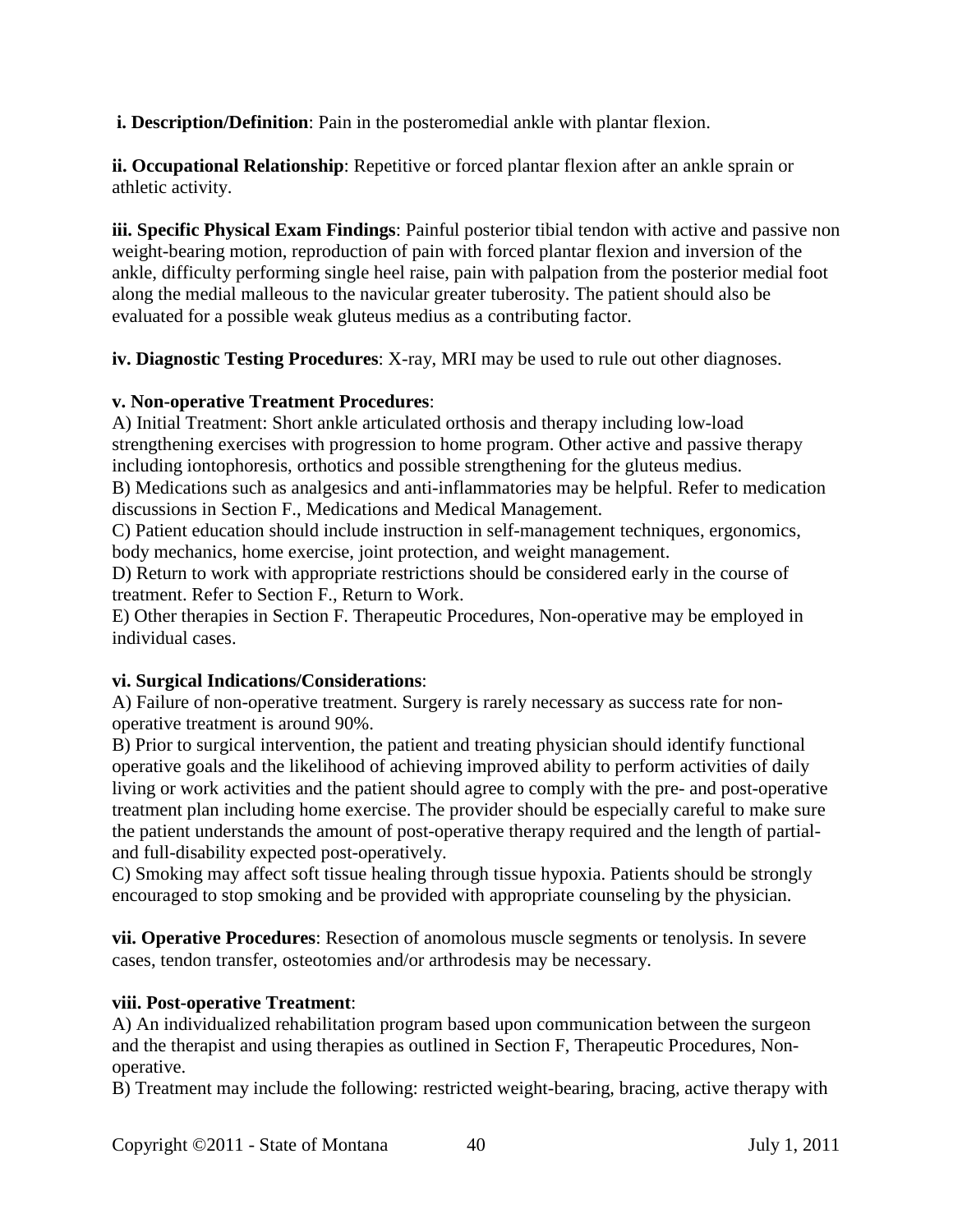or without passive therapy.

C) Return to work and restrictions after surgery may be made by an attending physician experienced in occupational medicine in consultation with the surgeon or by the surgeon.

# **E.1.m Puncture Wounds of the Foot**

**i. Description/Definition**: Penetration of skin by foreign object.

**ii. Occupational Relationship**: Usually by stepping on foreign object, open wound.

**iii. Specific Physical Exam Findings**: Site penetration by foreign object consistent with history. In early onset, may show classic signs of infection.

**iv. Diagnostic Testing Procedures**: X-ray, MRI, ultrasound.

### **v. Non-operative Treatment Procedures**:

A) Initial Treatment: Appropriate antibiotic therapy, tetanus toxoid booster, non weight-bearing at physician's discretion.

B) Medications such as analgesics and anti-inflammatories may be helpful. Refer to medication discussions in Section F., Medications and Medical Management.

C) Patient education should include instruction in self-management techniques, ergonomics, body mechanics, home exercise, joint protection, and weight management.

D) Return to work with appropriate restrictions should be considered early in the course of treatment. Refer to Section F., Return to Work.

E) Other therapies in Section F. Therapeutic Procedures, Non-operative may be employed in individual cases.

**vi. Surgical Indications/Considerations**: Cellulitis, retained foreign body suspected, abscess, compartmental syndrome, and bone involvement.

Smoking may affect soft tissue healing through tissue hypoxia. Patients should be strongly encouraged to stop smoking and be provided with appropriate counseling by the physician.

**vii. Operative Procedures**: Incision and drainage with cultures.

### **viii. Post-operative Treatment**:

A) Patient is usually non-weight-bearing with antibiotic therapy based upon cultures. Follow-up x-rays and/or MRI may be needed to evaluate for osseous involvement.

B) An individualized rehabilitation program based upon communication between the surgeon and the therapist using treatment as outlined in Section F, Therapeutic Procedures, Nonoperative.

C) Return to work and restrictions after surgery may be made by an attending physician experienced in occupational medicine in consultation with the surgeon or by the surgeon.

# **E.1.n Severe Soft Tissue Crush Injuries**

**i. Description/Definition**: Soft tissue damage to the foot.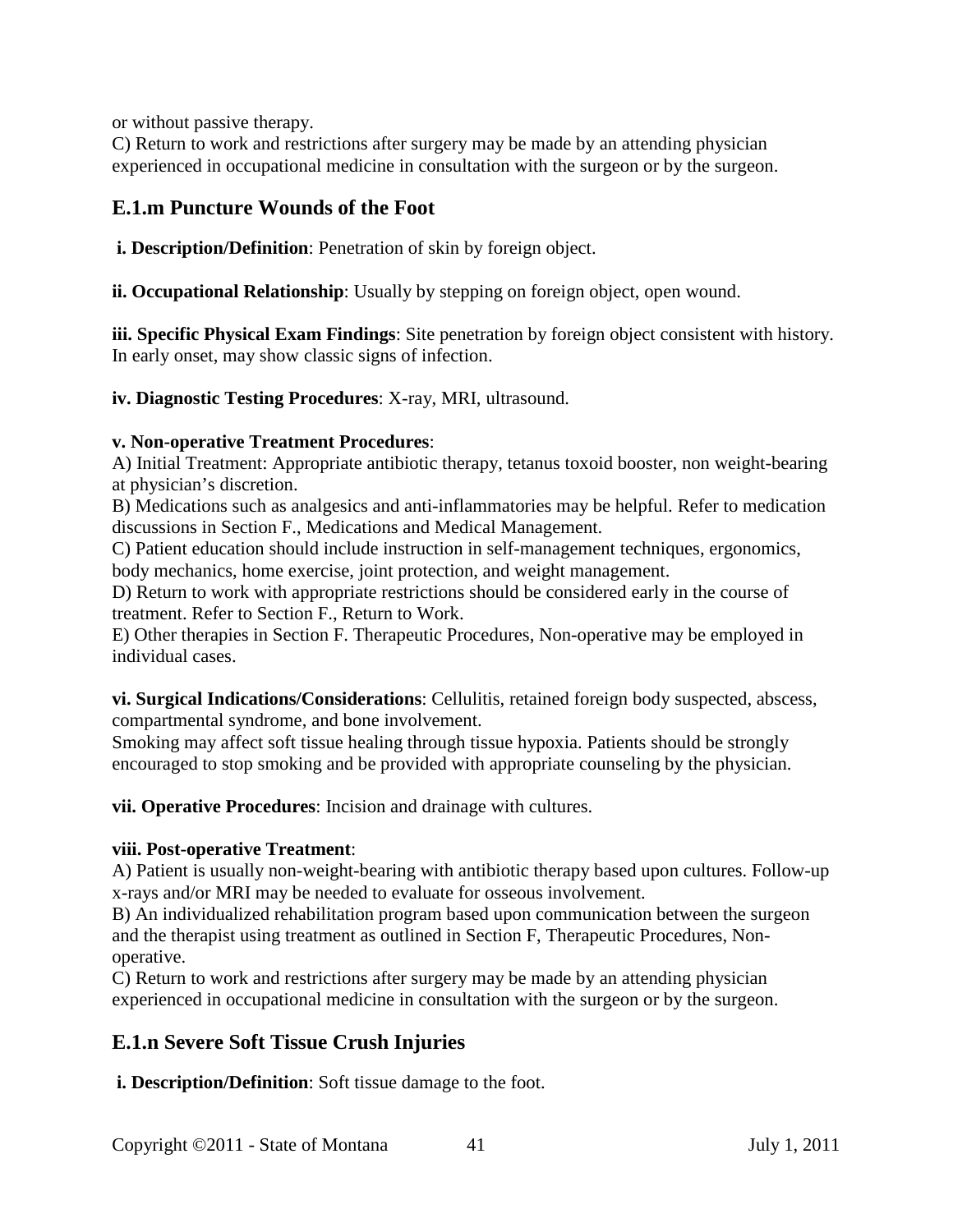**ii. Occupational Relationship**: Crush injury or heavy impact to the foot or ankle.

**iii. Specific Physical Exam Findings**: Pain and swelling over the foot.

**iv. Diagnostic Testing Procedures**: X-ray and other tests as necessary to rule out other possible diagnoses such as compartment syndrome which requires emergent compartment pressure assessment.

### **v. Non-operative Treatment Procedures**:

A) Initial Treatment: Usually needs initial rest from work with foot elevation and compression wraps.

B) Medications such as analgesics and anti-inflammatories may be helpful. Refer to medication discussions in Section F., Medications and Medical Management.

C) Patient education should include instruction in self-management techniques, ergonomics, body mechanics, home exercise, joint protection, and weight management.

D) Benefits may be achieved through therapeutic rehabilitation and rehabilitation interventions. They should include range-of-motion (ROM), active therapies, and a home exercise program. Active therapies include, proprioception training, restoring normal joint mechanics, and clearing dysfunctions from adjacent structures. Passive as well as active therapies may be used for control of pain and swelling. Therapy should progress to strengthening and an independent home exercise program targeted to further improve ROM, strength, and normal joint mechanics influenced by distal and proximal structures. Refer to Section F., Therapeutic Procedures, Nonoperative.

Passive modalities are most effective as adjunctive treatments to improve the results of active treatment. They may be used as found in Section F., Therapeutic Procedures, Non-operative. E) Return to work with appropriate restrictions should be considered early in the course of treatment. Refer to Section F., Return to Work.

F) Other therapies in Section F. Therapeutic Procedures, Non-operative may be employed in individual cases.

**vi. Surgical Indications/Considerations**: If compartmental pressures are elevated, emergent fasciotomy is warranted.

Smoking may affect soft tissue healing through tissue hypoxia. Patients should be strongly encouraged to stop smoking and be provided with appropriate counseling by the physician.

**vii. Operative Procedures**: Emergency fasciotomy. In some cases a delayed primary closure is necessary.

### **viii. Post-operative Treatment**:

A) An individualized rehabilitation program based upon communication between the surgeon and the therapist and using therapies as outlined in Section F, Therapeutic Procedures, Nonoperative.

B) Treatment may include the following: elevation, restricted weight-bearing, active therapy with or without passive therapy.

C) Return to work and restrictions after surgery may be made by an attending physician experienced in occupational medicine in consultation with the surgeon or by the surgeon.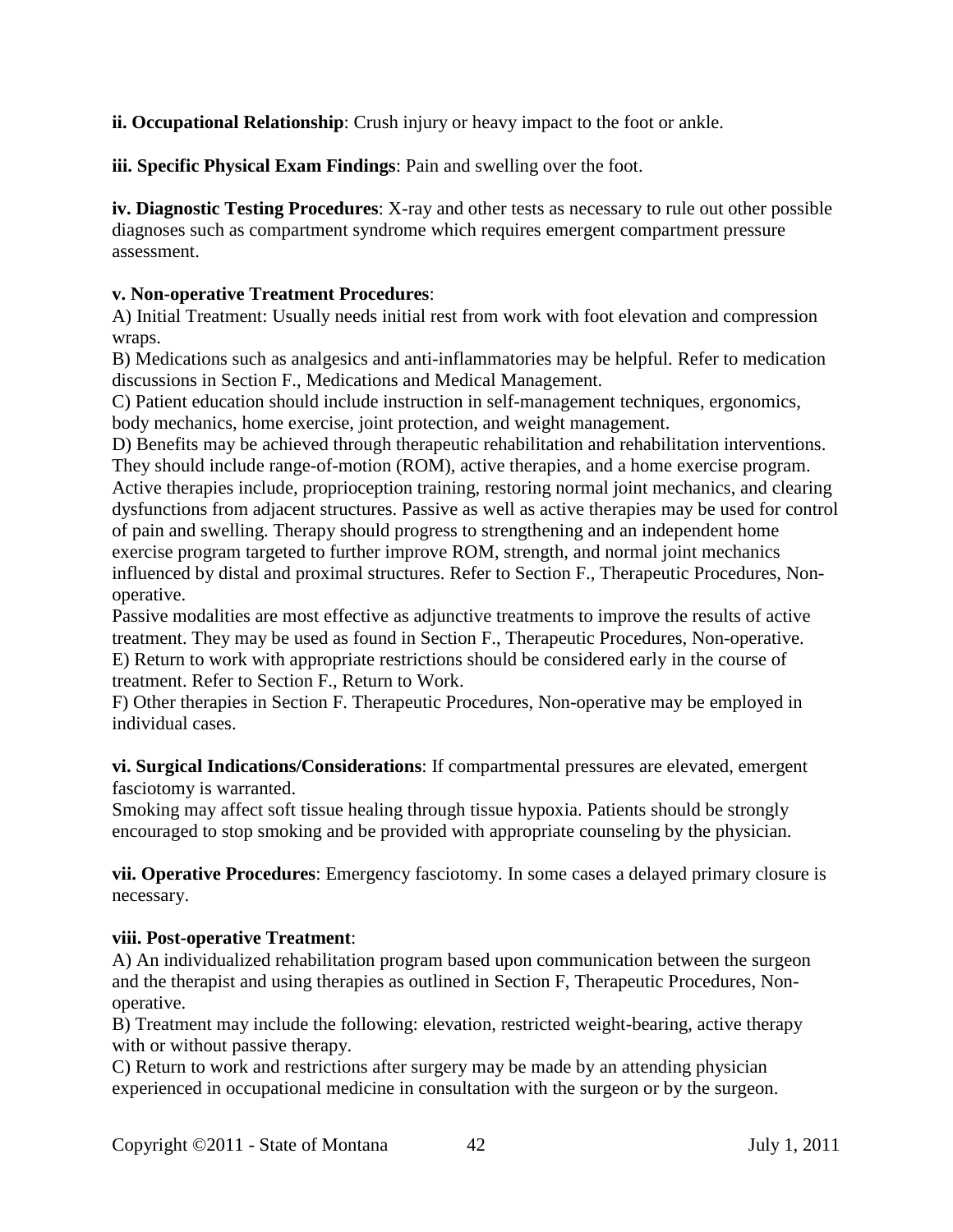# **E.1.o Stress Fracture**

**i. Description/Definition**: Fracture without displacement usually to metatarsals, talus, navicular or calcaneus.

**ii. Occupational Relationship**: May be related to repetitive, high impact walking; running; or jumping.

**iii. Specific Physical Exam Findings**: Pain over the affected bone with palpation or weightbearing.

**iv. Diagnostic Testing Procedures**: X-ray, CT, MRI, bone scan

#### **v. Non-operative Treatment Procedures**:

A) Initial Treatment: Immobilization for 4 to 8 weeks with limited weight-bearing may be appropriate.

B) Medications such as analgesics and anti-inflammatories may be helpful. Refer to medication discussions in Section F., Medications and Medical Management.

C) Patient education should include instruction in self-management techniques, ergonomics, body mechanics, home exercise, joint protection, and weight management.

D) Refer to comments related to osteoporosis in Section F., Therapeutic Procedures, Nonoperative, Osteoporosis Management.

E) Smoking may affect fracture healing. Patients should be strongly encouraged to stop smoking and be provided with appropriate counseling by the physician.

F) There is some evidence that shock absorbing boot inserts may decrease the incidence of stress fractures in military training. Shock absorbing boot inserts of other orthotics may be used in some cases after a stress fracture has occurred or to prevent stress fractures in appropriate work settings.

G) Return to work with appropriate restrictions should be considered early in the course of treatment. Refer to Section F., Return to Work.

H) Other therapies in Section F. Therapeutic Procedures, Non-operative may be employed in individual cases.

#### **vi. Surgical Indications/Considerations**: Fractures that have not responded to conservative therapy.

Because smokers have a higher risk of non-union and post-operative costs, it is recommended that insurers cover a smoking cessation program peri-operatively. Physicians may monitor smoking cessation with laboratory tests such as cotinine levels for long-term cessation.

**vii. Operative Procedures**: Most commonly percutaneous screws or plate fixation.

#### **viii. Post-operative Treatment**:

A) An individualized rehabilitation program based upon communication between the surgeon and the therapist and using therapies as outlined in Section F, Therapeutic Procedures, Nonoperative. In all cases, communication between the physician and therapist is important to the timing of weight-bearing and exercise progressions.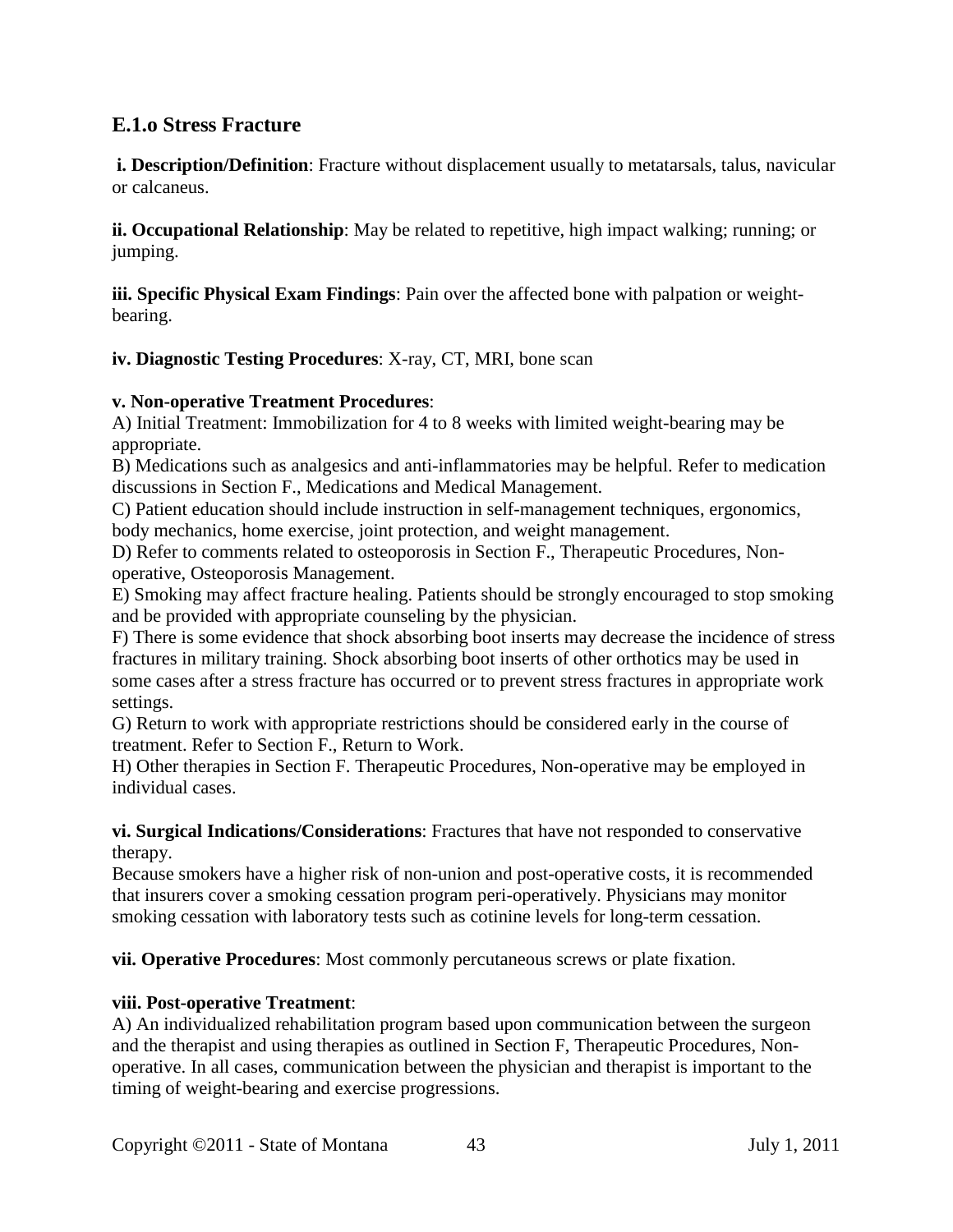B) Treatment may include the following: restricted weight-bearing, bracing, active therapy with or without passive therapy.

C) Return to work and restrictions after surgery may be made by an attending physician experienced in occupational medicine in consultation with the surgeon or by the surgeon.

# **E.1.p Talar Fracture**

**i. Description/Definition**: Osseous fragmentation of talus confirmed by radiographic, CT or MRI evaluation.

**ii. Occupational Relationship**: Usually occurs from a fall or crush injury.

**iii. Specific Physical Exam Findings**: Clinical findings consistent with fracture of talus: pain with range of motion, palpation, swelling, ecchymosis. Pain with weight-bearing attempt.

**iv. Diagnostic Testing Procedures**: Radiographs, CT scans, MRI. CT scans preferred for spatial alignment.

### **v. Non-operative Treatment Procedures**:

A) Initial Treatment: Non weight-bearing for 6 to 8 weeks for non-displaced fractures.

B) Medications such as analgesics and anti-inflammatories may be helpful. Refer to medication discussions in Section F., Medications and Medical Management.

C) Patient education should include instruction in self-management techniques, ergonomics, body mechanics, home exercise, joint protection, and weight management.

D) Refer to comments related to osteoporosis in Section F., Medications and Medical Management, Osteoporosis Management.

E) Smoking may affect fracture healing. Patients should be strongly encouraged to stop smoking and be provided with appropriate counseling by the physician.

F) Return to work with appropriate restrictions should be considered early in the course of treatment. Refer to Section F., Return to Work.

G) Other therapies in Section F. Therapeutic Procedures, Non-operative may be employed in individual cases.

**vi. Surgical Indications/Considerations**: Osseous displacement, joint involvement and instability.

Because smokers have a higher risk of non-union and post-operative costs, it is recommended that carriers cover a smoking cessation program peri-operatively. Physicians may monitor smoking cessation with laboratory tests such as cotinine levels for long-term cessation.

**vii. Operative Procedures**: Open reduction internal fixation. Operative intervention for osteochondral lesions of the talus is recommended for after an initial course of conservative management. Chondroplasty, microfracture and osteochondral autograft are all recommended.

### **viii. Post-operative Treatment**:

A) An individualized rehabilitation program based upon communication between the surgeon and the therapist and using therapies as outlined in Section F, Therapeutic Procedures, Nonoperative. In all cases, communication between the physician and therapist is important to the

Copyright ©2011 - State of Montana 44 July 1, 2011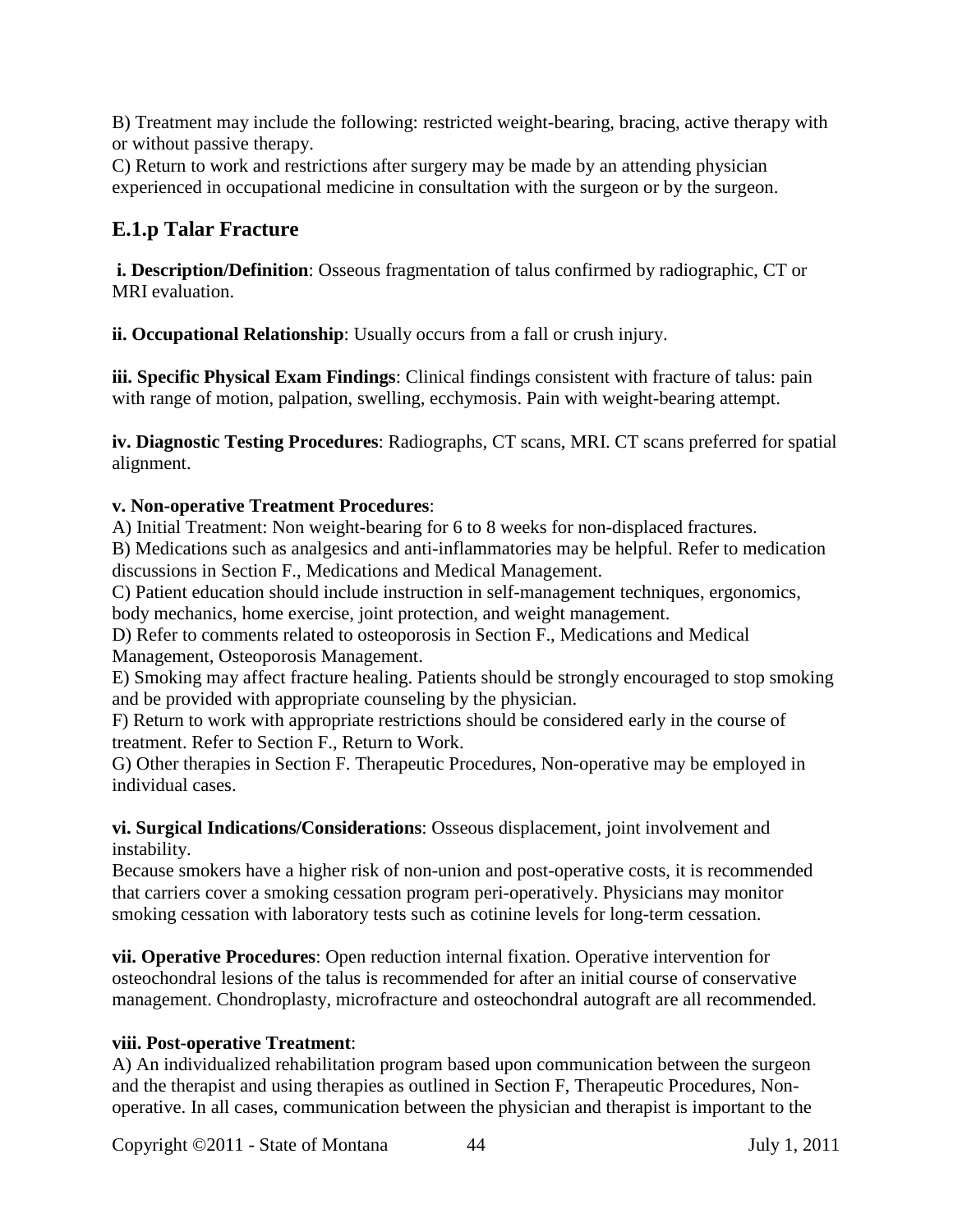timing of weight-bearing and exercise progressions.

B) Treatment may include the following: Non weight-bearing 6 to 8 weeks followed by weightbearing cast. MRI follow-up if avascular necrosis is suspected. Active therapy with or without passive therapy.

C) Return to work and restrictions after surgery may be made by an attending physician experienced in occupational medicine in consultation with the surgeon or by the surgeon.

# **E.1.q Tarsal Tunnel Syndrome**

**i. Description**: Pain and paresthesias along the medial aspect of the ankle and foot due to nerve irritation and entrapment of the tibial nerve or its branches. These symptoms can also be caused by radiculopathy.

**ii. Occupational Relationship**: Acute injuries may occur after blunt trauma along the medial aspect of the foot. Non-traumatic occurrences are determined at physician's discretion after review of environmental and biomechanical risk factors. Non work related causes include space occupying lesions.

**iii. Specific Physical Exam Findings**: Positive Tinel's sign. Pain with percussion of the tibial nerve radiating distally or proximally. Pain and paresthesias with weight-bearing activities.

**iv. Diagnostic Testing Procedures**: Nerve conduction velocity studies of both sides for comparison to normal side. EMGs may be needed to rule out radiculopathy. MRI to rule out space occupying lesions. Diagnostic injections to confirm the diagnosis.

### **v. Non-operative Treatment Procedures**:

A) Initial Treatment: Cast or bracing, immobilization and foot orthoses are appropriate initial management.

B) Medications such as analgesics and anti-inflammatories may be helpful. Refer to medication discussions in Section F., Medications and Medical Management.

C) Glucocorticosteroid injections are recommended as part of a conservative management.

D) Patient education should include instruction in self-management techniques, ergonomics, body mechanics, home exercise, joint protection, and weight management.

E) Return to work with appropriate restrictions should be considered early in the course of treatment.

Orthotics or accommodative footwear is usually necessary before workers can be returned to walking on hard surfaces. Refer to Section F., Return to Work.

F) Other therapies in Section F. Therapeutic Procedures, Non-operative may be employed in individual cases.

### **vi. Surgical Indications/Considerations**:

A) Continued functional deficits after active participation in therapy for 3 to 6 months.

B) Prior to surgical intervention, the patient and treating physician should identify functional operative goals and the likelihood of achieving improved ability to perform activities of daily living or work activities and the patient should agree to comply with the pre- and post-operative treatment plan including home exercise. The provider should be especially careful to make sure the patient understands the amount of post-operative therapy required and the length of partial-

Copyright ©2011 - State of Montana 45 July 1, 2011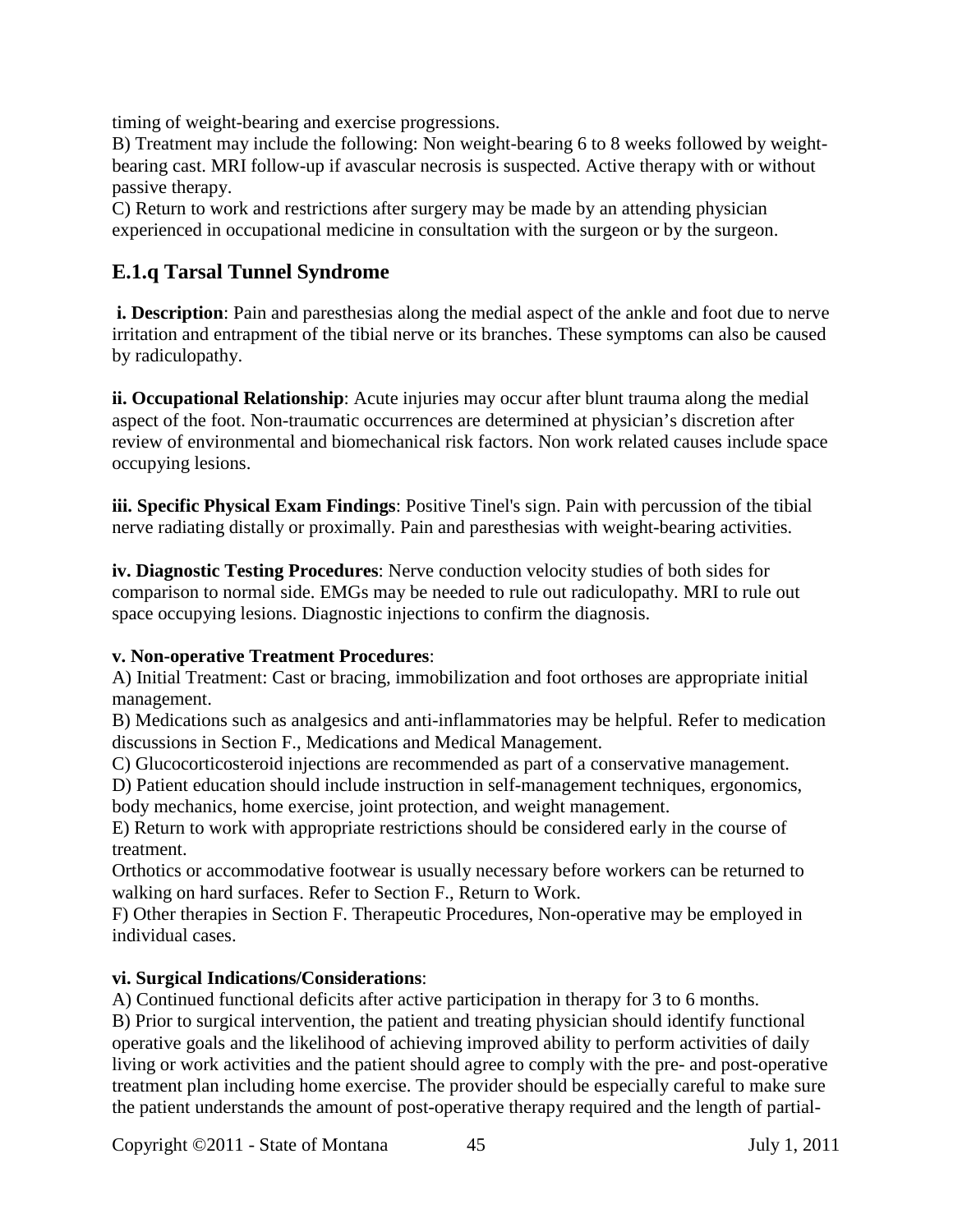and full-disability expected post-operatively.

C) Smoking may affect soft tissue healing through tissue hypoxia. Patients should be strongly encouraged to stop smoking and be provided with appropriate counseling by the physician.

**vii. Operative Procedures**: Tarsal tunnel release with or without a plantar fascial release.

### **viii. Post-operative Treatment**:

A) An individualized rehabilitation program based upon communication between the surgeon and the therapist and using therapies as outlined in Section F, Therapeutic Procedures, Nonoperative.

B) Treatment may include the following: restricted weight-bearing, orthotics, bracing, active therapy with or without passive therapy.

C) Return to work and restrictions after surgery may be made by an attending physician experienced in occupational medicine in consultation with the surgeon or by the surgeon.

# **E.1.r Tendonopathy**

For Achilles Tendonopathy, Refer to Section E. 1. a. For other types of tendonopathy of the foot and ankle, General recommendations can be found in Section E 2. k. Tendonopathy of the Knee.

# **E.1.s Tibial Fracture**

**i. Description/Definition**: Fracture of the tibia proximal to the malleoli. Open tibial fractures are graded in severity according to the Gustilo-Anderson Classification:

- Type I: Less than 1 cm (puncture wounds).
- Type II: 1 to 10 cm.
- Type III-A: Greater than 10 cm, sufficient soft tissue preserved to cover the wound (includes gunshot wounds and any injury in a contaminated environment).
- TYPE III-B: Greater than 10 cm, requiring a soft tissue coverage procedure.
- TYPE III-C: With vascular injury requiring repair.

**ii. Occupational Relationship**: Usually from a traumatic injury such as a fall or crush.

**iii. Specific Physical Exam Findings**: May have a short, abnormally rotated extremity. Effusion if the knee joint involved.

**iv. Diagnostic Testing Procedures**: Radiographs. CT scanning or MRI.

### **v. Non-operative Treatment Procedures**:

A) Initial Treatment: Protected weight-bearing; functional bracing. There is some evidence for use of pneumatic braces with stress fractures.

B) Medications such as analgesics and anti-inflammatories may be helpful. Refer to medication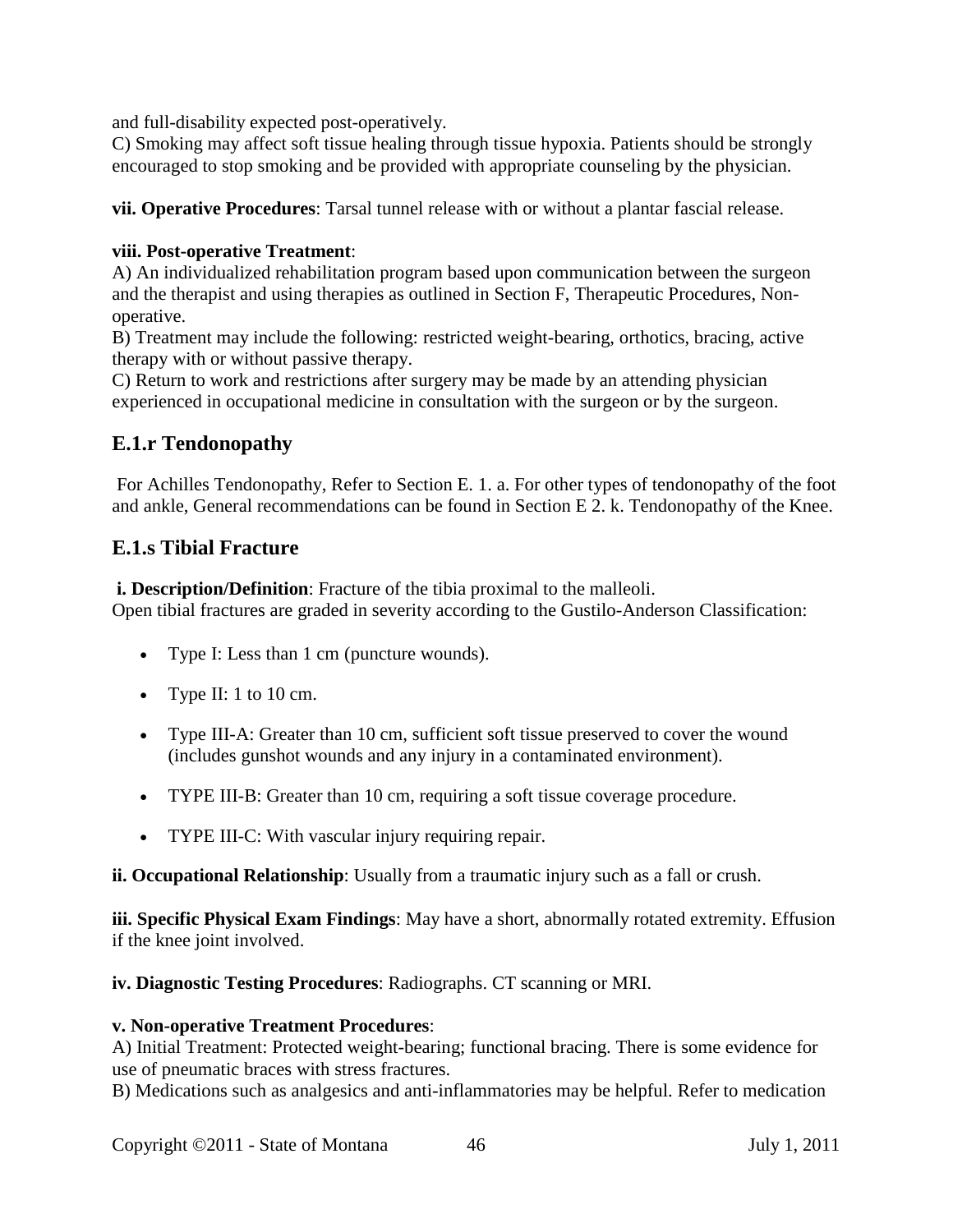discussions in Section F., Medications and Medical Management.

C) Patient education should include instruction in self-management techniques, ergonomics, body mechanics, home exercise, joint protection, and weight management.

D) Refer to comments related to osteoporosis in Section F. 9. Medications and Medical Management, Osteoporosis Management.

E) Smoking may affect fracture healing. Patients should be strongly encouraged to stop smoking and be provided with appropriate counseling by the physician.

F) Benefits may be achieved through therapeutic rehabilitation and rehabilitation interventions, after boney union has been achieved. They should include bracing then range-of-motion (ROM), active therapies including proprioception training, restoring normal joint mechanics, and clearing dysfunctions from adjacent structures, and a home exercise program. Passive as well as active therapies may be used for control of pain and swelling. Therapy should progress to strengthening and an independent home exercise program targeted to further improve ROM, strength, restoring normal joint mechanics, influenced by proximal and distal structures. Therapy should include training on the use of adaptive equipment and home and work site evaluations when appropriate. Bracing may be appropriate. Refer to Section F., Therapeutic Procedures, Non-operative. Passive modalities are most effective as adjunctive treatments to improve the results of active treatment. They may be used as found as adjunctive in Section F., Therapeutic Procedures, Nonoperative.

G) Orthotics such as heel lifts and custom shoe build-ups may be required when leg-length discrepancy persists.

H) Return to work with appropriate restrictions should be considered early in the course of treatment. Refer to Section F. 16, Return to Work.

I) Other therapies in Section F. Therapeutic Procedures, Non-operative may be employed in individual cases.

**vi. Surgical Indications/Considerations**: Unstable fracture pattern, displaced fracture (especially if the knee joint is involved), open fracture, and non-union.

Because smokers have a higher risk of non-union and post-operative costs, it is recommended that insurers cover a smoking cessation program peri-operatively. Physicians may monitor smoking cessation with laboratory tests such as cotinine levels for long-term cessation.

**vii. Operative Procedures**: Often closed rodding for shaft fractures. Open reduction and internal fixation more common for fractures involving the knee joint or pilon fractures of the distal tibia. Human bone morphogenetic protein (RhBMP): this material is used for surgical repair of open tibial fractures. Refer to Section G, Therapeutic Procedures, Operative for further specific information.

Stem cell use - stem cells have been added to allograft to increase fracture union. Their use is considered experimental and is not recommended at this time.

### **viii. Post-operative Treatment**:

A) An individualized rehabilitation program based upon communication between the surgeon and the therapist and using therapies as outlined in Section F., Therapeutic Procedures, Nonoperative. In all cases, communication between the physician and therapist is important to the timing of weight-bearing and exercise progressions.

B) Treatment may include protected weight-bearing and active therapy with or without passive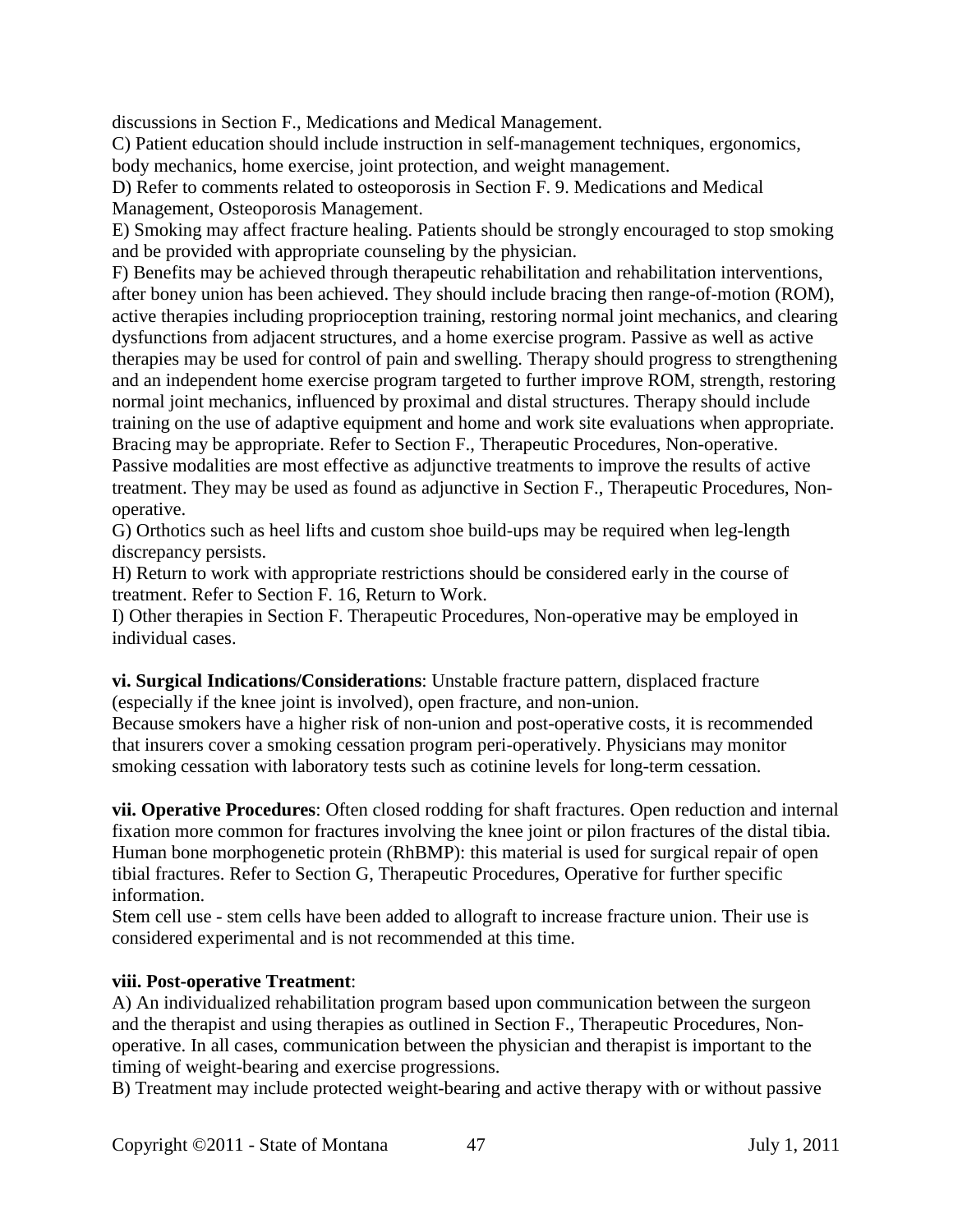therapy for early range of motion if joint involvement.

C) Return to work and restrictions after surgery may be made by an attending physician experienced in occupational medicine in consultation with the surgeon or by the surgeon.

# **E2. Specific Knee Injury Diagnosis, Testing and Treatment**

# **E.2.a Aggravated Osteoarthritis**

**i. Description/Definition**: Swelling and/or pain in a joint due to an aggravating activity in a patient with pre-existing degenerative change in a joint. Age greater than 50 and morning stiffness lasting less than 30 minutes are frequently associated. The lifetime risk for symptomatic knee arthritis is probably around 45% and is higher among obese persons.

**ii. Occupational Relationship**: The provider must establish the occupational relationship by establishing a change in the patient's baseline condition and a relationship to work activities including but not limited to physical activities such as repetitive kneeling or crawling, squatting and climbing, or heavy lifting.

Other causative factors to consider - Previous meniscus or ACL damage may predispose a joint to degenerative changes. In order to entertain previous trauma as a cause, the patient should have medical documentation of the following: menisectomy; hemarthrosis at the time of the original injury; or evidence of MRI or arthroscopic meniscus or ACL damage. The prior injury should have been at least 2 years from the presentation for the new complaints and there should be a significant increase of pathology on the affected side in comparison to the original imaging or operative reports and/or the opposite un-injured side or extremity.

Body mass index (BMI) of 25 or greater is a significant risk factor for eventual knee replacement.

**iii. Specific Physical Exam Findings**: Increased pain and/or swelling in a joint with joint line tenderness; joint crepitus; and/or joint deformity.

**iv. Diagnostic Testing Procedures**: Radiographs, The Kellgren-Lawrence Scale is the standard radiographic scale for knee osteoarthritis. It is based on the development of osteophytes, on bone sclerosis, and on joint space narrowing. The degree of joint space narrowing may not predict disability.

Grade 1: doubtful narrowing of joint space, and possible osteophytic lipping.

Grade 2: definite osteophytes, definite narrowing of joint space.

Grade 3: moderate multiple osteophytes, definite narrowing of joint space, some sclerosis and possible deformity of bone contour.

Grade 4: large osteophytes, marked narrowing of joint space, severe sclerosis and definite deformity of bone contour.

MRI to rule out degenerative menisci tears. MRI may identify bone marrow lesions which are correlated with knee pain. These lesions may reflect increased water, blood, or other fluid inside bone and may contribute to the causal pathway of pain. These are incidental findings and should not be used to determine a final diagnosis nor make decisions regarding surgery.

### **v. Non-operative Treatment Procedures**: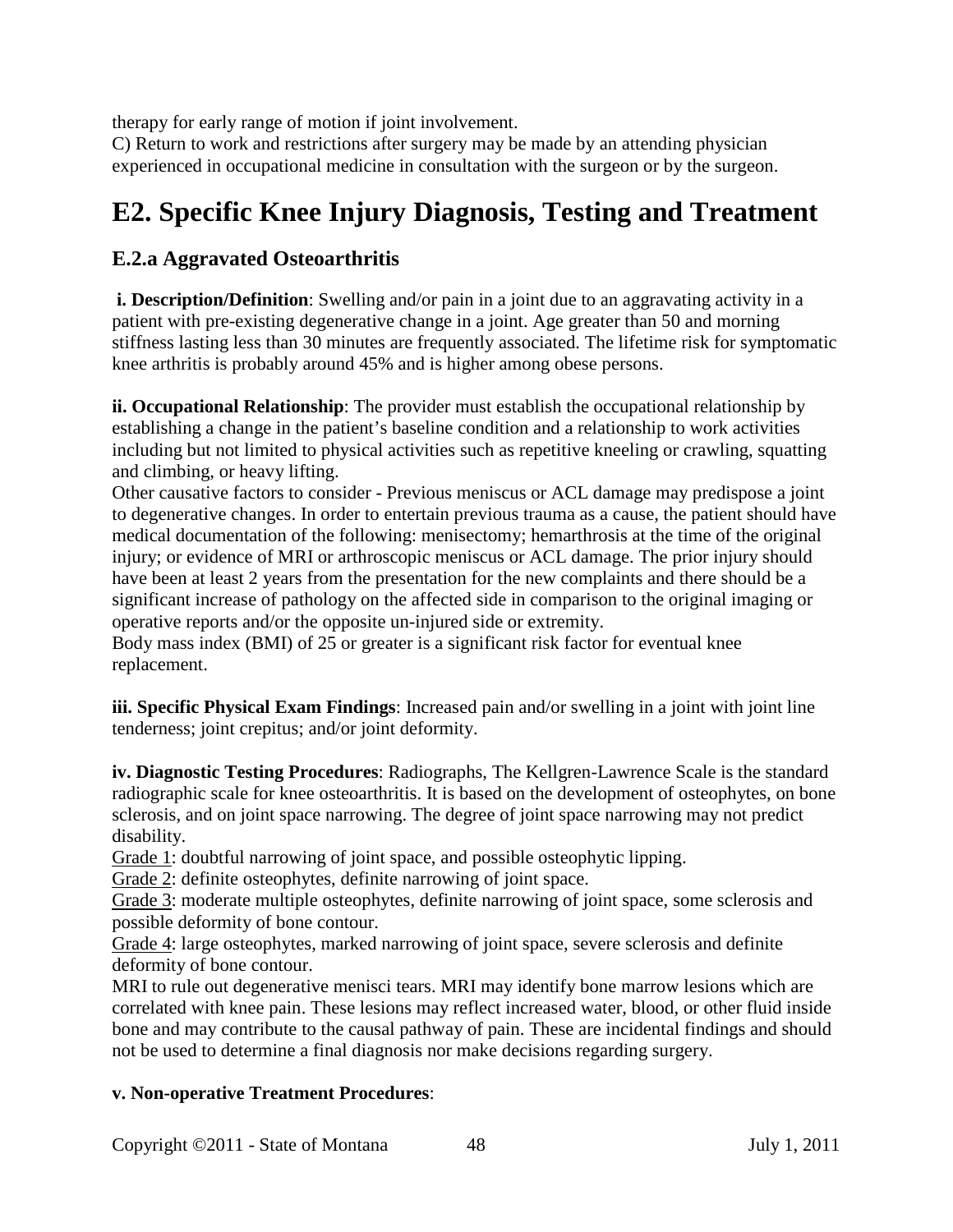A) Medications such as analgesics and anti-inflammatories may be helpful. Refer to medication discussions in Section F., Medications and Medical Management.

B) Patient education should include instruction in self-management techniques, ergonomics, body mechanics, home exercise, joint protection, and weight management. There is good evidence for self-management using weight loss, exercise, and pacing of activities, and possibly taping as needed. Patients should be encouraged to perform aerobic activity such as walking or biking. However, activities such as ladders, stairs and kneeling may be restricted. C) Benefits may be achieved through therapeutic rehabilitation and rehabilitation interventions. They should include range-of-motion (ROM), active therapies, and a home exercise program. Active therapies include, proprioception training, restoring normal joint mechanics, and clearing dysfunctions from distal to proximal structures. Passive as well as active therapies may be used for control of pain and swelling. Therapy should progress to strengthening and an independent home exercise program targeted to further improve ROM, strength, and normal joint mechanics influenced by structures distal and proximal to the knee. Bracing may be appropriate in some instances. There is some evidence that active physical therapy improves knee function more effectively than medication alone. Aquatic therapy may be used as a type of active intervention when land-based therapy is not well-tolerated. Refer to Section F., Therapeutic Procedures, Nonoperative. There is good evidence that there is a small functional advantage for patients involved in exercise with physical therapy supervision over home exercise.

Passive modalities are most effective as adjunctive treatments to improve the results of active treatment. They may be used as found in Section F., Therapeutic Procedures, Non-operative. There is some evidence that ice massage can improve ROM, strengthening of the knee and function. Ice can be used with proper instruction at home or under supervision for up to 20 minute periods 3 times per week or more frequently. Percutaneous electric therapy is recommended for assistance with pain control for knee osteoarthritis or other knee pain, as supported by some evidence.

D) Devices:

Knee braces (e.g., unloader braces) are recommended, as supported by some evidence, for treatment of moderate to severe chronic knee pain due to osteoarthrosis (medial or lateral joint OA) that is largely or totally unicompartmental.

Orthoses (lateral wedges for medial joint disease) are moderately not recommended for treatment of moderate to severe chronic knee pain due to osteoarthrosis.

Motorized scooters are recommended for highly select patients who have severe chronic knee pain due to osteoarthrosis.

Indications – Severe chronic knee osteoarthrosis accompanied by major impairment in mobility that has either not responded well to arthroplasty and/or other significant impairments are present that necessitate use of a motorized scooter. Patients should also have had inadequate response to multiple other treatments including at least 2 different NSAIDs, aerobic exercise, strengthening exercise, weight loss, and aquatic therapy program

E) Therapeutic Injections -

i) Steroids: There is good evidence that intra-articular corticosteroid injection is more effective than placebo in reducing pain from osteoarthritis. Optimum dosage is not known.

Steroid injections may decrease inflammation and allow the therapist to progress with functional exercise and ROM.

Copyright ©2011 - State of Montana 49 July 1, 2011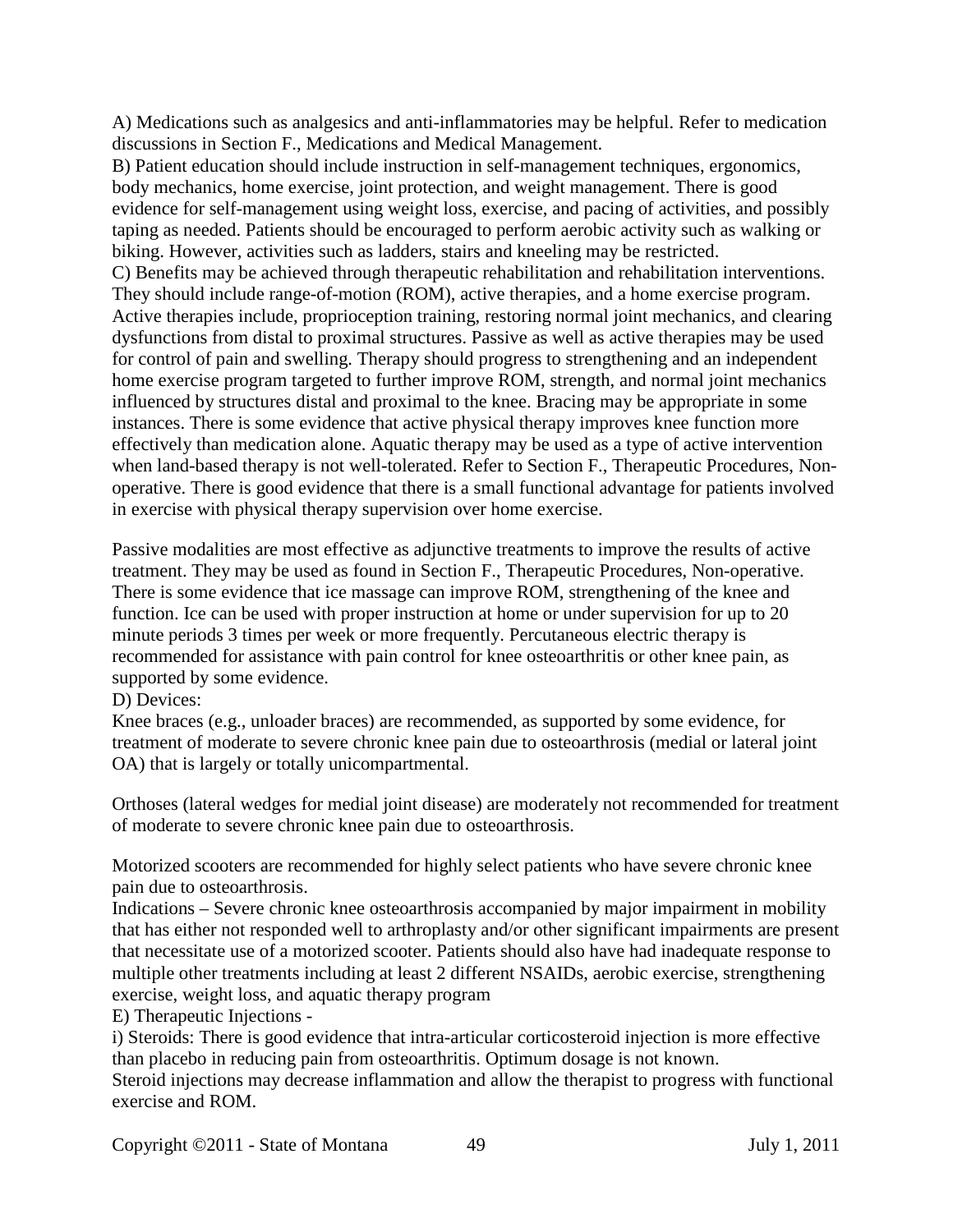- Time to Produce Effect: One injection.
- Maximum Duration: 3 injections in one year at least 4 to 8 weeks apart.

Steroid injections should be used cautiously in diabetic patients. Diabetic patients should be reminded to check their blood glucose levels at least daily for 2 weeks after injections. ii) Viscosupplementation appears to have a longer lasting effect than intra-articular corticosteroids, however, the overall effect varies depending on the timing and the effect studied. Refer to Section F. Therapeutic Procedures, Non-operative, 6.d.

iii) Radiation synovectomy is not recommended for treatment of knee osteoarthritis, as supported by some evidence.

F) Return to work with appropriate restrictions should be considered early in the course of treatment. Refer to Section F., Return to Work.

G) Other therapies in Section F. Therapeutic Procedures, Non-operative may be employed in individual cases.

### **vi. Surgical Indications/Considerations**:

A) Arthroscopic Debridement and/or Lavage. There is good evidence from a randomized controlled trial that arthroscopic debridement alone provides no benefit over recommended therapy for patients with uncomplicated Grade 2 or higher arthritis. The comparison recommended treatment in the study followed the American College of Rheumatology guidelines which includes: patient education, and supervised therapy with a home program, instruction on ADLs, stepwise use of analgesics and hyaluronic acid injections if desired. Complicated arthritic patients excluded from the study included patients who required other forms of intervention due to the following associated conditions: large meniscal bucket handle tears, inflammatory or infectious arthritis, more than 5 degrees of varus or valgus deformity, previous major knee trauma, or Grade 4 arthritis in 2 or more compartments.

Therefore, arthroscopic debridement and/or lavage are not recommended for patients with arthritic findings and continual pain and functional deficits unless there is meniscal or cruciate pathology. Refer to the specific conditions in this Section E, for specific diagnostic recommendations.

B) Osteotomy and joint replacement are indicated when conservative treatment, including active participation in non-operative treatment has failed to result in sufficient functional improvement (Refer to Sections G. 4., Knee Arthroplasty, and G. 8., Osteotomy). For bilateral disease, carefully selected patients may safely undergo simultaneous bilateral knee replacement, as supported by some evidence. Tibial osteotomy is a choice for younger patients with unicompartmental disease who have failed conservative therapy.

C) In cases where surgery is contraindicated due to obesity, it may be appropriate to recommend a weight loss program if the patient is unsuccessful losing weight on their own. Coverage for weight loss would continue only for motivated patients who have demonstrated continual progress with weight loss.

D) Prior to surgical intervention, the patient and treating physician should identify functional operative goals and the likelihood of achieving improved ability to perform activities of daily living or work activities and the patient should agree to comply with the pre- and post-operative treatment plan including home exercise. The provider should be especially careful to make sure the patient understands the amount of post-operative therapy required and the length of partial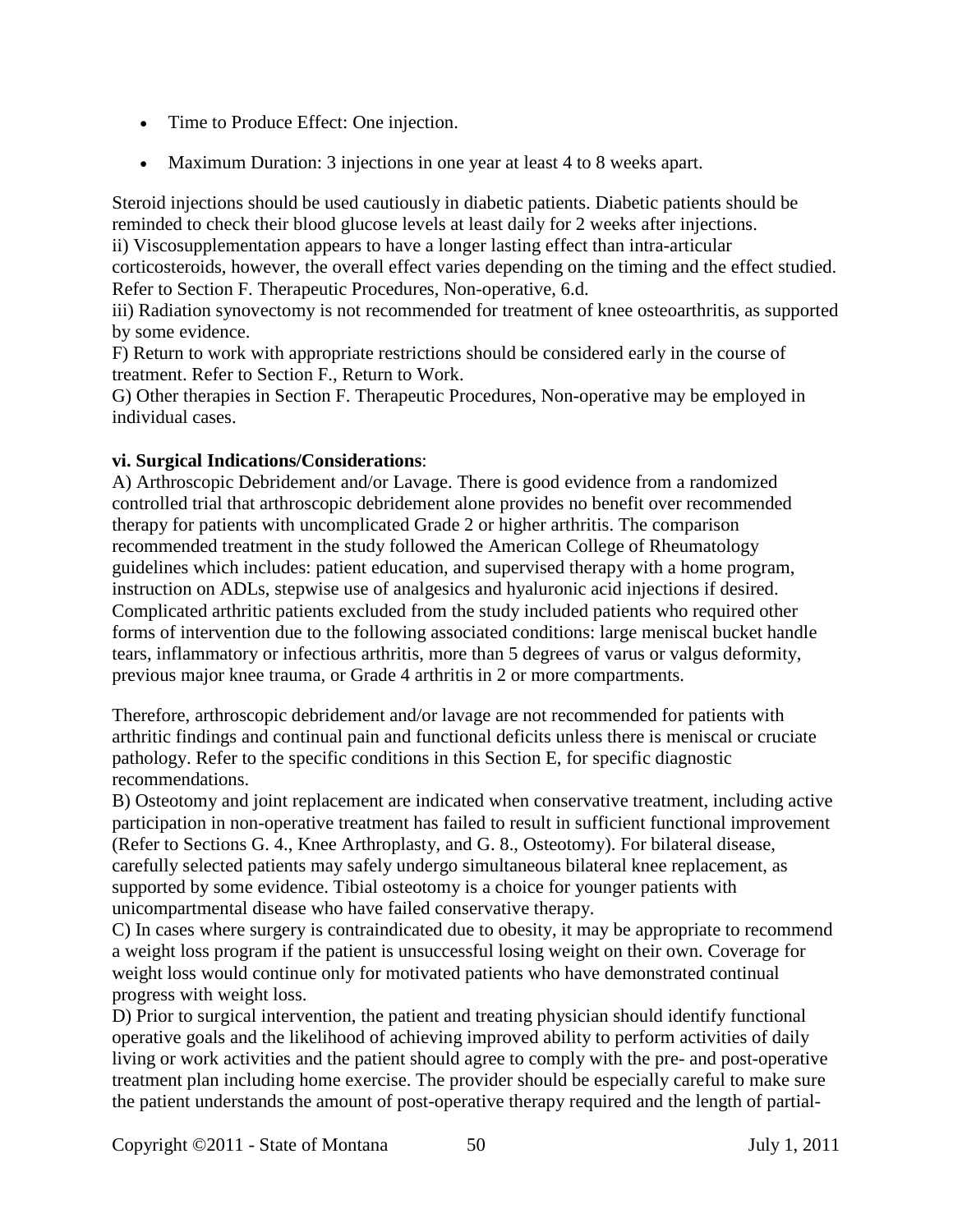and full-disability expected post-operatively.

E) A pre-operative exercise program particularly emphasizing cardiovascular fitness and strengthening prior to knee arthroplasty is recommended for a select, fairly small minority of patients who exhibit evidence of considerable weakness, debility or unsteady gait. Flexibility components may be reasonable in those without fixed deficits.

*Frequency/Duration* – Most program elements require an initial appointment to teach exercises followed by a home exercise program prescription. Two or 3 follow-up appointments for adherence and additional exercise instruction may be needed. Patients with severe deficits may require 2 to 3 appointments a week for 4 to 6 weeks in advance of arthroplasty. Those with minimal deficits may benefit from a single appointment to teach programmatic elements for a self-directed program.

F) Because smokers have a higher risk of non-union and post-operative costs, it is recommended that carriers cover a smoking cessation program peri-operatively. Physicians may monitor smoking cessation with laboratory tests such as cotinine levels for long-term cessation.

G) Gabapentin is recommended for peri-operative management of pain to reduce need for opioids, particularly in those with adverse effects from opioids.

*Indications* – Peri-operative pain management.

*Frequency/Dose* – Limit to immediate peri-operative period, usually a few days.

H) Autologous blood reinfusion systems are moderately recommended for arthroplasty patients.

**vii. Operative Procedures**: Total or compartmental joint replacement, and osteotomy. Free-floating interpositional unicompartmental replacement is not recommended for any patients due to high revision rate at 2 years and less than optimal pain relief.

### **viii. Post-operative Treatment**:

A) An individualized rehabilitation program based upon communication between the surgeon and therapist and using the treatments found in Section F., Therapeutic Procedures, Nonoperative. In all cases, communication between the physician and therapist is important to the timing of weight-bearing and exercise progressions.

B) Post-operative knee braces are moderately not recommended for arthroplasty patients. C) Intraarticular glucocorticosteroid injections are recommended for select patients after arthroscopy, as supported by some evidence.

D) Refer also to Section G.4., Knee Arthroplasty, or G. 8, Osteotomy as appropriate.

E) Return to work and restrictions after surgery may be made by an attending physician experienced in occupational medicine in consultation with the surgeon or by the surgeon.

# **E.2.b Anterior Cruciate Ligament (ACL) Injury**

**i. Description/Definition**: Rupture or partial rupture of the anterior cruciate ligament; may be associated with other internal derangement of the knee.

**ii. Occupational Relationship**: May be caused by virtually any traumatic force to the knee but most often caused by a twisting or a hyperextension force, with a valgus stress. The foot is usually planted and the patient frequently experiences a "popping" feeling.

**iii. Specific Physical Exam Findings**: Findings on physical exam include effusion or hemarthrosis, instability, positive Lachman's test, positive pivot shift test, and positive anterior

Copyright ©2011 - State of Montana 51 July 1, 2011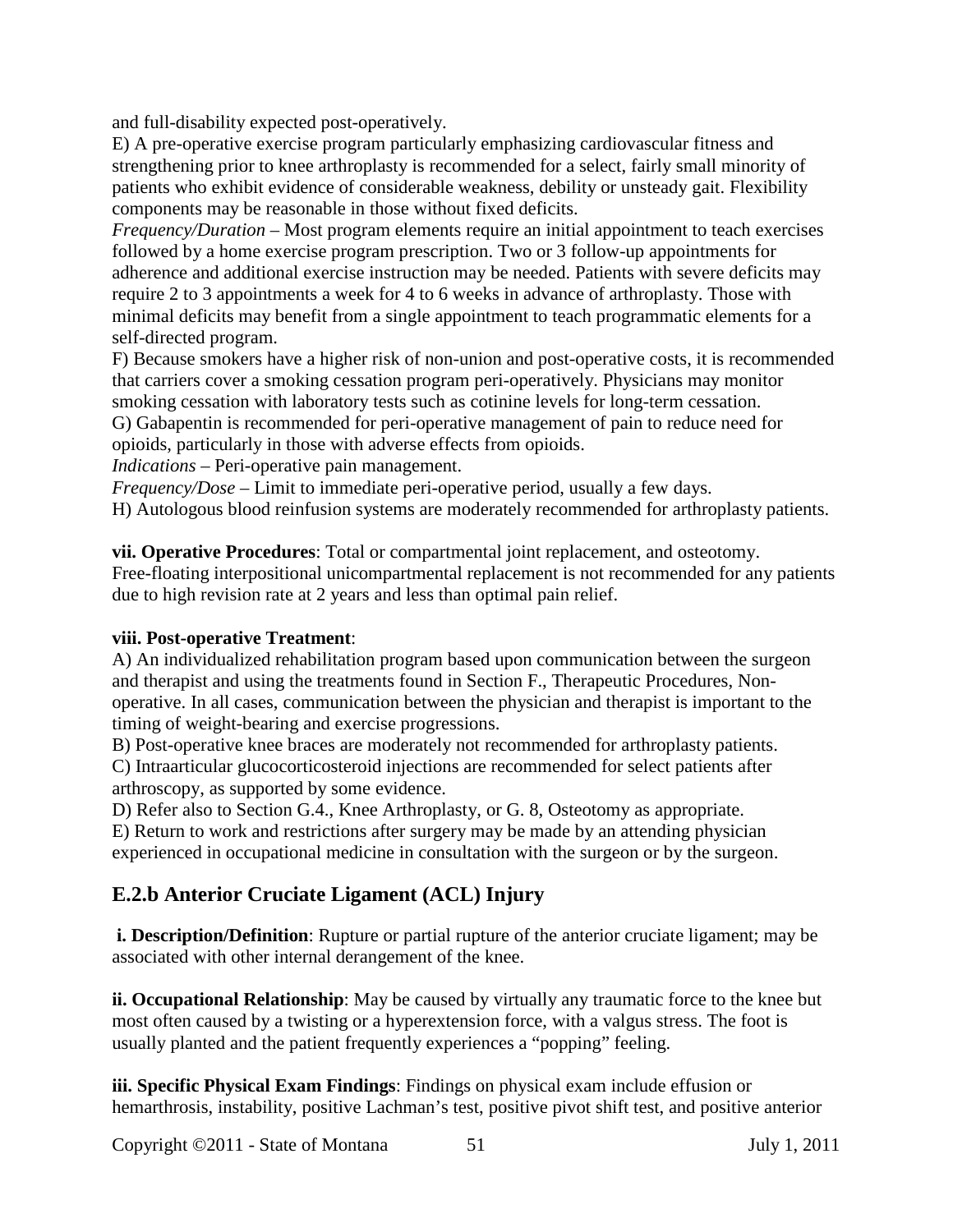drawer test.

**iv. Diagnostic Testing Procedures**: MRI. Radiographs may show avulsed portion of tibial spine but this is a rare finding.

#### **v. Non-operative Treatment Procedures**:

A) Initial Treatment: Acute injuries may require immobilization followed by active therapy with or without passive therapy.

B) Medications such as analgesics and anti-inflammatories may be helpful. Refer to Section F., Medications and Medical Management.

C) Patient education should include instruction in self-management techniques, ergonomics, body mechanics, home exercise, joint protection, and weight management. Some evidence supports a short period of immobilization after an acute injury to relieve symptoms. However, even at the acute stage patients can usually perform appropriate lower extremity exercises, and can remove the immobilizer for active range-of-motion exercises, at least twice a day. Using load-bearing exercises and movement is far more beneficial to the muscle, tendon, skeleton, and cartilage than is total rest, but it also is crucial to avoid overloading the knee.

D) Benefits may be achieved through therapeutic rehabilitation and rehabilitation interventions. They should include range-of-motion (ROM), active therapies, and a home exercise program. Active therapies include proprioception training, restoring normal joint mechanics, and clearing dysfunctions from distal and proximal structures bracing may be beneficial. Passive as well as active therapies may be used for control of pain and swelling. Therapy should progress to strengthening and an independent home exercise program targeted to further improve ROM, strength, and normal joint mechanics influenced by structures distal and proximal to the knee (Refer to Section F., Therapeutic Procedures, Non-operative). Passive modalities are most effective as adjunctive treatments to improve the results of active treatment. They may be used as found in Section F., Therapeutic Procedures, Non-operative.

There is no evidence that any particular exercise regime is better for ACL injuries in combination with collateral or meniscus injuries. There is no evidence that knee bracing for non operated ACL improves outcomes although patients may feel that they have greater stability. Non surgical treatment may provide acceptable results in some patients.

E) Return to work with appropriate restrictions should be considered early in the course of treatment. Refer to Section F., Return to Work.

F) Other therapies in Section F. Therapeutic Procedures, Non-operative may be employed in individual cases.

**vi. Surgical Indications/Considerations**: any individual with complaints of recurrent instability interfering with function and physical findings with imaging consistent with an ACL injury. A) Prior to surgical intervention, the patient and treating physician should identify functional operative goals and the likelihood of achieving improved ability to perform activities of daily living or work activities and the patient should agree to comply with the pre- and post-operative treatment plan including home exercise. The provider should be especially careful to make sure the patient understands the amount of post-operative therapy required and the length of partialand full-disability expected post-operatively.

B) Smoking may affect soft tissue healing through tissue hypoxia. Patients should be strongly encouraged to stop smoking and be provided with appropriate counseling by the physician.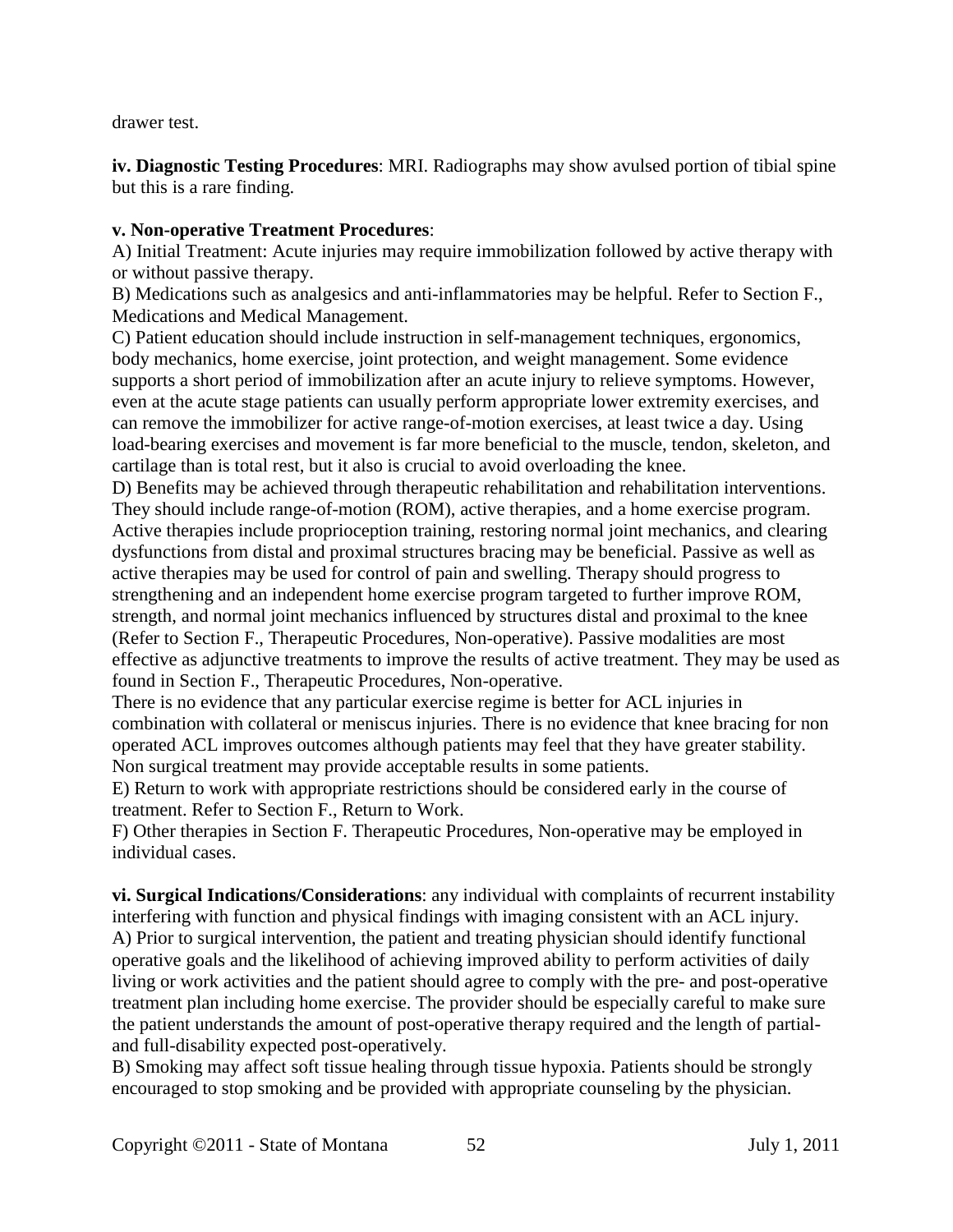#### **v. Operative Procedures**:

Diagnostic/surgical arthroscopy followed by ACL reconstruction using autograft or allograft. If meniscus repair is performed, an ACL repair should be performed concurrently. Patients tend to have more pain associated with patellar grafts while patients with hamstring

replacement seem to have an easier rehabilitation. Choice of graft is made by the surgeon and patient on an individual basis.

#### **vi. Post-operative Treatment**:

A) An individualized rehabilitation program based upon communication between the surgeon and the therapist and using therapies as outlined in Section F. Therapeutic Procedures, Nonoperative.

B) Treatment may include the following: active therapy with or without passive therapy. Functional bracing is not recommended for ACL injuries postoperatively, as supported by some evidence. Early active extension does not cause increased laxity at 2 years.

C) Return to work and restrictions after surgery may be made by an attending physician experienced in occupational medicine in consultation with the surgeon or by the surgeon.

# **E.2.c Bursitis of the Lower Extremity**

**i. Description/Definition**: Inflammation of bursa tissue. Bursitis can be precipitated by tendonitis, bone spurs, foreign bodies, gout, arthritis, muscle tears, or infection.

**ii. Occupational Relationship**: Soft tissue trauma, contusion, or physical activities of the job such as sustained direct compression force, or other repetitive forceful activities affecting the knee.

**iii. Specific Physical Exam Findings**: Palpable, tender and enlarged bursa, decreased ROM, warmth. The patient may have increased pain with ROM.

**iv. Diagnostic Testing Procedures**: Lab work may be done to rule out inflammatory disease. Bursal fluid aspiration with testing for connective tissue, rheumatic disease, and infection may be necessary. Radiographs, CT, MRI are rarely indicated.

#### **v. Non-operative Treatment Procedures**:

A) Initial Treatment: Diagnostic/therapeutic aspiration, ice, therapeutic injection, treatment of an underlying infection, if present. Aspirations may be repeated as clinically indicated. B) Medications such as analgesics and anti-inflammatories may be helpful. Refer to medication

discussions in Section F., Medications and Medical Management.

C) Patient education should include instruction in self-management techniques, ergonomics, body mechanics, home exercise, joint protection, and weight management.

D) Benefits may be achieved through therapeutic rehabilitation and rehabilitation interventions. They should include range-of-motion (ROM), active therapies, including a home exercise program. Active therapies include, proprioception training, restoring normal joint mechanics, and clearing dysfunctions from distal and proximal joints. Passive as well as active therapies may be used for control of pain and swelling. Therapy should progress to strengthening and an independent home exercise program targeted to further improve ROM, strength, and normal joint

Copyright ©2011 - State of Montana 53 July 1, 2011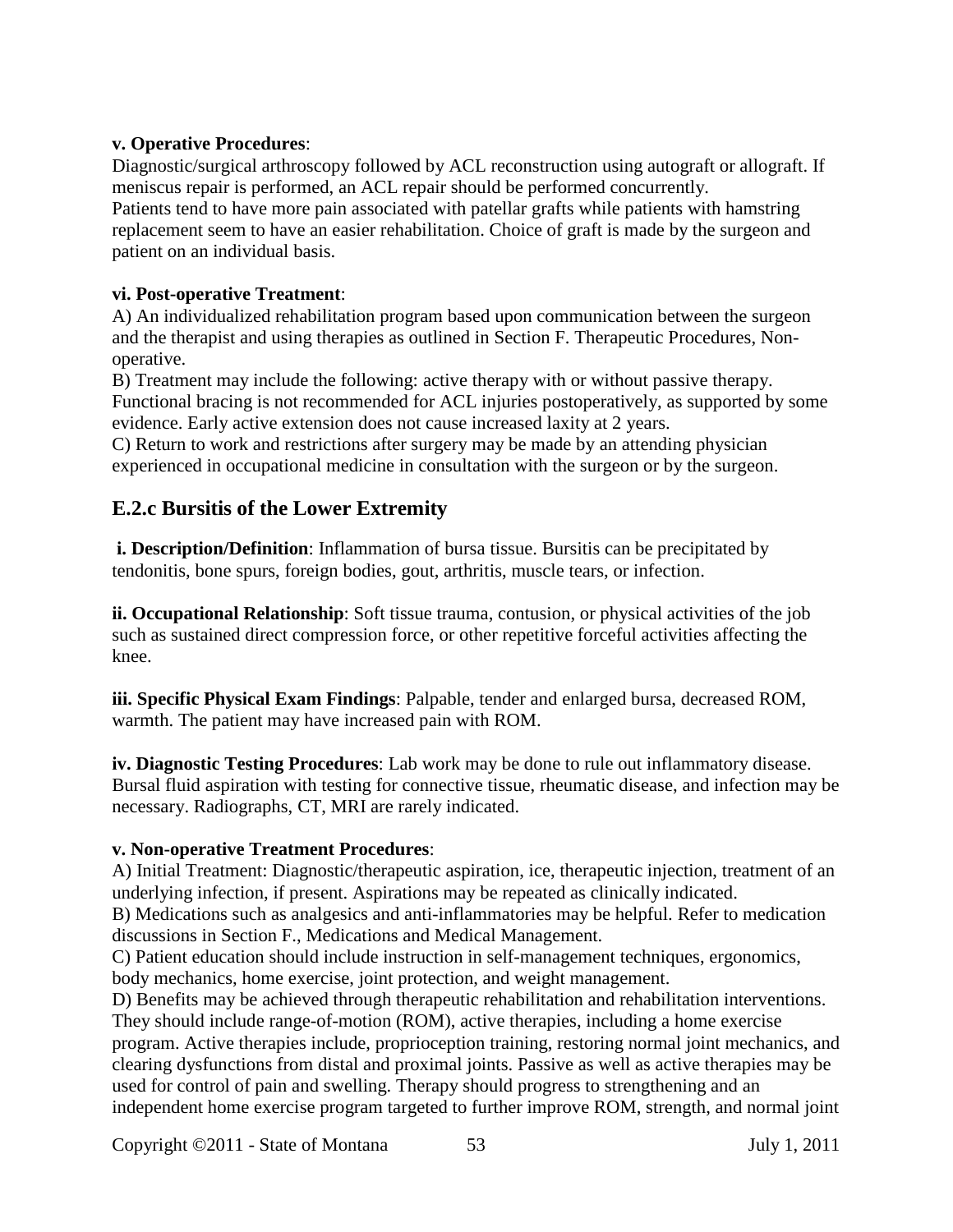mechanics influenced by structures distal and proximal to the knee. Refer to Section F., Therapeutic Procedures, Non-operative.

Passive modalities are most effective as adjunctive treatments to improve the results of active treatment. They may be used as found as adjunctive in Section F., Therapeutic Procedures, Nonoperative.

E) Steroid Injections- Steroid injections may decrease inflammation and allow the therapist to progress with functional exercise and ROM.

- Time to Produce Effect: One injection.
- Maximum Duration: 3 injections in one year spaced at least 4 to 8 weeks apart.

Steroid injections should be used cautiously in diabetic patients. Diabetic patients should be reminded to check their blood glucose levels at least daily for 2 weeks after injections. F) Return to work with appropriate restrictions should be considered early in the course of treatment. Refer to Section F., Return to Work.

G) Other therapies in Section F. Therapeutic Procedures, Non-operative may be employed in individual cases.

### **vi. Surgical indications/Considerations**:

A) Failure of conservative therapy.

B) Prior to surgical intervention, the patient and treating physician should identify functional operative goals and the likelihood of achieving improved ability to perform activities of daily living or work activities and the patient should agree to comply with the pre- and post-operative treatment plan including home exercise. The provider should be especially careful to make sure the patient understands the amount of post-operative therapy required and the length of partialand full-disability expected post-operatively.

C) Smoking may affect soft tissue healing through tissue hypoxia. Patients should be strongly encouraged to stop smoking and be provided with appropriate counseling by the physician.

**vii. Operative Procedures**: Surgical excision of the bursa.

# **viii. Post-operative Treatment**:

A) An individualized rehabilitation program based upon communication between the surgeon and the therapist and using the therapies as outlined in Section F., Therapeutic Procedures, Nonoperative.

B) Return to work and restrictions after surgery may be made by an attending physician experienced in occupational medicine in consultation with the surgeon or by the surgeon.

# **E.2.d Chondral and Osteochondral Defects**

**i. Description/Definition**: Cartilage or cartilage and bone defect at the articular surface of a joint. Deficits may be identified in up to 60% of arthroscopies; however, only around 30% of these lesions are isolated deficits and even fewer are Grade III or IV deficits which might qualify for cartilage grafts.

Defects in cartilage and bone are common at the femoral condyles and patella. The Outerbridge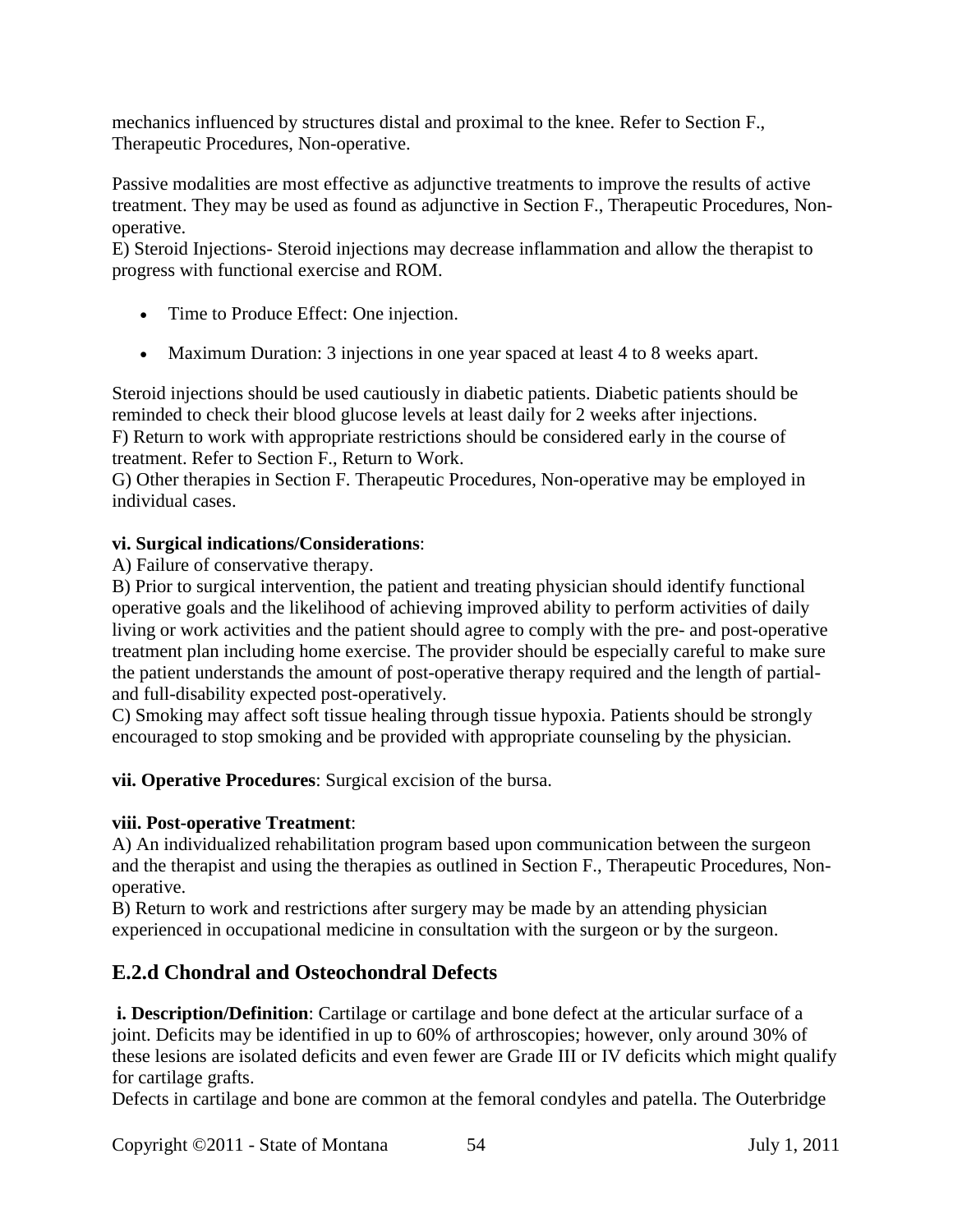classification grades these defects according to their size and depth.

Grade 0: normal cartilage.

Grade I: softening and swelling of cartilage.

Grade II: partial-thickness defects with surface fissures that do not exceed 1.5 cm in diameter and do not reach subchondral bone.

Grade III: fissuring that reaches subchondral bone in an area with a diameter greater than 1.5 cm. Grade IV: exposed subchondral bone.

**ii. Occupational Relationship**: Typically caused by a traumatic knee injury. Chondral deficits can also be present secondary to osteoarthritis.

**iii. Specific Physical Exam Findings**: Knee effusion, joint line tenderness.

**iv. Diagnostic Testing Procedures**: MRI may show bone bruising, osteochondral lesion, or possibly articular cartilage injury. Radiographs, contrast radiography, CT may also be used. Diagnostic arthroscopy may be performed when surgical indications as stated in Section VI are met.

# **v. Non-operative Treatment Procedures**:

A) Initial Treatment: Non-operative treatment may be indicated for chondral lesions associated with 1) degenerative changes, refer to aggravated osteoarthritis (Section E.2., a); 2) other knee lesions not requiring surgery (refer to Specific Diagnosis); and/or 3) non-displaced stable lesions. Acute injuries may require immobilization followed by active therapy with or without passive therapy.

B) Medications such as analgesics and anti-inflammatories may be helpful. Refer to medication discussions in Section F., Medications and Medical Management.

C) Patient education should include instruction in self-management techniques, ergonomics, body mechanics, home exercise, joint protection, and weight management.

D) Benefits may be achieved through therapeutic rehabilitation and rehabilitation interventions. They should include range-of-motion (ROM), active therapies, and a home exercise program. Active therapies include, proprioception training, restoring normal joint mechanics, and clearing dysfunctions from distal and proximal structures. Passive as well as active therapies may be used for control of pain and swelling. Therapy should progress to strengthening and an independent home exercise program targeted to further improve ROM, strength, and normal joint mechanics influenced by structures distal and proximal to the knee. Refer to Section F., Therapeutic Procedures, Non-operative.

Passive modalities are most effective as adjunctive treatments to improve the results of active treatment. They may be used as found in Section F., Therapeutic Procedures, Non-operative. E) Return to work with appropriate restrictions should be considered early in the course of treatment. Refer to Section F., Return to Work.

F) Other therapies in Section F. Therapeutic Procedures, Non-operative may be employed in individual cases.

**vi. Surgical Indications/Considerations**: Surgery for isolated chondral defects may be indicated when functional deficits interfere with activities of daily living and/or job duties after 6 to 12 weeks of active patient participation in non-operative therapy. Identification of the lesion should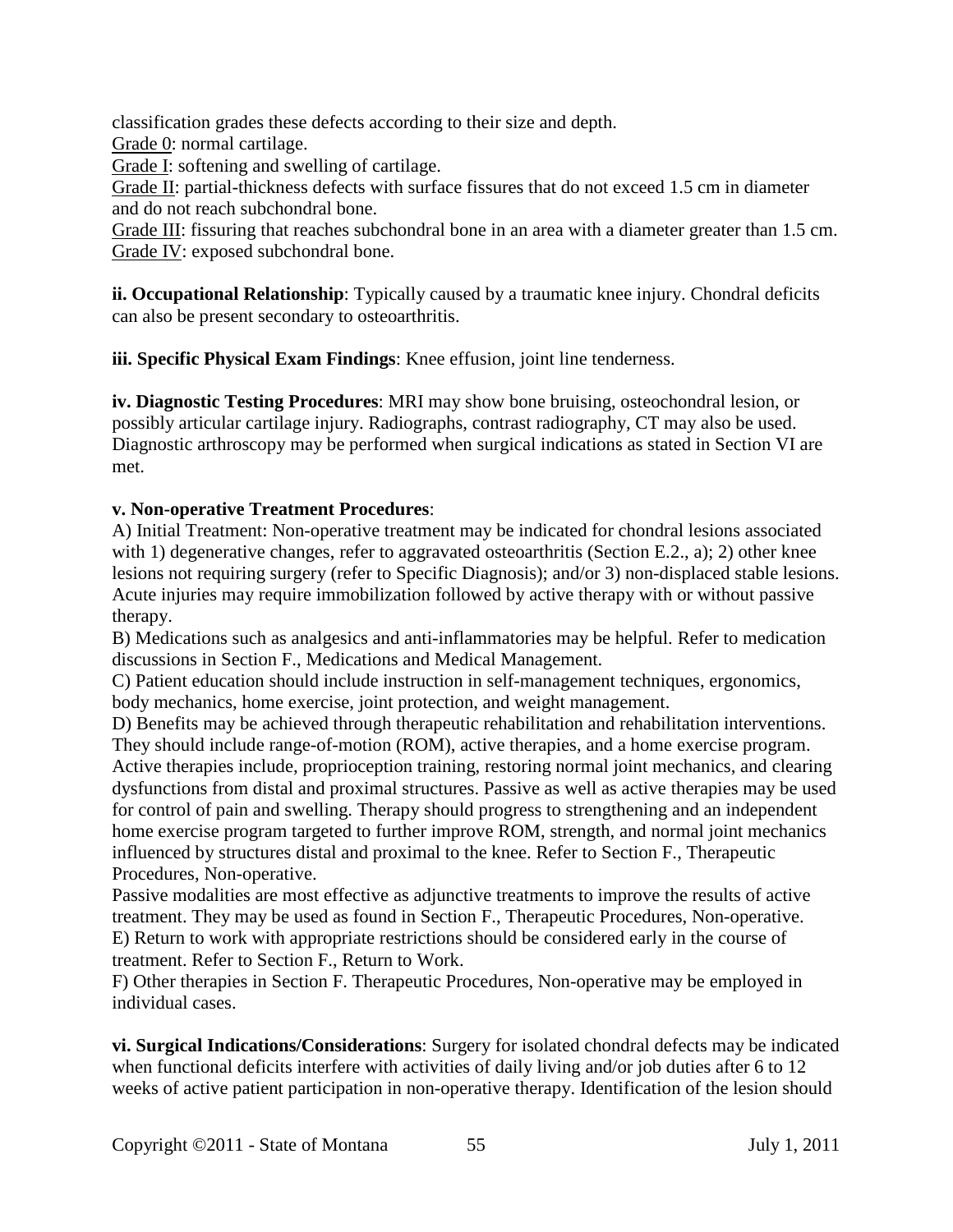have been accomplished by diagnostic testing procedures which describe the size of the lesion and stability of the joint. If a lesion is detached or has fluid underlying the bone on MRI, surgery may be necessary before a trial of conservative therapy is completed. Early surgery may consist of fixation or microfracture.

A) Microfractures: Normally the first line of surgical treatment.

Indications: An isolated small full-thickness articular chondral defect with normal joint space, when the patient has not recovered functionally after active participation in therapy. Patients 45 or younger are likely to have better results.

B) Osteochondral Autograft Transfer System (OATS)

Indications: The knee must be stable with intact ligaments and menisci, normal joint space and a large full-thickness defect less than 3 square cm and 1 cm depth. They should be 45 or younger, with a BMI less than 35, and engaged in athletics and/or an equally physically demanding occupation. Surgery may be indicated when functional deficits interfere with activities of daily living and/or job duties after 6 to 12 weeks of active patient participation in non-operative therapy. This procedure may be appropriate in a small subset of patients and requires prior authorization.

C) Autologous chondrocyte implantation (ACI): These procedures are technically difficult and require specific physician expertise. Cartilage transplantation requires the harvesting and growth of patients' cartilage cells in a highly specialized lab and incurs significant laboratory charges. There is some evidence that transplants and microfractures do not differ on long-term effects.

There is some evidence that autologous chondrocyte implantation is not better than microfracture 5 years after surgery in patients younger than 45 presenting with Grade III -IV lesions. This procedure is controversial but may be appropriate in a small subset of patients with physically rigorous employment or recreational activities. It requires prior authorization.

Indications: The area of the lesion should be between 2 square cm and 10 square cm. The patient should have failed 4 or more months of active participation in therapy and a microfracture, abrasion, arthroplasty or drilling with sufficient healing time, which may be from 4 months to over one year. The knee must be stable with intact ligaments and meniscus, and normal joint space. Patients should be 45 or younger, with a BMI less than 35, and engaged in athletics and/or an equally physically demanding occupation.

D) Contraindications: General contraindications for grafts and transplants are individuals with obesity, inflammatory or osteoarthritis with multiple chondral defects, associated ligamentous or meniscus pathology, or who are older than 55 years of age.

E) Prior to either graft or implantation intervention the patient and treating physician should identify functional operative goals and the likelihood of achieving improved ability to perform activities of daily living or work activities and the patient should agree to comply with the preand post-operative treatment plan including home exercise. The provider should be especially careful to make sure the patient understands the amount of post-operative therapy required and the length of partial- and full-disability expected post-operatively.

F) Smoking may affect soft tissue healing through tissue hypoxia. Patients should be strongly encouraged to stop smoking and be provided with appropriate counseling by the physician.

**vii. Operative Procedures**: Arthroscopy with debridement or shaving of cartilage, microfracture, drilling, abrasion arthroplasty, mosiacplasty or osteochondral autograft (OATS), fixation of loose osteochondral fragments and autologous chondrocyte implantation (ACI). Radiofrequency treatment is not recommended.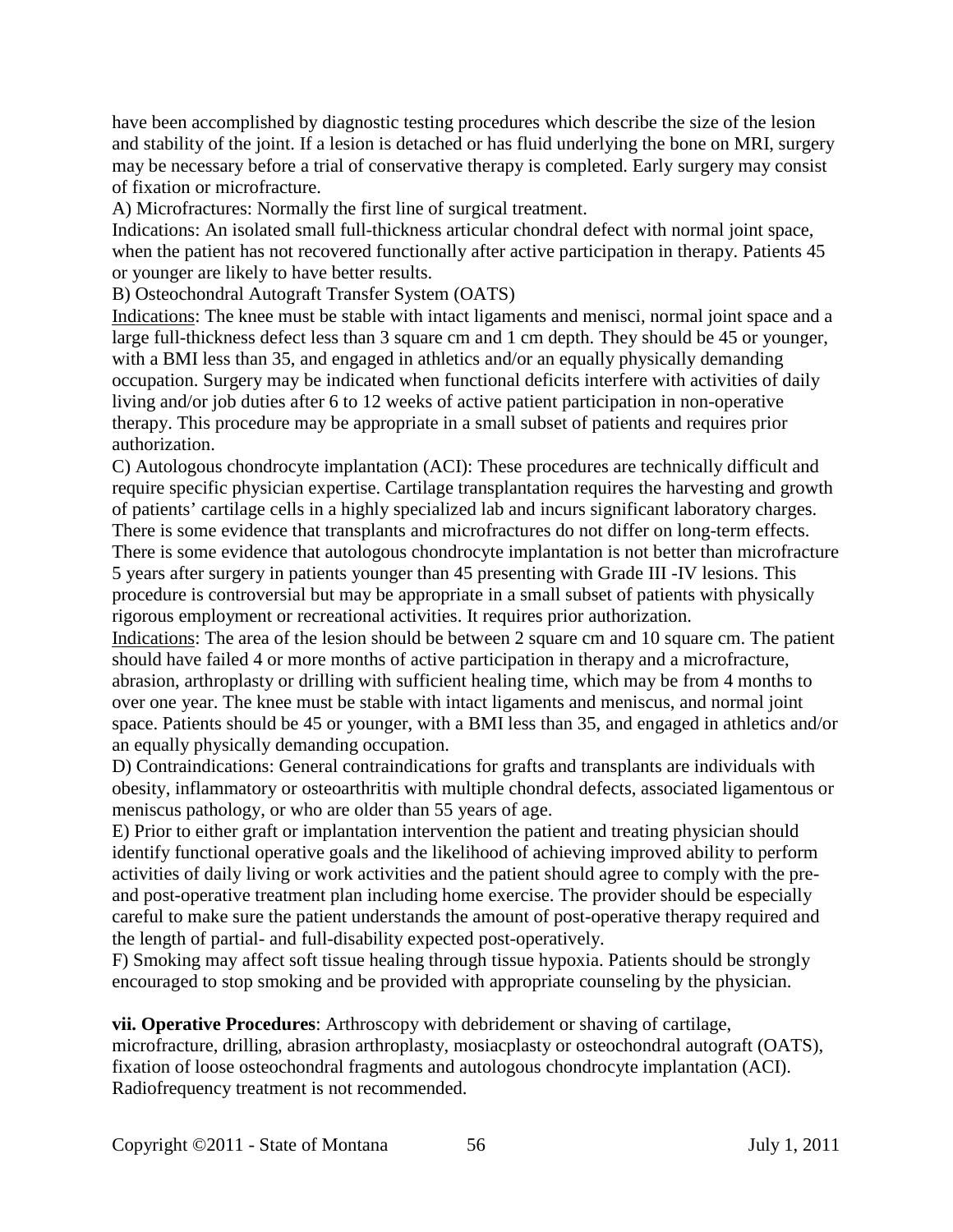#### **viii. Post-operative Treatment**:

A) An individualized rehabilitation program based upon communication between the surgeon and the therapist and using therapies as outlined in Section F. Therapeutic Procedures, Nonoperative. In all cases, communication between the physician and therapist is important to the timing of weight-bearing and exercise progressions.

B) Treatment may include the following: restricted weight-bearing, bracing, active therapy with or without passive therapy. Full weight-bearing usually occurs by or before 8 weeks.

C) Continuous passive motion may be used after chondral procedures.

D) Return to work and restrictions after surgery may be made by an attending physician experienced in occupational medicine in consultation with the surgeon or by the surgeon. Return to full-duty usually occurs by between four and six months.

# **E.2.e Collateral Ligament Pathology**

**i. Description/Definition**: Strain or tear of medial or lateral collateral ligaments which provide some stabilization for the knee.

**ii. Occupational Relationship**: Typically a result of forced abduction and external rotation to an extended or slightly flexed knee.

**iii. Specific Physical Exam Findings**: Swelling or ecchymosis over the collateral ligaments and increased laxity or pain with applied stress.

**iv. Diagnostic Testing Procedures**: X-rays to rule out fracture. Imaging is more commonly ordered when internal derangement is suspected. Some evidence suggests MRI studies for ligament collateral tears are not recommended.

### **v. Non-operative Treatment Procedures**:

A) Initial Treatment: braces, ice, and protected weight-bearing.

B) Medications such as analgesics and anti-inflammatories may be helpful. Refer to medication discussions area in Section F., Medications and Medical Management.

C) Patient education should include instruction in self-management techniques, ergonomics, body mechanics, home exercise, joint protection, and weight management. Some evidence supports a short period of immobilization after an acute injury to relieve symptoms. Even at the acute stage, however, patients can usually perform appropriate lower extremity exercises, and can remove the immobilizer for active range-of-motion exercises, at least twice a day. Using load-bearing exercises and movement is far more beneficial to the muscle, tendon, skeleton, and cartilage than is total rest, but it also is crucial to avoid overloading the knee.

D) Benefits may be achieved through therapeutic rehabilitation and rehabilitation interventions. They should include range-of-motion (ROM), active therapies, and a home exercise program. Active therapies include proprioception training, restoring normal joint mechanics, and clearing dysfunctions from distal and proximal structures. Bracing may be beneficial. Passive as well as active therapies may be used for control of pain and swelling. Therapy should progress to strengthening and an independent home exercise program targeted to further improve ROM, strength, and normal joint mechanics influenced by structures distal and proximal to the knee. Refer to Section F., Therapeutic Procedures, Non-operative.

Copyright ©2011 - State of Montana 57 July 1, 2011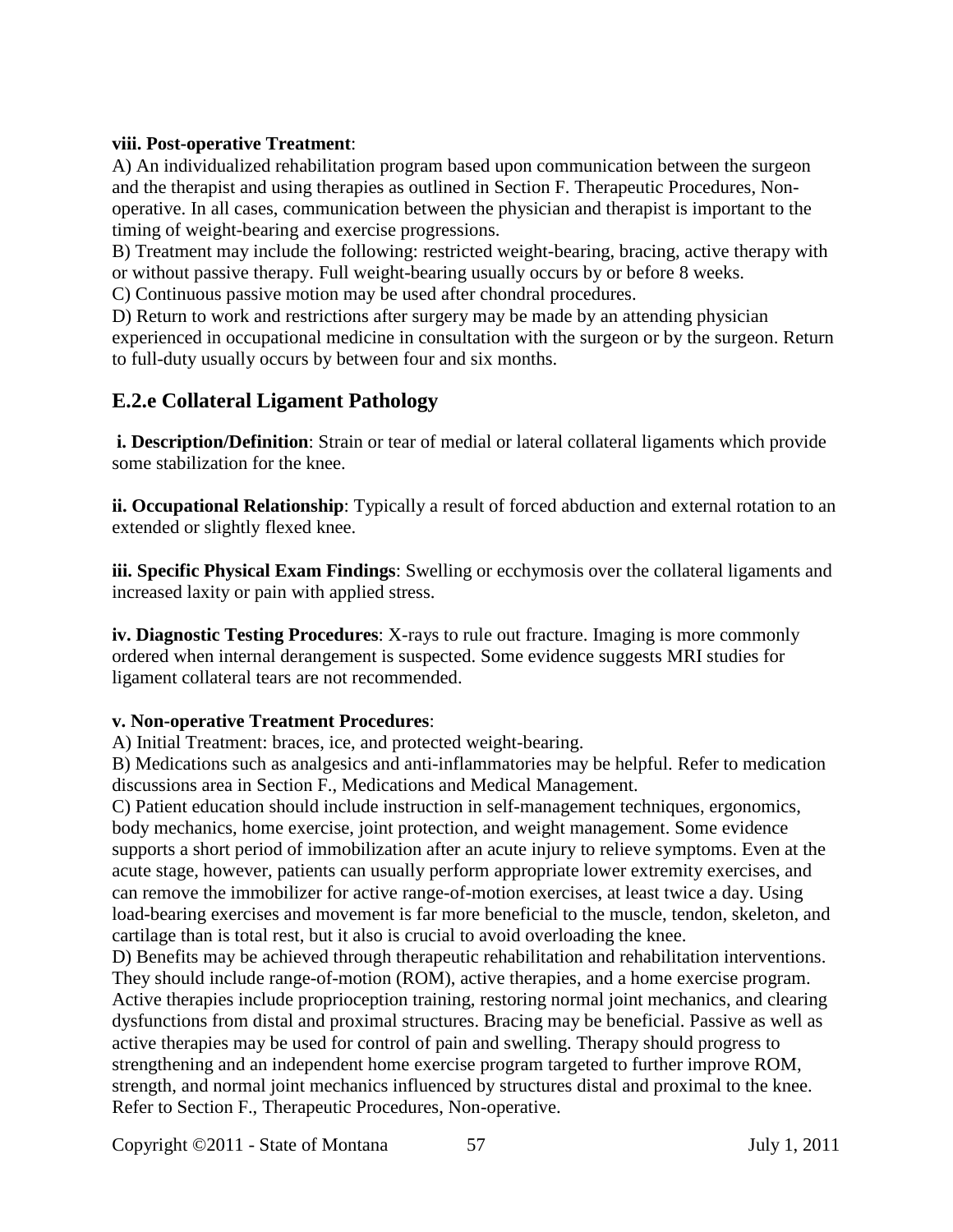Passive modalities are most effective as adjunctive treatments to improve the results of active treatment. They may be used as found in Section F., Therapeutic Procedures, Non-operative. E) Return to work with appropriate restrictions should be considered early in the course of treatment. Refer to Section F., Return to Work.

F) Other therapies in Section F. Therapeutic Procedures, Non-operative may be employed in individual cases.

**vi. Surgical Indications/Considerations**: Surgery is rarely necessary except when functional instability persists after active participation in non-operative treatment or indications for surgery exist due to other accompanying injuries.

A) Prior to surgical intervention, the patient and treating physician should identify functional operative goals and the likelihood of achieving improved ability to perform activities of daily living or work activities and the patient should agree to comply with the pre- and post-operative treatment plan including home exercise. The provider should be especially careful to make sure the patient understands the amount of post-operative therapy required and the length of partialand full-disability expected post-operatively.

B) Smoking may affect soft tissue healing through tissue hypoxia. Patients should be strongly encouraged to stop smoking and be provided with appropriate counseling by the physician.

**vii. Operative Procedures**: Surgical repair.

### **viii. Post-operative Treatment**:

A) An individualized rehabilitation program based upon communication between the surgeon and the therapist and using procedures as outlined in Section F. Therapeutic Procedures, Nonoperative.

B) Return to work and restrictions after surgery may be made by an attending physician experienced in occupational medicine in consultation with the surgeon or by the surgeon.

# **E.2.f Meniscus Injury**

**i. Description/Definition**: A tear, disruption, or avulsion of medial or lateral meniscus tissue. Locking of the knee or clicking is frequently reported. Patients may describe a popping, tearing, or catching sensation followed by stiffness.

**ii. Occupational Relationship**: Trauma to the menisci from rotational shearing, torsion, and/or impact injuries while in a flexed position.

**iii. Specific Physical Exam Findings**: Joint line tenderness, Positive McMurray's test locked joint, or occasionally, effusion. The presence of joint line tenderness has a sensitivity of 85% and a specificity of 31%. The Apley's compression test is also used.

**iv. Diagnostic Testing Procedures**: Radiographs including standing Posterior/Anterior (PA), lateral, tunnel, and skyline views. MRI is the definitive imaging test. MRI is sensitive and specific for meniscal tear. However, meniscal MRI is frequently abnormal in asymptomatic injuries. In one study of volunteers without a history of knee pain, swelling, locking, giving way, or any knee injury, 16% of the volunteers had MRI-evident meniscal tears; among volunteers older than 45, 36% had MRI-evident meniscal tears. Therefore, clinical correlation with history

Copyright ©2011 - State of Montana 58 July 1, 2011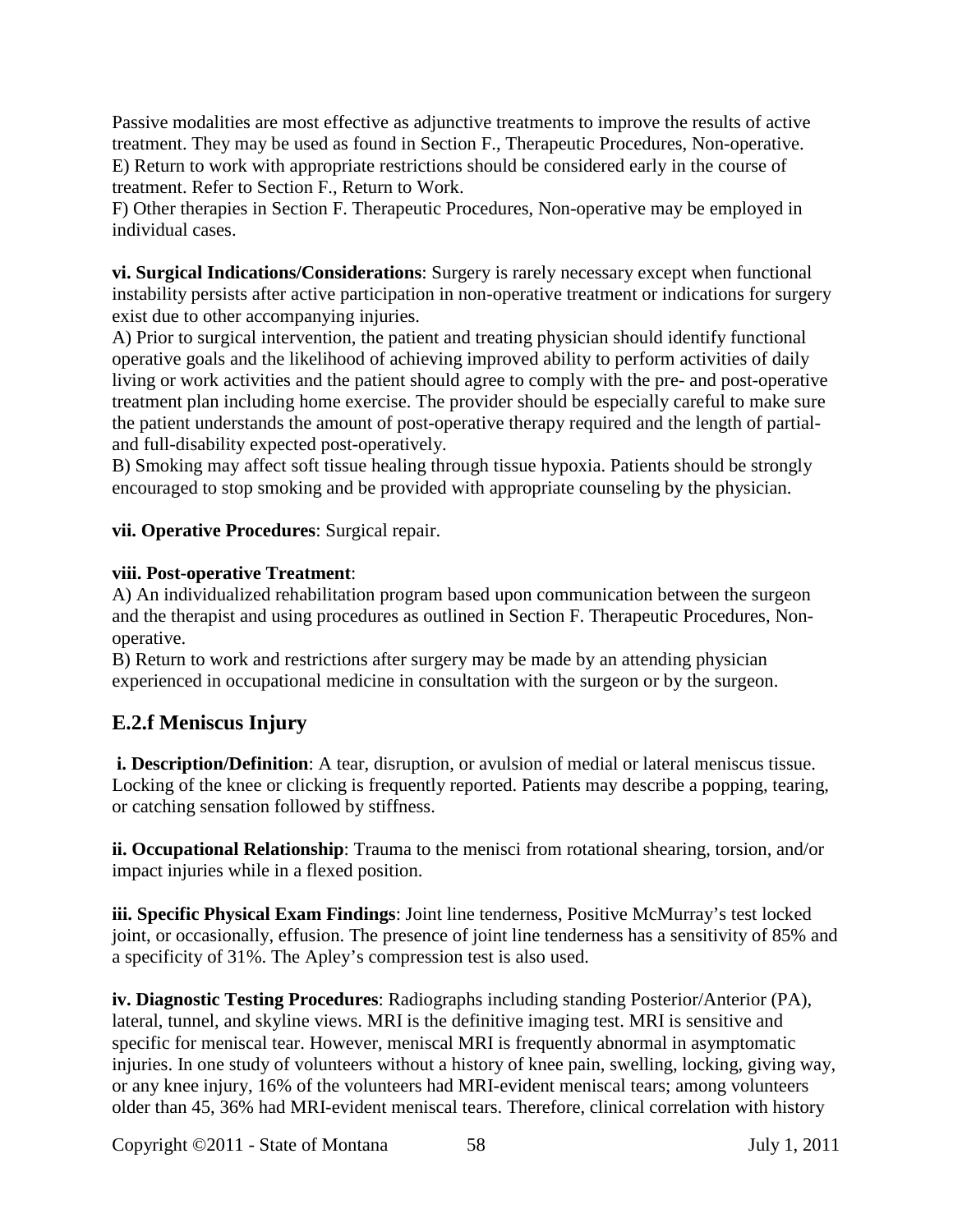and physical exam findings specific for meniscus injury is critically important. Providers planning treatment should therefore consider the patient's complaints and presence of arthritis on MRI carefully, knowing that not all meniscus tears in the middle aged and older population are related to the patients' complaints of pain.

MRI arthrograms are used to diagnose recurrent meniscal tears particularly after previous surgery.

#### **v. Non-operative Treatment**:

A) Initial Treatment: ice, bracing, and protected weight-bearing.

B) Medications such as analgesics and anti-inflammatories may be helpful. Refer to medication discussions in Section F., Medications and Medical Management.

C) Patient education should include instruction in self-management techniques, ergonomics, body mechanics, home exercise, joint protection, and weight management. Some evidence supports a short period of immobilization after an acute injury to relieve symptoms. Even at the acute stage, however, patients can usually perform appropriate lower extremity exercises, and can remove the immobilizer for active range-of-motion exercises, at least twice a day. Using load-bearing exercises and movement is far more beneficial to the muscle, tendon, skeleton, and cartilage than is total rest, but it also is crucial to avoid overloading the knee.

D) Benefits may be achieved through therapeutic rehabilitation and rehabilitation interventions. They should include range-of-motion (ROM), active therapies, and a home exercise program. Active therapies include, proprioception training, restoring normal joint mechanics, and clearing dysfunctions from distal and proximal structures. Passive as well as active therapies may be used for control of pain and swelling. Therapy should progress to strengthening and an independent home exercise program targeted to further improve ROM, strength, and normal joint mechanics influenced by structures distal and proximal to the knee. Refer to Section F., Therapeutic Procedures, Non-operative.

Passive modalities are most effective as adjunctive treatments to improve the results of active treatment. They may be used as found as adjunctive in Section F., Therapeutic Procedures, Nonoperative.

E) Return to work with appropriate restrictions should be considered early in the course of treatment. Refer to Section F., Return to Work.

F) Other therapies in Section F. Therapeutic Procedures, Non-operative may be employed in individual cases.

**vi. Surgical Indications/Considerations**: 1. Locked or blocked knee precluding active therapy; 2. Isolated acute meniscus tear with appropriate physical exam findings; 3. Meniscus pathology combined with osteoarthritis in a patient with functional deficits interfering with activities of daily living and/or job duties after 6 to 12 weeks of active patient participation in non-operative therapy.

A) It is not clear that partial meniscectomy for a chronic degenerative meniscal tear is beneficial. Middle aged patients may do as well without arthroscopy and with therapy.

B) Meniscal allograft should only be performed on patients between 20 and 45 with an otherwise stable knee, previous meniscectomy with 2/3 removed, lack of function despite active therapy, BMI less than 35, and sufficient joint surface to support repair.

C) Medial collagen meniscus implants are considered experimental and not generally recommended. No studies have been done to compare this procedure to medial meniscus repair.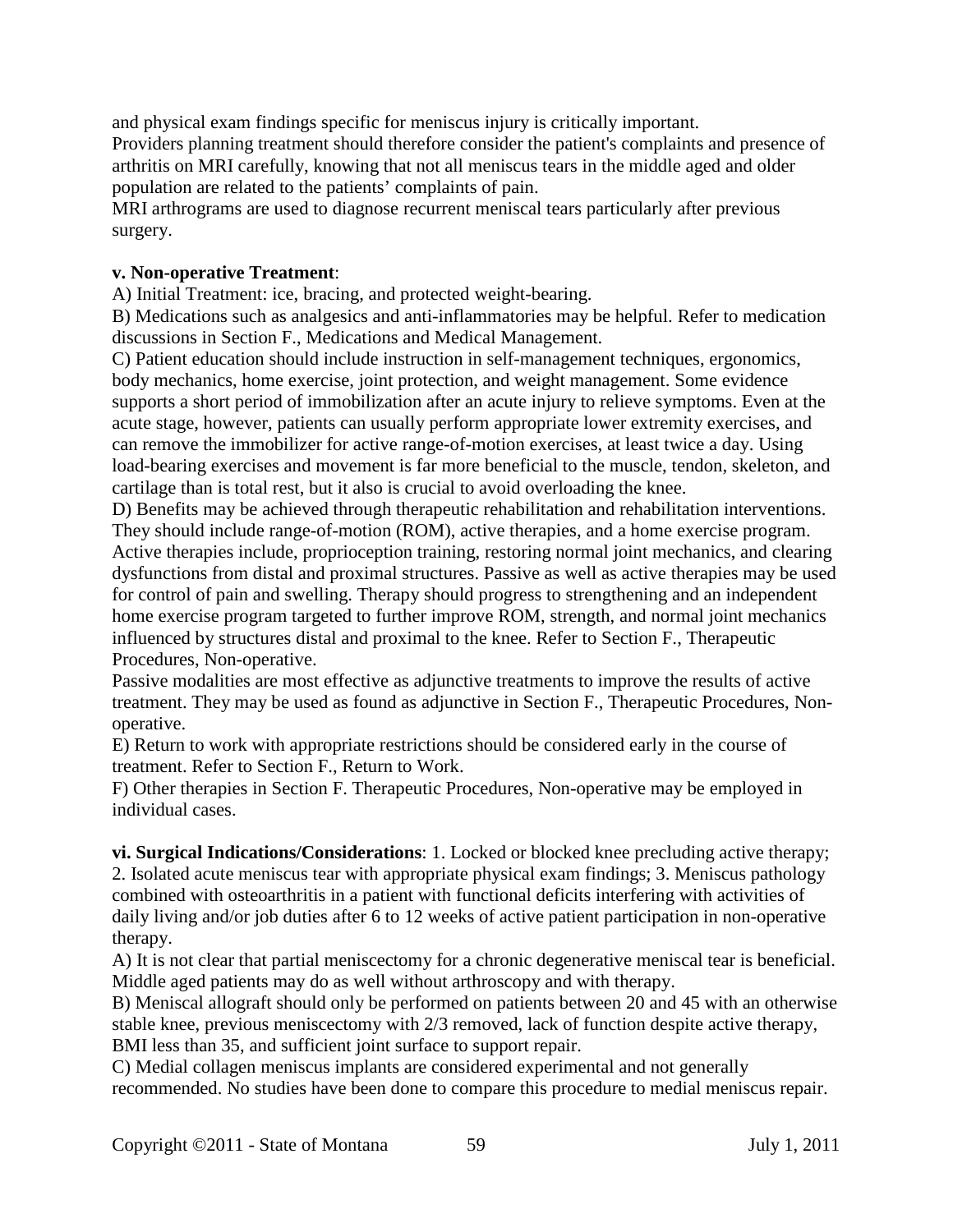There is some evidence to support the fact that collagen meniscal implant may slightly improve function and decrease risk of reoperation in patients with previous medial meniscal surgery. It remains unclear as to the extent that the procedure may decrease future degenerative disease. The procedure can only be considered for individuals with previous medial meniscal surgery and intact meniscus rim; without lateral meniscus lesions or Grade 4 Outerbridge lesions; and who need to return to heavy physical labor employment or demanding recreational activities. A second concurring opinion from an orthopedic surgeon specializing in knee surgery and prior authorization is required. Full weight-bearing is not allowed for 6 weeks and most patients return to normal daily activity after 3 months.

D) Prior to surgical intervention, the patient and treating physician should identify functional operative goals and the likelihood of achieving improved ability to perform activities of daily living or work activities and the patient should agree to comply with the pre- and post-operative treatment plan including home exercise. The provider should be especially careful to make sure the patient understands the amount of post-operative therapy required and the length of partialand full-disability expected post-operatively.

E) Smoking may affect soft tissue healing through tissue hypoxia. Patients should be strongly encouraged to stop smoking and be provided with appropriate counseling by the physician.

**vii. Operative Treatment**: Repair of meniscus, partial or complete excision of meniscus or meniscus allograft or implant. Debridement of the meniscus is not recommended in patients with severe arthritis as it is unlikely to alleviate symptoms. Complete excision of meniscus should only be performed when clearly indicated due to the long-term risk of arthritis in these patients. Partial meniscectomy or meniscus repair is preferred to total meniscectomy due to easier recovery, less instability, and short-term functional gains.

# **viii. Post-operative Treatment**:

A) An individualized rehabilitation program based upon communication between the surgeon and the therapist using the treatments found in Section F., Therapeutic Procedures, Nonoperative.

B) Treatment may include the following: Passive therapy progressively moving toward active therapy, bracing, cryotherapy and other treatments found in Section F.

C) Return to work and restrictions after surgery may be made by an attending physician experienced in occupational medicine in consultation with the surgeon or by the surgeon.

# **E.2.g Patellar Fracture**

**i. Description/Definition**: Fracture of the patella.

**ii. Occupational Relationship**: Usually from a traumatic injury such as a fall or direct blow

**iii. Specific Physical Exam Findings**: Significant hemarthrosis/effusion usually present. Extension may be limited and may indicate disruption of the extensor mechanism. It is essential to rule out open fractures; therefore a thorough search for lacerations is important.

**iv. Diagnostic Testing Procedures**: Aspiration of the joint and injection of local anesthetic may aid the diagnosis. A saline load injected in the joint can also help rule out an open joint injury. Radiographs may be performed, including tangential (sunrise) or axial views and x-ray of the

Copyright ©2011 - State of Montana 60 July 1, 2011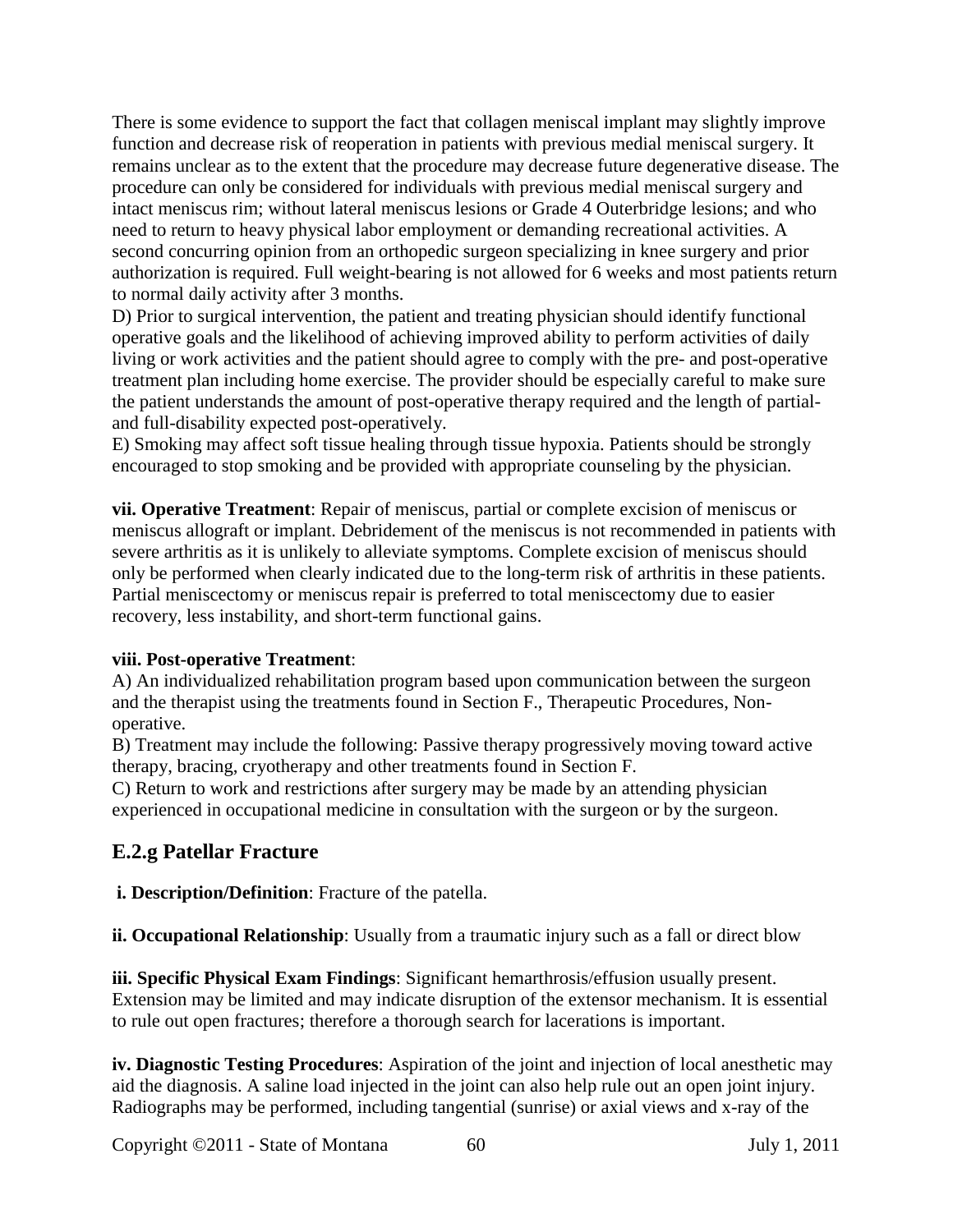opposite knee in many cases. CT or MRI is rarely needed.

### **v. Non-operative Treatment Procedures**:

A) Initial Treatment: For non-displaced closed fractures, protected weight-bearing and splinting for 4 to 6 weeks. Hinged knee braces can be used. When radiographs demonstrate consolidation, active motion and strengthening exercise may begin.

B) Medications such as analgesics and anti-inflammatories may be helpful. Refer to medication discussions in Section F., Medications and Medical Management.

C) Patient education should include instruction in self-management techniques, ergonomics, body mechanics, home exercise, joint protection, and weight management.

D) Refer to comments related to osteoporosis in Section F., Medication and Medical Management, Osteoporosis Management.

E) Smoking may affect fracture healing. Patients should be strongly encouraged to stop smoking and be provided with appropriate counseling by the physician.

F) Benefits may be achieved through therapeutic rehabilitation and rehabilitation interventions, after boney union has been achieved. They should include bracing then range-of-motion (ROM), active therapies including proprioception training, restoring normal joint mechanics, and clearing dysfunctions from adjacent structures, and a home exercise program. Passive as well as active therapies may be used for control of pain and swelling. Therapy should progress to strengthening and an independent home exercise program targeted to further improve ROM, strength, restoring normal joint mechanics, influenced by proximal and distal structures. Therapy should include training on the use of adaptive equipment and home and work site evaluations when appropriate. Bracing may be appropriate. Refer to Section F., Therapeutic Procedures, Non-operative. Passive modalities are most effective as adjunctive treatments to improve the results of active treatment. They may be used as found as adjunctive in Section F., Therapeutic Procedures, Nonoperative.

H) Return to work with appropriate restrictions should be considered early in the course of treatment. Refer to Section F., Return to Work.

I) Other therapies in Section F. Therapeutic Procedures, Non-operative may be employed in individual cases.

**vi. Surgical Indications/Considerations**: Open fractures require immediate intervention and may need repeat debridement. Internal fixation is usually required for comminuted or displaced fractures. Non-union may also require surgery.

Because smokers have a higher risk of non-union and post-operative costs, it is recommended that insurers cover a smoking cessation program peri-operatively. Physicians may monitor smoking cessation with laboratory tests such as cotinine levels for long-term cessation.

**vii. Operative Procedures**: internal fixation; partial patellectomy or total patellectomy. Total patellectomy results in instability with running or stairs and significant loss of extensor strength. Therefore, this is usually a salvage procedure.

### **viii. Post-operative Treatment**:

A) An individualized rehabilitation program based upon communication between the surgeon and the therapist and using therapies as outlined in Section F., Therapeutic Procedures, Nonoperative. In all cases, communication between the physician and therapist is important to the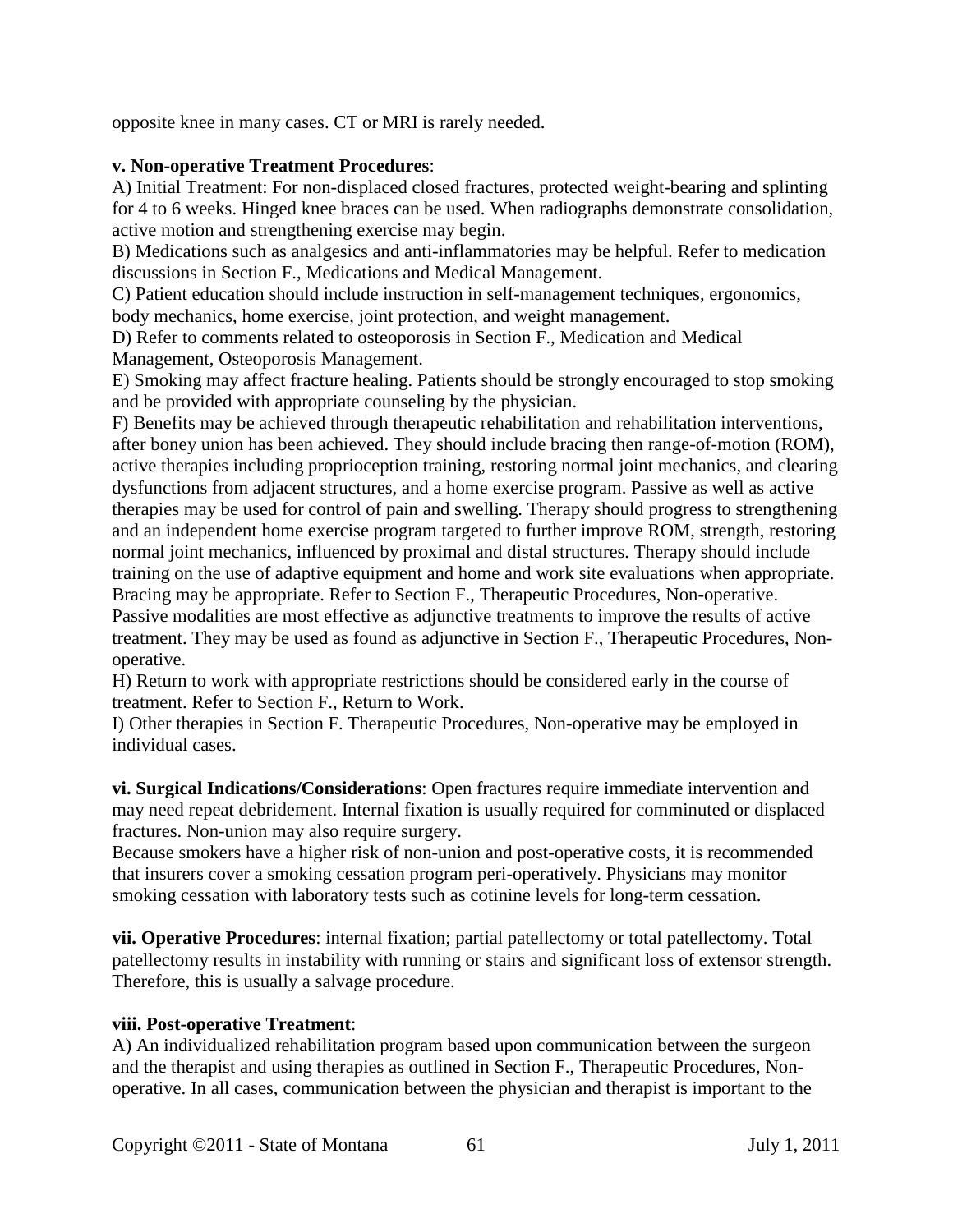timing of weight-bearing and exercise progressions. Continuous passive motion may be used post operatively.

B) Treatment may include protected weight-bearing and active therapy with or without passive therapy for early range of motion if joint involvement.

C) Return to work and restrictions after surgery may be made by an attending physician experienced in occupational medicine in consultation with the surgeon or by the surgeon. D) Hardware removal may be necessary after 3 to 6 months.

# **E.2.h Patellar Subluxation**

**i. Description/Definition**: Incomplete subluxation or dislocation of the patella. Recurrent episodes can lead to subluxation syndrome that can cause frank dislocation of the patella. Patient may report a buckling sensation, pain with extension, or a locking of the knee with exertion.

**ii. Occupational Relationship**: Primarily associated with a direct contact lateral force. Secondary causes associated with shearing forces on the patella.

**iii. Specific Physical Exam Findings**: Lateral retinacular tightness with associated medial retinacular weakness, swelling, effusion, and marked pain with patellofemoral tracking/compression and glides. In addition, other findings may include atrophy of muscles, positive patellar apprehension test, and patella alta.

**iv. Diagnostic Testing Procedures**: CT or Radiographs including Merchant views, Q-angle, and MRI for loose bodies.

### **v. Non-operative Treatment Procedures**:

A) Initial Treatment: Reduction if necessary, ice, taping, and bracing followed by active therapy. B) Medications such as analgesics and anti-inflammatories may be helpful. Refer to medication discussions in Section F., Medications and Medical Management.

C) Patient education should include instruction in self-management techniques, ergonomics, body mechanics, home exercise, joint protection, and weight management.

D) Benefits may be achieved through therapeutic rehabilitation and rehabilitation interventions. They should include range-of-motion (ROM), active therapies, and a home exercise program. Active therapies include, proprioception training, restoring normal joint mechanics, and clearing dysfunctions from distal and proximal structures. Taping the patella or bracing may be beneficial. Passive as well as active therapies can be used for control of pain and swelling. Therapy should progress to strengthening and an independent home exercise program targeted to further improve ROM, strength, and normal joint mechanics influenced by structures distal and proximal to the knee. Specific strengthening should be done to optimize patellofemoral mechanics and address distal foot mechanics that influence the patellofemoral joint. Refer to Section F., Therapeutic Procedures, Non-operative.

Passive modalities are most effective as adjunctive treatments to improve the results of active treatment. They may be used as found in Section F., Therapeutic Procedures, Non-operative. E) Return to work with appropriate restrictions should be considered early in the course of treatment. Refer to Section F., Return to Work.

F) Other therapies in Section F. Therapeutic Procedures, Non-operative may be employed in individual cases.

Copyright ©2011 - State of Montana 62 July 1, 2011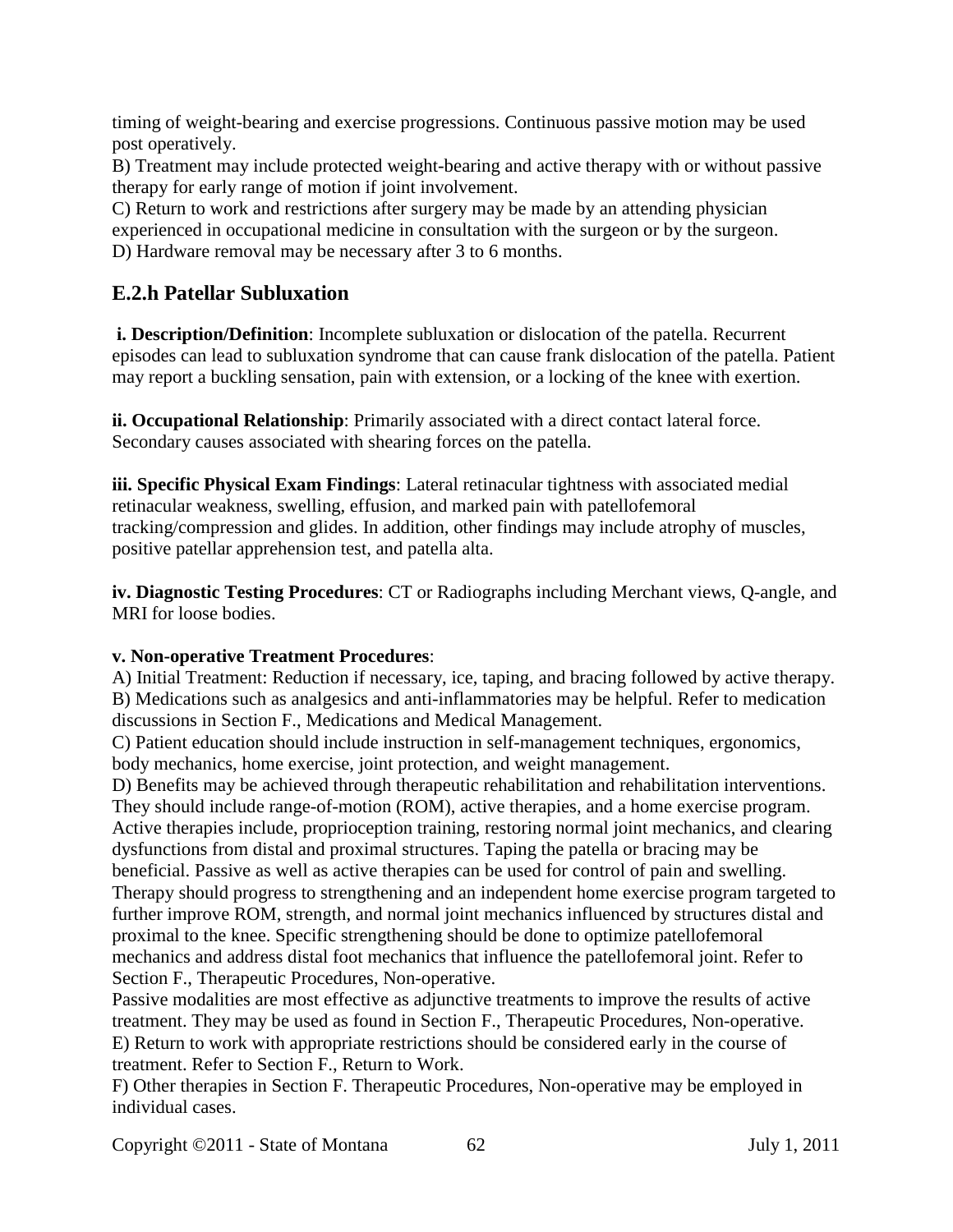### **vi. Surgical Indications/Considerations**:

A) Fracture, loose bodies, and recurrent dislocation. Surgical repair of first-time dislocation in young adults generally is not recommended. Retinacular release, quadriceps reefing, and patellar tendon transfer should only be considered for subluxation after 4 to 6 months of active patient participation in non-operative treatment.

B) Prior to surgical intervention, the patient and treating physician should identify functional operative goals and the likelihood of achieving improved ability to perform activities of daily living or work activities and the patient should agree to comply with the pre- and post-operative treatment plan including home exercise. The provider should be especially careful to make sure the patient understands the amount of post-operative therapy required and the length of partialand full-disability expected post-operatively.

C) Smoking may affect soft tissue healing through tissue hypoxia. Patients should be strongly encouraged to stop smoking and be provided with appropriate counseling by the physician.

**vii. Operative Procedures**: arthroscopy with possible arthrotomy; debridement of soft tissue and articular cartilage disruption; open reduction internal fixation with fracture; retinacular release, quadriceps reefing, and patellar tendon or lateral release with or without medial soft-tissue realignment.

#### **viii. Post-operative Treatment**:

A) Individualized rehabilitation program based upon communication between the surgeon and the therapist using the treatments found in Section F., Therapeutic Procedures, Non-operative. B) Treatment may include active therapy with or without passive therapy, bracing. C) Return to work and restrictions after surgery may be made by an attending physician experienced in occupational medicine in consultation with the surgeon or by the surgeon.

# **E.2.i Patellofemoral Pain Syndrome (aka Retropatellar Pain Syndrome)**

**i. Description/Definition**: Patellofemoral pathologies are associated with resultant weakening, instability, and pain of the patellofemoral mechanism. Diagnoses can include patellofemoral chondromalacia, malalignment, persistent quadriceps tendonitis, distal patellar tendonitis, patellofemoral arthrosis, and symptomatic plica syndrome. Patient complains of pain, instability and tenderness that interfere with daily living and work functions such as sitting with bent knees, climbing stairs, squatting, running or cycling.

**ii. Occupational Relationship**: Usually associated with contusion; repetitive patellar compressive forces; shearing articular injuries associated with subluxation or dislocation of patella, fractures, and/or infection.

**iii. Specific Physical Exam Findings**: Findings on physical exam may include retinacular tenderness, pain with patellar compressive ranging, positive patellar glide test, atrophy of quadriceps muscles, positive patellar apprehensive test. Associated anatomical findings may include increased Q angle; ligament laxity, and effusion. Some studies suggest that the patellar tilt test (assessing the patella for medial tilt) and looking for active instability with the patient supine and knee flexed to 15 degrees and an isometric quad contraction, may be most useful for distinguishing normal from abnormal. Most patellar tests are more specific than sensitive.

Copyright ©2011 - State of Montana 63 July 1, 2011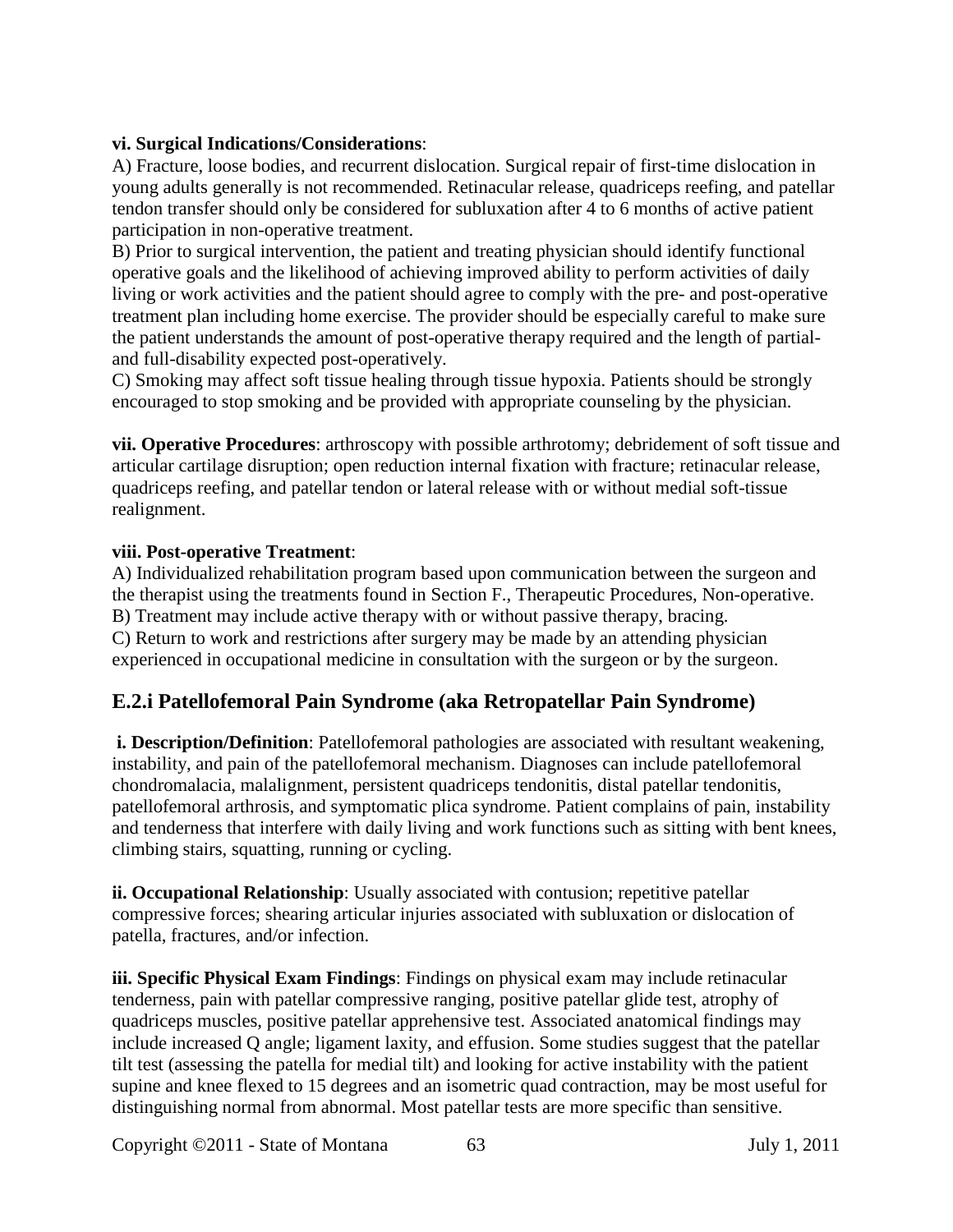**iv. Diagnostic Testing Procedures**: Radiographs including tunnel view, axial view of patella at 30 degrees, lateral view and Merchant views. MRI rarely identifies pathology. Occasional CT or bone scans.

#### **v. Non-operative Treatment Procedures**:

A) Medications such as analgesics and anti-inflammatories may be helpful. Refer to medication discussions in Section F., Medications and Medical Management.

B) Patient education should include instruction in self-management techniques, ergonomics, body mechanics, home exercise, joint protection, and weight management.

C) Benefits may be achieved through therapeutic rehabilitation and rehabilitation interventions. The program should include bracing and/or patellar taping, prone quad stretches, hip external rotation, balanced strengthening, range-of-motion (ROM), active therapies and a home exercise program. Active therapies include proprioception training, restoring normal joint mechanics, and clearing dysfunctions from distal and proximal structures. Passive as well as active therapies may be used for control of pain and swelling. Active therapeutic exercise appears to decrease pain; however, the expected functional benefits are unclear. Therapy should progress to strengthening and an independent home exercise program targeted to further improve ROM strength, and normal joint mechanics influenced by structures distal and proximal to the knee. Refer to Section F., Therapeutic Procedures, Non-operative.

Passive modalities are most effective as adjunctive treatments to improve the results of active treatment. They may be used as found as adjunctive in Section F., Therapeutic Procedures, Nonoperative. Orthotics may be useful in some cases. Biofeedback is not recommended for treatment of patellofemoral pain, as supported by some evidence.

D) Knee pain, when associated with abnormal foot mechanics, may be favorably treated with appropriate orthotics.

There is some evidence that pre-fabricated commercially available foot orthotic devices are more beneficial for patients with patellofemoral pain syndrome than flat shoe inserts. They may produce mild side effects such as rubbing or blistering which can be reduced with additional empirical measures such as heat molding or addition, and removal of wedges and inserts until patient comfort is achieved. In some cases, custom semi-rigid or rigid orthotics is necessary to decrease pronation or ensure a proper fit. There is no evidence regarding which orthotic design might be useful.

E) Botulinum toxin injections for the relief of patellofemoral pain are considered experimental and are not recommended.

F) Steroid Injections:

Steroid injections may decrease inflammation and allow the therapist to progress with functional exercise and ROM. Steroid injections under significant pressure should be avoided as the needle may be penetrating the tendon and injection into the tendon can cause possible tendon breakdown, tendon degeneration, or rupture. Injections near the patellar tendon should generally be avoided. Injections should be minimized for patients less than 30 years of age.

- Time to Produce Effect: One injection.
- Maximum Duration: 3 injections in one year spaced at least 4 to 8 weeks apart.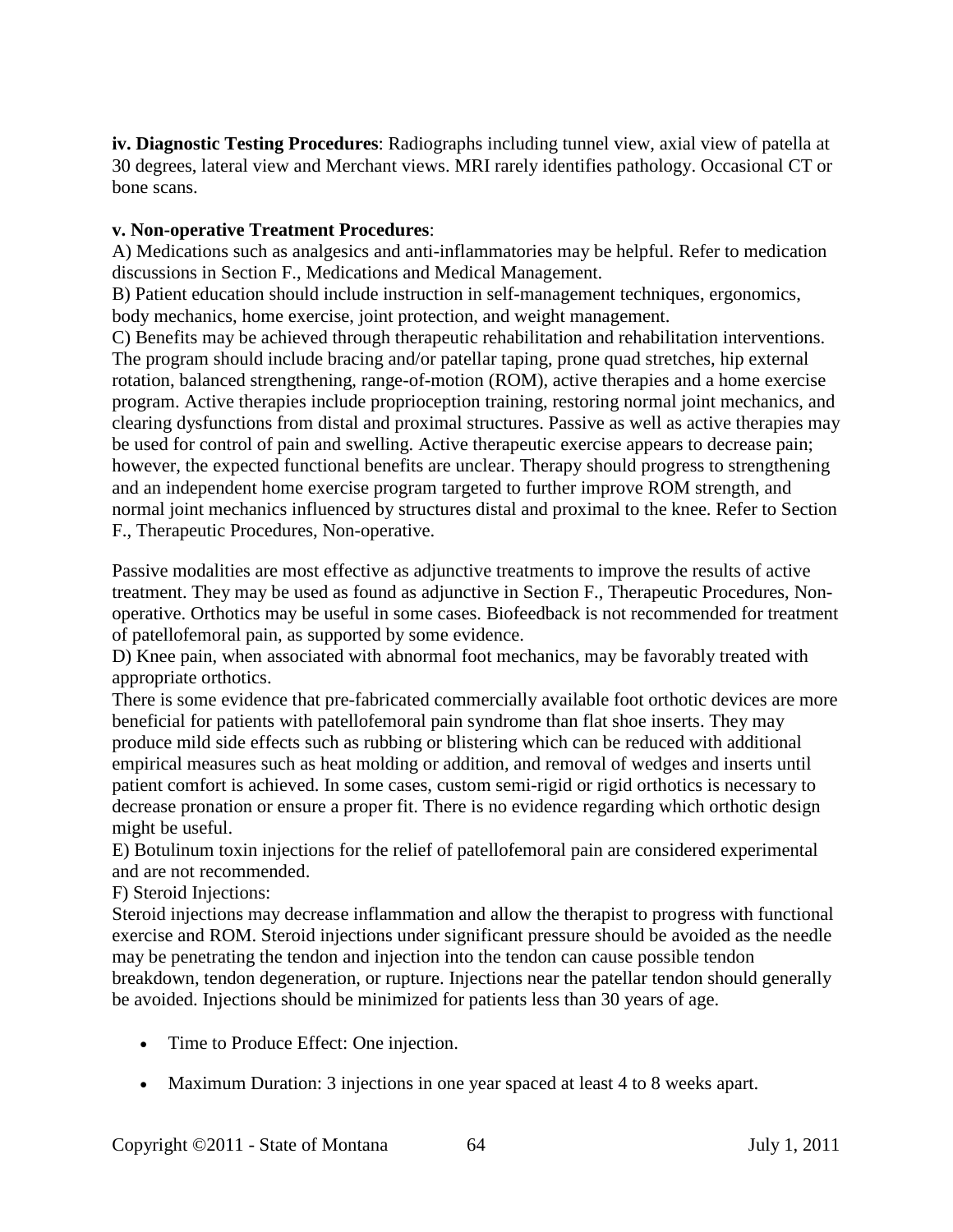Steroid injections should be used cautiously in diabetic patients. Diabetic patients should be reminded to check their blood glucose levels at least daily for 2 weeks after injections.

G) Glycosaminoglycan injections are not recommended for treatment of patellofemoral pain, as supported by some evidence.

H) Extracorporeal Shock Wave Therapy (ESWT): There is no good research to support ESWT and therefore, it is not recommended.

I) Return to work with appropriate restrictions should be considered early in the course of treatment. Refer to Section F., Return to Work.

J) Other therapies in Section F. Therapeutic Procedures, Non-operative may be employed in individual cases.

**vi. Surgical Indications/Considerations**: patellar tendon disruption, quadriceps tendon rupture/avulsion, fracture. There is no evidence that surgery is better than eccentric training for patellar tendonopathy of the inferior pole (jumper's knee).

A) Retinacular release, quadriceps reefing, and tibial transfer procedures should only be considered after 4 to 6 months of active patient participation in non-operative treatment in young active patients. There is no evidence that arthroscopy for patellofemoral syndrome is more efficacious than exercise.

B) Lateral release and reconstruction is not recommended for patellofemoral arthritis or middle aged adults.

C) In cases of severe Grade III-IV isolated patellofemoral arthritis where walking, steps, and other functional activities are significantly impacted after adequate conservative treatment, prosthesis may be considered in those less than 55 years. A patellofemoral arthroplasty is generally contraindicated if there is patellofemoral instability or malalignment, tibiofemoral mechanical malalignment, fixed loss of knee motion (greater than 10 degrees extension or less than 110 degrees flexion), inflammatory arthritis, and other systemic related issues. For patellar resurfacing, refer to Section G. 4. Knee Arthroplasty.

D) Prior to surgical intervention, the patient and treating physician should identify functional operative goals and the likelihood of achieving improved ability to perform activities of daily living or work activities and the patient should agree to comply with the pre- and post-operative treatment plan including home exercise. The provider should be especially careful to make sure the patient understands the amount of post-operative therapy required and the length of partialand full-disability expected post-operatively.

E) Smoking may affect soft tissue healing through tissue hypoxia. Patients should be strongly encouraged to stop smoking and be provided with appropriate counseling by the physician.

**vii Operative Procedures**: Arthroscopic debridement of articular surface, plica, synovial tissue, loose bodies; arthrotomy; open reduction internal fixation with fracture; patellar prosthesis with isolated Grade III-IV OA, and possible patellectomy for young active patients with isolated arthritis.

### **viii. Post-operative Treatment**:

A) An individualized rehabilitation program based upon communication between the surgeon and the therapist and using therapies as outlined in Section F. Therapeutic Procedures, Nonoperative.

B) Treatment may include active therapy with or without passive therapy; and bracing.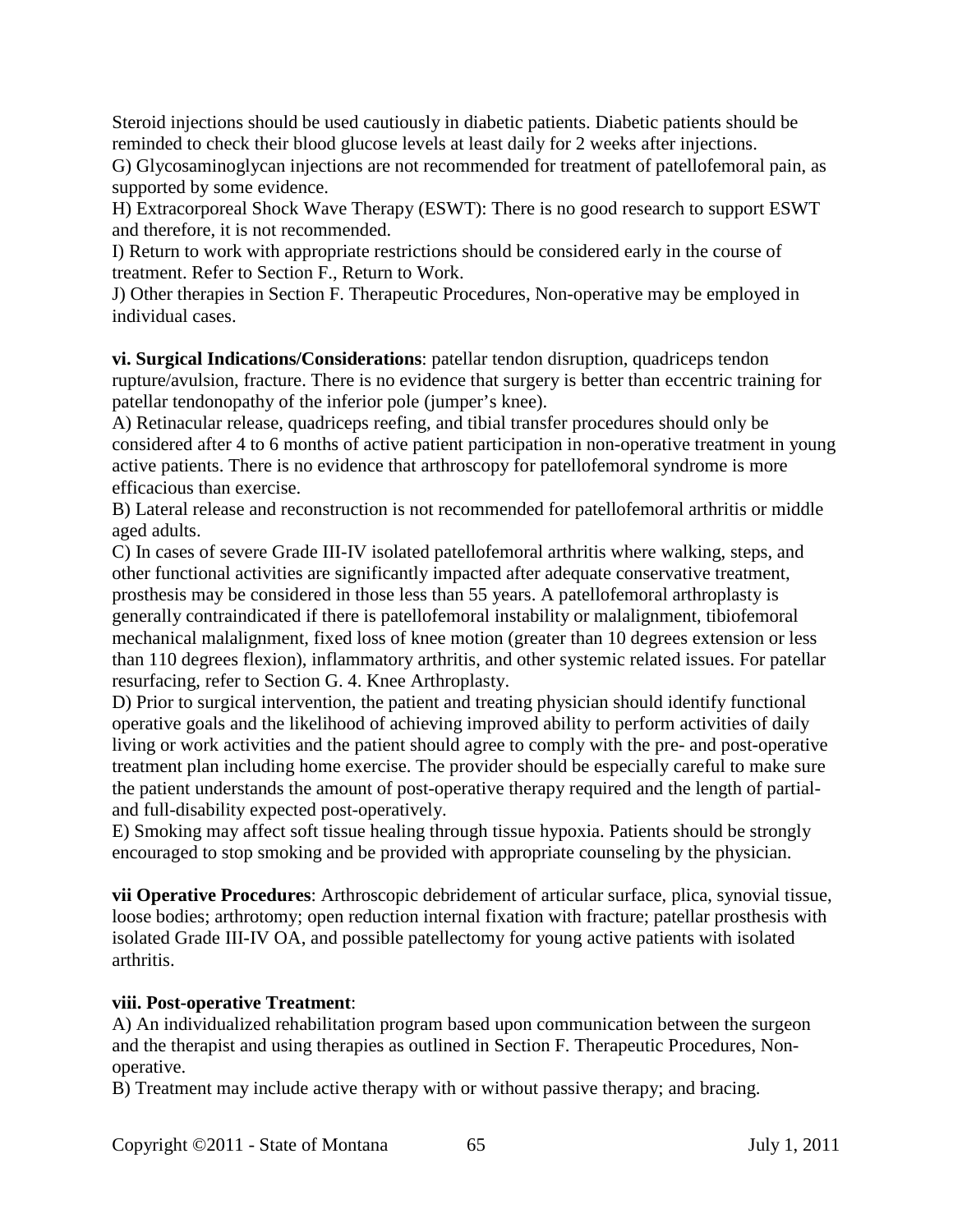C) Return to work and restrictions after surgery may be made by an attending physician experienced in occupational medicine in consultation with the surgeon or by the surgeon.

# **E.2.j Posterior Cruciate Ligament (PCL) Injury**

**i. Description/Definition**: Rupture of PCL. May be associated with concurrent ACL rupture or collateral ligament injury.

**ii. Occupational Relationship**: Most often caused by a posterior force directed to flexed knee.

**iii. Specific Physical Exam Findings**: Findings on physical exam include acute effusion, instability, reverse Lachman's test, reverse pivot shift, posterior drawer test.

**iv. Diagnostic Testing Procedures**: MRI, radiographs including kneeling view, may reveal avulsed bone.

### **v. Non-operative Treatment Procedures**:

A) Initial Treatment: Ice, bracing, and protected weight-bearing followed by active therapy. B) Medications such as analgesics and anti-inflammatories may be helpful. Refer to medication discussions in Section F., Medications and Medical Management.

C) Patient education should include instruction in self-management techniques, ergonomics, body mechanics, home exercise, joint protection, and weight management. Some evidence supports a short period of immobilization after an acute injury to relieve symptoms. Even at the acute stage, however, patients can usually perform appropriate lower extremity exercises, and can remove the immobilizer for active range-of-motion exercises, at least twice a day. Using load-bearing exercises and movement is far more beneficial to the muscle, tendon, skeleton, and cartilage than is total rest, but it also is crucial to avoid overloading the knee.

D) Benefits may be achieved through therapeutic rehabilitation and rehabilitation interventions. They should include bracing then range-of-motion (ROM), active therapies, and a home exercise program. Active therapies include proprioception training, restoring normal joint mechanics, and clearing dysfunctions from distal and proximal structures. Passive as well as active therapies may be used for control of pain and swelling. Therapy should progress to strengthening and an independent home exercise program targeted to further improve ROM, strength, and normal joint structures distal and proximal to the knee. Refer to Section F., Therapeutic Procedures, Nonoperative.

Passive modalities are most effective as adjunctive treatments to improve the results of active treatment. They may be used as found in Section F., Therapeutic Procedures, Non-operative. E) Return to work with appropriate restrictions should be considered early in the course of treatment. Refer to Section F., Return to Work.

F) Other therapies in Section F. Therapeutic Procedures, Non-operative may be employed in individual cases.

### **vi. Surgical Indications/Considerations**:

A) Carefully consider the patients' normal daily activity level before initiation of surgical intervention. Isolated Grade 1 instability does not require surgical intervention. Grades 2 or 3 may have surgical intervention if there remains demonstrable instability which interferes with athletic or work pursuits of the patient. In a second degree strain there is significant posterior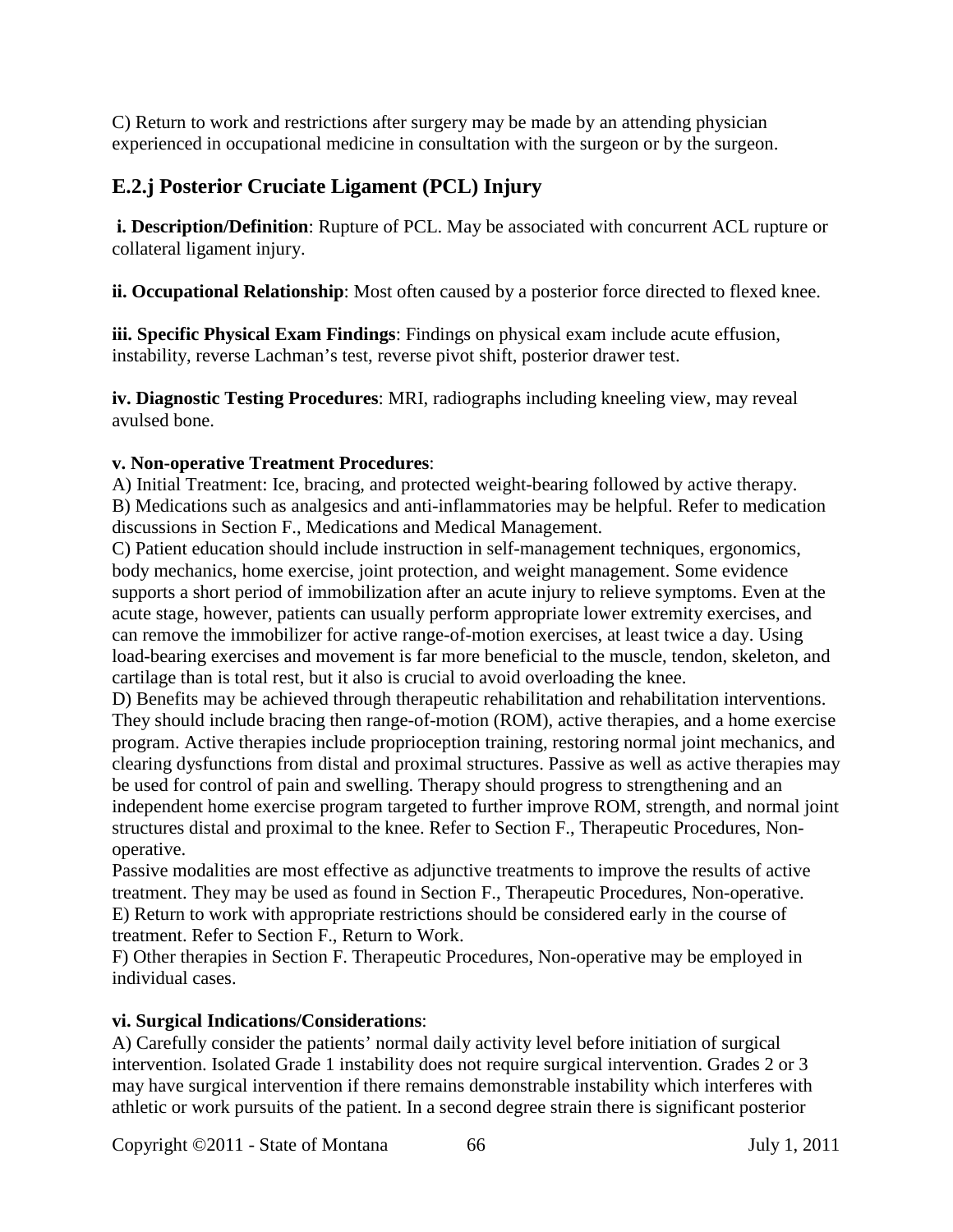motion of the tibia on the femur in active testing. A third degree strain demonstrates rotary instability due to medial or lateral structural damage. Surgery is most commonly done when the PCL rupture is accompanied by multi-ligament injury. Not recommended as an isolated procedure in patients over 50 with Grade 3 or 4 osteoarthritis.

B) Prior to surgical intervention, the patient and treating physician should identify functional operative goals and the likelihood of achieving improved ability to perform activities of daily living or work activities and the patient should agree to comply with the pre- and post-operative treatment plan including home exercise. The provider should be especially careful to make sure the patient understands the amount of post-operative therapy required and the length of partialand full-disability expected post-operatively.

C) Smoking may affect soft tissue healing through tissue hypoxia. Patients should be strongly encouraged to stop smoking and be provided with appropriate counseling by the physician.

**vi. Operative Procedures**: Autograft or allograft reconstruction.

### **vii. Post-operative Treatment**:

A) An individualized rehabilitation program based upon communication between the surgeon and the therapist and using therapies as outlined in Section F. Therapeutic Procedures, Nonoperative.

B) Treatment may include active therapy with or without passive therapy, bracing.

C) Return to work and restrictions after surgery may be made by an attending physician experienced in occupational medicine in consultation with the surgeon or by the surgeon.

# **E.2.k Tendonopathy**

**i. Description/Definition**: Inflammation of the lining of the tendon sheath or of the enclosed tendon. Usually occurs at the point of insertion into bone or a point of muscular origin. Can be associated with bursitis, calcium deposits, or systemic connective diseases.

**ii. Occupational Relationship**: Extreme or repetitive trauma, strain, or excessive unaccustomed exercise or work.

**iii. Specific Physical Exam Findings**: Involved tendons may be visibly swollen with possible fluid accumulation and inflammation; popping or crepitus; and decreased ROM.

**iv. Diagnostic Testing Procedures**: Lab work may be done to rule out inflammatory disease. Other tests are rarely indicated.

# **v. Non-operative Treatment Procedures**:

A) Initial Treatment: Ice, protected weight-bearing and/or restricted activity, possible taping and/or bracing.

B) Medications such as analgesics and anti-inflammatories may be helpful. Refer to medication discussions in Section F., Medications and Medical Management.

C) Patient education should include instruction in self-management techniques, ergonomics, body mechanics, home exercise, joint protection, and weight management.

D) Benefits may be achieved through therapeutic rehabilitation and rehabilitation interventions. They should include range-of-motion (ROM), active therapies, including a home exercise

Copyright ©2011 - State of Montana 67 July 1, 2011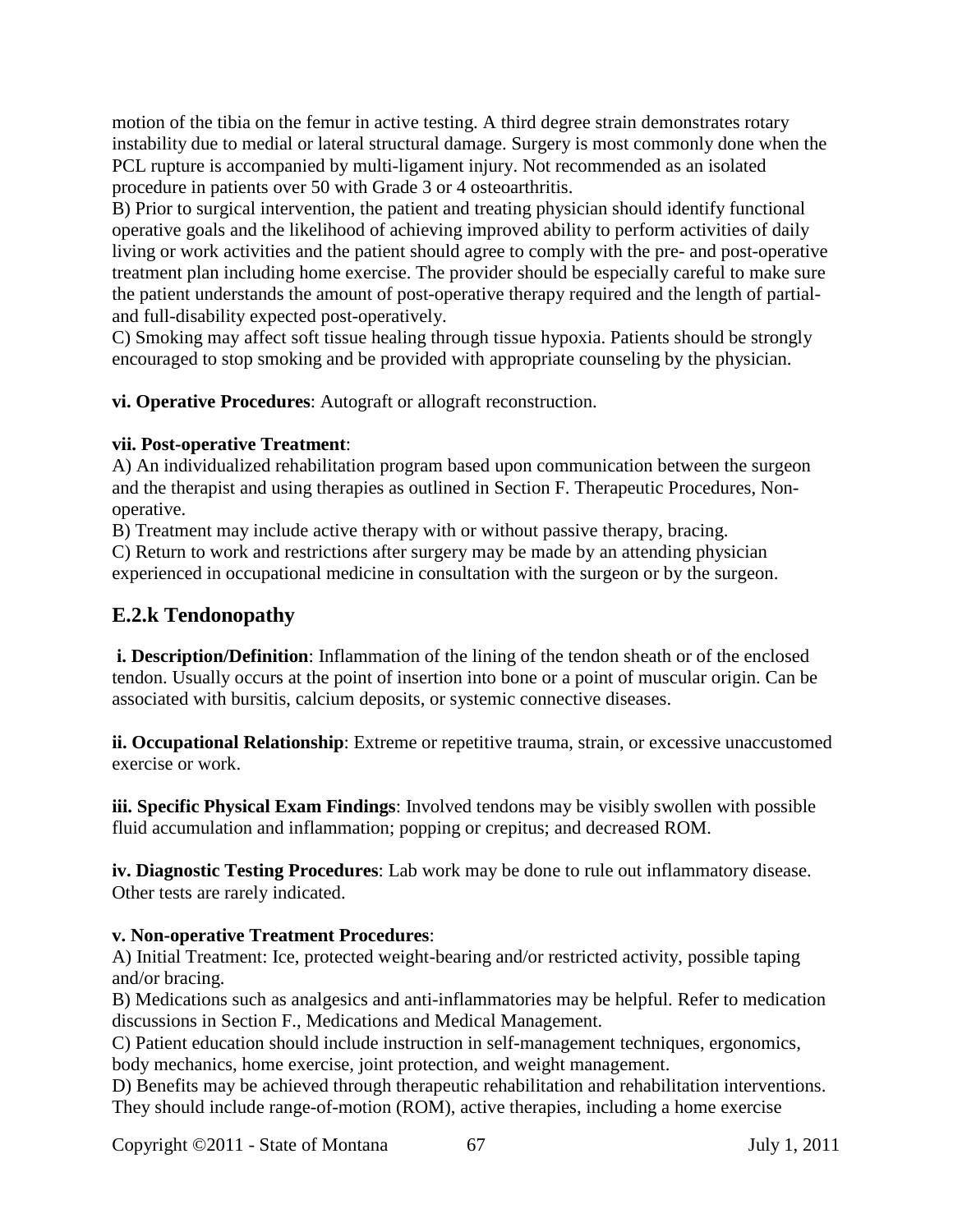program. Active therapies include, proprioception training, restoring normal joint mechanics, and clearing dysfunctions from distal and proximal structures. Passive as well as active therapies may be used for control of pain and swelling. Therapy should progress to strengthening and an independent home exercise program targeted to further improve ROM, strength, and normal joint mechanics influenced by structures distal and proximal to the knee. Refer to Section F., Therapeutic Procedures, Non-operative.

Passive modalities are most effective as adjunctive treatments to improve the results of active treatment. They may be used as found as adjunctive in Section F., Therapeutic Procedures, Nonoperative.

E) For isolated patellar tendonopathy, patellar tendon strapping or taping may be appropriate. F) Return to work with appropriate restrictions should be considered early in the course of treatment. Refer to Section F., Return to Work.

G) Other therapies in Section F. Therapeutic Procedures, Non-operative may be employed in individual cases.

H) Therapeutic Injections:

Steroid injections may decrease inflammation and allow the therapist to progress with functional exercise and ROM. Steroid injections under significant pressure should be avoided as the needle may be penetrating the tendon and injection into the tendon can cause possible tendon breakdown, tendon degeneration, or rupture. Injections should be minimized for patients less than 30 years of age.

- Time to Produce Effect: One injection.
- Maximum Duration: 3 injections in one year spaced at least 4 to 8 weeks apart.

Steroid injections should be used cautiously in diabetic patients. Diabetic patients should be reminded to check their blood glucose levels at least daily for 2 weeks after injections.

# **vi. Surgical Indications/Considerations**:

A) Suspected avulsion fracture, or severe functional impairment unresponsive to a minimum of 4 months of active patient participation in non-operative treatment.

B) Prior to surgical intervention, the patient and treating physician should identify functional operative goals and the likelihood of achieving improved ability to perform activities of daily living or work activities and the patient should agree to comply with the pre- and post-operative treatment plan including home exercise. The provider should be especially careful to make sure the patient understands the amount of post-operative therapy required and the length of partialand full-disability expected post-operatively.

C) Smoking may affect soft tissue healing through tissue hypoxia. Patients should be strongly encouraged to stop smoking and be provided with appropriate counseling by the physician.

**vii. Operative Procedures**: Tendon repair. Rarely indicated and only after extensive conservative therapy.

# **viii. Post-operative Treatment**:

A) An individualized rehabilitation program based upon communication between the surgeon and the therapist and using therapies as outlined in Section F. Therapeutic Procedures, Non-

Copyright ©2011 - State of Montana 68 July 1, 2011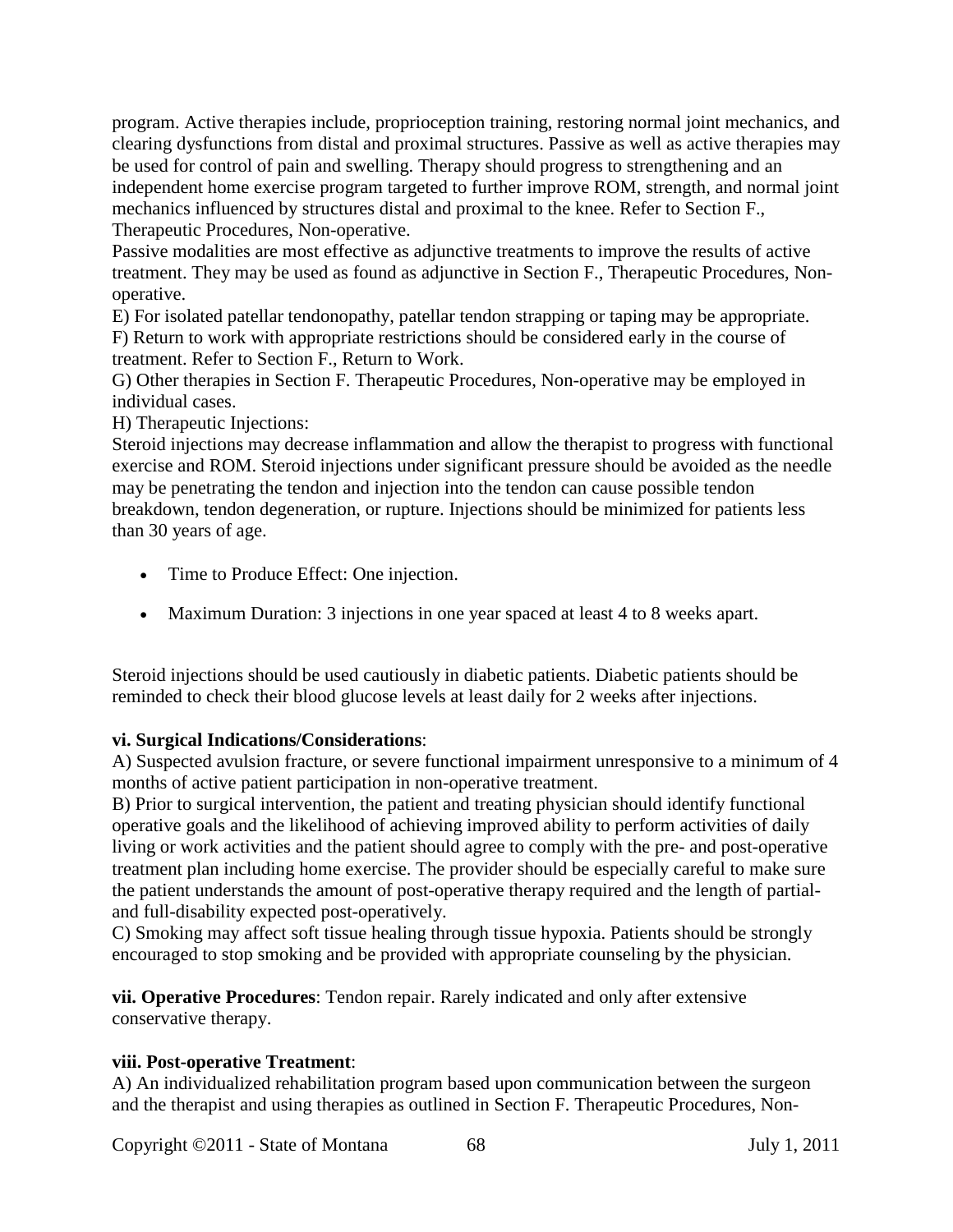operative.

B) Return to work and restrictions after surgery may be made by an attending physician experienced in occupational medicine in consultation with the surgeon or by the surgeon.

# **E.2.l Hamstring Strain**

Refer to section E: Hip

# **E.2.m Iliotibial Band Syndrome**

**i. Description/Definition**: believed to occur in susceptible individuals with exposure to forceful, repeated movement of the iliotibial band over the lateral femoral condyle with resultant friction. The results are thought to include tendinopathy-like changes involving the iliotibial tract with accompanying inflammation of the lateral synovial recess.

### **ii. Occupational Relationship**:

This entity is considered a disease, rather than an acute injury. Most case series occur in athletes, particularly in runners, weight lifters, bicyclists, and downhill skiers, and among military recruits. However, quality epidemiological studies are absent and risk factors are unclear. As there are no quality epidemiological studies, the condition has not been documented as occupational. There may be a few cases that occur in work-related settings.

### **iii. Specific Physical Exam Findings**:

Patients with IT Band Syndrome have pain in the distal lateral thigh, which is typically worse with provocative activities, including running, cycling and other endurance sports. Present with non-radiating lateral knee pain. Tenderness may be present along the lateral fascia from the lower thigh to the knee, particularly the lateral femoral condyle. Pain may be worse at 30 degrees of flexion. The knee joint is usually otherwise normal.

**iv. Diagnostic Testing Procedures**: The diagnosis is mostly clinical, although MRI has been used for evaluation of IT Band Syndrome.

### **v. Non-operative Treatment Procedures**:

A) Initial Treatment: Conservative treatment has been thought to be successful, including reducing the exposure factor(s) and rest, gradual return to activity, NSAIDs, physical therapy, and local injections.

Knee immobilization is not recommended, as supported by some evidence.

B) Medications such as analgesics and anti-inflammatories may be helpful. Refer to medication discussions in Section F, Medications and Medical Management.

C) Patient education should include instruction in self-management techniques, ergonomics, body mechanics, home exercise, joint protection, and weight management.

D) Benefits may be achieved through therapeutic rehabilitation and rehabilitation interventions. Manual therapy may also be used. Therapy will usually include range-of-motion (ROM), active therapies, and a home exercise program. Refer to Section F., Therapeutic Procedures, Nonoperative.

Passive modalities are most effective as adjunctive treatments to improve the results of active treatment. They may be used as found in Section F., Therapeutic Procedures, Non-operative.

Copyright ©2011 - State of Montana 69 July 1, 2011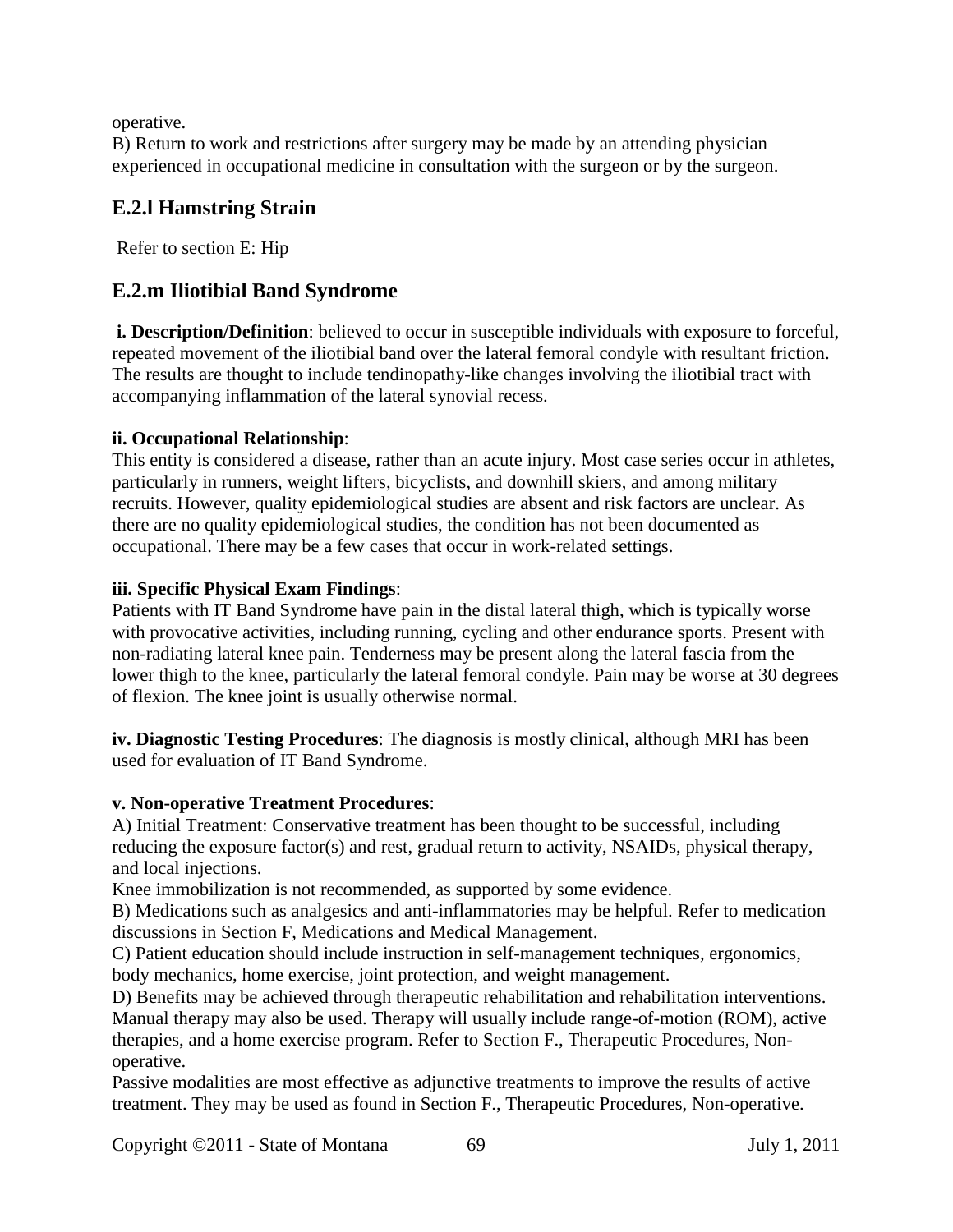E) Injections:

Glucocorticosteroid injections are recommended, as supported by some evidence. *Indications* – insufficient results from activity modification, relative rest, NSAIDs, and local applications of ice or heat.

*Frequency/Dose/Duration* – One quality trial used methylprednisolone acetate 40mg mixed with 1% lidocaine, injected between the IT band and lateral femoral condyle. If there is insufficient response, consideration may be given to a second injection, often with a modestly higher dose. F) Return to work with appropriate restrictions should be considered early in the course of treatment. Refer to Section F, Return to Work.

G) Other therapies in Section F. Therapeutic Procedures, Non-operative may be employed in individual cases.

**vi. Surgical Indications/Considerations**: There is no recommendation for or against surgery for treatment of iliotibial band syndrome.

# **E3. Specific Hip Injury Diagnosis, Testing and Treatment**

# **E.3.a Acetabular Fracture**

**i. Description/Definition**: Subgroup of pelvic fractures with involvement of the hip articulation.

**ii. Occupational Relationship**: Usually from a traumatic injury such as a fall or crush.

**iii. Specific Physical Exam Findings**: Displaced fractures may have short and/or abnormally rotated lower extremity.

**iv. Diagnostic Testing Procedures**: Radiographs, CT scanning.

# **v. Non-operative Treatment Procedures**:

A) Initial Treatment: Although surgery is frequently required, protected weight-bearing may be considered for un-displaced fractures or minimally displaced fractures that do not involve the weight-bearing surface of the acetabular dome.

B) Medications such as analgesics and anti-inflammatories may be helpful. Refer to medication discussions in Section F., Medications and Medical Management.

C) Patient education should include instruction in self-management techniques, ergonomics, body mechanics, home exercise, joint protection, and weight management.

D) Refer to comments on osteoporosis in Section F., Medication and Medical Management. E) Smoking may affect fracture healing. Patients should be strongly encouraged to stop smoking and be provided with appropriate counseling by the physician.

F) Benefits may be achieved through therapeutic rehabilitation and rehabilitation interventions, after boney union has been achieved. They should include bracing then range-of-motion (ROM), active therapies, and a home exercise program. Active therapies include ambulation with appropriate assistive device, proprioception training, restoring normal joint mechanics, and clearing dysfunctions from adjacent structures. Passive as well as active therapies may be used for control of pain and swelling. Therapy should progress to strengthening and an independent home exercise program targeted to further improve ROM, strength, and normal joint mechanics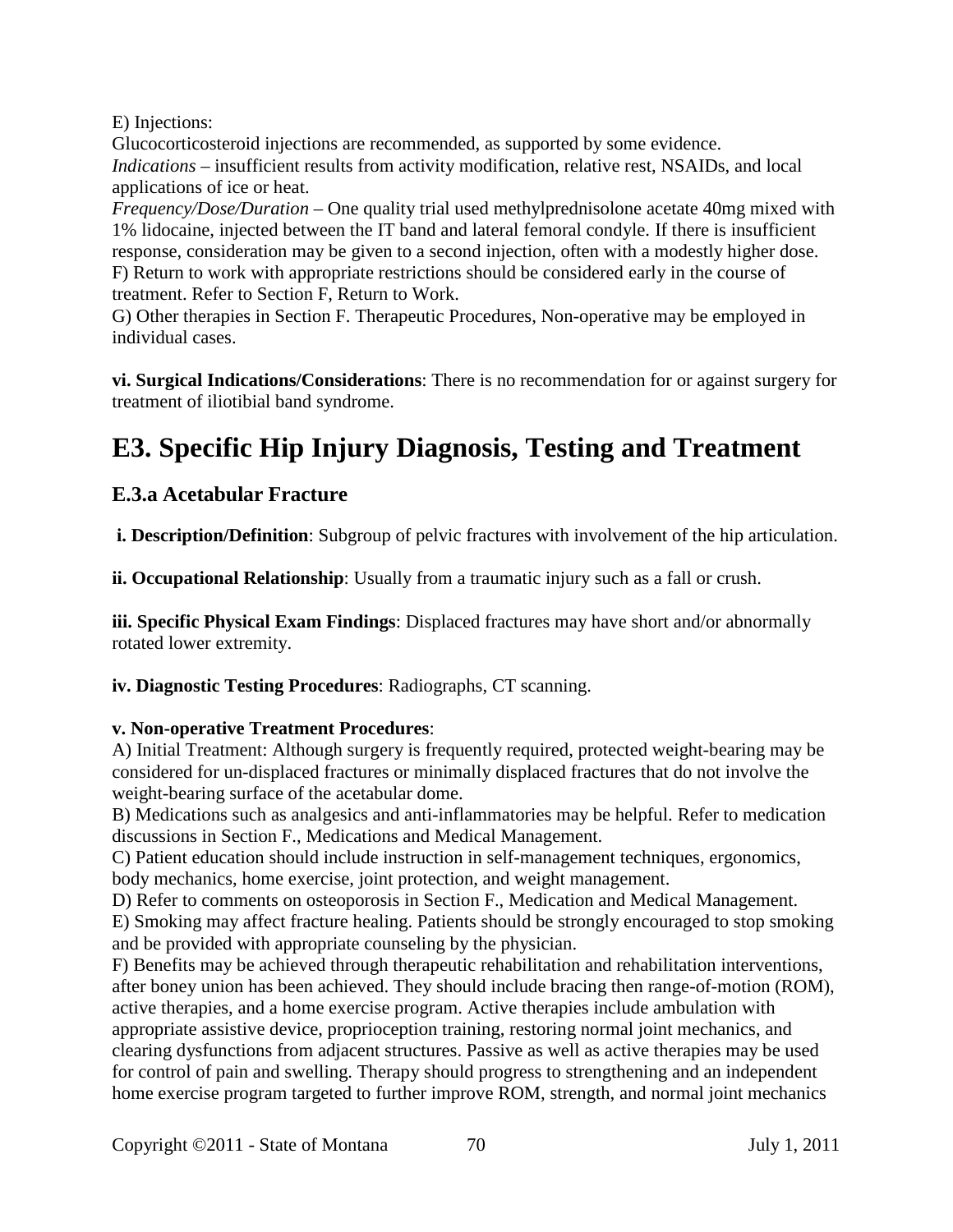influenced by proximal and distal structures. Therapy should include training on the use of adaptive equipment and home and work site evaluations when appropriate. Bracing may be appropriate. Refer to Section F., Therapeutic Procedures, Non-operative.

Passive modalities are most effective as adjunctive treatments to improve the results of active treatment. They may be used as found as adjunctive in Section F., Therapeutic Procedures, Nonoperative.

G) Return to work with appropriate restrictions should be considered early in the course of treatment. Refer to Section F., Return to Work.

H) Other therapies in Section F. Therapeutic Procedures, Non-operative may be employed in individual cases.

**vi. Surgical Indications/Considerations**: Displaced or unstable fracture.

Because smokers have a higher risk of non-union and post-operative costs, it is recommended that insurers cover a smoking cessation program peri-operatively. Physicians may monitor smoking cessation with laboratory tests such as cotinine levels for long-term cessation.

**vii. Operative Procedures**: Usually open reduction and internal fixation or total hip replacement.

# **viii. Post-operative Treatment**:

A) An individualized rehabilitation program based upon communication between the surgeon and the therapist, and using therapies as outlined in Section F., Therapeutic Procedures, Nonoperative. In all cases, communication between the physician and therapist is important to the timing of weight-bearing, and exercise progressions.

B) Treatment usually includes active therapy with or without passive therapy for early range of motion and weight-bearing then progression to, strengthening, flexibility, neuromuscular training, and gait training with appropriate assistive devices.

C) Return to work and restrictions after surgery may be made by an attending physician experienced in occupational medicine in consultation with the surgeon or by the surgeon.

# **E.3.b Aggravated Osteoarthritis**

**i. Description/Definition**: hip pain with radiographic evidence of joint space narrowing or femoral acetabular osteophytes, and sedimentation rate less than 20mm/hr with symptoms. Patients usually have gradual onset of pain increasing with use and relieved with rest, progressing to morning stiffness and then to night pain.

**ii. Occupational Relationship**: The provider must establish the occupational relationship by establishing a change in the patient's baseline condition and a relationship to work activities including but not limited to repetitive heavy lifting or specific injury to the hip. Other causative factors to consider: Prior significant injury to the hip may predispose the joint to osteoarthritis. In order to entertain previous trauma as a cause, the patient should have a medically documented injury with radiographs or MRI showing the level of anatomic change. The prior injury should have been at least 2 years from the presentation for the new complaints and there should be a significant increase of pathology on the affected side in comparison to the original imaging or operative reports and/or the opposite un-injured side or extremity.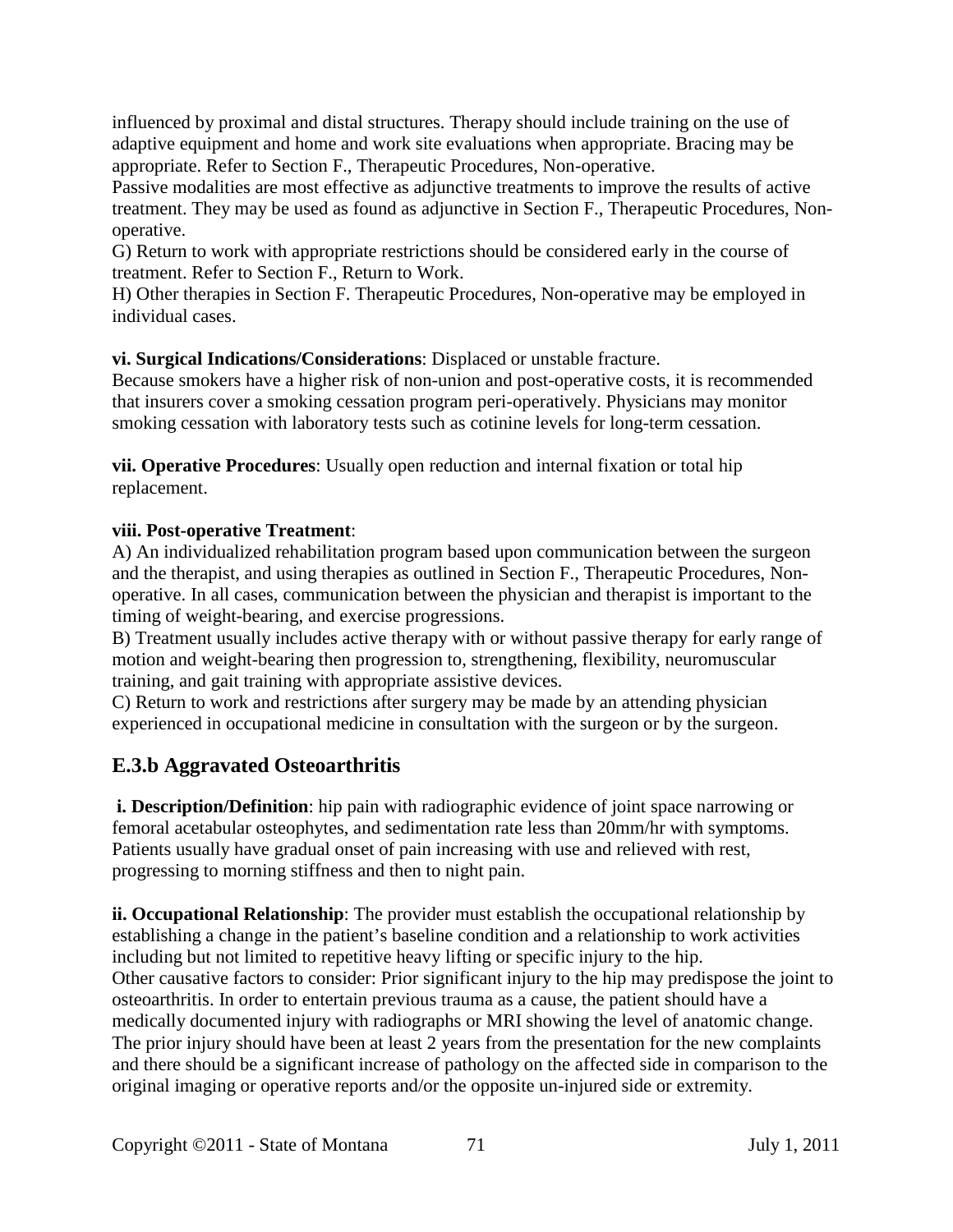**iii. Specific Physical Exam Findings**: Bilateral exam including knees and low back is necessary to rule out other diagnoses. Pain with the hip in external and/or internal hip rotation with the knee in extension is the strongest indicator.

**iv. Diagnostic Testing Procedures**: standing pelvic radiographs demonstrating joint space narrowing to 2 mm or less, osteophytes or sclerosis at the joint. MRI may be ordered to rule out other more serious disease.

### **v. Non-operative Treatment Procedures**:

A) Medications such as analgesics and anti-inflammatories may be helpful. Refer to medication discussions in Section F., Medications and Medical Management.

B) Benefits may be achieved through therapeutic rehabilitation and rehabilitation interventions. They should include range-of-motion (ROM), active therapies and a home exercise program. Active therapies include gait training with appropriate assistive devices, proprioception training restoring normal joint mechanics, and clearing dysfunctions from adjacent structures. Passive as well as active therapies may be used for control of pain and swelling. Therapy should progress to strengthening and an independent home exercise program targeted to further improve ROM, strength, and normal joint mechanics influenced by proximal and distal structures. Therapy should include training on the use of adaptive equipment and home and work site evaluations when appropriate Refer to Section F., Therapeutic Procedures, Non-operative. There is good evidence that a supervised therapeutic exercise program with an element of strengthening is an effective treatment for hip osteoarthritis.

Passive modalities are most effective as adjunctive treatments to improve the results of active treatment. They may be used as found as adjunctive in Section F., Therapeutic Procedures, Nonoperative. There is some evidence that manual therapy, including stretching and traction manipulation by a trained provider, produces functional improvement in hip osteoarthritis and may be a suitable treatment option.

1) Aquatic therapy may be used as a type of active intervention to improve muscle strength and range of motion when land-based therapy is not well-tolerated.

2) The use of insoles, adaptive equipment, cane, may be beneficial.

3) There is some evidence that acupuncture may produce improvement in hip pain and function, making it a suitable treatment option for patients. Refer to Section F., Therapeutic Procedures, Non-operative.

C) Steroid Injections - Steroid injections may decrease inflammation and allow the therapist to progress with functional exercise and ROM.

- Time to Produce Effect: One injection.
- Maximum Duration: 3 injections in one year spaced at least 4 to 8 weeks apart.

Steroid injections should be used cautiously in diabetic patients. Diabetic patients should be reminded to check their blood glucose levels at least daily for 2 weeks after injections. D) Viscosupplementation Injections -

Viscosupplementation is not recommended for hip arthritis given the probable superiority of corticosteroid injections. In rare cases a patient with significant hip osteoarthritis who does not qualify for surgical intervention may try viscosupplementation. It should be done with ultrasound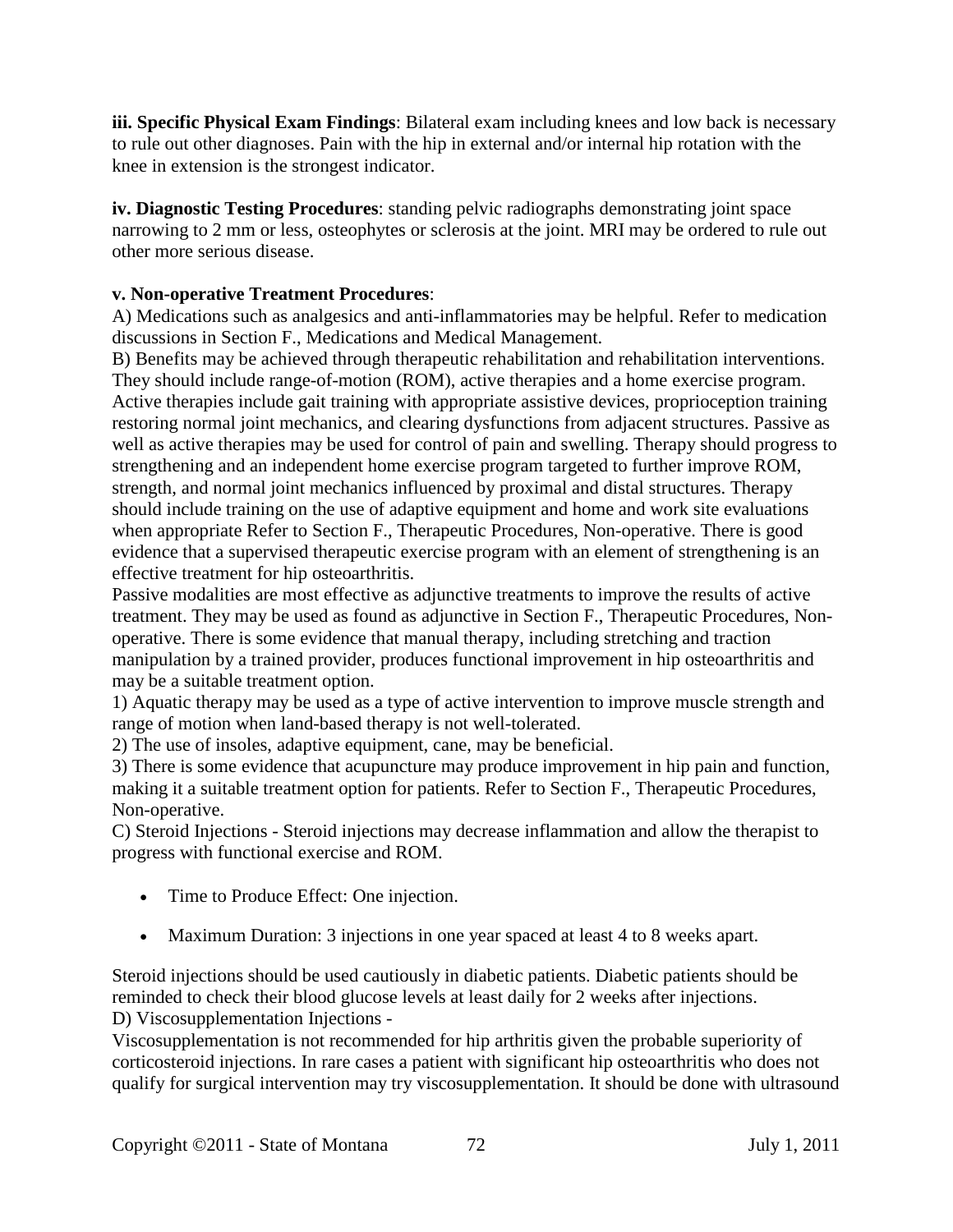or fluoroscopic guidance and will not necessarily require a series of three injections. The patient may choose to have repeat injections when the first injection was successful.

- Time to Produce Effect: After 1 series or one injection as discussed above, there must be a functional gain lasting three months to justify repeat injections.
- Frequency: One injection or 1 series (3 to 5 injections generally spaced 1 week apart).
- Optimum/Maximum Duration: Varies. Efficacy beyond 6 months is not well-established.

E) Return to work with appropriate restrictions should be considered early in the course of treatment. Refer to Section F., Return to Work.

F) Other therapies in Section F. Therapeutic Procedures, Non-operative may be employed in individual cases.

## **vi. Surgical Indications/Considerations**:

A) When pain interferes with ADLs and the patient meets the following: 1) low surgical risk, 2) adequate bone quality, and 3) failure of previous non-surgical interventions including weight control, therapy with active patient participation, and medication. Refer to Section G. 5 and G. 12 Therapeutic Procedures-operative, Hip Arthroplasty, for indications specific to the procedure. B) Prior to surgical intervention, the patient and treating physician should identify functional operative goals and the likelihood of achieving improved ability to perform activities of daily living or work activities and the patient should agree to comply with the pre- and post-operative treatment plan including home exercise. The provider should be especially careful to make sure the patient understands the amount of post-operative therapy required and the length of partialand full-disability expected post-operatively.

C) In cases where surgery is contraindicated due to obesity, it may be appropriate to recommend a weight loss program if the patient is unsuccessful losing weight on their own. Coverage for weight loss would continue only for motivated patients who have demonstrated continual progress with weight loss.

D) Because smokers have a higher risk of non-union and post-operative costs, it is recommended that carriers cover a smoking cessation program peri-operatively. Physicians may monitor smoking cessation with laboratory tests such as cotinine levels for long-term cessation.

**vii. Operative Procedures**: Prosthetic replacement (traditional or minimally invasive), or resurfacing.

## **viii. Post-operative Treatment**:

A) In all cases, communication between the physician and therapist is important to the timing of weight-bearing and exercise progressions.

B) For prosthetic replacement, refer to Section G. 5. and G. 12. Hip Arthroplasty.

C) Return to work and restrictions after surgery may be made by an attending physician experienced in occupational medicine in consultation with the surgeon or by the surgeon.

## **E.3.c Epididymito-orchitis**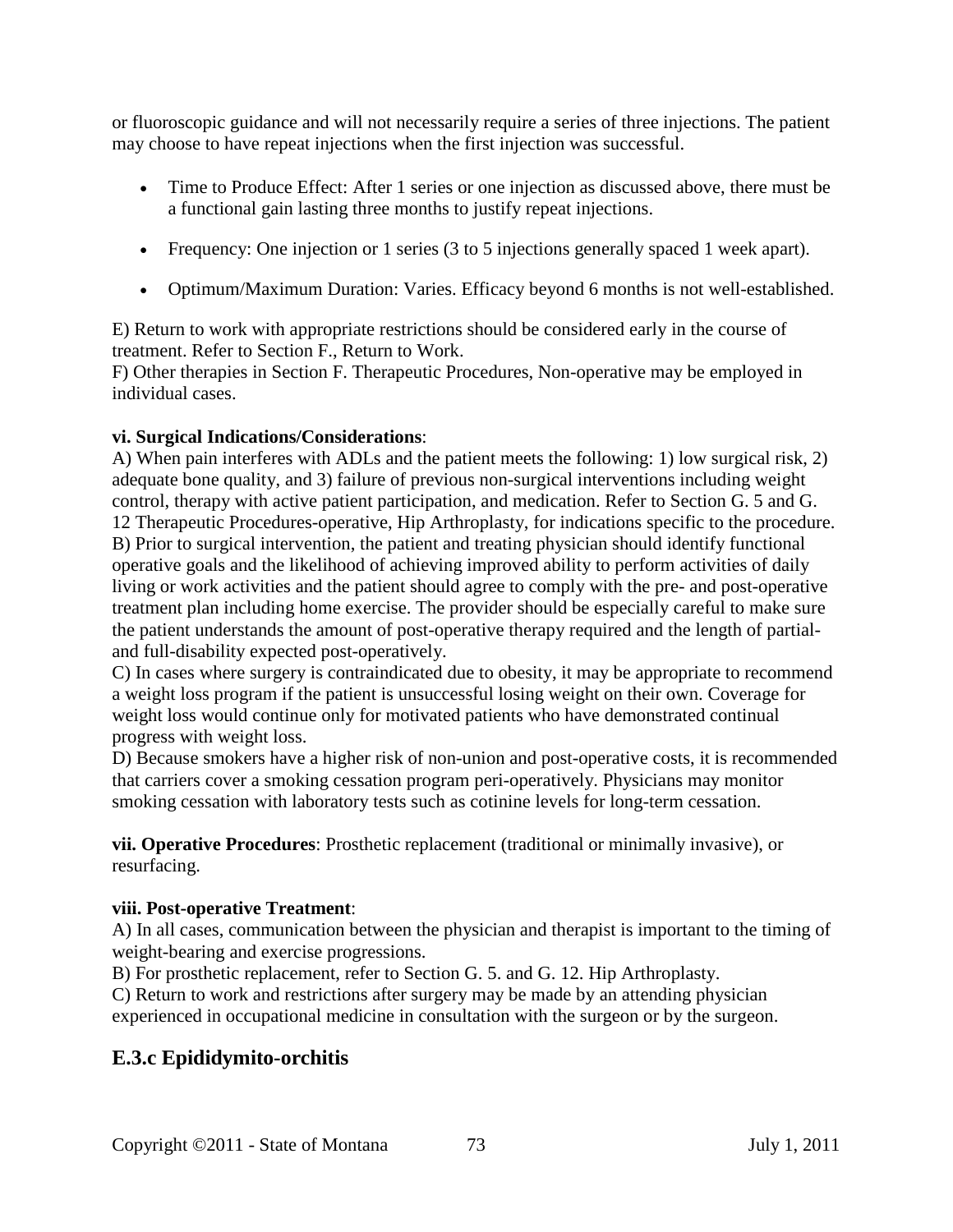**i. Description/Definition**: Epididymitis is an acute or chronic inflammation of the epididymis – the coiled tube that collects sperm from the testicle and passes it to the vas deferens. Orchitis is an inflammation of the testicle. Epididymo-orchitis is an inflammation of both the epididymis and testicle.

**ii. Occupational Relationship**: The vast majority of cases of epididymitis or combined epididymito-orchitis have infectious origins. More than 80% of cases in patients under ages 35 or 45 reportedly have Chlamydia trachomitis infections. Older patients tend to have gram-negative rod infections as do those who have had vasectomies and other urological procedures, a history of prostatitis, or who have engaged in anal intercourse. A few cases have been attributed to amiodarone. There is a small, but not insignificant minority of patients who report a history of a heavy lift or strain that precipitated the symptoms, thus giving rise to the possibility that this entity may sometimes be an occupational disease or injury outside of the obvious setting of direct work-related trauma. Proposed mechanisms are reflux of urine in the course of the strain or elicitation of symptoms from a latent infection. In occupationally oriented medical clinics, patients whose jobs require heavy exertion appear to present more frequently with this diagnosis, whereas those with unequivocally non-occupational etiologies present less frequently. Criteria for potentially occupational cases include:

- Recent history of lifting within 48 hours
- No fever
- Negative urinalysis
- Vague pain in the lower abdomen
- Tenderness of epididymis to palpation

**iii. Specific Physical Exam Findings**: unilateral epididymal with or without testicular tenderness. There is no dysuria, discharge, or abnormalities on urinalysis. Patients should be evaluated for testicular torsion, tumor and genitourinary infections. Those with evidence suggesting any of these other conditions should be referred to a primary health care provider or urologist.

## **iv. Diagnostic Testing Procedures**: Urine cultures for select patients

## **v. Non-operative Treatment Procedures**:

A) Age-appropriate antibiotics (e.g., Chlamydial coverage under 35 years, gram negative over 35 years). Medications such as analgesics and anti-inflammatories may be helpful. Refer to medication discussions in Section F., Medications and Medical Management.

B) Patient education should include instruction in self-management techniques, ergonomics, body mechanics, home exercise, and weight management.

C) Benefits may be achieved through therapeutic rehabilitation and rehabilitation interventions. Refer to Section F., Therapeutic Procedures, Non-operative.

Passive modalities are most effective as adjunctive treatments to improve the results of active treatment. They may be used as found as adjunctive in Section F., Therapeutic Procedures, Non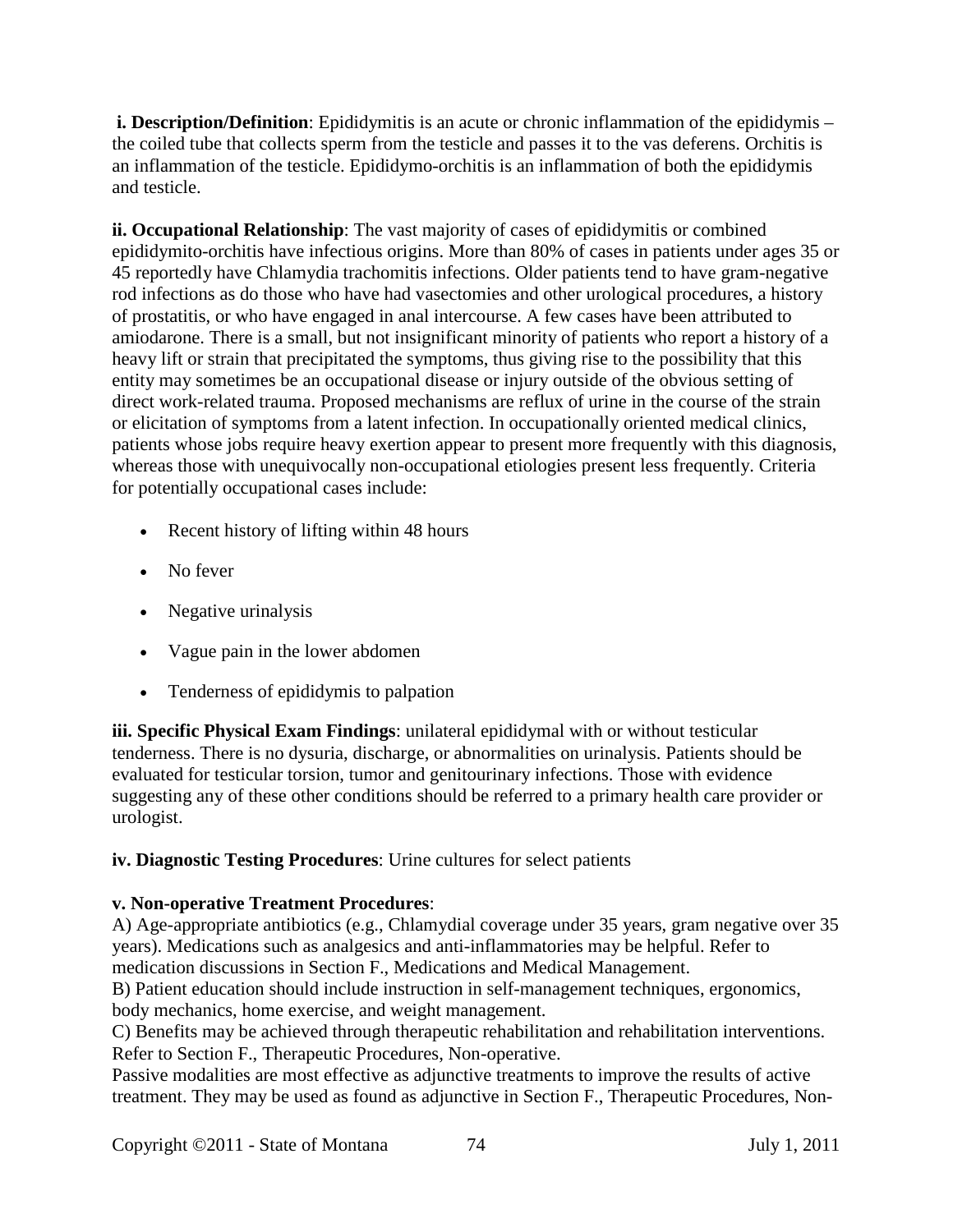operative.

D) Return to work with appropriate restrictions should be considered early in the course of treatment. Refer to Section F., Return to Work.

E) Patients with a clinical course that does not resolve rapidly should be evaluated by a urologist.

## **E.3.d Femoral Osteonecrosis (Avascular Necrosis (AVN) of the Femoral Head)**

**i. Description/Definition**: Death of the bone tissue of the femoral head following loss of blood supply to the area. Destruction of the articular surfaces of the hip joint may lead to arthritis.

**ii. Occupational Relationship**: Trauma resulting in displaced subcapital fracture of the hip or hip dislocation may cause AVN. Previous surgical procedures and systemic steroids may lead to AVN. In the general population risk factors include, but are not limited to alcohol abuse, smoking, Caisson disease (also known as the bends), sickle cell anemia, autoimmune disease, and hypercoagulable states. Often, the cause cannot be identified. Involvement of the opposite hip may occur in more than half of cases not caused by trauma.

**iii. Specific Physical Exam Findings**: Hip or groin pain made worse by motion or weightbearing and alleviated by rest is the classical presentation. Symptoms may begin gradually, often months after the vascular compromise of blood flow. A limp may result from the limited toleration of weight-bearing.

**iv. Diagnostic Testing Procedures**: X-ray abnormalities include sclerotic changes, cystic lesions, joint space narrowing, and degeneration of the acetabulum. The x-ray may be normal in the first several months of the disease process. AVN should be suspected when hip pain occurs and risk factors are present. X-rays should be done first, but may be followed by an MRI. CT is recommended for evaluating patients with osteonecrosis; CT or helical CT are also recommended for evaluating patients who have contraindications for MRI. When AVN is not due to trauma, both hips should be imaged.

### **v. Non-operative Treatment Procedures**:

A) Initial Treatment: protected weight-bearing and bracing followed by active therapy with or without passive therapy. Conservative approaches may suffice when the lesion is small, but larger lesions are expected to require surgical intervention when symptoms are disabling. B) Medications such as analgesics and anti-inflammatories may be helpful. Some evidence supports use of bisphosphonates particularly for mild to moderate cases of osteonecrosis. Refer to medication discussions in Section F. 9, Medications and Medical Management. C) Patient education should include instruction in self-management techniques, ergonomics,

body mechanics, home exercise, joint protection, and weight management. Weight-bearing restrictions may be appropriate. Reduction or elimination of activities that significantly provoke osteonecrotic symptoms, including avoidance of dysbaric exposures (atmospheric compression/decompression) is recommended.

D) Control of diabetes mellitus, elimination or reductions in glucocorticosteroid use, and/or elimination of alcohol products is recommended.

E) Aggressive targeting of all coronary artery disease risk factors is recommended for treatment of osteonecrosis.

F) Smoking may affect bone healing. Patients should be strongly encouraged to stop smoking

Copyright ©2011 - State of Montana 75 July 1, 2011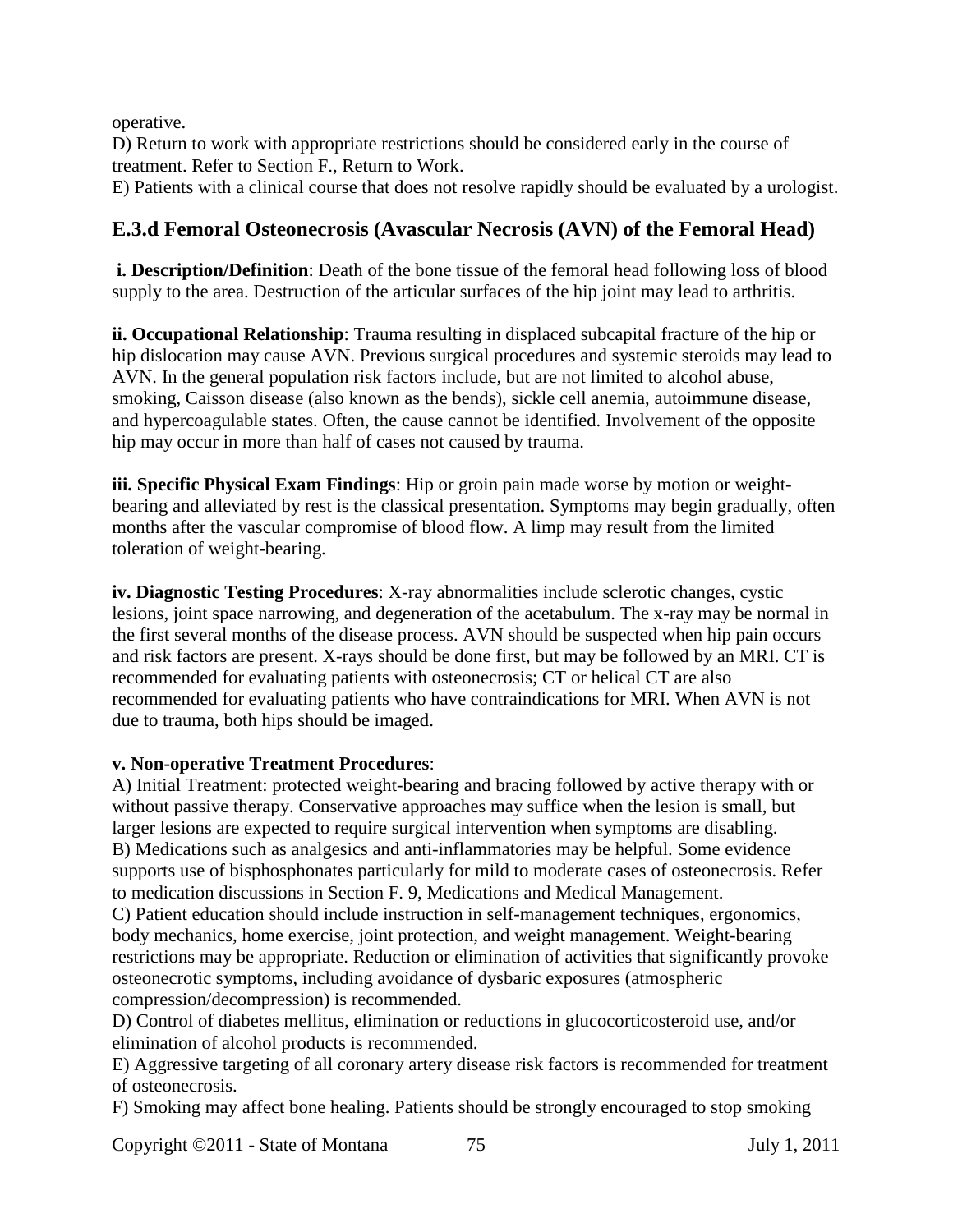and be provided with appropriate counseling by the physician.

G) Return to work with appropriate restrictions should be considered early in the course of treatment. Refer to Section F., Return to Work.

H) Other therapies in Section F., Therapeutic Procedures, Non-operative, may be employed in individual cases.

**vi. Surgical Indications/Considerations**: Core decompression may be appropriate for some patients with early disease (Stages 1 and 2A) who have functionally disabling symptoms. Femoral head osteotomies or resurfacing hemiarthroplasties may also be appropriate for younger patients when disease is limited to the femoral head. Those 50 or older and patients with total joint collapse or severely limiting disease will usually require an implant arthroplasty. Prior to surgical intervention, the patient and treating physician should identify functional operative goals and the likelihood of achieving improved ability to perform activities of daily living or work activities and the patient should agree to comply with the pre- and post-operative treatment plan including home exercise. The provider should be especially careful to make sure the patient understands the amount of post-operative therapy required and the length of partialand full-disability expected post-operatively.

Because smokers have a higher risk of non-union and post-operative costs, it is recommended that insurers cover a smoking cessation program peri-operatively. Physicians may monitor smoking cessation with laboratory tests such as cotinine levels for long-term cessation.

**vii. Operative Procedures**: Osteotomy, core decompression with or without bone graft, arthroplasty/prosthetic replacement. Refer to Section G., Therapeutic Procedures-operative for details.

### **viii. Post-operative Treatment**:

A) Anticoagulant therapy to prevent deep venous thrombosis for most procedures. Refer Section F., Medications and Medical Management.

B) Treatment usually includes active therapy with or without passive therapy. Refer to section G and specific procedures for further details.

C) An individualized rehabilitation program based upon communication between the surgeon and the therapist using the treatments found in Section F.

D) Treatment should include gait training with appropriate assistive devices.

E) Therapy should include training on the use of adaptive equipment and home and work site evaluation when appropriate.

F) Return to work and restrictions after surgery may be made by an attending physician experienced in occupational medicine in consultation with the surgeon or by the surgeon

## **E.3.e Femur Fracture**

**i. Description/Definition**: Fracture of the femur distal to the lesser trochanter.

**ii. Occupational Relationship**: Usually from a traumatic injury such as a fall or crush.

**iii. Specific Physical Exam Findings**: May have a short, abnormally rotated extremity. Effusion if the knee joint is involved.

Copyright ©2011 - State of Montana 76 July 1, 2011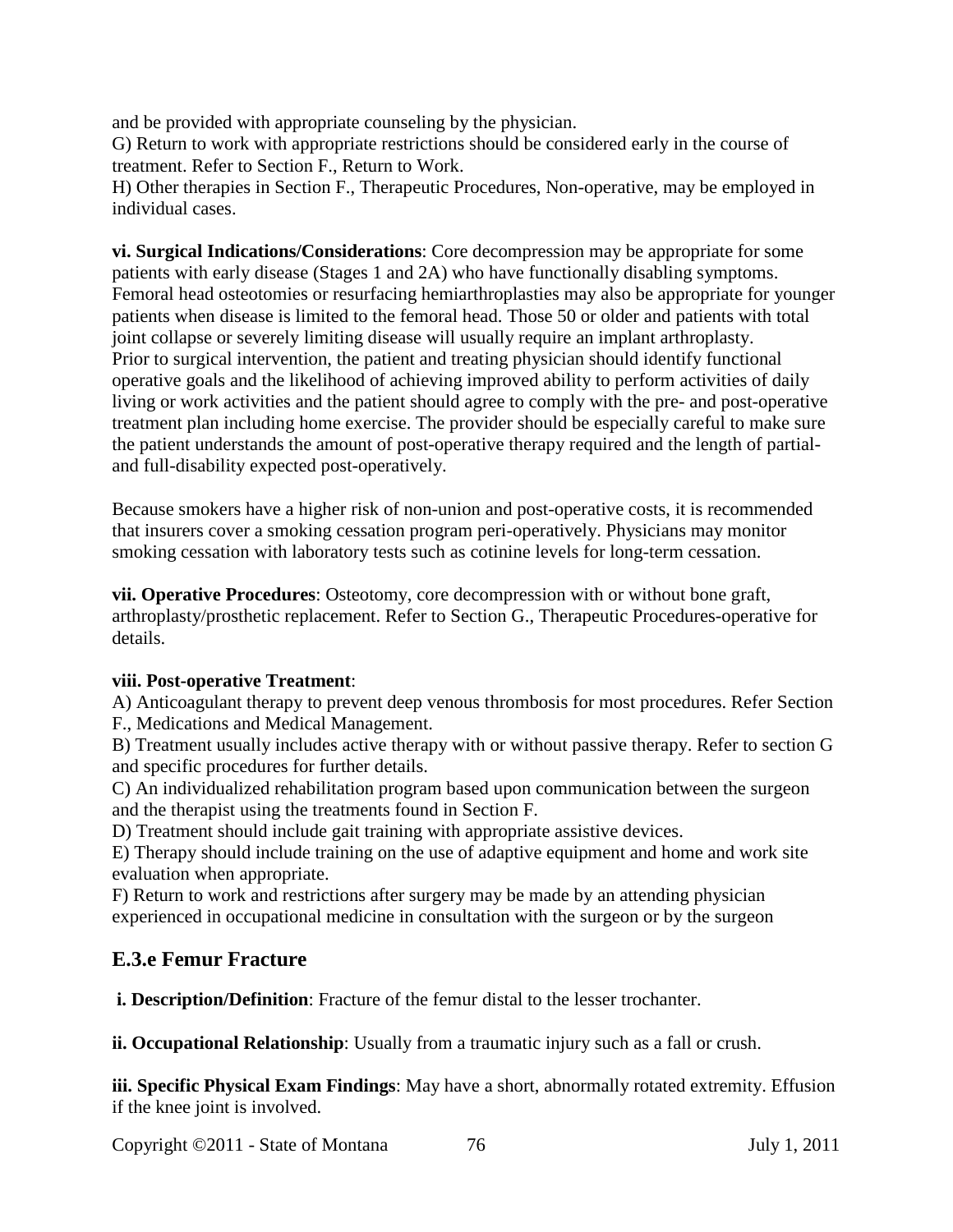**iv. Diagnostic Testing Procedures**: Radiographs. Occasionally CT scan or MRI particularly if the knee joint is involved.

### **v. Non-operative Treatment Procedures**:

A) Initial Treatment: Although surgery is usually required, non-operative procedures may be considered in stable, non-displaced fractures and will require protected weight-bearing. B) Medications such as analgesics and anti-inflammatories may be helpful. Refer to medication discussions in Section F., Medications and Medical Management.

C) Back pain may occur after femur fracture and should be addressed and treated as necessary.

D) Patient education should include instruction in self-management techniques, ergonomics, body mechanics, home exercise, joint protection, weight management. Weight-bearing restrictions may be appropriate.

E) Refer to comments related to osteoporosis in Section F. 9. i. Therapeutic Procedures, Nonoperative, Osteoporosis Management.

F) Smoking may affect fracture healing. Patients should be strongly encouraged to stop smoking and be provided with appropriate counseling by the physician.

G) Orthotics such as heel lifts and custom shoe build-ups may be required when leg-length discrepancy persists.

H) Return to work with appropriate restrictions should be considered early in the course of treatment. Refer to Section F., Return to Work.

I) Other therapies in Section F. Therapeutic Procedures, Non-operative may be employed in individual cases.

**vi. Surgical Indications/Considerations**: Femoral neck fracture or supracondylar femur fracture with joint incongruity.

Because smokers have a higher risk of non-union and post-operative costs, it is recommended that insurers cover a smoking cessation program peri-operatively. Physicians may monitor smoking cessation with laboratory tests such as cotinine levels for long-term cessation.

**vii. Operative Procedures**: Rod placement or open internal fixation.

### **viii. Post-operative Treatment**:

A) An individualized rehabilitation program based upon communication between the surgeon and the therapist, using therapies as outlined in Section F., Therapeutic Procedures, Nonoperative. In all cases, communication between the physician and the therapist is important to the timing of weight-bearing and exercise progression.

B) Treatment usually includes active therapy with or without passive therapy for protected weight-bearing, early range of motion if joint involvement.

C) Refer to bone-growth stimulators in Section F. Therapeutic Procedures, Non-operative.

D) Return to work and restrictions after surgery may be made by an attending physician experienced in occupational medicine in consultation with the surgeon or by the surgeon.

## **E.3.f Gluteus Medius Tendinosis and Tears ("Rotator Cuff of the Hip"), Trochanteric Pain Syndrome**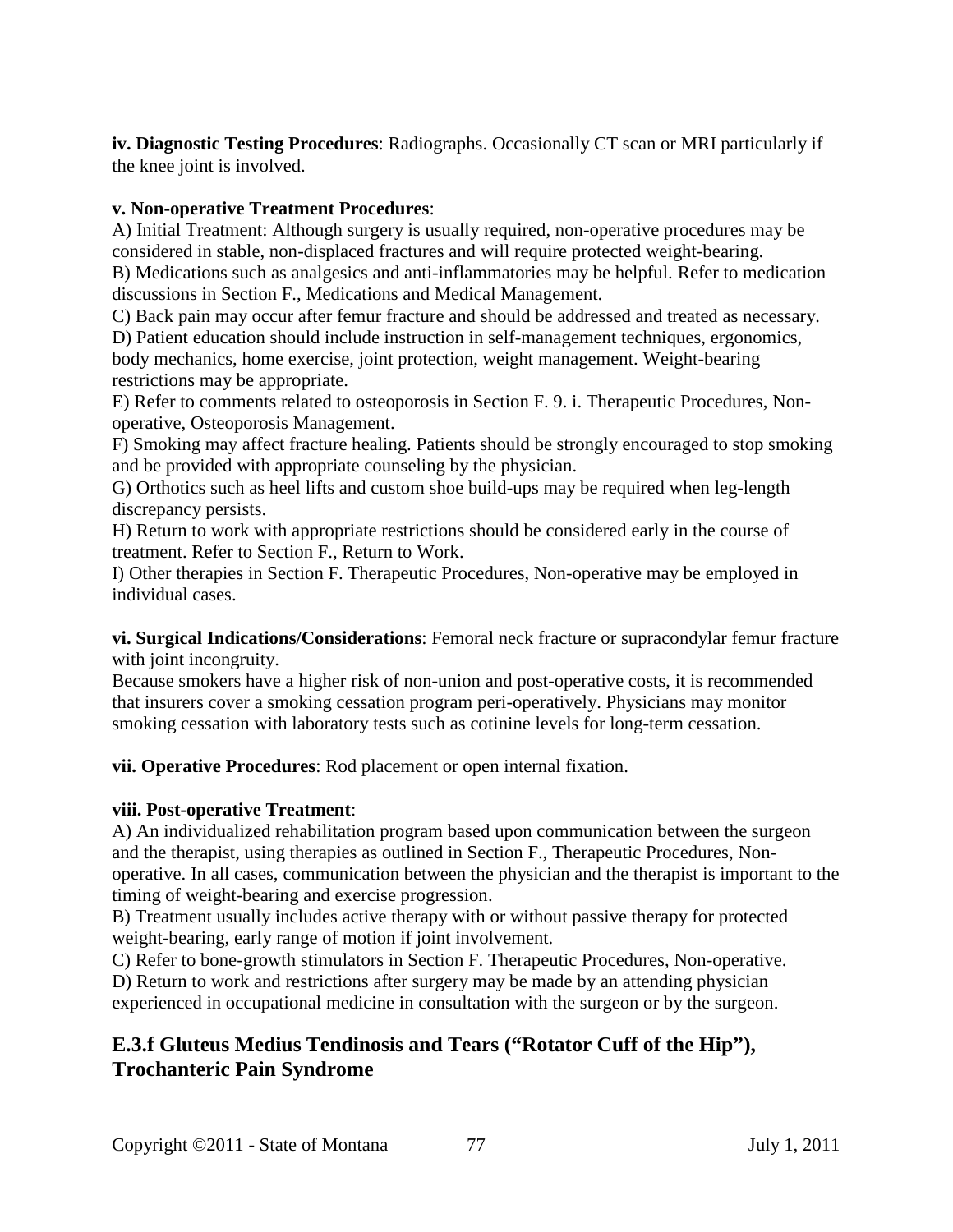#### **i. Description/Definition**:

Greater Trochanteric Bursitis: Bursitis occurs when the bursae become inflamed and irritated. Trochanteric bursitis is a theoretical condition, as there is little evidence it exists. However, it is theorized to involve an irritated bursa in the lateral hip, and it has also been reported that many patients have pathology in the gluteus medius tendon.

Greater Trochanteric Pain Syndrome (also known as Lateral Hip Pain): This entity is being used to describe patients with pain in the lateral hip joint. Some practitioners use this diagnostic entity in preference to other terms as the precise diagnosis may be unclear at times, or one label (e.g., greater trochanteric bursitis) may fail to completely describe a patient with other abnormalities.

Gluteus Medius Tendon Tears: The most common location for gluteus medius tendon tears is along the middle facet. There may be extension of the tear toward fibers of the gluteus minimus insertion on the anterior facet. Oftentimes, these are high-grade partial thickness tears starting on the undersurface of the tendon.

#### **ii. Occupational Relationship**:

Gluteus medius tears are degenerative tendon conditions and tears, similar to those in the rotator cuff, and are considered more analogous to diseases. However, discrete accidents may contribute to these tears. It is theorized that forceful use may contribute to the condition, thus it is possible this condition may be occupational in some circumstances. However, there currently are no quality epidemiological studies to identify occupational risk factors.

Trochanteric Bursitis: Causal mechanisms are somewhat unclear, but are thought to include direct trauma over the trochanter, such as falling on the lateral hip joint or repetitive overuse movement patterns. Unaccustomed use, such as putting pressure over the trochanter, is thought to be a risk factor; routine use is of unknown risk. Trochanteric bursitis appears to occur both in the presence and absence of trauma. In settings where significant trauma has occurred to precipitate the bursitis, work-relatedness is not controversial. In the absence of trauma, a theory may be constructed whereby physical factors such as unaccustomed forceful use of the hip may cause the condition; however, this is speculative.

**iii. Specific Physical Exam Findings**: For Trochanteric Bursitis, tenderness is invariably present over the greater trochanter. Pain is also usually present with hip range of motion. The total extent of the hip range of motion is usually normal.

Patients with a relatively acute onset tear of the gluteus medius have an abnormal gait, as they are unable to horizontally stabilize their pelvis. Tenderness over the greater trochanter may be present. Range of motion is usually reduced. Qualitative muscle strength weakness is present and tends to be worse with larger tears, although on a chronic basis, compensatory mechanisms of surrounding muscles help minimize abnormalities found on physical examination. The findings for Greater Trochanteric Pain Syndrome are the same as trochanteric bursitis and possible findings of gluteus medius tears.

**iv. Diagnostic Testing Procedures**: MR arthrogram is recommended to diagnose gluteus medius tendinosis or tears or trochanteric bursitis in patients with subacute or chronic hip pain. Ultrasound is recommended for evaluating patients with gluteus medius tendinopathies, greater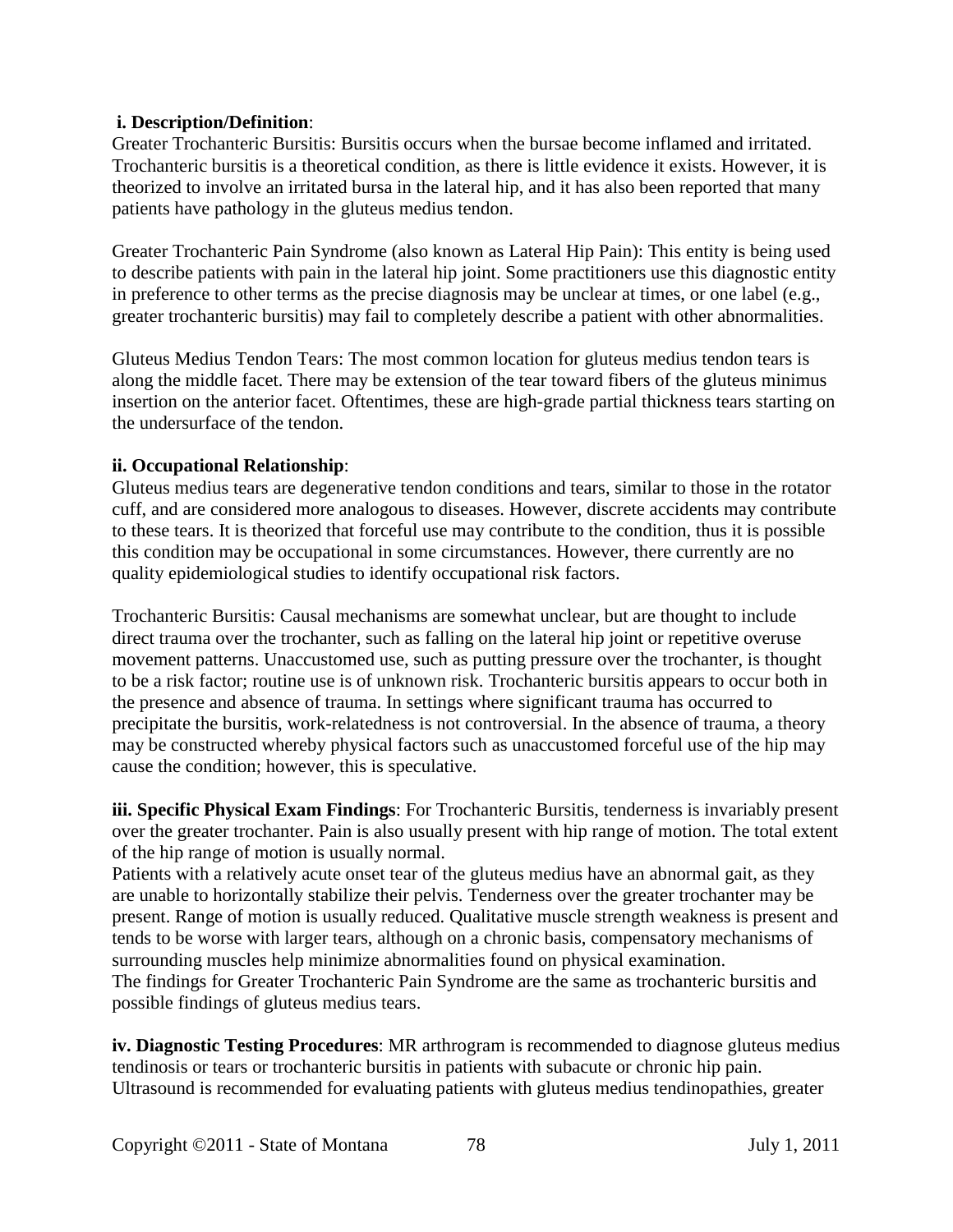trochanteric bursitis, greater trochanteric pain syndrome/lateral hip pain.

### **v. Non-operative Treatment Procedures**:

A) Initial Treatment: Protected weight-bearing and ice.

B) Medications such as analgesics and anti-inflammatories may be helpful. Refer to medication discussions in Section F., Medications and Medical Management.

C) Patient education should include instruction in self-management techniques, ergonomics, body mechanics, home exercise, joint protection, and weight management. Patient education may also include videos, telephone, follow-up, and pamphlets.

D) Benefits may be achieved through therapeutic rehabilitation and rehabilitation interventions. They may include range-of-motion (ROM), active therapies, and a home exercise program. Active therapies include proprioception training, restoring normal joint mechanics, and clearing dysfunctions from adjacent structures. Passive as well as active therapies may be used for control of pain and swelling. Therapy should progress to strengthening and an independent home exercise program targeted to further improve ROM, strength, and normal joint mechanics influenced by proximal and distal structures. Bracing may be appropriate. Refer to Section F., Therapeutic Procedures, Non-operative.

Passive modalities are most effective as adjunctive treatments to improve the results of active treatment. They may be used as found as adjunctive in Section F., Therapeutic Procedures, Nonoperative.

E) Trochanteric Corticosteroid Injection: Some evidence supports this treatment as an option for acute, subacute, or chronic trochanteric bursitis, greater trochanteric pain syndrome, and gluteus medius tears with accompanying clinical bursitis.

- Indications: Symptoms of trochanteric bursitis of at least a couple weeks with prior treatment that has included NSAIDs or acetaminophen and avoidance of aggravating activities. The most tender location is recommended be targeted and fluoroscopic guidance is not necessary for an initial injection, although it may be a more reasonable option for a second injection if the first injection is unsatisfactory.
- Dose: either: 1) methylprednisolone 60mg plus 2.5mL 0.5% bupivacaine; or 2) betamethasone plus lidocaine and suggested better outcomes with higher doses. Each injection should be scheduled separately and the effects of each evaluated before additional injections are scheduled rather than scheduling a series of 3 injections.

F) Return to work with appropriate restrictions should be considered early in the course of treatment. Refer to Section F., Return to Work.

G) Other therapies in Section F. Therapeutic Procedures, Non-operative may be employed in individual cases.

### **vi. Surgical Indications/Considerations**:

A) Gluteus medius tendinosis or tears, trochanteric bursitis, and greater trochanteric pain syndrome are a constellation of symptoms and signs that have overlap. They parallel shoulder tendinoses and subacromial bursitis, although they have not been shown to have a direct mechanistic parallel between the hip and shoulder. These entities are increasingly recognized as significant causes of hip pain and morbidity. However, similar to the shoulder, many cases of bursitis may actually be manifestations of gluteus medius tendinosis. As with the shoulder, it

Copyright ©2011 - State of Montana 79 July 1, 2011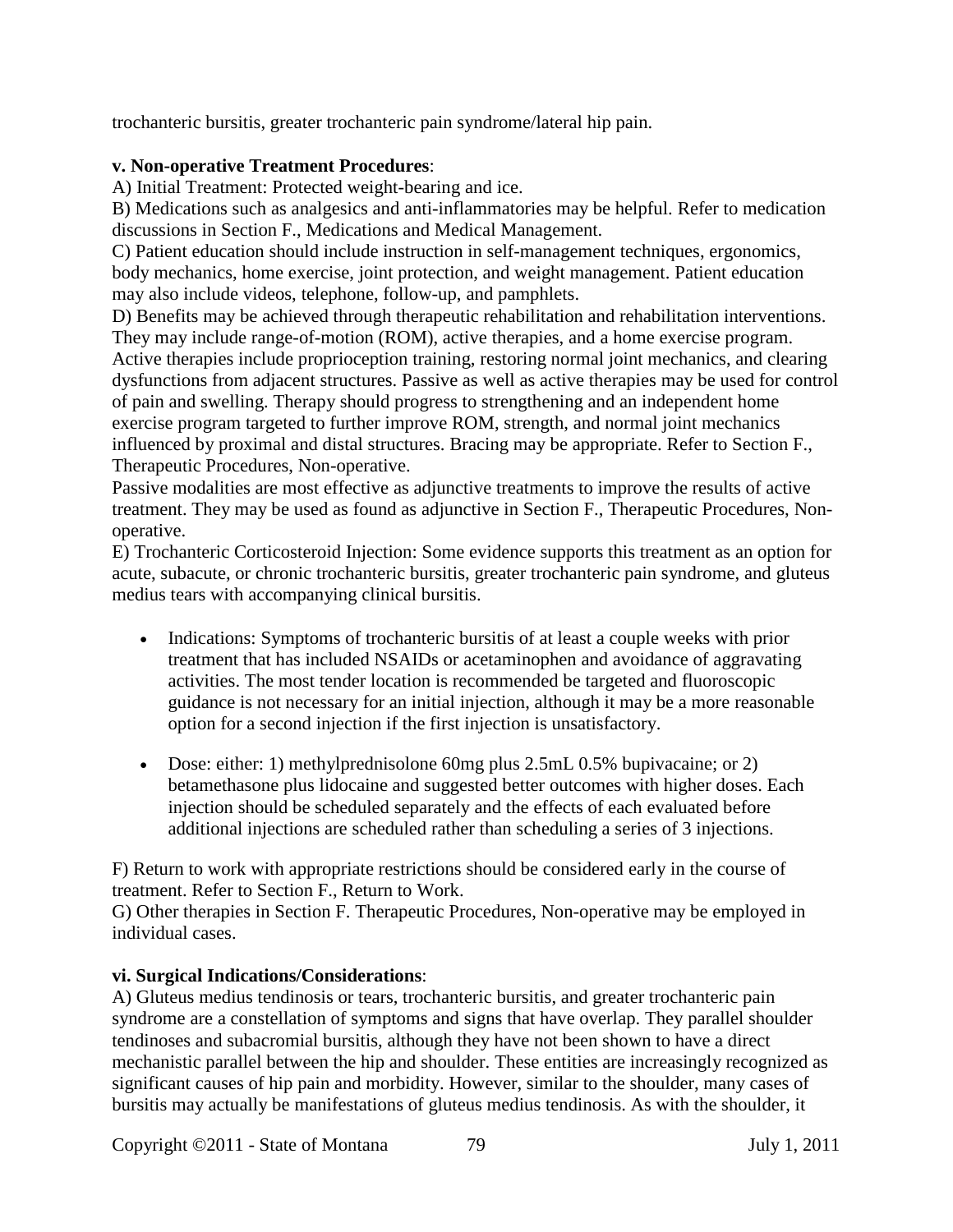appears that bursitis does not generally occur without some tendinosis also present. The gluteus medius tendon is the structural analog of the supraspinatus tendon; the degenerative pathophysiology is comparable. Thus, the entity has been considered analogous to "rotator cuff" of the hip. Also comparable with the shoulder, most cases appear to be partial tears and not related to acute specific trauma.

B) Prior to surgical intervention, the patient and treating physician should identify functional operative goals and the likelihood of achieving improved ability to perform activities of daily living or work activities and the patient should agree to comply with the pre- and post-operative treatment plan including home exercise. The provider should be especially careful to make sure the patient understands the amount of post-operative therapy required and the length of partialand full-disability expected post-operatively.

C) Smoking may affect soft tissue healing through tissue hypoxia. Patients should be strongly encouraged to stop smoking and be provided with appropriate counseling by the physician.

**vii. Operative Procedures**: Surgical repair is recommended for gluteus medius tears that are non-responsive to medical management.

## **viii. Post-operative Treatment**:

A) An individualized rehabilitation program based upon communication between the surgeon and the therapist using therapies as outlined in Section F., Therapeutic Procedures, Nonoperative. In all cases, communication between the physician and therapist is important to the timing of weight-bearing and exercise progressions.

B) Treatment may include protected weight-bearing and active therapy with or without passive therapy. Splinting in a functional brace may reduce time off work.

C) Return to work and restrictions after surgery may be made by an attending physician experienced in occupational medicine in consultation with the surgeon or by the surgeon.

## **E.3.g Groin Strains and Adductor Related Groin Pain**

**i. Description/Definition**: A strain is believed to usually consist of a disruption of a myotendinous junction. A groin strain most classically involves the adductor muscles of the thigh. A complete muscular tear may occur. However, structures within the groin include the lower rectus abdominis musculature, inguinal region, symphysis pubis, upper portions of the adductor muscles of the thigh, and the genitalia and scrotum. Some cases of a lower abdominal muscle strain (usually in the inguinal area) include a clinical case of epididymitis even without an apparent infectious component.

**ii. Occupational Relationship**: Symptoms are usually acute onset and these injuries are considered more analogous to acute injuries than diseases, although repeated, unaccustomed use may precipitate the event. Thus, the nature of the forceful unaccustomed use determines whether the condition is work-related.

**iii. Specific Physical Exam Findings**: Patients with groin strains avoid use or movement of the affected myotendinous junction, which is also focally tender on examination. If there is a complete rupture, there is a muscular defect and a hematoma usually forms acutely. Patients tend to have reduced qualitative muscle strength.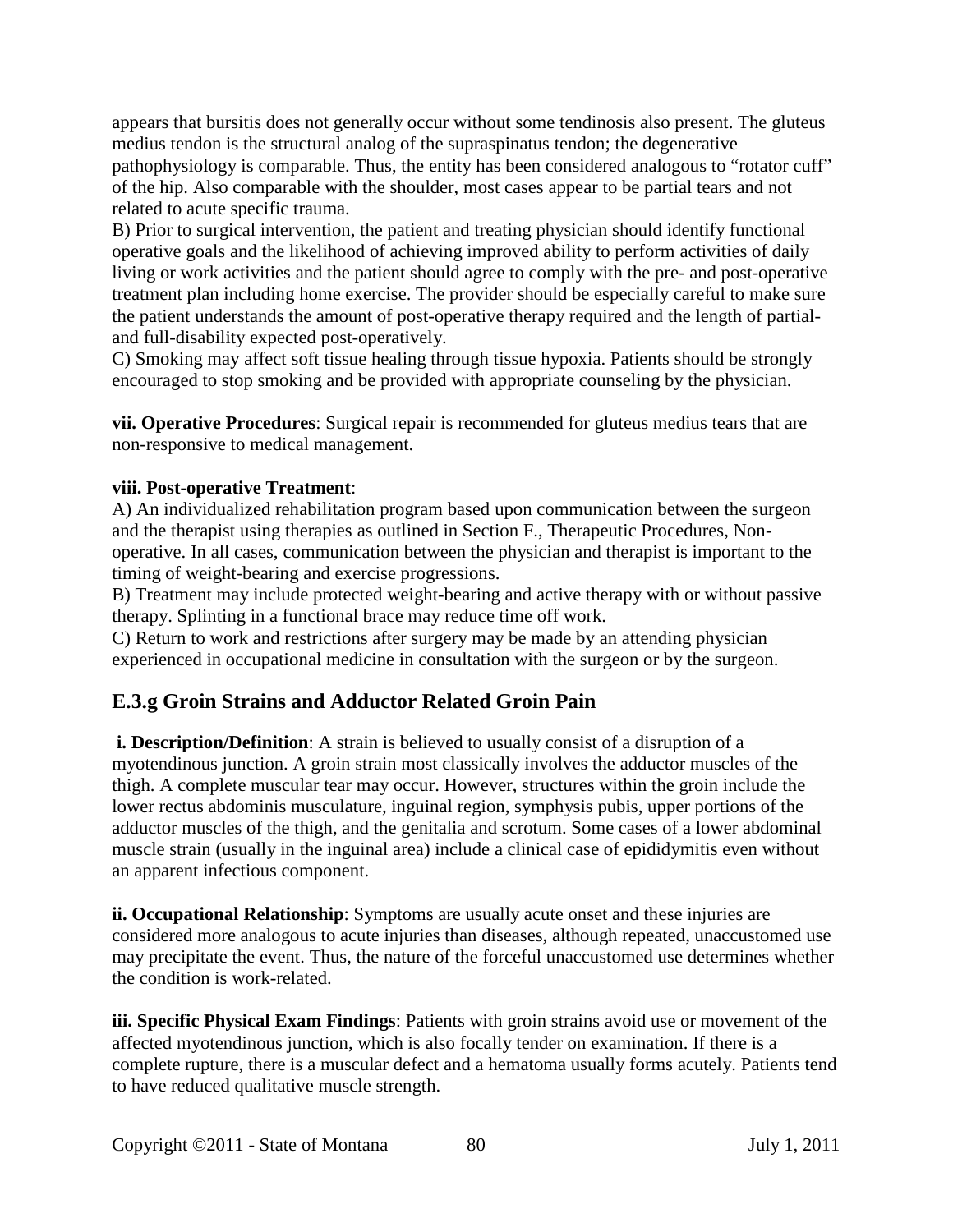#### **iv. Diagnostic Testing Procedures**: Ultrasound. X-rays, MRI in more severe cases

#### **v. Non-operative Treatment Procedures**:

A) Initial Treatment: Protected weight-bearing, ice, and compression bandages (Ace wraps). B) Medications such as analgesics and anti-inflammatories may be helpful. Refer to medication discussions in Section F., Medications and Medical Management.

C) Patient education should include instruction in self-management techniques, ergonomics, body mechanics, home exercise, and weight management.

D) Benefits may be achieved through therapeutic rehabilitation and rehabilitation interventions. They may include range-of-motion (ROM), active therapies, and a home exercise program. Active therapies include proprioception training, restoring normal joint mechanics, and clearing dysfunctions from adjacent structures. Passive as well as active therapies may be used for control of pain and swelling. Therapy should progress to strengthening and an independent home exercise program targeted to further improve ROM, strength, and normal joint mechanics influenced by proximal and distal structures. Refer to Section F., Therapeutic Procedures, Nonoperative.

Passive modalities are most effective as adjunctive treatments to improve the results of active treatment. They may be used as found as adjunctive in Section F., Therapeutic Procedures, Nonoperative.

E) Return to work with appropriate restrictions should be considered early in the course of treatment. Those performing high-physical demand tasks or who have no ability to avoid repeating physically demanding job tasks thought to have resulted in the condition are recommended to have work limitations, but in other cases, there is no recommendation for or against work limitations. Refer to Section F., Return to Work.

F) Other therapies in Section F. Therapeutic Procedures, Non-operative may be employed in individual cases.

**vi. Surgical Indications/Considerations**: Surgery is not indicated in these cases.

## **E.3.h Hamstring and hip flexor strains**

**i. Description/Definition**: Hamstring and hip flexor strains are thought to be true muscular strains (i.e., disrupted myotendinous junctions).

**ii. Occupational Relationship**: These problems are usually precipitated by a high force maneuver with near maximum voluntary contraction capabilities. Prior injury is likely the greatest predictor of future risk.

**iii. Specific Physical Exam Findings**: Patients have pain exacerbated by use, stiffness and weakness. The examination findings are tenderness usually at either the muscle origin or insertion (e.g., high versus low hamstring strains) with swelling or large ecchymoses in more severe cases.

**iv. Diagnostic Testing Procedures**: Clinical tests are generally not necessary, although in the more severe cases, evaluation with x-rays and/or MRI are used to evaluate the underlying bony structure as well as the degree of muscle tear as severe, rare cases may require surgery.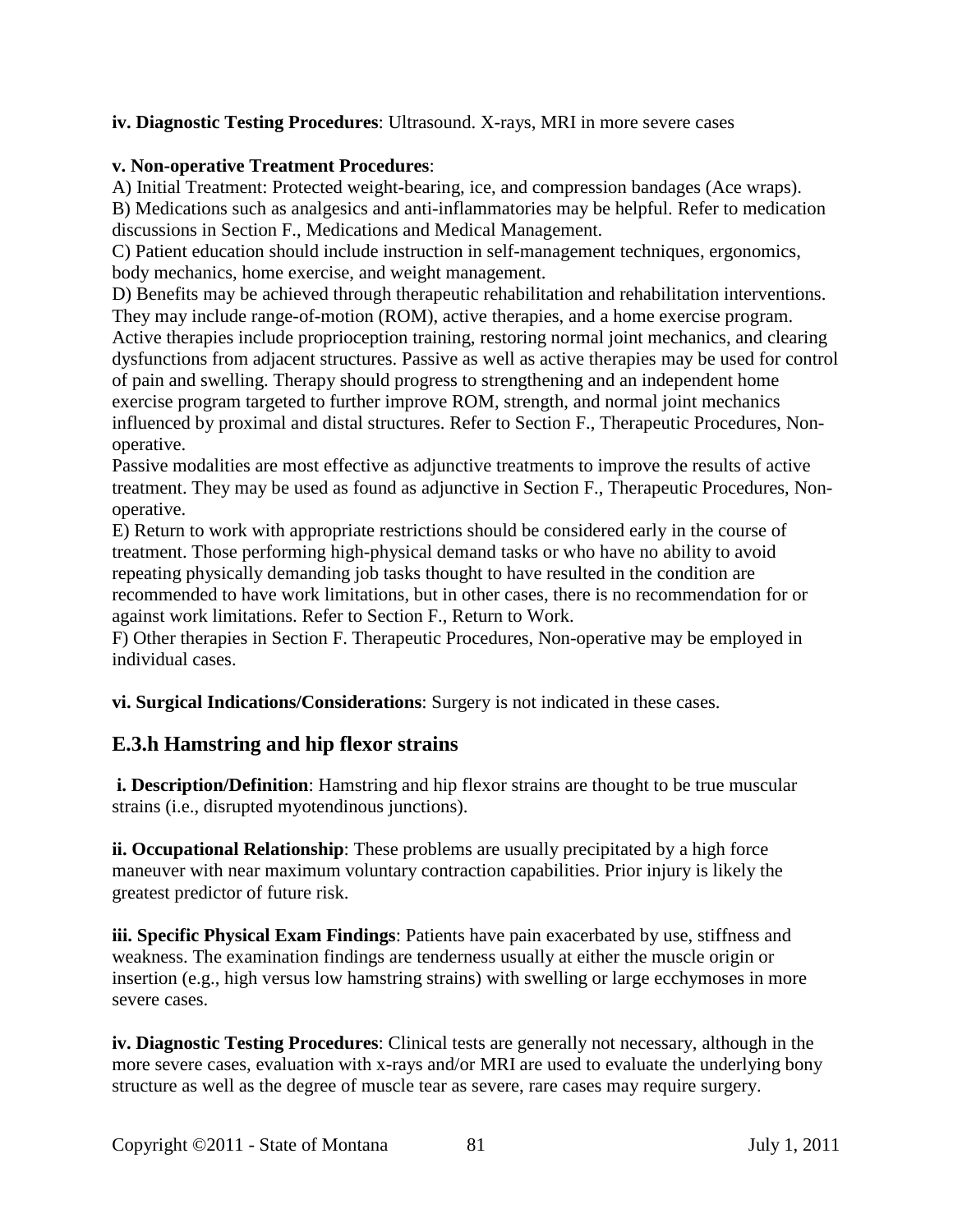#### **v. Non-operative Treatment Procedures**:

A) Initial Treatment: Protected weight-bearing, ice, compression bandages (Ace wraps). B) Medications such as analgesics and anti-inflammatories may be helpful. Refer to medication discussions in Section F., Medications and Medical Management.

C) Patient education should include instruction in self-management techniques, ergonomics, body mechanics, home exercise, and weight management. Bed rest is not recommended due to concern regarding deep venous thrombosis and other adverse effects, although relative rest may be required for many patients.

D) Benefits may be achieved through therapeutic rehabilitation and rehabilitation interventions. They may include range-of-motion (ROM), active therapies, and a home exercise program. Active therapies include proprioception training, restoring normal joint mechanics, and clearing dysfunctions from adjacent structures. Passive as well as active therapies may be used for control of pain and swelling. Therapy should progress to strengthening and an independent home exercise program targeted to further improve ROM, strength, and normal joint mechanics influenced by proximal and distal structures. Refer to Section F., Therapeutic Procedures, Nonoperative.

Passive modalities are most effective as adjunctive treatments to improve the results of active treatment. They may be used as found as adjunctive in Section F., Therapeutic Procedures, Nonoperative.

E) Return to work with appropriate restrictions should be considered early in the course of treatment. Work limitations may be necessary depending on the severity of the condition and the required job demands. Those performing high-physical demand tasks or who have no ability to avoid repeating physically demanding job tasks thought to have resulted in the condition are recommended to have work limitations, but in other cases, there is no recommendation for or against these limitations. Refer to Section F., Return to Work.

F) Other therapies in Section F. Therapeutic Procedures, Non-operative may be employed in individual cases.

**vi. Surgical Indications/Considerations**: Some cases involve complete ruptures and require surgical repair.

**vii. Operative Procedures**: See Hamstring Tendon Rupture.

## **E.3.i Hamstring Tendon Rupture**

**i. Description/Definition**: Most commonly, a disruption of the muscular portion of the hamstring. Extent of the tear is variable. Occasionally a proximal tear or avulsion. Rarely a distal injury.

**ii. Occupational Relationship**: Excessive tension on the hamstring either from an injury or from a rapid, forceful contraction of the muscle.

**iii. Specific Physical Exam Findings**: Local tenderness, swelling, ecchymosis.

**iv. Diagnostic Testing Procedures**: Occasionally radiographs or MRI for proximal tears/possible avulsion.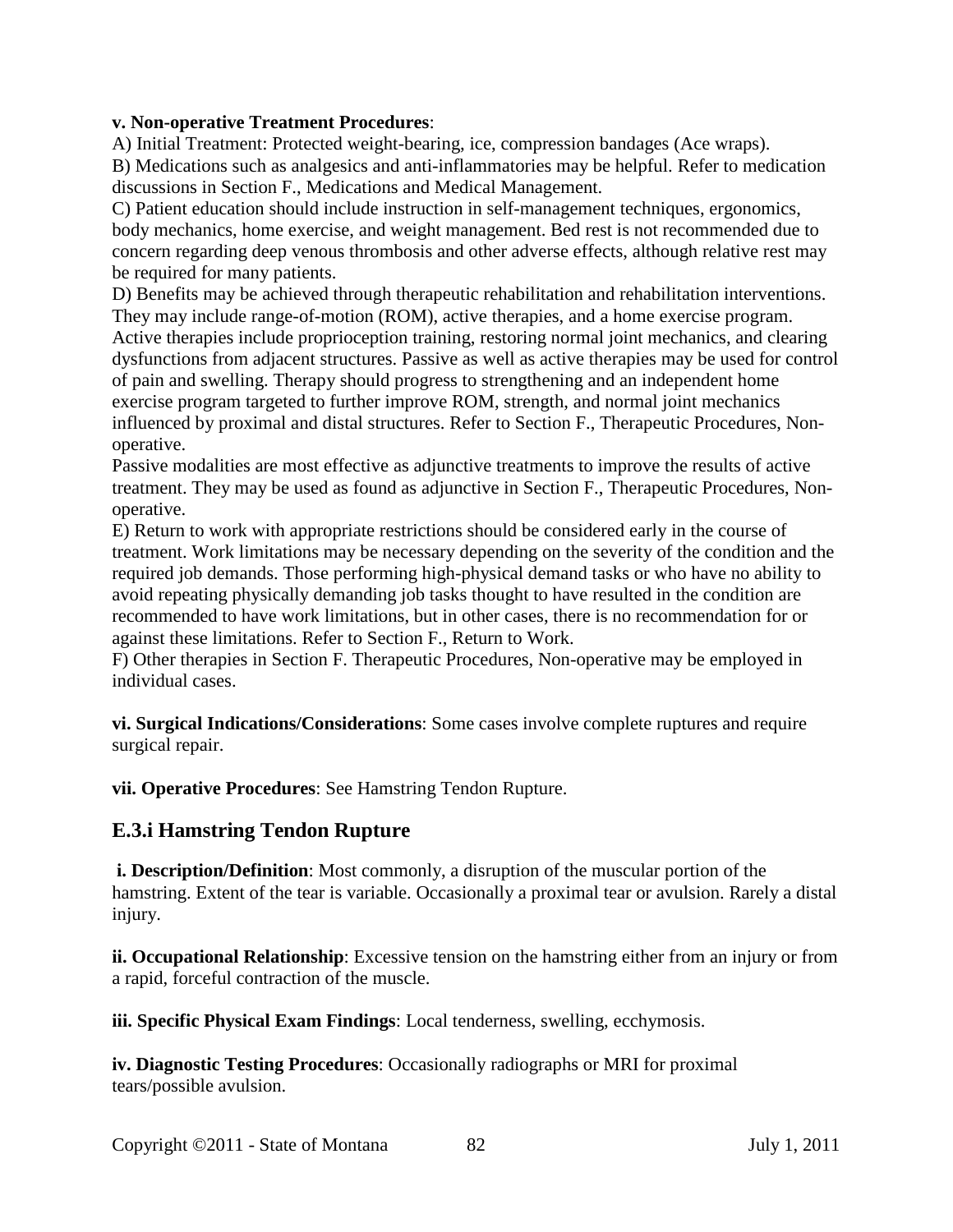#### **v. Non-operative Treatment Procedures**:

A) Initial Treatment: Protected weight-bearing and ice.

B) Medications such as analgesics and anti-inflammatories may be helpful. Refer to medication discussions in Section F., Medications and Medical Management.

C) Patient education should include instruction in self-management techniques, ergonomics, body mechanics, home exercise, and weight management.

D) Benefits may be achieved through therapeutic rehabilitation and rehabilitation interventions. They may include range-of-motion (ROM), active therapies, and a home exercise program. Active therapies include proprioception training, restoring normal joint mechanics, and clearing dysfunctions from adjacent structures. Passive as well as active therapies may be used for control of pain and swelling. Therapy should progress to strengthening and an independent home exercise program targeted to further improve ROM, strength, and normal joint mechanics influenced by proximal and distal structures. Bracing may be appropriate. Refer to Section F., Therapeutic Procedures, Non-operative.

Passive modalities are most effective as adjunctive treatments to improve the results of active treatment. They may be used as found as adjunctive in Section F., Therapeutic Procedures, Nonoperative.

E) Return to work with appropriate restrictions should be considered early in the course of treatment. Refer to Section F. 16, Return to Work.

F) Other therapies in Section F. Therapeutic Procedures, Non-operative may be employed in individual cases.

#### **vi. Surgical Indications/Considerations**:

A) Surgery is indicated for proximal or distal injuries only when significant functional impairment is expected without repair. If surgery is indicated, it is preferably performed within three months.

B) Prior to surgical intervention, the patient and treating physician should identify functional operative goals and the likelihood of achieving improved ability to perform activities of daily living or work activities and the patient should agree to comply with the pre- and post-operative treatment plan including home exercise. The provider should be especially careful to make sure the patient understands the amount of post-operative therapy required and the length of partialand full-disability expected post-operatively.

C) Smoking may affect soft tissue healing through tissue hypoxia. Patients should be strongly encouraged to stop smoking and be provided with appropriate counseling by the physician.

**vii. Operative Procedures**: Re-attachment of proximal avulsions and repair of distal tendon disruption.

#### **viii. Post-operative Treatment**:

A) An individualized rehabilitation program based upon communication between the surgeon and the therapist using therapies as outlined in Section F., Therapeutic Procedures, Nonoperative. In all cases, communication between the physician and therapist is important to the timing of weight-bearing and exercise progressions.

B) Treatment may include protected weight-bearing and active therapy with or without passive therapy. Splinting in a functional brace may reduce time off work.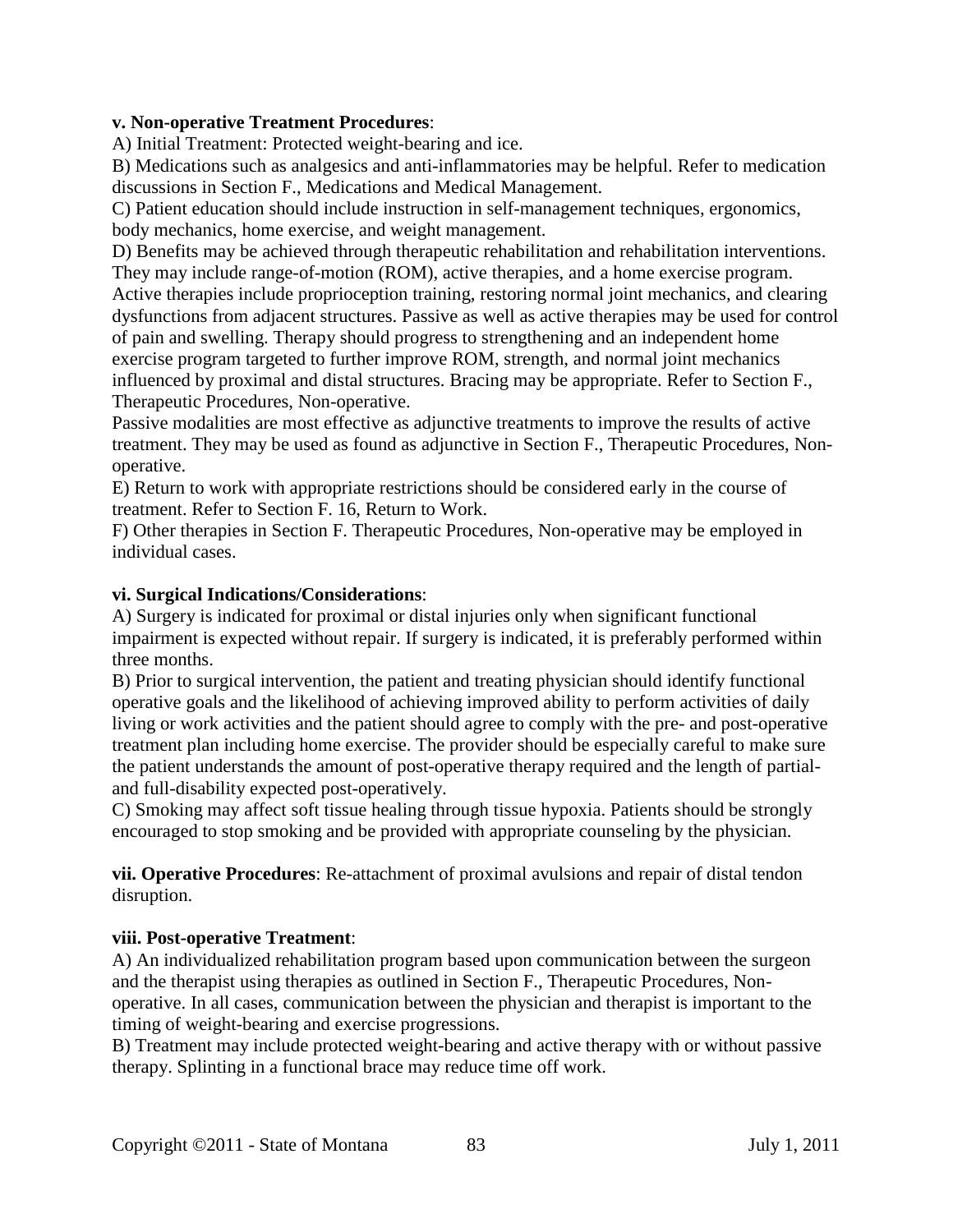C) Return to work and restrictions after surgery may be made by an attending physician experienced in occupational medicine in consultation with the surgeon or by the surgeon.

## **E.3.j Hip Dislocation**

**i. Description/Definition**: Disengagement of the femoral head from the acetabulum.

**ii. Occupational Relationship**: Usually from a traumatic injury such as a fall or crush.

**iii. Specific Physical Exam Findings**: Most commonly a short, internally rotated, adducted lower extremity with a posterior dislocation and a short externally rotated extremity with an anterior dislocation.

**iv. Diagnostic Testing Procedures**: Radiographs, CT scanning, Ultrasound.

## **v. Non-operative Treatment Procedures**:

A) Initial Treatment: Urgent closed reduction with sedation or general anesthesia.

B) Medications such as analgesics and anti-inflammatories may be helpful. Refer to medication discussions in Section F., Medications and Medical Management.

C) Patient education should include instruction in self-management techniques, ergonomics, body mechanics, home exercise, joint protection, and weight management.

D) Benefits may be achieved through therapeutic rehabilitation and rehabilitation interventions. They should include bracing then range-of-motion (ROM), active therapies, and a home exercise program. Active therapies include proprioception training, gait training with appropriate assistive devices, restoring normal joint mechanics, and clearing dysfunctions from adjacent structures. Passive as well as active therapies may be used for control of pain and swelling. Therapy should progress to strengthening and an independent home exercise program targeted to further improve ROM, strength, and normal joint mechanics influenced by proximal and distal structures. Therapy should include training on the use of adaptive equipment and home and work site evaluations when appropriate. Bracing may be appropriate Refer to Section F., Therapeutic Procedures, Non-operative.

Passive modalities are most effective as adjunctive treatments to improve the results of active treatment. They may be used as found as adjunctive in Section F., Therapeutic Procedures, Nonoperative.

E) Return to work with appropriate restrictions should be considered early in the course of treatment. Refer to Section F., Return to Work.

F) Other therapies in Section F. Therapeutic Procedures, Non-operative may be employed in individual cases.

**vi. Surgical Indications/Considerations**: Failure of closed reduction. Associated fracture of the acetabulum or femoral head, loose fragments in joint or open fracture.

Because smokers have a higher risk of non-union and post-operative costs, when a fracture is involved it is recommended that insurers cover a smoking cessation program peri-operatively. Physicians may monitor smoking cessation with laboratory tests such as cotinine levels for longterm cessation.

**vii. Operative Procedures**: Open reduction of the femoral head or acetabulum and possible

Copyright ©2011 - State of Montana 84 July 1, 2011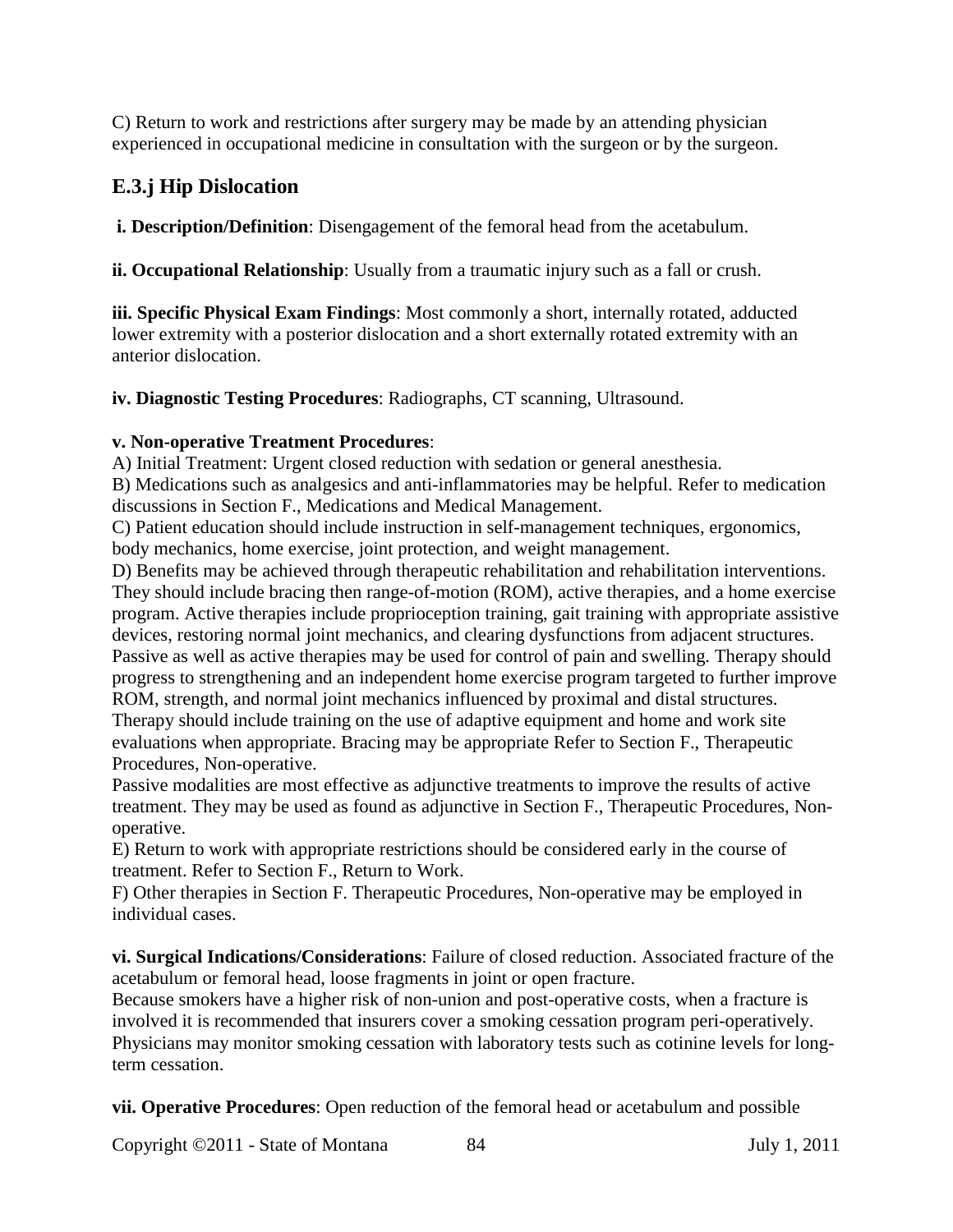internal fixation.

### **viii. Post-operative Treatment Procedures**:

A) An individualized rehabilitation program based upon communication between the surgeon and the therapist using therapies as outlined in Section F., Therapeutic Procedures, Nonoperative. In all cases, communication between the physician and therapist is important to the timing of weight-bearing and exercise progressions.

B) Treatment should include gait training with appropriate assistive devices.

C) Treatment may include protected weight-bearing and active therapy with or without passive therapy for early range of motion.

D) Return to work and restrictions after surgery may be made by an attending physician experienced in occupational medicine in consultation with the surgeon or by the surgeon.

## **E.3.k Hip Dysplasia**

**i. Description/Definition**: Hip dysplasia, or developmental dysplasia of the hip (DDH), is a relatively common developmental problem which is heterogeneous in anatomic abnormalities and ranges in severity from mild to severe. It may be unilateral or bilateral and is multifactorial with certain risk factors reported (e.g., female gender, genetic factors, breech birth, firstborns, swaddling the legs of infants). The abnormalities involve a lack of appropriate fitting between the femoral head and acetabulum. In children, there is a propensity towards acetabular abnormalities that is usually accompanied by instability and dislocations and the Crowe classification system is sometimes used.

**ii. Occupational Relationship**: Hip dysplasia is a non-occupational condition.

**iii. Specific Physical Exam Findings**: Patients may present in youth or adulthood with hip pain that may be increased with physical activity. The pain is often in the groin. There may be mechanical symptoms such as locking, painful clicking or restricted range of motion (ROM). Pain is reproduced with the impingement sign as well as by hyperextending the hip or placing the hip in the Femoral Abduction External Rotation (FABER) position. There may be an increased range of motion (ROM) of both hips, though the affected hip has less motion, often limited by pain. The hip joint may be prone to dislocation and instability.

**iv. Diagnostic Testing Procedures**: In adults, the condition is most often identified through an abnormal appearance of the acetabulum and/or proximal femur on x-ray. X-rays and ultrasound are used for diagnostic purposes.

### **v. Non-operative Treatment Procedures**:

A) Initial Treatment:

B) Medications such as analgesics and anti-inflammatories may be helpful. Refer to medication discussions in Section F., Medications and Medical Management.

C) Patient education should include instruction in self-management techniques, ergonomics, body mechanics, home exercise, joint protection, and weight management.

D) Benefits may be achieved through therapeutic rehabilitation and rehabilitation interventions. Refer to Section F., Therapeutic Procedures, Non-operative.

Passive modalities are most effective as adjunctive treatments to improve the results of active

Copyright ©2011 - State of Montana 85 July 1, 2011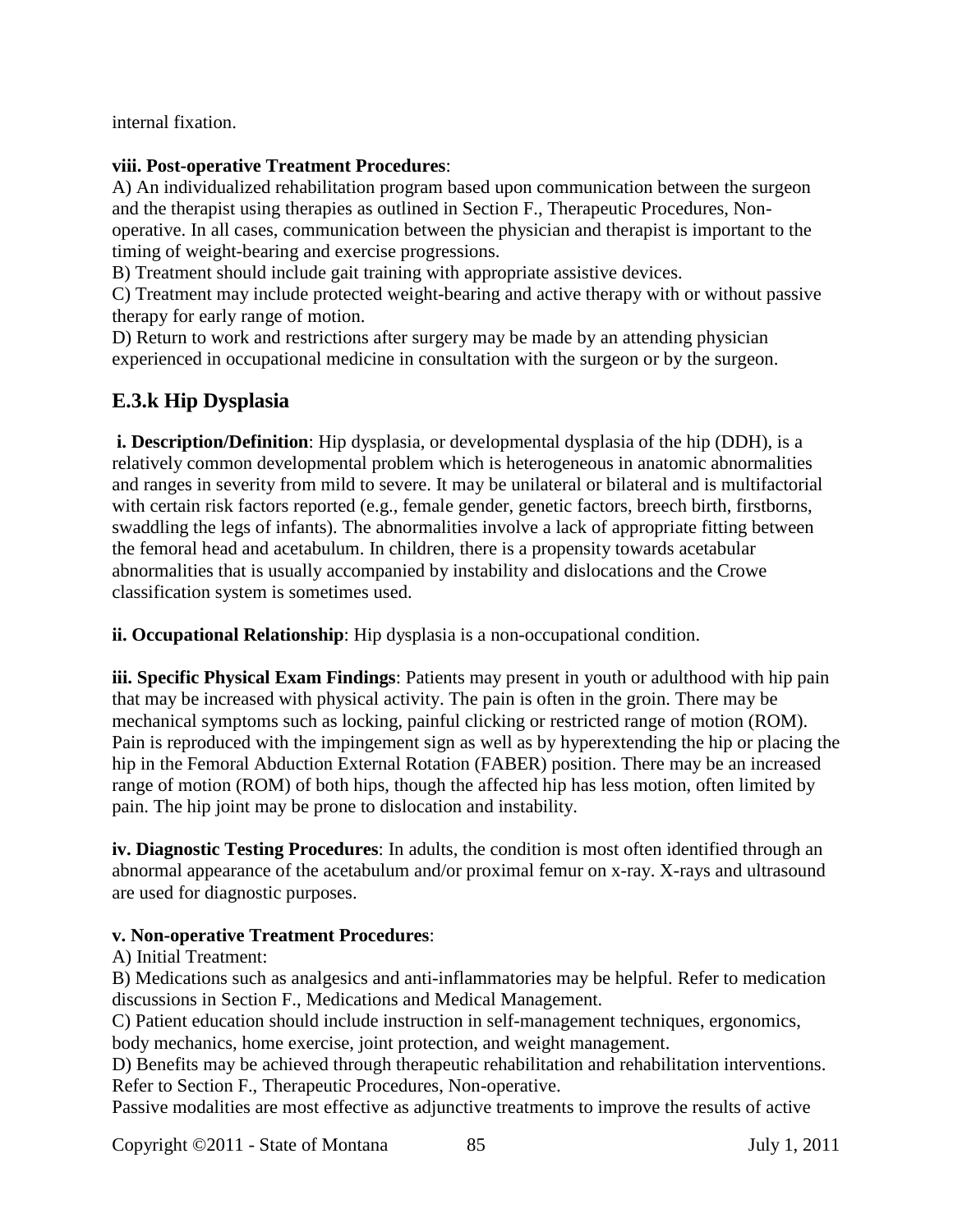treatment. They may be used as found as adjunctive in Section F., Therapeutic Procedures, Nonoperative.

E) Return to work with appropriate restrictions should be considered early in the course of treatment. Refer to Section F., Return to Work.

F) Other therapies in Section F. Therapeutic Procedures, Non-operative may be employed in individual cases.

**vi. Surgical Indications/Considerations**: Hip dysplasia leads to an increased risk of labral tears, chondral damage, ligamentum teres hypertrophy, and osteoarthrosis with some surgeries performed to attempt to reduce the risk of osteoarthrosis.

**vii. Operative Procedures**: When severe, osteotomies and joint replacement/hip arthroplasty is often performed.

### **viii. Post-operative Treatment Procedures**:

A) An individualized rehabilitation program based upon communication between the surgeon and the therapist using therapies as outlined in Section F. Therapeutic Procedures, Nonoperative. In all cases, communication between the physician and therapist is important to the timing of weight-bearing and exercise progressions.

B) Treatment should include gait training with appropriate assistive devices.

C) Treatment may include protected weight-bearing and active therapy with or without passive therapy for early range of motion.

D) Return to work and restrictions after surgery may be made by an attending physician experienced in occupational medicine in consultation with the surgeon or by the surgeon.

## **E.3.l Hip Fracture**

**i. Description/Definition**: Fractures of the neck and peri-trochanteric regions of the proximal femur.

**ii. Occupational Relationship**: Usually from a traumatic injury such as a fall or crush. Patients with intracapsular femoral fractures have a risk of developing avascular necrosis of the femoral head requiring treatment months to years after the initial injury.

**iii. Specific Physical Exam Findings**: Often a short and externally rotated lower extremity.

**iv. Diagnostic Testing Procedures**: Radiographs. Occasional use of CT scan or MRI.

## **v. Non-operative Treatment Procedures**:

A) Emergency Transport: TENS is moderately recommended for emergency transport of patients with hip fracture. A high-quality study suggests TENS reduces pain during emergency transport, thus there is evidence to suggest TENS might be successful for this limited indication. Acupressure is moderately recommended for transporting patients with hip fracture to the hospital.

B) Initial Treatment: protected weight-bearing and bracing followed by active therapy with or without passive therapy. Although surgery is usually required, non-operative procedures may be considered in stable, non-displaced fractures.

Copyright ©2011 - State of Montana 86 July 1, 2011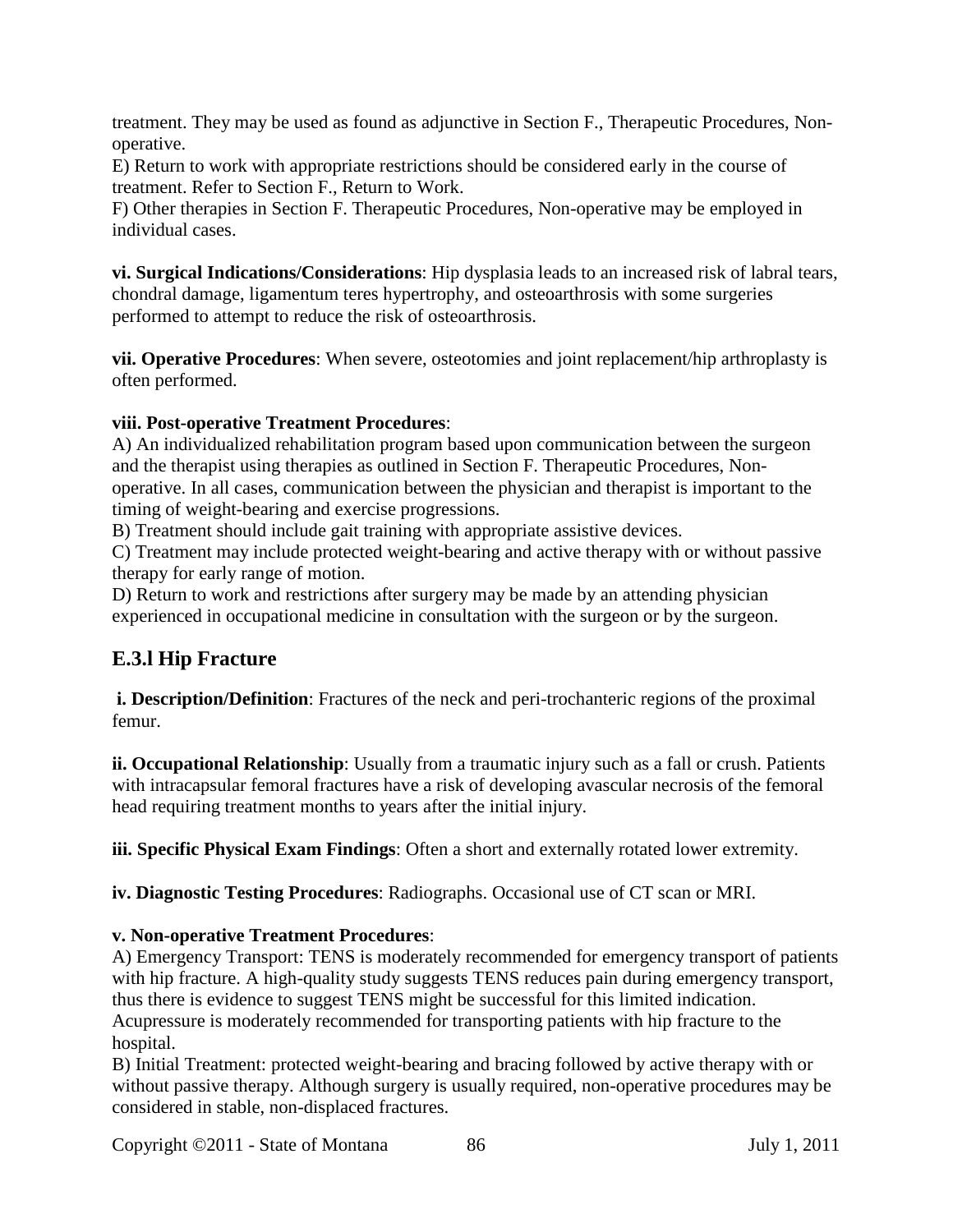C) Medications such as analgesics and anti-inflammatories may be helpful. Patients with hip fractures thought to be due to osteoporosis or osteopenia, to prevent additional fractures patients should have cause of the osteopenia established and osteomalacia ruled out. Adequate Vitamin D and calcium must be present to initiate restoration therapy. Calcitonin is recommended as a treatment option for patients with hip fracture, particularly those who are either intolerant to or have other contraindications for bisphosphonates. Refer to medication discussions in Section F., Medications and Medical Management.

D) Back pain may occur after hip fracture and should be addressed and treated as necessary.

E) Patient education should include instruction in self-management techniques, ergonomics, body mechanics, home exercise, joint protection, and weight management. Weight-bearing restrictions may be appropriate.

F) Refer to comments on osteoporosis in Section F.9.i Osteoporosis Management.

G) Smoking may affect fracture healing. Patients should be strongly encouraged to stop smoking and be provided with appropriate counseling by the physician.

H) Return to work with appropriate restrictions should be considered early in the course of treatment. Refer to Section F., Return to Work.

I) Some evidence recommends a pre-operative exercise program particularly emphasizing cardiovascular fitness and strengthening, especially for patients who exhibit evidence of weakness or unsteady gait. Flexibility components may be reasonable in those without fixed deficits.

J) Other therapies in Section F., Therapeutic Procedures, Non-operative, may be employed in individual cases.

**vi. Surgical Indications/Considerations**: Surgery is indicated for unstable peritrochanteric fractures and femoral neck fractures.

Because smokers have a higher risk of non-union and post-operative costs, it is recommended that insurers cover a smoking cessation program peri-operatively. Physicians may monitor smoking cessation with laboratory tests such as cotinine levels for long-term cessation.

**vii. Operative Procedures**: Prosthetic replacement for displaced femoral neck fractures. Reduction and internal fixation for peritrochanteric fractures, and un-displaced, or minimallydisplaced neck fractures.

#### **viii. Post-operative Treatment**:

A) Anti coagulant therapy to prevent deep venous thrombosis. Refer Section F., Medications and Medical Management.

B) Treatment usually includes active therapy with or without passive therapy.

C) An individualized rehabilitation program based upon communication between the surgeon and the therapist using the treatments found in Section F., Therapeutic Procedures, Nonoperative. Some evidence recommends geriatric unit treatment for patients with multiple health care issues, particularly if there is moderate dementia.

D) Treatment should include gait training with appropriate assistive devices.

E) Therapy should include training on the use of adaptive equipment and home and work site evaluation when appropriate.

F) Return to work and restrictions after surgery may be made by an attending physician experienced in occupational medicine in consultation with the surgeon or by the surgeon.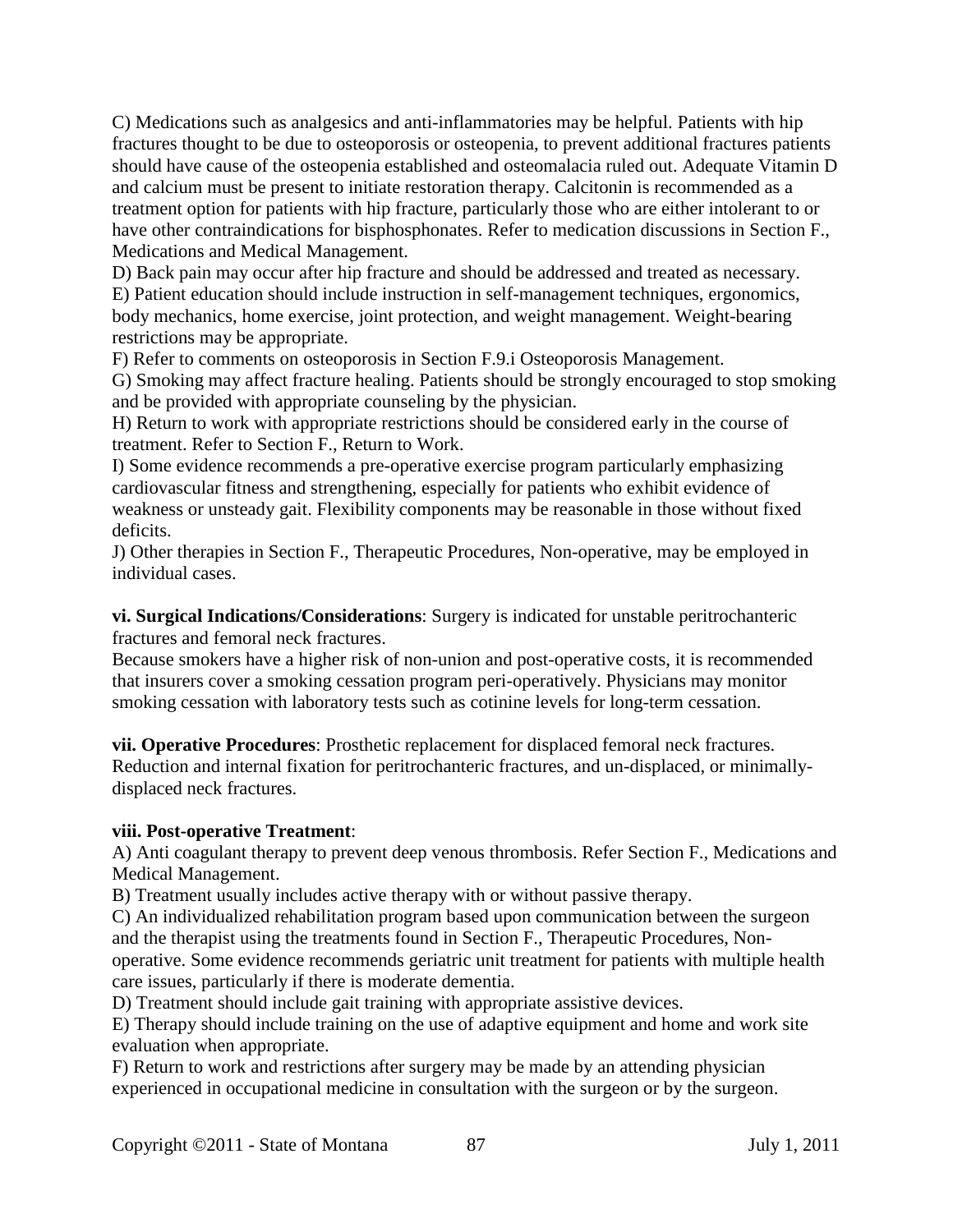## **E.3.m Hip Instability**

**i. Description/Definition**: The hip is subject to both traumatic and atraumatic instability. Traumatic hip instability is typically the result of a posteriorly directed force. The spectrum of injury ranges from subluxation to dislocation with or without concomitant injuries. Anterior labral pathology is often present as well and may represent a traumatic avulsion of the labrum or indicate the presence of some underlying bony impingement. Atraumatic instability is a spectrum ranging from injuries in patients that are attributed to stereotypical use leading to microinstability to patients who manifest generalized ligamentous laxity. Pre-operative diagnosis of atraumatic instability of the hip is unclear and subjective. The labrum or iliofemoral ligament may be damaged from repeated force. These abnormal forces are theorized to cause increased tension in the joint capsule which can lead to painful labral injury, capsular redundancy, and subsequent microinstability. The hip must rely more on the dynamic hip stabilizers for stability once the static stabilizers of the hip such as the iliofemoral ligament or labrum are injured. The spectrum of atraumatic instability includes patients with repetitive, external rotation with axial loading secondary to more generalized ligamentous laxity or, in the extreme form, in patients with connective tissue disorders such as Ehlers-Danlos syndrome or Marfan's syndrome.

**ii. Occupational Relationship**: Traumatic instability is not controversial as the location of trauma determines work-relatedness. Atraumatic instability is less clearly occupational as there are no quality studies that demonstrate increased risk for instability from occupational tasks. While a theory could be constructed for work-relatedness due to stereotypical use, factors are currently unclear.

**iii. Specific Physical Exam Findings**: In cases of hip instability, range of motion may be increased and findings may be present for ligamentous laxity. Patients tend to have increased hip external rotation (in extension during the log roll or in flexion such as FABER maneuver).

**iv. Diagnostic Testing Procedure**: In addition to standard radiographic workup, the evaluation may include an MRI that may demonstrate the characteristic triad of findings of hemarthrosis, an iliofemoral ligament disruption, and a posterior acetabular lip fracture or posterior labral tear. (Moorman 03) CT scanning may be helpful to define the bony anatomy of associated fractures of the acetabulum or femoral head. Ultrasound is recommended for evaluating patients with hip instability.

### **v. Non-operative Treatment Procedures**:

A) Initial Treatment: protected weight-bearing followed by active therapy with or without passive therapy.

B) Medications such as analgesics and anti-inflammatories may be helpful. Refer to medication discussions in Section F., Medications and Medical Management.

C) Aspiration: The presence of a significant hemarthrosis may warrant aspiration under fluoroscopy to reduce intracapsular pressure.

D) Patient education should include instruction in self-management techniques, ergonomics, body mechanics, home exercise, joint protection, and weight management. Weight-bearing restrictions may be appropriate.

E) Return to work with appropriate restrictions should be considered early in the course of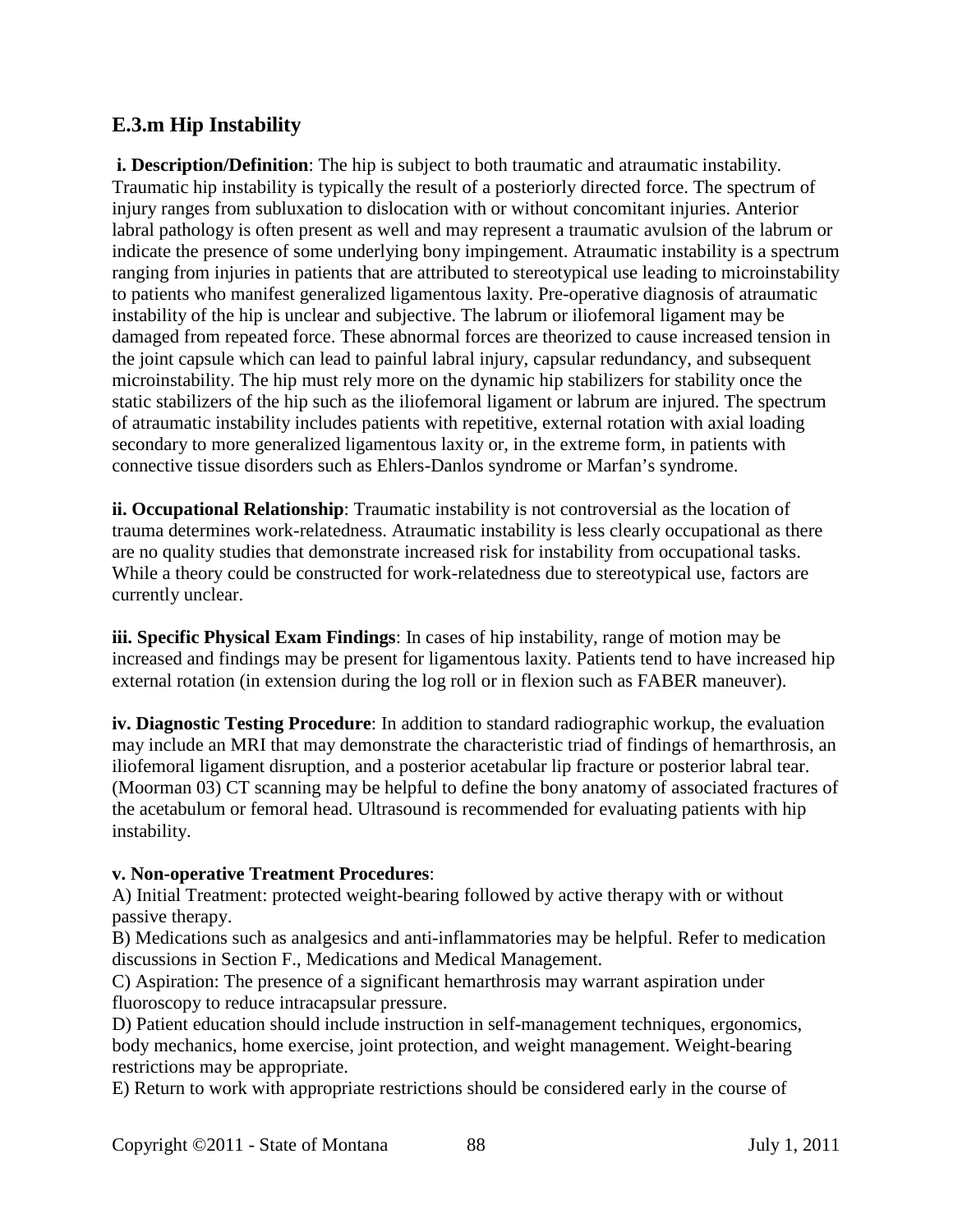treatment. Refer to Section F., Return to Work.

F) Other therapies in Section F., Therapeutic Procedures, Non-operative, may be employed in individual cases.

## **E.3.n Hip Pain**

**i. Description/Definition**: Pain originating from the hip is usually felt in the buttock or groin area with radiation to the distal thigh and anterior medial aspect of the knee. Pain in the hip may also be due to referred pain from cardiovascular or metastatic processes, lumbar disc herniation with neurological impingement, retroperitoneal or pelvic tumor, or from aortoiliac insufficiency. Lumbar radiculopathy and stenosis are two common disorders that present as hip pain. They constitute prominent disorders in the differential diagnosis of hip pain (see Low Back Disorders for discussion of these disorders)

**ii. Occupational Relationship**: Acute occupational hip injuries are related to a specific acute traumatic event – the location of the event determines work-relatedness and is non-controversial. There are few if any quality epidemiological studies addressing work-related hip disorders. Thus, aside from these specific circumstances (e.g., occupational fractures and other acute trauma, osteonecrosis from barotraumas, hip osteoarthrosis in farmers, trochanteric bursitis after a fall), most opinions are speculative.

**iii. Specific Physical Exam Findings**: Physical examination findings vary largely on the severity and acuity of the disorder. In general, conditions that arise acutely present with more pronounced physical examination findings. Patients with long-standing conditions have less prominent physical examination findings.

## **iv. Diagnostic Testing Procedures**:

A) Antibody levels are recommended to evaluate and diagnose patients with hip pain if there is reasonable suspicion of a rheumatological disorder. Antibody levels are strongly recommended as a screen to confirm the existence of specific disorders such as rheumatoid arthritis. Indications: Patients with hip pain and a presumptive diagnosis of a rheumatological disorder. B) Bone scanning is recommended for select use in patients with acute, subacute, or chronic pain to assist in the diagnosis of osteonecrosis, neoplasms, or other conditions with increased

polyosthotic bone metabolism, particularly when more than one joint needs to be evaluated.

C) Erythrocyte sedimentation rate or other inflammatory markers are recommended for screening for inflammatory disorders or prosthetic sepsis with reasonable suspicion of inflammatory disorder in patients with subacute or chronic hip pain.

D) Local anesthetic injections are recommended to assist in the diagnosis of subacute or chronic hip pain from unclear source.

E) X-rays (Roentgenograms) are recommended for evaluating acute, subacute, or chronic hip pain in the absence of red flags, moderate to severe hip pain lasting at least a few weeks, and/or limited range of motion.

F) MRI is recommended for select patients with subacute or chronic hip pain with consideration of surrounding soft tissue pathology, including evaluating gluteus medius tendons or masses, or other diagnostic concerns (generally not indicated for acute hip pain).

G) Helical CT for select patients with acute, subacute or chronic hip pain for whom advanced imaging of bony structures is thought to be potentially be helpful

Copyright ©2011 - State of Montana 89 July 1, 2011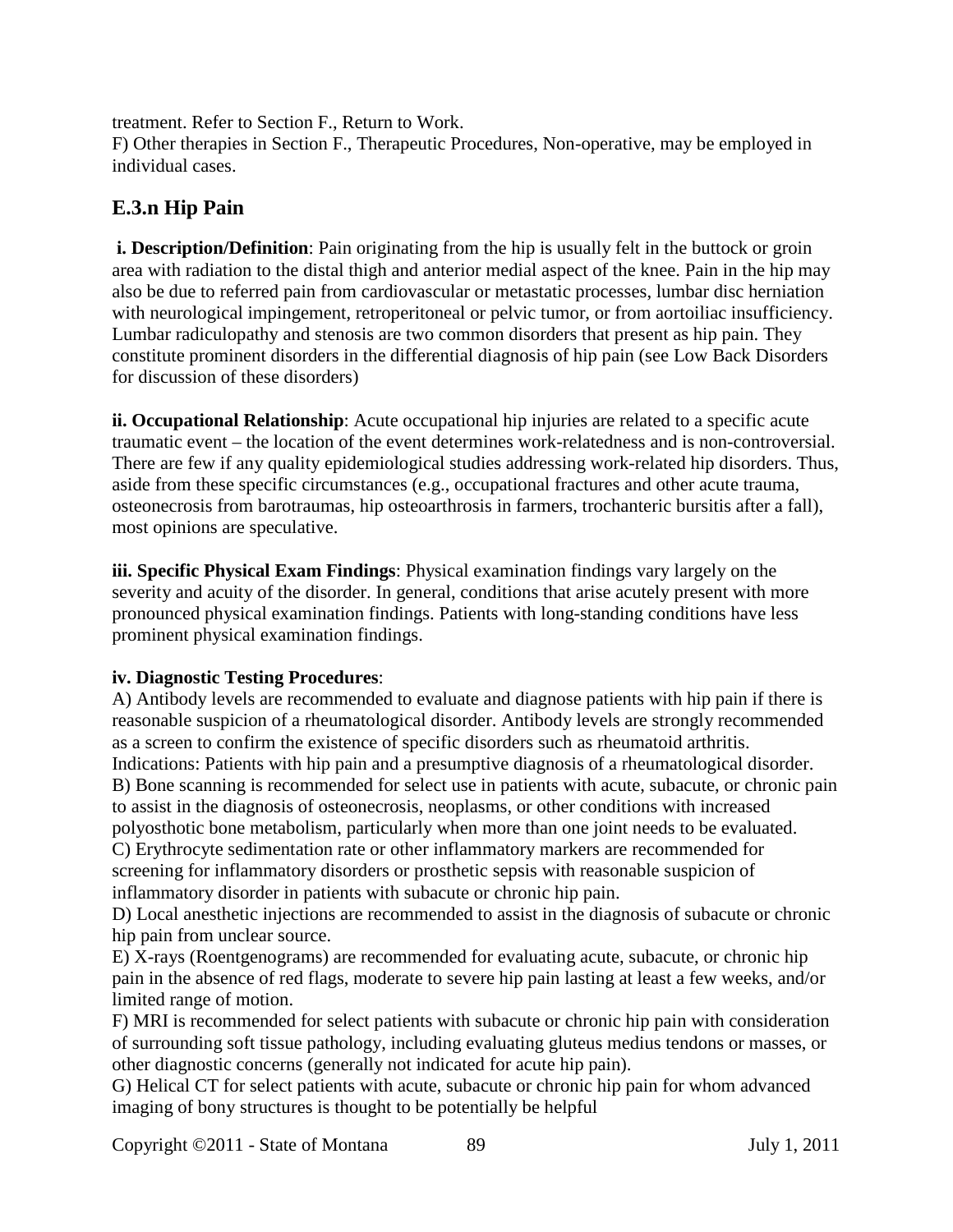#### **v. Non-operative Treatment Procedures** :

A) Medications such as analgesics and anti-inflammatories may be helpful. Refer to medication discussions in Section F., Medications and Medical Management.

B) Patient education should include instruction in self-management techniques, ergonomics, body mechanics, home exercise, joint protection, and weight management. Measures to prevent falls are recommended. Patient education may also include videos, telephone, follow-up, and pamphlets.

C) Benefits may be achieved through therapeutic rehabilitation and rehabilitation interventions. They should include range-of-motion (ROM), active therapies and a home exercise program. Active therapies include gait training with appropriate assistive devices, proprioception training restoring normal joint mechanics, and clearing dysfunctions from adjacent structures. Passive as well as active therapies may be used for control of pain and swelling. Therapy should progress to strengthening and an independent home exercise program targeted to further improve ROM, strength, and normal joint mechanics influenced by proximal and distal structures. Therapy should include training on the use of adaptive equipment and home and work site evaluations when appropriate Refer to Section F., Therapeutic Procedures, Non-operative. There is good evidence that a supervised therapeutic exercise program with an element of strengthening is an effective treatment for hip osteoarthritis.

Passive modalities are most effective as adjunctive treatments to improve the results of active treatment. They may be used as found as adjunctive in Section F., Therapeutic Procedures, Nonoperative. There is some evidence that manual therapy, including stretching and traction manipulation by a trained provider, produces functional improvement in hip osteoarthritis and may be a suitable treatment option.

1) Aquatic therapy may be used as a type of active intervention to improve muscle strength and range of motion when land-based therapy is not well-tolerated. 2) There is some evidence that acupuncture may produce improvement in hip pain and function, making it a suitable treatment option for patients. Refer to Section F., Therapeutic Procedures, Non-operative. D) Devices:

1) Walking/Mobility aides: For acute injuries, crutches and canes may be helpful during the recovery and/or rehabilitative phase to increase functional status (e.g., from wheelchair to walker to cane). Some patients with hip pain might benefit from limited use of devices, particularly as an assistive aid towards regaining improved or full function. These aids include crutches, walkers, and canes. However, aids might also be detrimental in individuals whose function declines with the aid. In general, devices are recommended when there is either: a) improvement expected and the device is part of a plan to regain better or normal function; or b) the device is essential to achieve the maximum function possible within the limits of fixed defects. Other than such circumstances, use of assistive devices including wheelchairs, canes, and crutches is not recommended. For chronic hip or groin pain, crutches may paradoxically increase disability through debility. In those circumstances, institution or maintenance of advice for use of crutches or canes should be carefully considered against potential risks.

2) Shoe insoles and Shoe lifts: Orthotics, shoe insoles, or shoe lifts are recommended for patients with significant leg length discrepancy with hip pain felt to be a consequence of that discrepancy. A significant leg length discrepancy is generally defined as more than 2 to 3 cm. There are no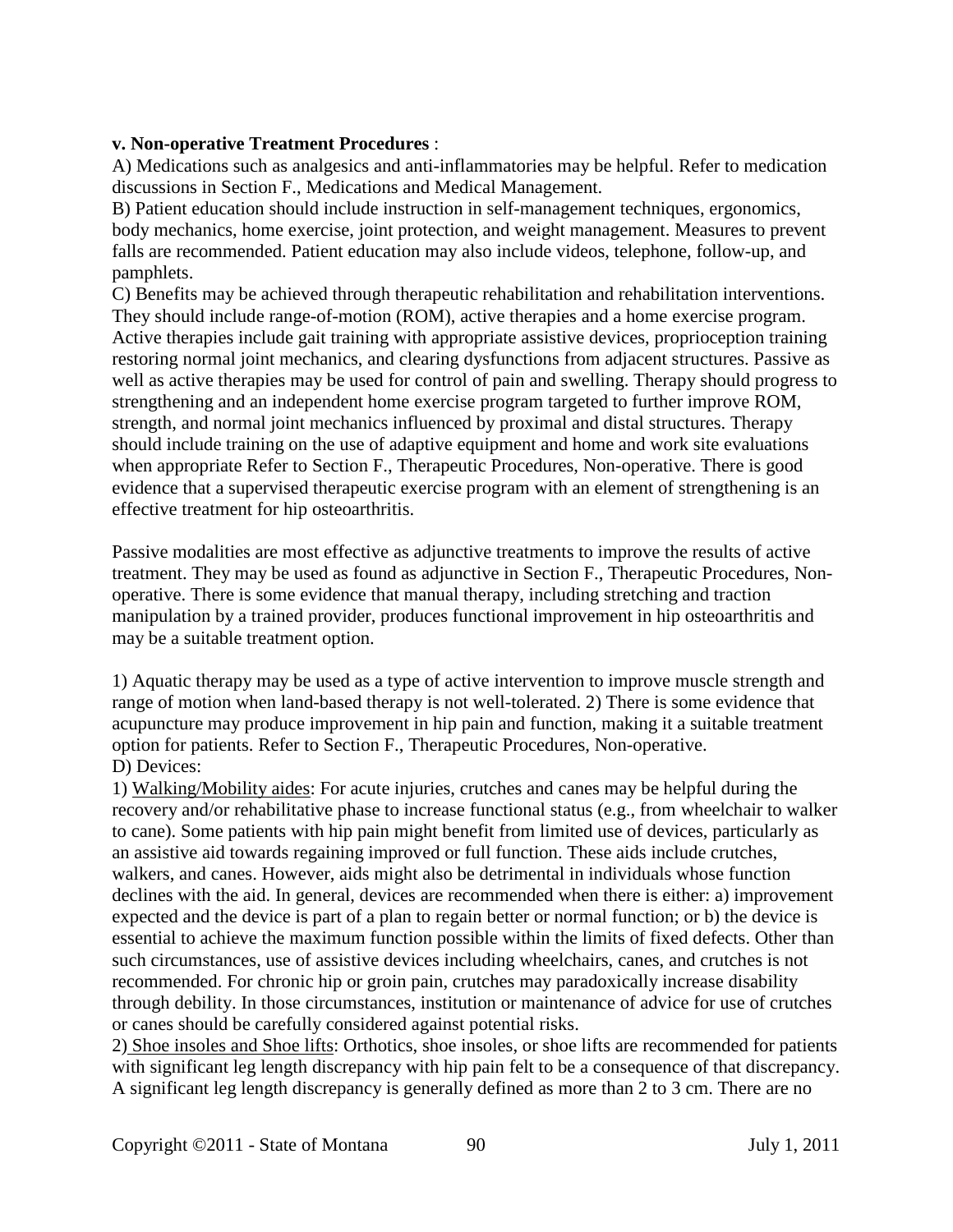quality studies of these devices for hip pain patients. These devices are not invasive, have few adverse effects, and are low cost. Thus they are recommended for select patients with significant leg length discrepancies felt to be producing or contributing to symptoms.

E) Return to work with appropriate restrictions should be considered early in the course of treatment. Refer to Section F., Return to Work.

F) Other therapies in Section F. Therapeutic Procedures, Non-operative may be employed in individual cases.

### **vi. Surgical Indications/Considerations**:

Surgery should only be performed once the appropriate diagnosis has been identified. Most commonly osteoarthritis or impingement labral tears. Refer to those sections for further information.

Gabapentin is strongly recommended for peri-operative management of hip pain to reduce need for opioids, particularly in patients with adverse effects from opioids. Limit to immediate perioperative period, usually a few days.

A pre-operative educational program is moderately recommended prior to hip arthroplasty. Components should include procedural and recovery information and use at least two modes of teaching (e.g., oral and written).

## **E.3.o Impingement/Labral Tears**

**i. Description/Definition**: Two types of impingement are described pincer; resulting from over coverage of the acetabulum and/or cam; resulting from aspherical portion of the head and neck junction. Persistence of these abnormalities can cause early arthritis or labral tears. Labral tears can also be isolated; however, they are frequently accompanied by bony abnormalities. Patients usually complain of catching or painful clicking which should be distinguished from a snapping iliopsoas tibial tendon. A pinch while sitting may be reported and hip or groin pain.

**ii. Occupational Relationship**: Impingement abnormalities are usually congenital; however, they may be aggravated by repetitive rotational force or trauma. Labral tears may accompany impingement or result from high energy trauma.

**iii. Specific Physical Exam Findings**: Positive labral tests.

**iv. Diagnostic Testing Procedures**: Cross table laterals, standing AP pelvis and frog leg lateral x-rays. MRI may reveal abnormality; however, false positives and false negatives are also possible. MRI arthrogram with gadolinium should be performed to diagnose labral tears, not a pelvic MRI. Intra-articular injection should help rule out extra-articular pain generators. To confirm the diagnosis, the patient should demonstrate changes on a pain scale accompanied by recorded functional improvement post-injection. This is important, as labral tears do not always cause pain and over-diagnosis is possible using imaging alone. Ultrasound is recommended for evaluating patients with femoroacetabular impingement or labral tears.

## **v. Non-operative Treatment Procedures**:

A) Medications such as analgesics and anti-inflammatories may be helpful. Refer to medication discussions in Section F., Medications and Medical Management.

B) Patient education should include instruction in self-management techniques, ergonomics,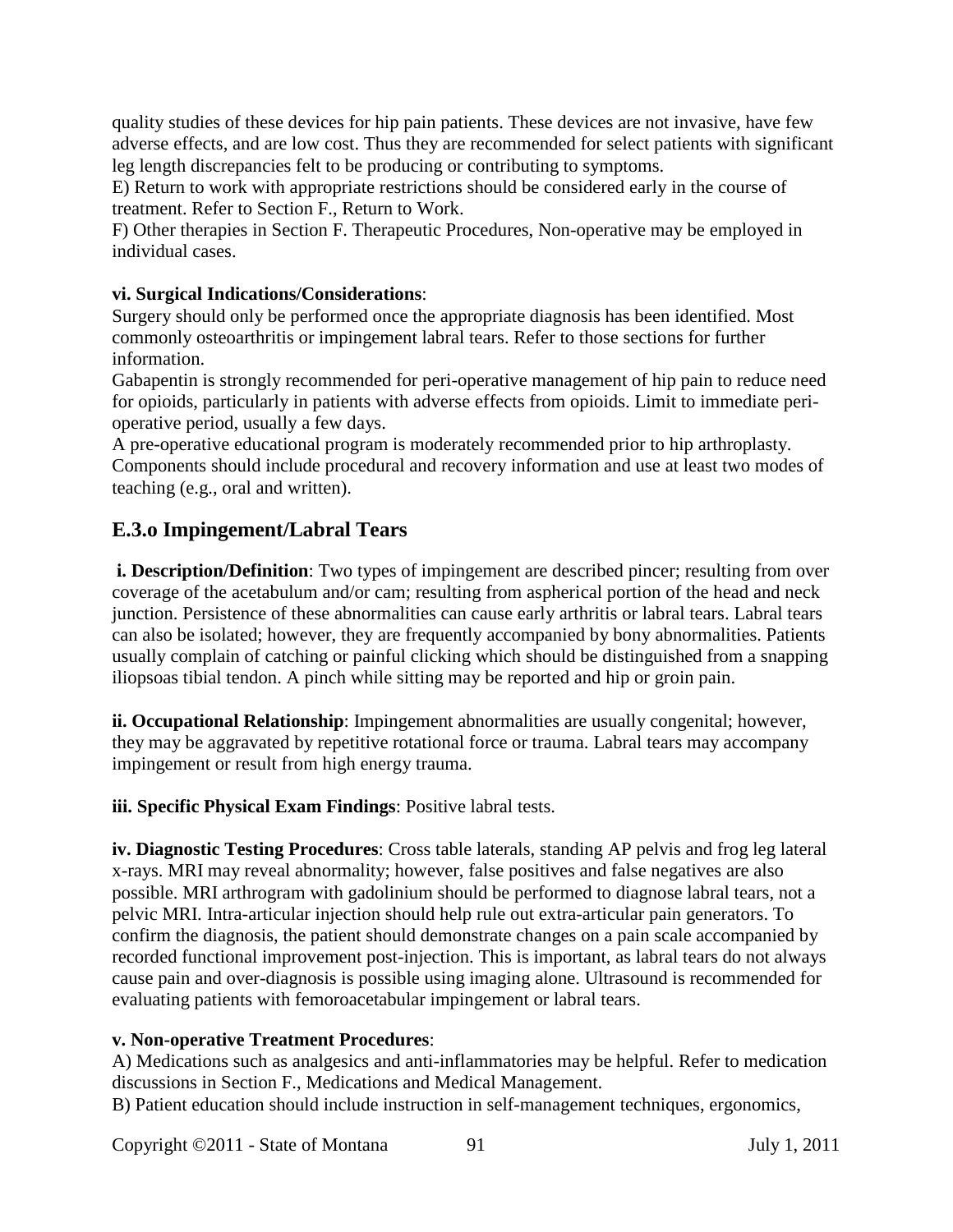body mechanics, reducing hip adduction and internal rotation home exercise, joint protection, and weight management.

C) Benefits may be achieved through therapeutic rehabilitation and rehabilitation interventions. They should include range-of-motion (ROM), active therapies and a home exercise program. Active therapies include proprioception training, restoring normal joint mechanics, and clearing dysfunctions from adjacent structures. Passive as well as active therapies may be used for control of pain and swelling. Therapy should progress to strengthening and an independent home exercise program targeted to further improve ROM, strength, and normal joint mechanics influenced by proximal and distal structures. Refer to Section F., Therapeutic Procedures, Nonoperative.

Passive modalities are most effective as adjunctive treatments to improve the results of active treatment. They may be used as found as adjunctive in Section F., Therapeutic Procedures, Nonoperative.

D) Steroid Injections - Steroid injections may decrease inflammation and allow the therapist to progress with functional exercise and ROM.

- Time to Produce Effect: One injection.
- Maximum Duration: 3 injections in one year spaced at least 4 to 8 weeks apart.

Steroid injections should be used cautiously in diabetic patients. Diabetic patients should be reminded to check their blood glucose levels at least daily for 2 weeks after injections. E) Return to work with appropriate restrictions should be considered early in the course of treatment. Refer to Section F., Return to Work.

F) Other therapies in Section F. Therapeutic Procedures, Non-operative may be employed in individual cases.

## **vi. Surgical Indications/Considerations**:

A) Surgery is indicated when 1) functional limitations persist after 8 weeks of active patient participation in treatment, 2) there are clinical signs and symptoms suggestive of the diagnosis and 3) other diagnoses have been ruled out.

B) Prior to surgical intervention, the patient and treating physician should identify functional operative goals and the likelihood of achieving improved ability to perform activities of daily living or work activities and the patient should agree to comply with the pre- and post-operative treatment plan including home exercise. The provider should be especially careful to make sure the patient understands the amount of post-operative therapy required and the length of partialand full-disability expected post-operatively.

C) In cases where surgery is contraindicated due to obesity, it may be appropriate to recommend a weight loss program if the patient is unsuccessful losing weight on their own. Coverage for weight loss would continue only for motivated patients who have demonstrated continual progress with weight loss.

D) Smoking may affect soft tissue healing through tissue hypoxia. Patients should be strongly encouraged to stop smoking and be provided with appropriate counseling by the physician.

**vii. Operative Procedures**: Debridement or repair of labrum and removal of excessive bone.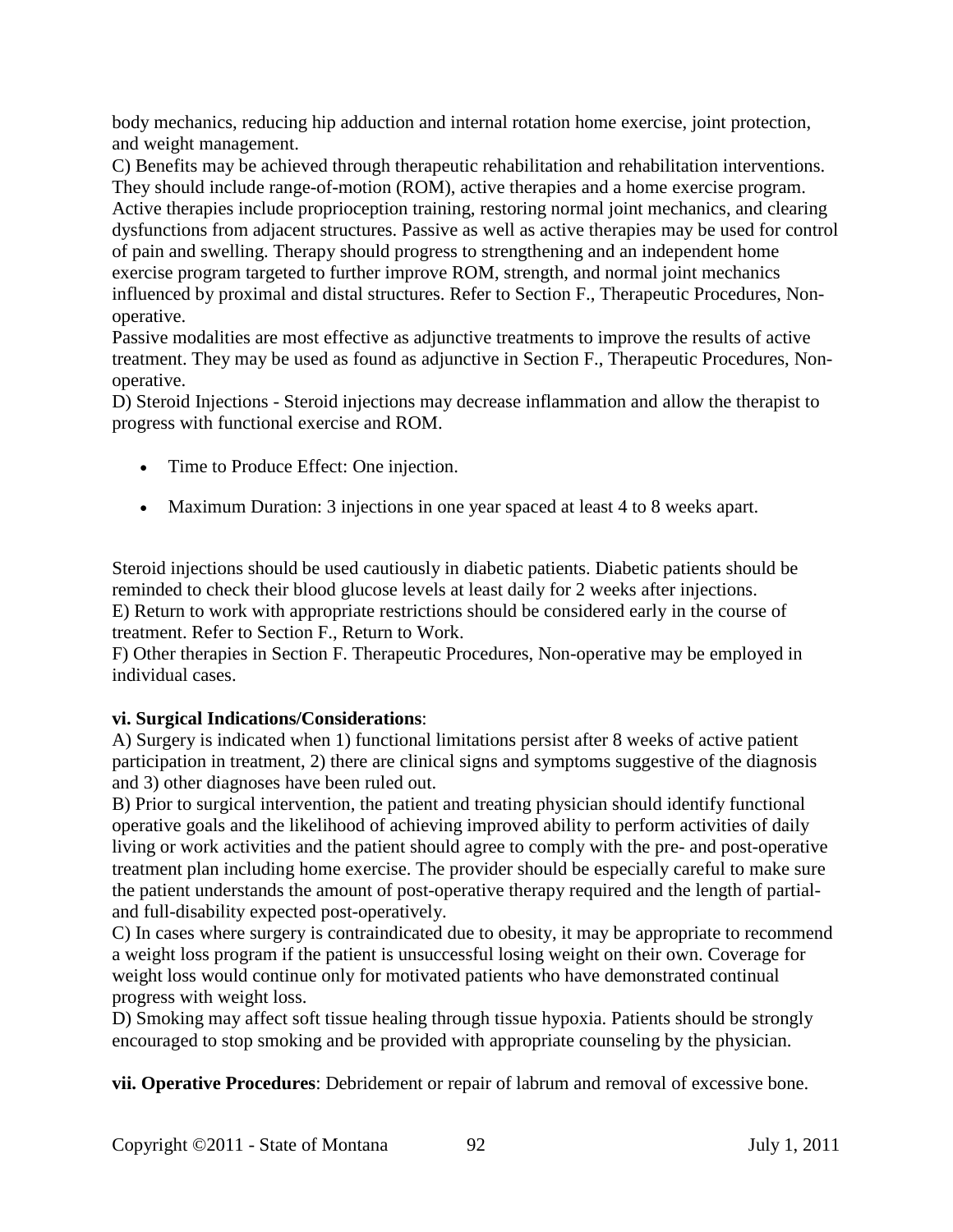#### **viii. Post-operative Treatment**:

A) When bone is removed and/or the labrum is repaired, weight-bearing restrictions usually apply.

B) An individualized rehabilitation program based upon communication between the surgeon and the therapist that should include gait training with appropriate assistive devices. Refer to Section F., Therapeutic Procedures Non-operative.

C) Return to work and restrictions after surgery may be made by an attending physician experienced in occupational medicine in consultation with the surgeon or by the surgeon.

## **E.3.p Ligamentum Teres Ruptures**

**i. Description/Definition:** The function of the ligamentum teres is not fully understood. It is a triangular-shaped structure with a broad-based attachment to the posteroinferior portion of the cotyloid fossa of the acetabulum. It provides blood supply to the developing hip through a small artery to the fovea of the femoral head. There is no known mechanical function, though it has been suggested that this ligament plays a biomechanical role that contributes significantly to the stabilization of the hip. Analysis of the material properties of this ligament has demonstrated similarities to other ligaments and confirms its ability to resist dislocation forces applied to the femoral head. It is tight in adduction, flexion, and external rotation. Disruption of the ligamentum can be associated with trauma and dislocation of the hip or it may occur without dislocation. Disruption of the ligamentum may also occur with degenerative arthritis. Patients suffering from ligamentum rupture as a result of trauma or dislocation will often have symptoms of instability and pain. Recurrent instability and subluxation episodes may cause repeated injury to the femoral head and account for an increased incidence of osteonecrosis in these patients.

**ii. Occupational Relationship:** A ligamentum teres rupture in the setting of a discrete traumatic occupational event is not controversial. Other cases of possible work-relatedness are speculative.

**iii. Specific Physical Exam Findings:** Patients suffering from ligamentum rupture as a result of trauma or dislocation will often have symptoms of instability and pain. The physical examination is usually normal in the absence of other findings. As this condition may accompany osteoarthrosis, those examination findings may be present. Diagnosis of these injuries can be difficult and a high index of suspicion with careful attention to the injury mechanism and the physical examination are critical to accurate evaluation.

### **iv. Diagnostic Testing Procedures: Ultrasound.**

#### **v. Non-operative Treatment Procedures:**

A) Medications such as analgesics and anti-inflammatories may be helpful. Refer to medication discussions in Section F., Medications and Medical Management.

B) Patient education should include instruction in self-management techniques, ergonomics, body mechanics, home exercise, joint protection, and weight management.

C) Return to work with appropriate restrictions should be considered early in the course of treatment. Refer to Section F., Return to Work.

D) Other therapies in Section F. Therapeutic Procedures, Non-operative may be employed in individual cases.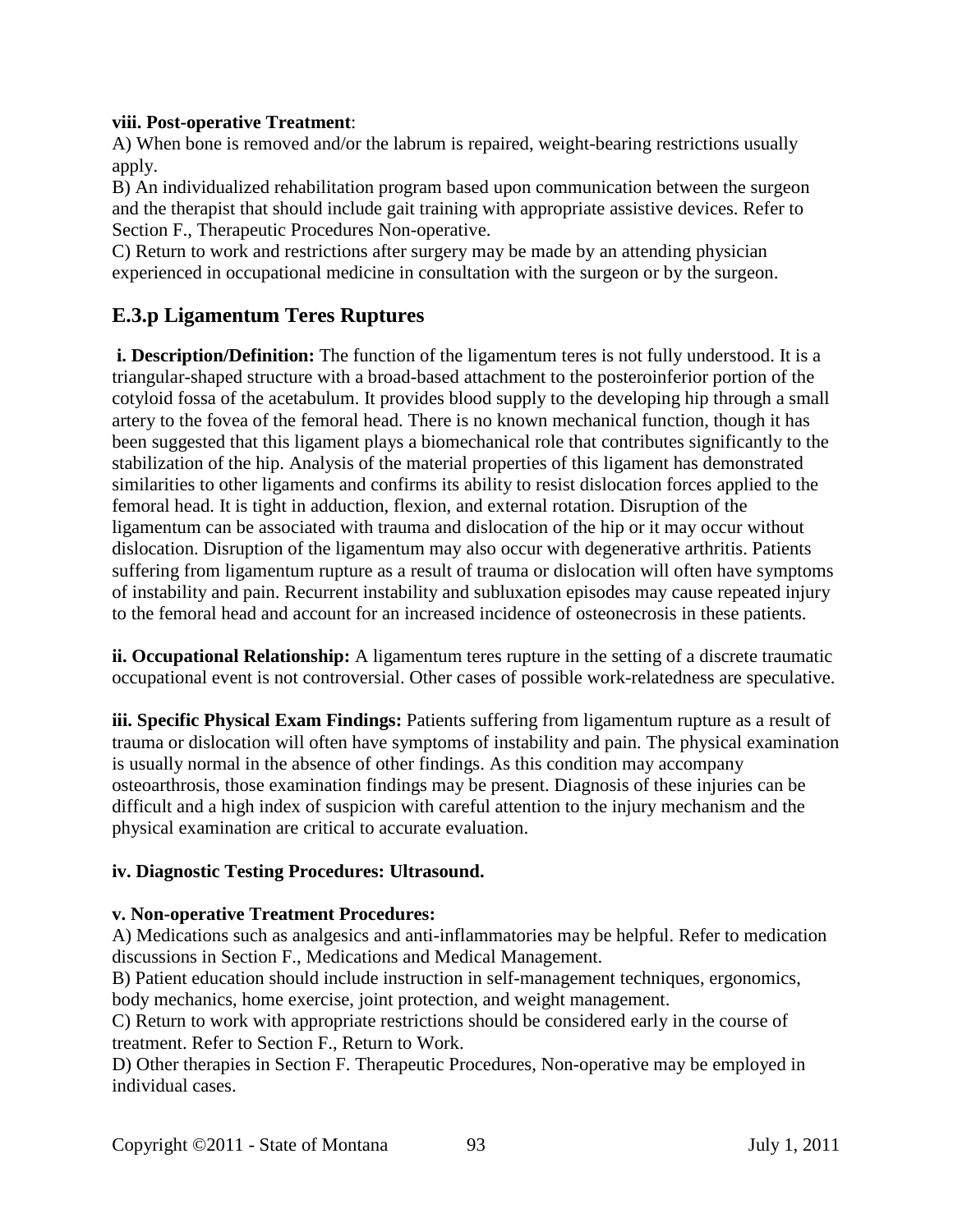**vi. Surgical Indications/Considerations:** Surgery is not indicated for isolated injuries.

## **E.3.q Lower Abdominal Strains**

**i. Description/Definition**: The pathophysiological abnormality is unclear. Pain onset is usually acute occurring in the context of a heavy lift or sports-related forceful exertion. Pain occurs most typically in the lower abdominal muscles often along the inguinal canal; however, there is no hernia. Whether abdominal strain is a risk for or a precursor to an indirect inguinal hernia is also unknown. There is thought that the disorder represents reflux of urine into the vas deferens during heavy lifting or strain (see epididymo-orchitis)

**ii. Occupational Relationship**: Lower abdominal strains are frequent occurrences in occupational groups, particularly those involved in heavy lifting.

**iii. Specific Physical Exam Findings**: The physical examination findings consist of focal tenderness in the affected muscle. Generally, there are no other findings on examination, although on occasion these may accompany epididymitis and/or orchitis.

**iv. Diagnostic Testing Procedures**: There are no quality studies to evaluate or diagnose the condition.

### **v. Non-operative Treatment Procedures**:

A) Medications such as analgesics and anti-inflammatories may be helpful. Refer to medication discussions in Section F., Medications and Medical Management.

C) Patient education should include instruction in self-management techniques, ergonomics, body mechanics, home exercise, and weight management.

D) Benefits may be achieved through therapeutic rehabilitation and rehabilitation interventions. Refer to Section F., Therapeutic Procedures, Non-operative.

Passive modalities are most effective as adjunctive treatments to improve the results of active treatment. They may be used as found as adjunctive in Section F., Therapeutic Procedures, Nonoperative.

E) Return to work with appropriate restrictions should be considered early in the course of treatment. Work limitations are recommended for patients who perform high-physical jobs or cannot avoid job tasks thought to have resulted in the strain. Refer to Section F. 16, Return to Work.

**vi. Surgical Indications/Considerations**: Patients should be evaluated for hernias and referred for consideration of surgical repair if found.

## **E.3.r Meralgia Paresthetica**

**i. Description/Definition**: Meralgia paresthetica is a peripheral entrapment neuropathy of the lateral femoral cutaneous nerve, a sensory nerve supplying the upper lateral aspects of the thigh.

**ii. Occupational Relationship**: While a nerve entrapment may occur at any point along the nerve, the condition is most commonly from a localized pressure in the area of the inguinal

Copyright ©2011 - State of Montana 94 July 1, 2011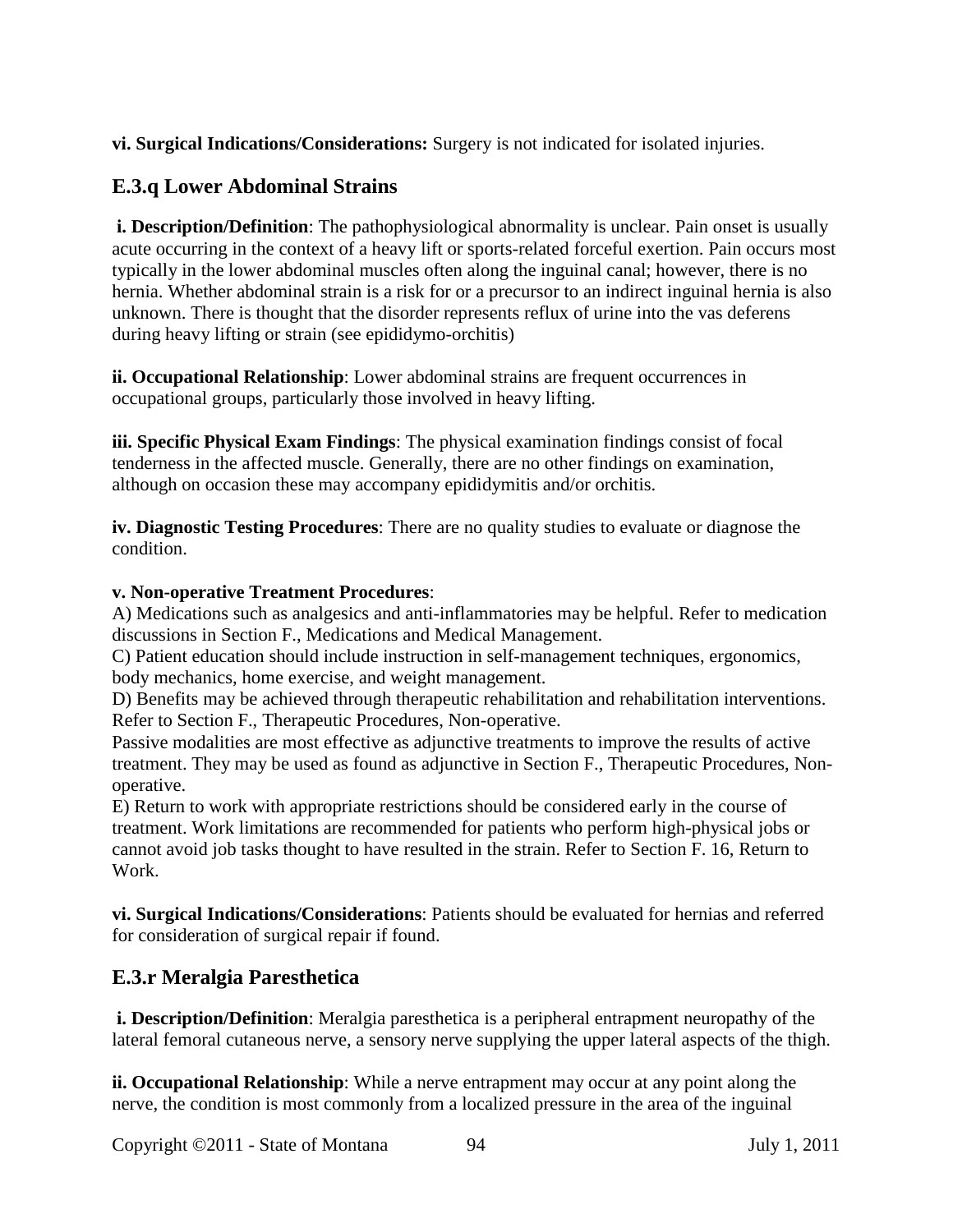ligament, generally in obese, middle-aged adults in whom the obesity is presumed to produce the pressure on the nerve either directly, or through tight clothing. In an occupational setting it may be due to pressure from tight, heavy tool belts or military armor. Onset may be relatively acute, e.g., after one night's sleep or insidious. Other causes include trauma and scarring from prior trauma or post-surgery, and insults from systemic rheumatological disorders.

**iii. Specific Physical Exam Findings**: Meralgia paresthetica patients have reduced sensation in the distribution of the lateral cutaneous nerve to the thigh. Symptoms involve tingling and numbness in the distribution of the nerve. Pain may be absent, mild or rarely, severe. There is no muscle weakness.

**iv. Diagnostic Testing Procedures**: Electrodiagnostic studies are recommended to assist in the diagnosis of subacute or chronic peripheral nerve entrapments including lateral cutaneous nerve to the thigh.

### **v. Non-operative Treatment Procedures**:

A) Initial Treatment: Avoidance of aggravating exposures and the wearing of loose clothing are recommended for treatment of meralgia paresthetica.

B) Medications such as analgesics and anti-inflammatories may be helpful. Refer to medication discussions in Section F., Medications and Medical Management.

C) Patient education should include instruction in self-management techniques, ergonomics, body mechanics, home exercise, joint protection, and weight management.

D) Glucocorticosteroid injections are recommended for treatment of meralgia paresthetica if more conservative treatments are not efficacious.

### **vi. Surgical Indications/Considerations**:

Patients who both have continued symptoms unresponsive to the above treatments and in whom symptoms are sufficiently severe to warrant invasive treatment.

### **vii. Operative Procedures**: Surgical release

### **E.3.s Pelvic Fracture**

**i. Description/Definition**: Fracture of one or more components of the pelvic ring (sacrum and iliac wings).

**ii. Occupational Relationship**: Usually from a traumatic injury such as a fall or crush.

**iii. Specific Physical Exam Findings**: Displaced fractures may cause pelvic deformity and shortening, or rotation of the lower extremities.

**iv. Diagnostic Testing Procedures**: Radiographs, CT scanning. Occasionally MRI, angiogram, urethrogram, emergent sonogram.

#### **v. Non-operative Treatment Procedures**:

A) Initial Treatment: Protected weight-bearing. Although surgery is usually required, nonoperative procedures may be considered in a stable, non-displaced fracture.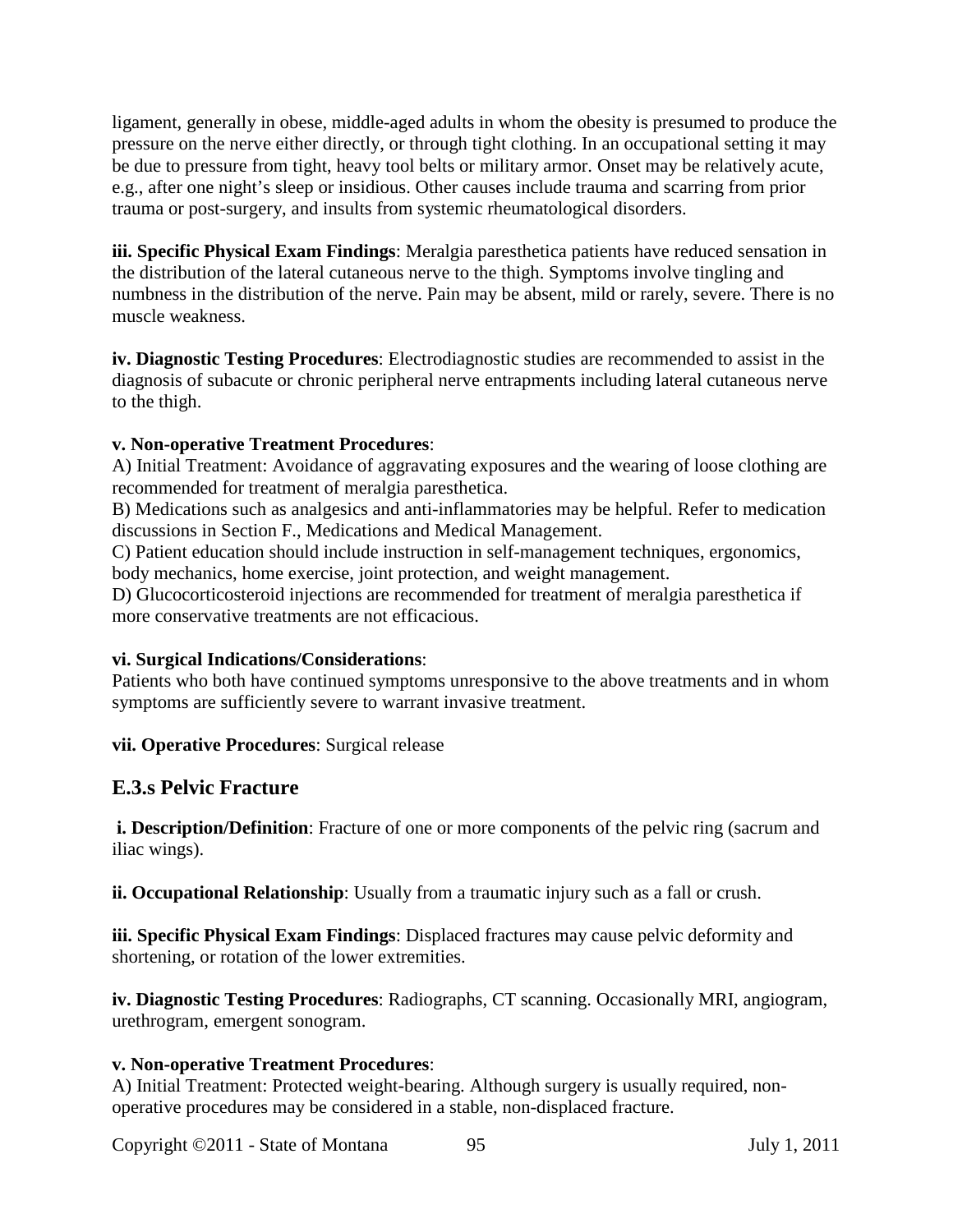B) Medications such as analgesics and anti-inflammatories may be helpful. Refer to medication discussions in Section F., Medications and Medical Management.

C) Patient education should include instruction in self-management techniques, ergonomics, body mechanics, home exercise, joint protection, and weight management.

D) Refer to comments related to osteoporosis in Section F. 9. i. Therapeutic Procedures, Nonoperative, Osteoporosis Management.

E) Smoking may affect fracture healing. Patients should be strongly encouraged to stop smoking and be provided with appropriate counseling by the physician.

F) Benefits may be achieved through therapeutic rehabilitation and rehabilitation interventions, after boney union has been achieved. They should include bracing then range-of-motion (ROM), active therapies, and a home exercise program. Active therapies include, proprioception training, gait training with appropriate assistive devices, restoring normal joint mechanics, and clearing dysfunctions from adjacent structures. Passive as well as active therapies may be used for control of pain and swelling. Therapy should progress to strengthening and an independent home exercise program targeted to further improve ROM, strength, and normal joint mechanics influenced by proximal and distal structures. Therapy should include training on the use of adaptive equipment and home and work site evaluations when appropriate. Refer to Section F., Therapeutic Procedures, Non-operative.

Passive modalities are most effective as adjunctive treatments to improve the results of active treatment. They may be used as found as adjunctive in Section F., Therapeutic Procedures, Nonoperative.

G) Return to work with appropriate restrictions should be considered early in the course of treatment. Refer to Section F., Return to Work.

H) Other therapies in Section F. Therapeutic Procedures, Non-operative may be employed in individual cases.

**vi. Surgical Indications/Considerations**: Unstable fracture pattern, or open fracture. Because smokers have a higher risk of non-union and post-operative costs, it is recommended that insurers cover a smoking cessation program peri-operatively. Physicians may monitor smoking cessation with laboratory tests such as cotinine levels for long-term cessation.

**vii. Operative Procedures**: External or internal fixation dictated by fracture pattern.

### **viii. Post-operative Treatment**:

A) An individualized rehabilitation program based upon communication between the surgeon and the therapist using therapies as outlined in Section F., Therapeutic Procedures, Nonoperative. In all cases, communication between the physician and therapist is important to the timing of weight-bearing and exercise progressions.

B) Treatment usually includes active therapy with or without passive therapy for gait, pelvic stability, strengthening, and restoration of joint and extremity function. Treatment should include gait training with appropriate assistive devices.

C) Graduated weight-bearing according to fracture healing.

D) Return to work and restrictions after surgery may be made by an attending physician experienced in occupational medicine in consultation with the surgeon or by the surgeon.

## **E.3.t Post-operative Hip Pain**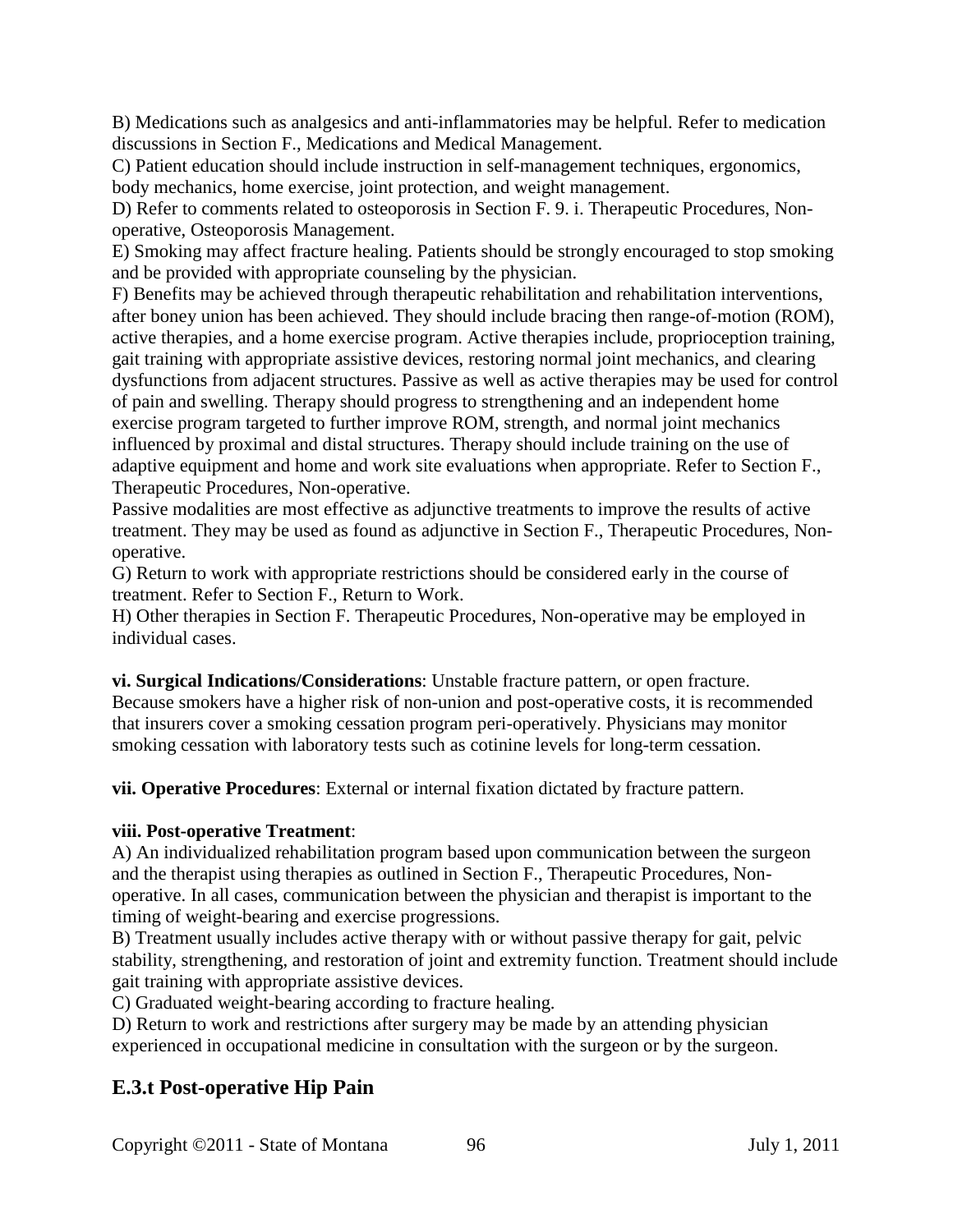#### **i. Description/Definition**:

A) Infected Prostheses: An infected prosthesis is an occasionally serious outcome as it usually requires surgical debridement and drainage followed by gram stain, culture, and sensitivity to determine the causative organism. Treatment frequently necessitates prolonged IV antibiotics, and multiple surgical procedures. Some patients will require removal of the implanted hardware. These events can occur years after surgery and require referral back to the treating surgeon. B) Dislocations are among the most common post-operative complications. A quality trial on earlier removal of activity restrictions did not increase the rate of dislocation. There currently is insufficient evidence to conclude how best to reduce incidence of dislocations, although there are recommendations on how to approach recurrent dislocations. Dislocations usually require referral back to the treating surgeon.

C) Prosthetic failures are associated with increased morbidity and decreased satisfaction. There are two major types of prosthetic failure. The most important is loosening. The other type of failure is prosthetic articular surface wear. The risks for these types of failure appear dissimilar.

**iv. Diagnostic Testing Procedures**: Ultrasound is recommended for evaluating patients with post-arthroplasty chronic pain where peri-articular masses are suspected. Other diagnostic measures as appropriate for the suspected diagnosis.

**v. Non-operative Treatment Procedures**: Specific to the diagnosis identified.

## **E.3.u Tendonopathy**

Refer to Section E. 2. k., Tendonopathy for general recommendations.

## **E.3.v Trochanteric Fracture**

**i. Description/Definition**: Fracture of the greater trochanter of the proximal femur.

**ii. Occupational Relationship**: Usually from a traumatic injury such as a fall or crush.

**iii. Specific Physical Exam Findings**: Local tenderness over the greater trochanter. Sometimes associated swelling, ecchymosis.

**iv. Diagnostic Testing Procedures**: Radiographs, CT scans or MRI.

### **v. Non-operative Treatment Procedures**:

A) Initial Treatment: protected weight-bearing.

B) Medications such as analgesics and anti-inflammatories may be helpful. Refer to medication discussions in Section F., Medications and Medical Management.

C) Patient education should include instruction in self-management techniques, ergonomics, body mechanics, home exercise, joint protection, and weight management.

D) Refer to comments related to osteoporosis Section F., Medication and Medical Management: Osteoporosis Management.

E) Smoking may affect fracture healing. Patients should be strongly encouraged to stop smoking and be provided with appropriate counseling by the physician.

F) Benefits may be achieved through therapeutic rehabilitation and rehabilitation interventions,

Copyright ©2011 - State of Montana 97 July 1, 2011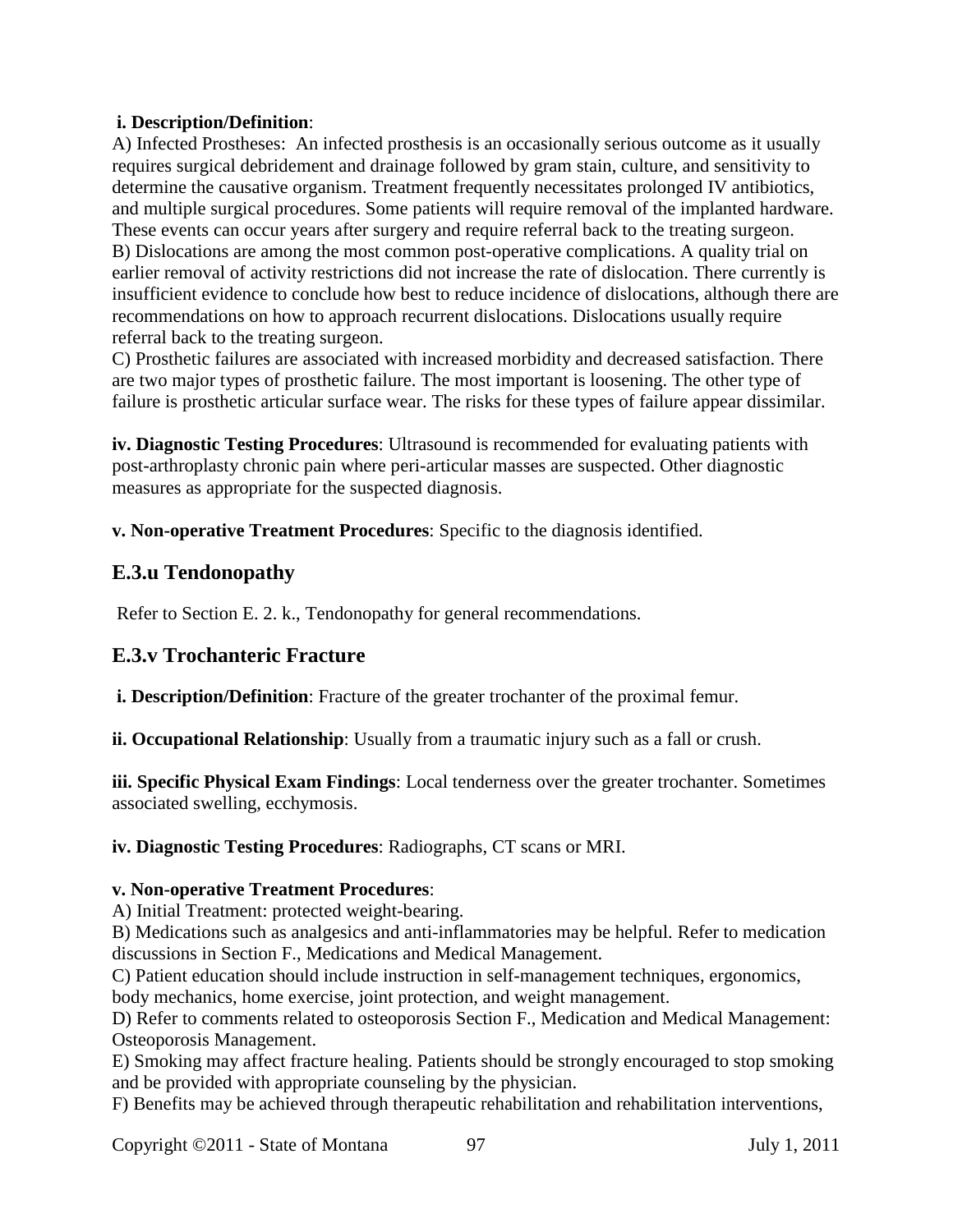after boney union has been achieved. They should include bracing then range-of-motion (ROM), active therapies, and a home exercise program. Active therapies include proprioception training, restoring normal joint mechanics, and clearing dysfunctions from adjacent structures, and a home exercise program. Passive as well as active therapies may be used for control of pain and swelling. Therapy should progress to strengthening and an independent home exercise program targeted to further improve ROM, strength, and normal joint mechanics influenced by proximal and distal structures. Bracing may be appropriate. Refer to Section F., Therapeutic Procedures, Non-operative.

Passive modalities are most effective as adjunctive treatments to improve the results of active treatment. They may be used as found as adjunctive in Section F., Therapeutic Procedures, Nonoperative.

G) Return to work with appropriate restrictions should be considered early in the course of treatment. Refer to Section F., Return to Work.

H) Other therapies in Section F. Therapeutic Procedures, Non-operative may be employed in individual cases.

**vi. Surgical Indications/Considerations**: Large, displaced fragment, open fracture. Because smokers have a higher risk of non-union and post-operative costs, it is recommended that insurers cover a smoking cessation program peri-operatively. Physicians may monitor smoking cessation with laboratory tests such as cotinine levels for long-term cessation.

**vii. Operative Procedures**: Open reduction, internal fixation.

#### **viii. Post-operative Treatment**:

A) An individualized rehabilitation program based upon communication between the surgeon and the therapist using therapies as outlined in Section F., Therapeutic Procedures, Nonoperative. In all cases, communication between the physician and therapist is important to the timing of weight-bearing and exercise progressions.

B) Protected weight-bearing is usually needed. Full weight-bearing with radiographic and clinical signs of healing.

C) Return to work and restrictions after surgery may be made by an attending physician experienced in occupational medicine in consultation with the surgeon or by the surgeon.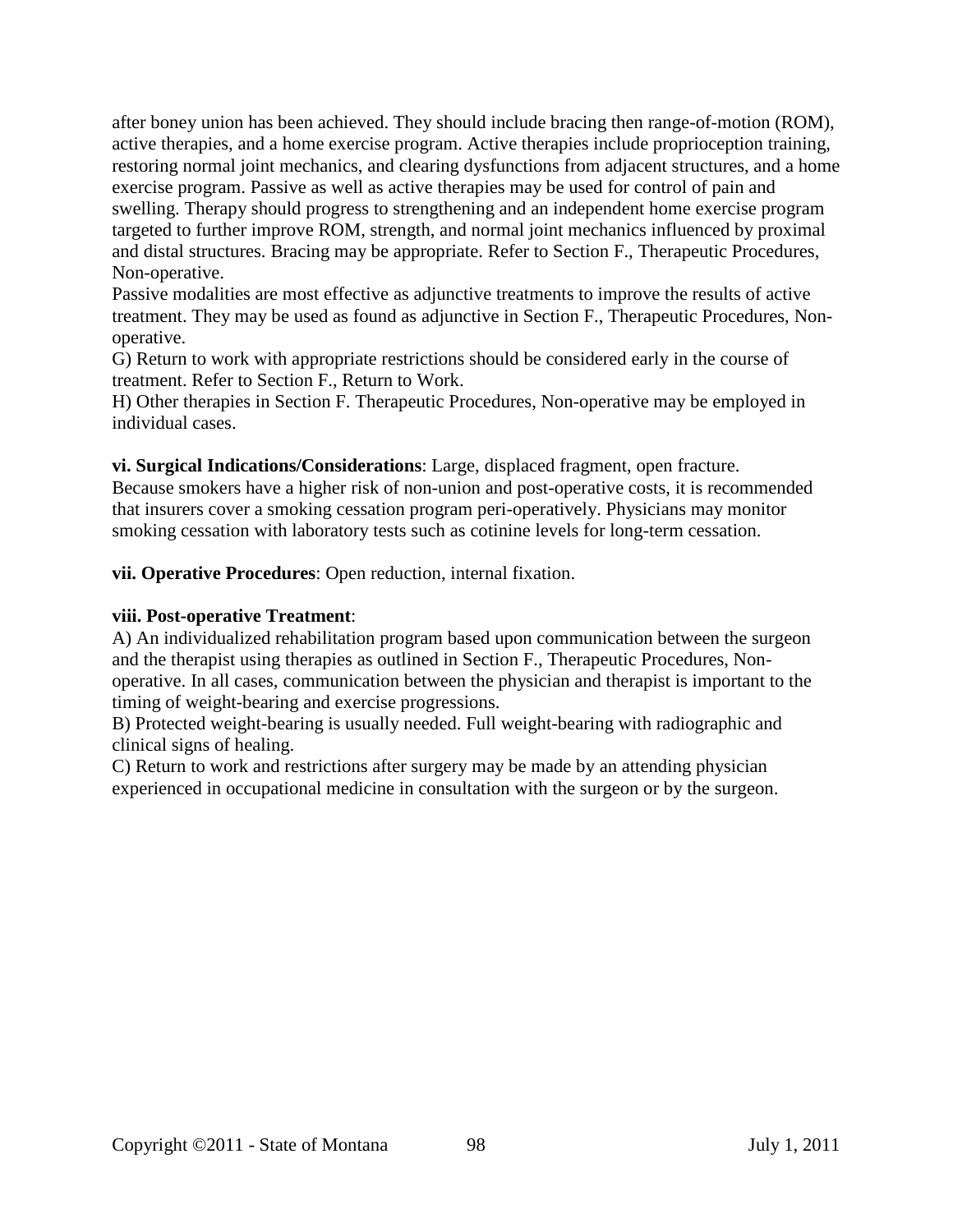# **F. Therapeutic Procedures - Non-operative**

Treating providers, as well as employers and insurers are highly encouraged to reference the General Guidelines Principles (Section B) prior to initiation of any therapeutic procedure. Before initiation of any therapeutic procedure, the authorized treating provider, employer and insurer must consider these important issues in the care of the injured worker.

First, patients undergoing therapeutic procedure(s) should be released or returned to modified, restricted duty during their rehabilitation at the earliest appropriate time. Refer to F. 16, Returnto-Work in this section for detailed information.

Second, cessation and/or review of treatment modalities should be undertaken when no further significant subjective or objective improvement in the patient's condition is noted. If patients are not responding within the recommended duration periods, alternative treatment interventions, further diagnostic studies or consultations should be pursued.

Third, providers should provide and document education to the patient. No treatment plan is complete without addressing issues of individual and/or group patient education as a means of facilitating self-management of symptoms.

Lastly, formal psychological or psychosocial evaluation should be performed on patients not making expected progress within 6 to 12 weeks following injury and whose subjective symptoms do not correlate with objective signs and tests.

In cases where a patient is unable to attend an outpatient center, home therapy may be necessary. Home therapy may include active and passive therapeutic procedures as well as other modalities to assist in alleviating pain, swelling, and abnormal muscle tone. Home therapy is usually of short duration and continues until the patient is able to tolerate coming to an outpatient center.

The following procedures are listed in alphabetical order.

## **F.1 Acupuncture**

Acupuncture is an accepted and widely used procedure for the relief of pain and inflammation in the lower extremity. There is some scientific evidence to support its use for hip and knee osteoarthritis. The exact mode of action is only partially understood. Western medicine studies suggest that acupuncture stimulates the nervous system at the level of the brain, promotes deep relaxation, and affects the release of neurotransmitters. Acupuncture is commonly used as an alternative or in addition to traditional Western pharmaceuticals. While it is commonly used when pain medication is reduced or not tolerated, it may be used as an adjunct to physical rehabilitation and/or surgical intervention to hasten the return of functional activity. Acupuncture should be performed by licensed practitioners.

## **F.1.a Acupuncture without Electrical Stimulation**

Acupuncture is the insertion and removal of filiform needles to stimulate acupoints (acupuncture points). Needles may be inserted, manipulated and retained for a period of time. Acupuncture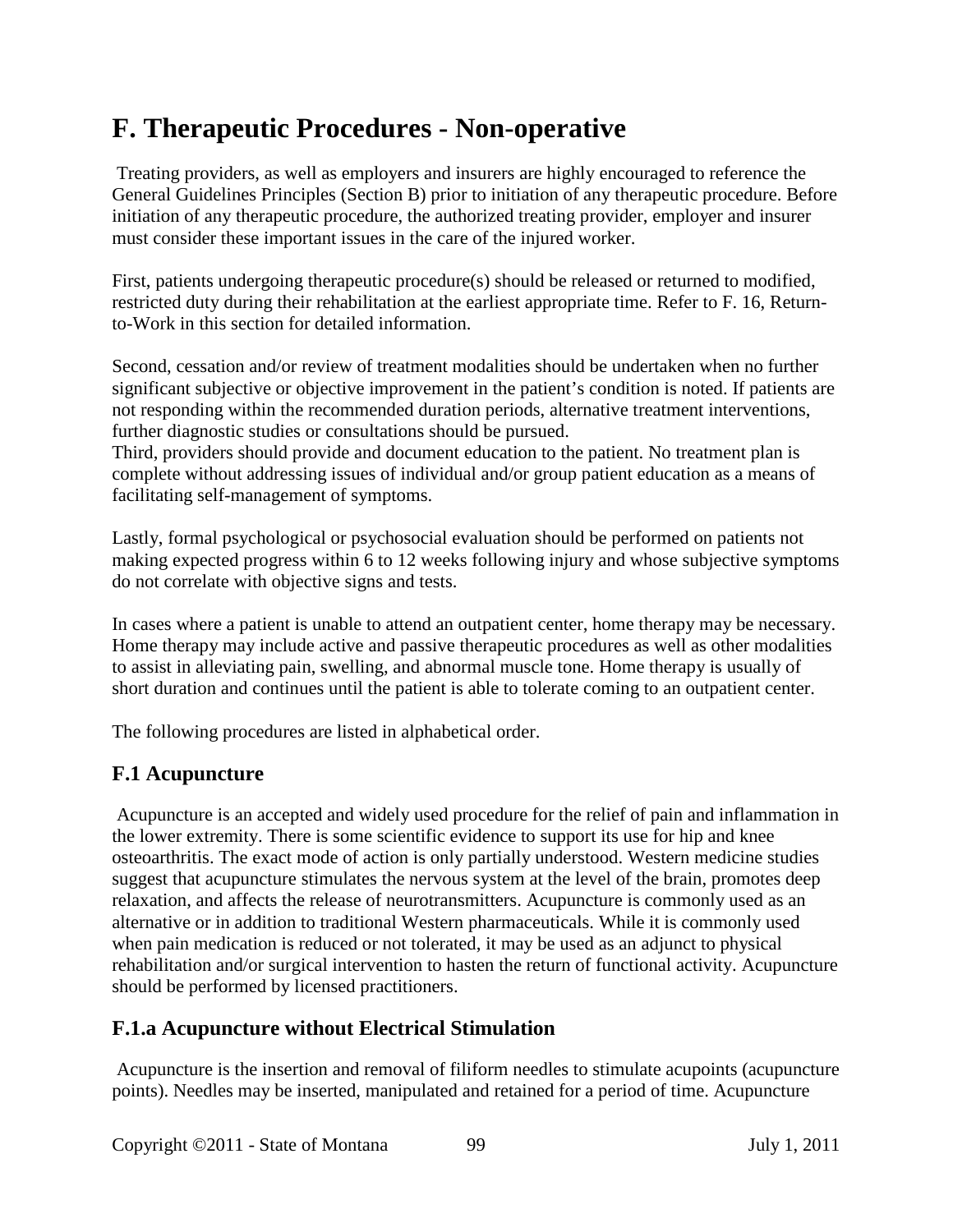can be used to reduce pain, reduce inflammation, increase blood flow, increase range-of-motion, decrease the side effect of medication-induced nausea, promote relaxation in an anxious patient, and reduce muscle spasm.

Indications include joint pain, joint stiffness, soft tissue pain and inflammation, paresthesia, postsurgical pain relief, muscle spasm, and scar tissue pain.

## **F.1.b Acupuncture with Electrical Stimulation**

Acupuncture with Electrical Stimulation is the use of electrical current (micro-amperage or milli-amperage) on the needles at the acupuncture site. It is used to increase effectiveness of the needles by continuous stimulation of the acupoint. Physiological effects (depending on location and settings) can include endorphin release for pain relief, reduction of inflammation, increased blood circulation, analgesia through interruption of pain stimulus, and muscle relaxation.

It is indicated to treat chronic pain conditions, radiating pain along a nerve pathway, muscle spasm, inflammation, scar tissue pain, and pain located in multiple sites.

## **F.1.c Total Time Frames for Acupuncture and Acupuncture with Electrical Stimulation**

Time frames are not meant to be applied to each of the above sections separately. The time frames are to be applied to all acupuncture treatments regardless of the type or combination of therapies being provided.

- Time to Produce Effect: 3 to 6 treatments.
- Frequency: 1 to 3 times per week.
- Optimum Duration: 1 to 2 months.
- Maximum Duration: 14 treatments.

Any of the above acupuncture treatments may extend longer if objective functional gains can be documented or when symptomatic benefits facilitate progression in the patient's treatment program. Treatment beyond 14 treatments must be documented with respect to need and ability to facilitate positive symptomatic or functional gains. Such care should be re-evaluated and documented with each series of treatments.

## **F.1.d Other Acupuncture Modalities**

Acupuncture treatment is based on individual patient needs and therefore treatment may include a combination of procedures to enhance treatment effect. Other procedures may include the use of heat, soft tissue manipulation/massage, and exercise. Refer to Active Therapy (Therapeutic Exercise) and Passive Therapy sections (Massage and Superficial Heat and Cold Therapy) for a description of these adjunctive acupuncture modalities and time frames.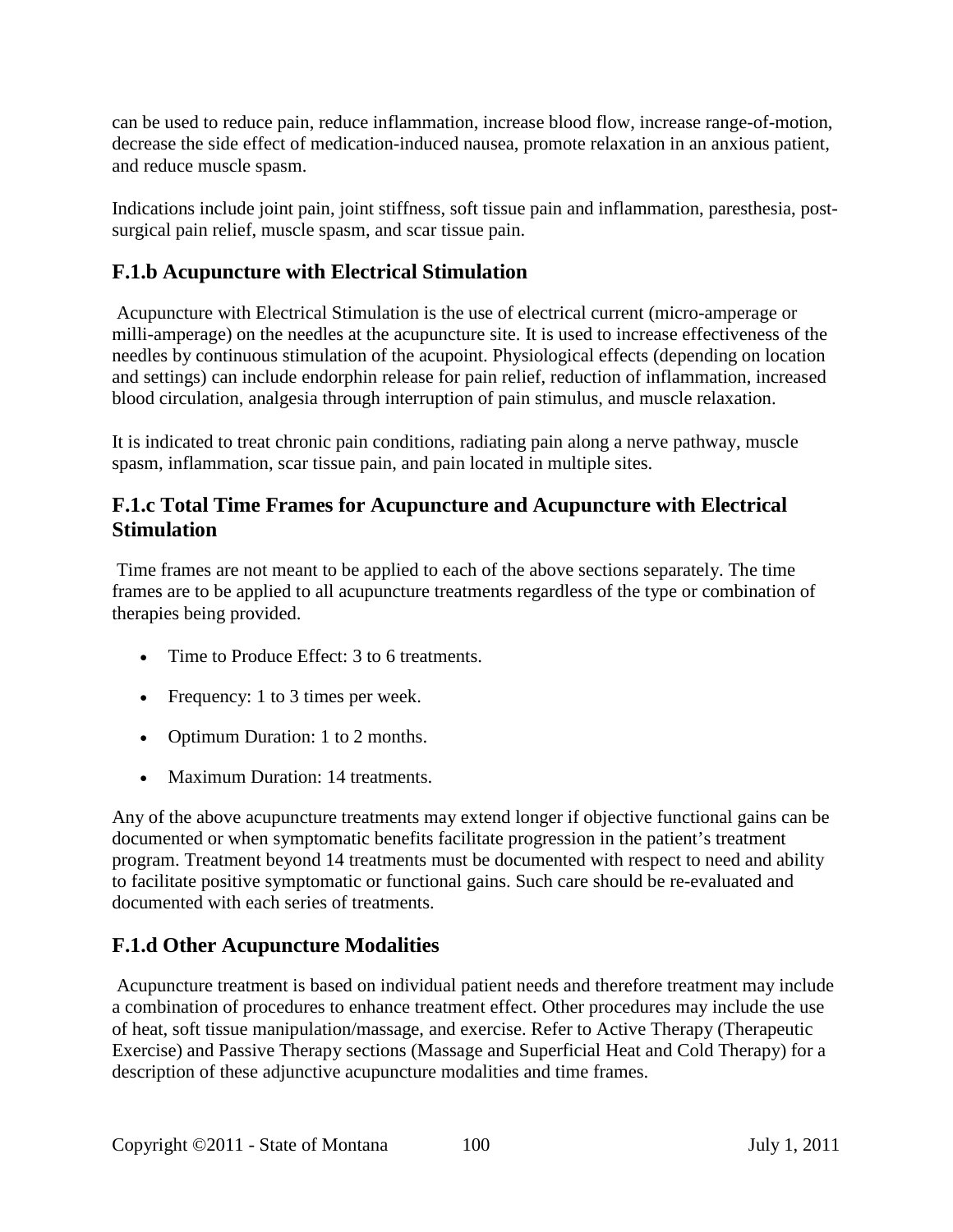## **F.2 Assistive Devices**

Assistive Devices: adaptive equipment (e.g., walking aids, elevated toilet seat long-handled reacher) may be helpful during the recovery and/or rehabilitative phase to increase functional status (e.g. from wheelchair to walker to cane). Other than such circumstances wheelchairs, crutches, and canes are not recommended. For chronic hip pain, crutches may paradoxically increase disability through debility. In those circumstances, institution or maintenance of advice for use of crutches or canes should be carefully considered against potential risks.

## **F.3 Biofeedback**

Biofeedback is a form of behavioral medicine that helps patients learn self-awareness and selfregulation skills for the purpose of gaining greater control of their physiology, such as muscle activity, brain waves, and measures of autonomic nervous system activity. Electronic instrumentation is used to monitor the targeted physiology and then displayed or fed back to the patient visually, auditorially, or tactilely, with coaching by a biofeedback specialist. Biofeedback is provided by clinicians certified in biofeedback and/or who have documented specialized education, advanced training, or direct or supervised experience qualifying them to provide the specialized treatment needed (e.g., surface EMG, EEG, or other).

Treatment is individualized to the patient's work-related diagnosis and needs. Home practice of skills is required for mastery and may be facilitated by the use of home training tapes. The ultimate goal in biofeedback treatment is normalizing the physiology to the pre-injury status to the extent possible and involves transfer of learned skills to the workplace and daily life. Candidates for biofeedback therapy or training must be motivated to learn and practice biofeedback and self-regulation techniques.

Indications for biofeedback include individuals who are suffering from musculoskeletal injury in which muscle dysfunction or other physiological indicators of excessive or prolonged stress response affects and/or delays recovery. Other applications include training to improve selfmanagement of emotional stress/pain responses such as anxiety, depression, anger, sleep disturbance, and other central and autonomic nervous system imbalances. Biofeedback is often utilized along with other treatment modalities.

- Time to Produce Effect: 3 to 4 sessions.
- Frequency: 1 to 2 times per week.
- Optimum Duration: 5 to 6 sessions.
- Maximum Duration: 10 to 12 sessions. Treatment beyond 12 sessions must be documented with respect to need, expectation, and ability to facilitate functional gains.

## **F4. Bone Growth Stimulators**

## **F.4.a Electrical Bone Growth Stimulators**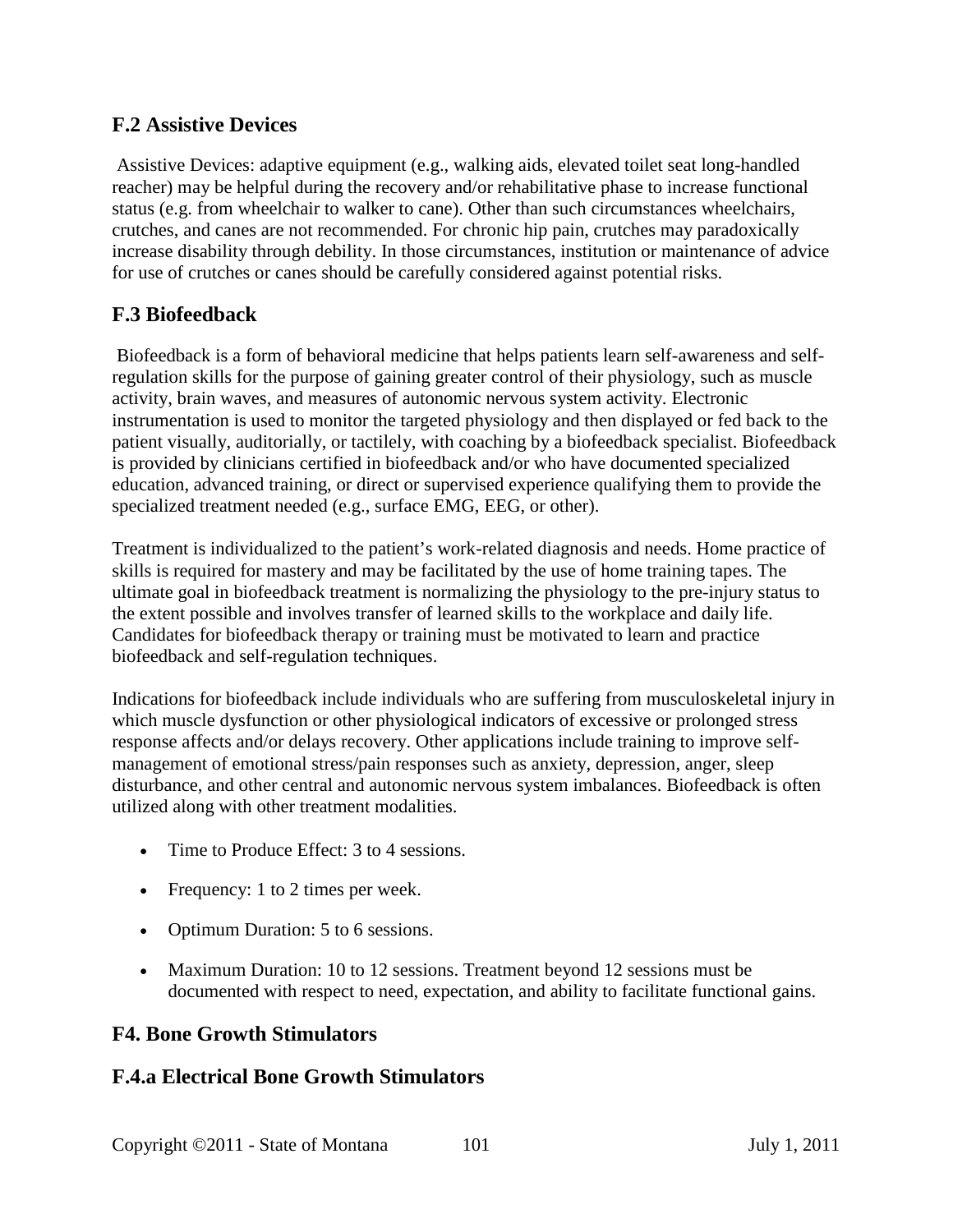Pre-clinical and experimental literature has shown a stimulatory effect of externally applied electrical fields on the proliferation and calcification of osteoblasts and periosteal cells. All of the studies on bone growth stimulators, however, have some methodological deficiencies and highquality literature of electrical bone growth stimulation is lacking for lower extremity injuries.

These acceptable nonsurgical techniques include Capacitive Coupling (CC), which places skin electrodes on opposite sides of the bone being treated and Pulsed Electromagnetic Field (PEMF) which uses a current-carrying coil which induces a secondary electrical field in bone.

There is insufficient evidence to conclude a benefit of electrical stimulation for delayed union, non-union, long bone fracture healing, fresh fractures, or tibial stress fractures.

## **F.4.b Low-intensity Pulsed Ultrasound**

There is some evidence that low-intensity pulsed ultrasound, applied by the patient at home and administered as initial treatment of the fracture, reduces the time required for cortical bridging in tibial fractures. Non-union and delayed unions were not included in these clinical trials. Possible indications for Low-Intensity Pulsed Ultrasound are non-unions or fractures that are expected to require longer healing time.

FDA approved bone-growth stimulators of any type may be appropriate for patients with nonunion after initial fracture care or for patients with acute fractures or osteotomies who are at high risk for delayed union or non-union. Patients at high risk include, but are not limited to, smokers, diabetics, and those on chemotherapeutic agents or other long-term medication affecting bone growth. Due to lack of supporting scientific evidence, stimulators require prior authorization.

## **F.5 Extracorporeal shock wave therapy (ESWT)**

Extracorporeal shock wave therapy (ESWT) delivers an externally applied acoustic pulse. ESWT, or "shockwave therapy," has been utilized for treatment of multiple chronic soft tissue disorders including Achilles tendinopathy, plantar fasciitis, and lateral epicondylitis. The mechanism of action is unknown. It has been hypothesized that ESWT causes microtrauma to the fascia, inducing a repair process involving the formation of new blood vessels and delivery of nutrients to the affected area. High energy ESWT is delivered in one session and may be painful requiring some form of anesthesia. It is not generally recommended for the treatment of plantar heel pain due to increased cost when it is performed with conscious sedation. It may also be performed with local blocks. Low energy ESWT does not require anesthetics. It is given in a series of treatments, generally three sessions.

There is conflicting evidence concerning low energy ESWT for plantar heel pain. Focused ESWT concentrates the acoustic pulse on a single point in the heel, while radial ESWT distributes the pulse along the entire plantar fascia. Focused low energy ESWT has not been shown to produce clinically important reductions in plantar heel pain. There is some evidence that radial ESWT may reduce plantar pain more effectively than placebo, but a successful response may occur in only 60% of patients. There is some evidence supporting high-energy ESWT.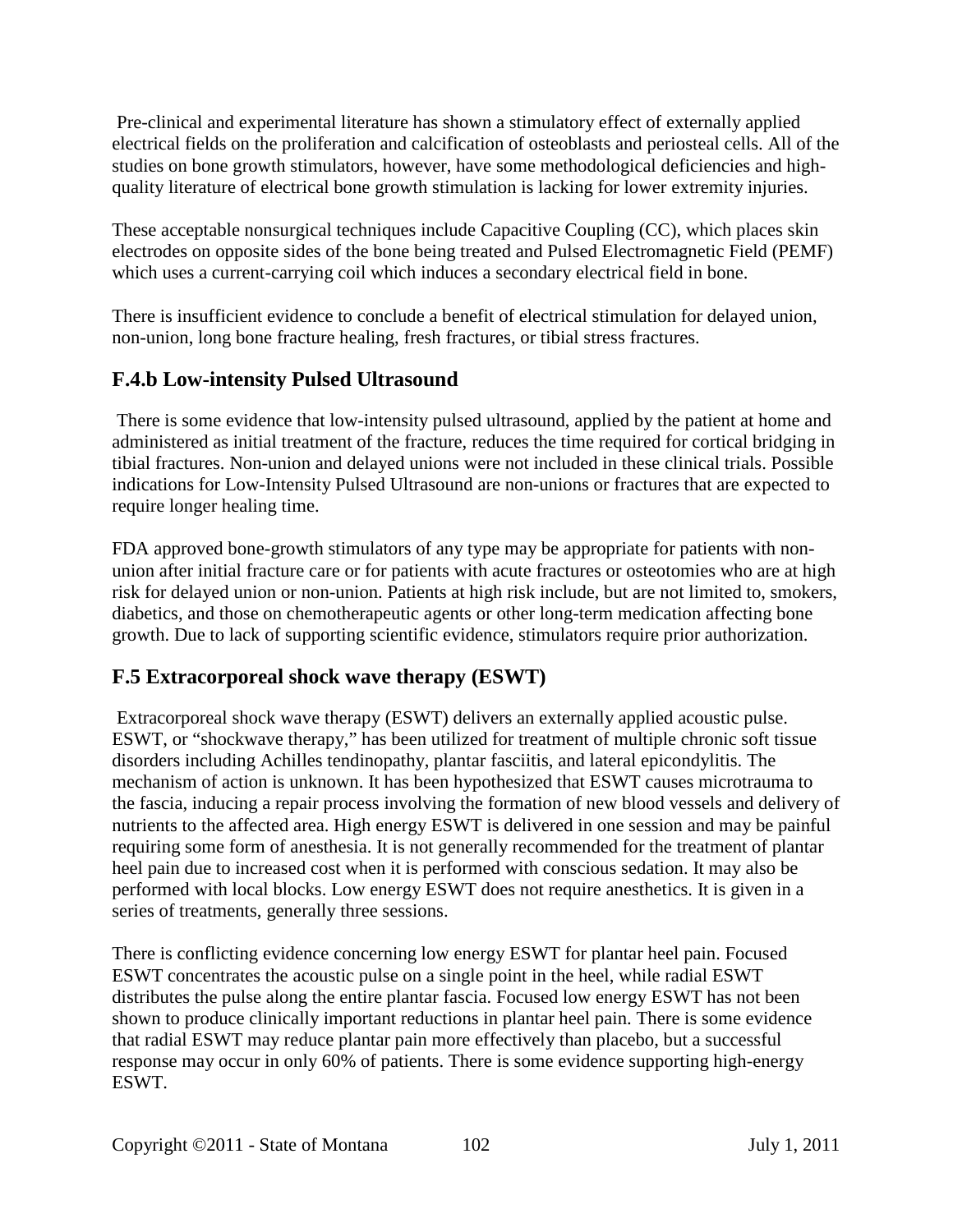Low energy radial or high energy ESWT with local blocks are accepted treatments. It should only be used on patients who have had plantar pain for 4 months or more; have tried NSAIDs, ice, stretching exercises, shoe inserts; and have significant functional deficits. These patients should meet the indications for surgery found in Section E, heel spurs, plantar fascia pain. Tarsal tunnel syndrome should be ruled out. Peripheral vascular disease, lower extremity neuropathy and diabetes are all relative contraindications. Diagnostic testing may be needed to rule out these conditions.

- Time to Effect: 2 sessions.
- Optimum Duration: 3 sessions one week or more apart.
- Maximum Duration: Treatment may be continued for up to 5 total sessions if functional improvement has been demonstrated after three treatment sessions. Functional improvement is preferably demonstrated using direct testing or functional scales validated in clinical research settings.

## **F.6 Injections** - **Therapeutic**

**Description** -- Therapeutic injection procedures may play a significant role in the treatment of patients with lower extremity pain or pathology. Therapeutic injections involve the delivery of anesthetic and/or anti-inflammatory medications to the painful structure. Therapeutic injections have many potential benefits. Ideally, a therapeutic injection will: (a) reduce inflammation in a specific target area; (b) relieve secondary muscle spasm; (c) allow a break from pain; and (d) support therapy directed to functional recovery. Diagnostic and therapeutic injections should be used early and selectively to establish a diagnosis and support rehabilitation. If injections are overused or used outside the context of a monitored rehabilitation program, they may be of significantly less value.

**Indications** -- Diagnostic injections are procedures which may be used to identify pain generators or pathology. For additional specific clinical indications, see Section E, Specific Lower Extremity Injury Diagnosis, Testing and Treatment.

**Special Considerations --** The use of injections has become progressively sophisticated. Each procedure considered has an inherent risk, and risk versus benefit should be evaluated when considering injection therapy. In addition, all injections must include sterile technique.

**Contraindications** -- General contraindications include local or systemic infection, bleeding disorders, allergy to medications used, and patient refusal. Specific contraindications may apply to individual injections.

## **F.6.a Joint Injections**

Joint Injections are generally accepted, well-established procedures that can be performed as analgesic or anti-inflammatory procedures.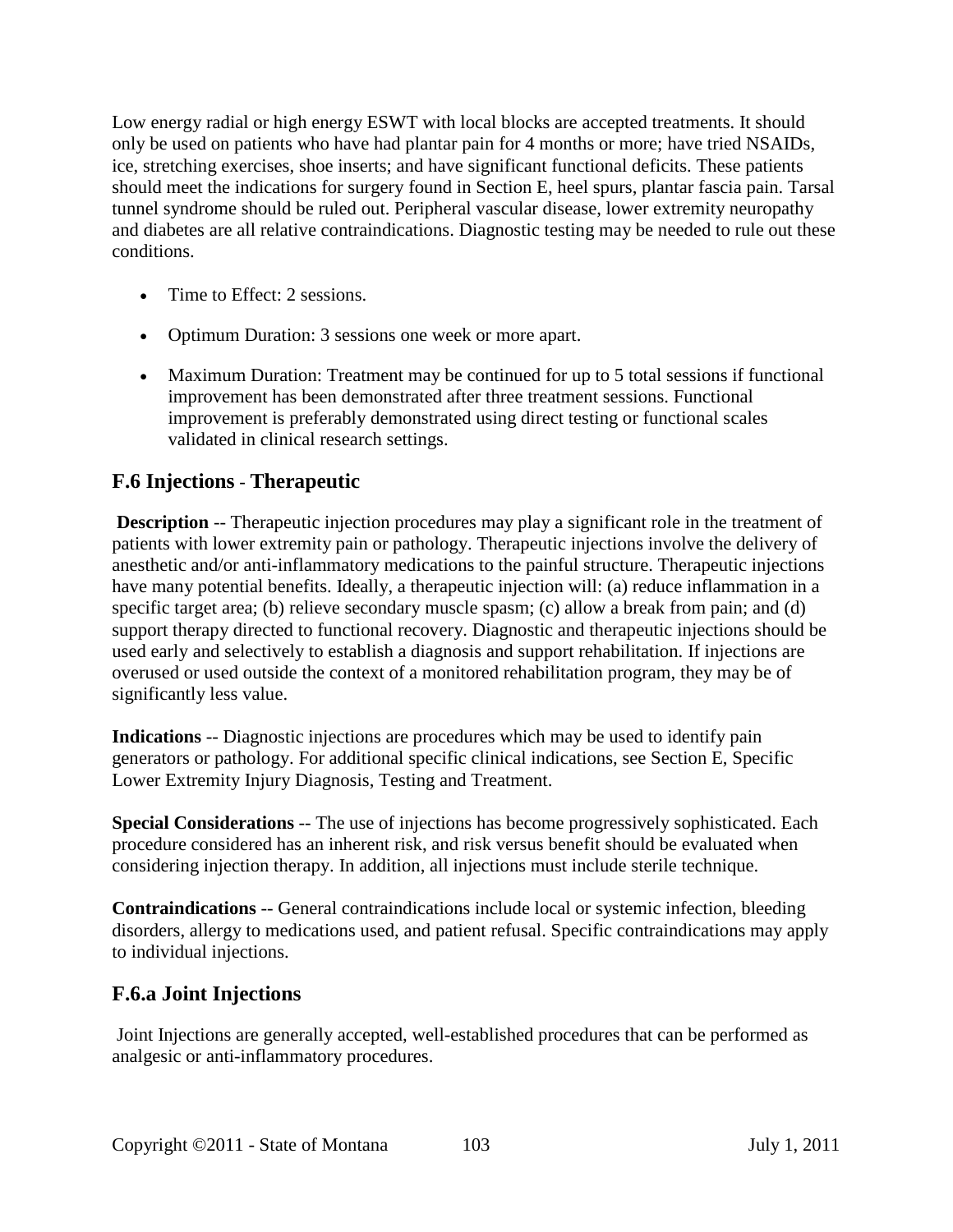- Time to Produce Effect: Immediate with local anesthesia, or within 3 days if no anesthesia.
- Optimum Duration: Usually one to two injections is adequate.
- Maximum Duration: Not more than three to four times annually.

Steroid injections should be used cautiously in diabetic patients. Diabetic patients should be reminded to check their blood-glucose level at least twice daily for two weeks post-injections.

## **F.6.b Soft Tissue Injections**

Soft Tissue Injections include bursa and tendon insertions. Injections under significant pressure should be avoided as the needle may be penetrating the tendon. Injection into the tendon can cause tendon degeneration, tendon breakdown, or rupture. Injections should be minimized for patients under 30 years of age.

When performing tendon insertion injections, the risk of tendon rupture should be discussed with the patient and the need for restricted duty emphasized.

- Time to Produce Effect: Immediate with local anesthesia, or within 3 days if no anesthesia.
- Optimum Duration: Usually one to two injections is adequate.
- Maximum Duration: Not more than three to four times annually.

Steroid injections should be used cautiously in diabetic patients. Diabetic patients should be reminded to check their blood-glucose level at least twice daily for two weeks post-injections.

## **F.6.c Trigger Point Injections**

Trigger Point Injections: although generally accepted, have only rare indications in the treatment of lower extremity disorders. Therefore, the Department does not recommend their routine use in the treatment of lower extremity injuries.

**Description** - Trigger point treatment can consist of dry needling or injection of local anesthetic with or without corticosteroid into highly localized, extremely sensitive bands of skeletal muscle fibers that produce local and referred pain when activated. Medication is injected in a fourquadrant manner in the area of maximum tenderness. Injection efficacy can be enhanced if injections are immediately followed by myofascial therapeutic interventions, such as vapocoolant spray and stretch, ischemic pressure massage (myotherapy), specific soft tissue mobilization and physical modalities. There is conflicting evidence regarding the benefit of trigger point injections. A truly blinded study comparing dry needle treatment of trigger points is not feasible. There is no evidence that injection of medications improves the results of trigger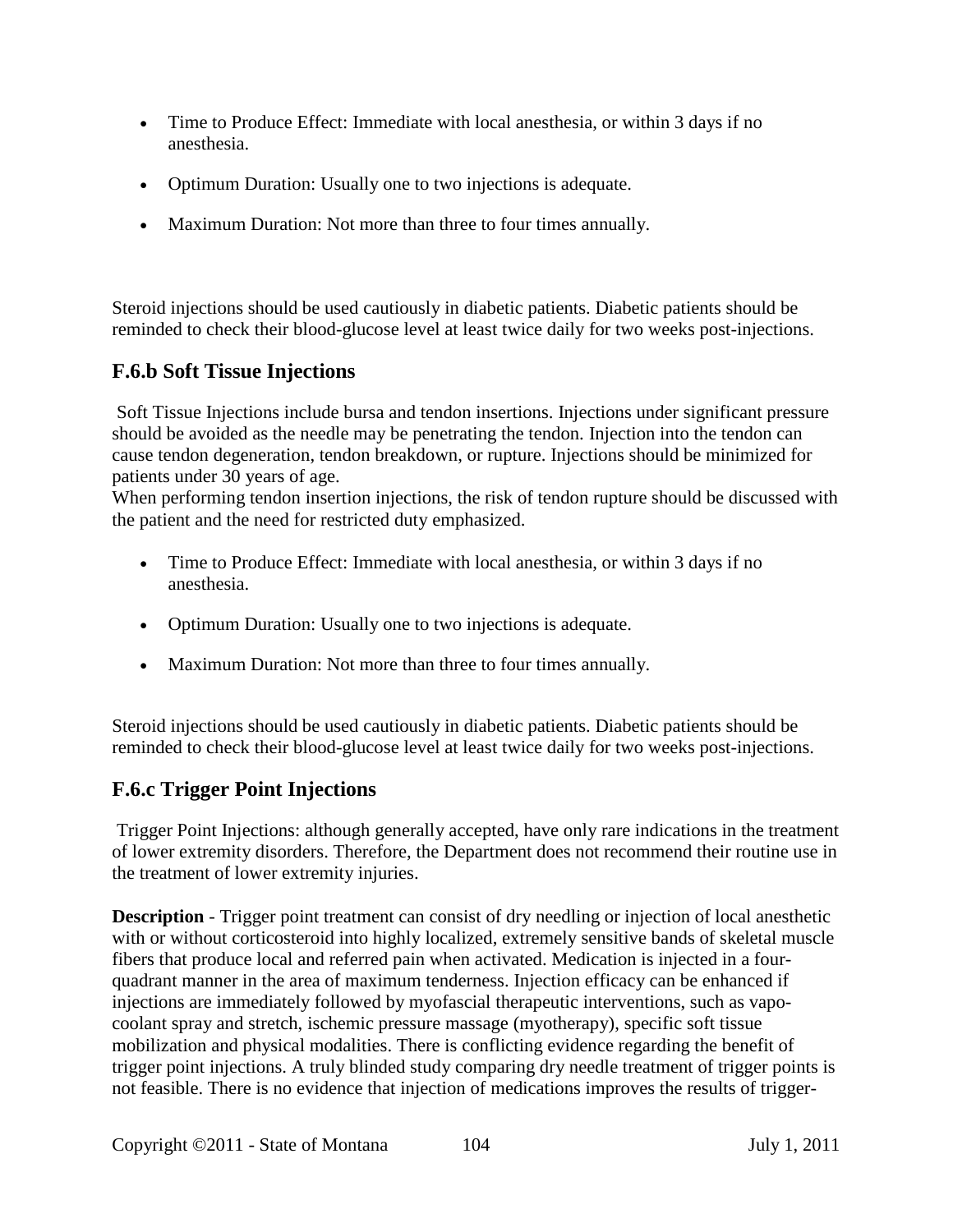point injections. Needling alone may account for some of the therapeutic response.

There is no indication for conscious sedation for patients receiving trigger point injections. The patient must be alert to help identify the site of the injection.

**Indications** - Trigger point injections may be used to relieve myofascial pain and facilitate active therapy and stretching of the affected areas. They are to be used as an adjunctive treatment in combination with other treatment modalities such as functional restoration programs. Trigger point injections should be utilized primarily for the purpose of facilitating functional progress. Patients should continue with a therapeutic exercise program as tolerated throughout the time period they are undergoing intensive myofascial interventions. Myofascial pain is often associated with other underlying structural problems, and any abnormalities need to be ruled out prior to injection.

Trigger point injections are indicated in those patients where well circumscribed trigger points have been consistently observed, demonstrating a local twitch response, characteristic radiation of pain pattern and local autonomic reaction, such as persistent hyperemia following palpation. Generally, these injections are not necessary unless consistently observed trigger points are not responding to specific, noninvasive, myofascial interventions within approximately a 6 week time frame.

**Complications** - Potential but rare complications of trigger point injections include infection, anaphylaxis, neurapraxia, and neuropathy. If corticosteroids are injected in addition to local anesthetic, there is a risk of developing local myopathy. Severe pain on injection suggests the possibility of an intraneural injection, and the needle should be immediately repositioned.

- Time to Produce Effect: Local anesthetic 30 minutes; no anesthesia 24 to 48 hours.
- Frequency: Weekly, suggest no more than 4 injection sites per session per week to avoid significant post-injection soreness.
- Optimum Duration: 4 Weeks.
- Maximum Duration: 8 weeks. Occasional patients may require 2 to 4 repetitions of trigger point injection series over a 1 to 2 year period.

## **F.6.d Viscosupplementation/Intracapsular Acid Salts**

Viscosupplementation/Intracapsular Acid Salts: is an accepted form of treatment for osteoarthritis or degenerative changes in the knee joint. There is good evidence that intraarticular hyaluronic acid injections have only a small effect on knee pain and function. Therefore, the patient and treating physician should identify functional goals and the likelihood of achieving improved ability to perform activities of daily living or work activities with injections versus other treatments. The patient should agree to comply with the treatment plan including home exercise. These injections may be considered an alternative in patients who have failed non-operative treatment and surgery is not an option, particularly, if non-steroidal antiinflammatory drug treatment is contraindicated or has been unsuccessful. Viscosupplementation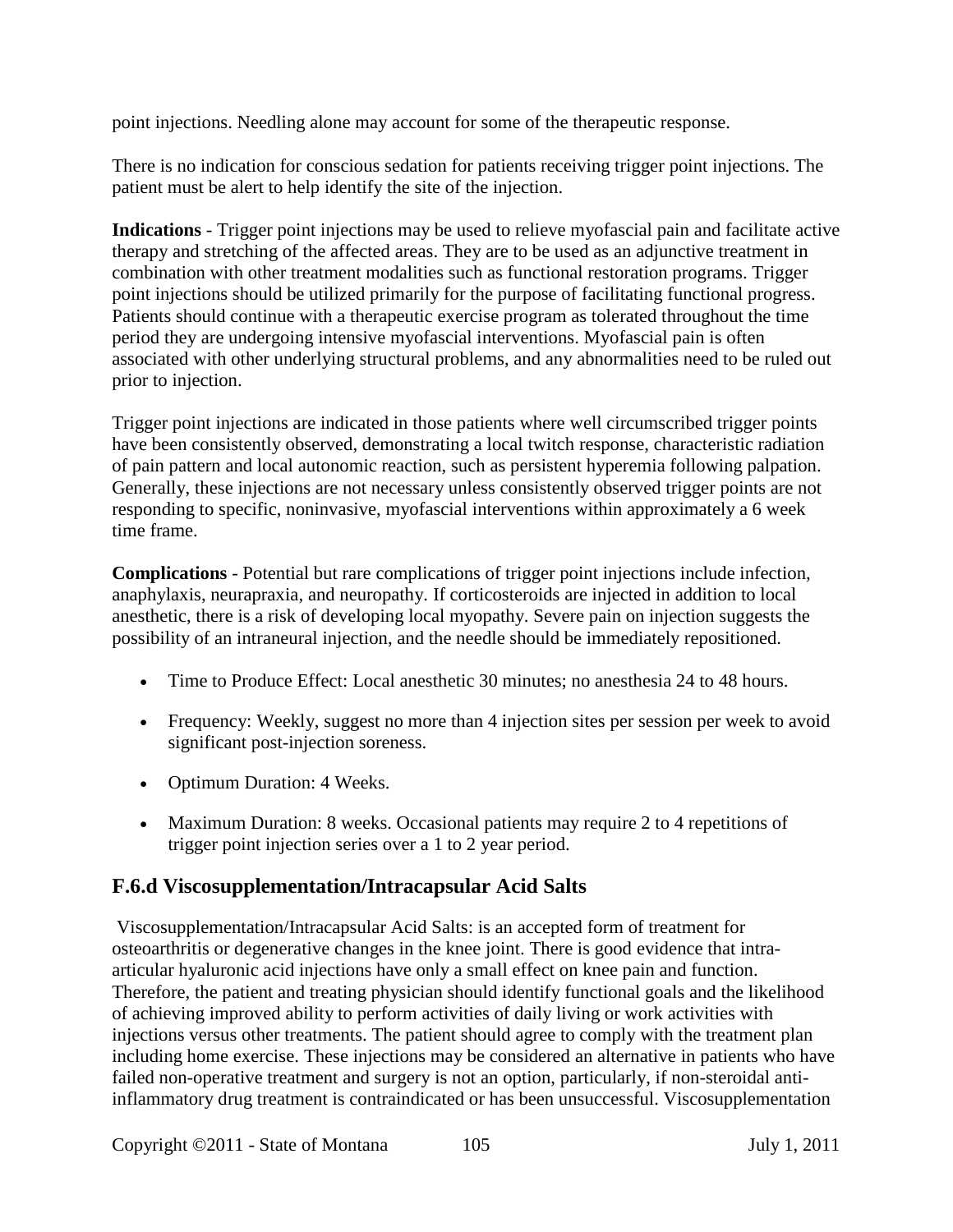is not recommended for patients with severe osteoarthritis who are surgical candidates. Its efficacy beyond 6 months is not well-established. There is no evidence that one product significantly outperforms another, prior authorization is required to approve product choice and for repeat series of injections.

One injection of 6 ml of Hylan G-F 20 may be effective and is an option for knee injections.

Viscosupplementation is not recommended for ankle osteoarthritis due to the small effect size documented in knee conditions and the lack of evidence supporting its use in the ankle. Viscosupplementation is not recommended for hip arthritis given the probable superiority of corticosteroid injections. In rare cases a patient with significant hip osteoarthritis who does not qualify for surgical intervention may try viscosupplementation. It should be done with ultrasound or fluoroscopic guidance and will not necessarily require a series of three injections. The patient may choose to have repeat injections when the first injection was successful.

- Time to Produce Effect: After 1 series or one injection as discussed above, there must be a functional gain lasting three months to justify repeat injections.
- Frequency: One injection or 1 series (3 to 5 injections generally spaced 1 week apart).
- Optimum/Maximum Duration: Varies. Efficacy beyond 6 months is not well-established.

## **F.6.e Prolotherapy**

Prolotherapy (also known as sclerotherapy) consists of peri-articular injections of hypertonic dextrose with or without phenol with the goal of inducing an inflammatory response that will recruit cytokine growth factors involved in the proliferation of connective tissue. Advocates of prolotherapy propose that these injections will alleviate complaints related to joint laxity by promoting the growth of connective tissue and stabilizing the involved joint.

Laboratory studies may lend some biological plausibility to claims of connective tissue growth, but high quality published clinical studies are lacking. The dependence of the therapeutic effect on the inflammatory response is poorly defined, raising concerns about the use of conventional anti-inflammatory drugs when proliferant injections are given. The evidence in support of prolotherapy is insufficient and therefore, its use is not recommended in lower extremity injuries.

## **F.7 Jobsite Alteration**

Early evaluation and training of body mechanics are essential for every injured worker. Risk factors to be addressed include: repetitive work, lifting, and forces that have an impact on the lower extremity. In some cases, this requires a jobsite evaluation. There is no single factor or combination of factors that is proven to prevent or ameliorate lower extremity pain, but a combination of ergonomic and psychosocial factors are generally considered to be important. Physical factors that may be considered include use of force, repetitive work, squatting, climbing, kneeling, crouching, crawling, prolonged standing, walking a distance or on uneven surfaces, jumping, running, awkward positions requiring use of force, and lower extremity vibration. Psychosocial factors to be considered include pacing, degree of control over job duties,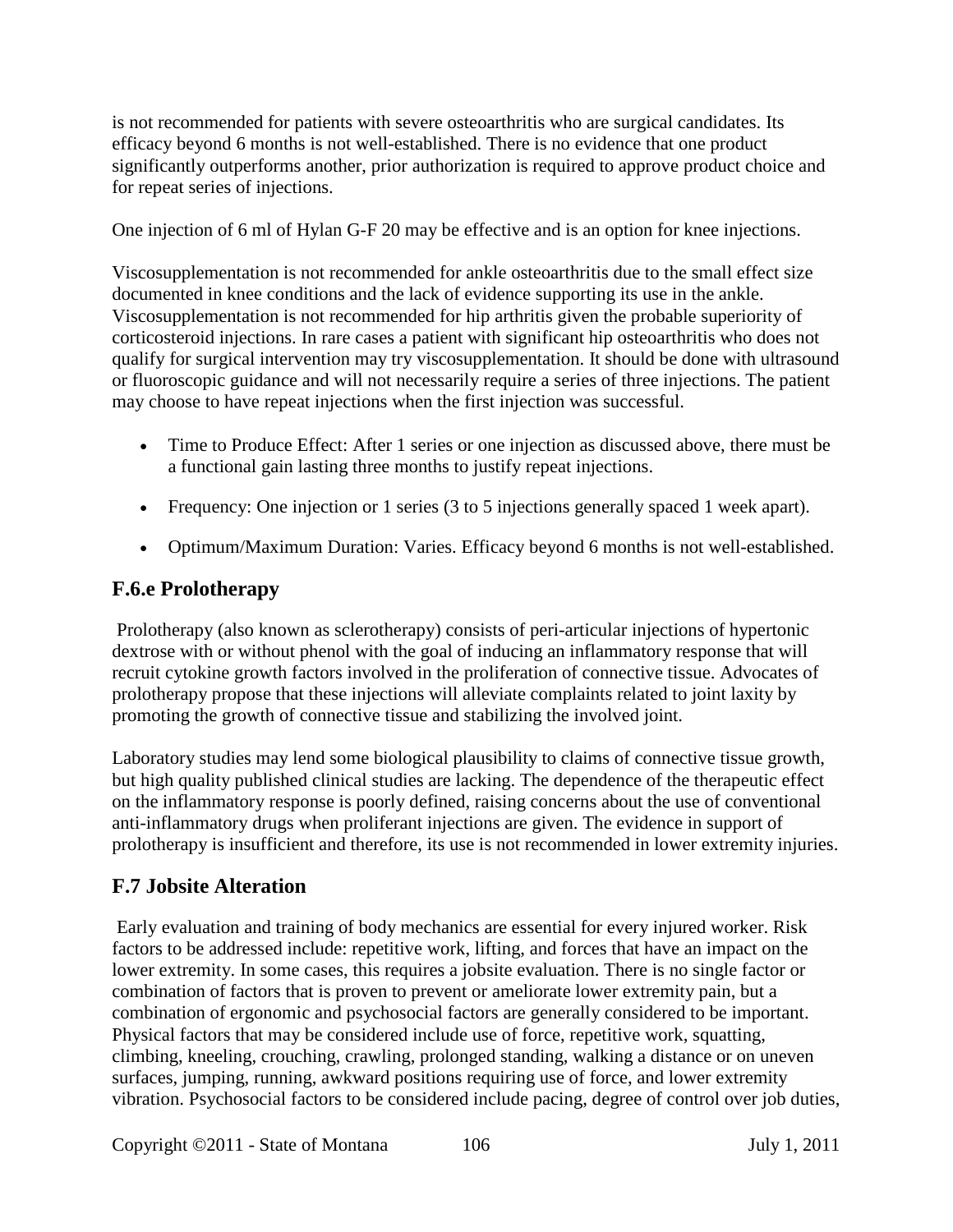perception of job stress, and supervisory support.

The job analysis and modification should include input from the employee, employer, and a medical professional familiar with work place evaluation. An ergonomist may also provide useful information. The employee must be observed performing all job functions in order for the jobsite analysis to be valid. Periodic follow-up is recommended to evaluate effectiveness of the intervention and need for additional ergonomic changes.

a. Ergonomic Changes: may be made to modify the hazards identified. In addition, workers should be counseled to vary tasks throughout the day. When possible, employees performing repetitive tasks should take 15 to 30 second breaks every 10 to 20 minutes, or 5-minute breaks every hour. Mini-breaks should include stretching exercises.

b. Interventions: should consider engineering controls (e.g., mechanizing the task, changing the tool used, or adjusting the jobsite), or administrative controls (e.g., adjusting the time an individual performs the task).

## **F.8 Medications and Medical Management**

Use of medications will vary widely due to the spectrum of injuries from simple strains to complicated fractures. A thorough medication history, including use of alternative and over-thecounter medications, should be performed at the time of the initial visit and updated periodically. Treatment for pain control is initially accomplished with acetaminophen and/or NSAIDs. The patient should be educated regarding the interaction with prescription and over-the-counter medications as well as the contents of over-the-counter herbal products.

Nonsteroidal anti-inflammatory drugs (NSAIDs) and acetaminophen are useful in the treatment of injuries associated with degenerative joint disease and/or inflammation. These same medications can be used for pain control.

Topical agents can be beneficial for pain management in lower extremity injuries. This includes topical capsaicin, nonsteroidals, as well as topical iontophoretics/phonophoretics, such as steroid creams and lidocaine.

Glucosamine and chondroitin are sold in the United States as dietary supplements. Their dosage, manufacture, and purity are not regulated by the Food and Drug Administration. For moderate to severe knee osteoarthritis, there is good evidence for the effectiveness of a pharmaceutical grade combination of 500 mg glucosamine hydrochloride and 400 mg chondroitin sulfate three times per day. Effectiveness for mild disease is unknown. Recent literature suggests that chondroitin sulfate in a dose of 800 mg once daily may reduce the rate of joint degradation as demonstrated by joint space loss on serial x-rays.

For mild-to-moderate osteoarthritis confined to the hip, there is good evidence that a pharmaceutical-grade glucosamine sulfate is unlikely to produce a clinically significant improvement in pain and joint function.

When osteoarthritis is identified as a contributing factor to a work–related injury, pharmaceutical grade glucosamine and chondroitin may be tried. Long-term coverage for these medications would fall under Workers'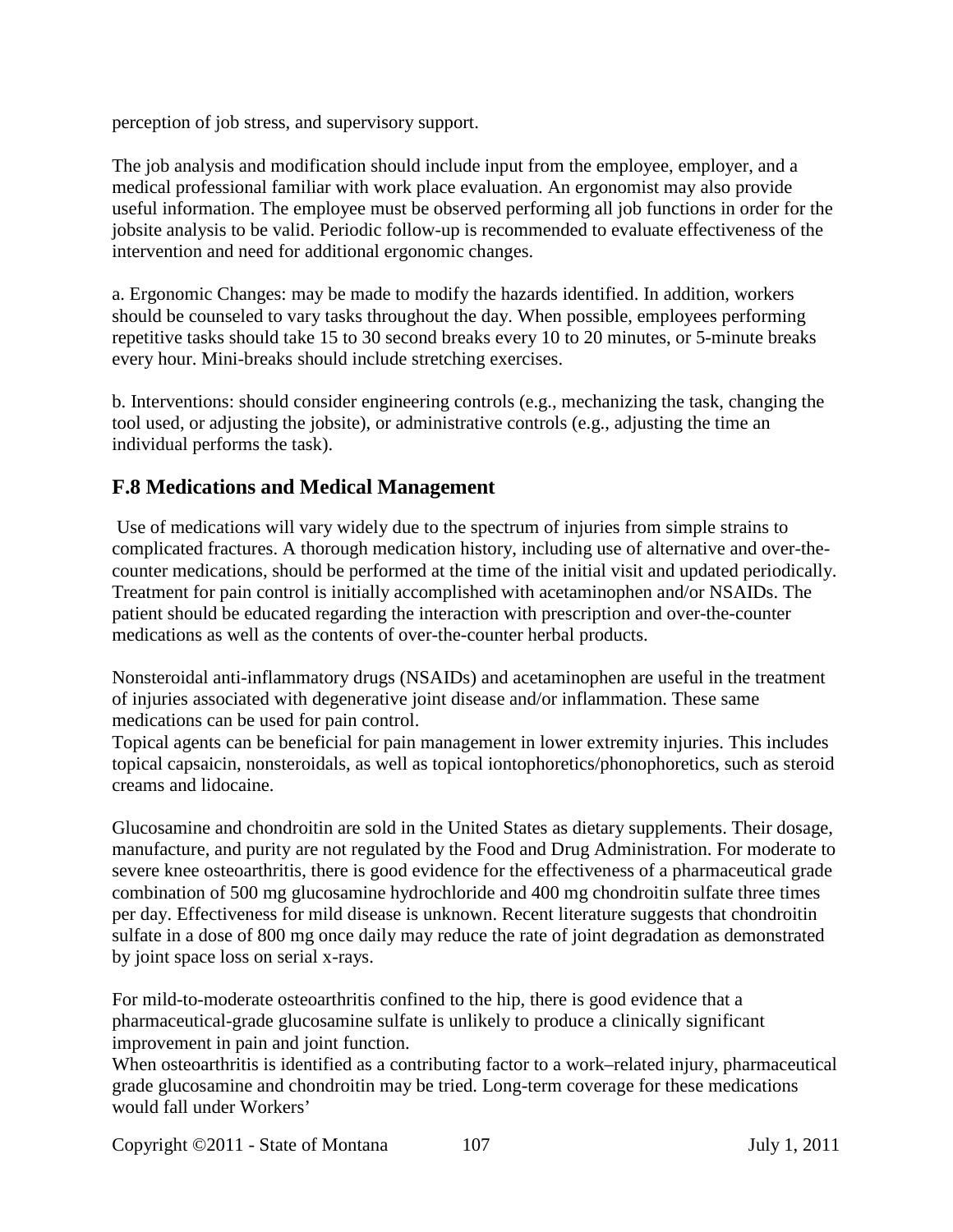Compensation only when the arthritic condition is primarily related to the work injury.

S-adenosyl methionine (SAM-e), like glucosamine and chondroitin, is sold as a dietary supplement in the United States, with a similar lack of standard preparations of dose and manufacture. There is some evidence that a pharmaceutical-grade SAM-e is as effective as celecoxib in improving pain and function in knee osteoarthritis, but its onset of action is slower. Studies using liquid chromatography have shown that it may lose its potency after several weeks of storage. In addition, SAM-e has multiple additional systemic effects. It is not currently recommended due to lack of availability of pharmaceutical quality, systemic effects, and loss of potency with storage.

The following are listed in alphabetical order.

## **F.8.a Antibiotics**

Antibiotics: One-day use of systemic antibiotics is moderately recommended for patients undergoing surgical knee procedures.

Treatment of an infected prosthesis frequently necessitates prolonged IV antibiotics, and multiple surgical procedures. Antibiotics have been utilized systemically and added to cement for hip prostheses for many years. There is quality evidence that a combination of systemic and antibiotic-impregnated cement is important to prevent infections, particularly in the hip and by inference assumed likely to be true of the knee as well. There was no prosthesis survival benefit if systemic antibiotics were administered for greater than one day. There are numerous antibiotics that have been utilized, including gentamicin, cloxacillin, dicloxacillin, probenecid, cephalexin, and phenoxymethylpenicillin.

Recommended for treatment of epididymitis or epididymo-orchitis.

## **F.8.b Acetaminophen**

Acetaminophen is an effective analgesic with antipyretic but not anti-inflammatory activity. Acetaminophen is generally well tolerated, causes little or no gastrointestinal irritation and is not associated with ulcer formation. Acetaminophen has been associated with liver toxicity in overdose situations or in chronic alcohol use. Patients may not realize that many over-thecounter preparations may contain acetaminophen. The total daily dose of acetaminophen is recommended not to exceed 4 grams per 24-hour period, from all sources, including narcoticacetaminophen combination preparations.

- Optimal Duration: 7 to 10 days.
- Maximum Duration: Chronic use as indicated on a case-by-case basis. Use of this substance long-term for 3 days per week or greater may be associated with rebound pain upon cessation.

## **F.8.c Bisphosphonates**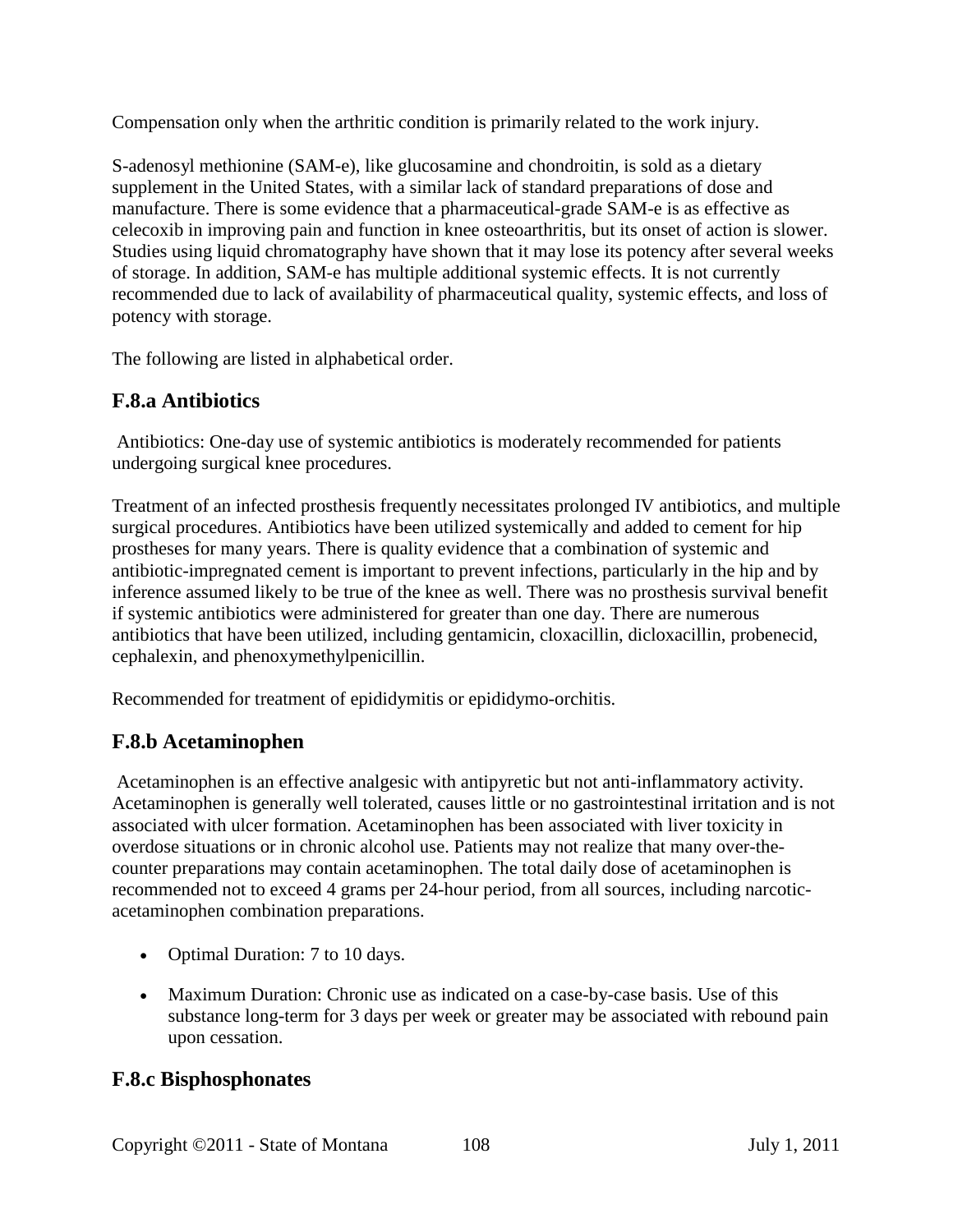Bisphosphonates may be used for those qualifying under osteoporosis guidelines. Long-term use for the purpose of increasing prosthetic fixation is not recommended as long-term improvement in fixation is not expected. See Section 9, i., Osteoporosis Management Section below.

## **F.8.d Deep Venous Thrombosis Prophylaxis**

Deep Venous Thrombosis Prophylaxis is a complex issue involving many variables such as individual patient characteristics, the type of surgery, anesthesia used and agent(s) used for prophylaxis. Final decisions regarding prophylaxis will depend on the surgeon's clinical judgment. The following are provided as generally accepted concepts regarding prophylaxis at the time of writing of these guidelines. Refer to Section F. 14. Prevention of Venous Thromboembolic Disease.

All patients undergoing lower extremity surgery or prolonged lower extremity immobilization should be evaluated for elevated risk for DVT and should receive education on prevention. Possible symptoms should be discussed. Patients at higher risk than the normal population include, but are not limited to, those with known hypercoagulable states and those with previous pulmonary embolism or DVT. Those considered at higher risk for bleeding, which may alter thromboprophylaxis protocols, include patients with a history of a bleeding disorder, recent gastrointestinal bleed, or hemorrhagic stroke.

There is no evidence to support mandatory prophylaxis for all patients who are immobilized or undergo lower extremity procedures, outside of hip or knee arthroplasties or hip fracture repair.

Hip and knee arthroplasties and hip fracture repair are standard risk factors requiring thromboprophylaxis. Commonly used agents are low molecular weight heparin, low dose unfractionated heparin (LDUH), synthetic pentasaccharide fondaparinux, or warfarin. If aspirin is used, it should be accompanied by aggressive mechanical prophylaxis.

All patients should be mobilized as soon as possible after surgery. Mechanical prophylaxis such as pneumatic devices that are thigh calf, calf only, or foot pumps may be considered immediately post-operatively and/or until the patient is discharged home. Thigh length or knee high graduated compression stockings are used for most patients. With prolonged prophylaxis, lab tests must be drawn regularly. These may be accomplished with home health care or outpatient laboratories when appropriate.

# **F.8.e Minor Tranquilizer/Muscle Relaxants**

Minor Tranquilizer/Muscle Relaxants are appropriate for muscle spasm, mild pain and sleep disorders. When prescribing these agents, physicians must seriously consider side effects of drowsiness or dizziness and the fact that benzodiazepines may be habit-forming.

- Optimal Duration: 1 week.
- Maximum Duration: 4 weeks.

# **F.8.f Narcotics**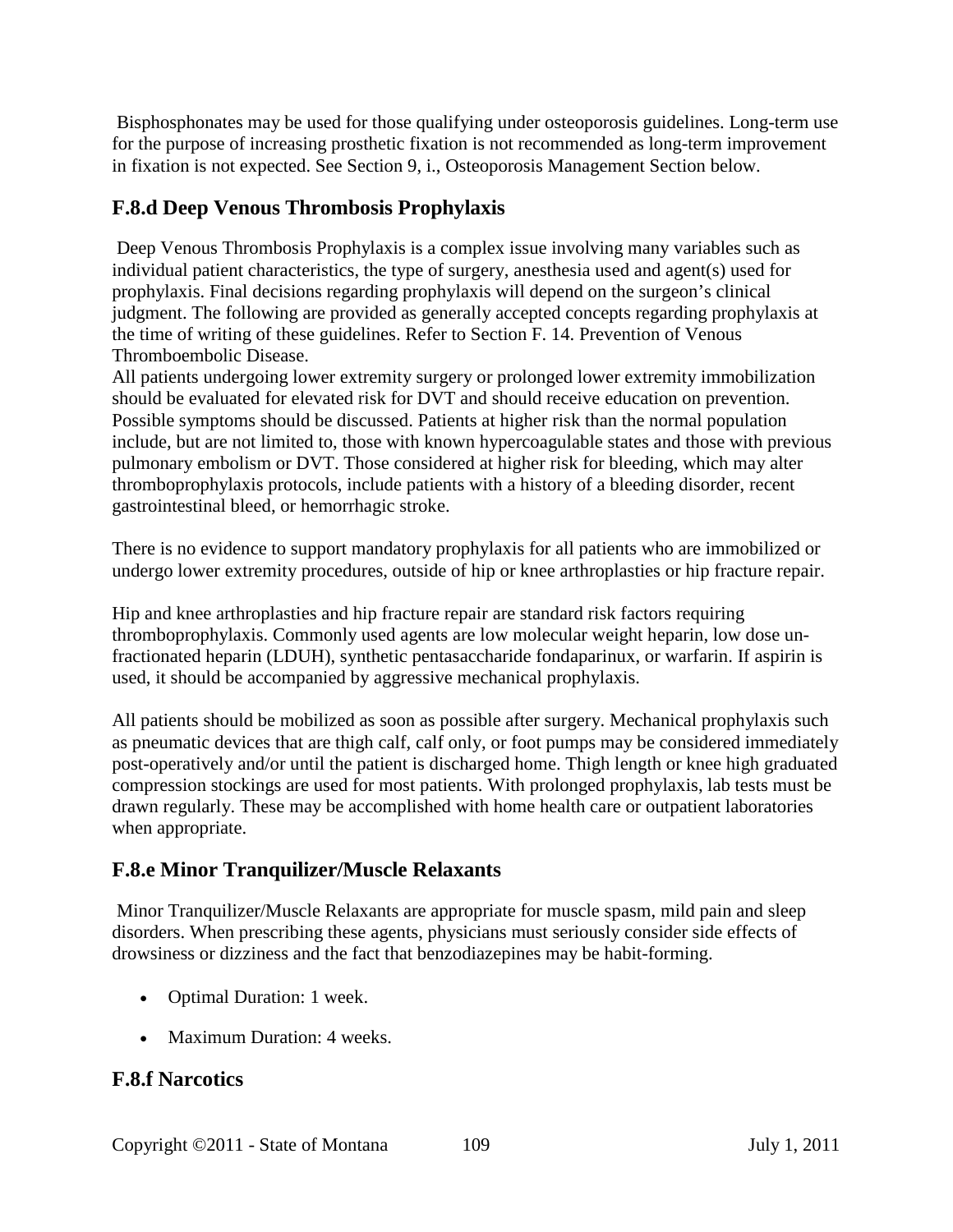Narcotics should be primarily reserved for the treatment of severe lower extremity pain. There are circumstances where prolonged use of narcotics is justified based upon specific diagnosis, and in these cases, it should be documented and justified. In mild-to-moderate cases of lower extremity pain, narcotic medication should be used cautiously on a case-by-case basis. Adverse effects include respiratory depression, the development of physical and psychological dependence, and impaired alertness.

Narcotic medications should be prescribed with strict time, quantity, and duration guidelines, and with definitive cessation parameters. Pain is subjective in nature and should be evaluated using a pain scale and assessment of function to rate effectiveness of the narcotic prescribed. Any use beyond the maximum duration should be documented and justified based on the diagnosis and/or invasive procedures.

- Optimal Duration: 3 to 7 days.
- Maximum Duration: 2 weeks. Use beyond two weeks is acceptable in appropriate cases. Refer to Chronic Pain Guidelines which gives a detailed discussion regarding medication use in chronic pain management.

## **F.8.g Nonsteroidal Anti-Inflammatory Drugs (NSAIDs)**

Nonsteroidal Anti-Inflammatory Drugs (NSAIDs) are useful for pain and inflammation. In mild cases, they may be the only drugs required for analgesia. There are several classes of NSAIDs, and the response of the individual injured worker to a specific medication is unpredictable. For this reason, a range of NSAIDs may be tried in each case with the most effective preparation being continued. Patients should be closely monitored for adverse reactions. The US Food and Drug Administration advise that many NSAIDs may cause an increased risk of serious cardiovascular thrombotic events, myocardial infarction, and stroke, which can be fatal. Naproxen sodium does not appear to be associated with increased risk of vascular events. Administration of proton pump inhibitors, histamine 2 blockers, or prostaglandin analog misoprostol along with these NSAIDs may reduce the risk of duodenal and gastric ulceration but do not impact possible cardiovascular complications. Due to the cross-reactivity between aspirin and NSAIDs, NSAIDs should not be used in aspirin-sensitive patients, and should be used with caution in all asthma patients. NSAIDs are associated with abnormal renal function, including renal failure, as well as, abnormal liver function. Certain NSAIDs may have interactions with various other medications. Individuals may have adverse events not listed above. Intervals for metabolic screening are dependent upon the patient's age, general health status and should be within parameters listed for each specific medication. Complete Blood Count (CBC) and liver and renal function should be monitored at least every six months in patients on chronic NSAIDs and initially when indicated.

NSAIDs may be used for pain management after joint replacement. They have also been used to reduce heterotopic ossification after arthroplasty. NSAIDs do reduce the radiographically documented heterotopic ossification in this setting, but there is some evidence that they do not improve functional outcomes and they may increase the risk of bleeding events in the postoperative period. Their routine use for prevention of heterotopic bone formation is not recommended.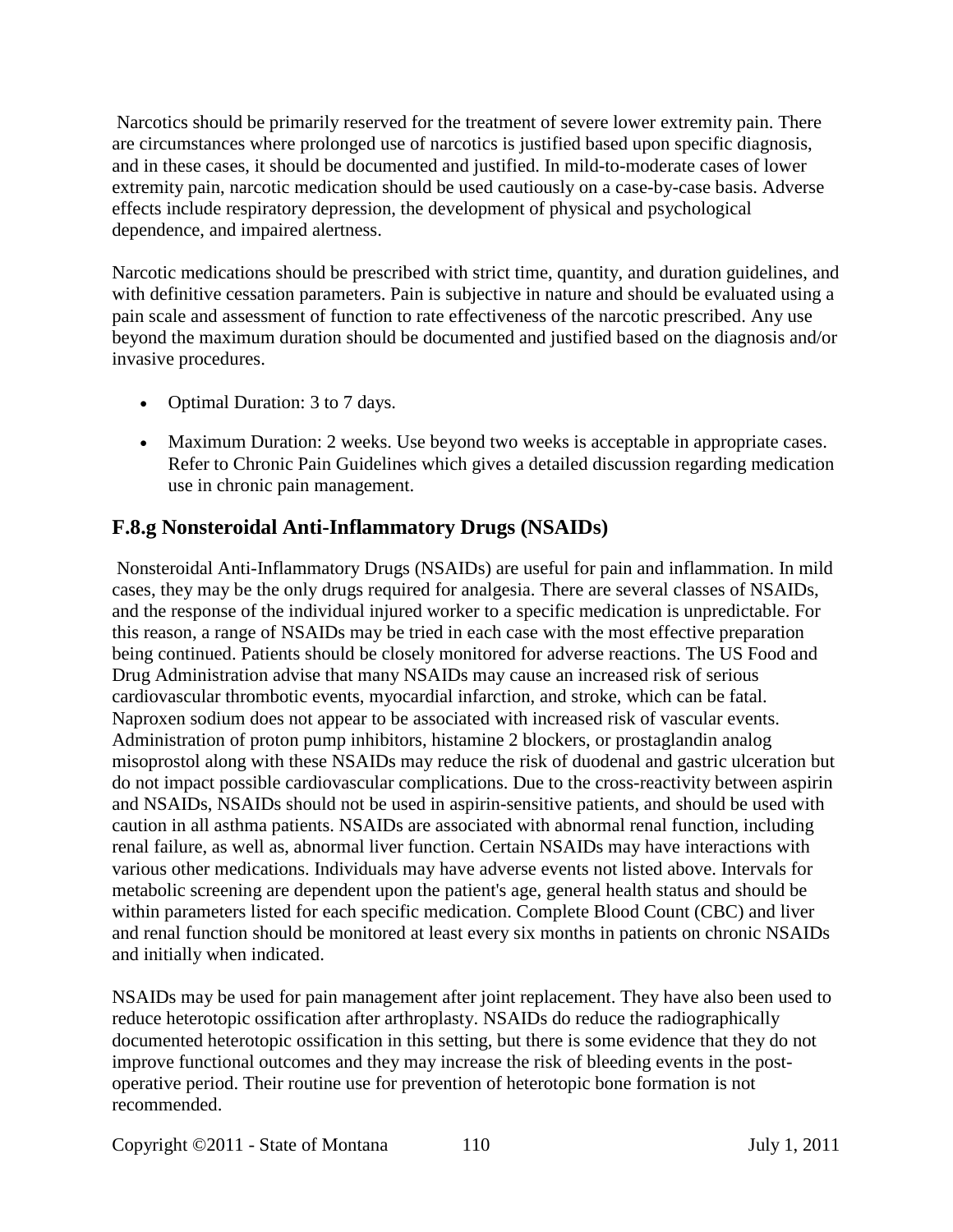#### **i. Non-selective Nonsteroidal Anti-Inflammatory Drugs**:

Includes NSAIDs and acetylsalicylic acid (aspirin). Serious GI toxicity, such as bleeding, perforation, and ulceration can occur at any time, with or without warning symptoms in patients treated with traditional NSAIDs. Physicians should inform patients about the signs and/or symptoms of serious gastrointestinal toxicity and what steps to take if they occur. Anaphylactoid reactions may occur in patients taking NSAIDs. NSAIDs may interfere with platelet function. Fluid retention and edema have been observed in some patients taking NSAIDs.

- Optimal Duration: 1 week.
- Maximum Duration: 1 year. Use of these substances long-term (3 days per week or greater) is associated with rebound pain upon cessation.

#### **ii. Selective Cyclo-oxygenase-2 (COX-2) Inhibitors**:

COX-2 inhibitors are more recent NSAIDs and differ in adverse side effect profiles from the traditional NSAIDs. The major advantages of selective COX-2 inhibitors over traditional NSAIDs are that they have less gastrointestinal toxicity and no platelet effects. COX-2 inhibitors can worsen renal function in patients with renal insufficiency, thus renal function may need monitoring.

COX-2 inhibitors should not be first-line for low risk patients who will be using a NSAID shortterm but are indicated in select patients for whom traditional NSAIDs are not tolerated. Serious upper GI adverse events can occur even in asymptomatic patients. Patients at high risk for GI bleed include those who use alcohol, smoke, are older than 65, take corticosteroids or anticoagulants, or have a longer duration of therapy. Celecoxib is contraindicated in sulfonamide allergic patients.

- Optimal Duration: 7 to 10 days.
- Maximum Duration: Chronic use is appropriate in individual cases. Use of these substances long-term (3 days per week or greater) is associated with rebound pain upon cessation.

#### **F.8.h Oral Steroids**

Oral Steroids have limited use but are accepted in cases requiring potent anti-inflammatory drug effect in carefully selected patients. A one-week regime of steroids may be considered in the treatment of patients who have arthritic flare-ups with significant inflammation of the joint. The physician must be fully aware of potential contraindications for the use of all steroids such as hypertension, diabetes, glaucoma, peptic ulcer disease, etc., which should be discussed with the patient.

- Optimal Duration: 3 to 7 days.
- Maximum Duration: 7 days.

#### **F.8.i Osteoporosis Management**

Copyright ©2011 - State of Montana 111 July 1, 2011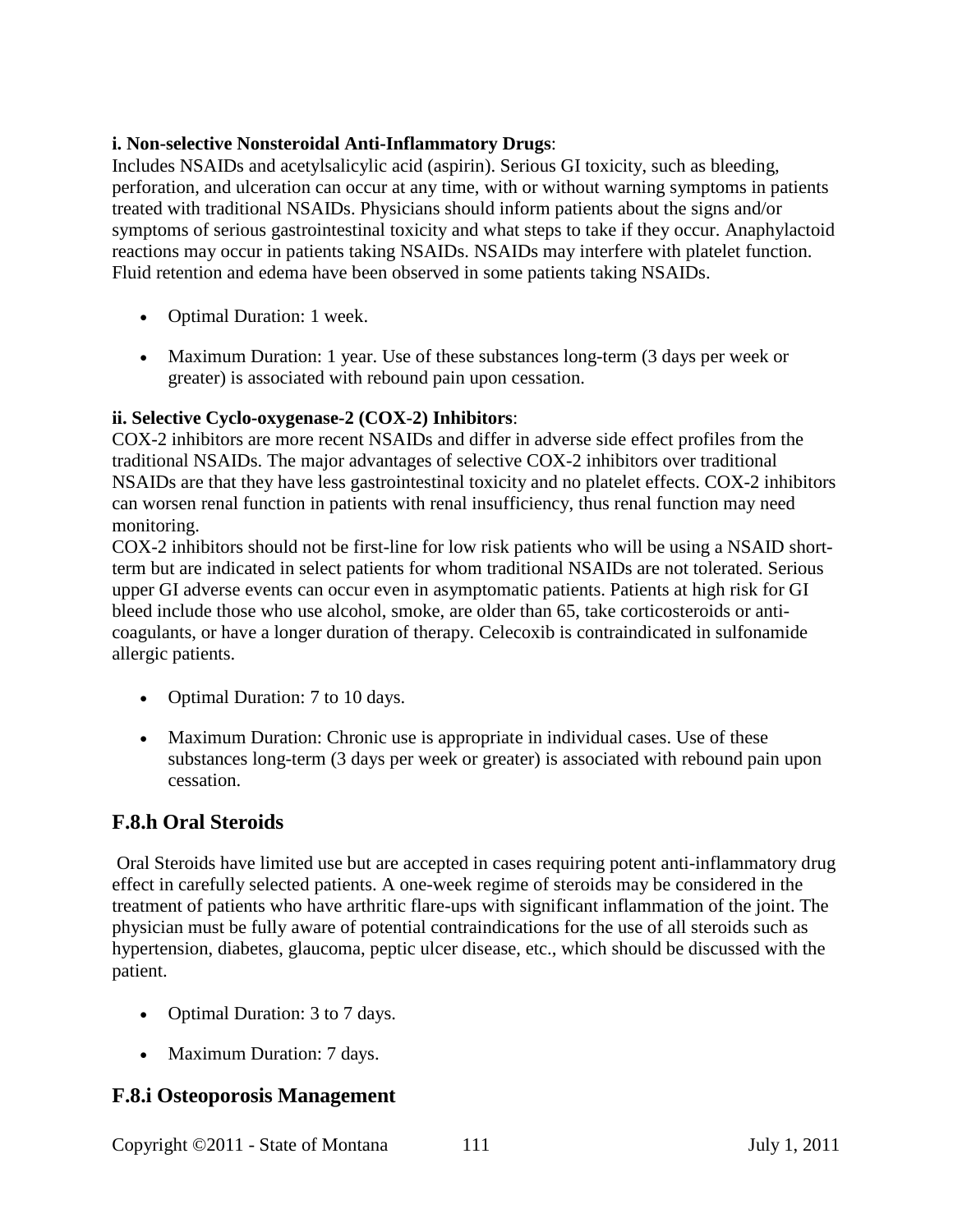All patients with conditions which require bone healing, especially those over 50, should be encouraged to ingest at least 1200 mg of Calcium and 800 IU of Vitamin D per day. There is some evidence that, for women in the older age group (58 to 88) with low hip bone density, greater callus forms for those who adhere to these recommendations than those who do not. Although the clinical implications of this are not known, there is greater non-union in this age group and thus, coverage for these medications during the fracture healing time period is recommended. At this time there is no evidence that bisphosphonates increase acute fracture healing.

Female patients over 65 should be referred for an osteoporosis evaluation if one has not been completed the previous year. Patients who have been on prednisone at a dose of 5 to 7.5 mg for more than 3 months should be evaluated for glucocorticoid induced osteoporosis. An osteoporosis evaluation may be considered for males who: are over 70, are physically inactive, have previous fragility fracture, have a BMI less than 20, or have been hypogonadal for 5 years. Evaluation may also be considered for patients on medications that can cause bone loss, patients who have suffered a fracture due to a low-impact fall or with minimum to no provocation, and women under 65 with one of the following: menopause before 40, current smoker, or body mass index less than 20. Low body weight appears to be the best predictor of osteoporosis in women younger that 65. In one adequate study, all patients aged 50 to 75 referred to an orthopaedic department for treatment of wrist, vertebral, proximal humerus, or hip fractures received bone mass density testing. 97% of patients had either osteoporosis (45%) or osteopenia (42%). Referral is important to prevent future factures in these groups. Long-term care for osteoporosis is not covered under workers compensation even though it may be discovered due to an injuryrelated acute fracture.

# **F.8.j Psychotropic/Anti-anxiety/Hypnotic Agents**

Psychotropic/Anti-anxiety/Hypnotic Agents may be useful for treatment of mild and chronic pain, dysesthesias, sleep disorders, and depression. Post-operative patients may receive medication to assure normal sleep cycles. Antidepressant medications, such as tricyclics and Selective Serotonin Reuptake Inhibitors (SSRIs), are useful for affective disorder and chronic pain management. Tricyclic antidepressant agents, in low dose, are useful for chronic pain but have more frequent side effects.

Anti-anxiety medications are best used for short-term treatment (i.e., less than 6 months). Accompanying sleep disorders are best treated with sedating antidepressants prior to bedtime. Frequently, combinations of the above agents are useful. As a general rule, physicians should access the patient's prior history of substance abuse or depression prior to prescribing any of these agents.

Due to the habit-forming potential of the benzodiazepines and other drugs found in this class, they are not routinely recommended. Refer to the Chronic Pain Guidelines which give a detailed discussion regarding medication use in chronic pain management.

- Optimal Duration: 1 to 6 months.
- Maximum Duration: 6 to 12 months, with monitoring.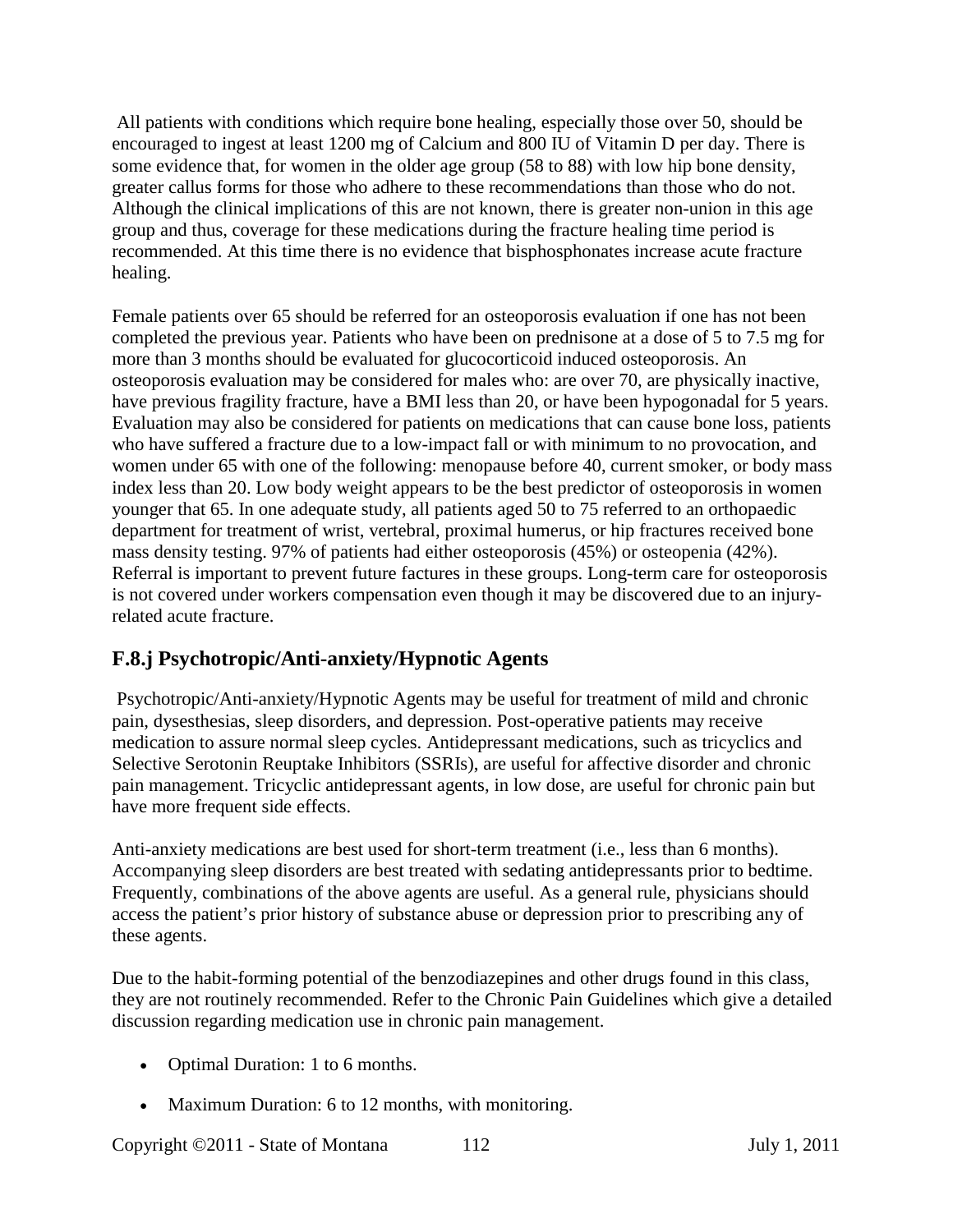#### **F.8.k Topical Drug Delivery**

Creams and patches may be an alternative treatment of localized musculoskeletal disorders. It is necessary that all topical agents be used with strict instructions for application as well as the maximum number of applications per day to obtain the desired benefit and avoid potential toxicity. As with all medications, patient selection must be rigorous to select those patients with the highest probability of compliance. Refer to "Iontophoresis" in the F. 15. Passive Therapy of this section for information regarding topical iontophoretic agents.

**i. Topical Salicylates and Nonsalicylates**: have been shown to be effective in relieving pain in acute and chronic musculoskeletal conditions. Topical salicylate and nonsalicylates achieve tissue levels that are potentially therapeutic, at least with regard to COX inhibition. Other than local skin reactions, the side effects of therapy are minimal, although not non-existent, and the usual contraindications to use of these compounds needs to be considered. Local skin reactions are rare and systemic effects were even less common. Their use in patients receiving warfarin therapy may result in alterations in bleeding time. Overall, the low level of systemic absorption can be advantageous; allowing the topical use of these medications when systemic administration is relatively contraindicated such as is the case in patients with hypertension, cardiac failure, or renal insufficiency.

There is no evidence that topical agents are more or less effective than oral medications.

- Optimal Duration: 1 week.
- Maximal Duration: 2 weeks per episode.

**ii. Capsaicin**: is another medication option for topical drug use in lower extremity injury. Capsaicin offers a safe and effective alternative to systemic NSAID therapy. Although it is quite safe, effective use of capsaicin is limited by the local stinging or burning sensation that typically dissipates with regular use, usually after the first 7 to 10 days of treatment. Patients should be advised to apply the cream on the affected area with a plastic glove or cotton applicator and to avoid inadvertent contact with eyes and mucous membranes.

- Optimal Duration: 1 week.
- Maximal Duration: 2 weeks per episode.

**iii. Iontophoretic Agents**: Refer to "Iontophoresis," in F. 15 under Passive Therapy of this section.

#### **F.8.l Tramadol**

Tramadol is useful in relief of lower extremity pain and has been shown to provide pain relief equivalent to that of commonly prescribed NSAIDs. Tramadol is an atypical opioid with norepinephrine and serotonin reuptake inhibition. It is not considered a controlled substance in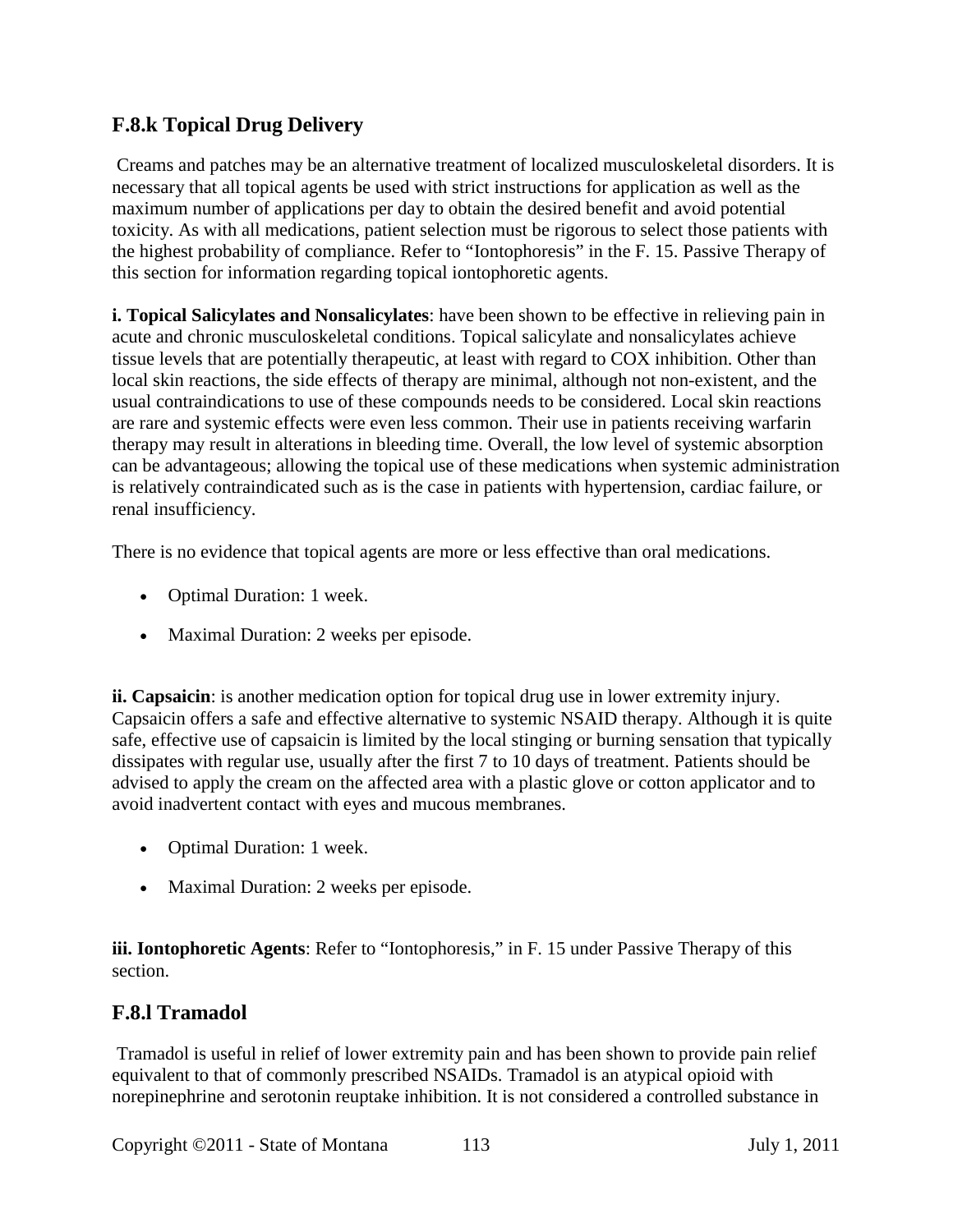the U.S. Although Tramadol may cause impaired alertness, it is generally well tolerated, does not cause gastrointestinal ulceration, or exacerbate hypertension or congestive heart failure. Tramadol should be used cautiously in patients who have a history of seizures or who are taking medication that may lower the seizure threshold, such as MAO inhibitors, SSRIs, and tricyclic antidepressants. This medication has physically addictive properties and withdrawal may follow abrupt discontinuation and is not recommended for patients with prior opioid addiction.

- Optimal Duration: 3 to 7 days.
- Maximum Duration: 2 weeks. Use beyond 2 weeks is acceptable in appropriate cases.

## **F9. Occupational Rehabilitation Programs**

## **F.9.a Interdisciplinary Programs**

These generally accepted programs are characterized by a variety of disciplines that participate in the assessment, planning, and/or implementation of an injured workers program with the goal for patients to gain full or optimal function and return-to-work. There should be close interaction and integration among the disciplines to ensure that all members of the team interact to achieve team goals. These programs are for patients with greater levels of disability, dysfunction, deconditioning and psychological involvement. For patients with chronic pain, refer to the Department's Chronic Pain Disorder Medical Treatment Guidelines.

**i. Work Hardening**: is an interdisciplinary program addressing a patient's employability and return-to-work. It includes a progressive increase in the number of hours per day that a patient completes work simulation tasks until the patient can tolerate a full workday. This is accomplished by addressing the medical, psychological, behavioral, physical, functional, and vocational components of employability and return-to-work.

This can include a highly structured program involving a team approach or can involve any of the components thereof. The interdisciplinary team should, at a minimum, be comprised of a qualified medical director who is board certified with documented training in occupational rehabilitation, team physicians having experience in occupational rehabilitation, occupational therapist, physical therapist, case manager, and psychologist. As appropriate, the team may also include: chiropractor, RN, vocational specialist or certified Biofeedback Therapist.

- Length of visit: Up to 8 hours each day.
- Frequency: 2 to 5 visits per week.
- Optimum Duration: 2 to 4 weeks.
- Maximum Duration: 6 weeks. Participation in a program beyond six weeks must be documented with respect to need and the ability to facilitate positive symptomatic or functional gains.

## **F.9.b Non-Interdisciplinary Programs**

Copyright ©2011 - State of Montana 114 July 1, 2011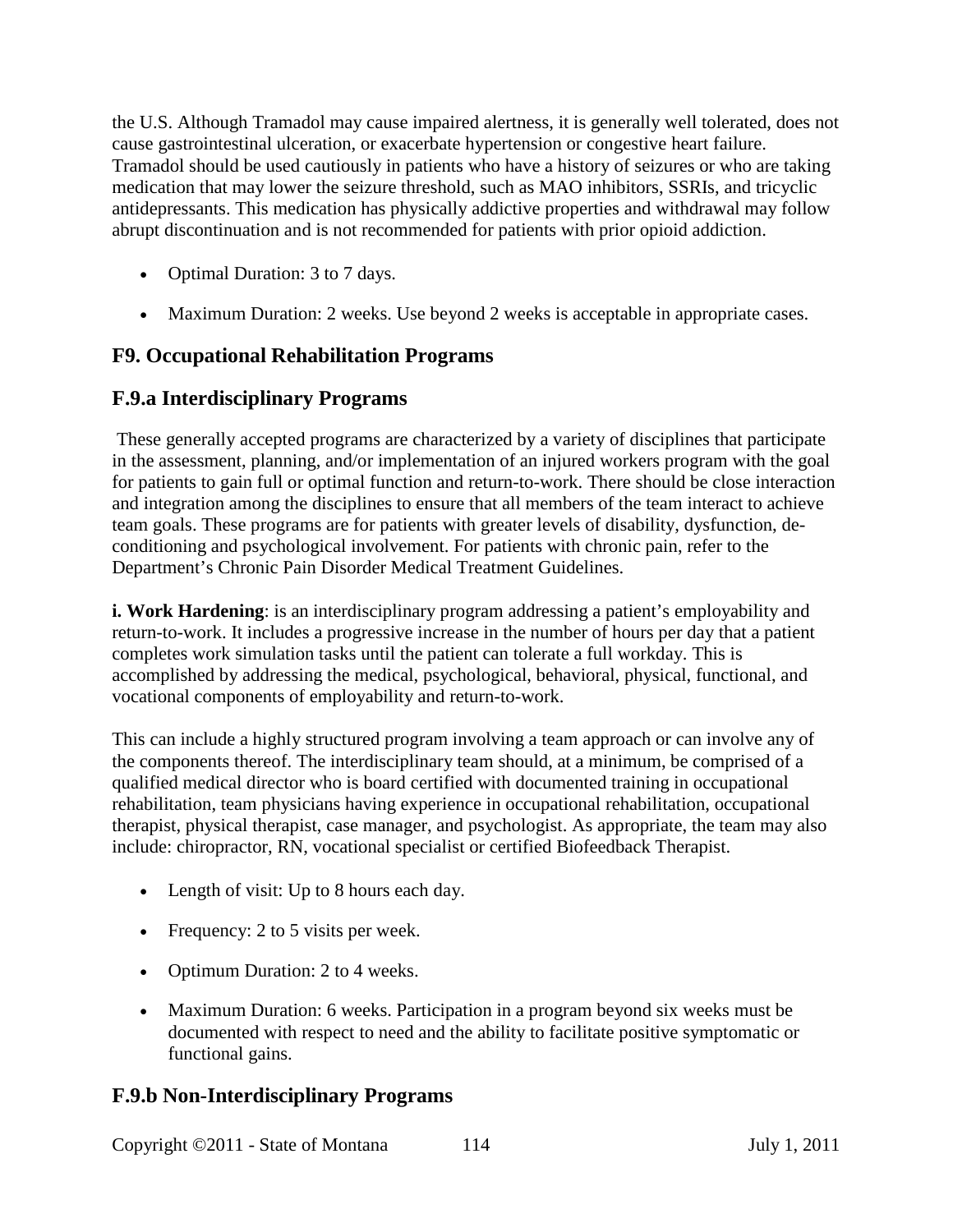These generally accepted programs are work-related, outcome-focused, individualized treatment programs. Objectives of the program include, but are not limited to, improvement of cardiopulmonary and neuromusculoskeletal functions (strength, endurance, movement, flexibility, stability, and motor control functions), patient education, and symptom relief. The goal is for patients to gain full or optimal function and return to work. The service may include the time-limited use of passive modalities with progression to achieve treatment and/or simulated/real work.

**i. Work Conditioning**: These programs are usually initiated once reconditioning has been completed but may be offered at any time throughout the recovery phase. It should be initiated when imminent return of a patient to modified- or full-duty is not an option, but the prognosis for returning the patient to work at completion of the program is at least fair to good.

- Length of visit: 1 to 2 hours per day.
- Frequency: 2 to 5 visits per week.
- Optimum Duration: 2 to 4 weeks.
- Maximum Duration: 6 weeks. Participation in a program beyond six weeks must be documented with respect to need and the ability to facilitate positive symptomatic or functional gains.

**ii. Work Simulation**: is a program where an individual completes specific work-related tasks for a particular job and return-to-work. Use of this program is appropriate when modified duty can only be partially accommodated in the work place, when modified duty in the work place is unavailable, or when the patient requires more structured supervision. The need for work place simulation should be based upon the results of a Functional Capacity Evaluation and/or Jobsite Analysis.

- Length of visit: 2 to 6 hours per day.
- Frequency: 2 to 5 visits per week.
- Optimum Duration: 2 to 4 weeks.
- Maximum Duration: 6 weeks. Participation in a program beyond six weeks must be documented with respect to need and the ability to facilitate positive symptomatic or functional gains.

#### **F10. Orthotics and Prosthetics**

#### **F.10.a Fabrication/Modification of Orthotics**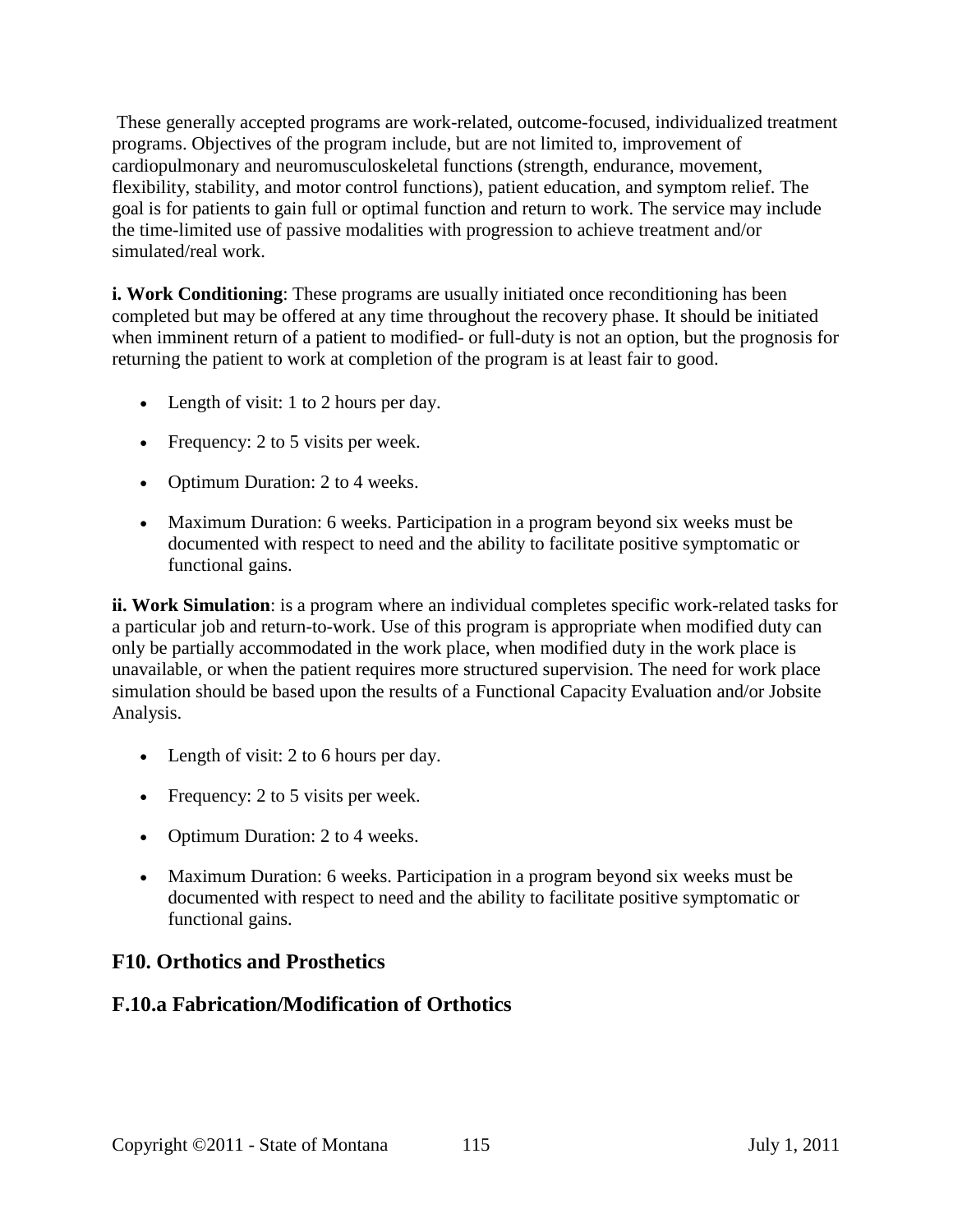Fabrication/Modification of Orthotics would be used when there is need to normalize weightbearing, facilitate better motion response, stabilize a joint with insufficient muscle or proprioceptive/reflex competencies, to protect subacute conditions as needed during movement, and correct biomechanical problems. Footwear modifications may be necessary for work shoes and everyday shoes. Replacement is needed every six months to one year. For specific types of orthotics/prosthetics see Section E, "Specific Lower Extremity Injury Diagnosis, Testing and Treatment."

- Time to Produce Effect: 1 to 3 sessions (includes wearing schedule and evaluation).
- Frequency: 1 to 2 times per week.
- Optimum/Maximum Duration: Over a period of approximately 4 to 6 weeks for casting, fitting, and re-evaluation.

# **F.10.b Orthotic/Prosthetic Training**

Orthotic/Prosthetic Training is the skilled instruction (by qualified providers) in the proper use of orthotic devices and/or prosthetic limbs including stump preparation, donning and doffing limbs, instruction in wearing schedule and orthotic/prosthetic maintenance training. Training can include gait, mobility, transfer and self-care techniques.

- Time to Produce Effect: 2 to 6 sessions.
- Frequency: 3 times per week.
- Optimum/Maximum Duration: 2 to 4 months.

## **F.10.c Splints or Adaptive Equipment**

Splints or Adaptive Equipment design, fabrication and/or modification indications include the need to control neurological and orthopedic injuries for reduced stress during functional activities and modify tasks through instruction in the use of a device or physical modification of a device, which reduces stress on the injury. Equipment should improve safety and reduce risk of re-injury. This includes high and low technology assistive options such as workplace modifications, crutch or walker training, and self-care aids.

- Time to Produce Effect: Immediate.
- Frequency: 1 to 3 sessions or as indicated to establish independent use.
- Optimum/Maximum Duration: 1 to 3 sessions.

## **F.11 Patient Education**

No treatment plan is complete without addressing issues of individual and/or group patient education as a means of prolonging the beneficial effects of treatment, as well as facilitating selfmanagement of symptoms and injury prevention. The patient should be encouraged to take an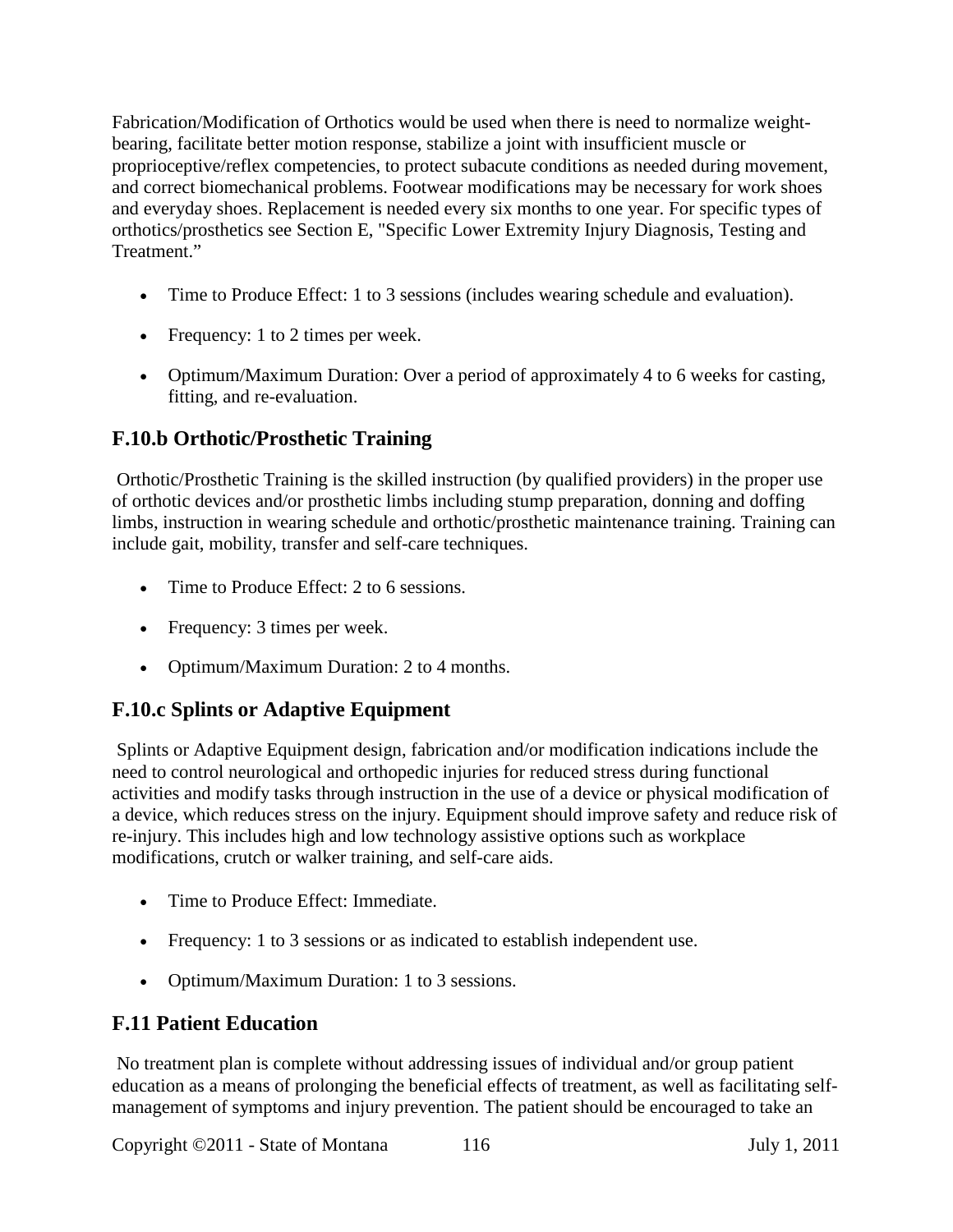active role in the establishment of functional outcome goals. They should be educated on their specific injury, assessment findings, and plan of treatment. Instruction on proper body mechanics and posture, positions to avoid, self-care for exacerbation of symptoms, and home exercise should also be addressed.

- Time to Produce Effect: Varies with individual patient.
- Frequency: Should occur at each visit.

## **F.12 Personality/Psychological/Psychosocial Intervention**

Psychosocial treatment is a generally accepted, widely used and well-established intervention. This group of therapeutic and diagnostic modalities includes, but is not limited to: individual counseling, group therapy, stress management, psychosocial crises intervention, hypnosis and meditation. Any screening or diagnostic workup should clarify and distinguish which pertinent issues are pre-existing psychological conditions versus aggravated psychological conditions versus psychological conditions caused by occupational injury or disease. Psychosocial intervention is recommended as an important component in the total management program that should be implemented as soon as the problem is identified. This can be used alone or in conjunction with other treatment modalities. There is limited evidence recommending geriatric unit treatment for patients with multiple health care issues, particularly for those with moderate dementia. Providers treating patients with chronic pain should refer to the Department's Chronic Pain Disorder Medical Treatment Guidelines.

- Time to Produce Effect: 2 to 4 weeks.
- Frequency: 1 to 3 times weekly for the first 4 weeks (excluding hospitalization, if required), decreasing to 1 to 2 times per week for the second month. Thereafter, 2 to 4 times monthly.
- Optimum Duration: 6 weeks to 3 months.
- Maximum Duration: 3 to 12 months. Counseling is not intended to delay but to enhance functional recovery. For select patients, longer supervised treatment may be required. If further counseling beyond 3 months is indicated, the authorized treating provider must document every 4 to 6 weeks during treatment what treatment is for pre-existing psychological conditions versus aggravated psychological conditions versus psychological conditions caused by occupational injury or disease, as well as project a realistic functional prognosis.

## **F.13 Restriction of Activities**

Restriction of Activities varies according to the specific diagnosis and the severity of the condition. Job modification/modified duty are frequently required to avoid exacerbation of the injured lower extremity. Complete work cessation should be avoided, if possible, since it often further aggravates the pain presentation. Modified return-to-work is almost always more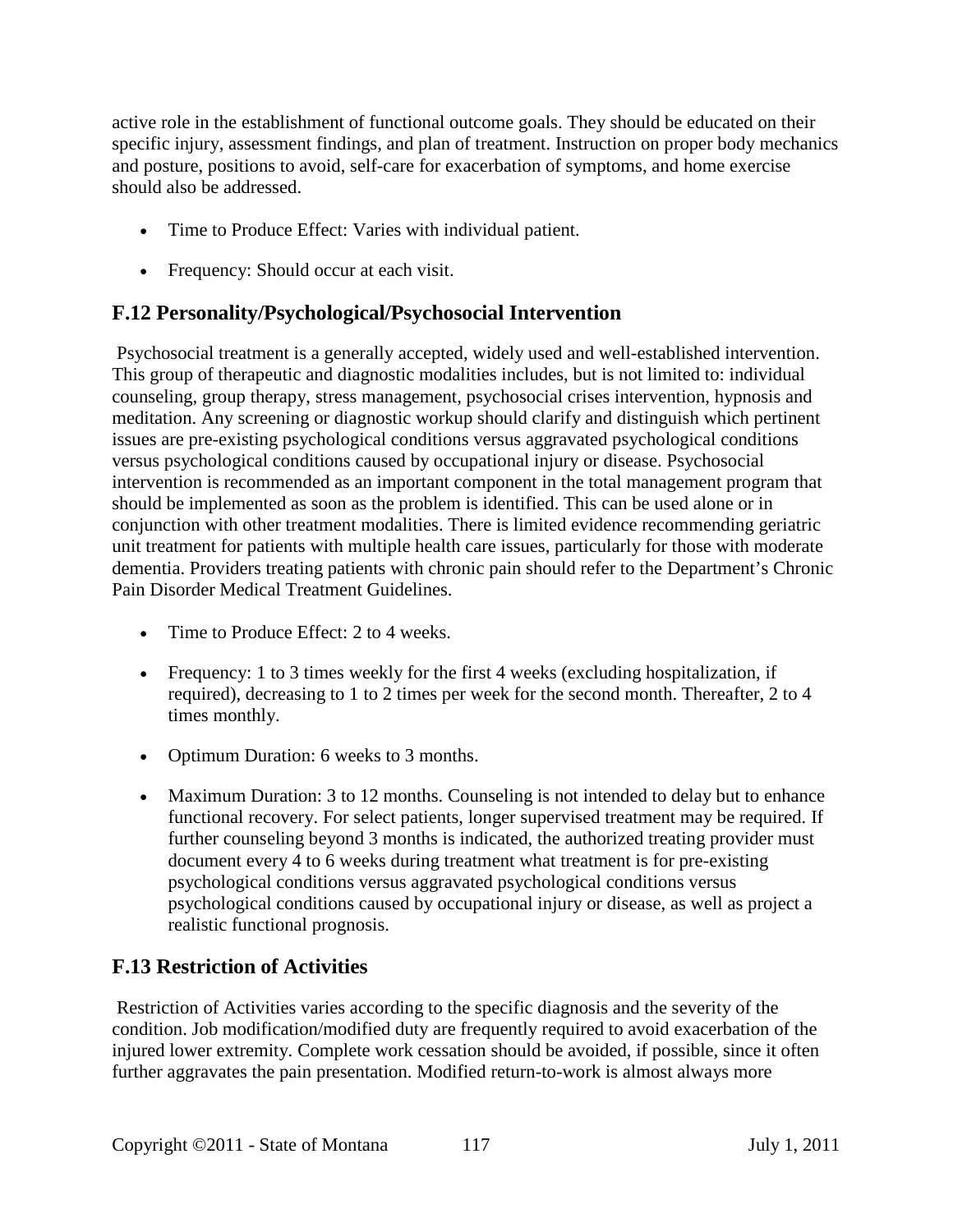efficacious and rarely contraindicated in the vast majority of injured workers with lower extremity injuries.

# **F.14 Return to Work**

Early return-to-work should be a prime goal in treating occupational injuries given the poor return-to-work prognosis for an injured worker who has been out of work for more than six months. It is imperative that the patient be educated regarding the benefits of return-to-work, work restrictions, and follow-up if problems arise. When attempting to return a patient to work after a specific injury, clear objective restrictions of activity level should be made. An accurate job description with detailed physical duty restrictions is often necessary to assist the physician in making return-to-work recommendations. This may require a jobsite evaluation.

Employers should be prepared to offer transitional work. This may consist of temporary work in a less demanding position, return to the regular job with restrictions, or gradual return to the regular job. Company policies which encourage return-to-work with positive communication are most likely to have decreased worker disability.

Return-to-work is defined as any work or duty that the patient is able to perform safely. It may not be the patient's regular work. Due to the large spectrum of injuries of varying severity and varying physical demands in the work place, it is not possible to make specific return-to-work guidelines for each injury. Therefore, the Department recommends the following:

#### **F.14.a Compliance with Activity Restrictions**

Compliance with Activity Restrictions: In some cases, compliance with restriction of activity levels may require a complete jobsite evaluation, a functional capacity evaluation (FCE), or other special testing. Refer to the "Special Tests" section of these guidelines.

## **F.14.b Establishment of a Return-to-Work Status**

Ascertaining a return-to-work status is part of medical care, should be included in the treatment and rehabilitation plan, and addressed at every visit. A description of daily activity limitations is part of any treatment plan and should be the basis for restriction of work activities. In most cases non-surgical the patient should be able to return to work in some capacity or in an alternate position consistent with medical treatment within several days unless there are extenuating circumstances. Injuries requiring more than two weeks off work should be thoroughly documented (Some of these diagnoses are listed in Section E, Specific Lower Extremity Injury Diagnosis, Testing and Treatment).

## **F.14.c Establishment of Activity Level Restrictions**

Communication is essential between the patient, employer and provider to determine appropriate restrictions and return-to-work dates. It is the responsibility of the physician to provide clear concise restrictions, and it the employer's responsibility to determine if temporary duties can be provided within the restrictions. For lower extremity injuries, the following should be addressed when describing the patient's activity level: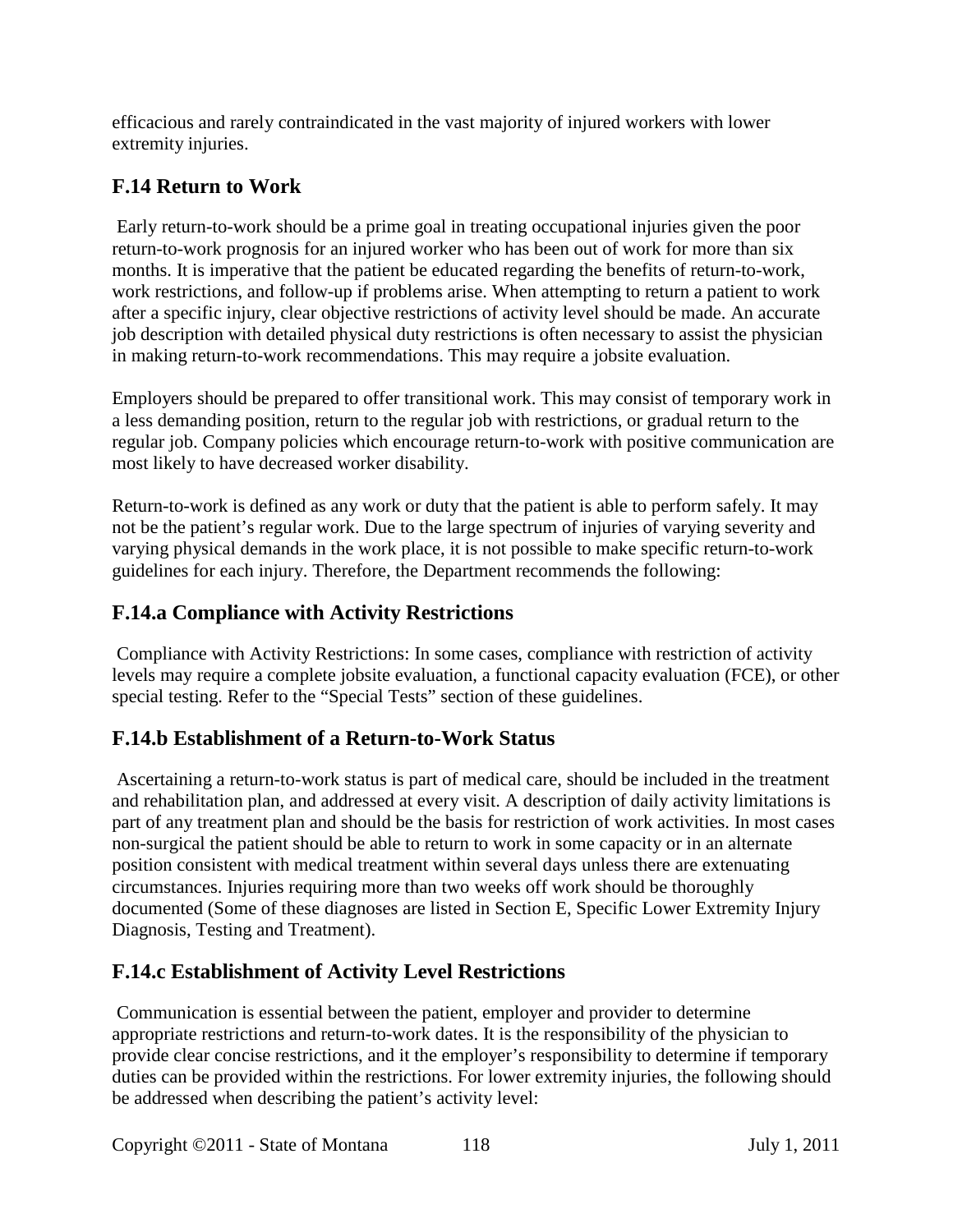- 1. Lower body postures such as squatting, kneeling, crawling, stooping, or climbing, including duration and frequency.
- 2. Ambulatory level for distance, frequency and terrain.
- 3. Static and dynamic standing including duration and frequency.
- 4. Ability to maintain balance.
- 5. Use of adaptive devices, including cane and walker, to accomplish basic job duties.

# **F.15 Active Therapy**

The following active therapies are widely used and accepted methods of care for a variety of work-related injuries. They are based on the philosophy that therapeutic exercise and/or activity are beneficial for restoring flexibility, strength, endurance, function, range-of-motion, and can alleviate discomfort. Active therapy requires an internal effort by the individual to complete a specific exercise or task. This form of therapy requires supervision from a therapist or medical provider such as verbal, visual and/or tactile instruction(s). At times, the provider may help stabilize the patient or guide the movement pattern but the energy required to complete the task is predominately executed by the patient.

Patients should be instructed to continue active therapies at home as an extension of the treatment process in order to maintain improvement levels. Follow-up visits to reinforce and monitor progress and proper technique are recommended. Home exercise can include exercise with or without mechanical assistance or resistance and functional activities with assistive devices.

The following active therapies are listed in alphabetical order:

# **F.15.a Activities of Daily Living (ADL)**

Activities of Daily Living (ADL) are well-established interventions which involve instruction, active-assisted training, and/or adaptation of activities or equipment to improve a person's capacity in normal daily activities such as self-care, work re-integration training, homemaking, and driving.

- Time to Produce Effect: 4 to 5 treatments.
- Frequency: 3 to 5 times per week.
- Optimum Duration: 4 to 6 weeks.
- Maximum Duration: 6 weeks.

## **F.15.b Aquatic Therapy**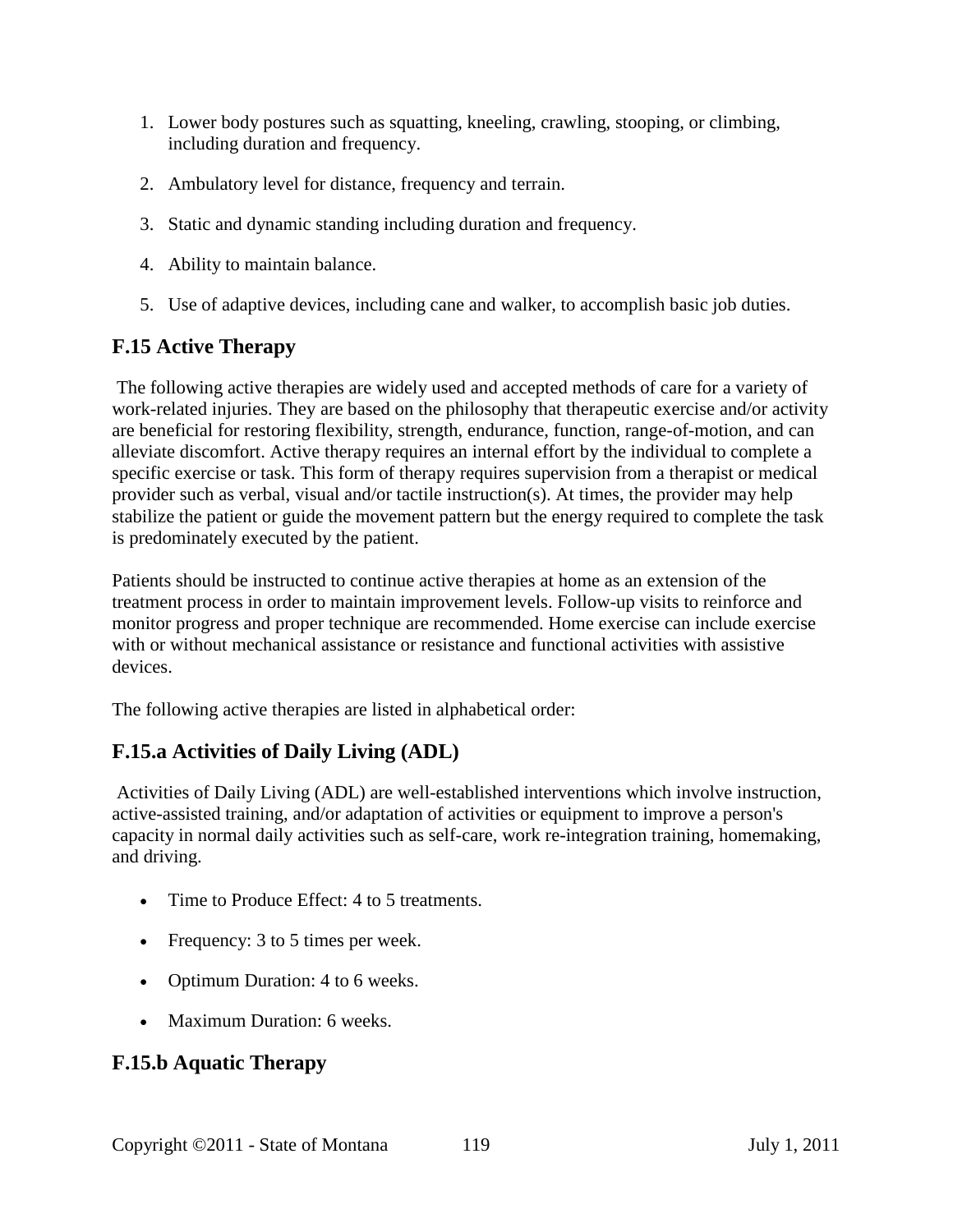Aquatic Therapy is a well-accepted treatment which consists of the therapeutic use of aquatic immersion for therapeutic exercise to promote ROM, flexibility, core stabilization, endurance, strengthening, body mechanics, and pain management. Aquatic therapy includes the implementation of active therapeutic procedures in a swimming or therapeutic pool. The water provides a buoyancy force that lessens the amount of force gravity applies to the body. The decreased gravity effect allows the patient to have a mechanical advantage and more likely to have a successful trial of therapeutic exercise. Studies have shown that the muscle recruitment for aquatic therapy versus similar non–aquatic motions is significantly less. Because there is always a risk of recurrent or additional damage to the muscle tendon unit after a surgical repair, aquatic therapy may be preferred by surgeons to gain early return of ROM. In some cases the patient will be able to do the exercises unsupervised after the initial supervised session. Parks and recreation contacts may be used to locate less expensive facilities for patients. Indications include:

- Post-operative therapy as ordered by the surgeon; or
- Intolerance for active land-based or full-weight-bearing therapeutic procedures; or
- Symptoms that are exacerbated in a dry environment; and
- Willingness to follow through with the therapy on a regular basis.

The pool should be large enough to allow full extremity ROM and fully erect posture. Aquatic vests, belts, snorkels, and other devices may be used to provide stability, balance, buoyancy, and resistance.

- Time to Produce Effect: 4 to 5 treatments.
- Frequency: 3 to 5 times per week.
- Optimum Duration: 4 to 6 weeks.
- Maximum Duration: 8 weeks.

A self-directed program is recommended after the supervised aquatics program has been established, or alternatively a transition to a self-directed dry environment exercise program.

There is some evidence that for osteoarthritis of the hip or knee, aquatic exercise probably slightly reduces pain and slightly improves function over 3 months.

## **F.15.c Functional Activities**

Functional Activities are the use of therapeutic activity to enhance mobility, body mechanics, employability, coordination, balance, and sensory motor integration.

- Time to Produce Effect: 4 to 5 treatments
- Frequency: 3 to 5 times per week.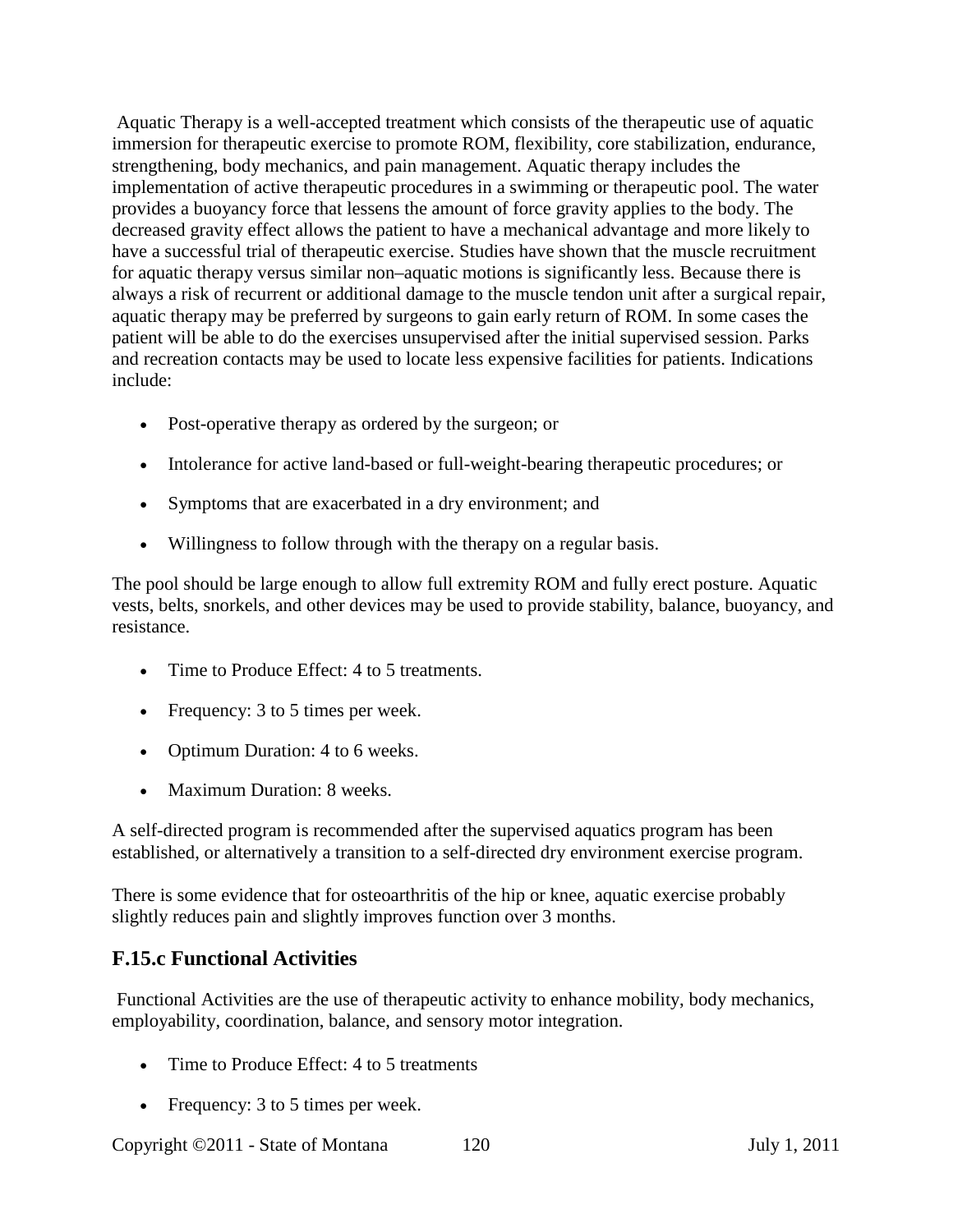- Optimum Duration: 4 to 6 weeks.
- Maximum Duration: 6 weeks

## **F.15.d Functional Electrical Stimulation**

Functional Electrical Stimulation is the application of electrical current to elicit involuntary or assisted contractions of atrophied and/or impaired muscles. Indications include muscle atrophy, weakness, sluggish muscle contraction, neuromuscular dysfunction or peripheral nerve lesion. Indications also may include an individual who is precluded from active therapy.

- Time to Produce Effect: 2 to 6 treatments.
- Frequency: 3 times per week.
- Optimum Duration: 8 weeks.
- Maximum Duration: 8 weeks. If beneficial, provide with home unit. Home use is not recommended for neuromuscularly intact patients.

# **F.15.e Gait Training**

Gait Training is crutch walking, cane or walker instruction to a person with lower extremity injury or surgery. Indications include the need to promote normal gait pattern with assistive devices; instruct in the safety and proper use of assistive devices; instruct in progressive use of more independent devices (i.e., platform-walker, to walker, to crutches, to cane); instruct in gait on uneven surfaces and steps (with and without railings) to reduce risk of fall, or loss of balance; and/or instruct in equipment to limit weight-bearing for the protection of a healing injury or surgery.

- Time to Produce Effect: 2 to 6 treatments.
- Frequency: 2 to 3 times per week.
- Optimum Duration: 2 weeks.
- Maximum Duration: 2 weeks.

#### **F.15.f Neuromuscular Re-education**

Neuromuscular Re-education is the skilled application of exercise with manual, mechanical, or electrical facilitation to enhance strength; movement patterns; neuromuscular response; proprioception; kinesthetic sense; coordination; education of movement, balance and posture. Indications include the need to promote neuromuscular responses through carefully timed proprioceptive stimuli to elicit and improve motor activity in patterns similar to normal neurologically developed sequences, and improve neuromotor response with independent control.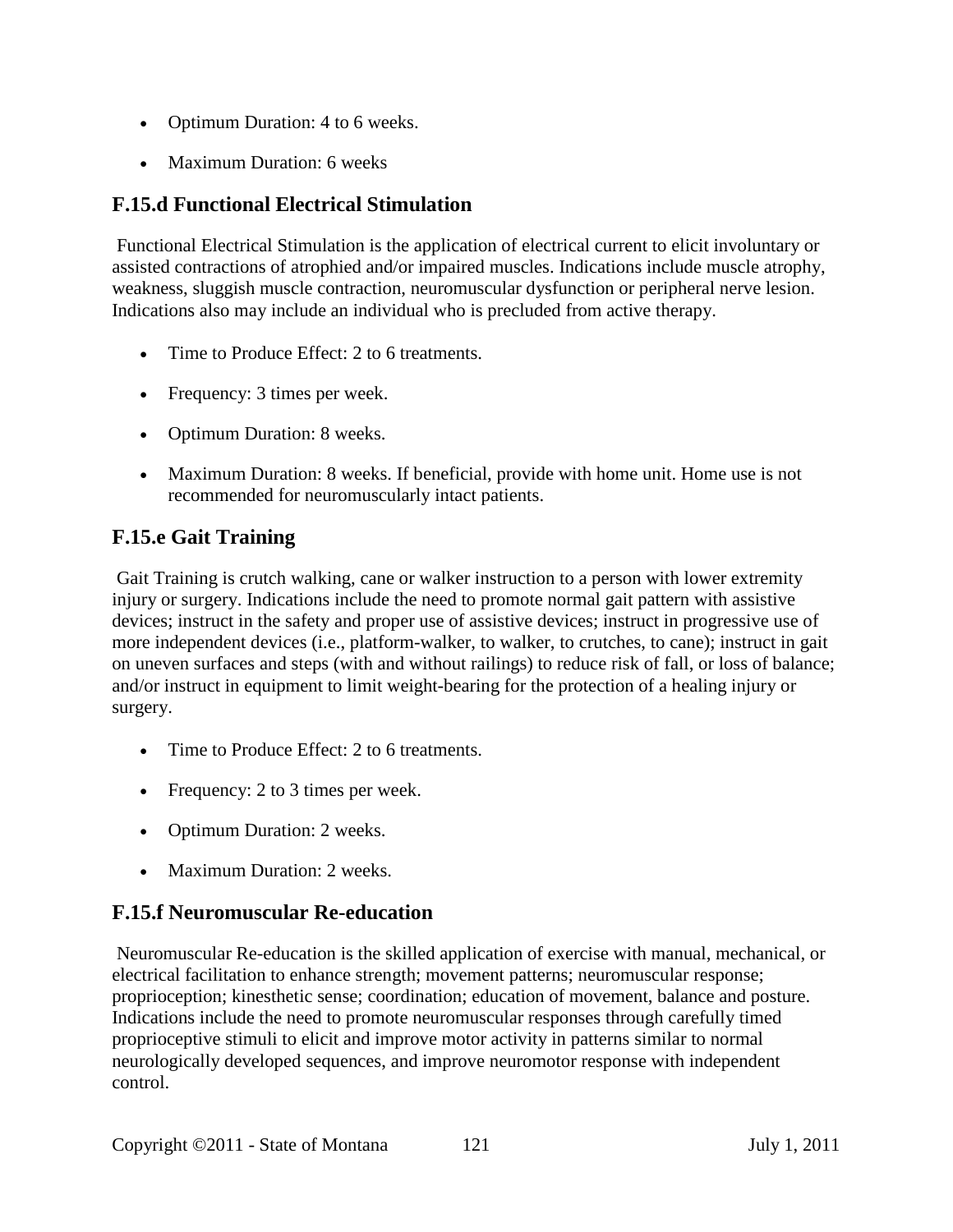- Time to Produce Effect: 2 to 6 treatments.
- Frequency: 3 times per week.
- Optimum Duration: 4 to 8 weeks.
- Maximum Duration: 8 weeks.

#### **F.15.g Therapeutic Exercise**

Therapeutic Exercise is a generally accepted treatment with or without mechanical assistance or resistance, may include isoinertial, isotonic, isometric and isokinetic types of exercises. There is good evidence to support the functional benefits of manual therapy with exercise, walking programs, conditioning, and other combined therapy programs. Indications include the need for cardiovascular fitness, reduced edema, improved muscle strength, improved connective tissue strength and integrity, increased bone density, promotion of circulation to enhance soft tissue healing, improvement of muscle recruitment, increased range of motion and are used to promote normal movement patterns. May also include complementary/alternative exercise movement therapy.

- Time to Produce Effect: 2 to 6 treatments.
- Frequency: 3 to 5 times per week.
- Optimum Duration: 4 to 8 weeks.
- Maximum Duration: 8 weeks.

## **F.15.h Wheelchair Management and Propulsion**

Wheelchair Management and Propulsion is the instruction and training of self-propulsion and proper use of a wheelchair. This includes transferring and safety instruction. This is indicated in individuals who are not able to ambulate due to bilateral lower extremity injuries, inability to use ambulatory assistive devices, and in cases of multiple traumas.

- Time to Produce Effect: 2 to 6 treatments.
- Frequency: 2 to 3 times per week.
- Optimum Duration: 2 weeks.
- Maximum Duration: 2 weeks.

#### **F.16 Therapy** - **Passive**

Most of the following passive therapies and modalities are generally well-accepted methods of care for a variety of work-related injuries. Passive therapy includes those treatment modalities that do not require energy expenditure on the part of the patient. They are principally effective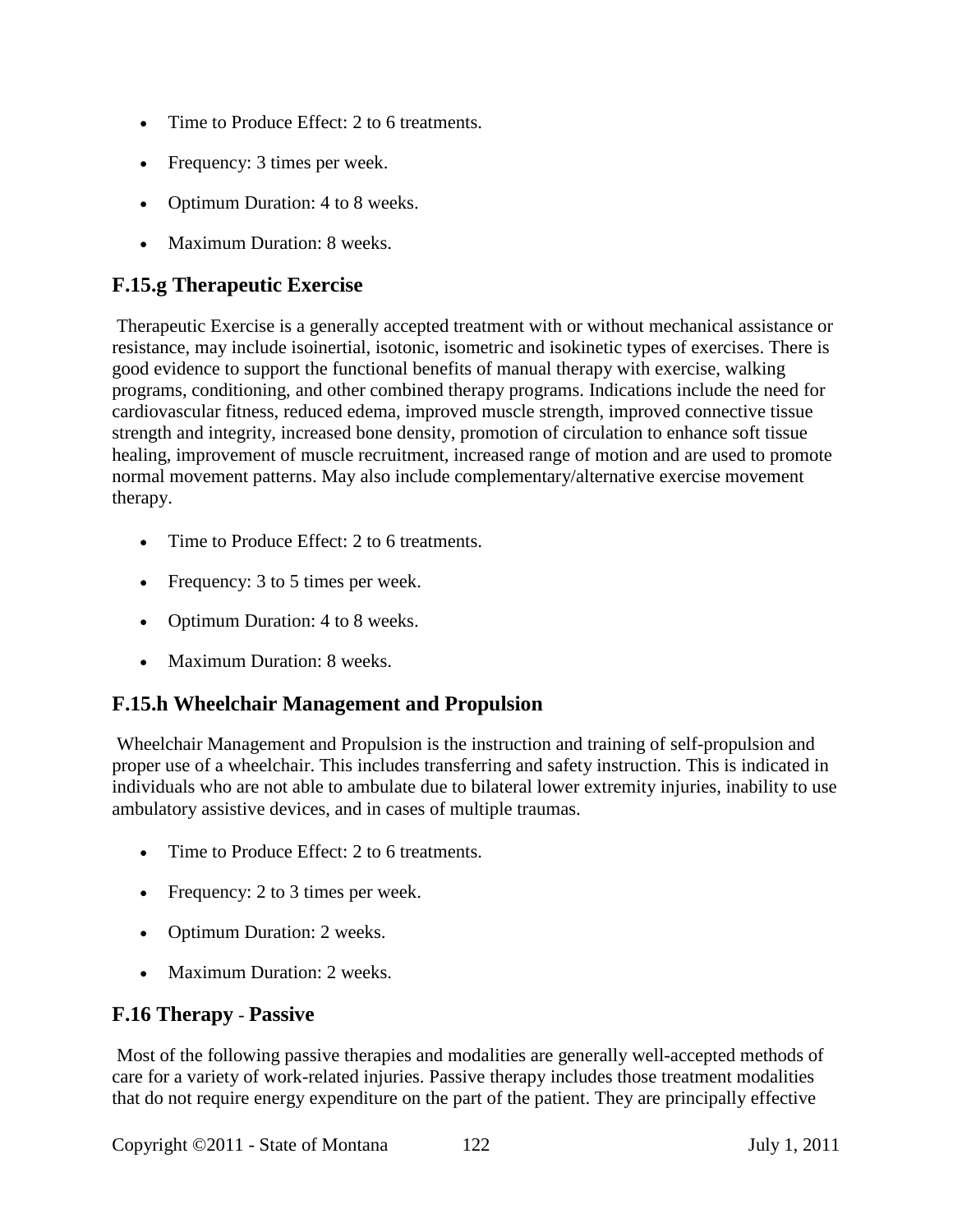during the early phases of treatment and are directed at controlling symptoms such as pain, inflammation and swelling and to improve the rate of healing soft tissue injuries. They should be use adjunctively with active therapies to help control swelling, pain, and inflammation during the rehabilitation process. They may be used intermittently as a therapist deems appropriate or regularly if there are specific goals with objectively measured functional improvements during treatment.

On occasion, specific diagnoses and post-surgical conditions may warrant durations of treatment beyond those listed as "maximum." Factors such as exacerbation of symptoms, re-injury, interrupted continuity of care and comorbidities may also extend durations of care. Specific goals with objectively measured functional improvement during treatment must be cited to justify extended durations of care. It is recommended that, if no functional gain is observed after the number of treatments under "time to produce effect" has been completed alternative treatment interventions, further diagnostic studies, or further consultations should be pursued.

The following passive therapies and modalities are listed in alphabetical order.

# **F.16.a Continuous Passive Motion (CPM)**

Continuous Passive Motion (CPM) is a form of passive motion using specialized machinery that acts to move a joint and may also pump blood and edema fluid away from the joint and periarticular tissues. CPM is effective in preventing the development of joint stiffness if applied immediately following surgery. It should be continued until the swelling that limits motion of the joint no longer develops. ROM for the joint begins at the level of patient tolerance and is increased twice a day as tolerated. Home use of CPM is expected after chondral defect surgery. CPM may be necessary for cases with ACL repair, manipulation, joint replacement or other knee surgery if the patient has been non compliant with pre-operative ROM exercises. Use of this equipment may require home visits.

- Time to Produce Effect: Immediate.
- Frequency: Up to 4 times a day.
- Optimum Duration: Up to 3 weeks post surgical.
- Maximum Duration: 3 weeks.

# **F.16.b Contrast Baths**

Contrast Baths can be used for alternating immersion of extremities in hot and cold water. Indications include edema in the sub-acute stage of healing, the need to improve peripheral circulation and decrease joint pain and stiffness.

- Time to Produce Effect: 3 treatments.
- Frequency: 3 times per week.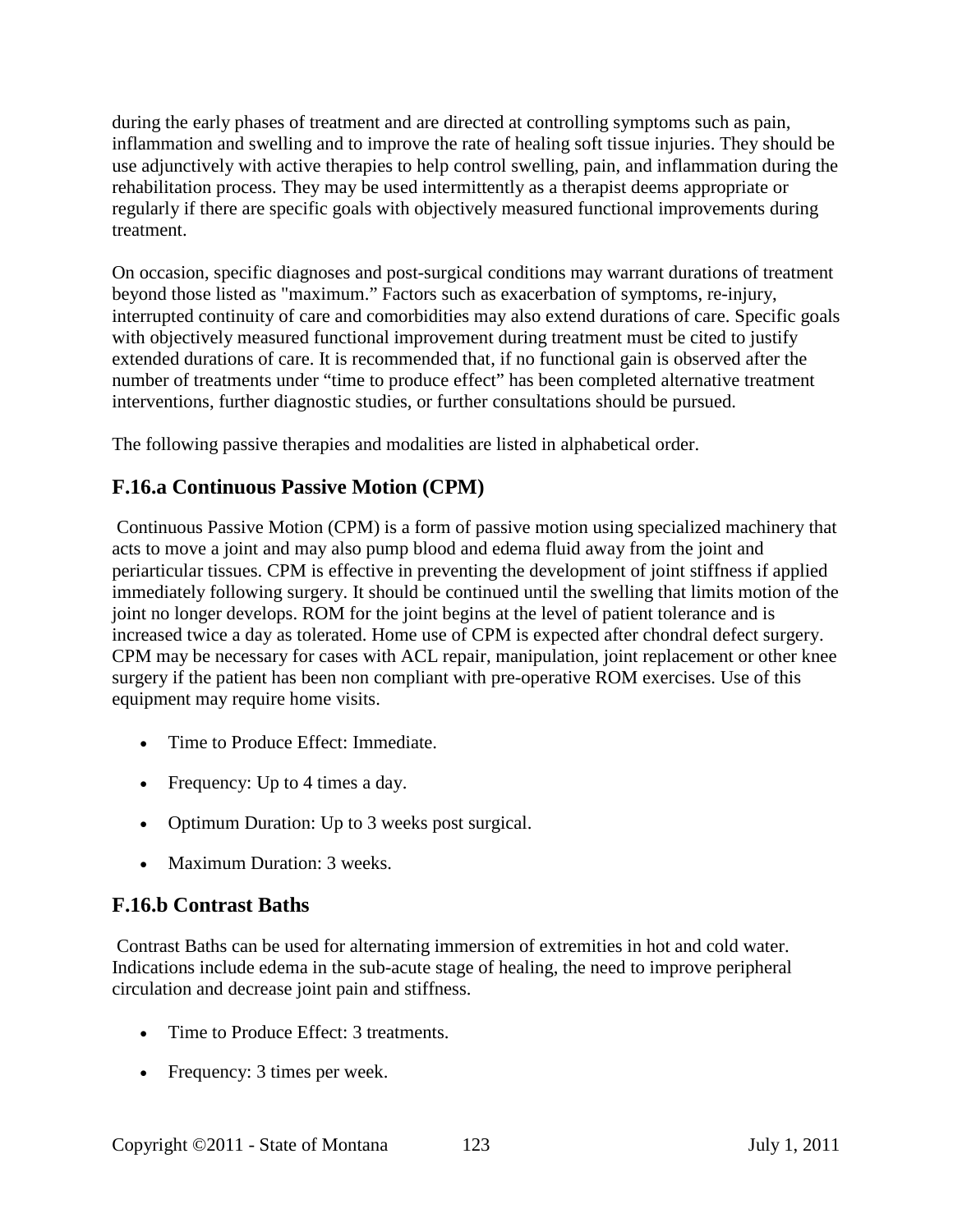- Optimum Duration: 4 weeks.
- Maximum Duration: 1 month.

#### **F.16.c Electrical Stimulation (Unattended)**

Electrical Stimulation (Unattended) once applied, requires minimal on-site supervision by the physician or non-physician provider. Indications include pain, inflammation, muscle spasm, atrophy, decreased circulation, and the need for osteogenic stimulation.

- Time to Produce Effect: 2 to 4 treatments.
- Frequency: Varies, depending upon indication, between 2 to 3 times per day to 1 time a week. Provide home unit if treatment is effective and frequent use is recommended.
- Optimum Duration: 1 to 3 months.
- Maximum Duration: 3 months.

#### **F.16.d Fluidotherapy**

Fluidotherapy employs a stream of dry, heated air that passes over the injured body part. The injured body part can be exercised during the application of dry heat. Indications include the need to enhance collagen extensibility before stretching, reduce muscle guarding, or reduce inflammatory response.

- Time to Produce Effect: 1 to 4 treatments.
- Frequency: 1 to 3 times per week.
- Optimum Duration: 4 weeks.
- Maximum Duration: 1 month.

## **F.16.e Hyperbaric Oxygen Therapy**

Hyperbaric Oxygen Therapy There is no evidence to support long-term benefit of hyperbaric oxygen therapy for non-union lower extremity fractures. It is not recommended.

## **F.16.f Infrared Therapy**

Infrared Therapy is a radiant form of heat application. Indications include the need to elevate the pain threshold before exercise and to alleviate muscle spasm to promote increased movement.

- Time to Produce Effect: 2 to 4 treatments.
- Frequency: 3 to 5 times per week.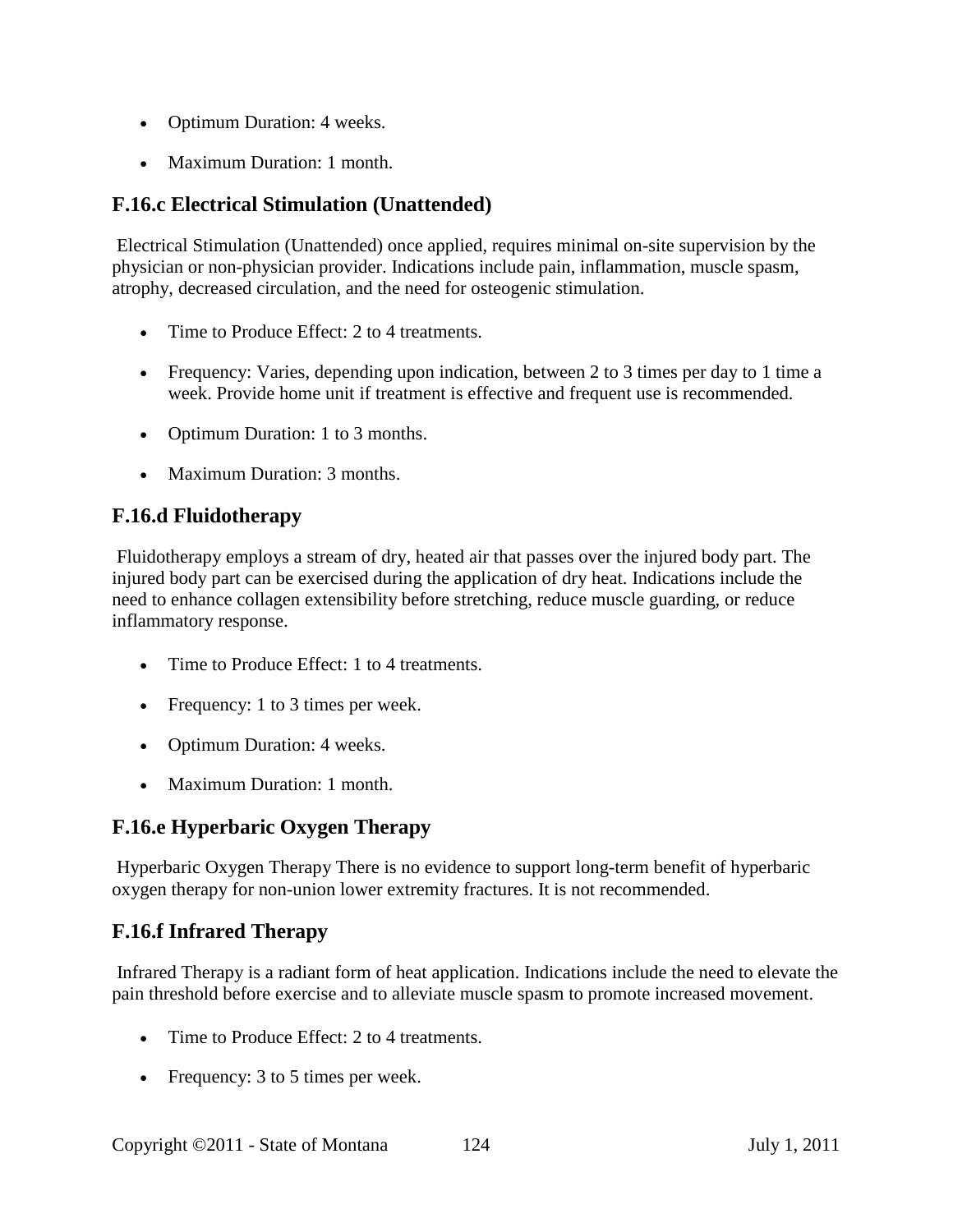- Optimum Duration: 3 weeks as primary, or up to 2 months if used intermittently as an adjunct to other therapeutic procedures.
- Maximum Duration: 2 months.

#### **F.16.g Iontophoresis**

Iontophoresis is the transfer of medication, including, but not limited to, steroidal antiinflammatory and anesthetics, through the use of electrical stimulation. Indications include pain (Lidocaine), inflammation (hydrocortisone, salicylate), edema (mecholyl, hyaluronidase, and salicylate), ischemia (magnesium, mecholyl, and iodine), muscle spasm (magnesium, calcium); calcific deposits (acetate), scars, and keloids (chlorine, iodine, acetate).

- Time to Produce Effect: 1 to 4 treatments.
- Frequency: 3 times per week with at least 48 hours between treatments.
- Optimum Duration: 8 to 10 treatments.
- Maximum Duration: 10 treatments.

#### **F.16.h Low Level Laser Therapy**

Low Level Laser Therapy usually involves laser energy that does not induce significant heating. It is theorized that the mechanism of action is through photoactivation of the oxidative chain.

Low level laser therapy is moderately not recommended in treating acute ankle or foot symptoms except as initial aid prior to home exercises.

Low-level laser therapy is recommended, as supported by some evidence for treatment of select patients with chronic Achilles tendinopathy.

*Indications* – Chronic Achilles tendinopathies; patients should generally have failed NSAIDs, eccentric exercises, iontophoresis, and injection(s).

*Frequency/Duration* – Twelve sessions over 8 weeks (60mW/cm2, total dose 5.4J/session). Therapy should include a concurrent eccentric exercise program.

Low level laser therapy is not recommended, as supported by some evidence, for treatment of osteoarthritis and acute, subacute, or chronic knee pain.

There is no recommendation for or against the use of low level laser therapy for treatment of hip osteoarthrosis, or acute, subacute, or chronic hip pain.

#### **F.16.j Manipulation**

Manipulation is a generally accepted, well-established and widely used therapeutic intervention for lower extremity injuries. Manipulative treatment (not therapy) is defined as the therapeutic application of manually guided forces by an operator to improve physiologic function and/or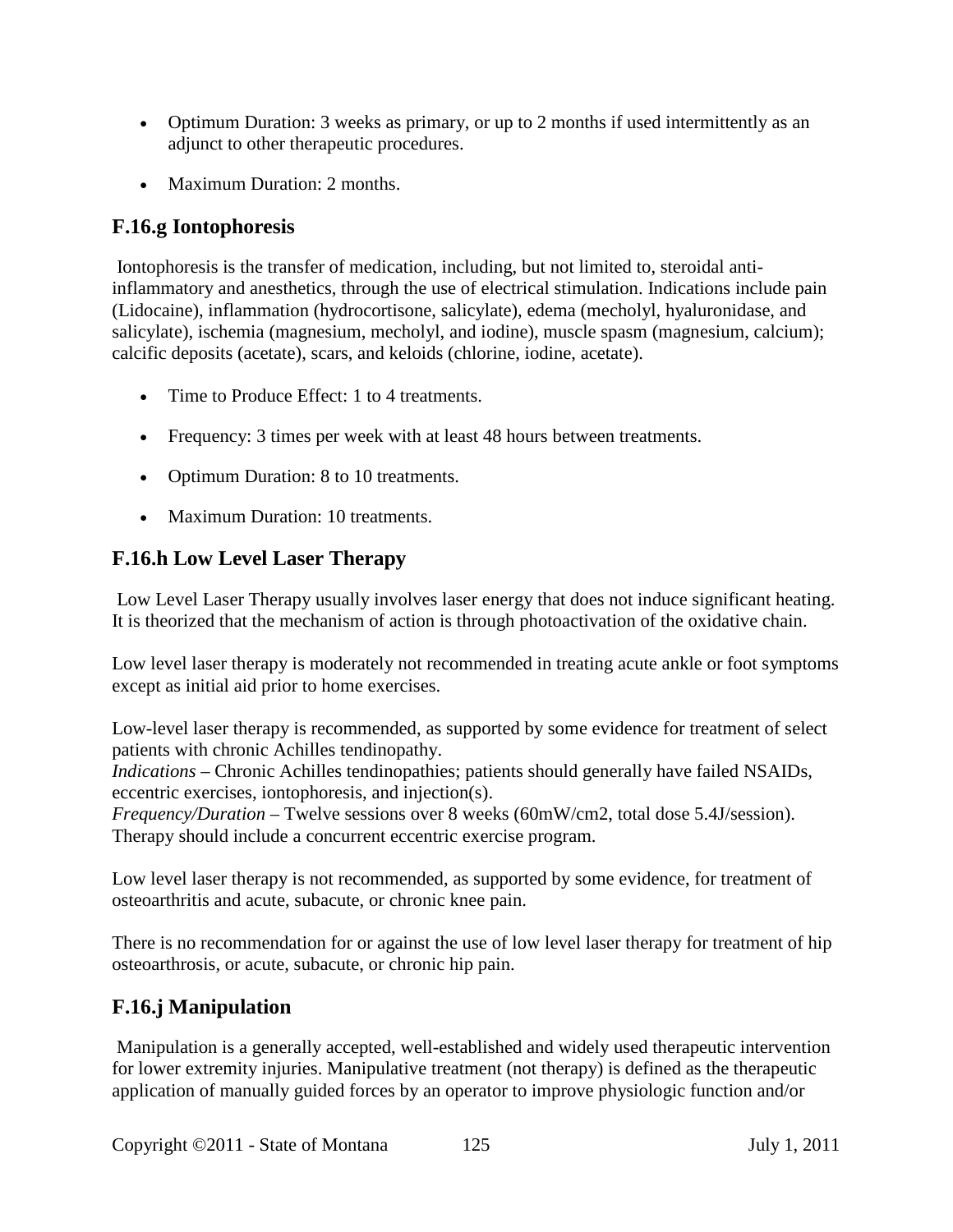support homeostasis that has been altered by the injury or occupational disease, and has associated clinical significance.

High velocity, low amplitude (HVLA) technique, chiropractic manipulation, osteopathic manipulation, muscle energy techniques, counter strain, and non-force techniques are all types of manipulative treatment. This may be applied by osteopathic physicians (D.O.), chiropractors (D.C.), properly trained physical therapists (P.T.), properly trained occupational therapists (O.T.), or properly trained medical physicians. Under these different types of manipulation exist many subsets of different techniques that can be described as a) direct a forceful engagement of a restrictive/pathologic barrier, b) indirect a gentle/non-forceful disengagement of a restrictive/pathologic barrier, c) the patient actively assists in the treatment and d) the patient relaxing, allowing the practitioner to move the body tissues. When the proper diagnosis is made and coupled with the appropriate technique, manipulation has no contraindications and can be applied to all tissues of the body. Pre-treatment assessment should be performed as part of each manipulative treatment visit to ensure that the correct diagnosis and correct treatment is employed.

- Time to Produce Effect (for all types of manipulative treatment): 1 to 6 treatments.
- Frequency: Up to 3 times per week for the first 3 weeks as indicated by the severity of involvement and the desired effect.
- Optimum Duration: 10 treatments.
- Maximum Duration: 12 treatments. Additional visits may be necessary in cases of reinjury, interrupted continuity of care, exacerbation of symptoms, and in those patients with co-morbidities. Functional gains including increased ROM must be demonstrated to justify continuing treatment.

## **F.16.i Manual Electrical Stimulation**

Manual Electrical Stimulation is used for peripheral nerve injuries or pain reduction that requires continuous application, supervision, or involves extensive teaching. Indications include muscle spasm (including TENS), atrophy, decreased circulation, osteogenic stimulation, inflammation, and the need to facilitate muscle hypertrophy, muscle strengthening, muscle responsiveness in Spinal Cord Injury/Brain Injury (SCI/BI), and peripheral neuropathies.

- Time to Produce Effect: Variable, depending upon use.
- Frequency: 3 to 7 times per week.
- Optimum Duration: 8 weeks.
- Maximum Duration: 2 months.

## **F.16.k Massage - Manual or Mechanical**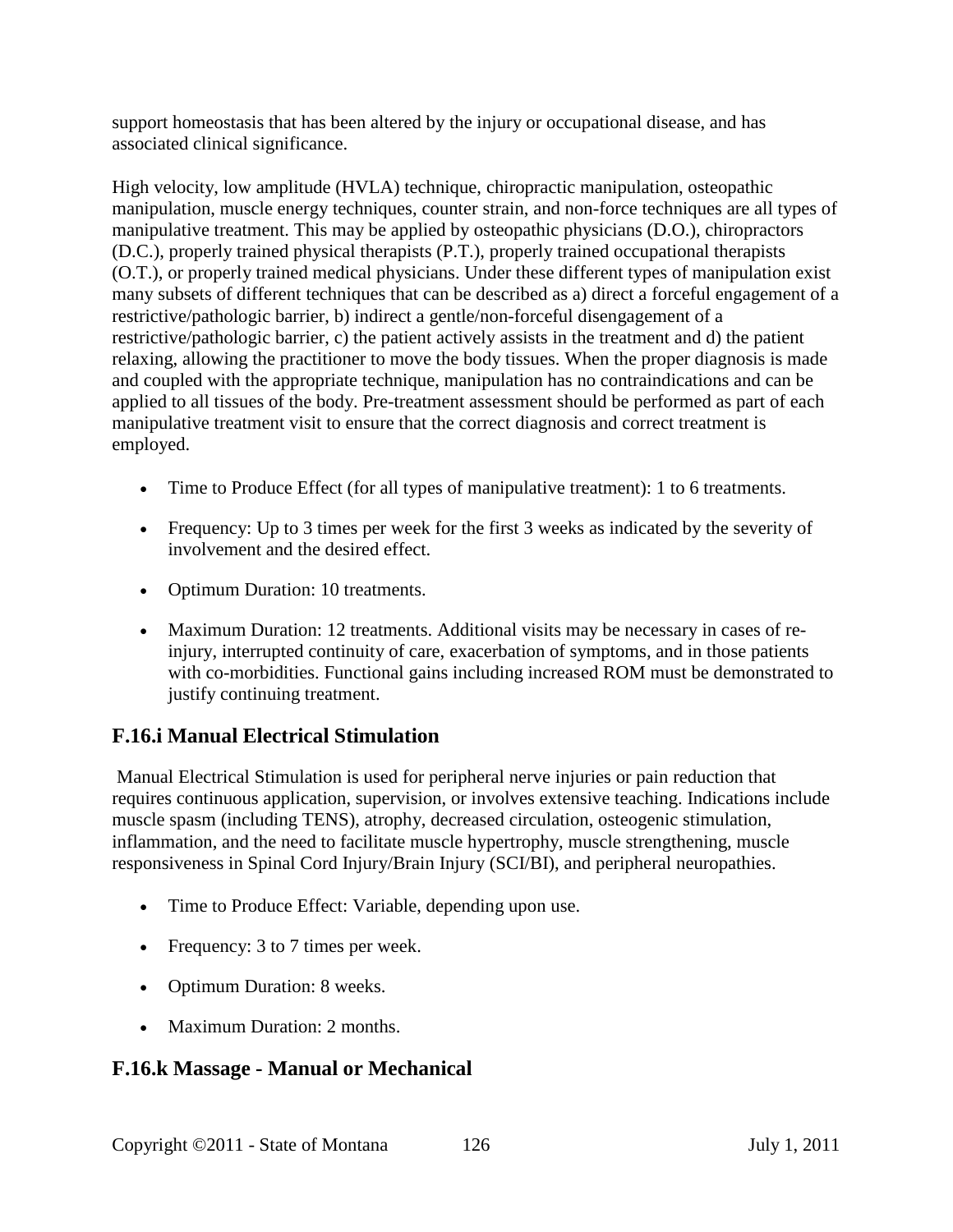Massage - Manual or Mechanical Massage is manipulation of soft tissue with broad ranging relaxation and circulatory benefits. This may include stimulation of acupuncture points and acupuncture channels (acupressure), application of suction cups and techniques that include pressing, lifting, rubbing, pinching of soft tissues by, or with, the practitioners' hands. Indications include edema (peripheral or hard and non-pliable edema), muscle spasm, adhesions, the need to improve peripheral circulation and range of motion, or to increase muscle relaxation, and flexibility prior to exercise. In cases with edema, deep vein thrombosis should be ruled out prior to treatment.

- Time to Produce Effect: Immediate.
- Frequency: 1 to 2 times per week.
- Optimum Duration: 6 weeks.
- Maximum Duration: 2 months.

#### **F.16.l Mobilization (Joint)**

Mobilization (Joint) is passive movement, which may include passive range of motion performed in such a manner (particularly in relation to the speed of the movement) that it is, at all times, within the ability of the patient to prevent the movement if they so choose. It may include skilled manual joint tissue stretching. Indications include the need to improve joint play, improve intracapsular arthrokinematics, or reduce pain associated with tissue impingement.

- Time to Produce Effect: 6 to 9 treatments.
- Frequency: 3 times per week.
- Optimum Duration: 6 weeks.
- Maximum Duration: 2 months.

## **F.16.m Mobilization (Soft Tissue)**

Mobilization (Soft Tissue) is a generally well-accepted treatment. Mobilization of soft tissue is the skilled application of muscle energy, strain/counter strain, myofascial release, manual trigger point release and manual therapy techniques designed to improve or normalize movement patterns through the reduction of soft tissue pain and restrictions. These can be interactive with the patient participating or can be with the patient relaxing and letting the practitioner move the body tissues. Indications include muscle spasm around a joint, trigger points, adhesions, and neural compression. Mobilization should be accompanied by active therapy.

- Time to Produce Effect: 2 to 3 weeks.
- Frequency: 2 to 3 times per week.
- Optimum Duration: 4 to 6 weeks.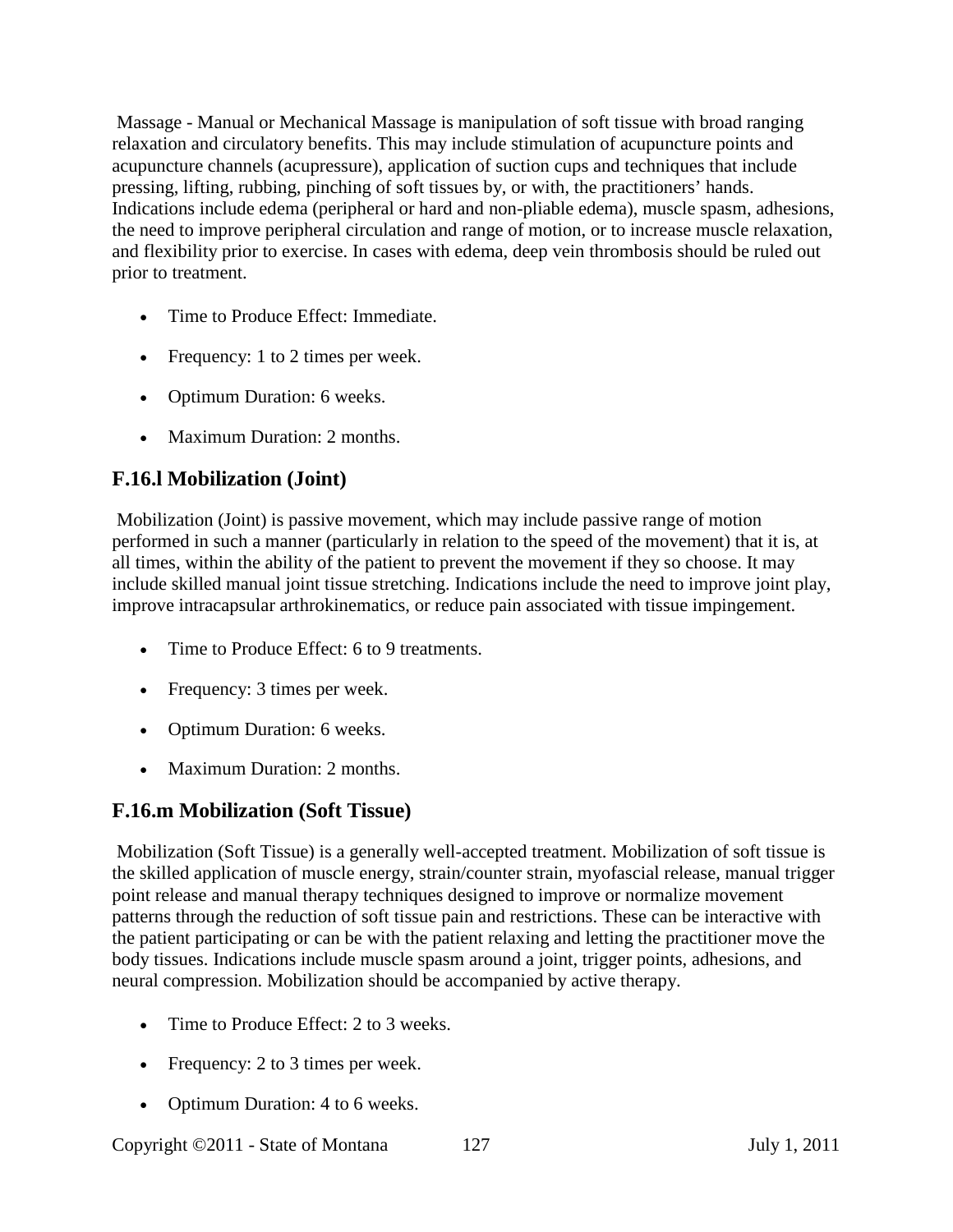• Maximum Duration: 6 weeks.

#### **F.16.n Paraffin Bath**

Paraffin Bath is a superficial heating modality that uses melted paraffin (candle wax) to treat irregular surfaces such as the foot or ankle. Indications include the need to enhance collagen extensibility before stretching, reduce muscle guarding, or reduce inflammatory response.

- Time to Produce Effect: 1 to 4 treatments.
- Frequency: 1 to 3 times per week.
- Optimum Duration: 4 weeks.
- Maximum Duration: 1 month. If beneficial, provide with home unit or purchase if effective.

#### **F.16.o Superficial Heat and Cold Therapy**

Superficial heat and cold therapies are thermal agents applied in various manners that lower or raise the body tissue temperature for the reduction of pain, inflammation, and/or effusion resulting from injury or induced by exercise. It may be used acutely with compression and elevation. Indications include acute pain, edema and hemorrhage, need to increase pain threshold, reduce muscle spasm and promote stretching/flexibility. It includes portable cryotherapy units and application of heat just above the surface of the skin at acupuncture points.

- Time to Produce Effect: Immediate.
- Frequency: 2 to 5 times per week.
- Optimum Duration: 3 weeks as primary, or up to 2 months if used intermittently as an adjunct to other therapeutic procedures.
- Maximum Duration: 2 months.

#### **F.16.p Short-wave Diathermy**

Short-wave Diathermy involves the use of equipment that exposes soft tissue to a magnetic or electrical field. Indications include enhanced collagen extensibility before stretching, reduced muscle guarding, reduced inflammatory response, and enhanced re-absorption of hemorrhage, hematoma, or edema.

- Time to Produce Effect: 2 to 4 treatments.
- Frequency: 2 to 3 times per week up to 3 weeks.
- Optimum Duration: 3 to 5 weeks.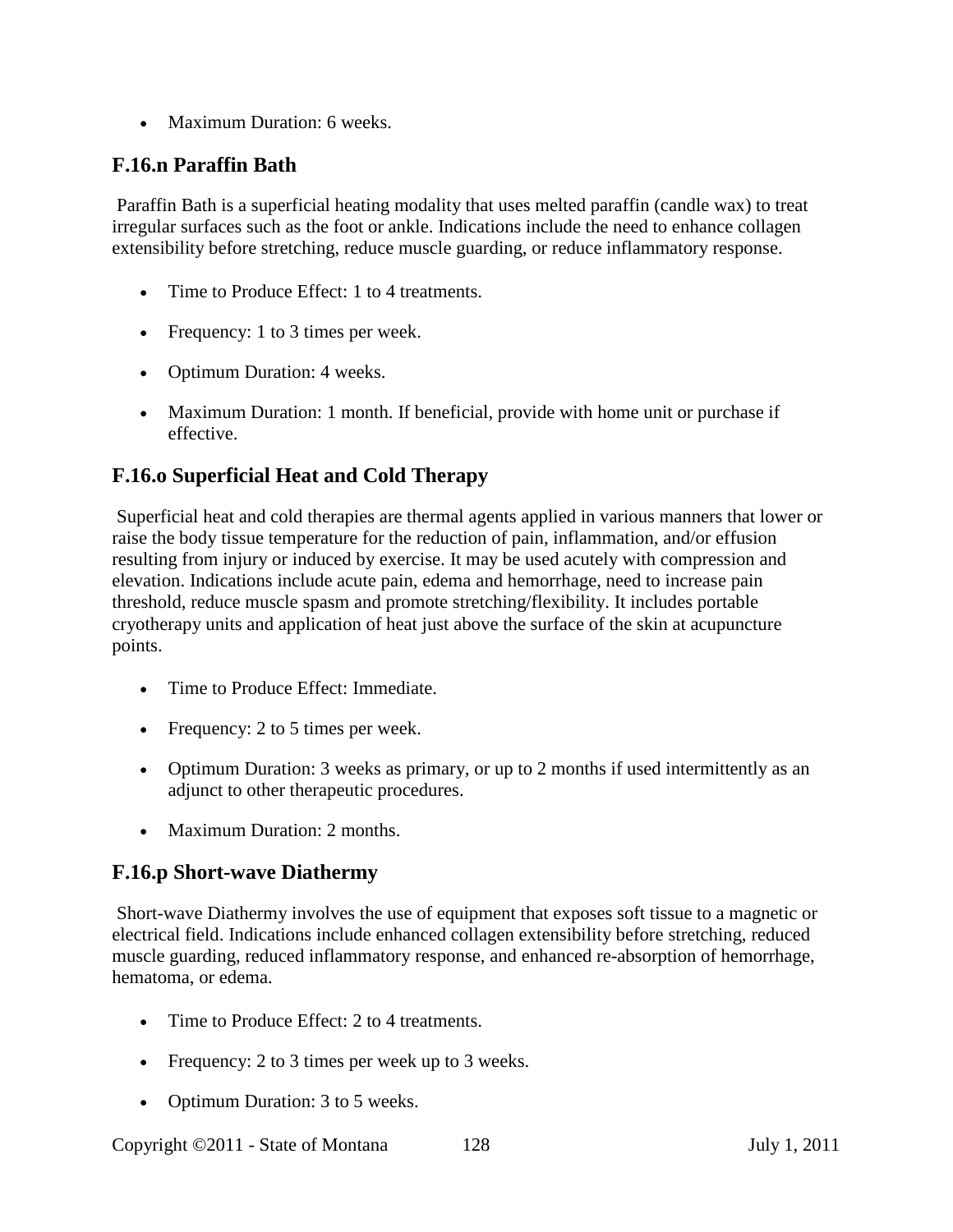• Maximum Duration: 5 weeks.

#### **F.16.q Traction**

Traction Manual traction is an integral part of manual manipulation or joint mobilization. Indications include decreased joint space, muscle spasm around joints, and the need for increased synovial nutrition and response.

- Time to Produce Effect: 1 to 3 sessions.
- Frequency: 2 to 3 times per week.
- Optimum Duration: 30 days.
- Maximum Duration: 1 month.

## **F.16.r Transcutaneous Electrical Nerve Stimulation (TENS)**

Transcutaneous Electrical Nerve Stimulation (TENS) is a generally accepted treatment. TENS should include at least one instructional session for proper application and use. Indications include muscle spasm, atrophy, and decreased circulation and pain control. Minimal TENS unit parameters should include pulse rate, pulse width and amplitude modulation. Consistent, measurable functional improvement must be documented prior to the purchase of a home unit.

- Time to Produce Effect: Immediate.
- Frequency: Variable.
- Optimum Duration: 3 sessions.
- Maximum Duration: 3 sessions. If beneficial, provide with home unit or purchase if effective. Due to variations in costs and in models, prior authorization for home units is required.

#### **F.16.s Ultrasound**

Ultrasound is an accepted treatment which includes ultrasound with electrical stimulation and Phonophoresis. Ultrasound uses sonic generators to deliver acoustic energy for therapeutic thermal and/or non-thermal soft tissue effects. Indications include scar tissue, adhesions, collagen fiber and muscle spasm, and the need to extend muscle tissue or accelerate the soft tissue healing.

Ultrasound with electrical stimulation is concurrent delivery of electrical energy that involves a dispersive electrode placement. Indications include muscle spasm, scar tissue, pain modulation, and muscle facilitation.

Phonophoresis is the transfer of medication to the target tissue to control inflammation and pain through the use of sonic generators. These topical medications include, but are not limited to, steroidal anti-inflammatory and anesthetics.

Copyright ©2011 - State of Montana 129 July 1, 2011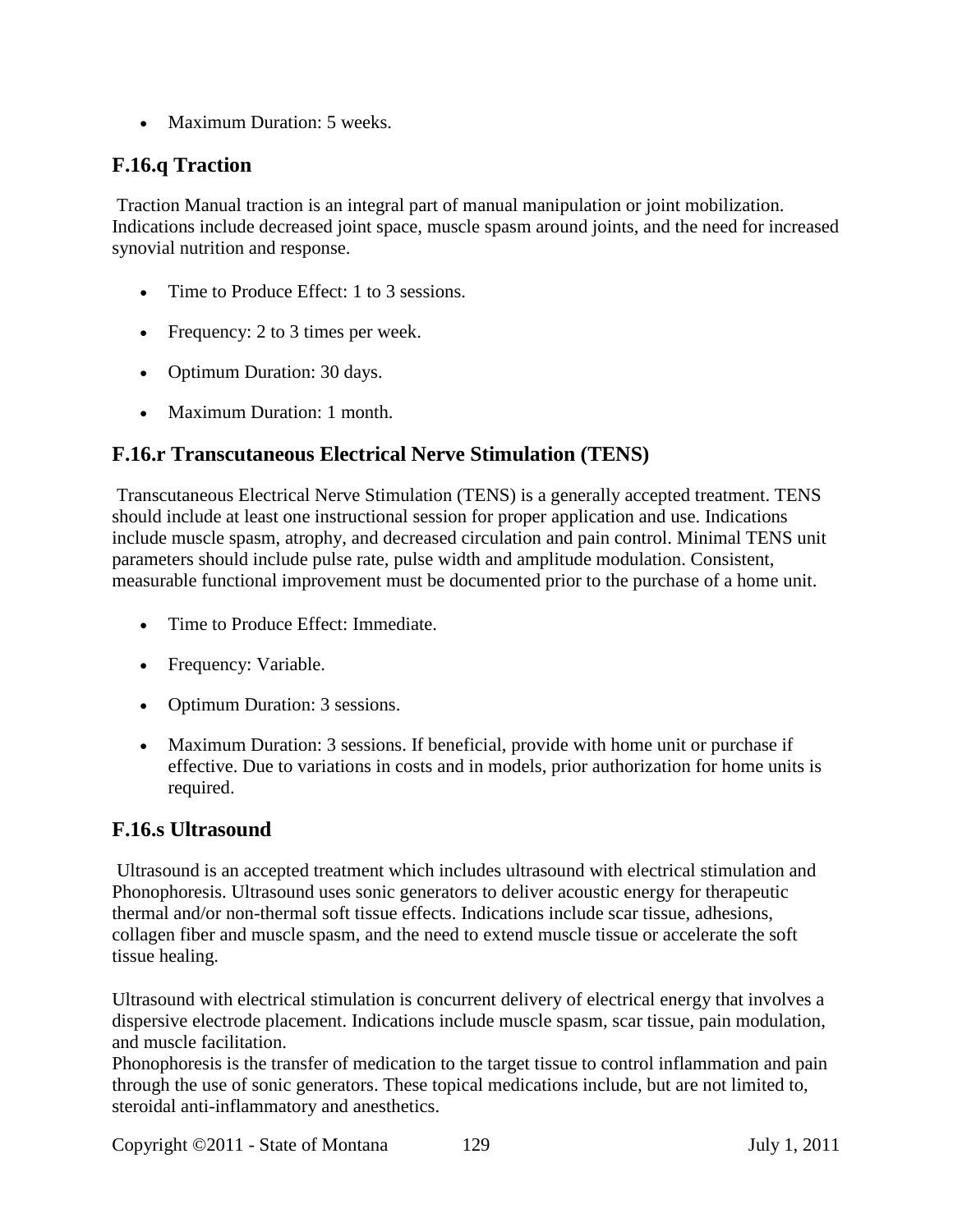- Time to Produce Effect: 6 to 15 treatments.
- Frequency: 3 times per week.
- Optimum Duration: 4 to 8 weeks.
- Maximum Duration: 2 months.

#### **F.16.t Vasopneumatic Devices**

Vasopneumatic Devices are mechanical compressive devices used in both inpatient and outpatient settings to reduce various types of edema. Indications include pitting edema, lymphedema and venostasis. Maximum compression should not exceed minimal diastolic blood pressure. Use of a unit at home should be considered if expected treatment is greater than two weeks.

- Time to Produce Effect: 1 to 3 treatments.
- Frequency: 3 to 5 times per week.
- Optimum Duration: 1 month.
- Maximum Duration: 1 month. If beneficial, provide with home unit.

#### **F.16.u Whirlpool/Hubbard Tank**

Whirlpool/Hubbard Tank is conductive exposure to water at temperatures that best elicits the desired effect (cold vs. heat). It generally includes massage by water propelled by a turbine or Jacuzzi jet system and has the same thermal effects as hot packs if higher than tissue temperature. It has the same thermal effects as cold application if comparable temperature water used. Indications include the need for analgesia, relaxing muscle spasm, reducing joint stiffness, enhancing mechanical debridement and facilitating and preparing for exercise.

- Time to Produce Effect: 2 to 4 treatments.
- Frequency: 3 to 5 times per week.
- Optimum Duration: 3 weeks as primary, or up to 2 months if used intermittently as an adjunct to other therapeutic procedures.
- Maximum Duration: 2 months.

## **F.17 Vocational Rehabilitation**

Vocational Rehabilitation is a generally accepted intervention. Initiation of vocational rehabilitation requires adequate evaluation of patients for quantification of highest functional level, motivation and achievement of maximum medical improvement (MMI). Vocational rehabilitation may be as simple as returning to the original job or as complicated as being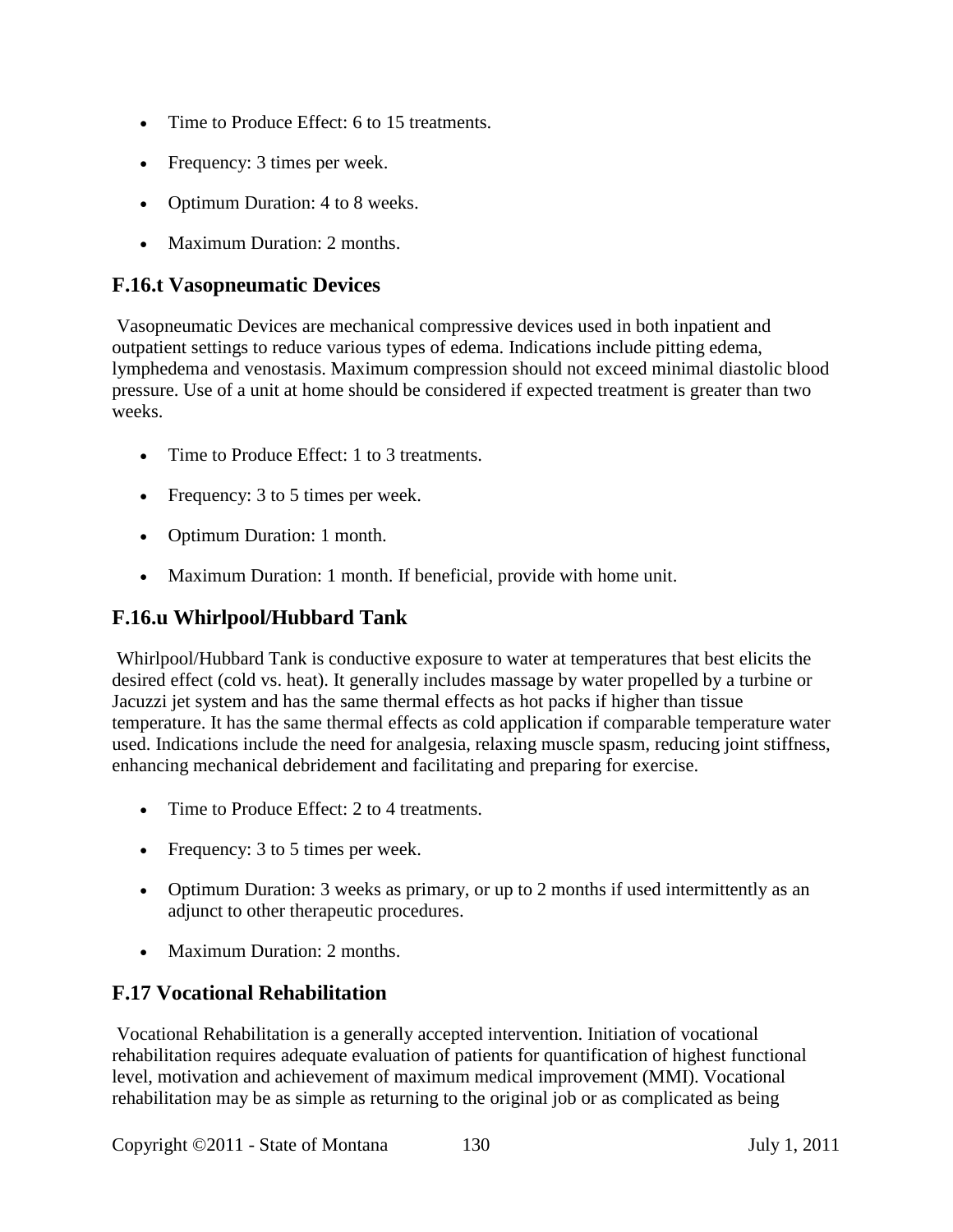retrained for a new occupation. The effectiveness of vocational rehabilitation may be enhanced when performed in combination with work hardening or work conditioning.

It may also be beneficial for full vocational rehabilitation to be started before MMI if it is evident that the injured worker will be unable to return to his/her previous occupation. A positive goal and direction may aid the patient in decreasing stress and depression, and promote optimum rehabilitation.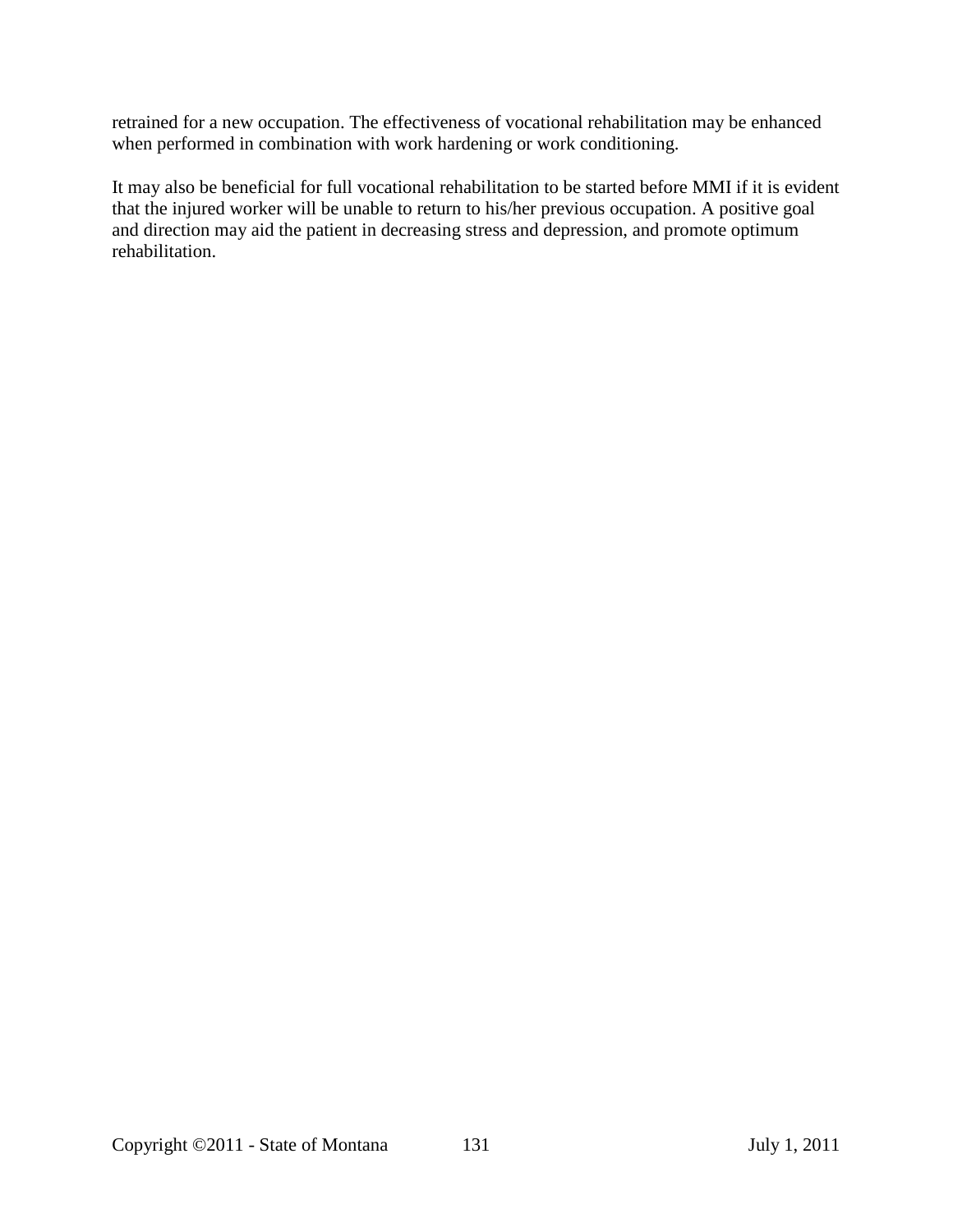# **G. Therapeutic Procedures - Operative**

All operative interventions must be based upon positive correlation of clinical findings, clinical course and diagnostic tests. A comprehensive assimilation of these factors must lead to a specific diagnosis with positive identification of pathologic condition(s). It is imperative to rule out nonphysiologic modifiers of pain presentation or non-operative conditions mimicking radiculopathy or instability (e.g., peripheral neuropathy, piriformis syndrome, myofascial pain, complex regional pain syndrome or sympathetically mediated pain syndromes, sacroiliac dysfunction, psychological conditions, etc.) prior to consideration of elective surgical intervention.

In addition, operative treatment is indicated when the natural history of surgically treated lesions is better than the natural history for non-operatively treated lesions. All patients being considered for surgical intervention should first undergo a comprehensive neuromusculoskeletal examination to identify mechanical pain generators that may respond to non-surgical techniques or may be refractory to surgical intervention.

Structured rehabilitation interventions are necessary for all of the following procedures except in some cases of hardware removal.

Return-to-work restrictions should be specific according to the recommendation in the Section F. 13, Therapeutic Procedures, Non-operative.

#### **G.1 Ankle and Subtalar Fusion**

**Description/Definition**: Surgical fusion of the ankle or subtalar joint.

**Occupational Relationship**: Usually post-traumatic arthritis or residual deformity.

**Specific Physical Exam Findings**: Painful, limited range of motion of the joint(s). Possible fixed deformity.

**Diagnostic Testing Procedures**: Radiographs. Diagnostic injections, MRI, CT scan, and/or bone scan.

**Surgical Indications/Considerations**: All reasonable conservative measures have been exhausted and other reasonable surgical options have been seriously considered or implemented. Patient has disabling pain or deformity. Fusion is the procedure of choice for individuals with osteoarthritis who plan to return to physically demanding activities.

Prior to surgical intervention, the patient and treating physician should identify functional operative goals, and the likelihood of achieving improved ability to perform activities of daily living or work activities and the patient should agree to comply with the pre- and post-operative treatment plan including home exercise. The provider should be especially careful to make sure the patient understands the amount of post-operative therapy required and the length of partialand full-disability expected post-operatively.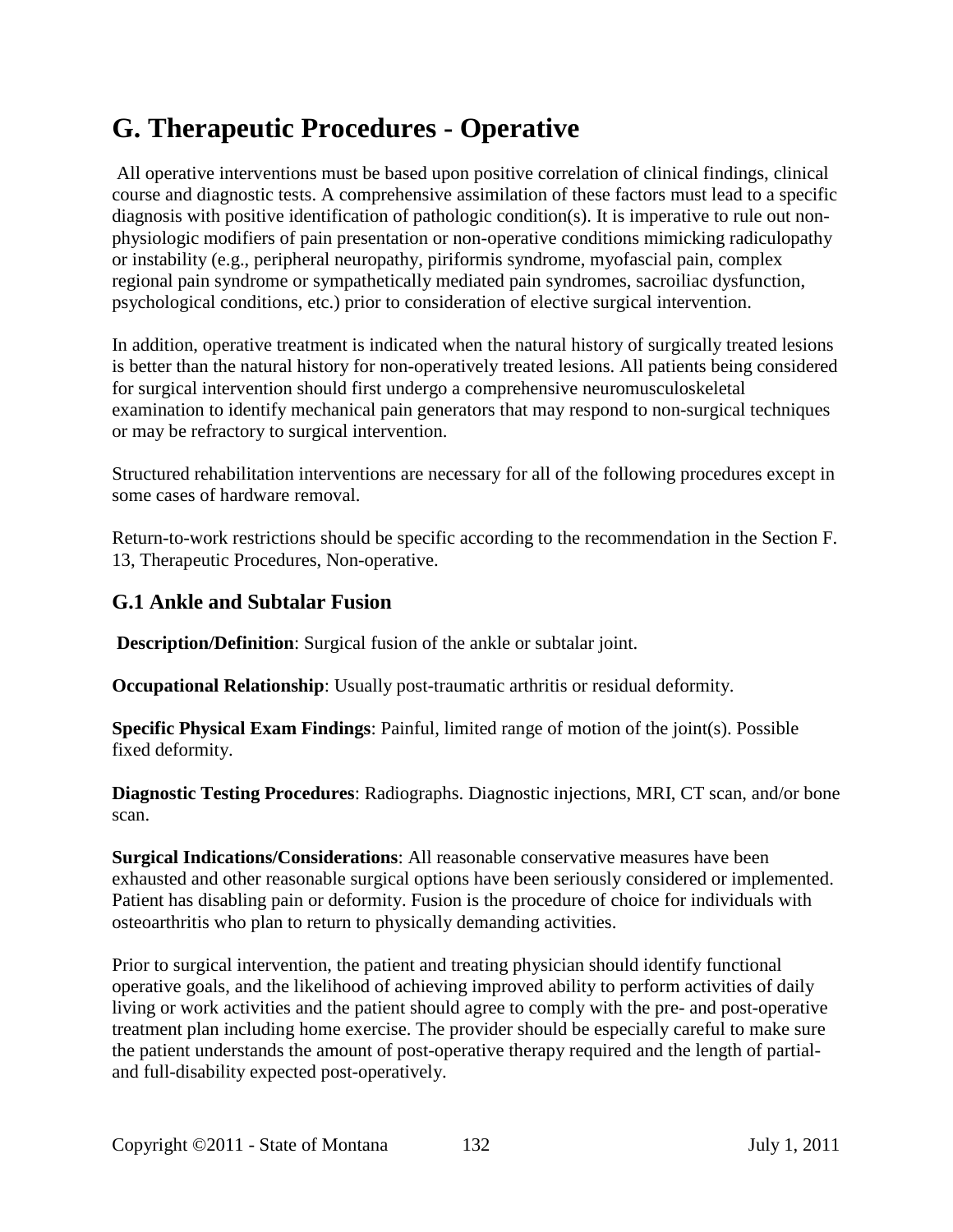Because smokers have a higher risk of delayed bone healing and post-operative costs, it is recommended that insurers cover a smoking cessation program peri-operatively. Physicians may monitor smoking cessation with laboratory tests such as cotinine levels for long-term cessation.

**Operative Procedures**: Open reduction internal fixation (ORIF) with possible bone grafting. External fixation may be used in some cases.

#### **Post-operative Treatment**:

- 1. An individualized rehabilitation program based upon communication between the surgeon and the therapist and using therapies as outlined in Section F. Therapeutic Procedures, Non-operative. In all cases, communication between the physician and therapist is important to the timing of weight-bearing, and exercise progressions.
- 2. When boney union is achieved, treatment usually includes active therapy with or without passive therapy, including gait training and ADLs.
- 3. Rocker bottom soles or shoe lifts may be required. A cast is usually in place for 6 to 8 weeks followed by graduated weight-bearing. Modified duty may last up to 4 to 6 months.
- 4. Return to work and restrictions after surgery may be made by an attending physician experienced in occupational medicine in consultation with the surgeon or by the surgeon.

## **G.2 Knee Fusion**

**Description/Definition**: Surgical fusion of femur to the tibia at the knee joint.

**Occupational Relationship**: Usually from post-traumatic arthritis or deformity.

**Specific Physical Exam Findings**: Stiff, painful, sometime deformed limb at the knee joint.

**Diagnostic Testing Procedures**: Radiographs. MRI, CT, diagnostic injections or bone scan.

**Surgical Indications/Considerations**: All reasonable conservative measures have been exhausted and other reasonable surgical options have been seriously considered or implemented, e.g. failure of arthroplasty. Fusion is a consideration particularly in the young patient who desires a lifestyle that would subject the knee to high mechanical stresses. The patient should understand that the leg will be shortened and there may be difficulty with sitting in confined spaces, and climbing stairs. Although there is generally a painless knee, up to 50% of cases may have complications.

Prior to surgical intervention, the patient and treating physician should identify functional operative goals and the likelihood of achieving improved ability to perform activities of daily living or work activities and the patient should agree to comply with the pre- and post-operative treatment plan including home exercise. The provider should be especially careful to make sure the patient understands the amount of post-operative therapy required and the length of partial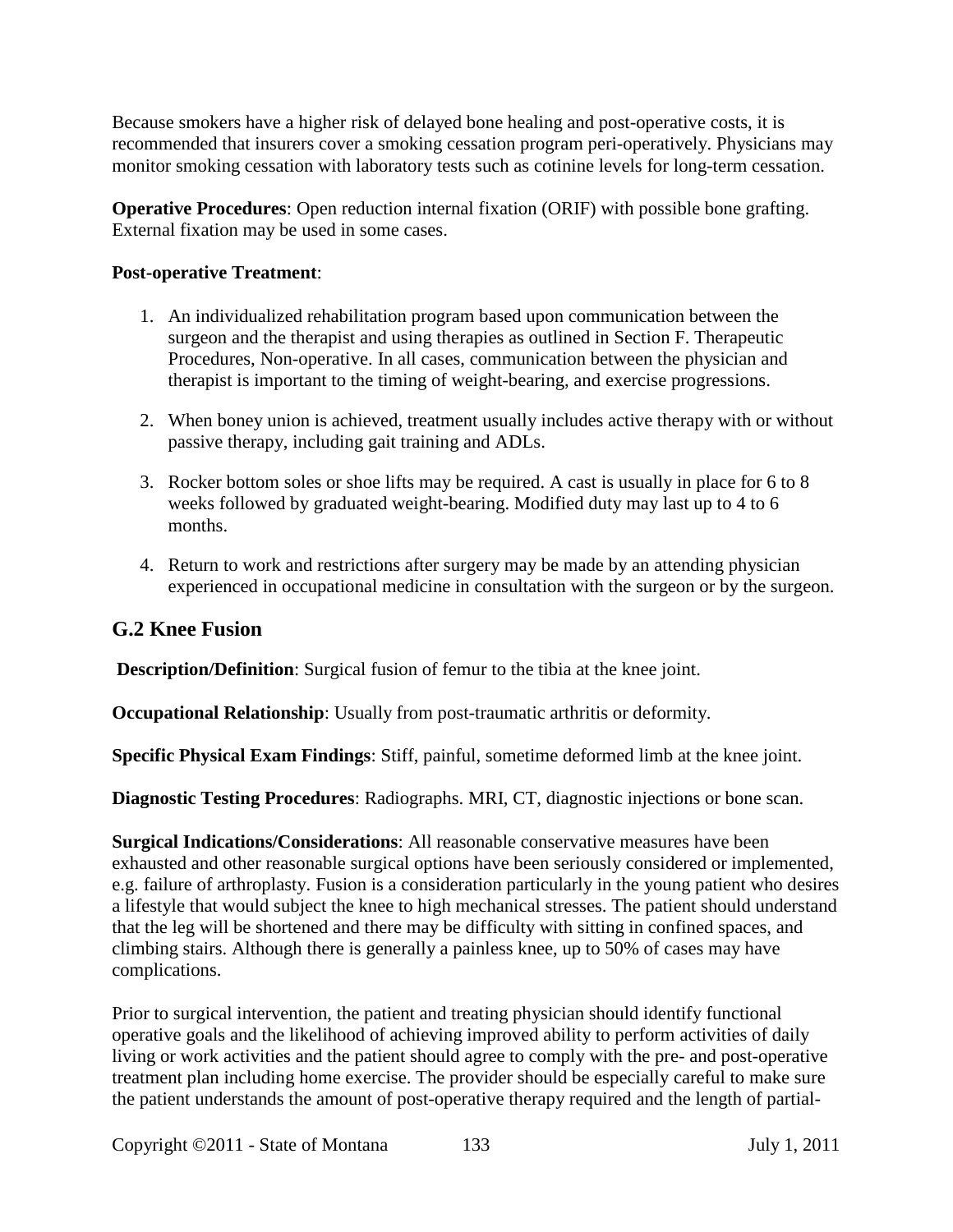and full-disability expected post-operatively.

Because smokers have a higher risk of delayed bone healing and post-operative costs, it is recommended that insurers cover a smoking cessation program peri-operatively. Physicians may monitor smoking cessation with laboratory tests such as cotinine levels for long-term cessation.

**Operative Procedures**: Open reduction internal fixation (ORIF) with possible bone grafting. External fixation or intramedullary rodding may also be used.

#### **Post-operative Treatment**:

- An individualized rehabilitation program based upon communication between the surgeon and the therapist and using therapies as outlined in Section F. Therapeutic Procedures, Non-operative. In all cases, communication between the physician and therapist is important to the timing of weight-bearing, and exercise progressions.
- When boney union is achieved, treatment usually includes active therapy with or without passive therapy, including gait training and ADLs. Non weight-bearing or limited weightbearing and modified duty may last up to 4 and 6 months.
- Return to work and restrictions after surgery may be made by an attending physician experienced in occupational medicine in consultation with the surgeon or by the surgeon.

#### **G.3 Ankle Arthroplasty**

**Description/Definition**: Prosthetic replacement of the articulating surfaces of the ankle joint.

**Occupational Relationship**: Usually from post-traumatic arthritis.

**Specific Physical Exam Findings**: Stiff, painful ankle. Limited range-of-motion of the ankle joint.

**Diagnostic Testing Procedures**: Radiographs, MRI, diagnostic injections, CT scan, bone scan.

**Surgical Indications/Considerations**: When pain interferes with ADLs, and all reasonable conservative measures have been exhausted and other reasonable surgical options have been considered or implemented. A very limited population of patients are appropriate for ankle arthroplasty.

Requirements include:

- Good bone quality;
- BMI less than 35:
- Non-smoker currently;
- Patient is 60 or older;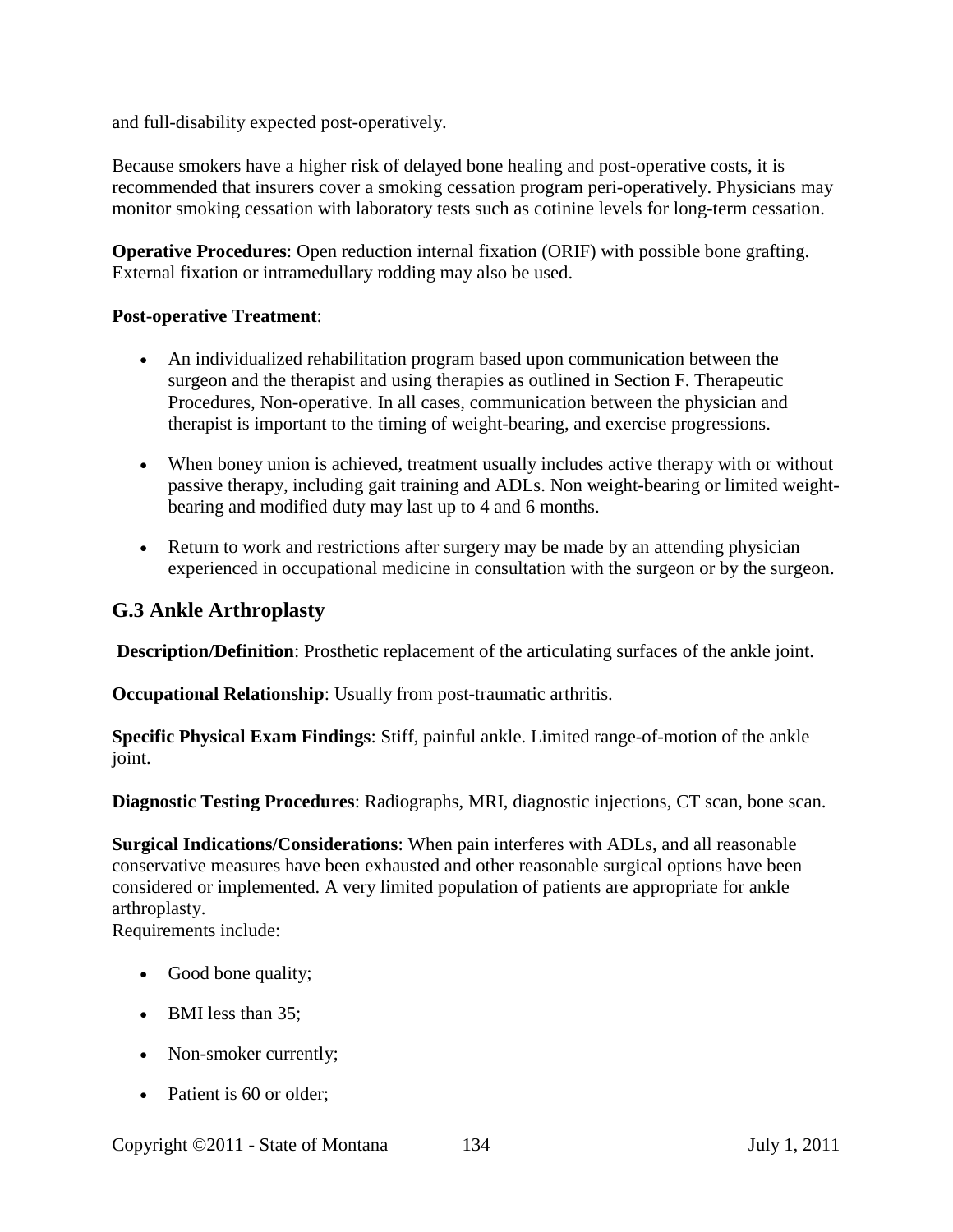- No lower extremity neuropathy;
- Patient does not pursue physically demanding work or recreational activities.

The following issues should be addressed when determining appropriateness for surgery: ankle laxity, bone alignment, surrounding soft tissue quality, vascular status, presence of avascular necrosis, history of open fracture or infection, motor dysfunction, and treatment of significant knee or hip pathology.

Ankle implants are less successful than similar procedures in the knee or hip. There are no good studies comparing arthrodesis and ankle replacement. Patients with ankle fusions generally have good return to function and fewer complications than those with joint replacements. Reoperation rates may be higher in ankle arthroplasty than in ankle arthrodesis. Long-term performance beyond ten years for current devices is still unclear. Salvage procedures for ankle replacement include revision with stemmed implant or allograft fusion. Given these factors, an ankle arthroplasty requires prior authorization and a second opinion by a surgeon specializing in lower extremity surgery.

Contraindications - severe osteoporosis, significant general disability due to other medical conditions, psychiatric issues.

In cases where surgery is contraindicated due to obesity, it may be appropriate to recommend a weight loss program if the patient is unsuccessful losing weight on their own. Coverage for weight loss would continue only for motivated patients who have demonstrated continual progress with weight loss.

Prior to surgery, patients may be assessed for any associated mental health or low back pain issues that may affect rehabilitation.

Prior to surgical intervention, the patient and treating physician should identify functional operative goals and the likelihood of achieving improved ability to perform activities of daily living or work activities and the patient should agree to comply with the pre- and post-operative treatment plan including home exercise. The provider should be especially careful to make sure the patient understands the amount of post-operative therapy required and the length of partialand full-disability expected post-operatively.

Because smokers have a higher risk of delayed bone healing and post-operative costs, it is recommended that insurers cover a smoking cessation program peri-operatively. Physicians may monitor smoking cessation with laboratory tests such as cotinine levels for long-term cessation.

**Operative Procedures**: Prosthetic replacement of the articular surfaces of the ankle; DVT prophylaxis is not always required but should be considered for patients who have any risk factors for thrombosis.

Complications – include pulmonary embolism, infection, bony lysis, polyethylene wear, tibial loosening, instability, malalignment, stiffness, nerve-vessel injury, and peri-prosthetic fracture.

#### **Post-operative Treatment**: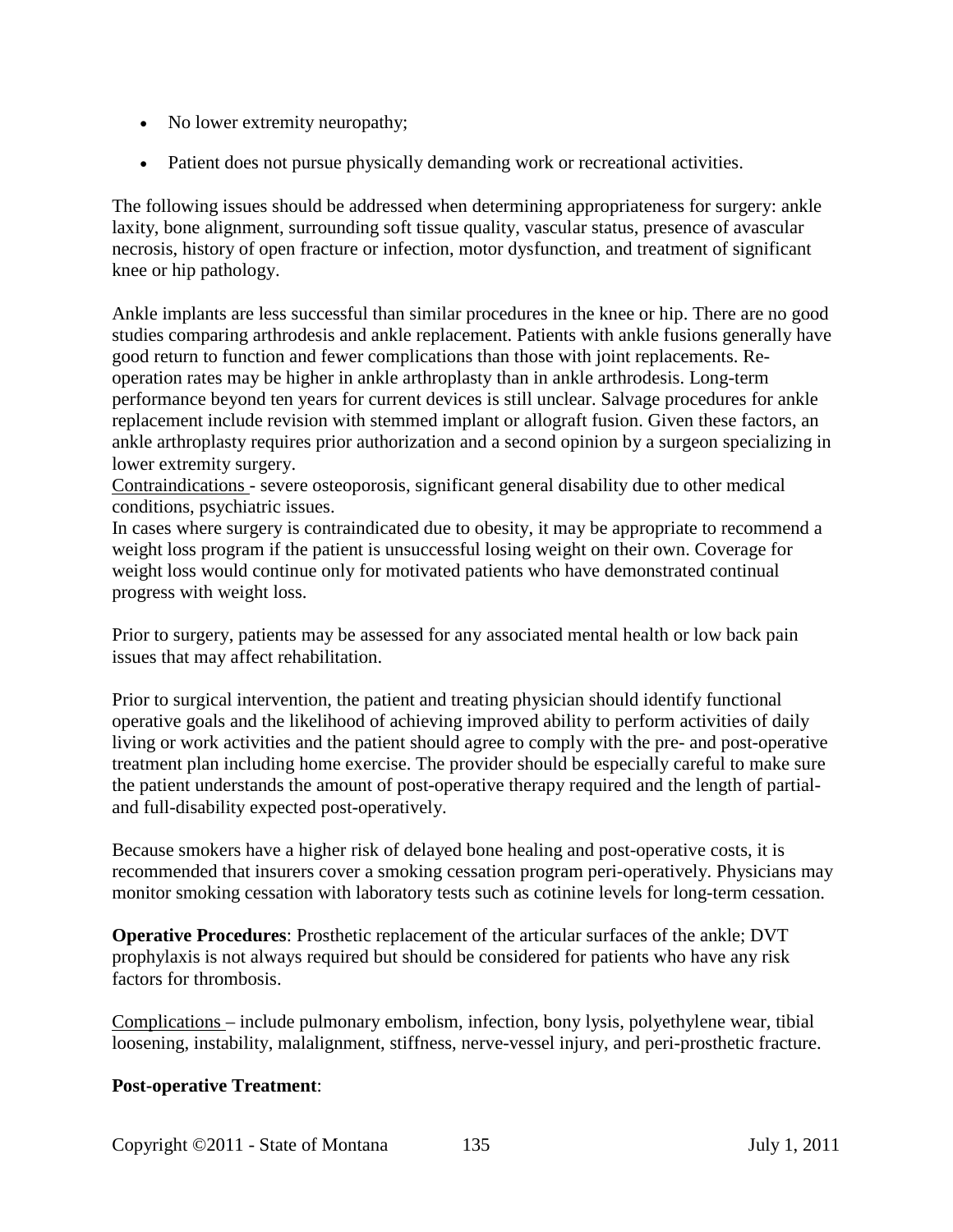- 1. An individualized rehabilitation program based upon communication between the surgeon and the therapist while using therapies as outlined in Section F. Therapeutic Procedures, Non-operative. In all cases, communication between the physician and therapist is important to the timing of weight-bearing, and exercise progressions.
- 2. NSAIDs may be used for pain management after joint replacement. They have also been used to reduce heterotopic ossification after ankle arthroplasty. NSAIDs do reduce the radiographically documented heterotopic ossification in this setting, but there is some evidence (in literature on hip arthroplasty) that they do not improve functional outcomes and they may increase the risk of bleeding events in the post-operative period. Their routine use for prevention of heterotopic bone formation is not recommended.
- 3. Treatment may include the following: bracing, active therapy with or without passive therapy, gait training, and ADLs. Rehabilitation post-operatively may need to be specifically focused based on the following problems: contracture, gastrocnemius muscle weakness, and foot and ankle malalignment. Thus, therapies may include braces, shoe lifts, orthoses, and electrical stimulation accompanied by focused therapy.
- 4. In some cases aquatic therapy may be used. Refer to Section F, Therapeutic Procedures, Non-operative 14, b, Aquatic Therapy. Pool exercises may be done initially under therapist's or surgeon's direction then progressed to an independent pool program.
- 5. Prior to revision surgery there should be an evaluation to rule out infection.
- 6. Return to work and restrictions after surgery may be made by a treating physician experienced in occupational medicine in consultation with the surgeon or by the surgeon. Patient should be able to return to sedentary work within 4 to 6 weeks. Some patients may have permanent restrictions based on their job duties.
- 7. Patients are usually seen annually after initial recovery to check plain x-rays for signs of loosening.

#### **G.4 Knee Arthroplasty**

**Description/Definition**: Prosthetic replacement of the articulating surfaces of the knee joint.

**Occupational Relationship**: Usually from post-traumatic osteoarthritis.

**Specific Physical Exam Findings**: Stiff, painful knee, and possible effusion.

**Diagnostic Testing Procedures**: Radiographs.

**Surgical Indications/Considerations**: Severe osteoarthritis and all reasonable conservative measures have been exhausted and other reasonable surgical options have been considered or implemented. Significant changes such as advanced joint line narrowing are expected. Refer to subsection E.2. a, Aggravated Osteoarthritis.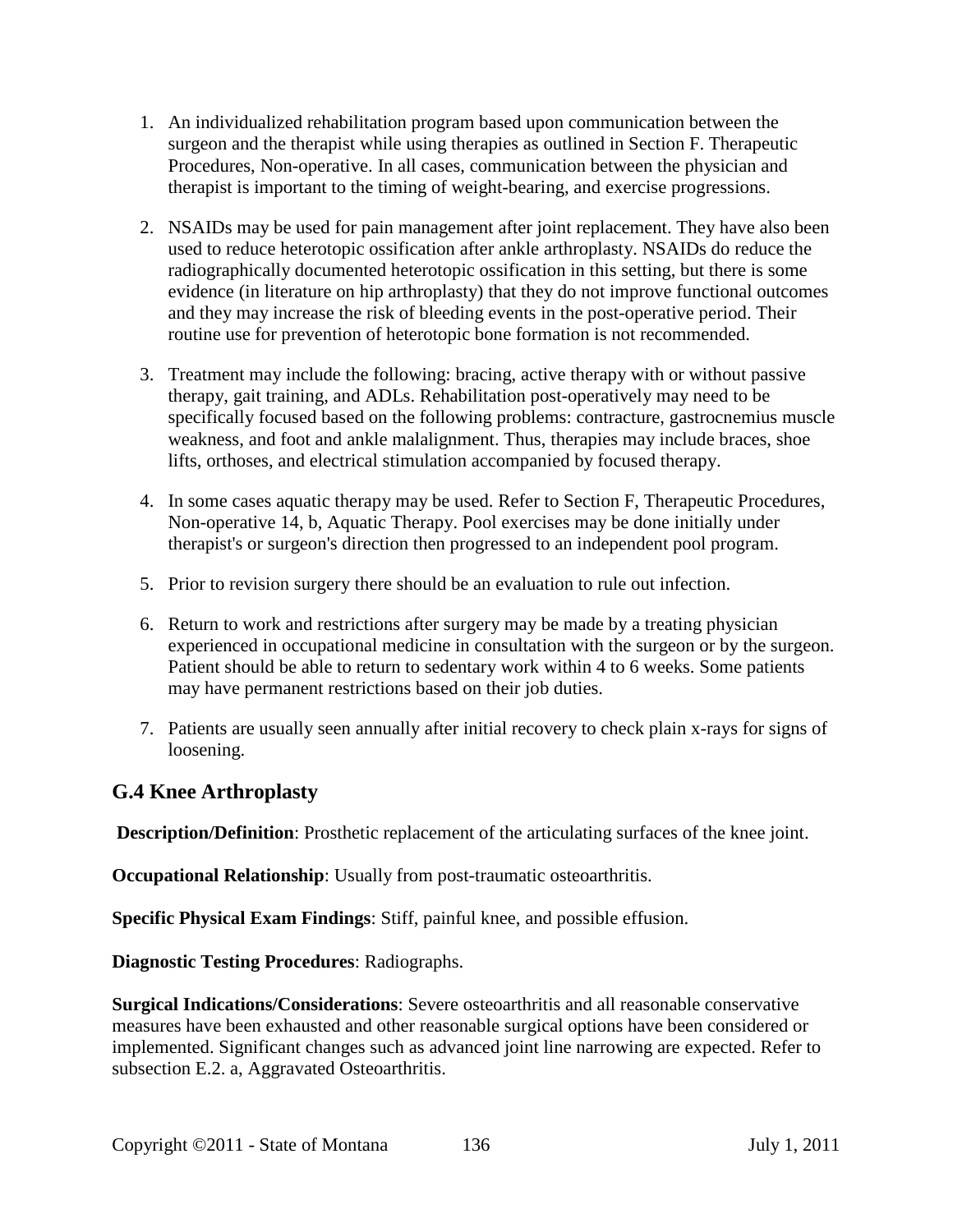Younger patients, less than 50 years of age, may be considered for unicompartmental replacement if there is little or no arthritis in the lateral compartment, there is no inflammatory disease and/or deformity and BMI is less than 35. They may be considered for lateral unicompartmental disease when the patient is not a candidate for osteotomy. Outcome is better for patients with social support.

Contraindications - severe osteoporosis, significant general disability due to other medical conditions, psychiatric issues.

In cases where surgery is contraindicated due to obesity, it may be appropriate to recommend a weight loss program if the patient is unsuccessful losing weight on their own. Coverage for weight loss would continue only for motivated patients who have demonstrated continual progress with weight loss.

Prior to surgery, patients may be assessed for any associated mental health or low back pain issues that may affect rehabilitation.

Prior to surgical intervention, the patient and treating physician should identify functional operative goals and the likelihood of achieving improved ability to perform activities of daily living or work activities and the patient should agree to comply with the pre- and post-operative treatment plan including home exercise. The provider should be especially careful to make sure the patient understands the amount of post-operative therapy required and the length of partialand full-disability expected post-operatively.

Because smokers have a higher risk of delayed bone healing and post-operative costs, it is recommended that insurers cover a smoking cessation program peri-operatively. Physicians may monitor smoking cessation with laboratory tests such as cotinine levels for long-term cessation.

**Operative Procedures**: Prosthetic replacement of the articular surfaces of the knee; total or unicompartmental with DVT prophylaxis. May include patellar resurfacing and computer assistance.

There is currently conflicting evidence on the effectiveness of patellar resurfacing. Isolated patellofemoral resurfacing is performed on patients under 60 only after diagnostic arthroscopy does not reveal any arthritic changes in other compartments.

The diagnostic arthroscopy is generally performed at the same time as the resurfacing. Resurfacing may accompany a total knee replacement at the discretion of the surgeon.

Computer guided implants are more likely to be correctly aligned. The overall long-term functional result using computer guidance is unclear. Decisions to use computer assisted methods depend on surgeon preference and age of the patient as it is more likely to have an impact on younger patients with longer expected use and wear of the implant. Alignment is only one of many factors that may affect the implant longevity.

Complications – occur in around 3% and include pulmonary embolism; infection, bony lysis, polyethylene wear, tibial loosening, instability, malalignment, stiffness, patellar tracking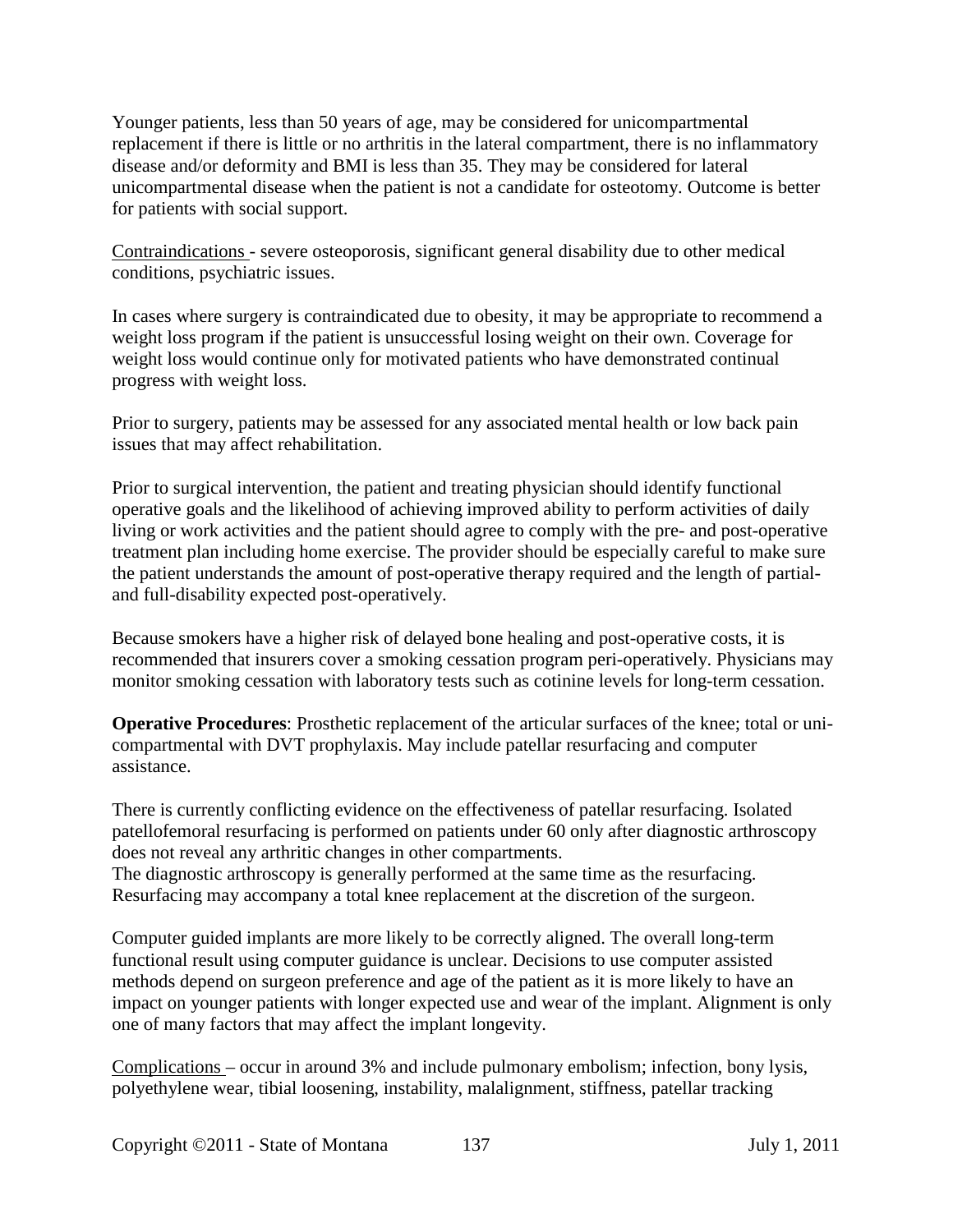abnormality, nerve-vessel injury, and peri-prosthetic fracture.

#### **Post-operative Treatment**:

- 1. Anti coagulant therapy to prevent deep vein thrombosis. Refer to Section F., Therapeutic Procedures, Non-operative.
- 2. NSAIDs may be used for pain management after joint replacement. They have also been used to reduce heterotopic ossification after knee arthroplasty. NSAIDs do reduce the radiographically documented heterotopic ossification in this setting, but there is some evidence (in literature on total hip arthroplasty) that they do not improve functional outcomes and they may increase the risk of bleeding events in the post-operative period. Their routine use for prevention of heterotopic bone formation is not recommended.
- 3. An individualized rehabilitation program based upon communication between the surgeon and the therapist and using therapies as outlined in Section F. Therapeutic Procedures, Non-operative. In all cases, communication between the physician and therapist is important to the timing of weight-bearing, and exercise progressions.
- 4. Treatment may include the following: bracing and active therapy with or without passive therapy. Rehabilitation post-operatively may need to be specifically focused based on the following problems: knee flexion contracture, quadriceps muscle weakness, knee flexion deficit, and foot, and ankle malalignment. Thus, therapies may include, knee braces, shoe lifts, orthoses, and electrical stimulation, accompanied by focused active therapy.
- 5. In some cases aquatic therapy may be used. Refer to Section F, 17. b. Therapeutic Procedures, Non-operative, Aquatic Therapy. Pool exercises may be done initially under therapist's or surgeon's direction then progressed to an independent pool program.
- 6. Continuous passive motion is frequently prescribed. The length of time it is used will depend on the patient and their ability to return to progressive exercise.
- 7. Consider need for manipulation under anesthesia if there is less than 90 degrees of knee flexion after 6 weeks.
- 8. Prior to revision surgery there should be an evaluation to rule out infection.
- 9. Return to work and restrictions after surgery may be made by an attending physician experienced in occupational medicine in consultation with the surgeon or by the surgeon. Patient should be able to return to sedentary work within 4 to 6 weeks. Some patients may have permanent restrictions based on their job duties.
- 10. Patients are usually seen annually after initial recovery to check plain x-rays for signs of loosening.

#### **G.5 Hip Arthroplasty**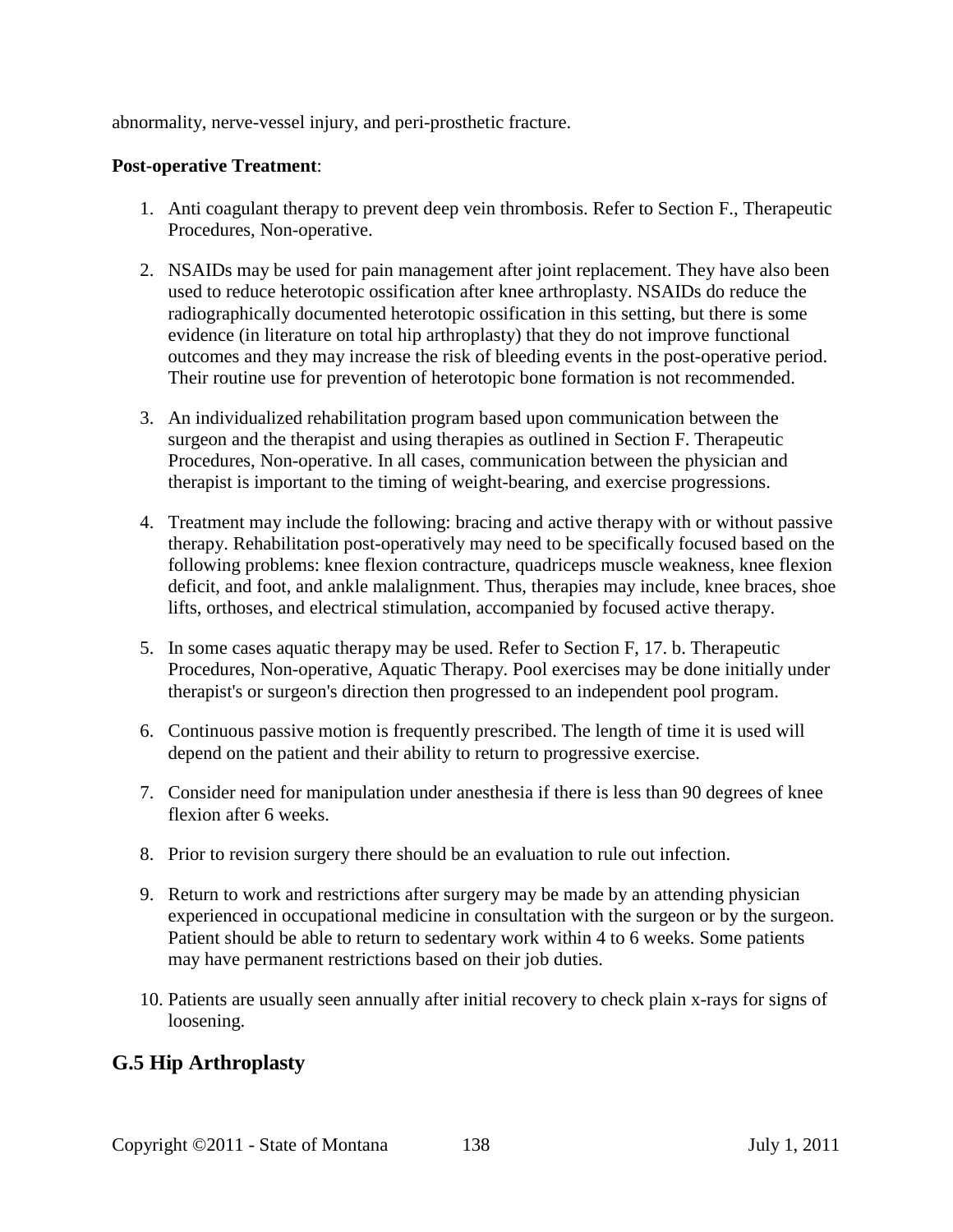**Description/Definition**: Prosthetic replacement of the articulating surfaces of the hip joint. In some cases, hip resurfacing may be performed.

**Occupational Relationship**: Usually from post-traumatic arthritis, hip dislocations and femur or acetabular fractures. Patients with intracapsular femoral fractures have a risk of developing avascular necrosis of the femoral head requiring treatment months to years after the initial injury.

**Specific Physical Exam Findings**: Stiff, painful hip.

**Diagnostic Testing Procedures**: Standing pelvic radiographs demonstrating joint space narrowing to 2 mm or less, osteophytes or sclerosis at the joint. MRI may be ordered to rule out other more serious disease.

**Surgical Indications/Considerations**: Severe osteoarthritis and all reasonable conservative measures have been exhausted and other reasonable surgical options have been considered or implemented. For bilateral disease, carefully selected patients may safely undergo simultaneous bilateral hp replacement. Metal-on-metal hip resurfacing is recommended for select patients. Refer to subsection E. 3. b. Aggravated Osteoarthritis.

Gabapentin is strongly recommended for peri-operative management of hip pain to reduce need for opioids, particularly in patients with adverse effects from opioids. Limit to immediate perioperative period, usually a few days.

A pre-operative educational program is moderately recommended prior to hip arthroplasty. Components should include procedural and recovery information and use at least two modes of teaching (e.g., oral and written).

Possible contraindications - inadequate bone density, prior hip surgery, and obesity.

In cases where surgery is contraindicated due to obesity, it may be appropriate to recommend a weight loss program if the patient is unsuccessful losing weight on their own. Coverage for weight loss would continue only for motivated patients who have demonstrated continual progress with weight loss.

Prior to surgery, patients may be assessed for any associated mental health or low back pain issues that may affect rehabilitation.

Aseptic loosening of the joint requiring revision surgery occurs in some patients. Prior to revision the joint should be checked to rule out possible infection which may require a bone scan as well as laboratory procedures, including a radiologically directed joint aspiration.

Because smokers have a higher risk of non-union and post-operative costs, it is recommended that carriers cover a smoking cessation program peri-operatively. Physicians may monitor smoking cessation with laboratory tests such as cotinine levels for long-term cessation.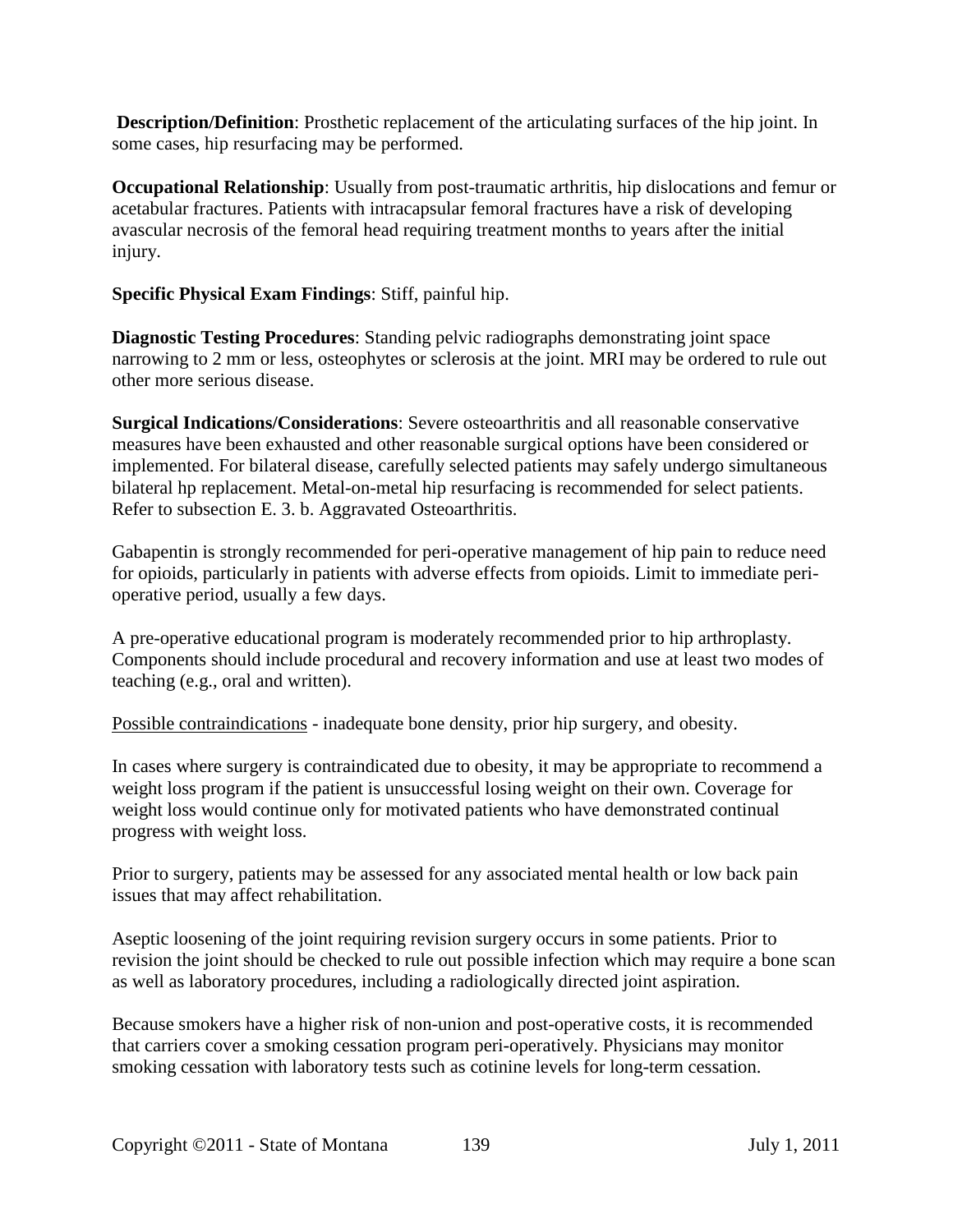**Operative Procedures**: Prosthetic replacement of the articular surfaces of the hip, ceramic or metal prosthesis, with DVT prophylaxis. Ceramic prosthesis is more expensive; however, it is expected to have greater longevity and may be appropriate in some younger patients. Hip resurfacing, metal on metal, is an option for younger or active patients likely to out-live traditional total hip replacements.

Complications include, leg length inequality, deep venous thrombosis with possible pulmonary embolus, hip dislocation, possible renal effects, need for transfusions, future infection, need for revisions, fracture at implant site.

The long-term benefit for computer assisted hip replacements is unknown. It may be useful in younger patients. Prior authorization is required.

Robotic assisted surgery is considered experimental and not recommended due to technical difficulties.

#### **Post-operative Treatment**:

- 1. Anti coagulant therapy is used to prevent deep vein thrombosis. Refer to Section F, Therapeutic Procedures, Non-operative.
- 2. NSAIDs may be used for pain management after joint replacement. They have also been used to reduce heterotopic ossification after hip arthroplasty. NSAIDs do reduce the radiographically documented heterotopic ossification in this setting, but there is some evidence that they do not improve functional outcomes and they may increase the risk of bleeding events in the post-operative period. Their routine use for prevention of heterotopic bone formation is not recommended.
- 3. An individualized rehabilitation program based upon communication between the surgeon and the therapist and using the therapies as outlined in Section F. Therapeutic Procedures Non-operative. In all cases, communication between the physician and therapist is important to the timing of weight-bearing and exercise progressions.

4. Treatment usually includes active therapy with or without passive therapy with emphasis on gait training with appropriate assistive devices. Patients with accelerated return to therapy appear to do better. Therapy should include training on the use of adaptive equipment and home and work site evaluation when appropriate. Cold or cryotherapies involve applications of cold or cooling devices to the skin. They have been used for treatment of post-operative pain. Among post-operative patients, earlier reductions in pain scores and improved mobility may assist in reducing postoperative complications including DVTs, thus cryotherapies including more expensive cryotherapy delivered by machines which are moderately costly appear justifiable and are recommended for these post-operative patients.

Acupuncture is recommended for hip arthroplasty procedures for up to 3 post-operative days.

There is good evidence for the use of aquatic therapy. Refer to Section F., 17. b. Therapeutic Procedures, Non-operative. Pool exercises may be done initially under a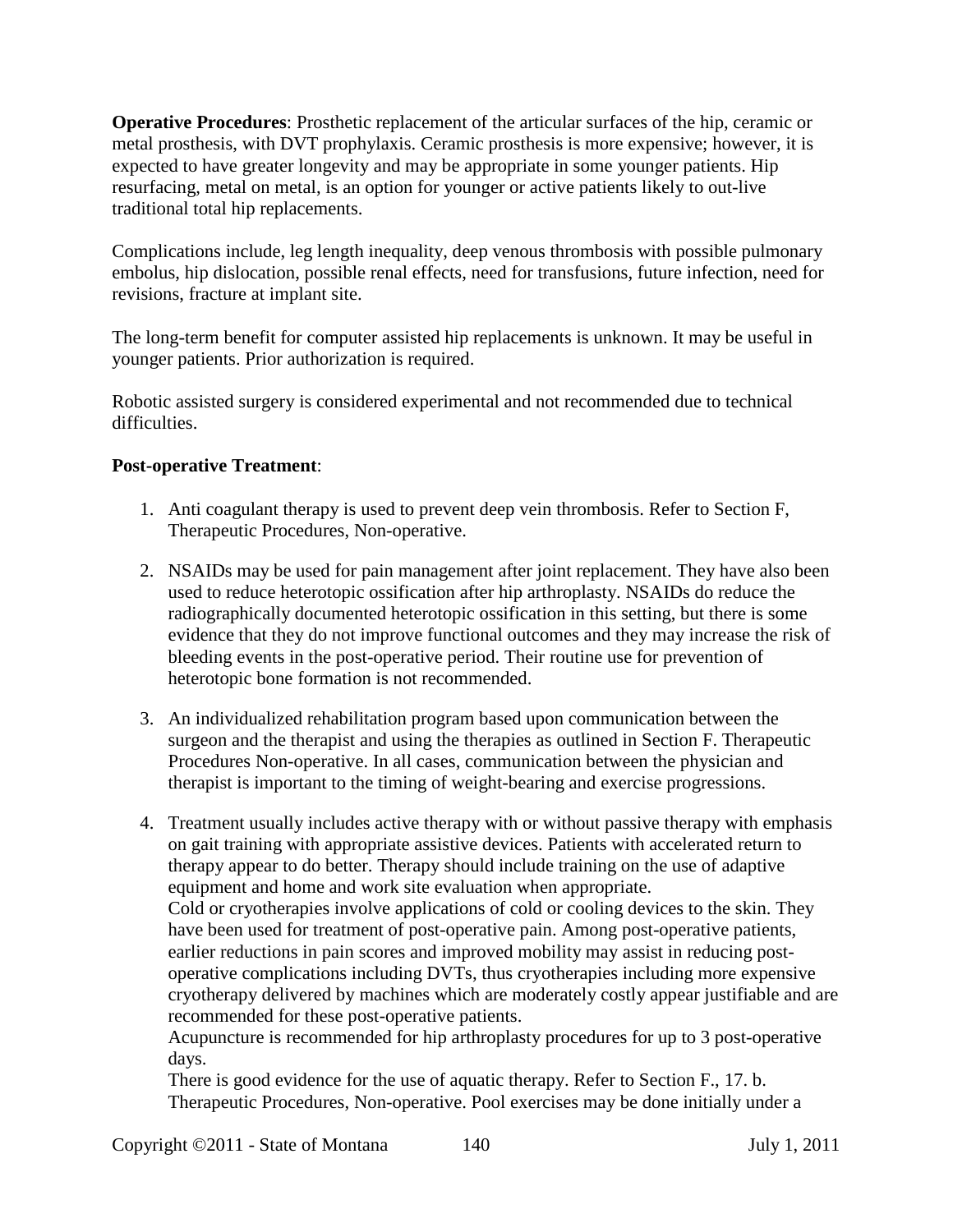therapist's or surgeon's direction then progressed to an independent pool program. There is some evidence that, for patients older than 60, early multidisciplinary therapy may shorten hospital stay and improve activity level for those receiving hip replacement. Therefore, this may be used for selected patients.

- 5. Return to activities at 4 to 6 weeks with appropriate restrictions by the surgeon. Initially range of motion is usually restricted. Return to activity after full recovery depends on the surgical approach. Patients can usually lift, but jogging and other high impact activities are avoided.
- 6. Helical CT or MRI with artifact minimization may be used to investigate prosthetic complications. The need for implant revision is determined by age, size of osteolytic lesion, type of lesion and functional status. Revision surgery may be performed by an orthopedic surgeon in cases with chronic pain and stiffness or difficulty with activities of daily living. Prior authorization is required and a second opinion by a surgeon with special expertise in hip/knee replacement surgery should usually be performed.
- 7. Return to work and restrictions after surgery may be made by an attending physician experienced in occupational medicine in consultation with the surgeon or by the surgeon.
- 8. Patients are usually seen annually after the initial recovery to check plain x-rays for signs of loosening.

#### **G.6 Amputation**

**Description/Definition**: Surgical removal of a portion of the lower extremity.

**Occupational Relationship**: Usually secondary to post-traumatic bone, soft tissue, vascular or neurologic compromise of part of the extremity.

**Specific Physical Exam Findings**: Non-useful or non-viable portion of the lower extremity.

**Diagnostic Testing Procedures**: Radiographs, vascular studies, MRI, bone scan.

**Surgical Indications/Considerations**: Non-useful or non-viable portion of the extremity.

Smoking may affect soft tissue healing through tissue hypoxia. Patients should be strongly encouraged to stop smoking and be provided with appropriate counseling by the physician.

**Operative Procedures**: Amputation.

#### **Post-operative Treatment**:

1. An individualized rehabilitation program based upon communication between the surgeon and the therapist and using therapies as outlined in Section F. Therapeutic Procedures, Non-operative.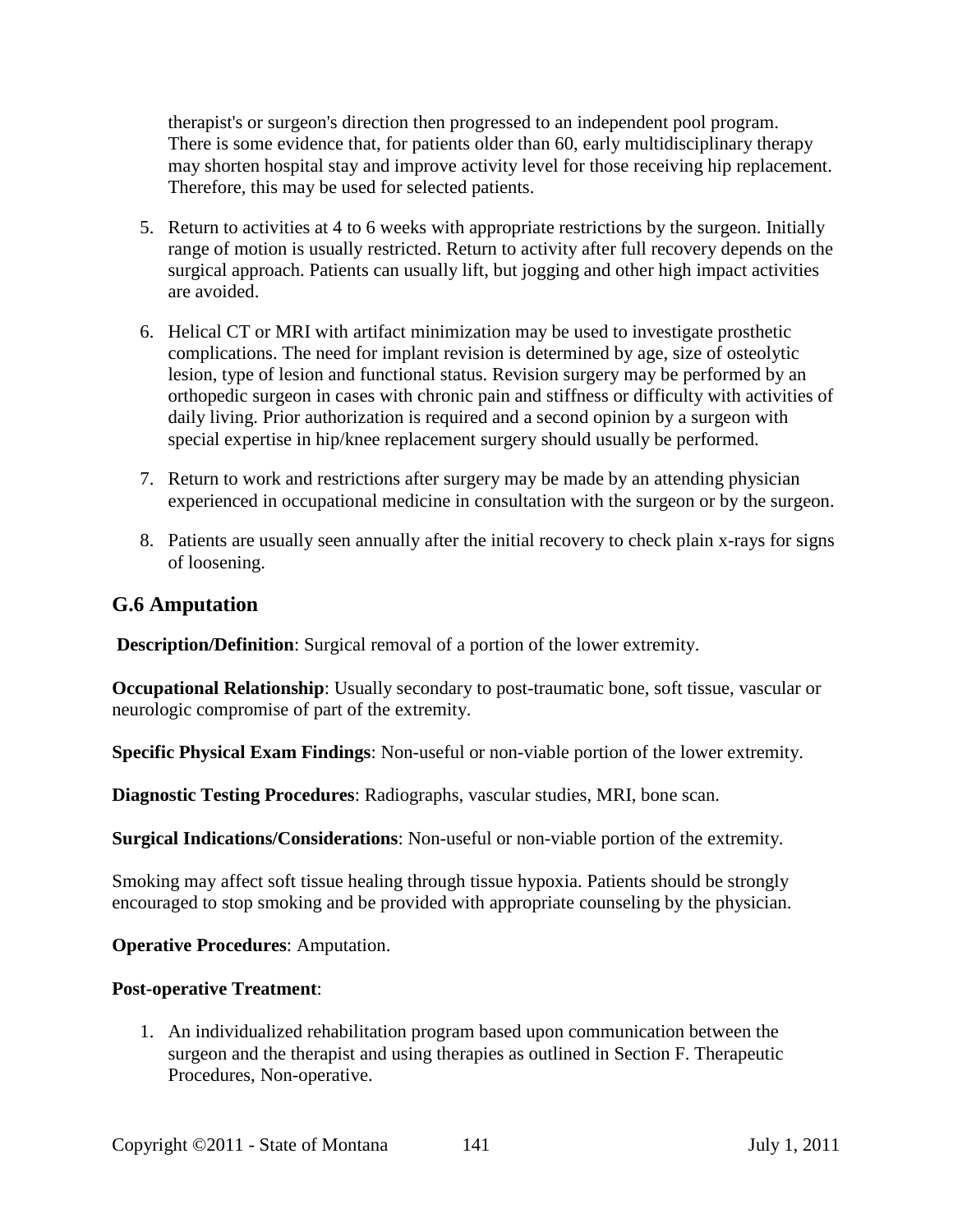- 2. Rigid removable dressings are used initially.
- 3. Therapies usually include active therapy with or without passive therapy for prosthetic fitting, construction and training, protected weight-bearing, training on the use of adaptive equipment, and home and jobsite evaluation. Temporary prosthetics are used initially with a final prosthesis fitted by the second year. Multiple fittings and trials may be necessary to assure the best functional result.
- 4. For prosthesis with special adaptive devices, e.g. computerized prosthesis; prior authorization and a second opinion from a physician knowledgeable in prosthetic rehabilitation and who has a clear description of the patients expected job duties and daily living activities are required.
- 5. Return to work and restrictions after surgery may be made by an attending physician experienced in occupational medicine in consultation with the surgeon or by the surgeon.

#### **G.7 Manipulation Under Anesthesia**

**Description/Definition**: Passive range of motion of a joint under anesthesia.

**Occupational Relationship**: Joint stiffness that usually results from a traumatic injury, compensation related surgery, or other treatment.

**Specific Physical Exam Findings**: Joint stiffness in both active and passive modes.

**Diagnostic Testing Procedures**: Radiographs. CT, MRI, diagnostic injections.

**Surgical Indications/Considerations**: Consider if routine therapeutic modalities, including therapy and/or dynamic bracing, do not restore the degree of motion that should be expected after a reasonable period of time, usually at least 12 weeks.

**Operative Treatment**: Not applicable.

#### **Post-operative Treatment**:

- 1. An individualized rehabilitation program based upon communication between the surgeon and the therapist and using therapies as outlined in Section F. Therapeutic Procedures, Non-operative. Therapy includes a temporary increase in frequency of both active and passive therapy to maintain the range of motion gains from surgery.
- 2. Continuous passive motion is frequently used post-operatively.
- 3. Return to work and restrictions after surgery may be made by an attending physician experienced in occupational medicine in consultation with the surgeon or by the surgeon.

#### **G.8 Osteotomy**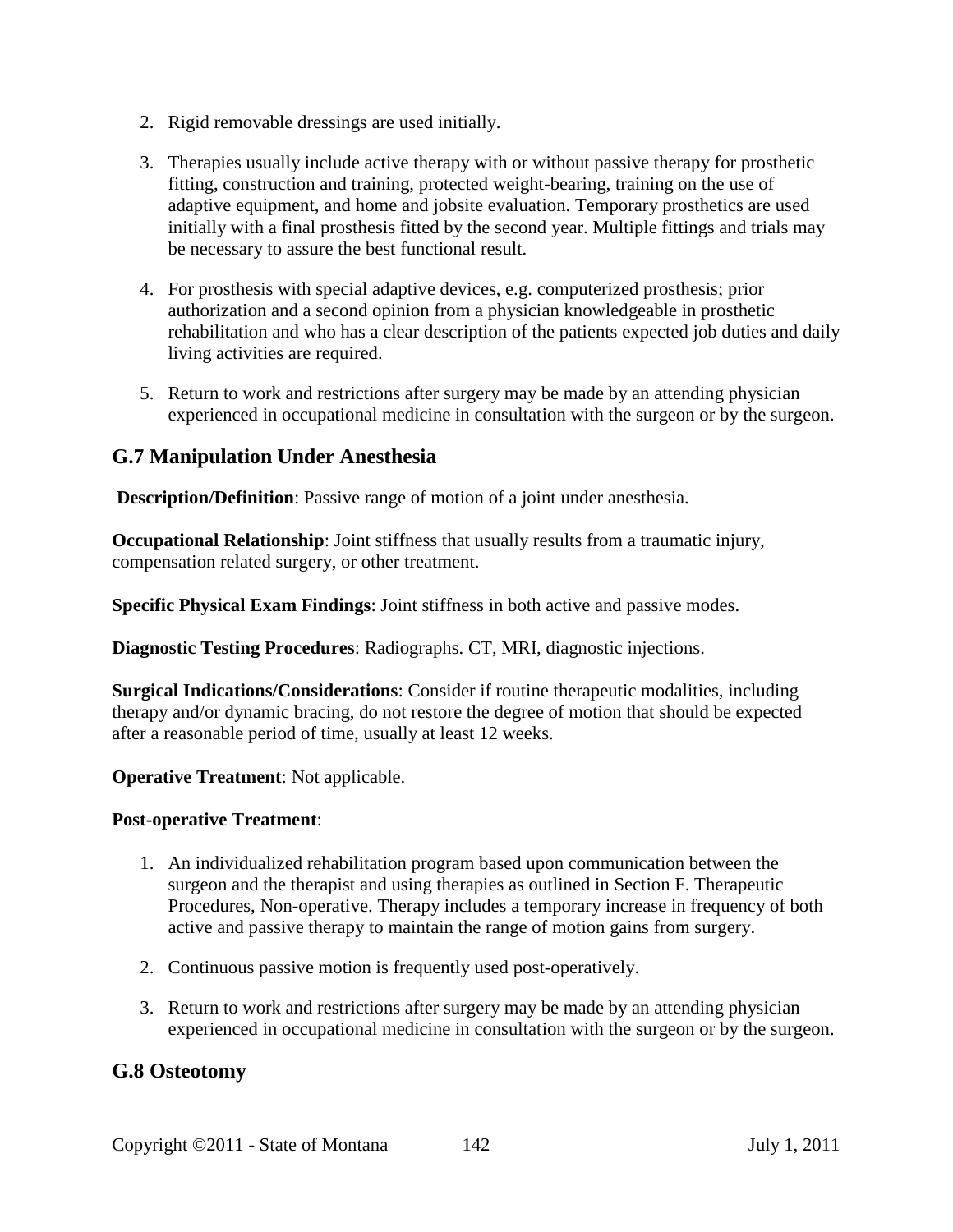**Description/Definition:** A reconstructive procedure involving the surgical cutting of bone for realignment. It is useful for patients that would benefit from realignment in lieu of total joint replacement.

**Occupational Relationship**: Post-traumatic arthritis or deformity.

**Specific Physical Exam Findings**: Painful decreased range of motion and/or deformity.

**Diagnostic Testing Procedures**: Radiographs, MRI scan, CT scan.

**Surgical Indications/Considerations**: Failure of non-surgical treatment when avoidance of total joint arthroplasty is desirable. For the knee, joint femoral osteotomy may be desirable for young or middle age patients with varus alignment and medial arthritis or valgus alignment and lateral compartment arthritis. High tibial osteotomy is also used for medial compartment arthritis. Multi-compartmental degeneration is a contraindication. Patients should have a range of motion of at least 90 degrees of knee flexion. For the ankle supra malleolar osteotomy may be appropriate. High body mass is a relative contraindication.

Because smokers have a higher risk of non-union and post-operative costs, it is recommended that carriers cover a smoking cessation program peri-operatively. Physicians may monitor smoking cessation with laboratory tests such as cotinine levels for long-term cessation.

**Operative Procedures**: Peri-articular opening or closing wedge of bone, usually with grafting and internal or external fixation.

Complications - new fractures, lateral peroneal nerve palsy, infection, delayed unions, compartment syndrome, or pulmonary embolism.

#### **Post-operative Treatment**:

- 1. An individualized rehabilitation program based upon communication between the surgeon and the therapist and using therapies as outlined in Section F. Therapeutic Procedures, Non-operative. In all cases, communication between the physician and therapist is important to the timing of weight-bearing, and exercise progressions.
- 2. Weight-bearing and range-of-motion exercises depend on the type of procedure performed. Partial or full weight-bearing restrictions can range from 6 weeks partial weight-bearing, to 3 months full weight-bearing. It is usually 6 months before return to sports or other rigorous physical activity.
- 3. If femoral intertrochanteric osteotomy has been performed, there is some evidence that electrical bone growth stimulation may improve bone density. Refer to Section F., 4. Therapeutic Procedures, Non-operative, Bone Growth Stimulators for description.
- 4. Return to work and restrictions after surgery may be made by an attending physician experienced in occupational medicine in consultation with the surgeon or by the surgeon.

#### **G.9 Hardware removal**

Copyright ©2011 - State of Montana 143 July 1, 2011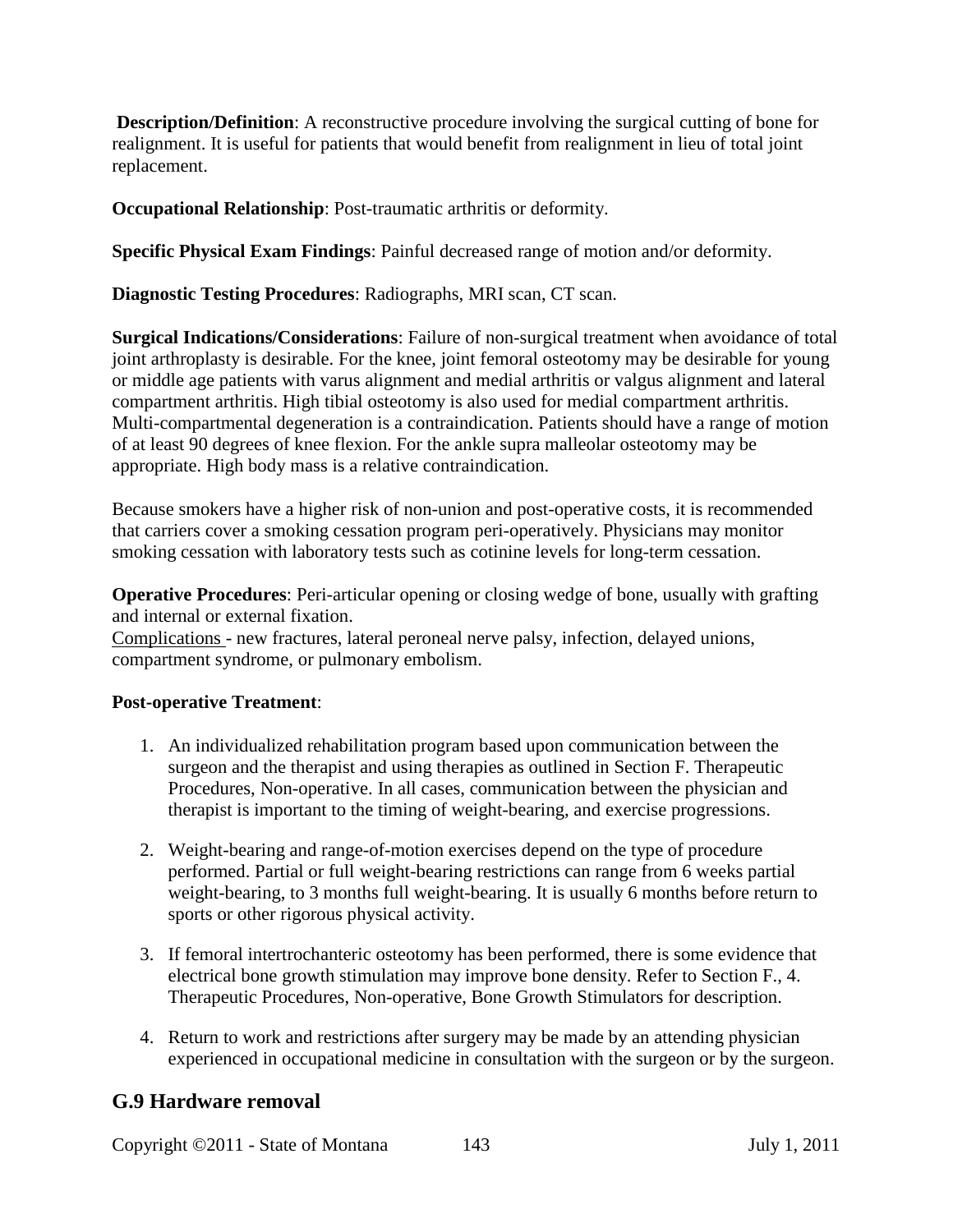Hardware removal frequently occurs after initial MMI. Physicians should document the possible need for hardware removal and include this as treatment in their final report.

**Description/Definition**: Surgical removal of internal or external fixation device, commonly related to fracture repairs.

**Occupational Relationship**: Usually following healing of a post-traumatic injury that required fixation or reconstruction using instrumentation.

**Specific Physical Exam Findings**: Local pain to palpation, swelling, erythema.

**Diagnostic Testing Procedures**: Radiographs, tomography, CT scan, MRI.

**Surgical Indications/Considerations**: Persistent local pain, irritation around hardware.

**Operative Procedures**: Removal of hardware may be accompanied by scar release/resection, and/or manipulation. Some instrumentation may be removed in the course of standard treatment without symptoms of local irritation.

#### **Post-Operative Treatment**:

- 1. An individualized rehabilitation program based upon communication between the surgeon and the therapist and using therapies as outlined in Section F. Therapeutic Procedures, Non-operative.
- 2. Treatment may include therapy with or without passive therapy for progressive weightbearing, range of motion.
- 3. Return to work and restrictions after surgery may be made by an attending physician experienced in occupational medicine in consultation with the surgeon or by the surgeon.

#### **G.10 Release of Contracture**

**Description/Definition**: Surgical incision or lengthening of contracted tendon or peri-articular soft tissue.

**Occupational Relationship**: Usually following a post-traumatic complication.

**Specific Physical Exam Findings**: Shortened tendon or stiff joint.

**Diagnostic Testing Procedures**: Radiographs, CT scan, MRI scan.

**Surgical Indications/Considerations**: Persistent shortening or stiffness associated with pain and/or altered function.

Smoking may affect soft tissue healing through tissue hypoxia. Patients should be strongly encouraged to stop smoking and be provided with appropriate counseling by the physician.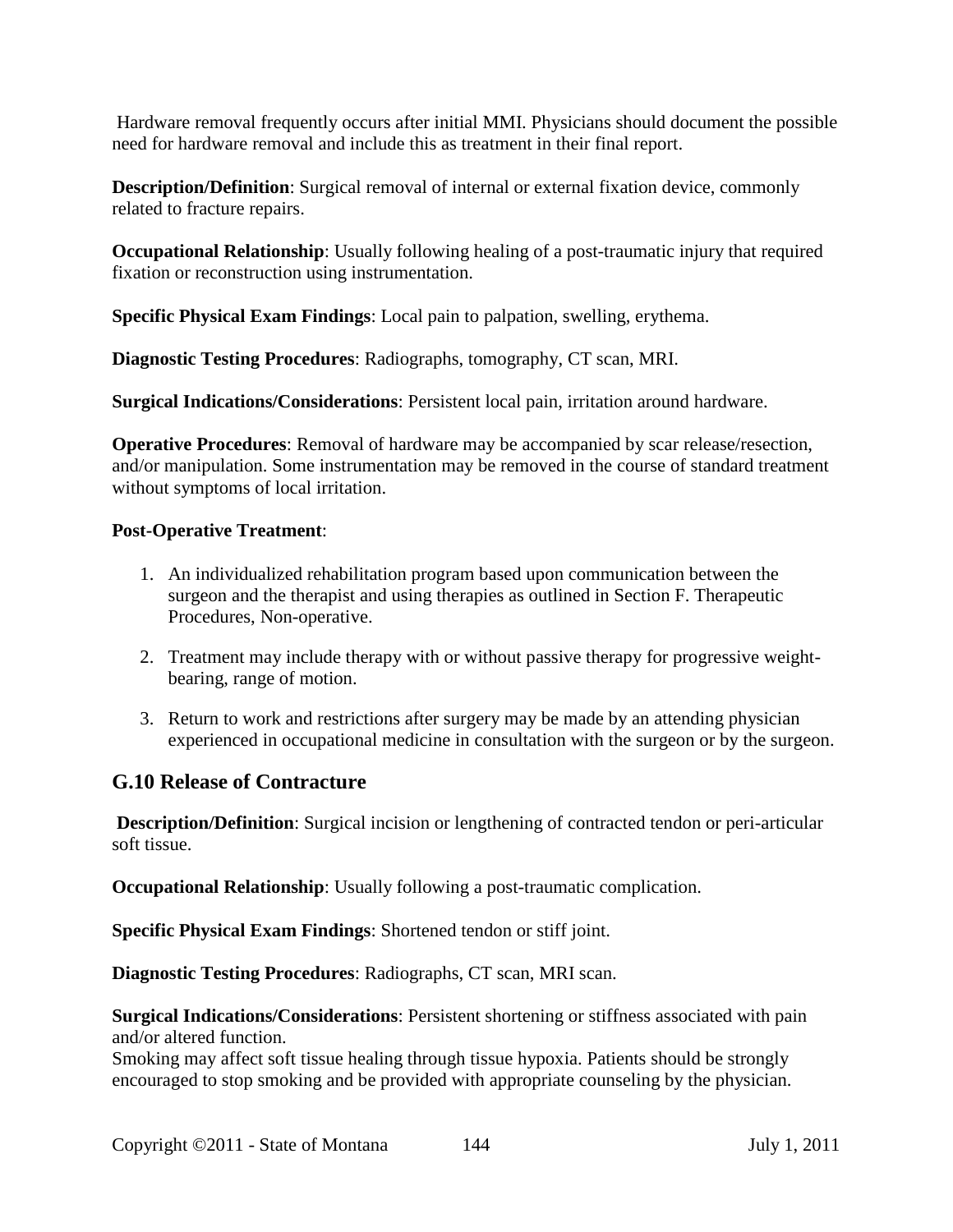**Operative Procedures**: Surgical incision or lengthening of involved soft tissue.

# **Post-operative Treatment**:

- 1. An individualized rehabilitation program based upon communication between the surgeon and the therapist and using therapies as outlined in Section F. Therapeutic Procedures, Non-operative.
- 2. Treatments may include active therapy with or without passive therapy for stretching, range of motion exercises.
- 3. Return to work and restrictions after surgery may be made by an attending physician experienced in occupational medicine in consultation with the surgeon or by the surgeon.

# **G.11 RHuman Bone Morphogenetic Protein (RhBMP)**

RHuman Bone Morphogenetic Protein (RhBMP) is a member of a family of proteins which are involved in the growth, remodeling, and regeneration of bone tissue. It has become available as a recombinant biomaterial with osteo-inductive potential for application in long bone fracture nonunion and other situations in which the promotion of bone formation is desired. RhBMP may be used with intramedullary rod treatment for open tibial fractures an open tibial Type III A and B fracture treated with an intramedullary rod. There is some evidence that it decreases the need for further procedures when used within 14 days of the injury. It should not be used in those with allergies to the preparation, or in females with the possibility of child bearing, or those without adequate neurovascular status or those less than 18 years old. Ectopic ossification into adjacent muscle has been reported to restrict motion in periarticular fractures. Other than for tibial open fractures as described above, it should be used principally for non-union of fractures that have not healed with conventional surgical management or peri-prosthetic fractures. Due to the lack of information on the incidence of complications and overall success rate in these situations, its use requires prior authorization. Refer to Section E 1.s., Tibial Fracture.

# **G.12 Anesthetic Issues for Hip Surgery Patients**

Major hip/knee surgery is most commonly performed under anesthesia delivery through one or more techniques, including general anesthesia, intrathecal (spinal) block or epidural block. Selection of the best anesthesia technique is usually individualized based on underlying patient medical history and practitioner preferences.

Post-operative pain control is achieved through a wide number of techniques, including parenteral opioid administration through patient controlled anesthesia delivery systems (PCA), single dose or continuous infusion of local anesthetic and/or opioids through intrathecal or epidural indwelling catheters, adjuvant regional blocks such as caudal block, femoral 3-in-1 block, psoas compartment block, facia iliaca compartment block, lumbar plexus block, local infusion at the surgical site, and finally through administration of oral medications such as opioids, non-steroidal anti-inflammatories and acetaminophen.

Post-operative analgesia that attenuates pain and improves patient satisfaction in the immediate

Copyright ©2011 - State of Montana 145 July 1, 2011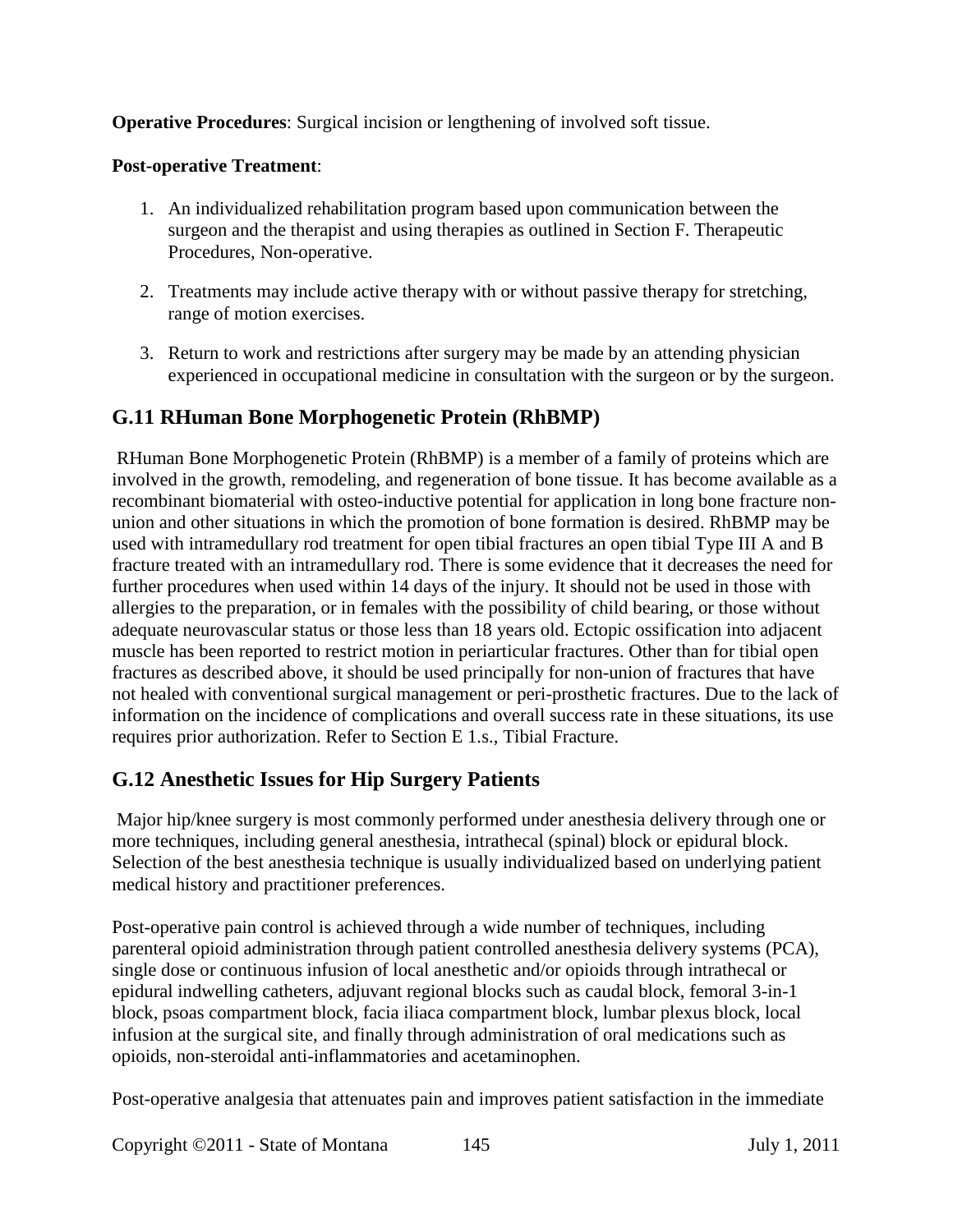recovery period is the most common outcome measure found in quality literature. Poor pain control is thought to restrict rehabilitation and functional recovery. Two moderate-quality studies have shown reduced hospital stay with adequate pain control versus comparison groups. (de Beer 05, Bianconi 03) However, these studies were conducted in other health care systems and may not be applicable in the United States. In contrast, another quality study examining analgesia quality and functional improvement showed no difference in recovery of physical independence despite improved pain relief. (Murdoch 02) The significance of pain control and long-term rehabilitation and functional outcomes measures appears somewhat uncertain, requiring further research.

## **Regional Blocks**

a) Caudal block with buprenorphine is moderately recommended

b) Fascia iliaca compartment block (FICB) is moderately recommended for emergency room management of hip fractures.

c) Posterior lumbar plexus block. Continuous lumbar plexus block may be an effective alternative to epidural or spinal analgesia.

d) Surgical wound infiltration with local anesthetic is recommended.

e) Femoral nerve block is not recommended. Opioids (Oral, Parenteral, Iontophoresis)

**Opioids** (Oral, Parenteral, Iontophoresis)

Iontophoresis is a method of transdermal administration of ionized drugs in which electrically charged molecules are propelled through the skin by an external electrical field.

a) Pre-operative use of oral morphine is recommended. Prophylaxis with buprenorphine administered orally and IM, as well as IM morphine, did not provide any benefit over placebo.(1428) Oral opioids are inexpensive, have few adverse effects in pretreatment doses, and may provide added benefit despite their short half-life. Therefore, limited evidence supports preoperative prophylaxis with oral morphine.

b) Scheduled oral morphine (20mg every 4 hours) is recommended for post-operative pain control.

c) Patient-controlled Analgesia (PCA) Opioids

d) Opioid Iontophoresis: There is no recommendation for or against the use of opioid iontophoresis.

#### **NSAIDS for Pain Management**

a) Prolonged pre-operative prophylaxis with NSAIDs is not recommended.

b) IV acetaminophen and propacetamol are moderately recommended.

c) Ketorolac is strongly recommended during the post-operative period.

d) COX-2 selective NSAIDs are strongly recommended during the post operative period but only when bone healing is not required.

Indications – COX-2 selective NSAIDs have evidence of efficacy, however, there are also concerns that they might inhibit bone healing and therefore, should be used with caution, or avoided altogether, in the acute post- operative period in situations where bone healing is required, such as in fracture repair or in hip replacements where cementless acetabular and/or femoral components are utilized. There is also concern that COX inhibitors, particularly COX-2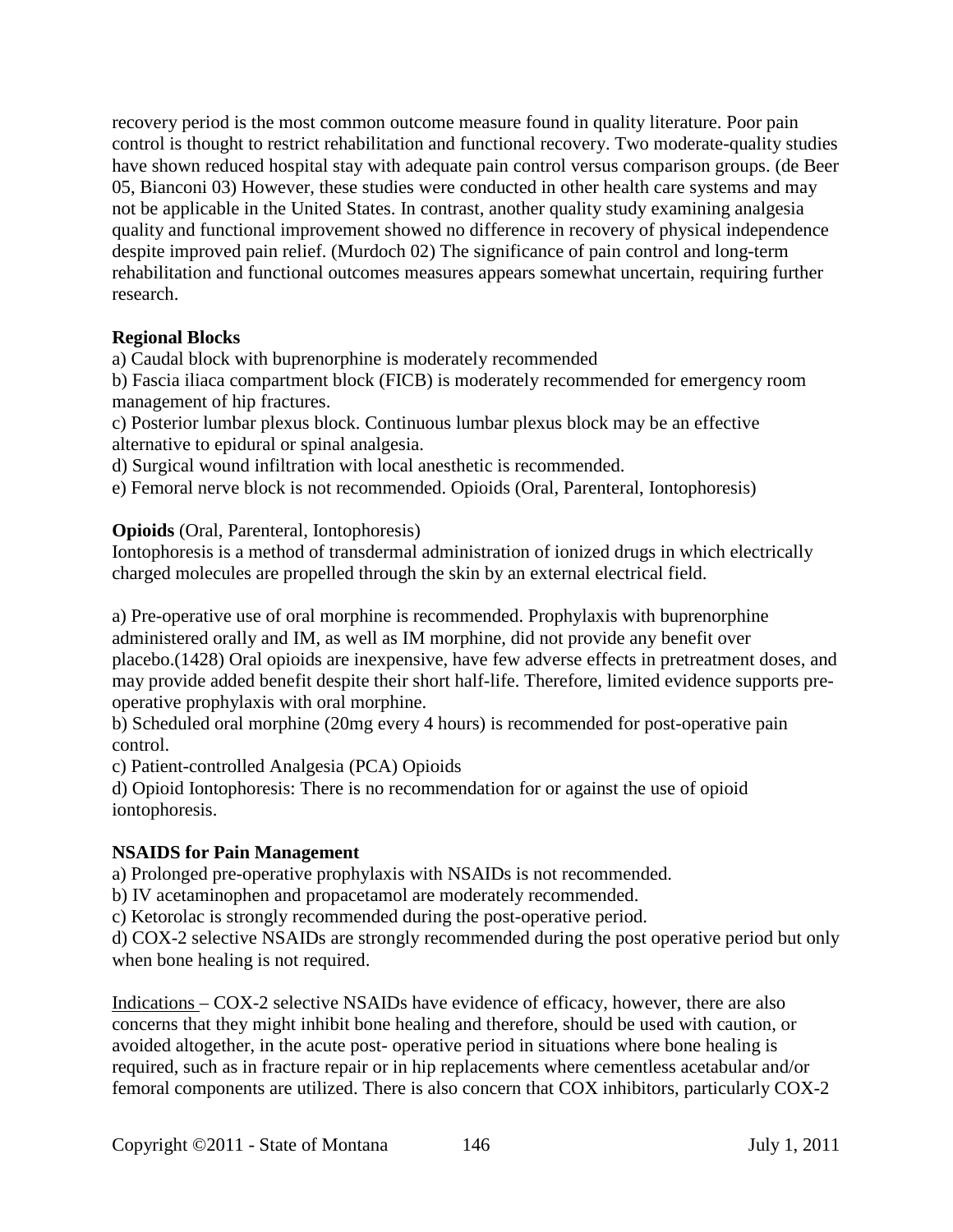inhibitors, may inhibit bone healing. Therefore, these agents should be used with caution or avoided altogether in acute post-operative period where bone healing is required, such as in fracture repair or in hip replacements where cementless acetabular and/or femoral components are utilized.

Indications for Discontinuation – Patients taking anti-coagulation regimens as concomitant use with non- selective COX inhibitors may increase the risk of hemorrhaging.

e) Non-selective and less-selective COX-inhibiting NSAIDs are moderately recommended during the post- operative period.

f) Tricyclic antidepressants (TCAs) are moderately not recommended during the post-operative period.

g) Nefopam is recommended during the post-operative period.

# **Epidural Anesthesia/Analgesia**

a) Single Injection-Extended Release Epidural Morphine: recommended for highly select use in patients who are without contraindications and who are closely monitored. Extended release morphine provides longer term analgesia than morphine.

b) Continuous Epidural Opioids: recommended for highly select use in patients who are without contraindications and who are closely monitored.

c) Epidural Local Anesthetics with Opioids: recommended for highly select use in patients who are without contraindications and who are closely monitored.

d) Epidural Local with Clonidine: As epidural catheters and injections in the presence of DVT prophylaxis are associated with potentially severe adverse effects, an epidural local with clonidine it is recommended for highly select use in patients who are without contraindications and who are closely monitored.

## **Intrathecal Anesthesia/Analgesia**

Spinal administration of local anesthetic and other medications is another technique for delivery of operative anesthesia and postoperative analgesia. Controlled trials of intrathecal (IT) administration of local anesthetics, opioids, and combinations of the two are available. Intrathecal analgesia, while effective, has a high incidence of manageable adverse effects, primarily pruritus, nausea, vomiting, urinary retention and respiratory depression. However, epidural catheters and injections in the presence of DVT prophylaxis are associated with potentially severe adverse effects. Therefore, it is recommended for highly select use in patients who are without contraindications and who are closely monitored for adverse effects.

a) Spinal/local anesthetic is recommended for highly select use in patients who are without contraindications and who are closely monitored.

b) Spinal continuous/local anesthetic is recommended for select use in patients who are without contraindications and who are closely monitored.

c) Spinal/continuous opioid infusion is recommended for highly select use in patients who are without contraindications and who are closely monitored.

d) Spinals with combination local/opioid anesthetic are recommended for highly select use in patients who are without contraindications and who are closely monitored.

e) Spinals with clonidine are moderately not recommended, but are recommended for highly